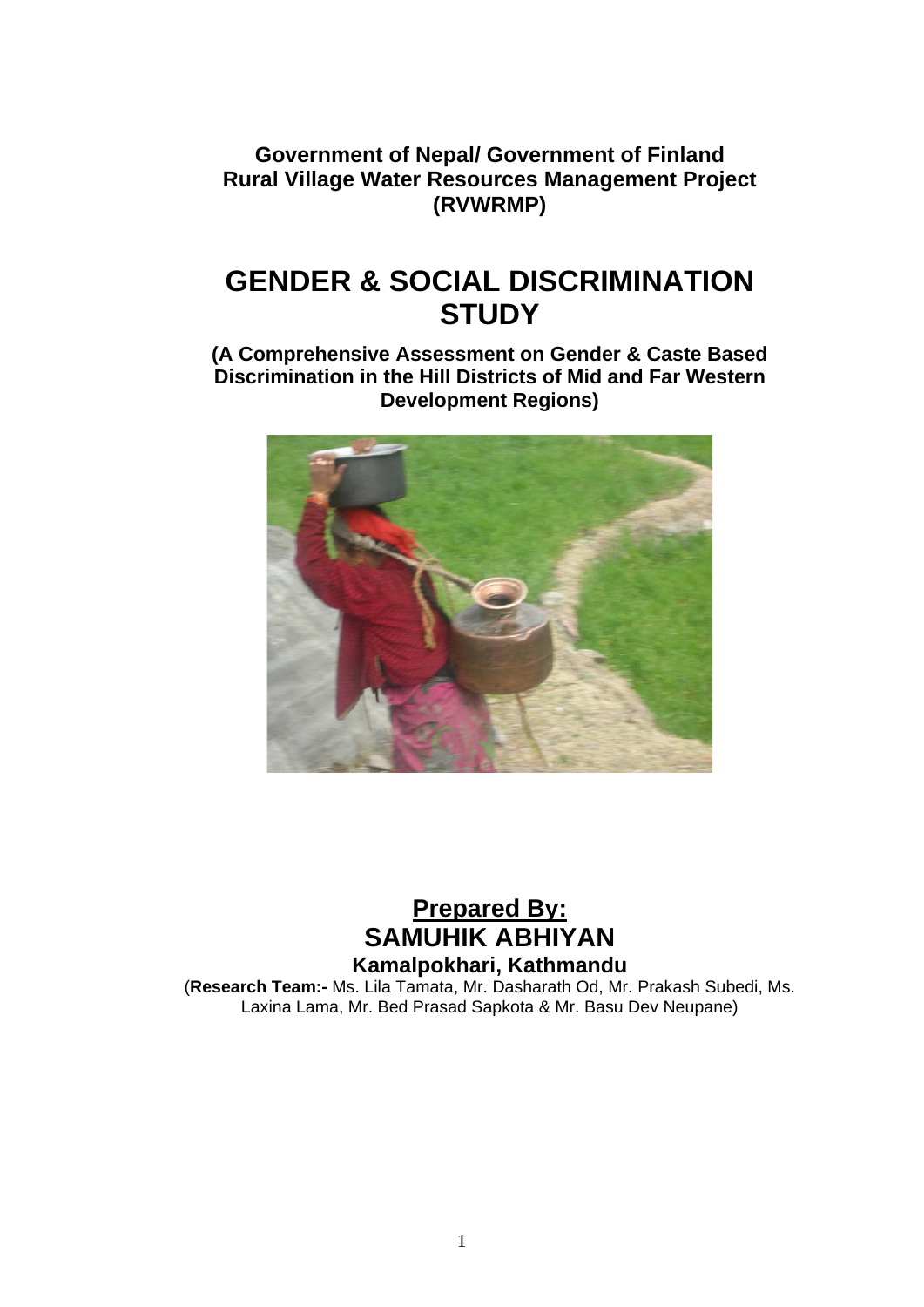## **ACKNOWLEDGEMENT**

SAMUHIK ABHIYAN (SA), a national NGO, has been commissioned by the Rural Village Water Resources Management Project (RVWRMP) to carry out a 'Gender & Social Discrimination Study' in its working areas. SA has completed this challenging task with the immense cooperation of several persons from different organizations and the use of relevant information from literature. SA would like to express its acknowledgements and would like to take this opportunity to give heartfelt thanks to the following;

- Project Support Unit (PSU) and the staff of Rural Village Water Resource Management Project (RVWRMP) for providing this opportunity to carry out this very important task and providing immense cooperation in arranging field study and logistics for orientation and pre-testing.
- Kari Leminen, Usha Baaniya, Jennifer Appave and all staff of RVWRMP who provided critical inputs during the study as well as comments in the draft reports which helped to make this report more reliable and reader friendly. The Community Mobilizers (CMs) of all the Village Development Committees (VDCs) were instrumental in the field work, without their help the study would not have been successful.
- The teachers, Non-Governmental Organization (NGO) workers and local business persons who provided important information regarding the geographical setting of the study villages, the distribution of population by caste and ethnic groups, religious and worship places, the location of VDC centers and government services such as health, agriculture, schools, forest range posts and so on. This facilitated the preparation and implementation of the field study plan.
- The teachers and NGO workers who helped to translate the local slang into Nepali and to elaborate on the typical traditions which were practiced in the villages. Without their help it would be very difficult to understand the phrase of the villagers, especially women.
- **Teachers of all schools, leaders of Users Groups (UGs) and Community Based** Organizations (CBOs), police and health posts who provided relevant information to the study team which helped to complete field study.
- The respondents of all 6 villages who provided time for interviews, conducting Focus Group Discussions (FGDs) and other Participatory Rural Appraisal (PRA) tools to collect information.
- Ms. Naramaya Rana, Mr. Bishmu Hari Paudel, Mr. Himalaya Raj Ghimire, Mr. Indra Bahadur Karki, Mr. Nabin Karki, Mr. Yubalal Prasad Paudel and Mr. Kapil Neupane of SA for their professional support and services in completing this study.
- Ms. Anna Valero for professional editing of this document.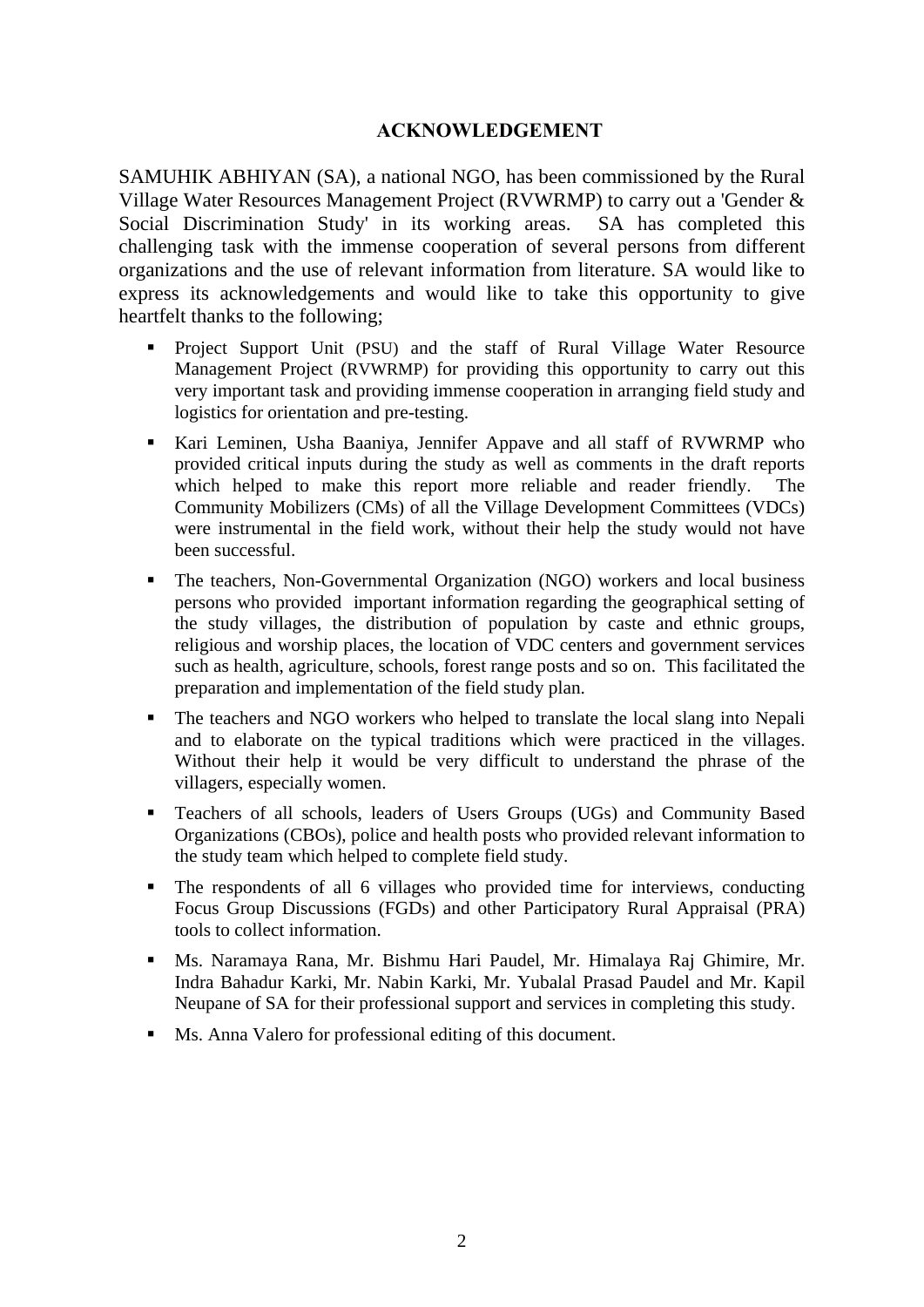# **Acronyms**

| <b>ANC</b>    | Antenatal Check up                                                                       |
|---------------|------------------------------------------------------------------------------------------|
| CA            | <b>Constituent Assembly</b>                                                              |
| <b>CFUG</b>   | <b>Community Forestry Users Group</b>                                                    |
| <b>ICERD</b>  | International Convention for Elimination of all forms of<br><b>Racial Discrimination</b> |
| CM            | <b>Community Mobilizers</b>                                                              |
| <b>DDC</b>    | <b>District Development Committee</b>                                                    |
| <b>FCHV</b>   | <b>Female Community Health Volunteers</b>                                                |
| FGD           | <b>Focused Group Discussion</b>                                                          |
| <b>GESI</b>   | Gender Equality and Social Inclusion                                                     |
| KII           | Key Informants Interview                                                                 |
| <b>NGO</b>    | Non Governmental Organizations                                                           |
| <b>PRA</b>    | Participatory Rural Appraisal                                                            |
| <b>PSU</b>    | Project Support Unit                                                                     |
| <b>RVWRMP</b> | Rural Village Water Resources Management Project                                         |
| <b>SA</b>     | <b>SAMUHIK ABHIYAN</b>                                                                   |
| <b>SI</b>     | Social Inclusion                                                                         |
| <b>SSI</b>    | Semi Structured Interview                                                                |
| <b>VDC</b>    | <b>Village Development Committee</b>                                                     |
| <b>WRA</b>    | <b>Water Resource Advisor</b>                                                            |
| <b>DLGSP</b>  | Decentralized Local Government Support Program                                           |
| <b>VDPs</b>   | Village Development Program                                                              |
|               |                                                                                          |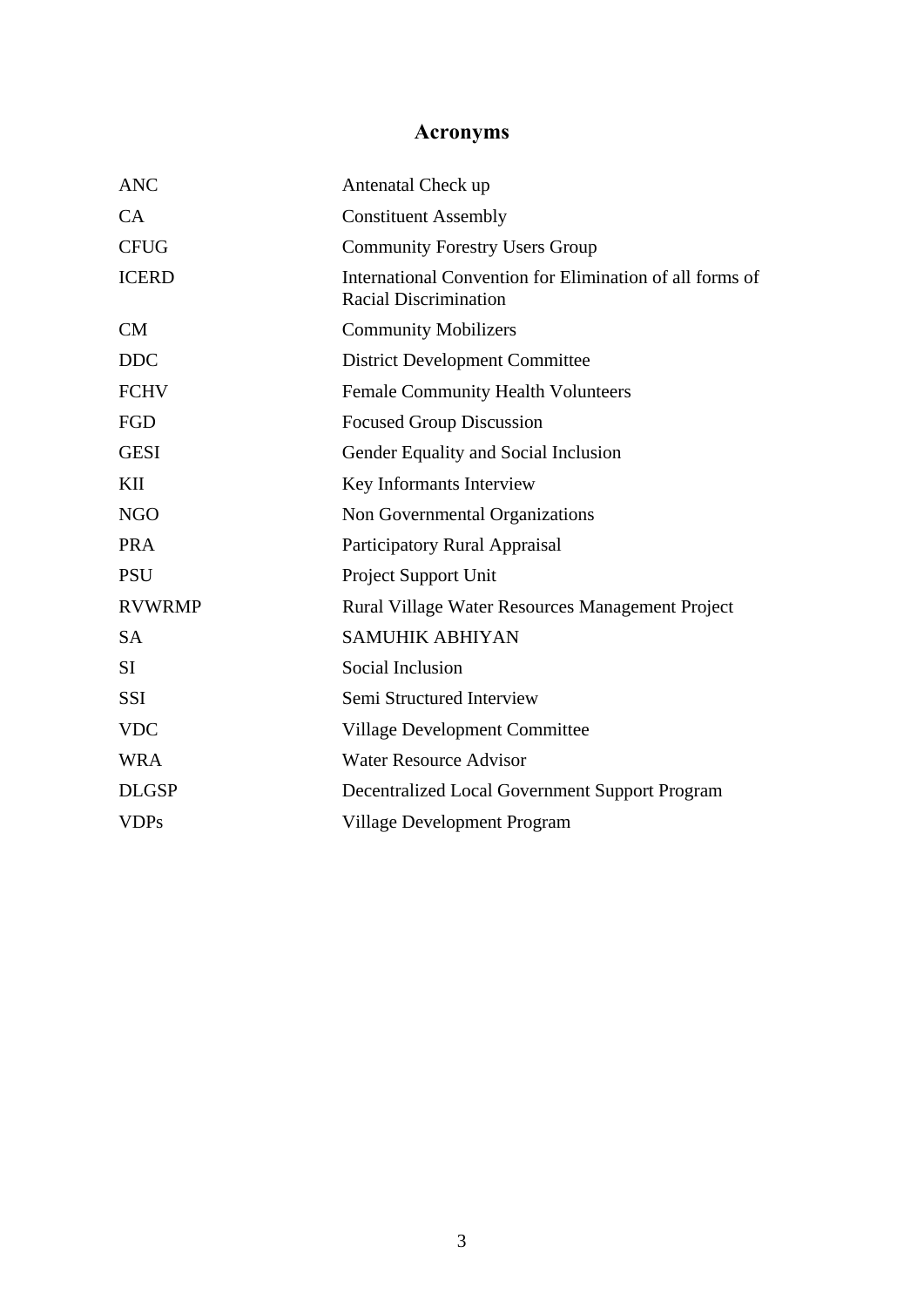## **Table of Content**

| <b>Topic</b>                                                         | <b>Page Number</b> |
|----------------------------------------------------------------------|--------------------|
| <b>Part One: Introduction</b>                                        |                    |
| <b>General Introduction</b><br>1.                                    |                    |
| 1.1. Study Background                                                |                    |
| 1.2. Research Questions                                              |                    |
| 1.3. Objectives of the Study                                         |                    |
| 1.4. Scope of the Work                                               |                    |
| 2. Framework of the Study                                            |                    |
| 3. Methodology                                                       |                    |
| <b>4. Field Study Process</b>                                        |                    |
| 5. Limitations and Constraints of the Study                          |                    |
| 6. Concept of Caste and Gender Based Discrimination                  |                    |
| 6.1. Caste Based Discrimination                                      |                    |
| 6.2. Gender Based Discrimination                                     |                    |
| 6.3. Similar Studies/Findings that Substantiate the Study and        |                    |
| <b>Findings of Gaps</b>                                              |                    |
|                                                                      |                    |
| <b>Part Two: Presentation Of Information</b>                         |                    |
|                                                                      |                    |
| 2.1. General Introduction of the Study VDCs                          |                    |
| 2.2 Social Discrimination                                            |                    |
| 2.3 Gender Based Discrimination                                      |                    |
| 2.3.1 Prevailing Practices and Subject to Discrimination to Tolerate |                    |
| 2.3.2. Factors & Actors to Reinforce and Follow Such Practices       |                    |
| 2.3.3. Gender Based Discrimination or Ownership of Productive        |                    |
| Resources (Land, Enterprises, Livestock)                             |                    |
| Gender Based Discrimination in Decision Making at<br>2.3.4.          |                    |
| <b>Household Level</b>                                               |                    |
| 2.3.5. Gender Based Discrimination in Mobility and Employment        |                    |
| 2.5.6 Gender Based Discrimination in Public Places, Ceremonies       |                    |
| and Community development                                            |                    |
| 2.3.7. Gender Based Discrimination in Access to Resources (Forest,   |                    |
| Water, Physical, Infrastructure, and Education)                      |                    |
| 2.3.8. Gender Based Discrimination in Community Representation       |                    |
| in Local Institution                                                 |                    |
| 2.3.9. Reproductive Health                                           |                    |
| 2.3.10 Social Security and Humiliation                               |                    |
| 2.3.11 Work Load and Discrimination in Work and Wages                |                    |
| 2.3.12 Food Distribution Practices                                   |                    |
| 2.4. Caste Based Discrimination                                      |                    |
| 2.4.1 Prevailing Practices and Subject to Discrimination to Tolerate |                    |
| 2.4.2. Factors and Actors to Reinforce and Follow Such Practices     |                    |
| 2.4.3. Caste Based Discrimination in Resources (Water)               |                    |
| 2.4.4. Caste Based Discrimination in Education Attainment            |                    |
| 2.4.5. Caste Based Discrimination in Employment                      |                    |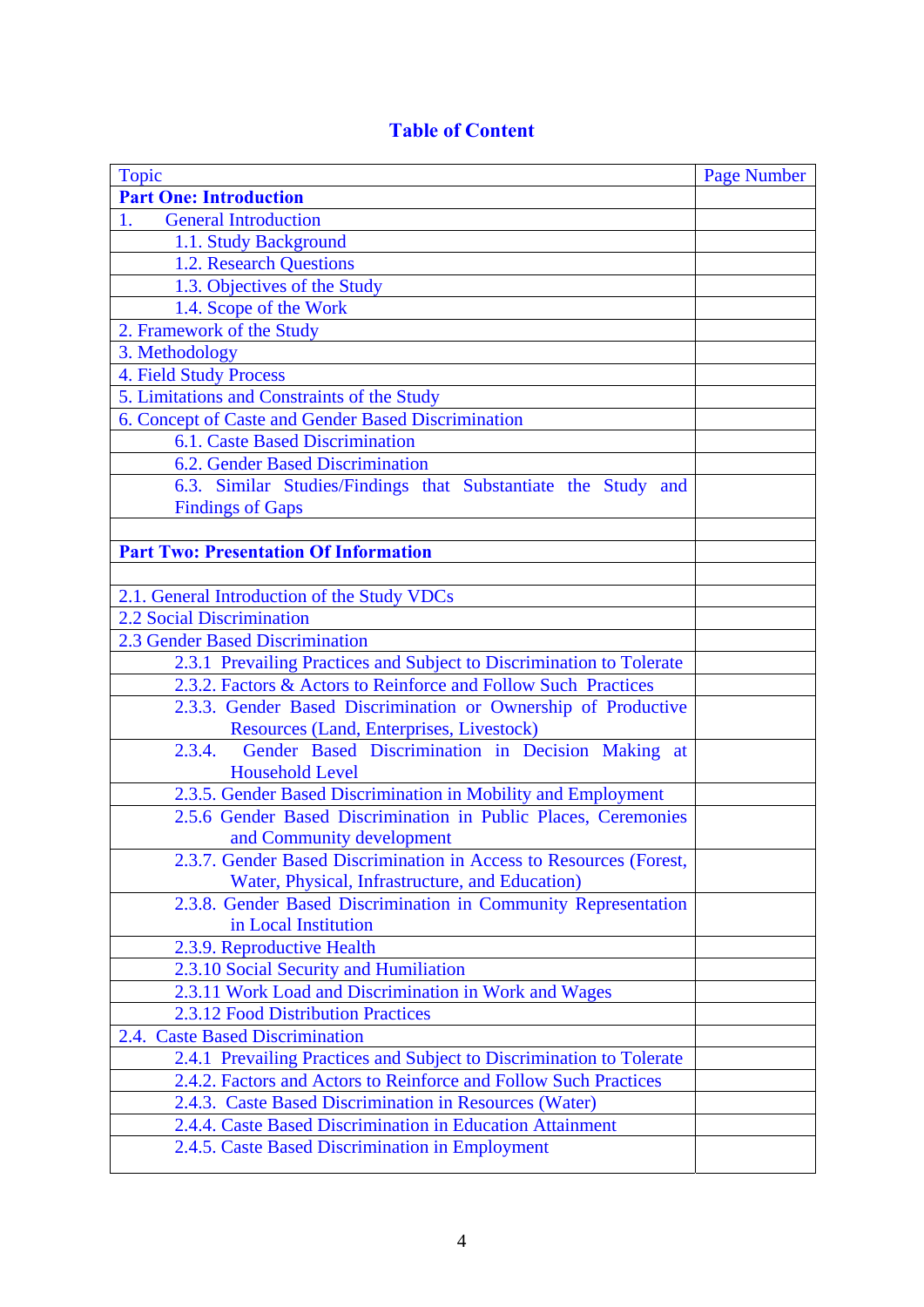| 2.4.6. Caste Based Discrimination in Public Places, Ceremonies and |  |
|--------------------------------------------------------------------|--|
| <b>Community Development</b>                                       |  |
| <b>Part Three: Findings, Recommendations and Conclusion</b>        |  |
| <b>Major Findings and Critical Observations</b><br>3.1.            |  |
| 3.2.<br>Recommendation                                             |  |
| 3.3.<br>Conclusion                                                 |  |
| <b>Annexes</b><br>$\overline{4}$ .                                 |  |
| 4.1.<br><b>PRA</b> and Observation Reports                         |  |
| 4.2.<br><b>Checklist and Questionnaire Used in the Study</b>       |  |
| 4.3.<br><b>List of Respondents</b>                                 |  |
| 4.4.<br><b>Details of Literature Review</b>                        |  |
| 4.5.<br>The Descriptive Information of VDC Typology                |  |
| <b>5. References</b>                                               |  |

#### **PART ONE**

## **1. GENERAL INTRODUCTION**

**About the Report:** This is the final report of the 'Gender & Social Discrimination Study' commissioned by the Rural Village Water Resources Management Project. The report attempted to elaborate the general observations and findings of the study conducted by SAMUHIK ABHIYAN (SA) from December 2007 to March 2008, in a sample of six VDCs of the RVWRMP working area.

The report is divided into three parts. The first part includes background to the study, objectives, methodology and process and limitations of the study. The second parts of the report contain general introduction of the study VDCs, prevailing practices, factors & actors of gender & caste based discrimination and major findings. Recommendations and conclusions are presented in the third part of the report. A separate annex section includes observation reports and PRA reports, a list of respondents, questionnaires & checklists and detail description of literature review.

#### **1.1. Study Background:**

The Rural Village Water Resources Management Project (RVWRMP) covers ten districts of the Far and Mid-Western Development Regions of Nepal, from October 2006 for the period of 4 years. The main objective of the project is to improve the quality of life of the local people, improve environmental conditions and increase opportunities in rural livelihoods through rational, equitable and sustainable practices of water resource planning and use. On the basis of comprehensive Water Use Master Plans (WUMP) to be prepared for 80 VDCs selected by the DDCs, RVWRMP intends to develop the use of water resources. The WUMP is prepared through the direct involvement and participation of community organizations of the concerned VDCs. Gender equality and social inclusion are two crucial cross-cutting issues of RVWRMP's project activities, and the project aims to ensure the active and meaningful participation and representation of women, Dalit, indigenous communities and other vulnerable groups in all phases of the project cycle.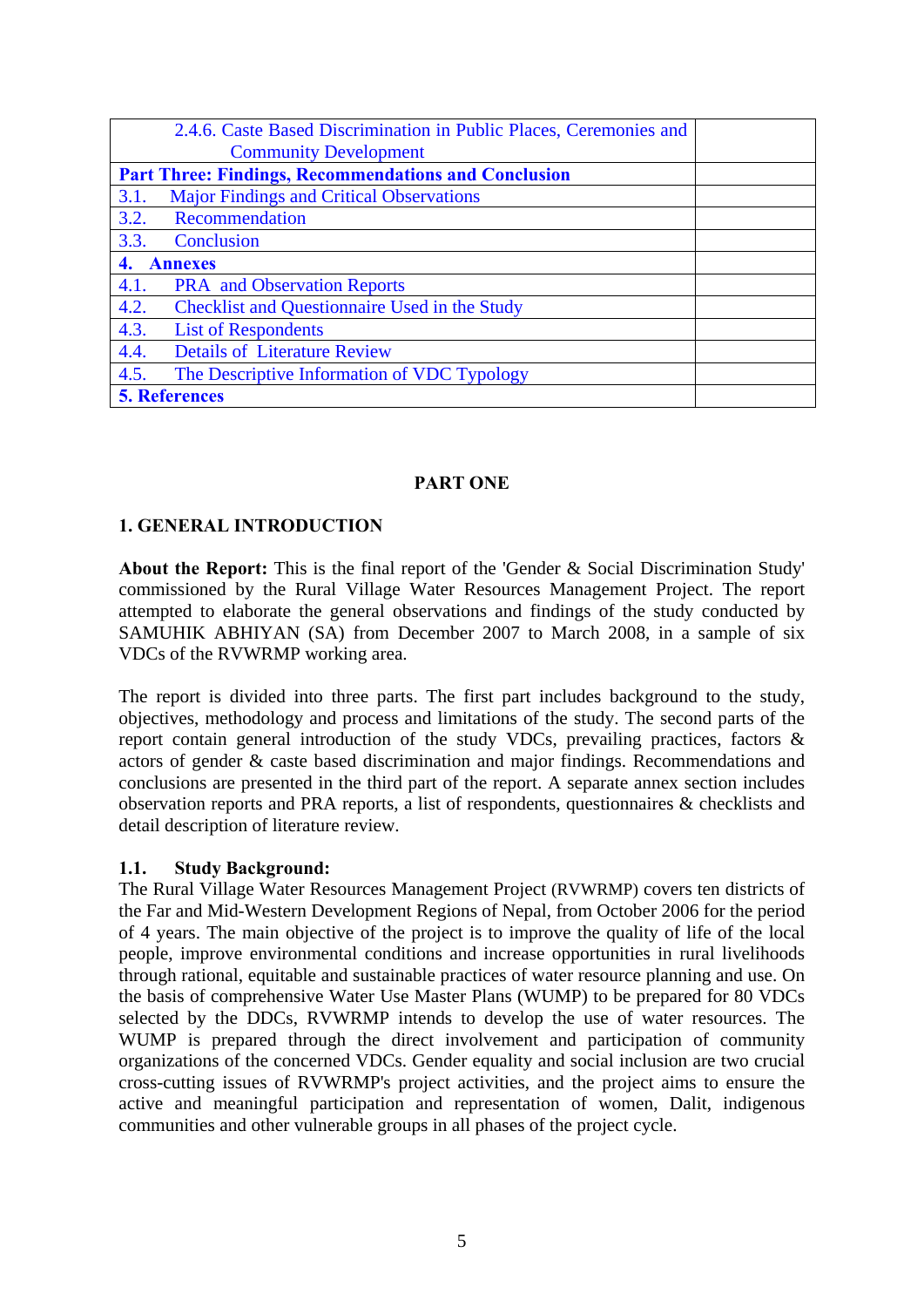Among the strategies to promote gender equality and social inclusion, the project ensures inclusiveness in implementation, including the mandatory provision for employment of local people for skilled and unskilled labour. Other major approaches followed by RVWRMP to focus on and mainstream women, Dalits/ Janajatis and marginalized people include the following:

- Promotion of communication in local languages;
- Overcoming the social and cultural barriers by means of social awareness/training and use of social mobilization techniques;
- **Empowerment of women, Dalits, indigenous and other deprived communities;**
- Enhancing the capacity of the local community by providing intensive training program to at least one female of each VDC;
- **Providing work opportunities for women and Dalit/indigenous family members to** ease the lack of monetary resources; and
- Following the gender and social inclusion strategy prepared and positive discrimination in staff recruitment and Human Resource Development policy.

Against this background, a contractual agreement was made between SA and RVWRMP to carry out the detailed field study on gender and social discrimination in the selected VDCs of project districts.

## **1.2. Research Questions:**

The following research questions were formulated and were the central focus of the study. These questions were considered at every stage of the study including methodology, tools, process and all other related activities.

- a) What are the prevailing social, cultural, psychological, legal, political, economic and spatial practices that are deep rooted in the social systems related to gender and caste discrimination faced by the subordinate groups in terms of power and wealth?
- b) What are the privileges and dominance of powerful people and the resistances  $\&$ tolerances of the powerless caused by the negative discrimination practices, which result from various values and norms prevalent in the society?
- c) What is the potentials to increase the voice, choices and participation of excluded groups in the social/development mainstream?
- d) What could be the latent means and ways to ensure the meaningful and sustained participation of excluded groups (by gender or caste) in project work or community development processes?

## **1.3. Objectives of the Study:**

## **1.3.1 General:**

The study will contribute to finalising the Gender Equality and Social Inclusion Strategy and Action Plan of the project and enable the monitoring of progress, and ensuring that all project activities are more gender sensitive and inclusive.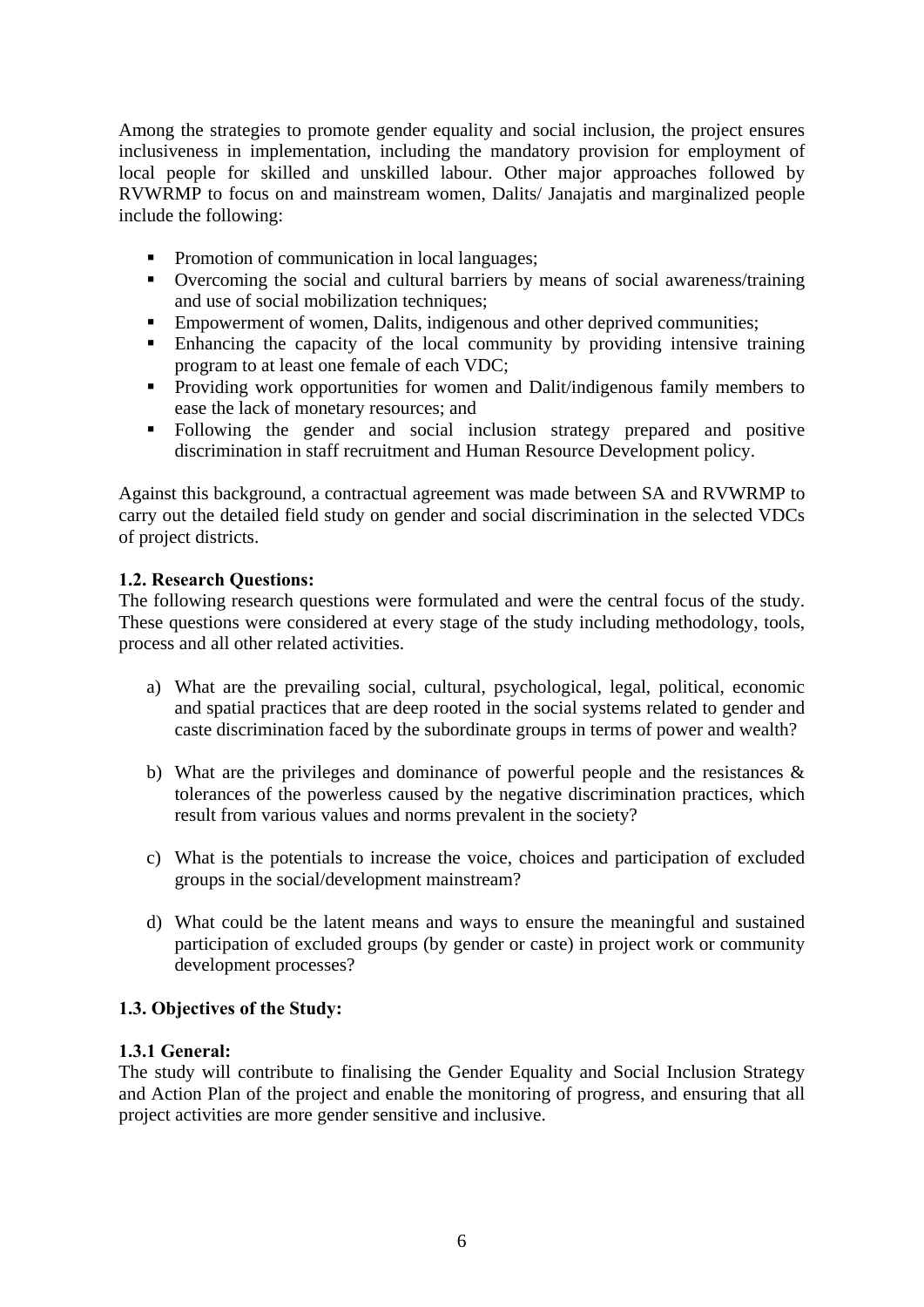## **1.3.2 Specific:**

More specifically, the following objectives were identified:

- To identify and analyse the different social, cultural, psychological, legal, political, economic and spatial practices related to gender and caste (ethnic) discriminations faced by groups on both sides of the power/wealth divide.
- To provide a comprehensive account of the values and norms used to justify and rationalise the enforcement of the privileges and the tolerance of the negative discrimination.
- To explore and recommend possible opportunities and solutions to overcome these barriers and to increase the voice, participation, and representation and assertiveness of the excluded groups.
- To identify to the methods for ensuring the sustainable participation of excluded groups in project user groups and other community development processes.

#### **1.4. Scope of the work:**

The following sets out the scope of the study:

- i. Brief desktop review of documents, studies and research related to gender and social discrimination.
- ii. Preparation of a brief inception report with findings of the desktop review, a detailed methodology including checklists/questionnaires, the selection of three VDCs for the study, a detailed work plan and schedule for field work and the list of documents and other sources of data studied.
- iii. Finalisation of work plan with RVWRMP.
- iv. Narrative anthropological and social study of selected 3 VDCs through interviews, focus group discussion, life history cases and participants' observation in the field.
- v. Preparation of interim report based on the narrative anthropological and social study.
- vi. Detail field study, compilation and analysis of data in at least three other VDCs and preparation of draft final report.
- vii. Preparation of a final report with detailed study methodologies, presentation of findings and results and recommendations of practical instruments and means for the GESI strategy and action plan.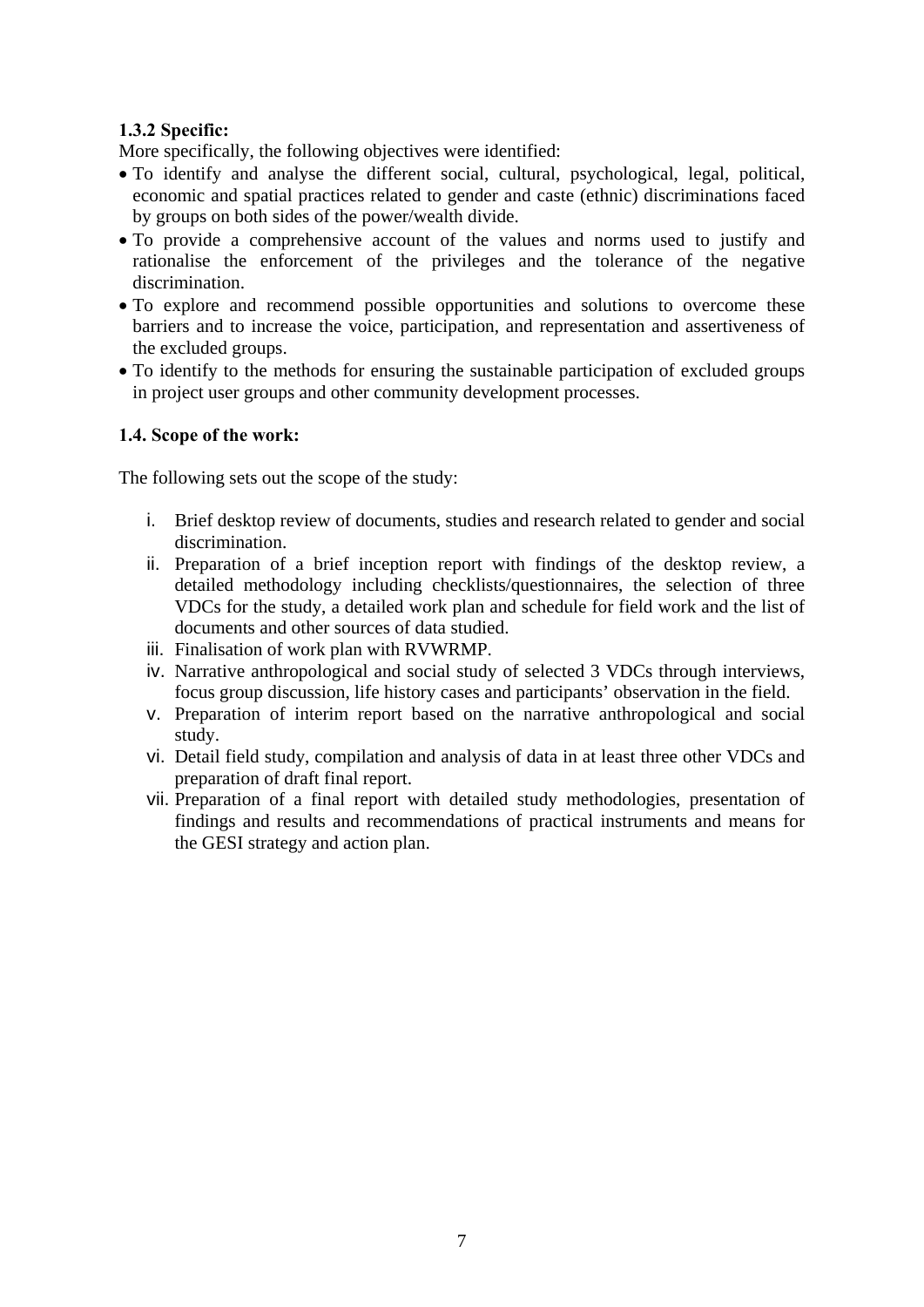## **2. STUDY FRAMEWORK**



## **RVWRMP Gender and Social Discrimination Study**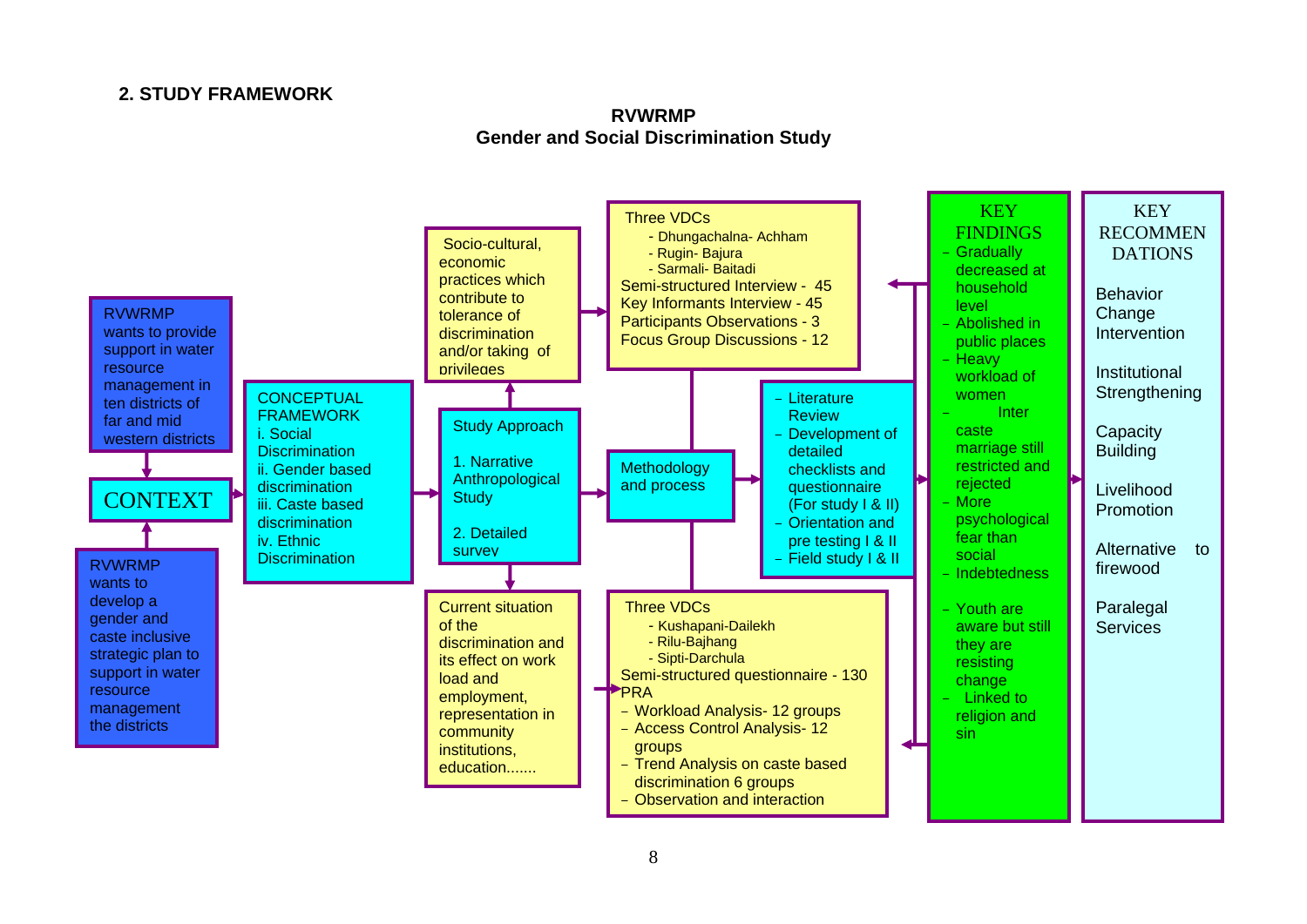## **3. METHODOLOGY:**

## **3.1 Review of Documents:**

A review of five relevant literature sources identified by the project and some additional literature suggested by SAMUHIK ABHIYAN was carried out. The literature review aimed at identifying prevailing socio-cultural practices and their effects in society gaps of gender and socio-cultural discrimination. The literatures reviewed include:

- Mary Cameron: "On the Edge of Auspicious: Gender and Caste in Nepal";
- World Bank/DFID: "Unequal Citizens-Gender, Caste and Ethnic Exclusion in Nepal";
- Action Aid Nepal: "Existing Practices of Caste Based Un-touchability in Nepal and Strategy for a Campaign for its Elimination");
- Dr. Shibesh Chandra Regmi's, "Gender issues in the Management of Water Projects in Nepal"**;**
- UNESCO, Nepal, Forms and Patterns of Discrimination In Nepal;
- The Center for Human Rights and Global Justice at NYU School of Law Caste Discrimination and conflict in Nepal, 2005;
- Dr.Dilli Ram Dahal, Social Composition Of The Population: Caste/Ethnicity And Religion In Nepal, 2006; and
- Human Rights Watch, 'Caste Discrimination, A Global Concern', A Report for the United Nations World Conference Against Racism, Racial Discrimination, Xenophobia and Related Intolerance. Durban, South Africa, September 2001.

The review of the literature has also justified the rationale of the proposed study on gender and social inclusion as there is very little evidence-based research informing discussions in the water sector on issues of gender.

On the basis of the findings from the literature review, the tools and techniques were selected for the field Study I and II.

## **3.2. Detailed Planning for Field Study**

- **3.2.1. Final selection of districts and VDCs:** After reviewing the available information and relevant documents and discussion with RVWRMP staff, all 47 VDCs of RVWRMP working districts were divided into three discrimination scenarios: worst, medium and best. In this way Sharmali of Baitadi (Worst), Dhungachalna of Achham (Medium) and Rugin of Bajura (Best), were selected for Study I and Sipti, Darchula, Rilu, Bajhang and Kushapani, Dailekh for Study II. The descriptive information regarding the typology of VDCs is in Annex 1.
- **3.2.2. Sampling of the Respondents:** Systematic random sampling techniques were applied to select respondents for semi-structured interview (SSI). In Study I, altogether 45 persons (23 female and 22 male from Dalit and non-Dalit) were selected for SII. Similarly, for the Key Informant Interview (KII) 45 respondents including school teachers, religious leaders/priests, FCHVs, pregnant women, elderly citizens, and local leaders of political parties, Dalit youths and Dalit representatives of VDCs were interviewed. Four groups of FGDs (8-12 participants in each group) were conducted in each VDC. The groups included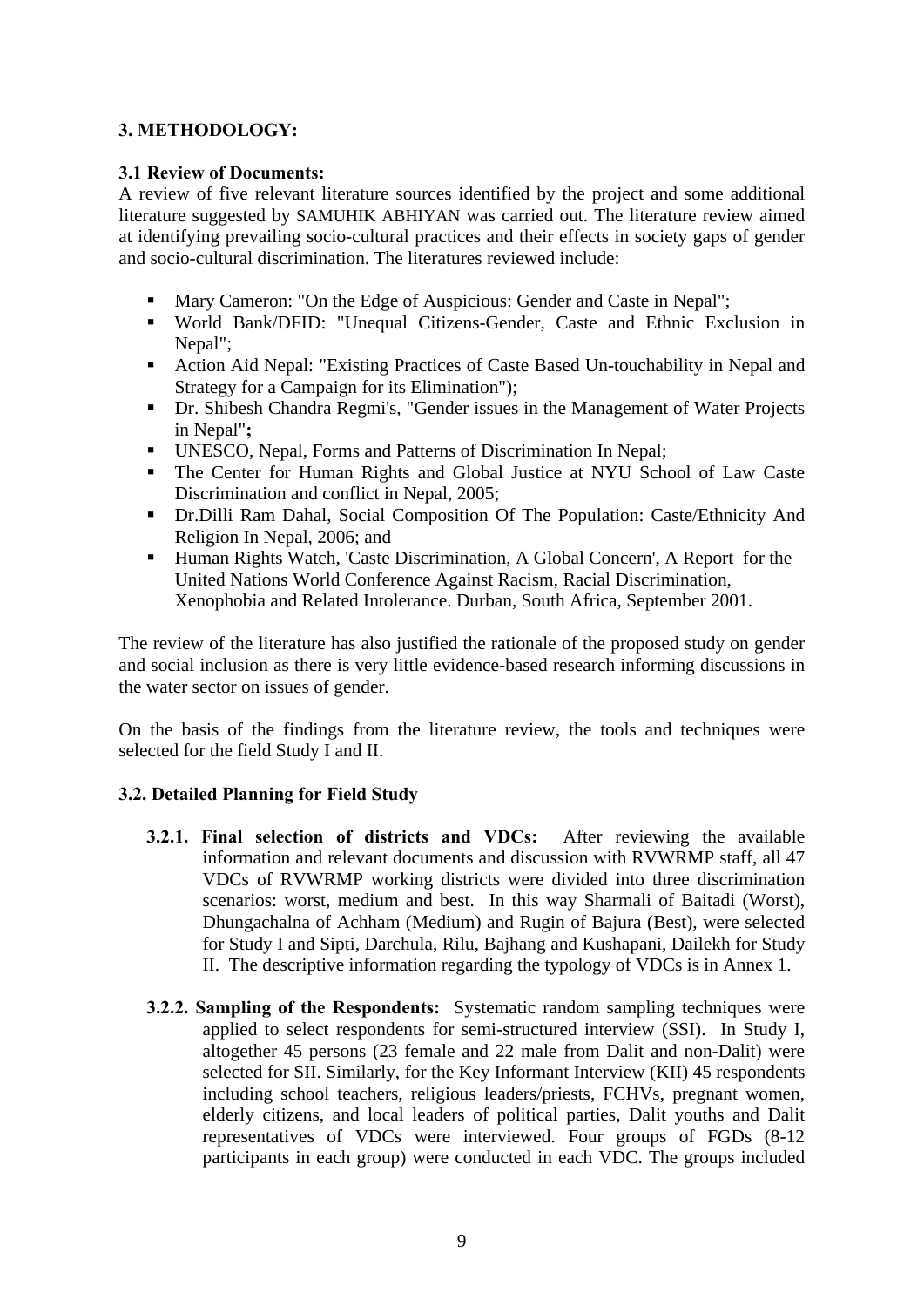adolescent girls, mothers, Dalit males and well-informed persons of the VDCs. In total 12 FGDs with 132 participants were conducted. This helped to explore different perspectives on the facts contributing to exclusion and discrimination. Participant observation in a wedding, naming ceremony and the meeting of school management committees were carried out.

For Study II, 130 respondents (60 Dalit, 60 Non Dalit and 10 Janajati, split evenly between male and female) were interviewed. Besides the interview, transect walk and general observation were also carried out during the study period. Some PRA tools and methods were also used to gather relevant information. Assessment of working hours and gender role was carried out with

workload analysis in 12 groups of Dalit and Non-Dalit males and females. Access control analysis tools were used in 12 groups of Dalits and Non-Dalits. Trend analysis was carried out, using caste discrimination tools, in 6 groups of Dalit and Non-Dalits. Altogether, 120 (62 male 58 female) respondents from all Field

Study II sample VDCS participated in the PRA



Respondents engaged in analyzing access and control

activities. Use of PRA not only helped in assessing the various aspects of gender and caste based discrimination but also helped to illustrate a general idea of the sanitary situation, use of water resources, landscape and its current situation and discrimination behaviour in public places (tea stall, school, sub-health posts and groceries). A complete list of the respondents is in Annex 2.

Besides the use of structured tools and methods in the study, the study team members had some informal meetings and interaction on critical social-cultural practices and their trend, underlying causes and effects of the practices. The respondents were *Dhami* (traditional healers), elderly people, teachers and *Jetha Ba* (the oldest and respected person of the village), and single women The study team also visited schools, health/sub health posts, police posts, users' groups & CBOs to have in-depth interaction on the current situation of caste and genderbased discrimination and its effect in all 6 sample VDCs.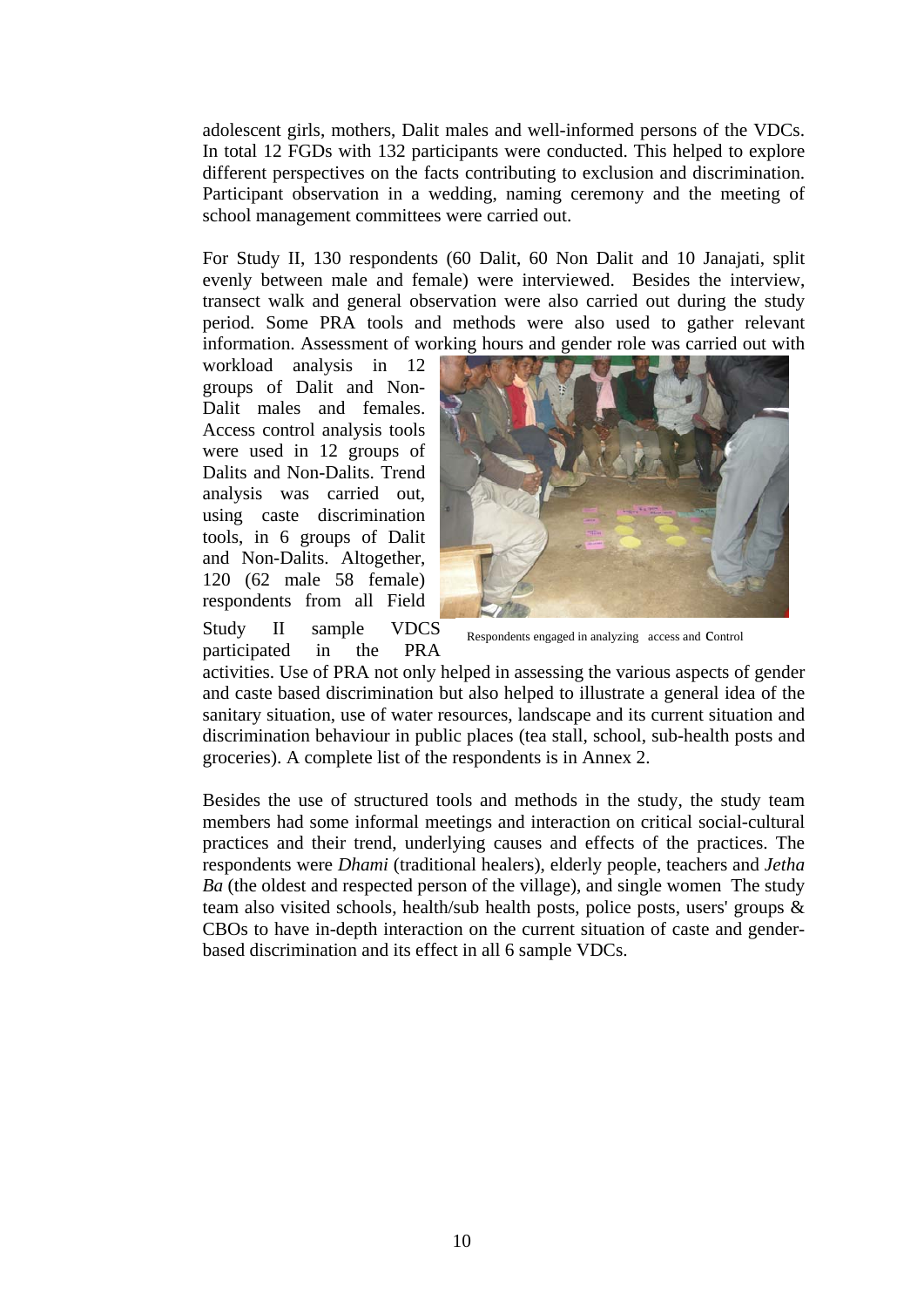Topic guides for participant observation, focus group discussion and other PRA tools were developed in user friendly Nepali language. Similarly, the checklist/questionnaire for the SSI and Key Informant's Interview (KII) for Study I and the detailed questionnaire for Study II were developed for selected sample respondents in



the VDCs. The topic guide and questionnaire was primarily

Researcher, interviewing the respondent

focused on the main research questions but also attempted to capture information relevant to socio-cultural, political, economic and spatial practices related to gender and caste/ethnic discrimination. The Detail Checklist for Interview, questionnaire for detail survey and PRA checklists are in annex 2.

## **4. FIELD STUDY PROCESS**

## **4.1. Orientation to the study team**

Based on the detailed planning and necessary inputs from RVWRMP team, a workshop was organised in Dhangadhi from 28 November to 1 December 2007 for Study I and February 12 to 15 for Study II. The team leader, senior researcher, assistant researcher, enumerators from SA and concerned staff of RVWRMP at PSU and district level participated in the workshop. The tools, methods and processes were pre-tested on the third day of orientation. On the basis of feedback and learning from the pre-testing and suggestions from the RVWRMP team, the tools were slightly revised. The final field work schedule for the field study was also developed during the orientation.

## **4.2. Mobilisation of the field team:**

After the pre-testing and finalisation of the checklists and schedule, two field study teams were formed and began work. Team 1 was led by the team leader with assistant researcher and one enumerator. Team 2 consisted of a senior researcher and one enumerator.

The Water Resource Advisors (WRA) and community mobilisers helped the study team to reach up to the VDCs and provided the preliminary information about the demographic situation, services and some social norms and slang of the community. This helped the study team to have general understanding about the community people.

## **5. LIMITATIONS AND CONSTRAINTS OF THE STUDY:**

Due to the fact that this study was limited to the time frame agreed to in the scope, there was a constraint on rapport building, which is prerequisite for any in-depth anthropological study. Considering the duration of observation, interaction and interviews, this study was a rapid narrative assessment, not an in-depth anthropological study. Language was another major barrier in gathering information from the respondents. Many respondents did not speak the Nepali language. This barrier was overcome by appointing local enumerators, mobilising local people and seeking help from the RVWRMP community.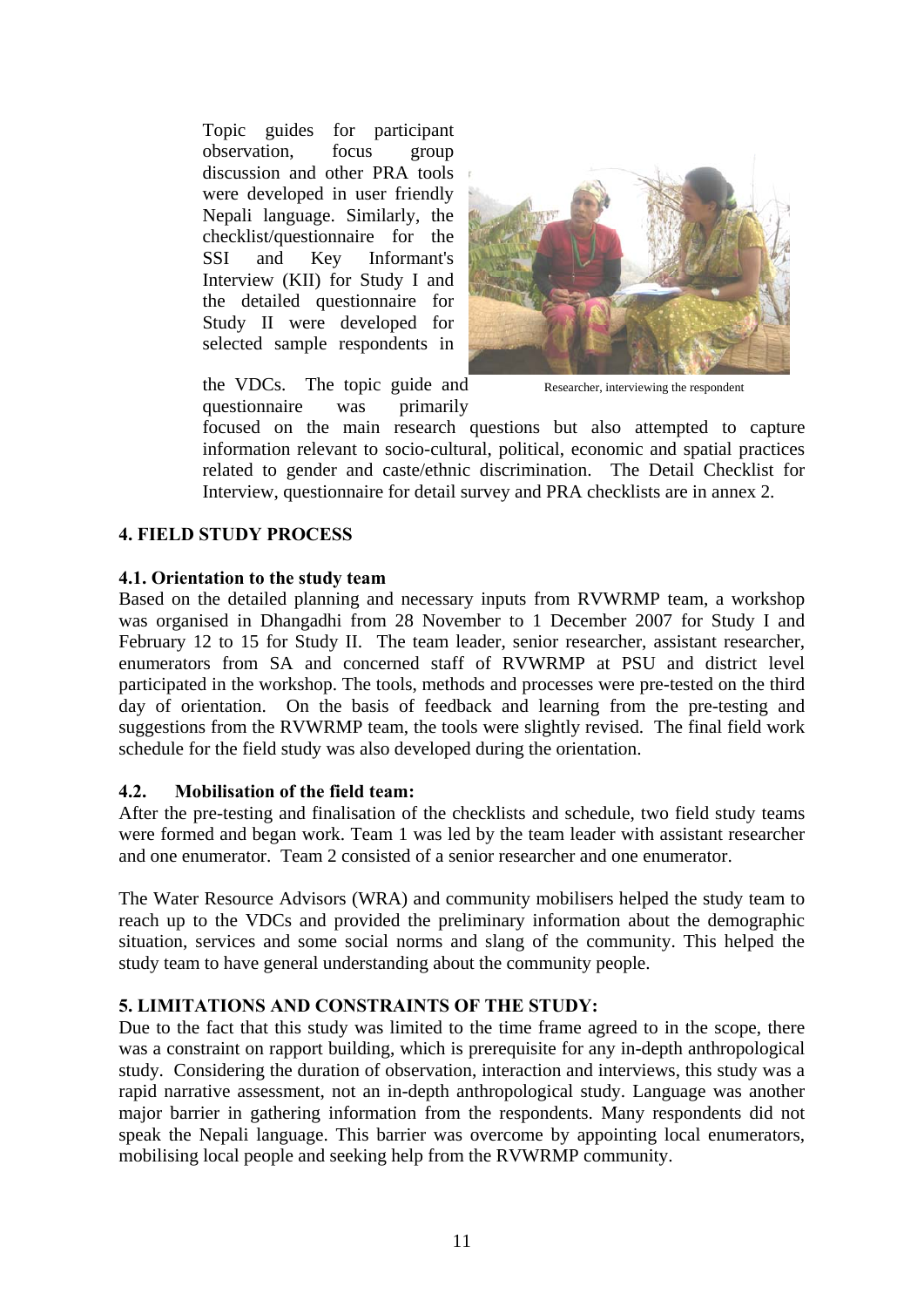At a meeting held between SA and RVWRMP in Kathmandu, it was decided to limit the scope of the study to gender and caste only and it was agreed not include the discrimination at the *Janajati* level. The sample VDCs were selected on the basis of gender and caste based discrimination scenario. In the sample VDCs there were limited number of *Janajati* people. However, some *Janajati* respondents were included in Kushapani VDC, field Study II.

Several physical barriers such as broken vehicles, general strike in Terai regions also impeded process, which was managed with mutual discussion and cooperation between RVWRMP and SA.

The Constitutional Assembly election also considerably inhibited respondents in providing longer time for the interviews or discussion as they had to attend election meetings.

In addition, the sudden sickness of a trained and well-oriented enumerator was another obstacle of the study. SA managed this tactfully by finding as a replacement another trained human resource.



Broken vehicle-- longer travel duration

The RVWRMP management team was also cooperative in approving the change in human resources.

It must be noted that this study was carried out through the in-depth study of 6 sampled VDCs of 6 districts, which were defined by gender and caste related data. This study cannot be taken as representative of the discrimination situation of the entire Mid and Far-Western Development Region.

#### **6. LITERATURE REVIEW**

#### **6.1. Caste – based discrimination:**

The caste system in Nepal has its roots in traditional Hindu mythology which categorises all people into one of four levels of the caste structure. The system is based on degrees of purity and pollution with the lowest ranks being considered 'untouchable'<sup>1</sup>.

The caste system is known as one of the oldest surviving social hierarchy in the world. The caste system permeates, to varying degrees, all major religions in the Indian subcontinent and orders persons into caste categories or varnas on the basis of ritual purity<sup>2</sup>. The traditional hierarchy places Brahmins (priests and teachers) at the top, followed by Chetris (rulers and soldiers) and Vaisyas merchants and traders). Dalits or "untouchables" (laborers, cobblers, and manual scavengers) occupy the lowest position within the caste hierarchy. One's caste is determined by one's birth into a particular social group. It is therefore not possible to change one's caste or move between caste categories. Caste

 1 *Dr.Dilli Ram Dahal,* Social Composition Of The Population: Caste/Ethnicity And Religion In Nepal, 2006

<sup>2</sup> Caste Discrimination and conflict in Nepal, The Center for Human Rights and Global Justice at NYU School of Law , 2005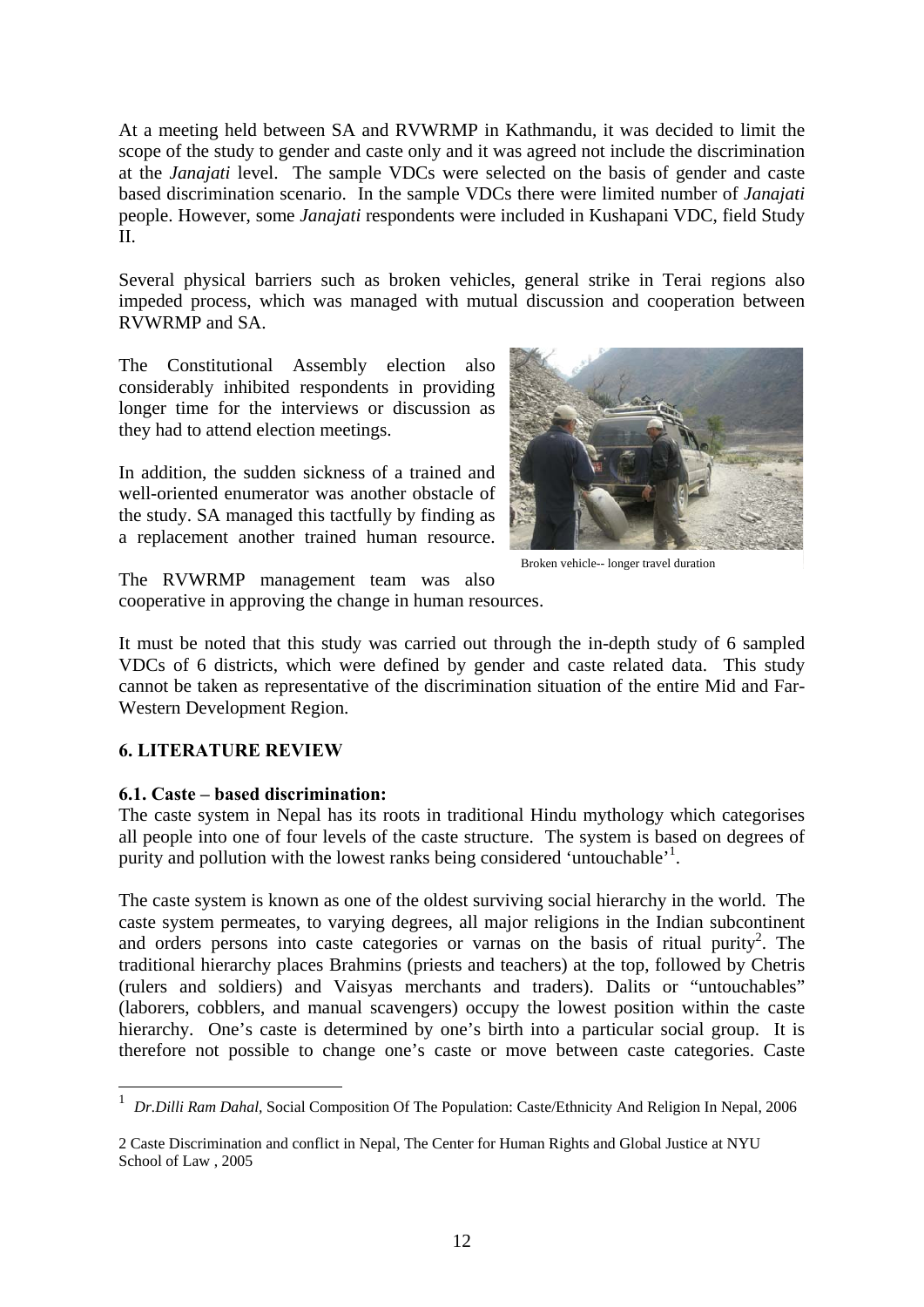divisions are preserved and reinforced through the practice and threat of social ostracism or physical violence. Because one's caste can be determinative of one's occupation, caste discrimination is also referred to as discrimination on the basis of "work and descent."

 Dalits are typically restricted to tasks and occupations that are deemed too "dirty" or "polluting" for "upper-caste" communities.<sup>3</sup>

Caste rank is hereditary and maintained through intermarriage restrictions; it relies on economic interdependence and dictates livelihood occupation, with the high castes playing the roles of rulers, priests and advisors and lower castes taking on menial tasks<sup>4</sup>.

"Un-touchability" and Segregation: The hallmark of the caste system and discrimination against Dalits is the practice of "un-touchability." Based on the belief that Dalits are "polluted," Dalits are segregated from members of other castes and are prohibited from touching Non-Dalits and their possessions. Dalits are also denied entry into public places, such as hotels, shops, and restaurants. They are routinely denied entry into "upper-caste" temples. The non-discrimination provisions of the Nepal Civil Code also contain an exemption for places of religious practice. Defiance of the proscribed social order is consistently met with punitive violence and social ostracism. Strict prohibition on intercaste marriage, particularly between Dalits and Non-Dalits, also helps preserve caste hierarchies. These prohibitions are sometimes enforced by punishing entire communities.

Economic Marginalization: One study indicated that Dalits represent 80 % of the "ultra poor" in Nepal, dramatically increasing their vulnerability to bonded labor, slavery, trafficking, and other forms of extreme exploitation.<sup>5</sup> The practice of "un-touchability" relegates Dalits into work considered to be "ritually impure," such as manual scavenging or leather work. Because these professions require the handling of dead animals or human waste, often with one's bare hands, they further exacerbate restrictions on Dalits' ability to enter public spaces. Generally Dalits are excluded from entry into temples, restaurants, hostels, and milk cooperatives because they are considered impure. Dalits are also denied adequate compensation for this work, resulting in severe and disproportionate economic vulnerability. As a result, squatter colony inhabitants and landless bonded laborers are overwhelmingly Dalit. In the mid-western and far-western hills, bonded agricultural laborers, or *Haliyas*, hail mainly from "un-touchable" castes. Dalits are charged much higher interest rates on loans from landlords than their "upper-caste" counterparts. Such discrimination is intentionally designed to keep alive a system of debt bondage and free farmhands for cultivation of "upper-caste" lands.<sup>6</sup>

<u>.</u>

<sup>3</sup> Human Rights Watch, CASTE DISCRIMINATION, A GLOBAL CONCERN, A Report for the United Nations World Conference Against Racism, Racial Discrimination, Xenophobia and Related Intolerance. Durban, South Africa, September 2001.

<sup>&</sup>lt;sup>4</sup> Action Aid Nepal, Rights-Based Advocacy Campaign Against Caste-Based Discrimination in Nepal, 2005

<sup>5</sup> Human Rights Watch, Caste Discrimination, A Global Concern, A Report for the United Nations World Conference Against Racism, Racial Discrimination, Xenophobia and Related Intolerance. Durban, South Africa, September 2001

<sup>6</sup> Caste discrimination and conflict in Nepal, The Center for Human Rights and Global Justice at NYU School of Law , 2005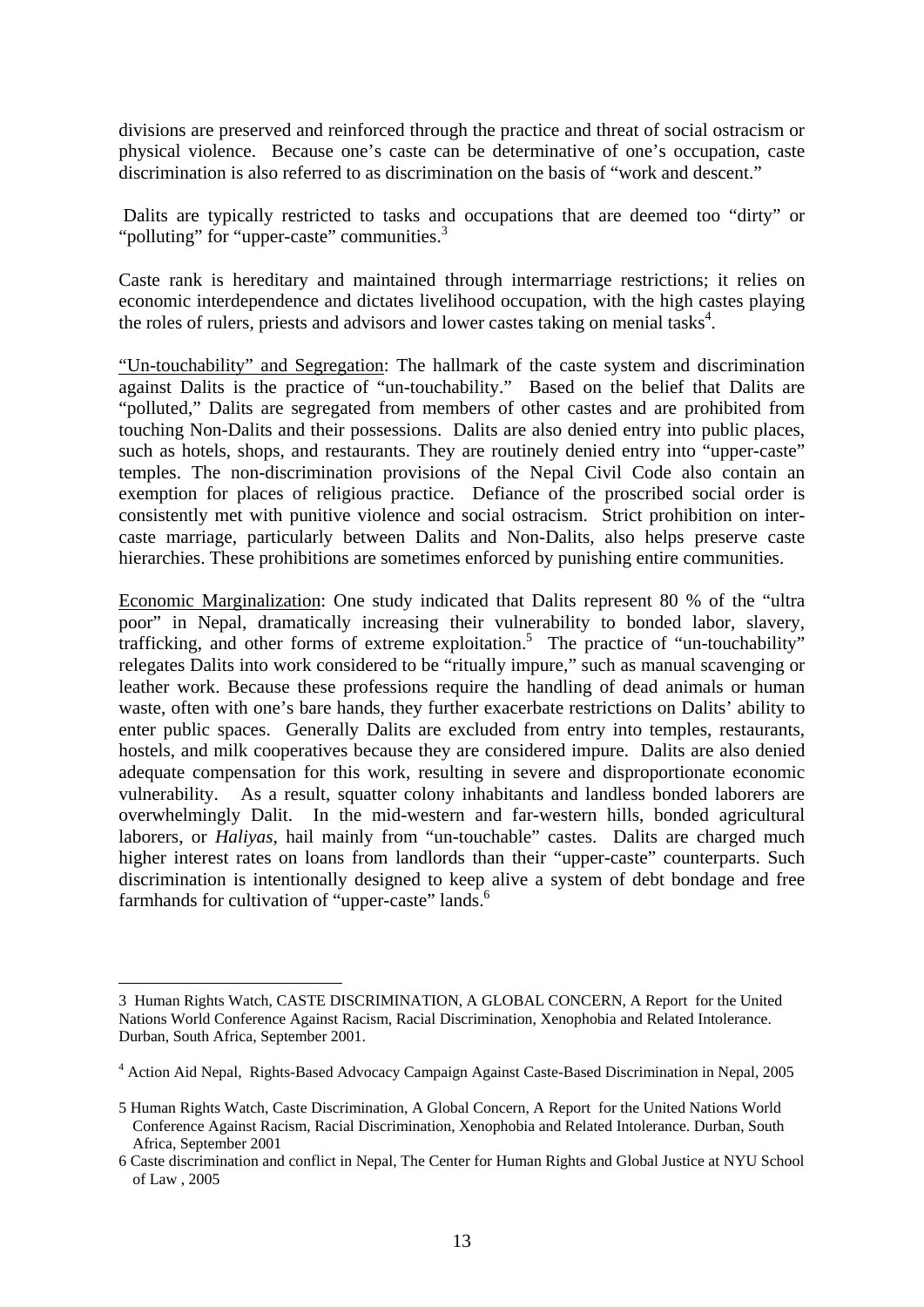As possession of citizenship papers is a precondition for purchasing land, evicted Dalits were unable to acquire new land. The few Dalits fortunate enough to have evaded such restrictions and retained or acquired land are often isolated into one section of a community. The segregation of Dalit land puts Dalits at a significant disadvantage, as does the lack of adequate facilities and resources. In contrast, Non-Dalits, who are not subject to this type of segregation, can purchase various plots of land in different parts of the community. Non-Dalits, who have diverse landholdings, are not as seriously affected. Additionally, most Dalit families live without toilets and running water. As a result, human waste pollutes Dalit land to an extent not experienced by non-Dalits.

Employment Discrimination*:* Rampant employment discrimination makes it difficult for Dalits to enter into, much less excel in, non-caste-based occupations. While agriculture is the sector which absorbs the majority of the work force and most of the discriminated people are seeking casual labour/temporary employment, the government recruitment policy and practices do affect the workforce diversity of the public services.

Without viable economic options at home, many Dalits migrate to other countries, particularly India, in search of better employment. While some are able to send money to their families back home, many Dalits return with even more debt, handicapped by the high interest loans obtained from Non-Dalit lenders in the community to fund the overhead expenses of foreign employment.

Lack of Access to Resources: The caste system and its concept of 'untouchability' directly influence access to adequate water supplies for certain groups. Though water scarcity affects many parts of the country, Dalit communities suffer disproportionately because they are denied access to communal water sources for fear that they will "pollute" the water supply. Dalit women and girls are often forced to fetch water from springs located hours away. Attempts by Dalits to access Non-Dalit natural springs and wells, are met with ostracism and punitive violence.

## **6.2. Gender Based discrimination**

1

Gender based discrimination is a cross cutting issue in social discrimination. Focusing on broader social categories like caste and ethnicity can only partially allow us to analyse the discrimination of any one segment of the population. Therefore, it cannot accurately reflect the problems of the totality. Caste and ethnicity based discrimination do not account for the discrimination faced by the members within the units. Gender based study helps to explore into the discrimination more adequately as it would open up the possibility of analysing the problems by breaking them down into the context of male and female components of each social unit. $^7$ 

Men and women always comprise the two halves of the population in every society. However, the rights and opportunities accorded to women have never been on par with the rights and opportunities accorded to men of the said societies. These differences in the opportunities of life found between men and women have forced women in many contexts

 $7$  UNESCO, Forms and Patterns of Social Discrimination in Nepal, A Report, Kathmandu Office, Nepal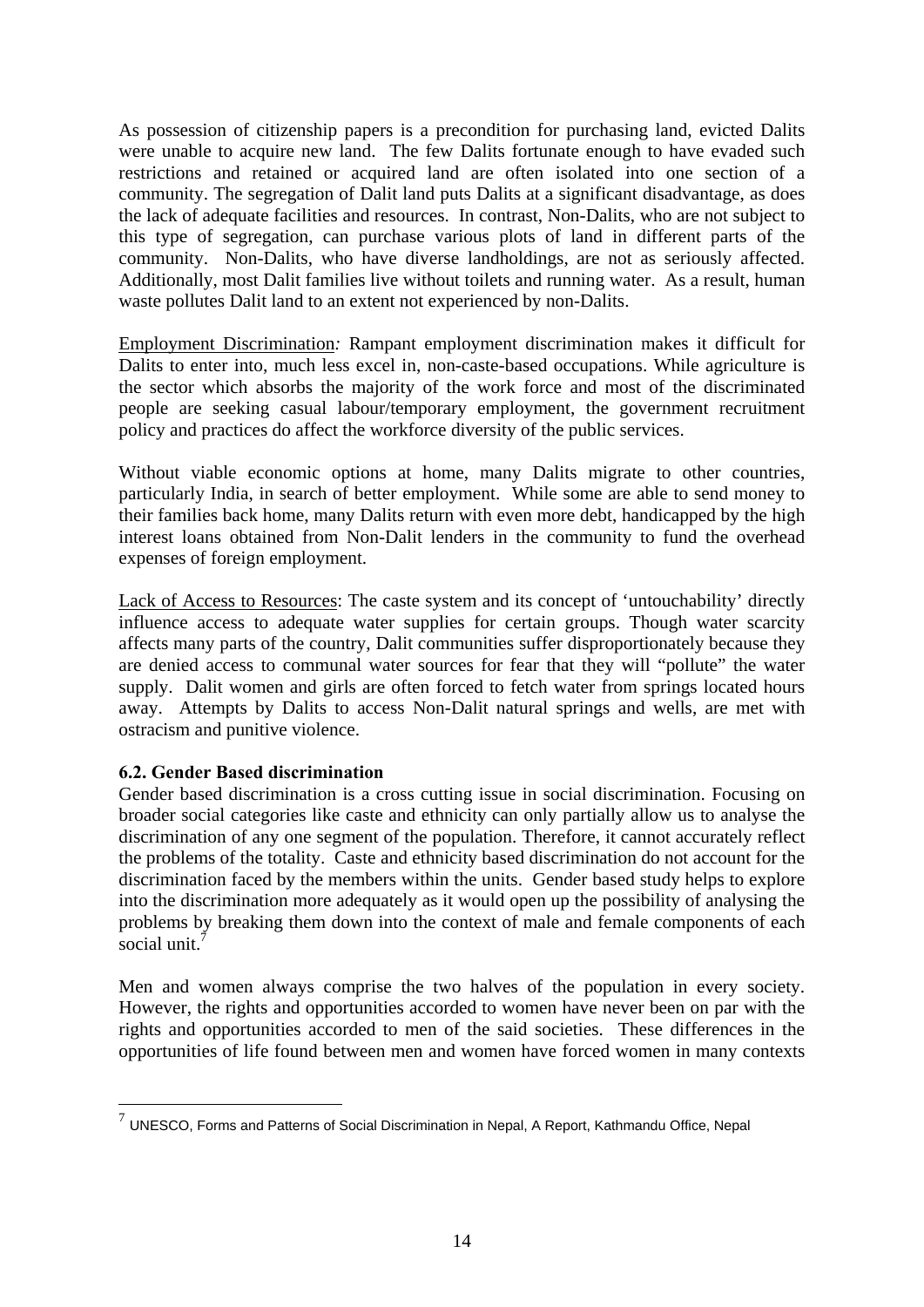to bear a subordinate position. This can be seen in a number of sectors, namely the economic, political, social, and cultural life of each society.

The prevalence of early marriages and polygamy, social aversion towards widow remarriage, and other factors like low literacy rates, confinement to domestic work and lack of adequate access to productive resources for females are also some examples of social discrimination against Nepalese women. Regrettably, these types of discrimination are historical phenomena. They are supported by the ideological contents of culture and rules and regulations of society. They appear in different forms and to different extents in different types of social settings.

Ideologies are the fundamental forces perpetuating the socio-cultural milieu of any society. They are manifested in culture of those societies and influence many aspects of the lives of people living within those societies. As a country inhabited predominantly by Hindus, the ideological contents of Nepali society have been shaped by the religious ideologies provided for in the ancient Hindu scriptures. These ideologies are still the basis of many ideological elements adopted by the state, and play a primary role in shaping the structure of relationships between different sections of the population including that between men and women. Classical Hindu laws that discuss women almost exclusively place them in an oppressed position. They have stressed that women need to be controlled as they bear many evil characteristics (Wadley, 1977). In this regard Manu, the great Hindu Philosopher, stated in his "*Manusmriti*": "In childhood a female must be subject to her father; in youth to her husband, when her lord is dead to her sons. A woman must never be independent (Manu, V, 145, cited in Kumari, 1990)". The central motif that revolves around women in this statement and other such sayings of Hindu Holy scriptures is that women need to be controlled by men. This type of ideological belief is put into practice in many spheres of the life of women. On the one hand, it is exercised by imposing the notion of "purity" and "pollution" with regard to certain aspects of their life cycle events. Menstruation and childbirth are two important events in which women are required to remain in confinement. They are also not allowed to enter the shrine of family God during the time of worship. A male child is considered a must to perform death-related rituals in the family. The social ideologies prescribing to this patriarchal form of marital relations have also negatively contributed to the defense of the interests of women. As one who has to leave the parental home after being married at a young age, the daughter is generally perceived as "someone that adorns the other's house". This type of concept is paramount even in the preference of children. This has manifested itself in the form of popular sayings such as 'Never mind the delay as long as it is a son.' Alternatively, 'Birth of a daughter is a doomed fate'.

This attitude has directly contributed to the strengthening of the patriarchal norms and values in Nepal today. It has helped to justify the relative differences of opportunities available to men and women. Patriarchy as an institutionalised system of male dominance is expressed in a variety of ways in Nepal. It is legally supported, and tied to the ownership of property, access to political power, and the attainment of social status. Women are for the most part confined to the domestic sphere. Males are considered the breadwinners of the family, and their roles are defined in the public spheres. We will now explore these modes of discrimination against women.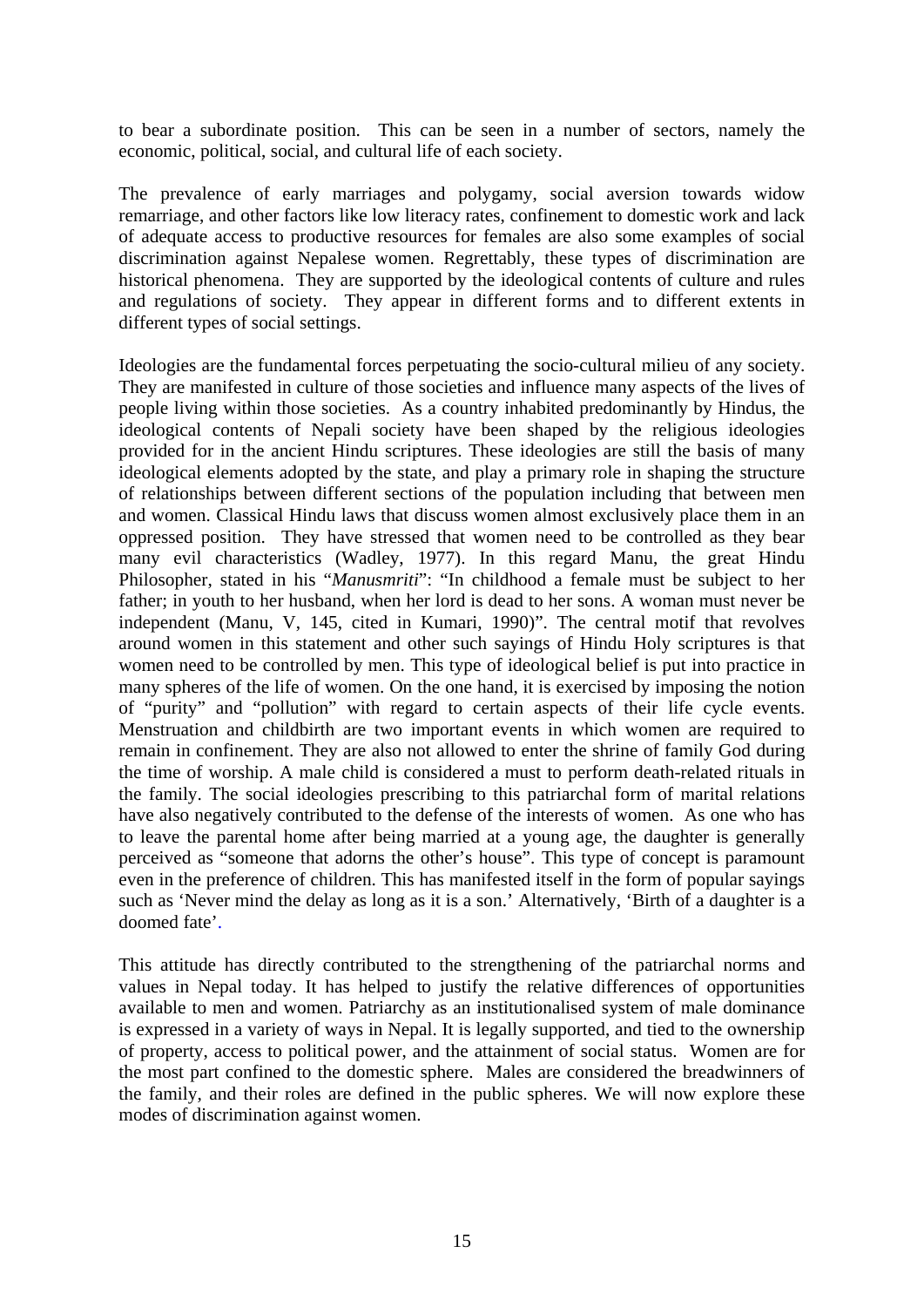Nepal has been classified as having considerable levels of son preference since the World Fertility Surveys first documented the phenomenon in the 1980s. Although daughters are desired, sons are very highly prized because they continue the family name, can perform funeral rituals and are expected to provide support in old age. Nepal's patrilineal social structure discourages women from practicing contraception until they have a son. Such practices have resulted in various forms of gender-based discrimination in Nepalese society.

The Double Burden of Caste & Gender Discrimination: Dalit women and girls in Nepal endure the double burden of caste and gender discrimination. Dalit women lag far behind Dalit men and "upper-caste" women in terms of healthcare, education, and remuneration for their labour. Dalit women also bear the brunt of exploitation and violence in the country and are largely perceived as being "sexually available" to "upper-caste" men. As a means of crushing political dissent, Dalit women are targeted with impunity by landlords, the police and the army. Economic vulnerability including widespread debt bondage, has also forced Dalit women into prostitution, exposing them to sexual violence and the ensuing health risks.

Literacy rates for Dalit women are substantially below the national literacy rates for women in Nepal (12.0 per cent) 8 . The health of Dalit women is considerably compromised by high maternal mortality rates, malnutrition, and poor healthcare associated with extreme poverty. The average life expectancy for a Dalit woman is five years lower than the corresponding average for a Non-Dalit woman<sup>9</sup>, and Dalit women are at significantly increased risk of suffering from prolapsed uteruses because of multiple pregnancies

#### **6.3. Relevant Findings of Similar Studies**

1

Feature of Exclusion: The society is fiercely divided into dominant and subordinate group of people and this division clearly illustrate different dimension of exclusion in Nepal. Historically, the dominant group of people include men and boys in terms of gender, Brahmin and Chettry (A particular caste group who wears a sacred thread and is called Tagadhari. Taga= thread, Dhari=wearer) in terms of caste, Caucasoid in terms of ethnicity/race, Nepali speaking people in term of language, Hindu in terms of religion and parbate (hill dweller) in terms of geo-political situation. Whereas, the subordinate group of people include women in terms of gender, Janajati/Mongoloid in terms of ethnicity/race, non-Nepali speaking in terms of language, non-Hindu in terms of religion and Madhesi (plain dwellers) in terms of geo-political situation. The caste based exclusion is highly related to ritual purity and so called high caste people by virtue of being ritually pure are more privileged.

Caste and gender based discrimination as a consequence of exclusion is wide spread around the country but the nature, form and intensity vary from one place to another even within the mid and far-Western region, where it is found to be predominant. This is despite the promises that came with democracy, that human rights would be respected to the fullest

<sup>8</sup> Action Aid Nepal, Save the Children and Care Nepal, National Dalit Strategy Report, Prepared for GoN/National Planning Commission

<sup>&</sup>lt;sup>9</sup> Caste Discrimination and conflict in Nepal, The Center for Human Rights and Global Justice at NYU School of Law , 2005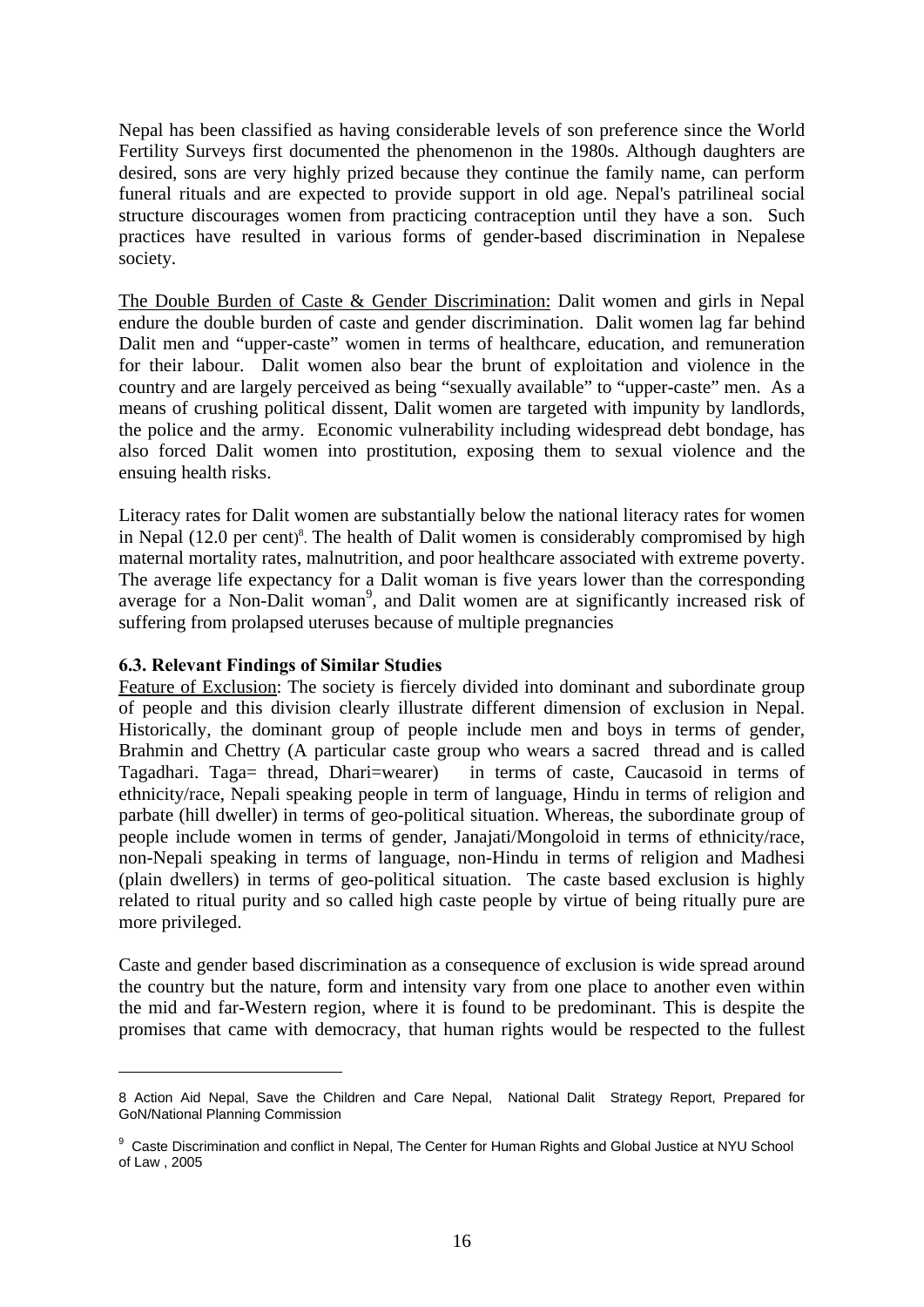extent. Even now the high caste dominant people from many areas favour discrimination (mainly untouchability) despite being aware of law against discrimination. This is mainly due to structured access of old hierarchy to political system that influences economic opportunities. As a result, even after democracy, women, 'untouchables' who call themselves Dalit, ethnic groups, Muslims, and plain dwellers (Madhesis) remain on the fence. Being on the margin between dependent and powerful, impure and pure, inauspicious and auspicious, the lower caste people especially women are "on the edge of auspicious" a place whose intended image draws our attention to multiple ideas. As members of the lower castes, untouchable women are marginalised ideologically, ritually, economically; socially and politically likewise the females in Hindu society are the victim of same fate.

In attempting to understand how gender and caste hierarchy are intertwined, we need to be aware that these are not always direct correspondences. Far less gender hierarchy exists at the lower levels of caste hierarchy than at the top, and not strictly for reasons of impurity.

Most subordinate groups of people feel that the dominant and privileged groups of people are not only responsible but are key players in discrimination and exclusion in entering temples and accessing services, socio-economic opportunities and resources.

Definitions of gender being used in the water sector are weak. The water sector at all levels, sees women as a homogenous group, not a group divided by class, caste, geography, religion or wealth. They largely understand a woman's role in relation to water as relating to the gathering of domestic drinking water; women are not seen as key users of water for production and other activities.

Gender is not a luxury the water sector can afford to ignore. Addressing gender inequalities goes to the heart of our ability to meet the commitment to water for all. Current policies and practices are often worsening, not alleviating or challenging, the gender inequalities which in turn determine who does and does not achieve access to and use of water.

Consequences: As consequences of exclusion the dominant groups are obviously powerful and subordinates are powerless socially, economically and culturally. Through this process of exclusion there is a systemic lack of respect for the people denied access to basic services, socio-economic opportunities and resources, including water. The lack of appropriate water supplies affects many aspects of life, including productivity, health and education; while control over water is inevitably control over life and livelihoods.

Exclusion has an effect on many areas of life, mainly on psychology as people lose their self-confidence and are forced to live without dignity. It has its economic effect as people are working in traditional occupations as dictated by caste, with low education and access to services. Often they are abandoned and unemployed. Excluded people are not represented in policy-making bodies and other government sectors.

Dominance of the powerful and the resistance of the powerless have been key characteristics that significantly illustrate the consequences of exclusion. The following are some examples of dominance that have been illustrated in the literature under review: (1) Lower caste women return everyday from the fields with their high caste co-workers, when the high caste women reach their caste's water tap they sprinkle one another with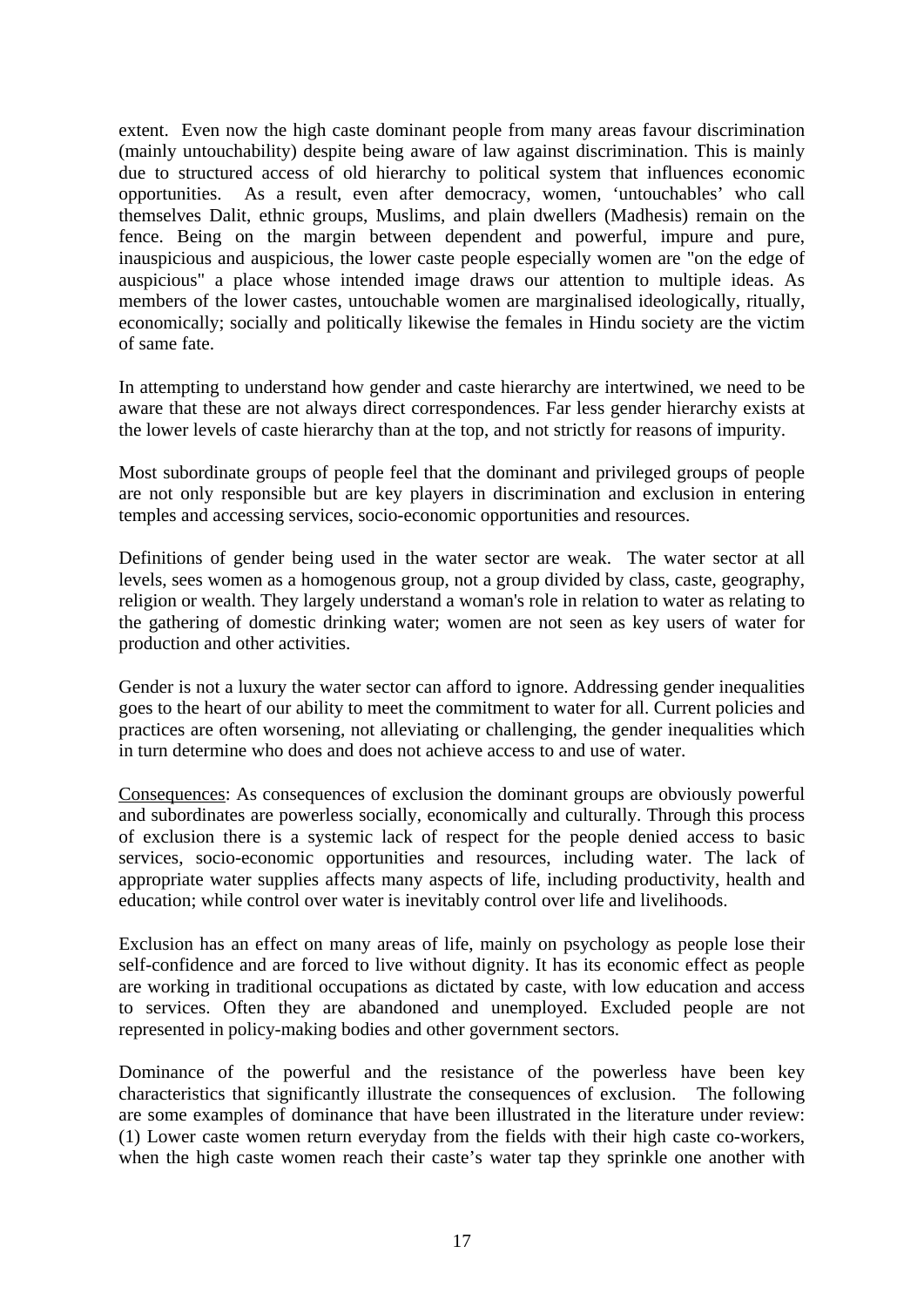water to remove the impurity of contact. (2) Lower caste men sit outside tea-shops and share tea with upper caste friends sitting inside, however when finished they must wash their own glasses*.*

Behaviour and cultural practices which contest the hegemonic social formations, and threaten to unravel the strategies of domination, are considered to be resistance of the powerless people. Everyday forms of resistance are less disruptive than outright conflict, protest or direct confrontation. They come in culturally acceptable forms that make life difficult for the dominant groups and empower, albeit in small ways, those less fortunate.

Attempts in Addressing Exclusion: The literature under review failed to identify many examples of best practice in terms of reducing exclusion, but it has illustrated much malpractice and social stigma that prevail in society.

At the government level, recognition of the issue of inclusion has been included in its Poverty Reduction Strategy Paper as one of the four pillars. But achieving this ambitious goal needs a fundamental shift not only in structure, governance and access to opportunities but also in underlying hierarchical norms, values and behaviour. The subordinate groups of people are further excluded legally (even though the law prohibits discrimination on the basis of sex, caste and tribes) due to failure in effective enforcement of law.

The Government continued concentrating on inclusion since it first addressed the issue in its eighth five-year plan (1992-1997). In the three-year interim plan that is being currently formulated, inclusion has a separate chapter and has addressed not only the issues of gender, Dalit and Janajati but also Madhesis and the Muslim minority.

Collective intervention through the formation of community groups has proved to be effective at addressing the issue of exclusion. But the success is limited to selected areas and has failed to be sustained due to a lack of political will, strong commitment and a lack of proper support mechanisms at all levels. Furthermore, the positive outcome of such successful interventions are rarely identified, nor systematically institutionalised into society.

However, it is noteworthy that some of the group based interventions not only failed to address the issue of exclusion but further reiterated exclusion particularly in the issue of leadership. Most community-based groups tend to be captured by elites and dominant groups of people (generally Nepali speaking high caste men from hill areas).

It must be recognized that working with the subordinate communities, especially where women are to be involved, is often a much slower process, since it requires working to change traditional patterns or beliefs, building the confidence of women, Dalits and the very poorest, which have often previously been excluded from village affairs.

There have been some collective campaigns to raise awareness on human rights instruments among excluded groups of people at the national level and bringing the issue to the attention of policy planners. However, these campaigns and movements are not free from challenges in gaining the attention of government and political parties, and their recognition of the extent and magnitude of the issue. The human rights campaigners have felt the need for revolutionising the education system; a rights based movement and capacity building of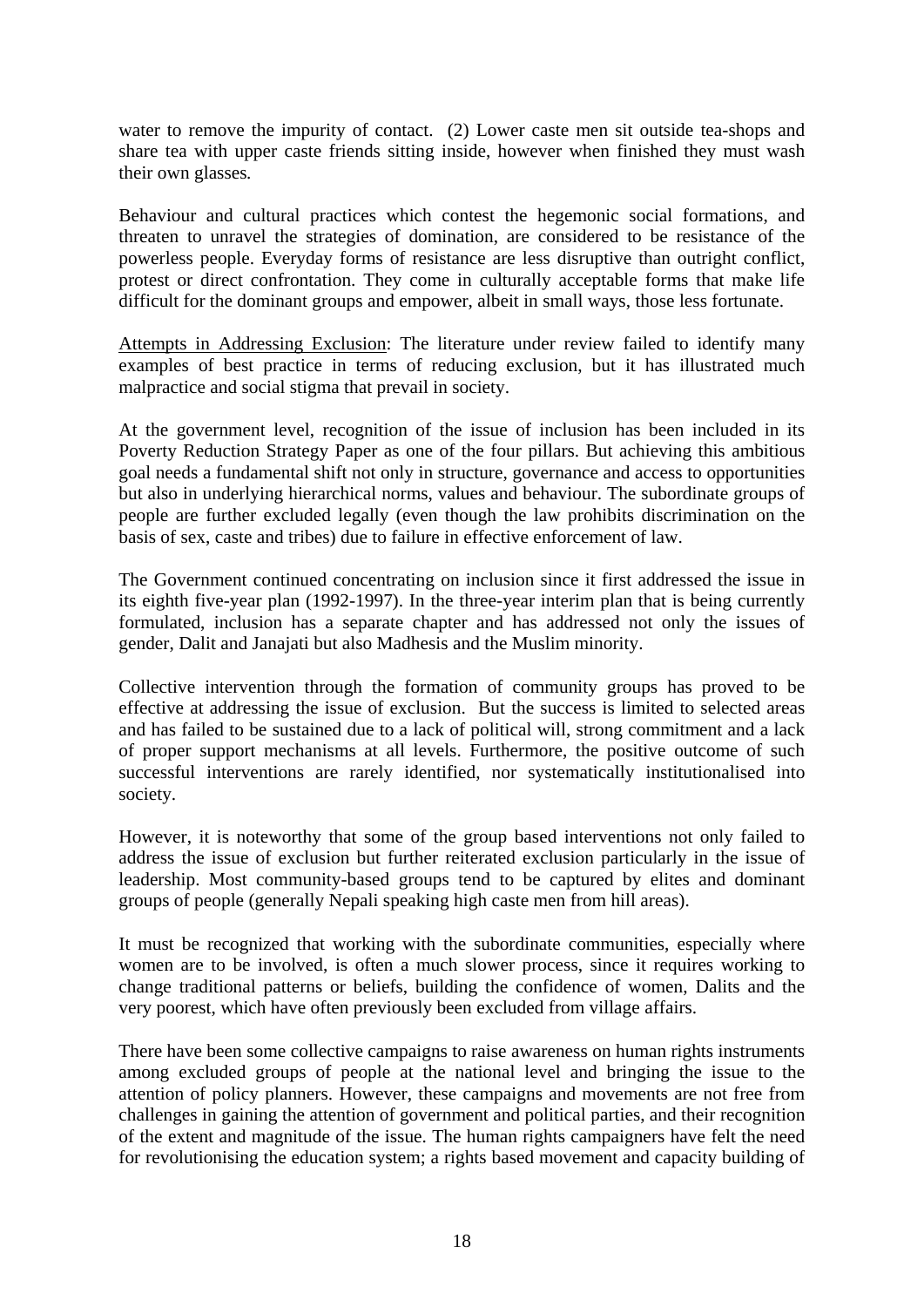the excluded people in nurturing political will and commitment among government and political parties.

6.4. **Women, Dalit and Legal Provision:** Discrimination against women is deeply rooted in all aspects of social and cultural practices. There are laws in place that ensure the protection of women against discrimination. However, there are several legal provisions spread in different acts and rules and regulations themselves which are discriminatory against women. The 11th amendment of civil codes of Nepal has given partial inheritance rights for women through the "women's property rights" bill. According to that law women and men, at birth, have equal entitlement to inheriting their parents' property. However if a woman marries, she gives up her inheritance right to her parents' property and is entitled to half her husband's property. This is clearly impractical in a country where social norms dictate that women are expected to marry.

A study carried out by a high-level committee to review the existing discriminatory laws against women, has indicated that there are 28 provisions in the code that discriminate against women in different areas. (See Annex … for detail)

The Interim Constitution, 2006, of Nepal has made some non-discriminatory provisions ensuring women's rights. Article 8 b of the Interim Constitution ensures the rights of a mother to transfer citizenship to their children. Similarly Article 13.4 of the constitution states "No discrimination in regard to remuneration and social security shall be made between men and women for the same work."

Nepal's legal protections against caste discrimination are strong. The constitution specifically forbids discrimination against Dalits. No person shall, on the basis of caste, be discriminated against as untouchable, be denied access to any public place, or be deprived of the use of public utilities. Any contravention of this provision shall be punishable by law. However the practice of the legal provision is not strong in reality.

Article 14 of Interim Constitution of Nepal 2006 states "No person shall, on the ground of caste, descent, community or occupation, be subject to racial discrimination and untouchability of any form. Such a discriminating act shall be liable to punishment and the victim shall be entitled to the compensation as provided by the law."

In addition to the constitutional prohibition on caste-based discrimination, the government has also taken some legislative action to prohibit discrimination against Dalits. Under the Civil Liberties Act of 1954, unequal treatment of Dalits by the government is prohibited. Section 10A of the Civil Code also prohibits some forms of discrimination against Dalits, but excludes places of religious practice from the scope of the act.

Despite these provisions, gender and caste-based discrimination remains a central feature of life and social interaction in Nepal, and the government regularly fails to prosecute individuals engaged in gender and caste-based discrimination.

A national commission for the welfare of Nepalese Dalits was established in 2001 and was effective only in 2002. However the commission could not work effectively as expected. Dalits are victims of targeted attacks. Police officials often fail to investigate reports of violence against Dalits, and perpetrators of attacks on Dalits often go unpunished. Nepal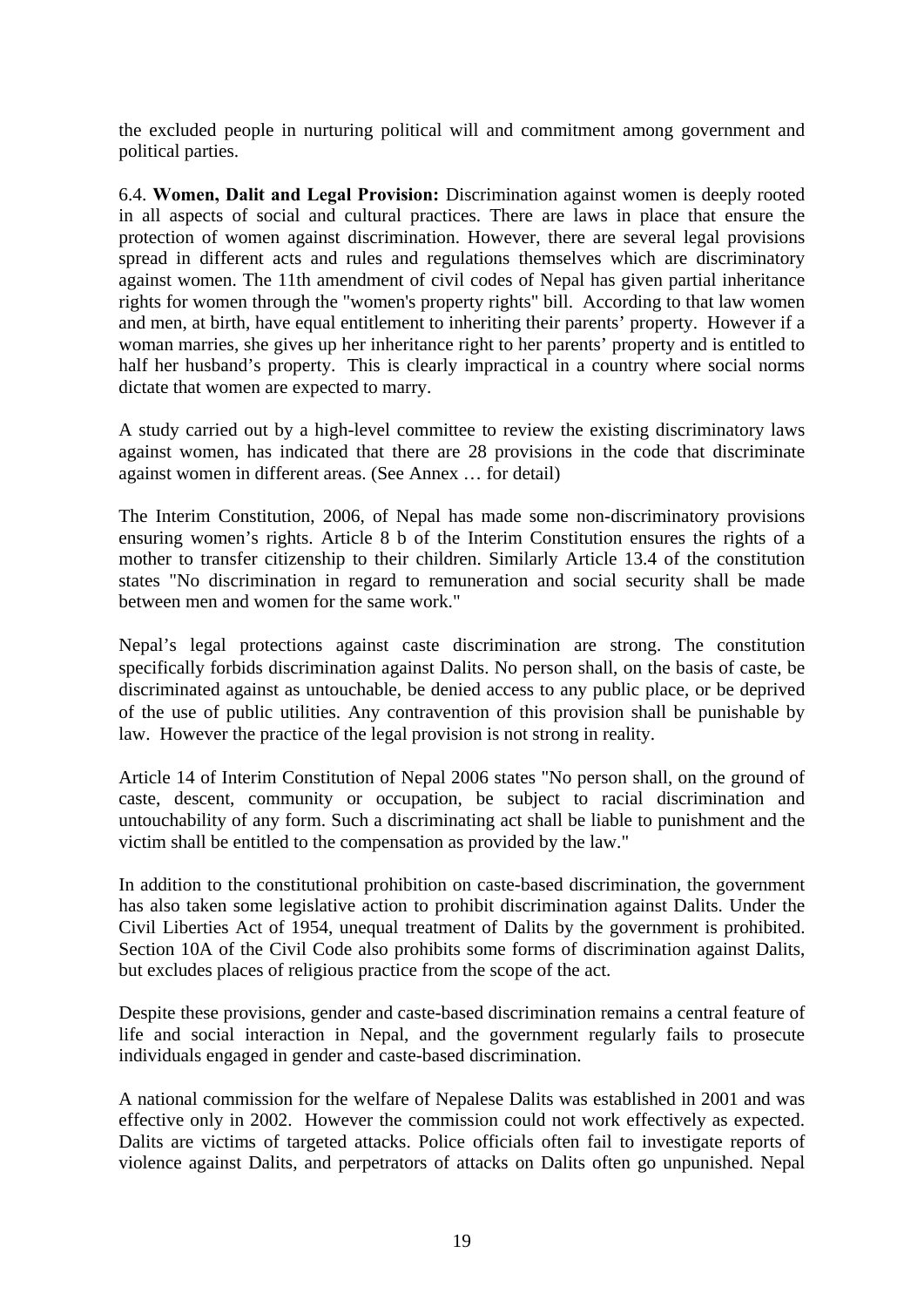being a signatory of the International Convention for Elimination of all forms of Racial Discrimination (ICERD), is obliged to provide effective remedies for acts of racial discrimination, including violent attacks under article 6.

For detail description of literature review please see annex 6 of this report.

## **PART TWO PRESENTATION OF INFORMATION**

#### **1. GENERAL INTRODUCTION TO THE STUDY VDCS**

The six sample VDCs were all remote hill districts and the least developed VDCs among the districts. All VDCs have mixed populations in terms of caste but smaller populations of Janajati. The Brahmin, Chhetri and Thakuri are dominant and Dalits are found as the dominated caste. Within the Dalit caste, there are Bishwakarma (Blacksmiths), Sunar (Goldsmith), Sarki (Cobblers), Damai (Tailors), and Badi (Musicians). In Janajati there are Magar and Gurung. The Total populations of the six sample VDCs are shown in a table below;

| <b>VDC</b>   | <b>Total</b>      | <b>Total</b> | <b>Dalit</b> | Other             | Percentage        |  |
|--------------|-------------------|--------------|--------------|-------------------|-------------------|--|
|              | <b>Households</b> | Population   | Population   | <b>Population</b> | of Dalit          |  |
|              |                   |              |              |                   | <b>Population</b> |  |
| Sarmali      | 976               | 6376         | 1208         | 5403              | 19%               |  |
| Dhungachalna | 850               | 4617         | 1818         | 3767              | 39%               |  |
| Rugin        | 459               | 2533         | 355          | 2178              | 14%               |  |
| Sipti        | 642               | 3637         | 351          | 3286              | 10%               |  |
| Rilu         | 677               | 3762         | 461          | 3301              | 12%               |  |
| Kusapani     | 786               | 4330         | 644          | 3686              | 15%               |  |

Table 1: Population distribution by caste in the study VDCs

*Source: Population Census 2000* 

In all sample VDCs, people go to India for seasonal labor at least for six to nine months per year. Generally males (from 13 to 61 years of age) go to India and women remain at home to maintain the household and take care of agricultural activities. Most of the men going India return home before planting seasons such as May-June and stay home up to November.

The health and sanitation of the community is very poor. Interactions with health personnel revealed that most of the people are suffering from the water-born disease and gastritis which ultimately affects the people's livelihood opportunities. There are health/sub health posts in each VDC. The service of health\sub health posts is not adequate and the community people go to the district headquarters and sometimes to India to get treatment. The major health problems of the area are diarrhea, fever, pneumonia, common colds, worm infestations, eye infections, headache, abdominal disease and many other problems related to reproductive health.

Sanitation is one of the major issues of the sample VDCs. Due to a lack of awareness on the importance of improved livelihoods and their unhygienic lifestyle, the sanitation of the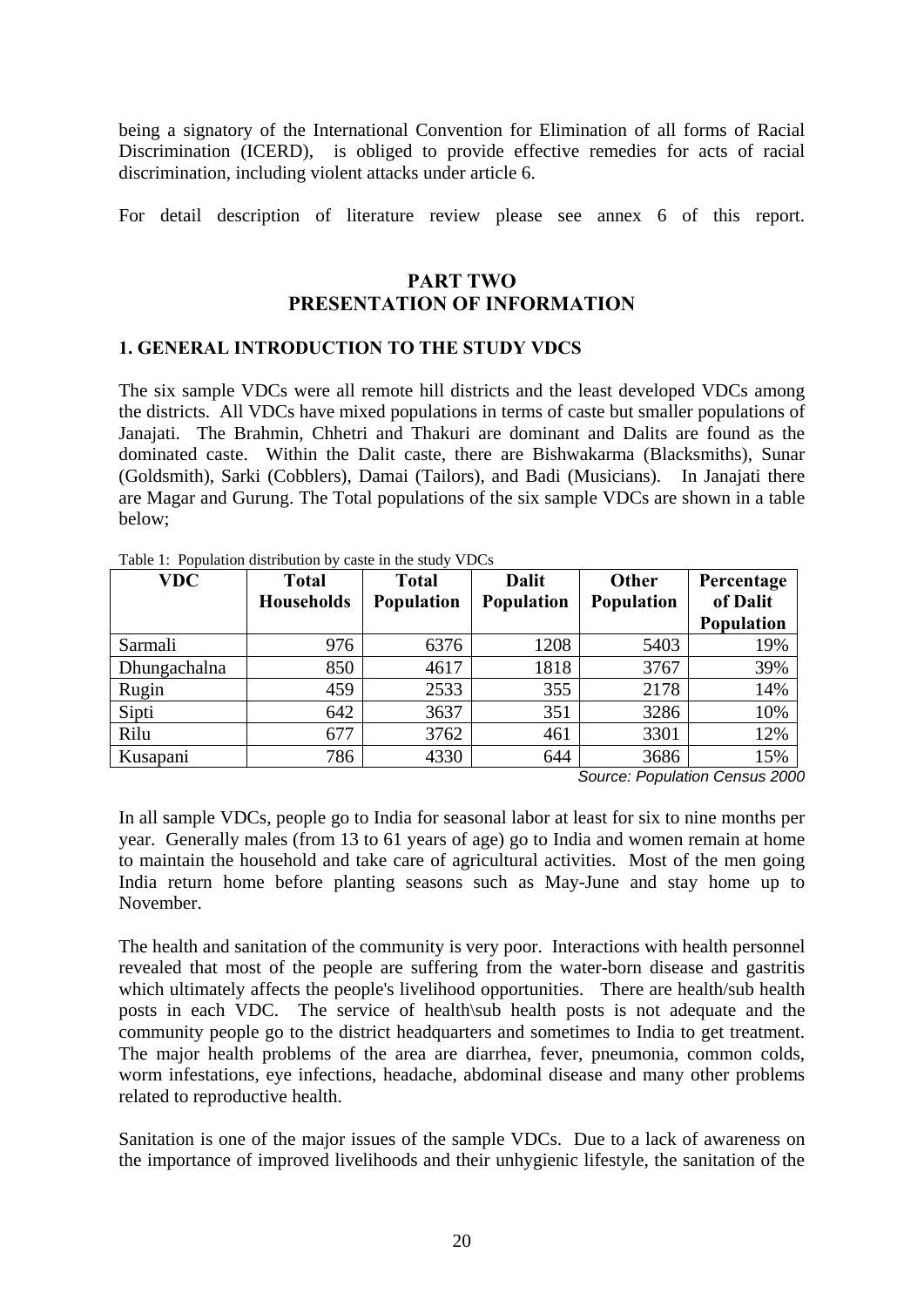area was very poor. This might be one of the reasons of poor health status of the community. Village trails are also not properly maintained and domestic waste is thrown randomly around the trails and houses. There is improper human waste management such as a lack of toilets and waste exposed to the trail edge and public places. Animal dung and garbage is commonly dumped on courtyards, edges of trails and closed to the house. The villagers do not wash their hands after going to the toilet and even before taking meal. This is not due to a lack of water, but due to attitudes. Even teachers and educated persons are used to taking meals without washing hands.

Most of the Dalit households do not have space for toilet construction.. Therefore, they cannot construct a toilet near their home and must use streams or any open spaces.

#### **1.1. Social Discrimination**

There are many forms and patterns of social discrimination in Nepalese society. Caste and gender based discrimination are severe forms of discrimination and the main causes of exclusion of women and Dalits. The Non-Dalits, including both caste and ethnic communities, exclude Dalits by following several discriminatory practices underpinned by the belief of 'un-touchability'. Social discrimination is one of the underlying causes of exclusion through which the discriminated groups are excluded from the development mainstream. In the context of the study area, Dalits and women are the main excluded groups. Therefore, this study focused on caste and gender based discrimination. These types of discrimination are expanded upon below. .

#### **1.1.1. Gender Based Discrimination**

Gender discrimination is elaborated in the following two sections: The narrative descriptions of prevailing social systems, practices and customs are presented analytically in the first section. The second section describes the current situation of women in terms of access to resources, representation in community institutions, mobility and employment, participation in social and public ceremonies, workload and social security.

#### **a. Prevailing social systems, practices and customs**

*Chhaupadi* **(Separation of women during menstruation):** *Chhaupadi* is a Hindu social practice in the western part of Nepal whereby women are excluded from normal family activities during menstruation because they are considered impure. Women are kept out of the house and have to live in a shed with cows and other animals. This lasts for eleven days when an adolescent girl has her first period, and four to seven for every following period. Childbirth also results in an eleven-day impure state.

Women are forbidden to touch men and even to enter the courtyard of their own homes. They are barred from consuming

#### **CASE STUDY 1 Amrita in** *CHHAU-KATERO*

Amrita B.K., Thara tole of Dhungachalna VDC was sitting near a *CHHAU KATERO* (the small shed where menstruating women have to stay) on a sunny day of December 2007. She was menstruating and staying in the hut for that period. "We stay in this hut during *CHHAU* (menstruation) period. It is our DHARMA (Religious tradition*)* and we must respect this tradition." said Amrita. The women consider this as a religious practice and they do not want to sin by going against it. The women's family members take them food from the house. Amrita said, "Today is my 6th day and I have to bath and go to house. I will be impure until 7th day." According to Amrita, god will be angry if she stays at home during menstruation. She said that she wants to continue this tradition because she does not want to be sinner neither to be the cause of any sickness of her family members or livestock.

milk, yogurt, butter, and other nutritious foods, for fear they will pollute or spoil those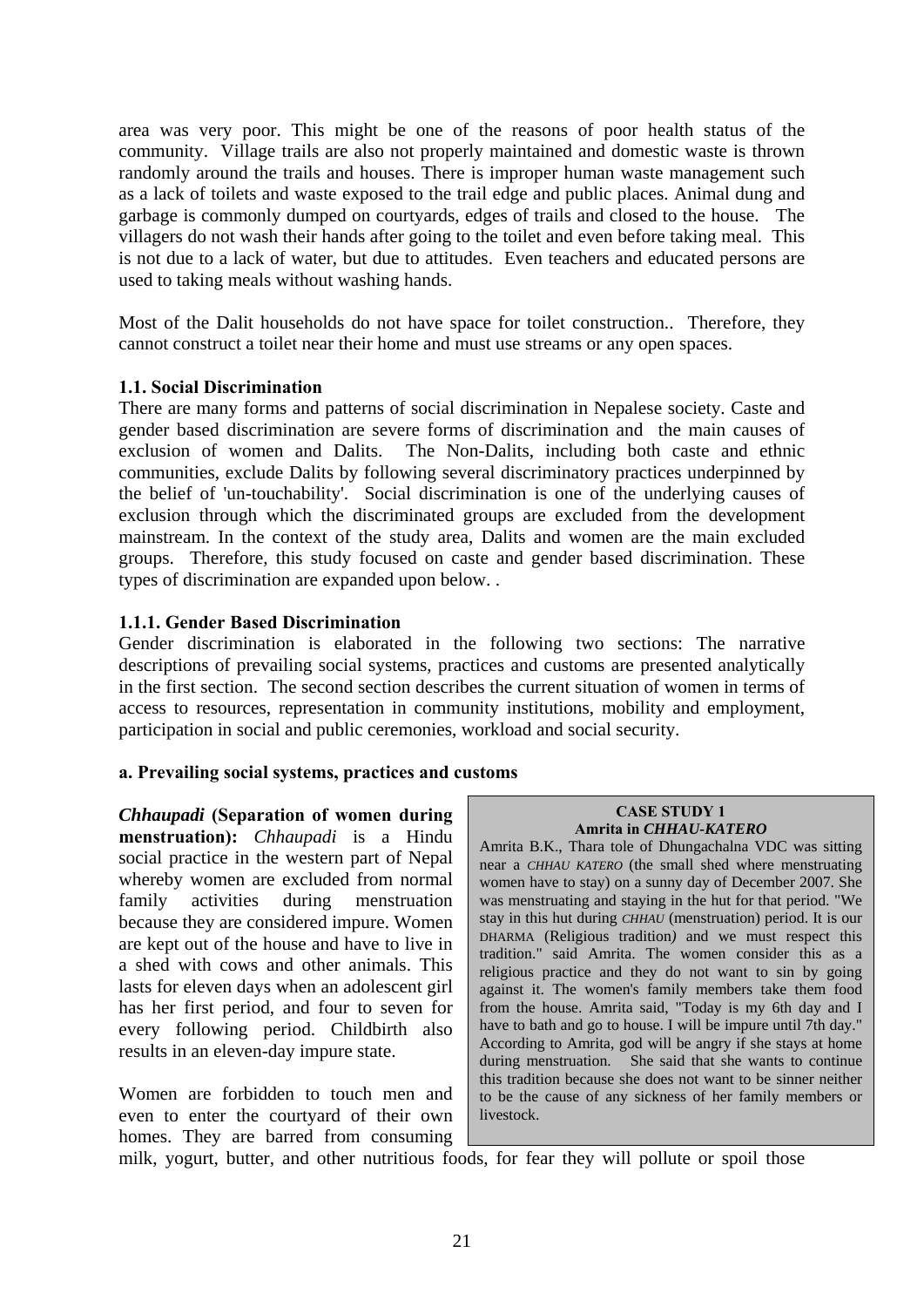goods. The women must survive on a diet of dry foods, salt, and rice. They cannot use warm blankets and are allowed only a small rug (most commonly merely a jute sack). They are also restricted from going to school or performing their daily functions like taking a bath while they are forced to stay in the barbaric conditions of the shed.

This system comes from the superstition of impurity during menstruation. The belief is that if a woman touches a tree it will never again bear fruit; if she consumes milk, the cow will not give anymore milk; if she reads a book about Saraswati, the goddess of education, she will become angry; if she touches a man, he will become ill.

The CHHAU KATERO is built far from the house and the playground of children. Generally, all sheds are without a safety compound wall where everyone can go easily. Usually these sheds are made in a place where waste is disposed of. All parts of the sheds are covered except for a small hole –which is the door. The floor is made of mud, and the shed is not furnished. There is a common myth that their deities would get angry if a bedstead were kept for in the shed. Mostly women sleep alone in the shed in menstruation



A typical *CHHAU KATERO*

period. Sometimes three to four women have to share. These sheds are seen in a large number at Dhungachalna, in Rugin they are built attached to the house, and the cow shed within the house compound is used for this purpose in Sharmali. A woman has to stay for up to five days in general and is allowed back home on the fifth day of menstruation after taking a bath.

## **Dunguna (First visit of a bride's father to**

**the groom's father):** This ceremony is performed 5 to 6 days after a wedding. The groom's father invites the bride's father (and any other close relatives) to visit his home. There is a practice that the bride's parents do not eat any meal at her home until she has a child. Therefore, the visitors do not stay at groom's home, but somewhere nearby and the groom's family provides them with food items such as rice, vegetables, goat, ghee and cooking utensils. The visitors prepare food outside in a safe place near by groom's home. The groom's father has to respect the visitors by providing accommodation facilities and meal items. This shows the social status of the groom's family. The visitors stay there for one day, and then return home after thanking the groom's family. At this time the bride could go to her parental house with her father, if she wants. But the bride's relative leaves her at groom's home by telling her to stay at her own home.

It can be assumed that this tradition was started while there was still a child marriage system. At that time the brides and grooms were small children and they wanted to stay at their parental home with their fathers. Nowadays this tradition is declining.

*Dhan Khane* **(taking money from the bride's side):** In the far western region, particularly in the Dalit community, the bride's father takes money from the groom's family for marriage. This tradition is rarely practiced, though a case was found in SIpti while conducting field research. When a family, especially father or any male guardian decides on the wedding of his daughter/sister or cousin, he demands money from groom's side,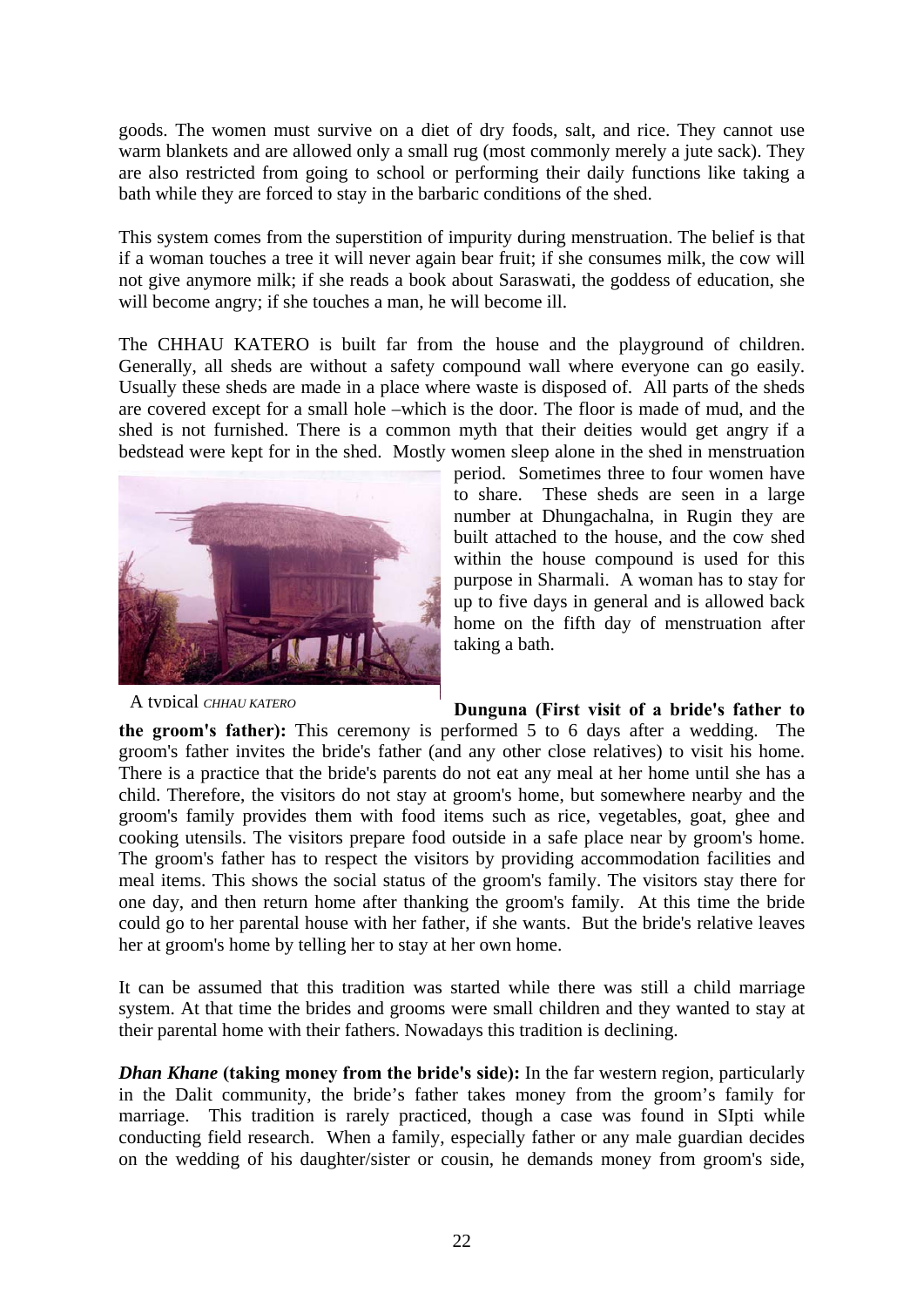which is amicably greed between the two families. This is called *Dhan Khane*. The money is taken as a compensation for the investment made in raising the girl as well as covering the wedding cost.

*Kanyadan* **in marriage (Handing over the bride to the groom):** According to Hindu philosophy, the girls are considered to be dependents of males from early childhood until death. The girl child is dependent on her father, a young lady is dependent on her husband and an old woman is dependent on her son. Based on this philosophy, the *kanyadan* is performed during a wedding ceremony. *Kanyadan* is a religious ceremony through which the bride is handed over to the groom. The bidhawa (single women), and menstruating women are not allowed to perform the *Kanyadan* for their daughter. The *Bidhawa* are considered inauspicious and menstruating women are considered impure, and are discriminated against in this ritual.

**Jari Khane: (Claiming compensation money by previous husband from the new husband)** This is a common practice in Bajhang and other study VDCs. When a women marriages with another husband by leaving the previous one, the previous husband claims money with the new husband as a compensation of his wedding cost.

*Bratibanna* (initiation ceremony): The ritual practiced to allow sons to perform and continue activities in honour of the names of their fathers and forefathers. This is practiced among Brahmin Chhetri, Bishta, Thapa Chhetri and blacksmith (Kami), and is known as *bartibanna*. Bramhin and Chhetri people of the area also wear sacred threads (Janai), but they do not go through all the processes in this ceremony. Usually priest is invited to chant mantras while boys wear the sacred thread. According to the prevailing practice, sons are only allowed to perform certain work in honor of their fathers and forefathers once they have completed. This ceremony for daughters is conducted just before marriage or during marriage. The Brahmin girls who do not perform this ritual are considered as *Chhetri* and they will have to marry with *Chhetri*.

**b. Factors and actors to reinforce and follow such practices:** This gender based discrimination is mainly faith based, embedded with fear and myth, and is deep routed in the culture and social norms. People fear God enough to continue discriminating practices. They often say, "*DEWATA LE SAHANNA"* (God will get angry). --). Usually people consider tradition as an excuse to continue discriminating practices and they are not able to resist it mainly due to the hidden powers of influential people in the society. People do not dare to try to break the long lasting societal traditions. To do so would be considered a "crime" leading to "ritual impurity", bad luck and retribution from the gods.

The *Dhamis,* (Faith healers, Shamans) also play an influential role in the enforcement of tolerance of discrimination. In the name of tradition and God's wish, people are forced to believe what *Dhamis* instruct, and do not have the courage to contradict them.

However, even a Dhami accepts that there some change in traditional practices, for example, a reduction in the number of days that women remain separate during menstruation or un-touchability in public places, particularly amongst the younger generation, but he would still instruct that certain practices must be maintained in public places, temples, water taps and other religious events.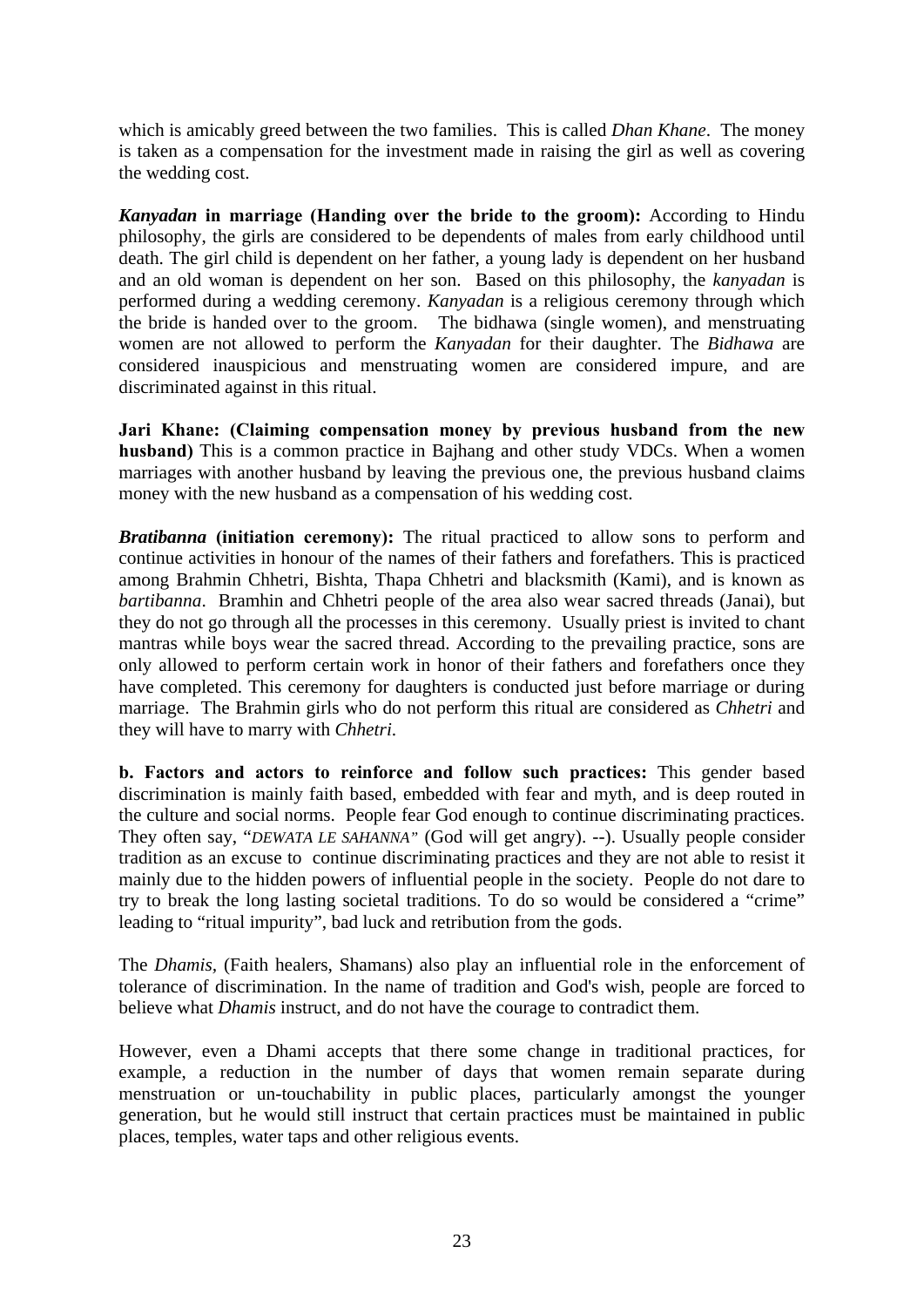Factors responsible for this changing trend include the schooling of girls, exposure of people to different I/NGO and government projects or events, and increasing awareness. The Maoist conflict also contributed to stopping discriminatory practices. However, it has not been possible to sustain the change, mainly due to fear of going against the traditions. Mainly is has been the fear of unseen incidents such as pile disease which have been responsible for resisting change.

*Chhaupadi* also severely affects the Dalits and the poor, as the women of the family cannot cook food, and the male counterparts have to do this work and therefore cannot go to the work. This directly affects the livelihoods of the family. Where the husband is working abroad, particularly in India, the family must ask their neighbours to prepare food.

During the woman's stay in the cowshed (in Sarmali) or CHHAU *KATERO* (in Dhungachalna and Rugin), she is also at high risk of sexual abuse/rape, or being harmed by snakes or other wild animals. This creates additional psychological pressure on the women.

The period of menstruation is traditionally considered to be rest time for the women. However this study found that the workload of the women during this period is actually increased. This is mainly due to increased responsibilities for heavy outdoor work and caring for children so that they do not touch elderly people, food, milk as well as the other forbidden things in the family.

This practice of separation is affecting the women's health as they have to bath early in the morning even on cold days and they cannot get warm clothes. Likewise, the women cannot get nutritious food, and must live in unhygienic conditions. The women cannot use the nearest water tap, though in Rugin there has been a small change whereby women can now use the nearest tap and children no longer need daily bath.

## **c. Ownership over productive resources (Land, enterprises and livestock)**

Usually land is registered in the male's name, be it husband, son or father. No cases were cited of land being registered in the name of female family members. However, in a significantly low number of cases land was registered in single women's, where she did not have a living son. Women have access to production, maintaining land and carrying out agricultural activities. In fact women do most of the agricultural activities. Most male respondents claimed that land is sold or purchased in consultation with family members. However, most female respondents felt that family consultation is only a formality and female cannot resist the decision taken by the legal owner, the male members of the family.

The table below illustrates the number of male and female land owners in all three VDCs.

| Gender        | Male          |               |        | Female        | <b>Total</b>  |               |  |
|---------------|---------------|---------------|--------|---------------|---------------|---------------|--|
|               | <b>Number</b> | $\frac{0}{0}$ | Number | $\frac{6}{9}$ | <b>Number</b> | $\frac{6}{9}$ |  |
| <b>Dalit</b>  |               | οJ            |        | ⊥J            | 60            | 100           |  |
| <b>Others</b> | 50            | 83            | ΙU     |               | 60            | 100           |  |
| Janajati      |               | 70 C          |        | 30            | 10            | 100           |  |

| Table No 2: Gender based land-ownership in the sample VDCs |  |
|------------------------------------------------------------|--|
|                                                            |  |
|                                                            |  |

Source: Field Survey 2008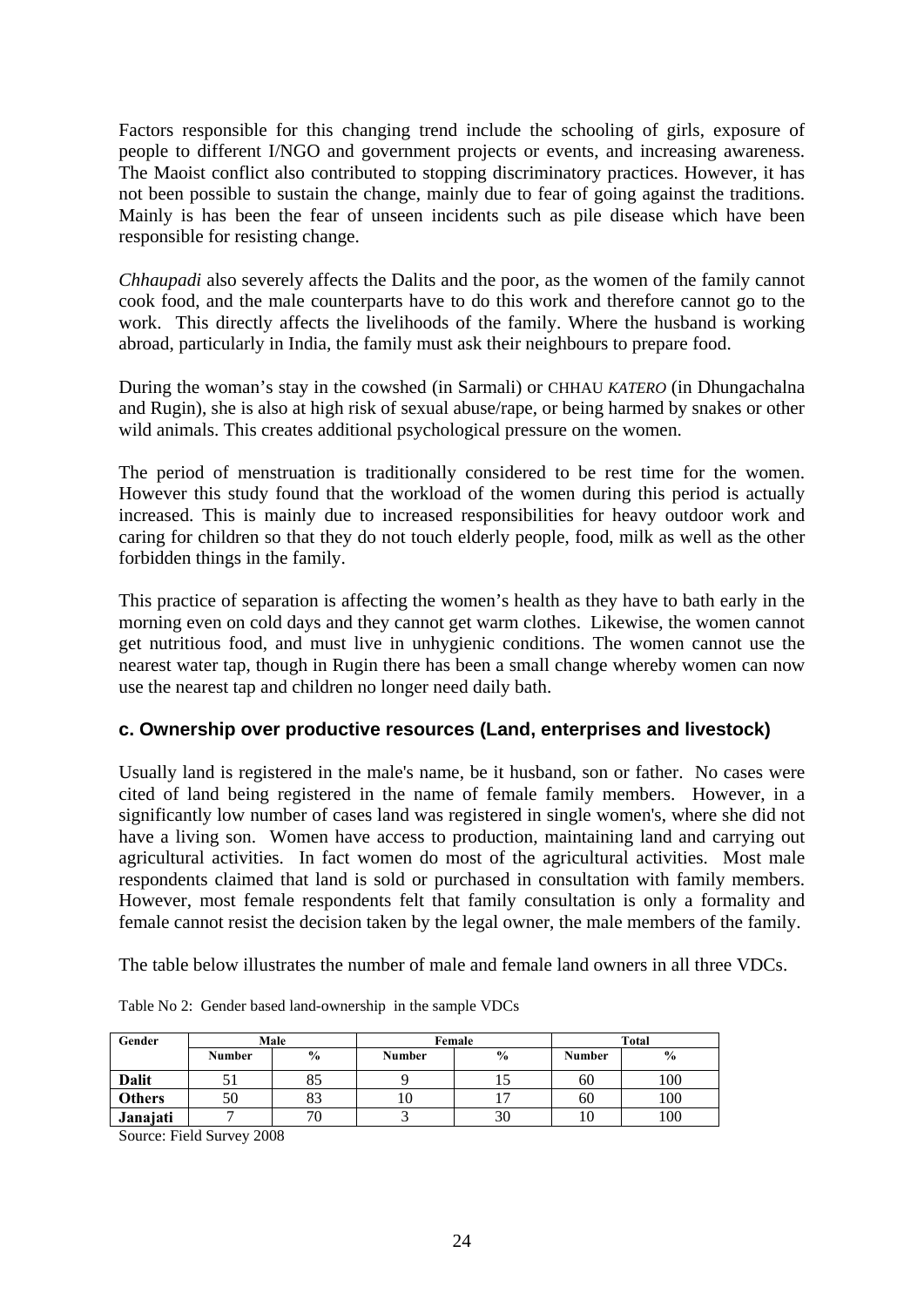The table shows that out of total 60 Dalit respondents 85% respondents reported that the land of their households is registered in the male head of the household. Likewise out of 60 Non Dalit respondents 83% reported that the land is registered in the male's name. In the case of Janajati, 70% land is belongs to male of their households.

Most women have access to taking care of the cattle and livestock. Women are able to use milk but in case of meat they can use only the quantity decided by male. They can sell and purchase cattle without permission of the male members. In some households, females can decide to exchange their buffalos with the neighbours. However, most male respondents claim that only the males have sale and purchase rights of cattle and livestock (buffaloes/oxen) in their families.

## **d. Decision making at the household level**

Table 3 below shows that the role of female guardians in decision making at the household level is minimal. Among 130 respondents, only 13 (10%) female guardians have made decision relating to the marriage of their subordinates, 15% in the case of participation in social community work, and 6% in the case of employment. Most of the female guardians involved in decision making were single women. In case of economic activities, male members in the family are the key decision makers in most cases. However, decision of marriage and employment are increasingly being taken by the individual concerns. Economic activities are mainly performed by males so self decision is obvious, and male and female guardians do not have a great role in decision making in the case of employment. In the case of marriage, elopement (*bhagi bibaha*) is increasing so the number of people making their own decision is high.

| <b>Decision at Household</b><br>Level | Marriage |      | Participation in<br>Social $\&$<br><b>Community Work</b> |      | Employment |      | Economic<br><b>Activities</b> |               |
|---------------------------------------|----------|------|----------------------------------------------------------|------|------------|------|-------------------------------|---------------|
|                                       | Number   | $\%$ | Number                                                   | $\%$ | Number     | $\%$ | Number                        | $\frac{6}{9}$ |
| <b>Female Guardian</b>                | 13       | 10   | 19                                                       | 15   |            |      | Q                             |               |
| <b>Male Guardian</b>                  | 67       | 52   | 64                                                       | 49   | 77         | 59   | 76                            | 58            |
| <b>Self</b>                           | 26       | 20   | 32                                                       | 25   | 22         | 17   | 23                            | 18            |
| <b>Family Consultation</b>            | 24       | 18   | 15                                                       | 11   | 24         | 18   | 22                            | 17            |
|                                       | 130      | 100  | 130                                                      | 100  | 130        | 100  | 130                           | 100           |

Table No 3: Gender based decision making in sample VDCs.

Source: Field Survey 2008

The table below illustrates gender role in various economic actives such as borrowing, lending, sale and purchase of cattle/livestock, land, festival expenses, agriculture products, education, and purchasing clothes. It shows that in all activities, the male making dominates the decision-making process. The number of women making decisions alone is minimal, though there are a significant number of cases where decisions are made jointly.

Graph 1: Gender Based Decision Making in Economic activities in sample VDCs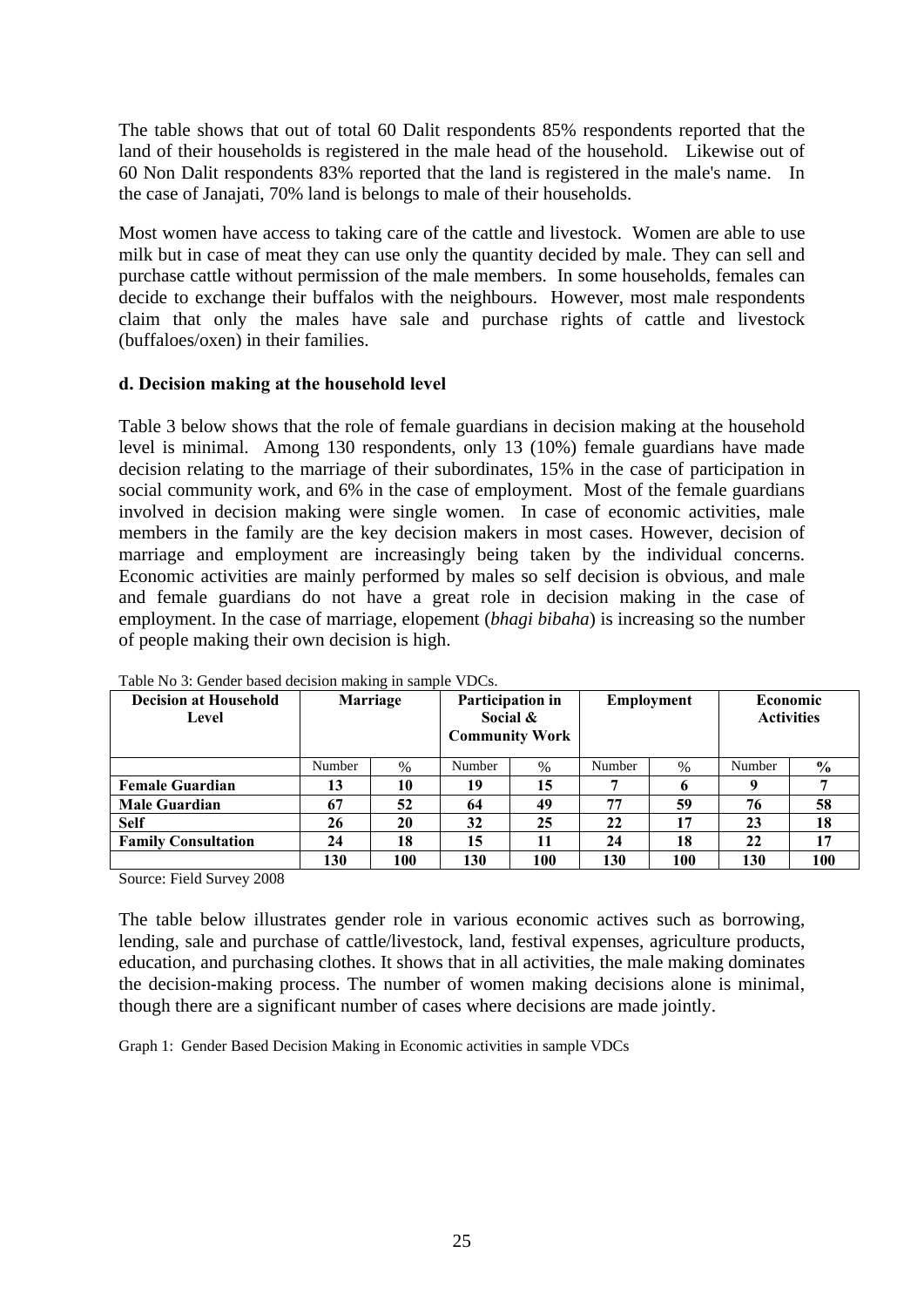

Source: Field Survey 2008

Women have no access to financial institutions. Even males have little access to banks and other financial institutions; generally, they have to borrow from local money lenders.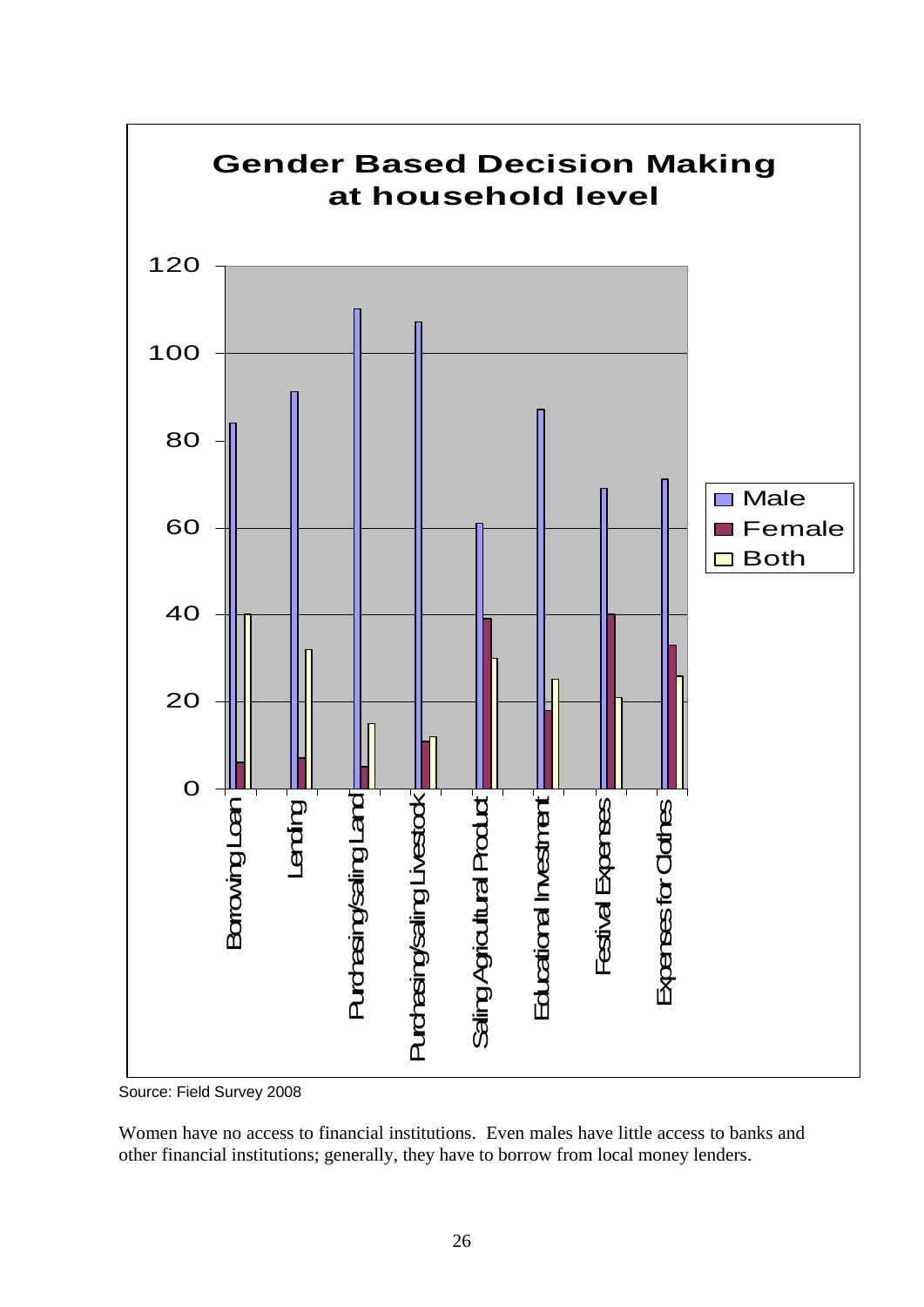#### **e. Mobility and employment**

Local employment opportunities are very limited due to a lack of industry and other services in the area. People exchange labour for farming in their own limited land. Local males from all VDCs go to different cities in India for seasonal job opportunities, especially in construction and usually they spend about nine months in India. Due to severe competition and exploitation by the labor contractors, the people who go to India do not bring back much money compared to hardship they endure. It was revealed that women are not allowed by the family to go to India for job opportunities, except in the case of women going to India as a dependent to their husband or son.

The number of women going to India for seasonal jobs is significantly low according to the table below. This could be attributed to the traditional practices of the woman's role in reproductive activities only, social security of women, or the male ego driven by patriotic societal system. A deep rooted socialisation process prevents women from taking initiatives in seeking seasonal jobs in India, and they fear back-biting if they spend a long time away from home.



Graph 2: Number of People seasonally employed in India in sample VDCs

Source: Field Survey 2008

## **f. Public places, ceremonies and community development**

Generally, women are allowed to participate in public places religious and social ceremonies and community development works in all sample VDCs. Though Dalit women are allowed to participate and pray, they are restricted in many other activities including preparing and having

"Menstruating women (*CHHUI BHAYEKA SWAINI MANISH*) are impure. Therefore, the god and goddess do not accept them. If any woman, in menstruation period, enters into the (worship places) *THANs*, the gods will be angry and the ghost will attack her and she will become sick. If any Ghost attacks anybody, s/he will not recover by allopathic medicine (*DAGDARI DABAI).* Only we can treat the person who suffers from such disease."

 *- A Dalit Dhami, Rilu* 

Pooja Prasad or performing Aarati. Likewise menstruating women also must refrain from all those activities, and are restricted from entering places of worship such as *MAHAKALI DEVI, DURGA DEVI, BAGESHWORI, MALIKA, GAURA* and *MATE THANs*, which are considered as holy or sacred places. But in all places (the *MATE THAN* or other *DEVI THAN*), the menstruating women are not allowed to enter. This is due to the deep-rooted beliefs and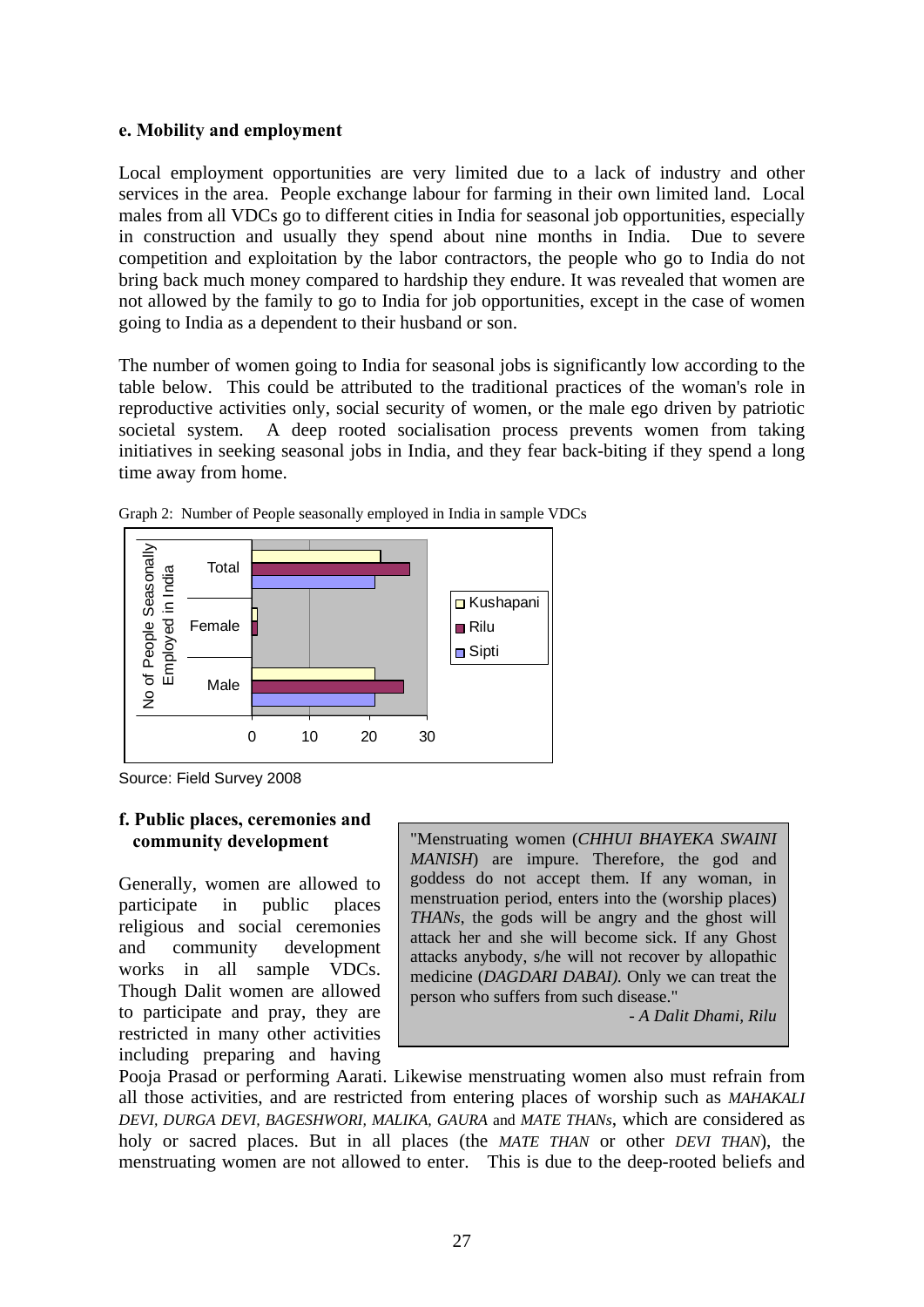practices of purity and impurity, whereby Dalits and menstruating women are considered highly impure.

Contrary to the prevailing inclusive policy of nominating at least 33% of women for local management committee positions (such as schools health posts, or community user groups) in most VDCs the number of female members is very low, making their representation a mere token. However, in the Water User's Groups and WRMC, female representation is at least 50%, and ever increasing. The number of female teachers in the school is also significantly low. Though government policy guaranteed at least one female teacher in each school, it was found that female teachers tended to be in the lower grades only.

In leisure time, male elders and children usually go to public places such as the tea stall and meeting places to spend time talking to friends, playing the carom board, cards, listening new information from political leaders/teachers or any other new comers like NGO workers, researchers and so on. However, the female elders and children stay at home and are involved in the household work. According to the female respondents, they can ask their daughter to help them and daughter will obey, but the sons do not obey their mother or sisters, and go to play or talk to their friends. Most of the male replied that it is their leisure time, and they came to the public place to pass the time. They said women and girls have their work at home, and so they prefer not to come to the public places. The men do not consider the household work as their work. Only men are seen working in tea stalls and other shops.

Most respondents argued that traditional practices, lack of education and awareness and the reproductive role of women are the causes to promote gender based discrimination at the public place and in community development works. Most people have faith in God and fear

"MATE God has supreme power. During the Maoist movement, one of the menstruating ladies entered a MATETHAN (a worship place of MATE God). She touched the Dhami and also spoke against the DHAMI system to the villagers. After four days, she died in an encounter with the government forces. After this incident, no one dared to enter there."

- Parvati Thapa of Dhungachalna 7

to go against traditional practices related to God. This incidence further substantiates the profound fear of the invisible power of God among the community people through a socialisation process.

Widows are restricted from performing Kanyadan, an event in wedding ceremony where the bride is handed over to the groom. This ritual is usually performed by the bride's parent. If only the mother is surviving then she is not allowed to perform this ritual and the

bride's brother will take over this event jointly with his wife. The widows are generally considered inauspicious and the wedding ceremony is an auspicious occasion where inauspicious persons are restricted.

Similarly, women are not allowed to attend funeral processions. The reasons attributed to this restriction include the fact that women are considered more emotional and it would not be possible for them to tolerate the agony, or that the attendants of the funeral procession need to be fed with *khaja* (tea and snacks) which the women are required to prepare instead of participating in the procession. The last reason is related to *sati pratha*, a custom in which the women used to burn themselves with their dead husbands. Female members of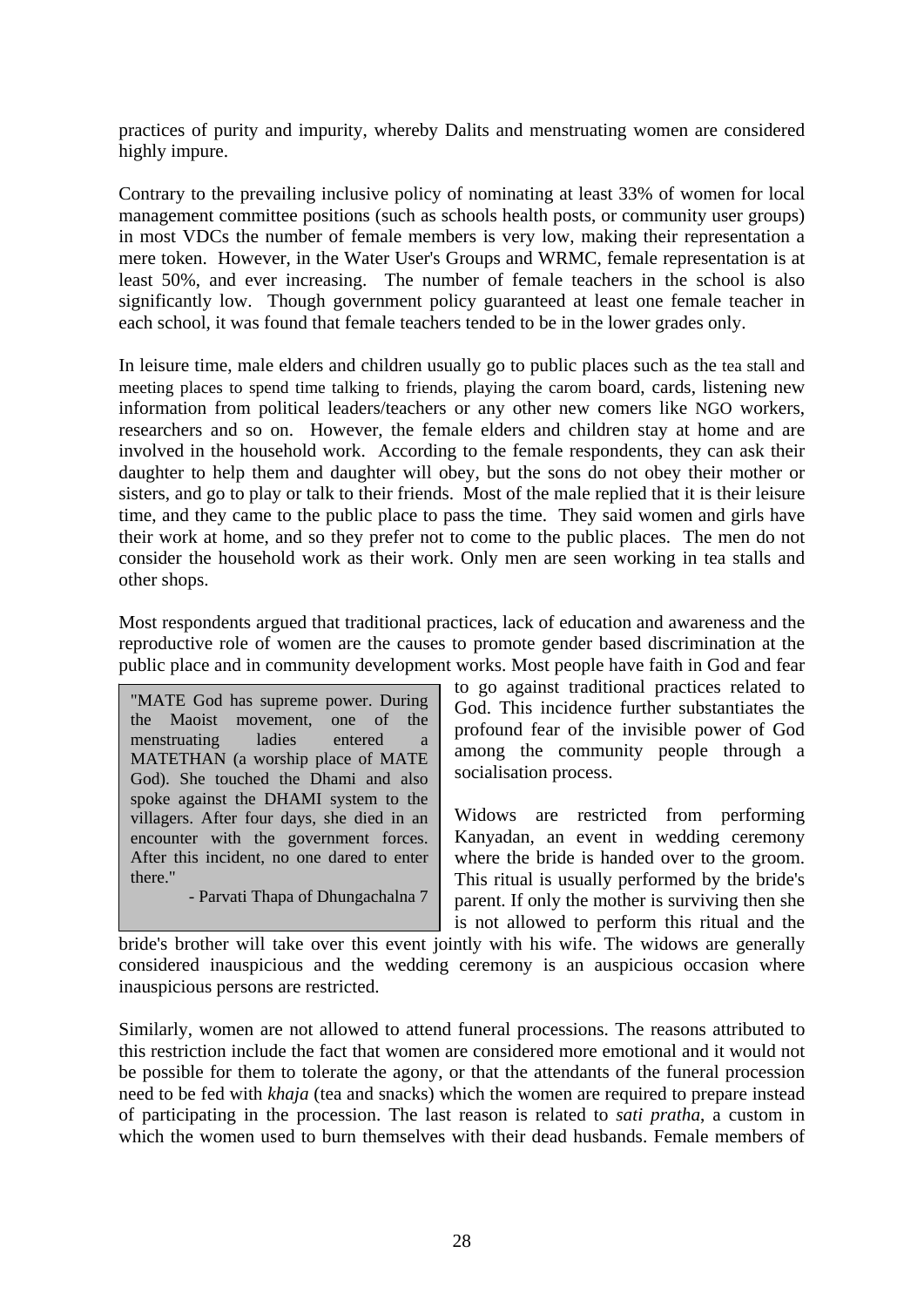the family, along with the wife of the deceased used to attend the funeral. But now that this custom is abolished, no women are allowed at the funeral.

## **g. Access to resources (Forest, Water, Physical, Infrastructure, and Education)**

Water: Both male and females in Dalit, non-Dalit and Janajati communities have equal access to water. Usually, the females fetch drinking water, wash clothes and bathe their children and themselves. But the female cannot decide where to fix the water tap, when

and where it should be repaired. Only males decide about the management and maintenance of the drinking water supply. As mentioned previously, menstruating women are not allowed to touch the water tap and they are not allowed to visit the water tap stand area. In Kushpani however, there is no restriction on the menstruating women from touching and using the water tap, where it is a constructed piped water tap, though the restriction does apply to traditional

"I was bold enough to make a change by drinking water in the tap where, a Dalit menstruating women was bathing. I did not tell this incident to any one and was sure that I would not have any trouble. But after a day my lips swelled out. I took bath and went to Dhalpura, a religious place and made the commitment by offering some strips of the different color clothes (Dhwaja pataka) that I would never touch a female with menstruation. After this event I am always far from a menstruating female and behave accordingly in the home."

-Nani Babu Sarki- Dhami of Rugin

water sources such as well and spring. Women are engaged in watering crops from irrigation and cleaning the canals but are not engaged in its management, which is controlled by men in most cases which involvement of very few women.

Forest: Usually, women fetch fire wood and fodder from the forest. Though women are members of the forestry user committees, the men influence most decisions. This is the case even where there are fewer male members on the committee than female. *Petari Community Forestry Users Group (CFUG)* of Rilu VDC ward No. 4, 6 and 7 was established in 2003. According to the participants of Rilu Ward No. 6, 7 and 4,The CFUG was led by women (including Dalit women) who held decision-making positions. The committee worked hard and succeeded in conserving the jungle from deforestation. Most of the users were happy and they were following the rules and regulations of the CFUG. In 2006, new CFUC was formed by the general assembly. Male and Non-Dalits became the leaders and decision makers. The new committee blamed the older committee for being un-transparent and stated that it did not handover the documents and accounts to the new committee. Following this change, no one followed the rules, and the jungle is being cleaned and converted to barren land.

Education: Parents prefer to send their sons to school. They are not confident in the opportunities available for girls after education. They believe that even if the girls get the higher education, they are meant to remain at home, whereas sons will have to go outside to earn money for the family in the future. Dalit women have very little access to the education sector, mainly because of their work-load, traditional practices and risk of humiliation in the school. In the recent past, the level of awareness has been raised significantly, and this has promoted the enrollment of girls at least at the primary level. The critical observation prevails that the attendance of girls was very low. The number of girls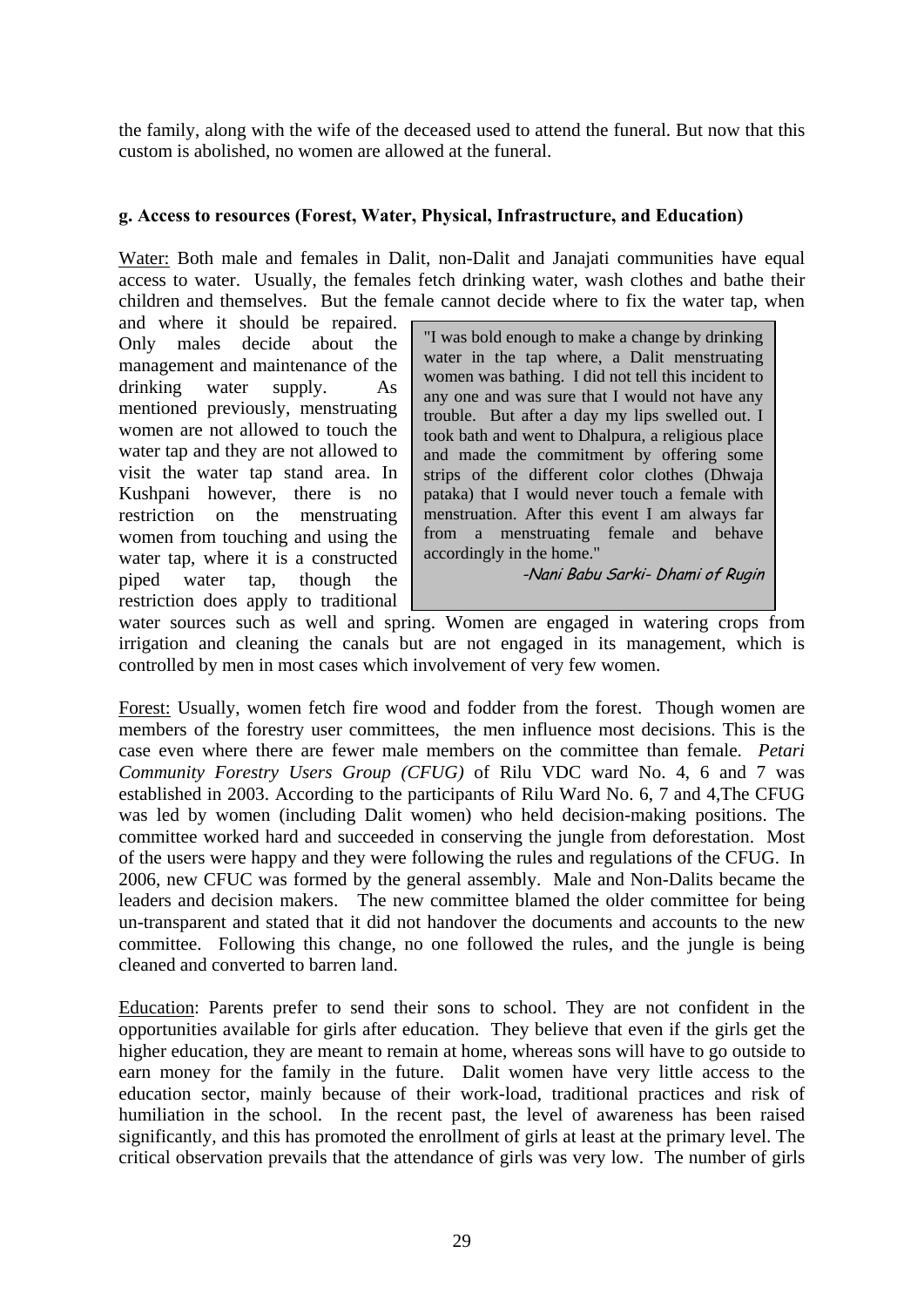dropping out suddenly increases after completion of grade 5 in most schools observed. One of the reasons for this is the distribution of cooking oil to the girls up to grade 5 only. Some teachers argued that parents send their children to school from the age of 10 and above. The girls will be 15 to 16 years of age when they complete primary school, and this is the age of marriage for girls in that area. The parents prefer to teach the girls to perform household work properly so that they will be good at housework in their husbands' home after marriage. But the boys do not have to go another's home and they have to earn money to maintain households' expenditure. Therefore, parents prefer to send their sons to school even after the primary education.

It was encouraging to note that there are cases of daughter-in-laws attending school in

#### *CASE STUDY 2 Daughter-in Laws Started Attending School in Sipti*

Maya Demi Dhami (Chhetri) is 21 years old, a married woman and studying at grade 11 in higher secondary school ward no 7 of Sipti Village in the Darchula district. She has two children and her husband is also student of a bachelor degree in a college outside the Darchula district. Maya has to face several problems in completing secondary education as she is the eldest daughter with six younger sisters. She had to meet her education expenditure by raising chickens and selling the eggs, in addition to supporting her mother in domestic work.

Her mother-in-law who is an active social worker and member of several community user groups along with her husband are instrumental in motivating her to attend the school. And she admires both of them for allowing her for supporting her in fulfilling her quest of higher education. But even now being a daughter in law she has to face several challenges to continue her education. She reveals, with tears in her eye, that being a daughter-in-law it is not so easy to continue education due to several customary practices such as taking meals after all family members eat, cleaning utensils, taking care of cattle, cleaning clothes and a lot of other agricultural work.

"Maya is quite energetic and self encouraged and is committed to continuing her education as an inspiration to many other daughter-in-laws in the village" says her school teacher Jagat Singh Chaiser of Shree Ganesh Binayak Higher Secondary School in Sipti.

many places, mainly due to increased awareness, individual commitment and job opportunities created by NGOs for women.

The students, mostly girls, were forced to leave school as the bread earners were outside the country and the girls have to help their mother in her household work. In this case both poverty and the work-load of women has reinforced the fact that girls have limited access to education. Boys are also forced by parents to leave school in the middle of their education to go to India to earn money from construction labour.

Physical Infrastructure: Construction or repair of a thatched roof by women is considered inauspicious and women are not allowed to do this. It was also observed that women initiate any such activities. A woman in Dhungachalna has not been able to repair her roof as her husband has been in India for the last five years and other male members of the community have not helped her. As a result the roof is about collapse.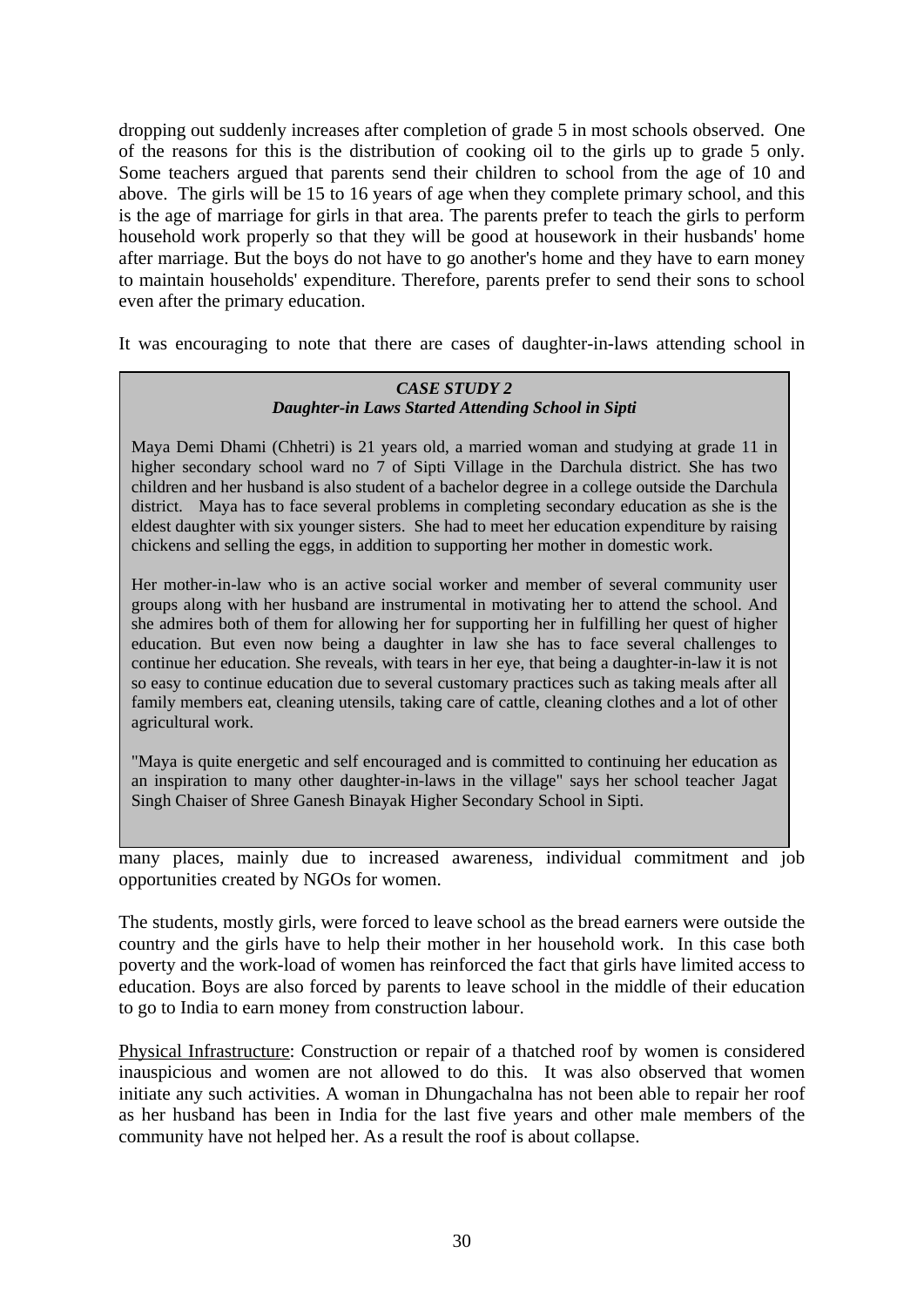#### **h. Community representation in local institutions**

The women (Dalit, non-Dalit and *Janajatis*) are organised in many community groups, mainly savings and credit groups. These groups are usually promoted by I/NGOs and community based groups such as the Poverty Alleviation Fund, DLGSP/VDPs. Out of a total 130 respondents, 98 (55 male and 43 female), which is 75% of respondents, reported that they are organized in various types of community organizations.

Graph 3.1 shows, 86% of organized male respondents in various community organizations whereas graph 3.2 shows that 66% women are organized in various community organizations. However most of the male respondents reported that they are in key posts such as chair person, secretary and executive committee members whereas the majority of female respondents 73%) reported that they are organized in savings and credit groups as a members and their responsibilities is to deposit savings every month.



Graph 3: Male and female involved in community institutions in sample VDCs.

Graph 3.1 Graph 3.2



## **i. Reproductive health**

Women can decide to go sub-health post while their children get sick. But the women cannot decide to go sub-health post for a check-up of their own health without permission of their husband or their mother-in-law. Men can go to the sub-health post when they want.

Most respondents reported that the women in the sample usually deliver their babies at home and often not are attended to by skilled health workers. This is mainly because of the traditional concepts among the mother-in-laws and other female members of the family. They do not foresee any need for women to deliver at the hospital. Only eight, three Dalits and five Non-Dalits, out of 130 respondents delivered at the health institution in the sample areas, despite the fact that even the health post in Sipti has delivery care facilities. Usually, women are encouraged to visit antenatal clinics where iron and folic acid tablets are distributed. Maternal Child Health Workers and Female Community Health Volunteers are actively engaged in promoting safer motherhood in the villages. Most of the female respondents reported that pregnant women do not want to go health facilities mainly because of the male health workers attending the deliveries and ANC clinics. The families are reluctant to take the pregnant women to the health facilities for delivery also because of the location of the birthing centers which is often very far from the villages. Male members are not allowed to touch the women after eight month of pregnancy up to the eleventh day of delivery. Since men have to carry the pregnant women to the health facilities and get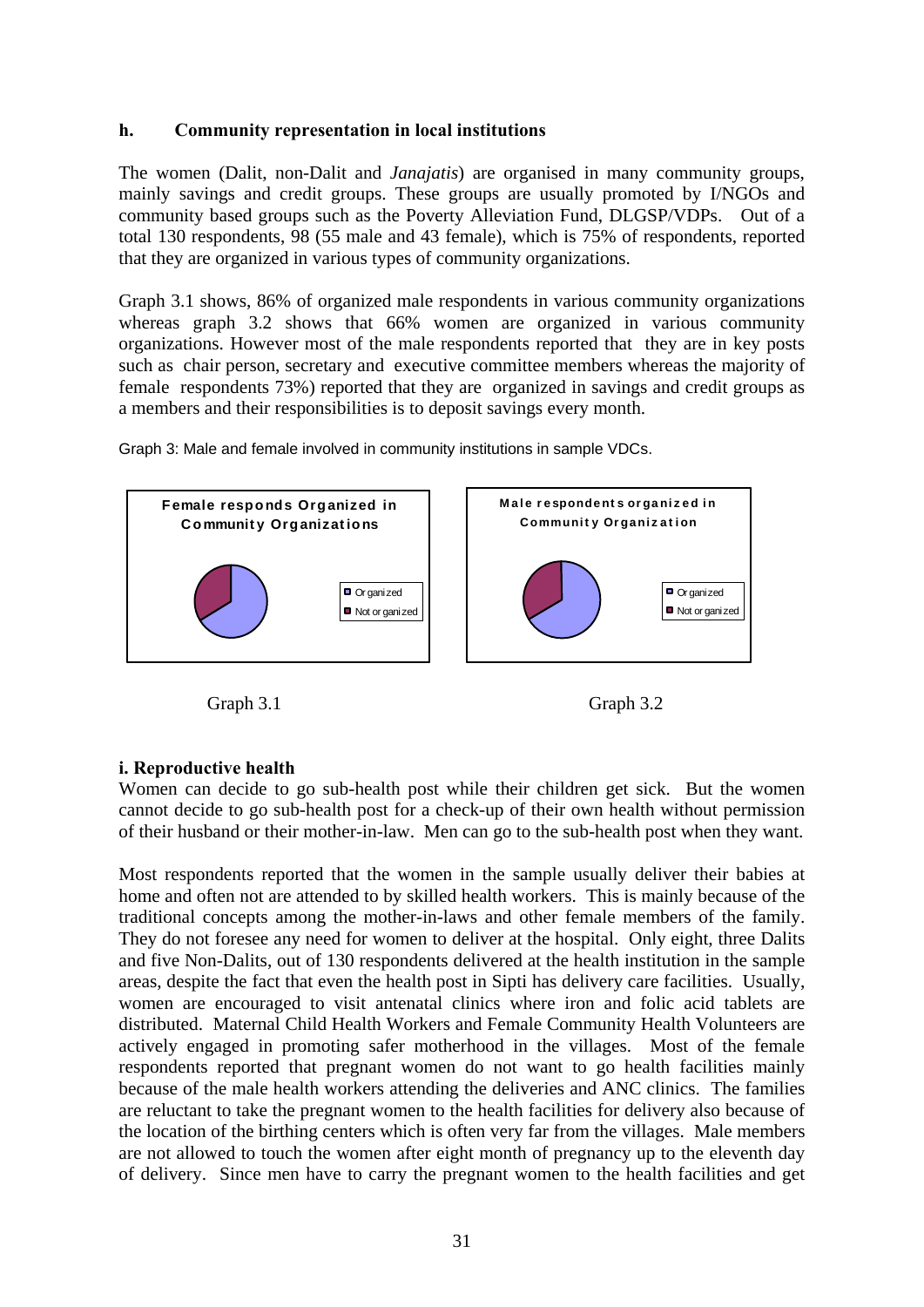them back home after delivery, this presents a difficulty, as women about to deliver are considered 'impure'. Most women in the village were not aware of the Government implemented "Safer Delivery Incentive Project" that provides a cash incentive to the women who deliver in the health institutions. The pregnant women are not taking any supplementary nutritious food to meet their additional requirements.

## **j. Social security and humiliation**

Females are less secure than males in society. Women do not dare to go to the police station if she is victimised by someone but men can easily go in such cases.

A few respondents reported cases of humiliation on different occasions. One woman in Kushapani felt humiliated by her brother, who did not allow her to attend the wedding procession of her other brother. She was told that being a daughter she cannot attend the procession, and even her mother took her brother's side and did not allow her to attend the procession. As a result she wept for the whole night for being a daughter. Had she been a son she would be enjoying her brother's wedding. Prevailing socio-cultural practices do not allow women to attend the wedding procession. This incident happened some twelve years back, now women have slowly started attending wedding processions.

In Rilu a Dalit women was not allowed to fetch water from public tap in another cluster, just because she was a Dalit. She was scolded very badly by the non-Dalit women. The non Dalit women threw water and she was forced to run away. This incident could be attributed to many causes, such as a lack of power due to the smaller number of Dalits in the community and more specifically women. Secondly, the Dalits are totally dependent on the Non-Dalits for their subsistence livelihood, non-Dalits being their patrons. Dalits are trapped in a vicious circle of traditional socio-cultural, economic and other systems and is very difficult to break this 'knot.' The Dalits have no other choice than to tolerate the discrimination even if they have to bear humiliation.

In Sipti a women reported that she had to skip the school at least five days in a month during the menstruation mainly because she was humiliated initially by her female classmates and subsequently by male classmates. She used to feel that had she been a son she would not have to skip the class and would have been getting good results. Now she is married and attending grade 11 in the school as a daughter-in-law. She does not skip school now and this practice is gradually reducing in the community.

## **k. Work load and discrimination in work and wages**

In all three sample VDCs women work for about 18-19 hours every day whereas men work only for about 15-16 hours. Since women usually are responsible undertaking agricultural work combined with other housework, they do not have any leisure time throughout the

year. Due to increasing awareness, girls are attending school but they are forced to complete their household activities before attending school. As a result they are overloaded and are forced to dropout before completing their education.

If men are limited to only household works such as cleaning utensils and taking care of the house then who will go outside home to earn? How can men earn with hard work and sweat and also work at home like women?

- An Elderly Woman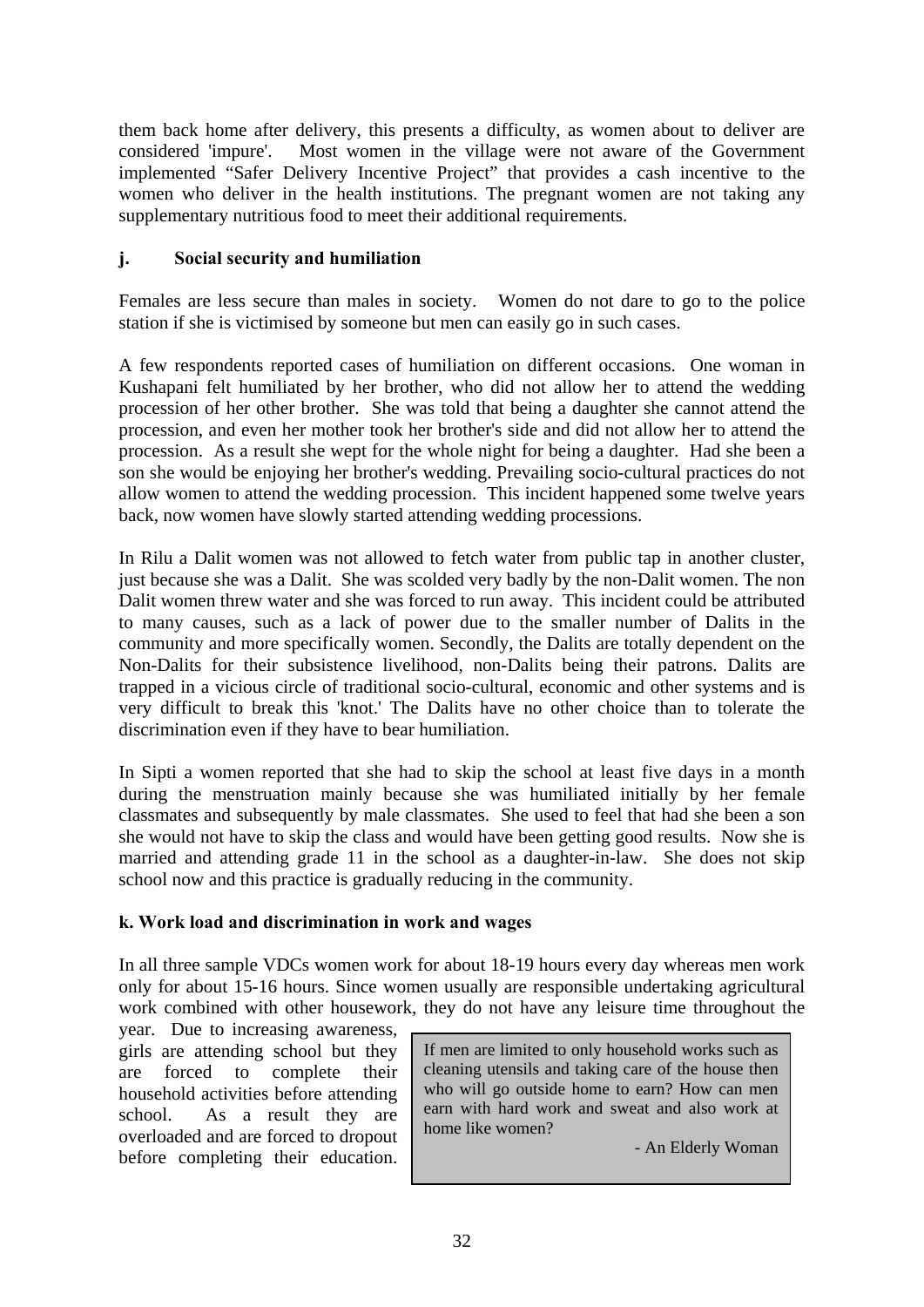Boys on the other hand, have less work at home, and have more time to concentrate on their education only. Early in the morning, the mothers wake up their daughters so that they can help her, whereas they do not wake up the sons because they do not obey what their mother says.

Girls are involved in cleaning rooms, cleaning utensils, fetching water and washing clothes but boys are not involve in such work. Girls are also helping their mother in carrying fertilizers, collecting saplings and carrying firewood from the forest. Mostly girls go to take care of the cattle and oxen *(GOTHALA)*. Most of the participants said that the son will have to go outside (India and other places) to earn money. They do not have to do domestic work like women do.

During planting and harvesting seasons of paddy, barley and wheat (From April to July and October to December) males return from India to support the family and go to the field for agricultural work. Most males who do not go to India and are not engaged in other work such as road construction, lumbering, carpentry, do not work other than in the planting and harvesting time. The women prepare meals for the men and go to the field by taking the meals at 10am and join with the male to work in the field. Both male and female go back home from field after 5 or 6 pm generally.

Generally the women and girls clean the utensils of the evening meal in the evening on bright nights (when the moon gives light) and in the following morning on dark nights *(JUN LAGEMA BASA BHADA CHHOLNE JUN NALAGEMA CHHAKALA CHHOLNE).*

In Sipti, it was observed during the research that the women are spending the majority of their time fetching firewood from the forest which is located far away. The men sit in the fireplace gossiping until late at night, burning the wood collected by women. This is mainly due to deep rooted patriarchal feeling among men.

## **l. Food distribution practices**

Usually, girls and women take meals last in the family. They have to serve the food first to the elderly people, male members and children of the family before taking food themselves. They have to make do with the remaining food after the males, elderly and children eat. On the other hand they prefer to provide nutritious food to their sons first by considering that the boys will have to do hard work in future to earn money for the family. They provide such food to daughters after providing for their sons. Because of this, the women are malnourished compared to the men and it is even more difficult to go outside to do hard work.

A common practice in the community suggests serving meals to the daughters-in-law last. If there is more than one daughter-in-law, the older one serves the food and the younger one has to clean the utensils and kitchen after eating. But all daughters-in-law eat together and they have to make do with what is left over after the other family members have eaten. During pregnancy, most Dalit women are not fed properly and as a result they become anemic, which creates danger in the delivery of their babies. After delivering babies, the women (both Dalit and Non-Dalits) are fed *teli*-*bhat* (rice fried in mustard oil). This is not sufficient to meet the nutritional requirements of lactating mothers. However, discrimination in food supplies to the mothers delivering a son or a daughter was not reported.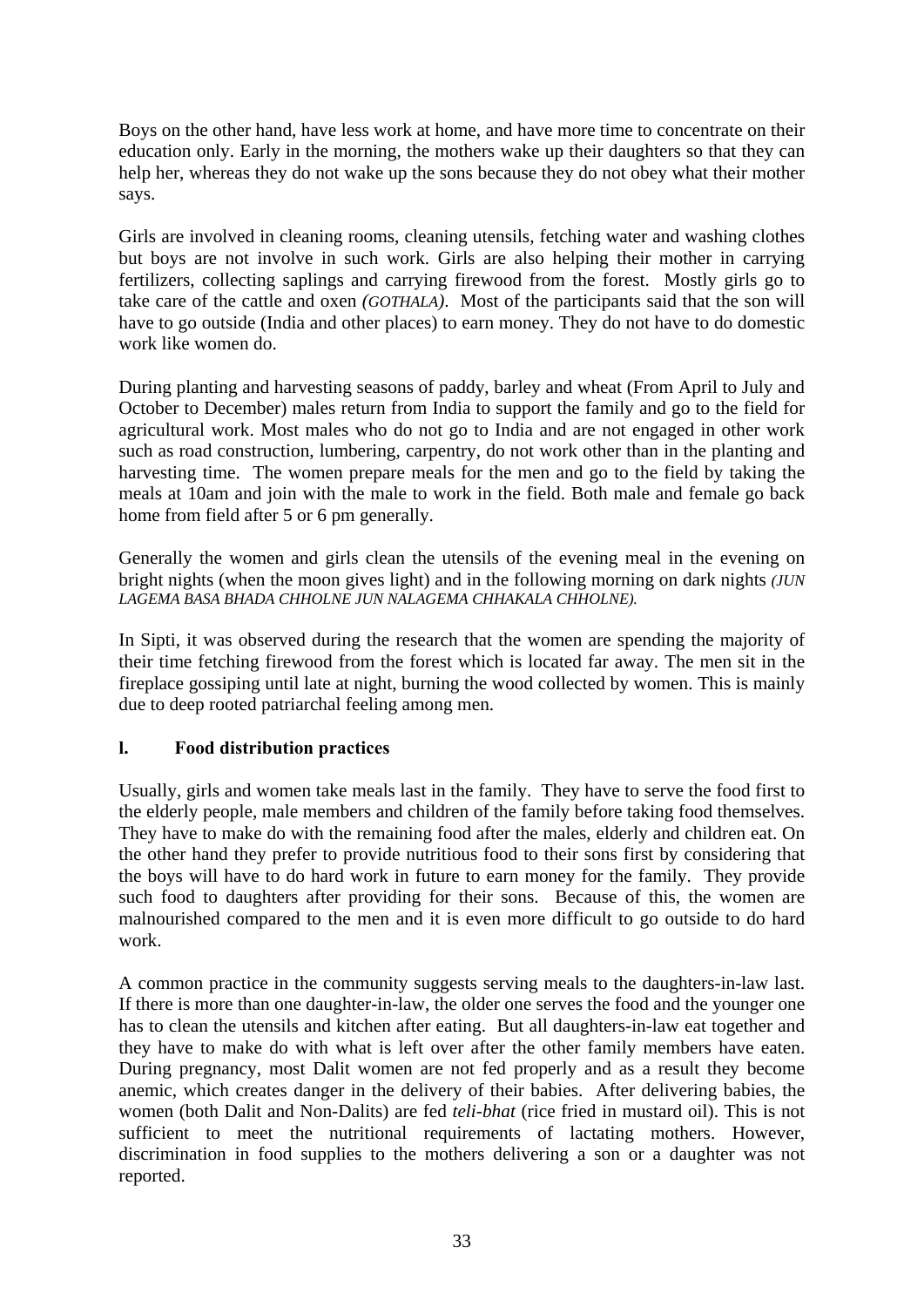## **1.1.2 Caste Based Discrimination**

The information on caste based discrimination is presented in two sub parts. The narrative descriptions of prevailing social systems, practices and customs are presented analytically in the first part. The second part includes the current situation of Dalits in terms of access to resources, representation in community institutions, mobility and employment, participation in social and public ceremonies, workload and social security.

#### **a. Prevailing beliefs and practices which reinforce discrimination**

**Untouchability:** Like in other parts of Nepal, discrimination marked by differences in touchable and untouchable status is one of the major social practices in the study area.

Despite the law declaring untouchability as illegal in the New Civil Code in 1963, the practice still occurs in the VDCs. This practice is based on the Hindu philosophy of purity and impurity but this is practiced by both Hindu and some Janajati. The Non-Dalit people perceive that their objects become polluted if touched by Dalits. Based on this belief, Dalits are discriminated in entering the temple and worship places, eating together in parties and food stalls, or taking *Prasad* by Non-Dalits. Such inherent discrimination is practiced in the denial of entry, services, access to common resources, kinship and/or social relationships, participation, forced labor, dominance, atrocities and social boycott. Water is one of the main things which is very sensitive to touch. A Dhami of Rilu 5 said, "If any Dalit enters there, the Goddess or God will be angry and s/he will get sick. We can identify that by mantra. Dalits are an impure caste. They eat buffalo and live in bad sanitation. Therefore, they are not suitable for entering into sacred place and take *PRASAD*." Like the Dhami, the Non-Dalit people follow the belief of 'untouchability'.

Water, milk and other wet things are considered to become polluted when touched by Dalits. However, dry things such as rice, vegetable and fruit are not considered to be polluted even if a Dalit touches them.

**Khalo System:** *Khalo* is a central harvesting place where Dalits collect crops or food grain provided by the *Gosains* (Masters). Generally Dalits collect food grain twice a year, during the harvesting time, as the service that Dalits provide to the landowners within that particular year. The process of collecting food-grain is called *Khalo* and the system of providing labour service and taking food-grain is called the *'Khalo* System'. This is a socio economic relationship between Non-Dalits and Dalit. The Non-Dalits are considered as *Gosain* or *Rithi* (patrons) and the Dalits as *bhgage,* (the client).

In this system, Dalits (especially the blacksmiths) are supposed to make and repair ironware such as agriculture tools, other metal utensils and also perform other hard work in the *rithi's* house for the entire year. For the service, the *bhages* are entitled two to three *supo* (one *supo* equals

 "I have to make agriculture tools such as a sickle, plow and other utensils for my Gosain (The land owner) for whole year and I get only about three supo, (which is 15 kg) of rice, which is not sufficient to feed my family even for one month. I have no alternative. It was my fate that made me Dalit. There are no opportunities and I have no other skills."

- Dane Kami of Thara Village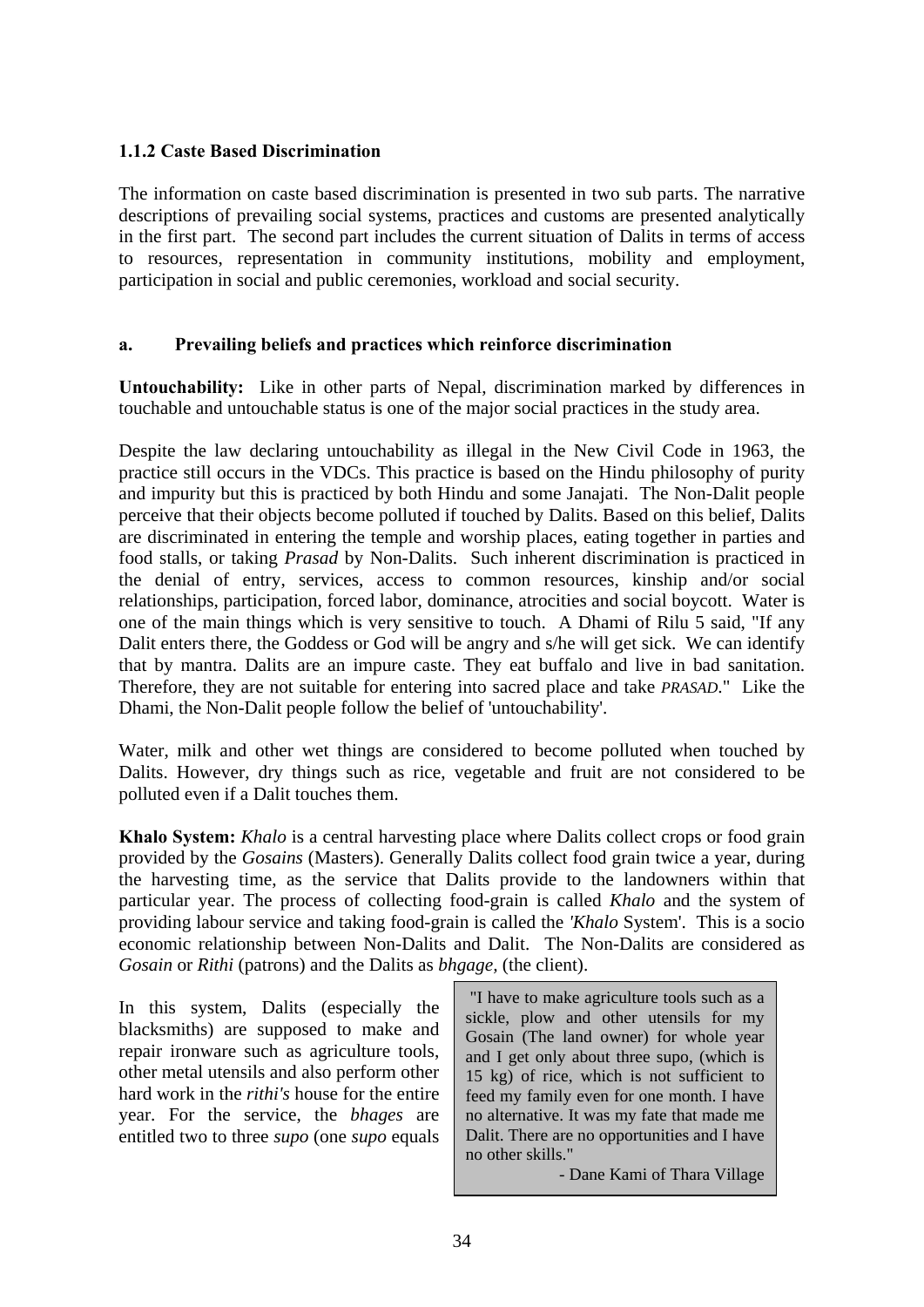to about 5 kgs) of grain during harvesting period, from the *rithis.* 

Beside making agriculture tools or stitching clothes in patron's house for whole year the Dalits are supposed to work as an unpaid labor during weddings, other social events and feasts. Dalits are supposed to clean the place for feast, blow trumpets and perform other hard work. Sometimes Dalits are paid extra rice, sometimes a small amount of cash and also offspring cattle for this additional piece of work that they perform occasionally. The socio-economic relationship established in the *khalo* system is further tightened in big festivals such as *dasin, tihar*. If a buffalo is sacrificed by a patron in any festivals or offered in a temple, then Dalits are entitled to get the whole buffalo, whereas if goats are sacrificed, then head is given to the *phulpate,* (one who worships the animal being sacrificed), the tail is given to *kami,* (who makes the tool being used to sacrifice) and the stomach and intestines are given to *damai* (who blow the trumpets during the sacrifice). The Rithi (patrons) allow only their *bhage* (clients) Dalits only, who help them for the whole year in various occasions and festivals. This system has ultimately forced the Dalits, not only to act as authorised labour but also to be dependent for their livelihood on their patrons. As a result, the Dalits have little decision making power and are forced to obey what their patrons ask them to do.

This system might have started when the land-owners required agricultural labour and other services such as tailoring, repairing of equipment and so on. The land owners asked the occupational castes mainly considered as Dalits to provide their services and in return the land owners took responsibility for their livelihood, especially the food grain. Gradually the exchange of labour services and food grain developed as a socio-economic relationship between the service providers and the land-owners. The service providers totally transformed into dependent labour and worked as semi- bonded laboir in the landowner's home. Over the generations, the land-owners became patrons and the Dalits became their clients. Most of the Dalits have insufficient land to survive themselves by the product of their own land and therefore they have to depend on the landowners. This practical problem enforced the *khalo* system to prevail in the rural villages. The misconception of untouchability, based on Hindu mythology and restriction against Dalits to become involved in other occupations or business is also reinforcing this system in the villages. Due to the lack of opportunities to maintain livelihoods, Dalits are compelled to tolerate this discriminatory practice.

## **b. Factors and actors to reinforce and follow such practices**

On the basis of observation, interaction and analysis of the field based study, it can be concluded that main effects of existing practices of discrimination are psychological, economic and political. Concerning social and legal effects, responses varied depending on their age, sex, education, level of awareness, and organizational affiliation.

The psychological factor of caste discrimination is the root of all problems. Economic, social and political effects are also directly associated with psychological factor. Centuries of caste-based untouchability have brutally damaged the psychology of Dalits paralyzing their efforts not only to get rid of developmental problems associated with food security, education, health, etc. but also to protest against such inhuman discrimination. Many Dalit respondents felt that a positive psychological attitude is a powerhouse of success but if turns negative then it paralyzes the individual. Many non-Dalit respondents argued very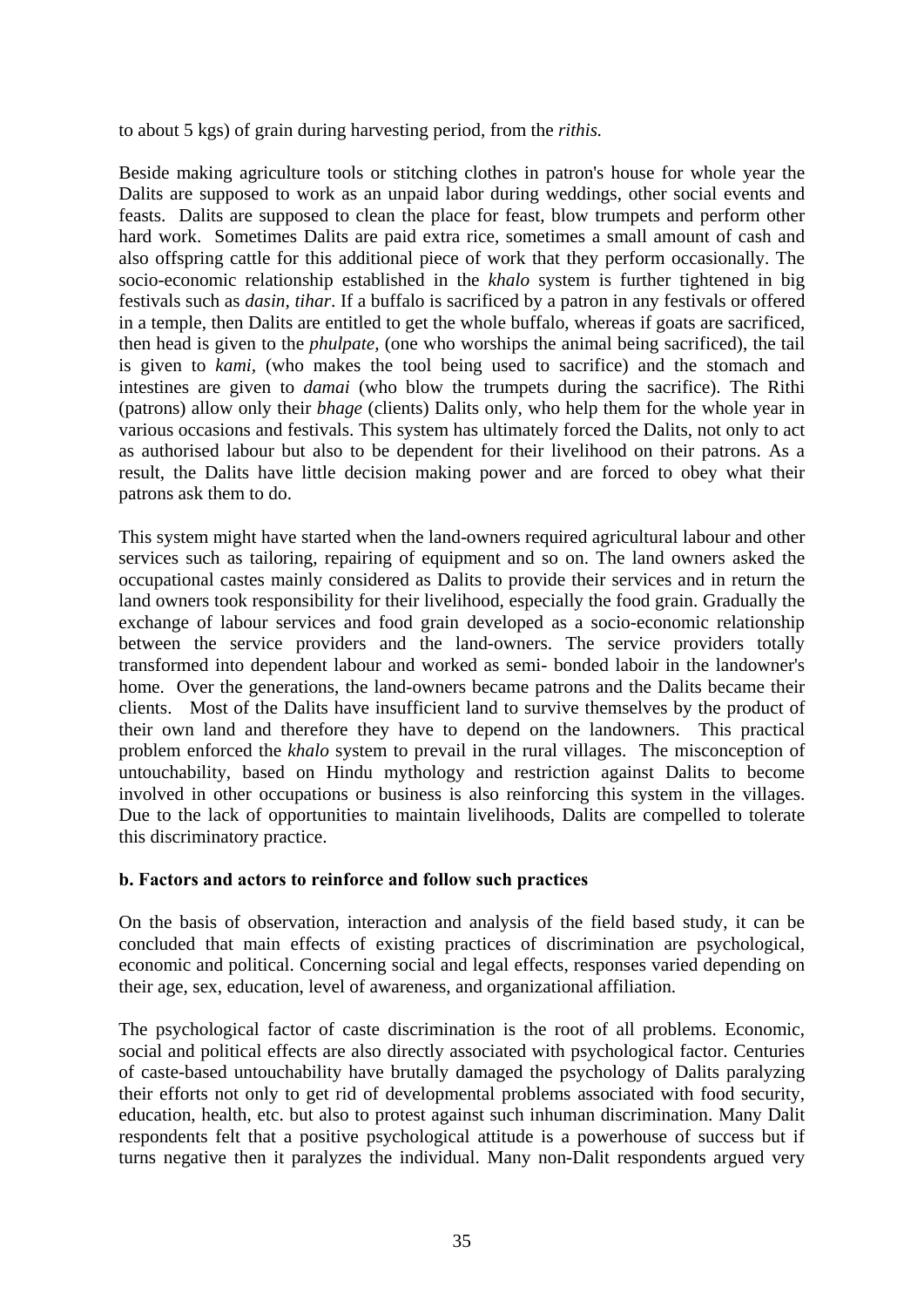strongly that it is not the non-Dalits who have destroyed their self-confidence but it is their own inferiority complex that is responsible for such a sad state of affairs.

**Inferiority complex & lack of self-respect and self-confidence:** Most of the Dalit respondents who have experienced untouchability while drinking tea or eating food, whether they are alone or with others, feel hurt and almost in tears. Non-Dalit political leaders, teachers and officials often make different excuses not to take food or tea in a gathering. Often they do not go for a second helping after Dalits have taken food. In such situations, Dalits feel worthless and helpless. Dalits are socialized in such a way that they take caste-based un-touchability as natural and accept the fact that they cannot even keep buffaloes or cows to sell milk in the bazaar.

**Attitude to accept silently rather than to protest or revolt:** Many Dalit respondents said that they have attitude of silent acceptance of caste-based discrimination due to their inferiority complex. For example, last year, some Dalits made efforts to protest against an issue to enter a Bhagawati temple while performing *pooja* in Rilu 6, Bajhang. *MALLO JATI* "upper caste" peoples were prepared to confront them, and they had planned to beat the Dalits leading the process. Later, the Dalits themselves cancelled the protest with a belief that even entering in the worship place would not change the situation of Dalits overnight and that the confrontation would disturb the age-old social harmony. This recent event further perpetuates the long practiced attitude of accepting injustices and practicing a culture of silence.

**Acceptance of discrimination as fate:** Most of the respondents said that although they now know that untouchability is socially constructed and all of them were systematically socialized from their childhood to accept un-touchability as their fate written by the *Bhavi*  (fate). Some respondents still believe that it is their fate and can not blame others for discrimination.

Often Dalits face difficulty in getting access to legal services as they do not get justice even if they complain to police, VDCs, district offices and courts. Dalit respondents from Dhungachalna, Achham said that when their VDC Vice-Chairperson himself has been the victim of caste-based un-touchability in the VDC, how can the ordinary Dalit people complain against such practices? The Dalits of the sample VDCs, therefore, do not trust that laws are protecting them from caste-based un-touchability.

Dalits are generally not allowed to write their family names in citizenship certificates. Instead, they have to show their caste identity. This is because of similarity of many family names of Dalits and Bahun-Chhetris. For example, both Bahun-Chhetris and Dalits use family names such as Sharma, Koirala, Ghimire, Risal, Gautam, Bohora or Bogati.

Most of the Dalits' traditional occupations are stigmatized by the society and even if somehow they try to continue it they cannot compete with the products available in the market at low price. Low price readymade clothes, shoes, utensils etc. have systematically displaced the means of livelihood for Dalits. A Biswakarma had opened a cosmetic shop in a Dalilekh bazaar but he was forced to close it as other Non-Dalit shopkeepers would never cooperate with him. Many respondents of all six sample VDCs reported that Dalits could not keep additional water buffaloes so that they can sell milk and milk products. Often they keep one or two buffalo for their own household consumption.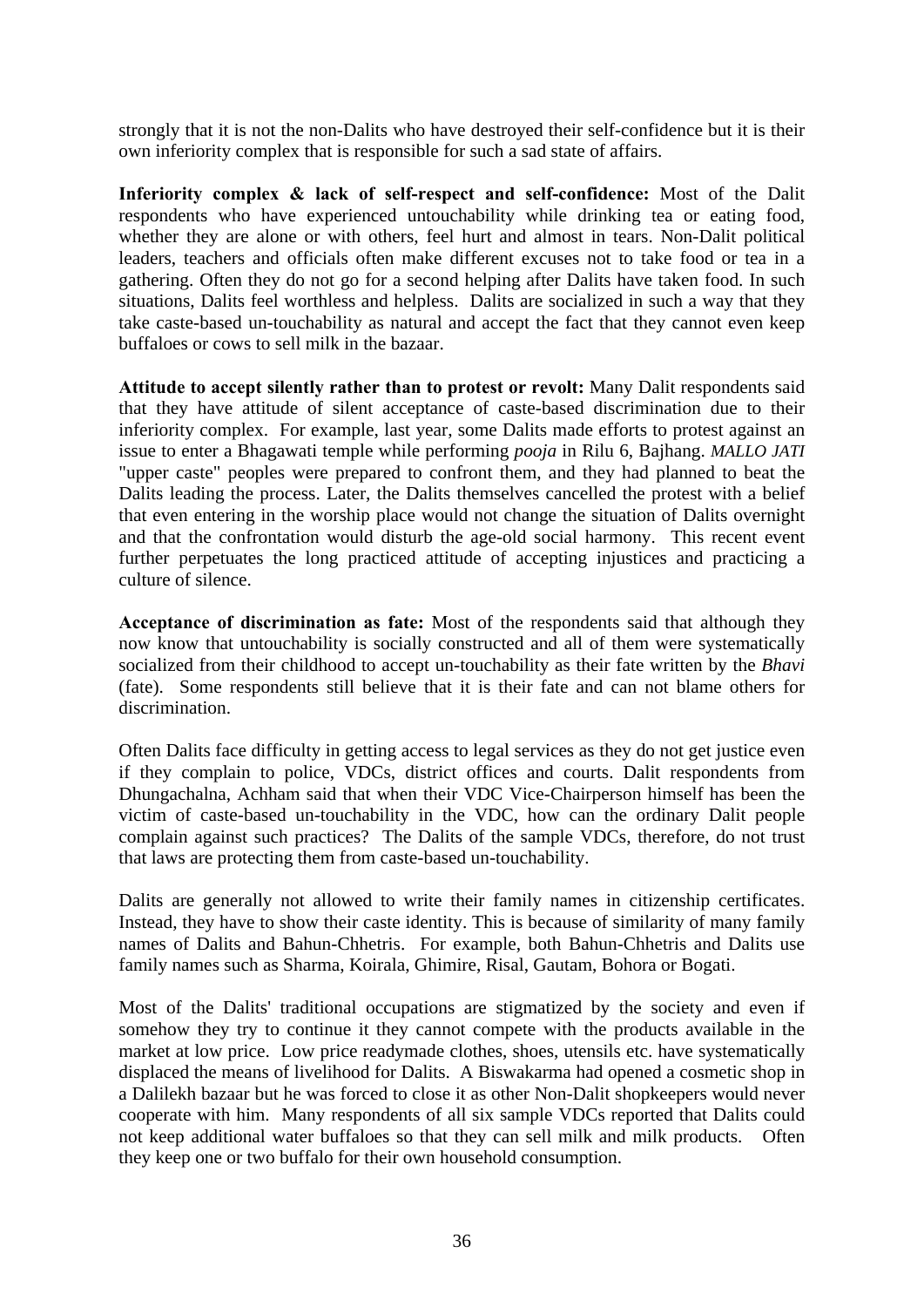Low representation of Dalits was found on VDC councils and committees in all 6 sample VDCs. Similarly, there are only a few representatives in community institutions, such as community forestry users committees, water users committees, school and health posts management committees and so on. Taking advantage of illiteracy, poverty and lack of awareness, major political parties (mis)use them as "vote banks."

Some Dalit respondents believe that most Dalits, including leaders and activists are not aware of human rights as they were not covered by awareness raising projects of donors, (I)NGOs, and human rights

organizations.

A number of factors are found to be predominant in caste based discrimination. Due to caste-based untouchability, Dalits are treated as second class citizens by the State, all Dalit respondents from the study areas said that local administrators treat them like second class citizens. The vast majority of Dalits in all study areas are not aware about their basic rights due to lack of education, poverty

CASE STUDY 3 Inter Caste Marriage Rejected by Brahmins Family

A 23 year old Brahmin boy of Kushapani, Dailekh has married a 20 year old Dalit girl in December 2006. Now the couple has a nine months old son. The couple had eloped to Nainital of India and spent a



couple of months there. After three months, the couple returned home but the boy's family (Brahmin) rejected them and restricted them to enter the home. The couple was forced to live at the girl's parental (Dalit) home. Now they has constructed a new house with the help of the bride's brother and the Dalit villagers and started to stay in the new house.

and failure of development projects to reach them. There is no doubt that caste-based discrimination prevents them from getting access to education and benefit from development activities. But confusion still persists over whether to start the programs to fight against caste-based un-touchability or to raise levels of awareness.

These social factors such as lack of self-confidence and extreme poverty have an indirect link with caste-based discrimination. Some Dalit intellectuals, however, have suggested that the reasons for caste-based discrimination could not be limited to these factors only as there are many other hidden factors.

**Health problems:** Many Dalit leaders and Non-Dalit intellectuals from all study areas mentioned that Dalits suffer from different diseases such as uterine prolapsed, malnutrition (anemia), high maternal and infant mortality, skin diseases, worms, diarrhea, tuberculosis, asthma and other sickness/illness.

**Violence against women:** Some Dalit women become victims of violence, including sexual abuse and occasional rape. Many Dalit respondents said that rich and powerful Non-Dalits often tend to think Dalit women as their "own property". Even if they sexually abuse Dalits, neither the society nor the local administrators would punish them. They are, therefore, further encouraged to engage in violence against Dalit women.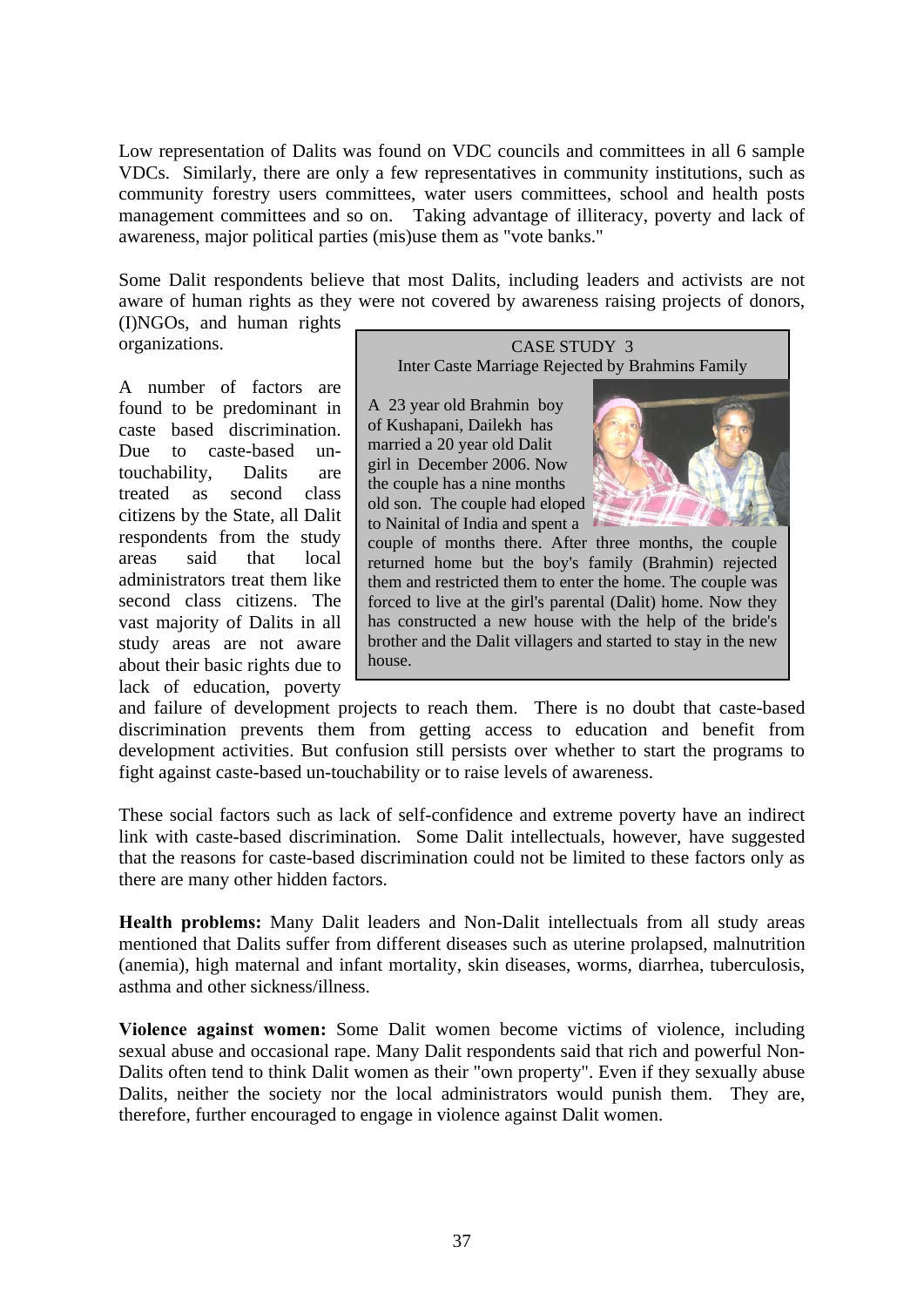**Problem in inter-caste marriage relationship and family disintegration:** When Dalits are engaged in inter-caste marriage with Non-Dalits, it generates tension and problems in their families. Often either the married couple has to divorce or break their relationship or leave family to go and live elsewhere. And they have to face many difficulties for their livelihoods as most Dalits are poor and landless. They also have do not have capital, education and modern skills to start enterprising works.

**Religious-Cultural:** Some respondents mentioned the following two religious-cultural factors of caste-based discrimination:

CASE STUDY 4 Dalit do not have to wash Utensils any longer

Kabi Subnar (Kami) is a Goldsmith who operates a small gold stall in a rented house in Khambagade Baza, Kushapani. Every day, he buys a cup of tea from a tea stall run by a Brahmin family a little bit farther to his stall. The members of this family do not ask him to wash his cups after he pays for it. However, they bring the cup into the tea stall only after they wash it out. They do not allow him to touch their oven where they cook their family food. Ksbiram and the brahmin family's children are friends and play together in the street. However, Kabi's children are not allowed to enter the house of their Brahmin friend.

Both Dalit and Non-Dalit respondents opined that Dalits have rights to exercise their religious rights, including entry in the temple. Non-Dalit respondents were of the view that the society is not prepared to change overnight whereas the Dalits are impatient for quick changes and want to exercise their rights immediately. They also said that it has created a confrontational situation in many places. They, therefore, suggested Dalits not hurry in exercising their rights; instead they should move forward slowly. Dalit respondents, on the contrary, do not agree with such views. They argue in favor of fighting

against caste based discrimination rather accepting it as they have to suffer in both cases. They further argue that fighting is expected to get some result sooner or later than accepting it which they have done for years.

**Weak dalit movement:** Compared to other noted movements in Nepal such as the women's movement, community forestry movement and land rights movements, the Dalit movement is yet to be strengthened. Without any doubt, the Dalit movement has achieved many successes that include promulgation of Nepal as a country free from untouchability. But in practice, caste based discrimination in the form of untouchables is still practiced predominantly in far western Nepal. Responses from the contributors and the observation of the study team reveals adequate evidence to conclude that the main bottle-neck is untouchability within Dalits themselves. Ironically, the Dalit communities have difficulties in accepting this bitter truth whereas other so called high caste people are making this as an excuse to safeguard the caste based discrimination. Unseen 'tension' between Dalits and so called high caste people on this issue is impeding the Dalit movement in achieving its desired result.

#### **c. Access and control over resources**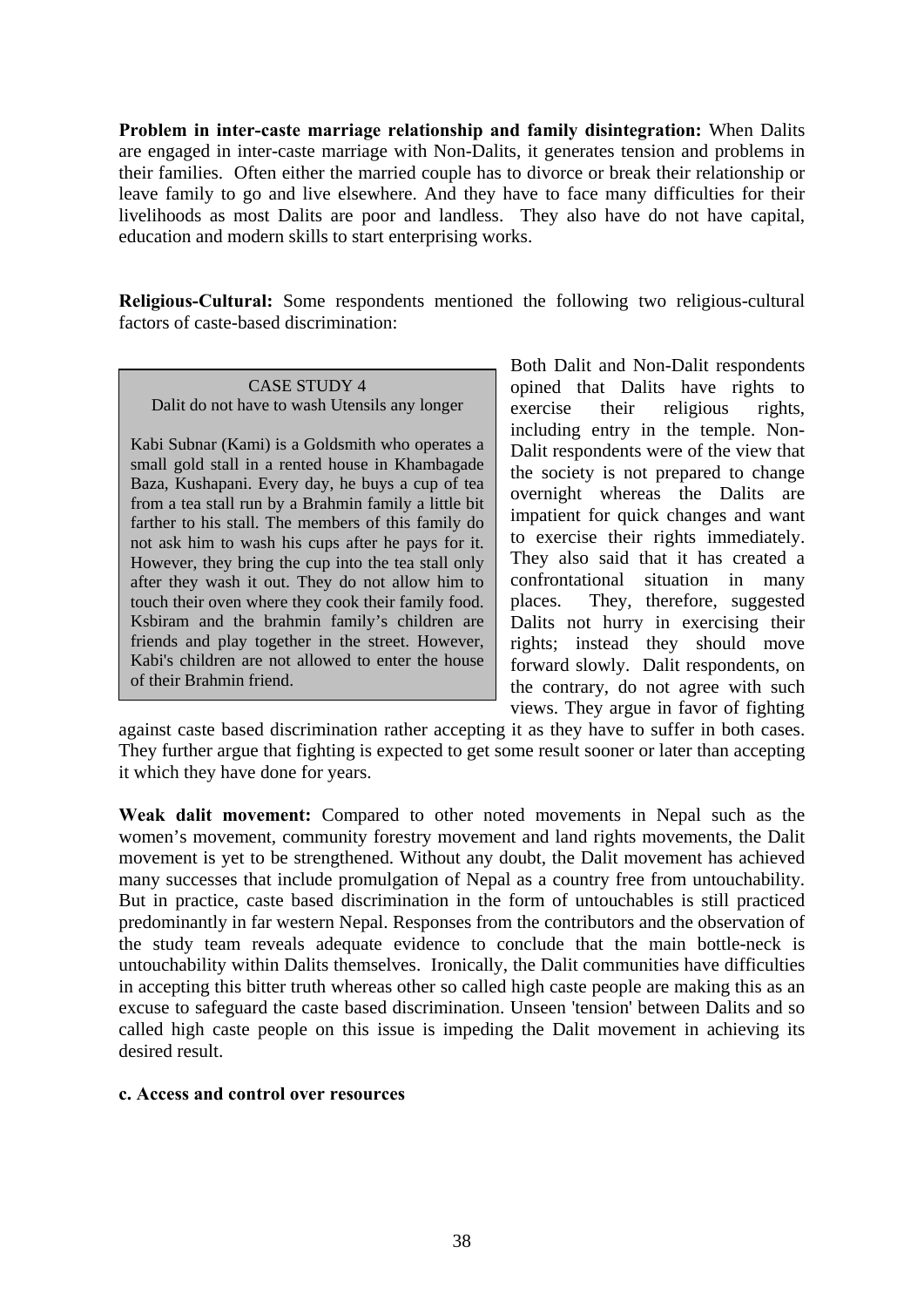Various studies illustrate that Non-Dalits do not allow their Dalit neighbors to collect water from sources that are used by them for their domestic use (Bhattachan et al 2001; Onta et al 2001). However, this was not confirmed by Dalits of all places, covered by this study. Especially, newly established/constructed water tap stand are open to both Dalit and non Dalit in the study area. But there are still discriminations in old sources of drinking water. It was shown that Non-Dalit households in all these areas are unwilling to use water touched or offered by Dalit neighbors. Unlike water, people believe that there are materials that cannot be polluted merely by the touch of a person. For example, people, religious places, forest products like firewood, timber, and grass and leaf fodder. As a result, the issue of caste-based discrimination does not arise concerning touching these products. Yet, the Dalits that participated in our case study reported that the issue of respect still arises. It

#### CASE STUDY 6

Discrimination within Different Dalit Castes in Kushapani VDC, One Sarki Dalit restricted to a Damai Dalit to fetch drinking water from a common water tap. Damai Dalit is considered as lower caste than Sarki Dalit. Sarki considers that Damai are impure than the Sarki. The Damai registered a writ in the police post against the Sarki. The police called both parties and resolved the case by making aware the Sarki on the rights of all caste to have equal access to common resources.

would appear that Non-Dalits would like Dalits to treat them in a respectful way and that the division of labor benefits the Non-Dalits, in that more tasks are assigned to the lower-caste members.

Un-touchability as a form of social discrimination can be observed in most rural areas. It is highly manifested in domestic and religious sectors compared to that of the business sector. Such discriminatory practice

even occurs among the various castes within the Dalits themselves. See the box (case studies) that substantiates the experience of prevailing practices.

## **d. Attainment of education**

Caste based discrimination is not seen in the schools. According to the respondents, such

practices had been eliminated during Maoist Movement. Before some years, Dalit students were not allowed to drink water from the same water pot from which Non Dalit students and teachers drink water. Dalits had to bring separate pot and glass for drinking water, but now al the students and teachers use the same pots and glasses.

Observation of school attendance in all VDCs suggests an increased number of Dalit students both boys and girls, mainly in the primary level. However, the number of Dalit girls in secondary level was found to be less compared to the Dalit boys. During the Field Study I and II, a total 21 primary schools were visited and observed. In that observation, it is found that number of Dalit

#### CASE STUDY 5

Dalit Boy did not Touch the Water Pot One school boy (13 years old) came to drink water at the water tap near his school. There was a water pot which was left by a Non-Dalit person to fetch water to his tea stall. The Dalit student looked around the tap and waited for somebody. The researcher went there and asked the boy why he was standing. The school boy replied that he was a Dalit and was waiting for some Non-Dalit friend to take out the water pot so that he could drink water from the tap. The researcher took the water pot out from the tap and asked him to drink water. After then the Dalit boy drank water and went to the classroom.

students both boys and girls, mainly in primary level are approximately equal. Table 4 below shows the number of school students in primary level.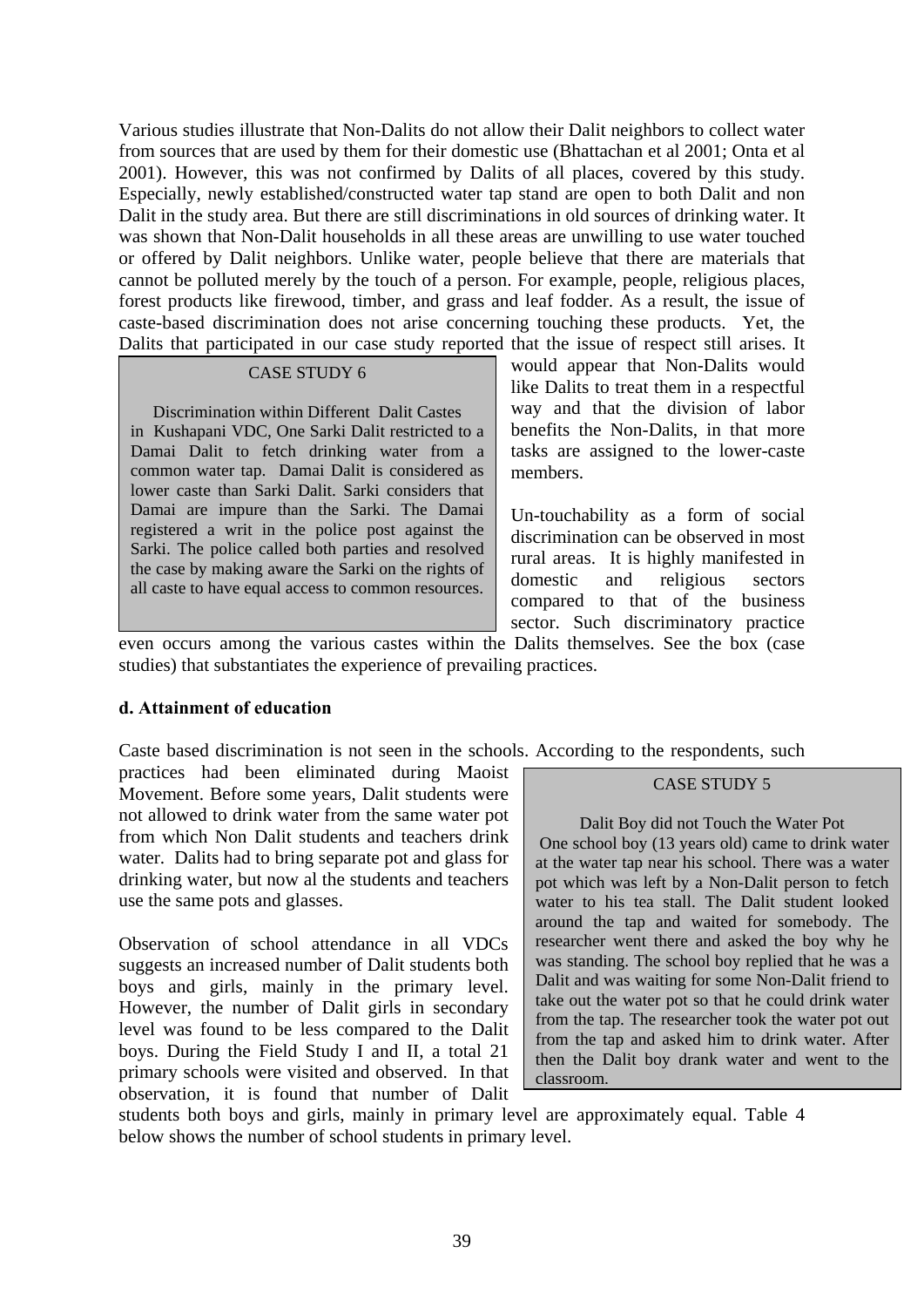|                |                |              | <b>No of Students</b> |               |              |  |  |
|----------------|----------------|--------------|-----------------------|---------------|--------------|--|--|
| Grade          | <b>Total</b>   | <b>Dalit</b> |                       | <b>Others</b> |              |  |  |
|                | <b>Student</b> | <b>Boys</b>  | <b>Girls</b>          | <b>Boys</b>   | <b>Girls</b> |  |  |
|                |                |              |                       |               |              |  |  |
|                | 1403           | 96 (7%)      | 73 (5%)               | 702 (50%)     | 532 (37%)    |  |  |
| $\overline{2}$ | 1232           | 81 (7%)      | 67(7%)                | 603 (49%)     | 481 (39%)    |  |  |
| 3              | 945            | 67(7%)       | 35(4)                 | 520 (55%)     | 321 (34%)    |  |  |
| 4              | 525            | 41(7%)       | 19(4)                 | 302 (58%)     | 163 (31%)    |  |  |
|                | 402            | 31(8%)       | 14(3%)                | 253 (63%)     | 104 (26%)    |  |  |

Table No 4 Number of school students at the primary level. (Figure within parenthesis indicates percentage)

*Source: Field Survey 2008* 

The table above clearly shows the decreasing percentage of female students as the grade increases. One of the reasons of increasing enrollment of Dalit students in primary school is that the government policy of providing scholarship to the Dalit students.

In case of 4 secondary schools observed during the field visit, the number of girls was found to be fewer compared to boys in case of both Dalit and non-Dalit students which is very low compared to the figures in primary level. The table below shows the number of students in secondary level.

Table No 5: Number of school students in secondary level. (Figure within parenthesis indicates percentage)

|              |                | <b>No. of Students</b> |              |               |              |  |
|--------------|----------------|------------------------|--------------|---------------|--------------|--|
| <b>Class</b> | Total          | <b>Dalit</b>           |              | <b>Others</b> |              |  |
|              | <b>Student</b> | <b>Boys</b>            | <b>Girls</b> | <b>Boys</b>   | <b>Girls</b> |  |
|              |                |                        |              |               |              |  |
|              | 120            | 12 (10%)               | 5(4%)        | 87 (73%)      | 18 (15%)     |  |
|              | 103            | $(9\%)$                | $2(1.94\%)$  | 79 (77%)      | 13 (12.62%)  |  |
|              | 99             | $7\%$                  | 3(3)         | (81%)         | 8%)          |  |

*Source: Field Survey 2008* 

## **e. Employment**

Employment opportunities at the government sector is limited and most Dalits have to face a tough competition to get job mainly teacher. Because of this Dalit even after completing high school are compelled going India for semi skilled construction and other type of labor. This also discourages other Dalit to complete the education. However, few number of Dalit teachers working in the school reported non discrimination practice within the school. They do not have to face humiliation and other type of discrimination just because they are Dalit.

| <b>Purpose</b>    | <b>Others</b> |      | Dalit  |      | Janajati |      |
|-------------------|---------------|------|--------|------|----------|------|
|                   | Female        | Male | Female | Male | Female   | Male |
| <b>Study</b>      |               |      |        |      |          |      |
| <b>Employment</b> |               |      |        |      |          |      |
| Labor             |               |      |        | 14   |          |      |
| <b>Others</b>     |               |      |        |      |          |      |
| (Treatment)       |               |      |        |      |          |      |

Table No 6 Mobility of males and females for different purposes

*Source: Field Survey 2008*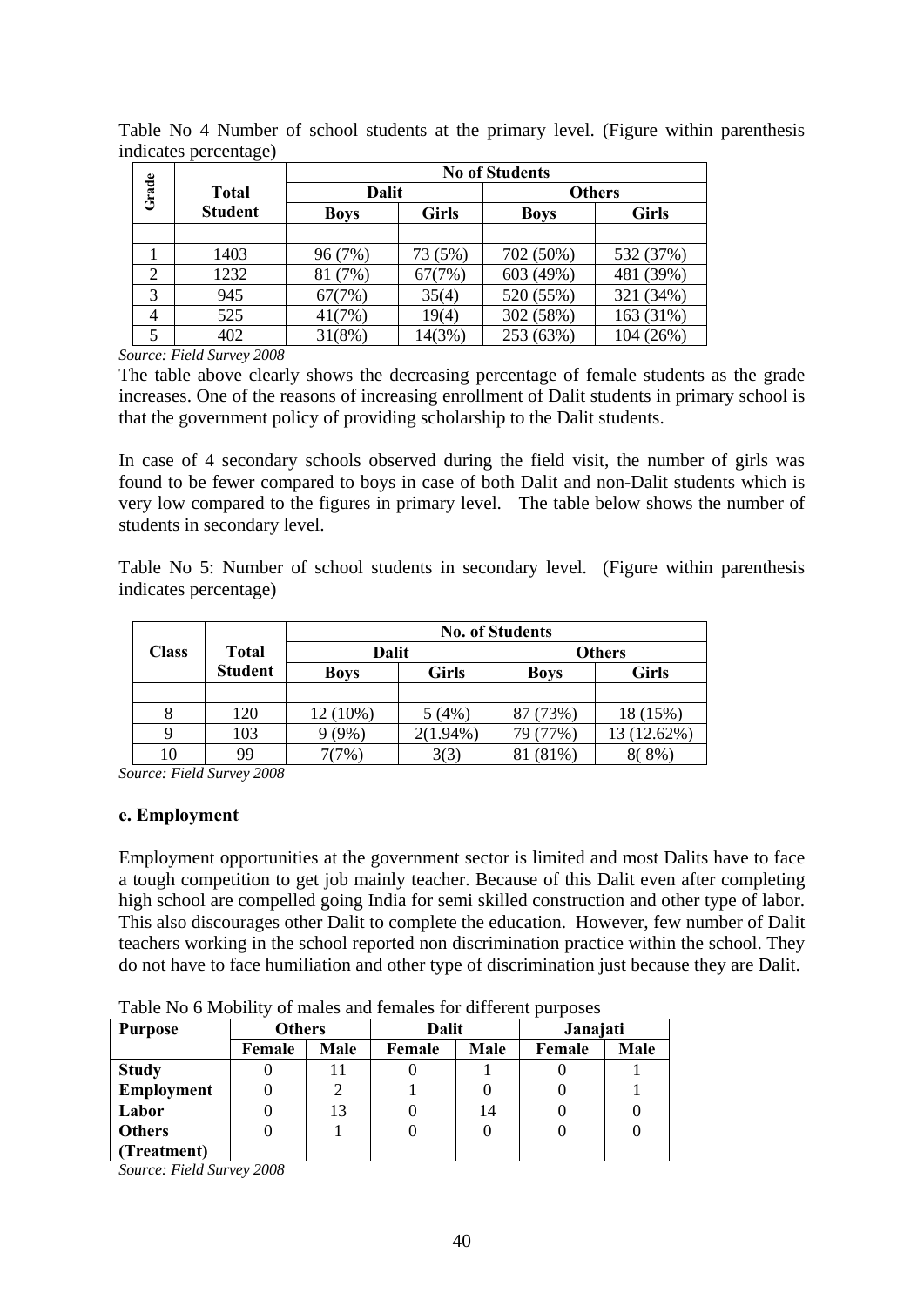The table above shows that number of Dalit and non-Dalit women going outside their village for various purposes is significantly low with only one Dalit women who has gone outside the village to work as a teacher.

## **f. Public places, ceremonies and community development**

There are some places of Gods and Goddesses *(DEWATA or DEVI THAN)*, such as *MAHAKALI DEVI, DURGA DEVI and MATE*. The *THANs* are considered as holy or sacred places. Dalits are not allowed to enter in the places. The Dhamis in the community reinforce that entrance of Dalits in the worship places will make Goddess or God angry and the person entering will get sick. Therefore, they are not suitable for entering into *DEVITHAN* and take *PRASAD*. Dalits can enter and perform Pooja in *MATE THAN* because the *MATE DEVATA* belonged to Dalits.

Within this area, caste based discrimination is manifested in different ways. Dalits bearing an untouchable status are not permitted to work in enterprises such as, tea-stalls, restaurants, or hotels. However, some Dalits have started to establish some tea stall and food establishments in Dhungachalna VDC, Achham. Furthermore, non-Dalits in the study villages do not buy milk from their Dalit neighbours. Such a practice has discouraged the Dalit people of this region from being involved in businesses related to the production and sale of milk and milk-based products.

In older days Dalits were forced to clean the utensils that they have used in the public places such as eating establishment and others. But in recent past these practices have been abolished and no Dalits clean utensils that they have used in public places. Even in the case of tea stalls and restaurants, no cases were found in any of the study areas of any entrepreneur demanding that Dalit clients wash their cups and utensils after they paid for food and drink. However, in some places though they

| <b>CASE STUDY 8</b> |
|---------------------|
|---------------------|

A Priest Refused to Have Tea A priest in Sharmali village in his regular visit to a local shop for his morning tea refused to drink a cup of tea one morning just because he knew that one of the members of this study team happens to be a Dalit woman. But he pretended that he is not practicing discrimination between Dalit and women and attempted to justify his refusal to drink a cup of morning tea in the shop with an excuse that he is fasting that day. But later the shop owner confirmed that his refusal was just because of Dalit woman in the shop*.*

do not have to clean they have a fear of being humiliated and would rather not eat there.

The Janajati also excludes Dalits in the same way as the people of Non-Dalit caste groups. Non-Dalits wells are not openly allowed for Dalits. If needed, Non-Dalits bring the water out from the well for Dalit and Dalit fetch water. It is believed that the flowing water of tap is touchable. But the water in the well is untouchable. Further, the water in naulas does not flow and once touched by the impure can not be used by others. But water in the tap stand regularly flows and water made impure by Dalits flows so it is allowed to touch. Non-Dalit people fetch the water first then only the turn goes to Dalits. If Dalits takes water from the tap before Non - Dalits, then they first sanctify (purify) the tap and before filling the water bucket. But menstruating women of both Dalit and non-Dalit households are strictly forbidden to take bath and washing clothes in the *Neula* and taps. This ritual is found identical at Dhungachalna, Achham Samali, Baitadi and Rugin, Bajura.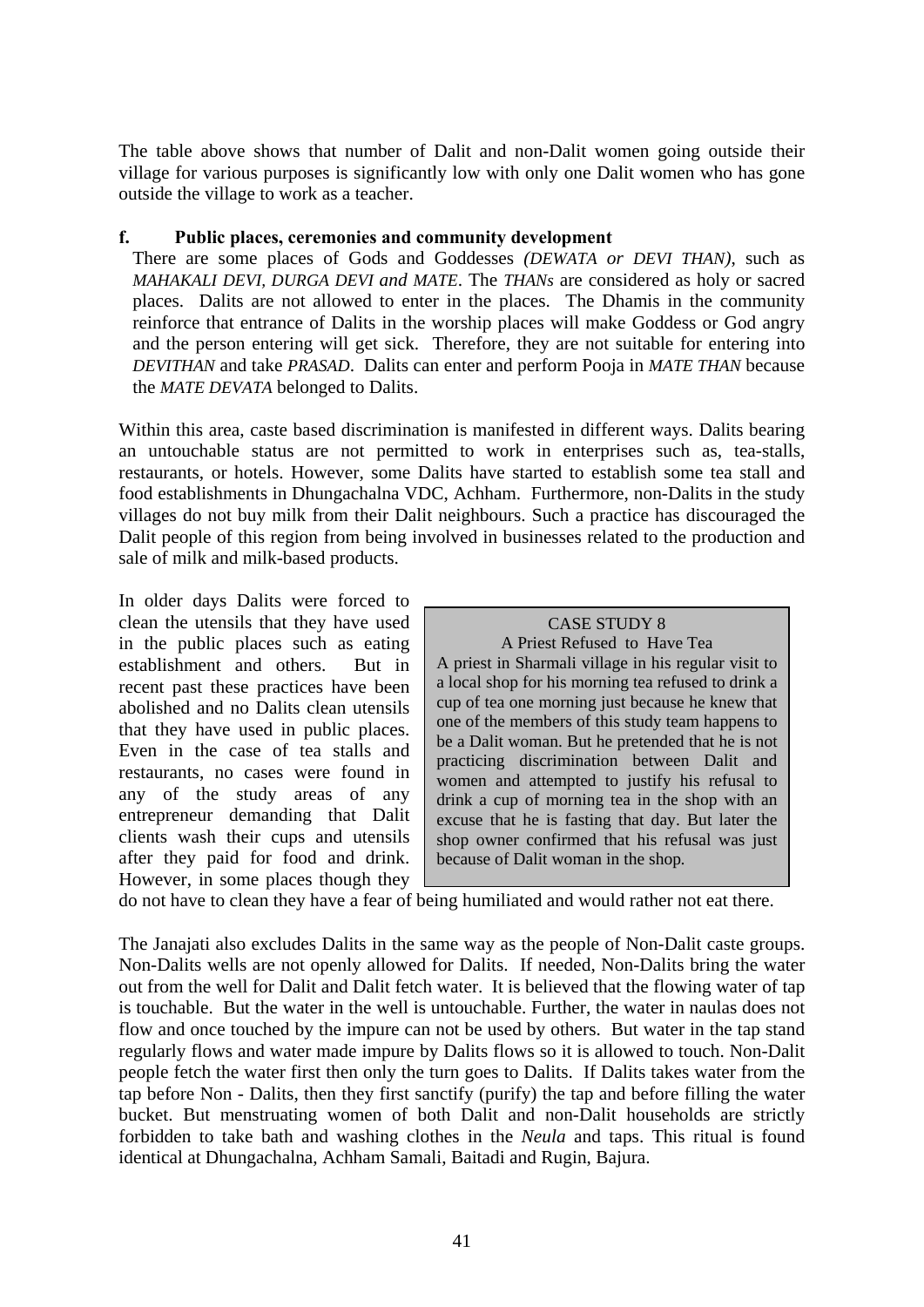## **2. MAJOR FINDINGS**

## **2.1 Gender Based Discrimination:**

 **Women forced to remain with limited power, access and control:** Despite the legal provision of equal property rights, women do not have ownership over household assets. Even now, the daughters are considered as a dependent of their husband's family and are not treated as one of the rights holders of paternal property. Albeit women have heavy input in agricultural and livestock production, they are entitled to consume the quantity decided by the male members of the family without any power to decide on sale or purchase of the land, house and agricultural supplies. However in case of the female headed household, though the land and other property is registered in the woman's name all other decisions are taken in consultation with other male family members.

Often the key decision makers at the household level in both Dalits and Non Dalits are male family members in career development, marriage and economic activities in general. In very few households the decisions are taken in consultation with other family members. It was clear in table 3 and graph 1 that a significantly higher number of males than females make self-decisions related to marriage and employment. However, the decision making process among Dalits and non Dalits is heavily influenced by male members. Among Janajati respondents, key decisions at the household level are taken mutually between male and female members.

Women have access to the use of natural resources such as forestry and water. However this is because women have to fetch or carry those things from far distances. However women do not have control over the decision making and management of these resources. This is mainly because of the balance of power between men and women. It is hard for a man to treat women as having the same status or an equal footing, due to deep rooted and socialized practices in both males and females.

Generally the role of women in the management of natural resources is limited to fetching water, fodder, saplings and firewood etc. Women have a minimal role in other dimensions of management such as decision making, controlling, influencing and coordinating.

 **Increased school enrollment of girls but minimal attendance:** In the recent past the enrollment of girls in the primary level classes has increased. This is mainly due to the enrolment campaign launched by the government, increased levels of awareness among the parents and increased accessibility to the primary school. This again could be attributed to deliberate intervention of I/NGOs, some conducive government policy and ever increasing levels of awareness among the women in particular and community people in general. An increased number of girls with menstruation attending school have also helped to increase the number of girl's enrollment in the school.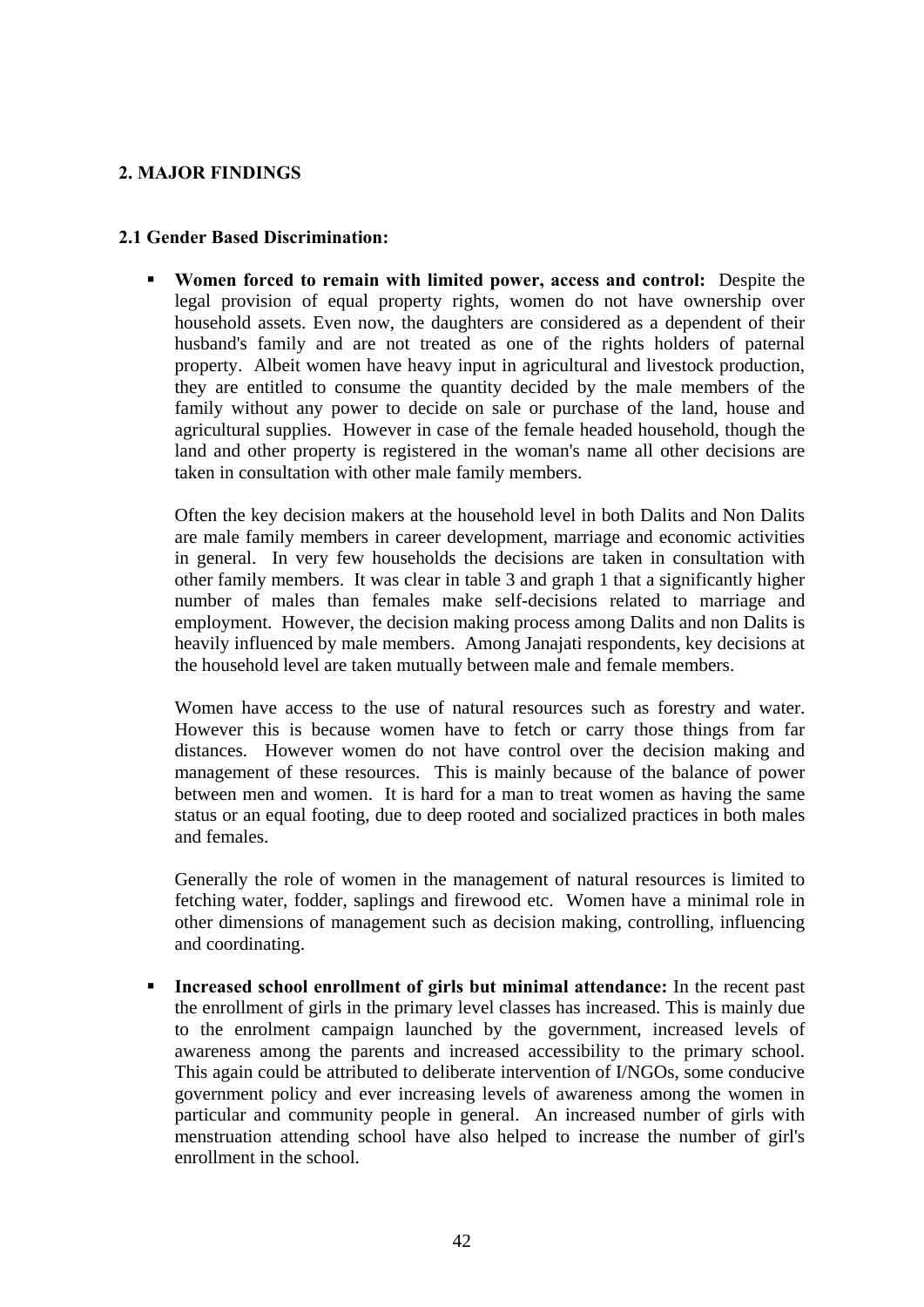But interestingly, compared to the increase in enrollment, female attendance after completing the primary level or even less, is very low. Usually the location of higher level schools is far from the village and parents are reluctant to send their daughters to the school at the longer distance. The mounting work load of girls at the household level, helping their mothers in household work and taking care of the younger ones, is another factor responsible for large numbers of girl absentees. Unavailability of proper toilet facilities and psychological fear of being harassed by boys during menstruation can be taken as one of the causes of lower attendants in upper classes.

- **Less number of women teachers:** The number of female teachers is very low despite the government policy of appointing at least one female teacher in each school. Appointment of the female teachers is limited to lower classes such as preprimary only wherever female teachers are available.
- **Restricted mobility, participation and representation:** Dalit and Non Dalit women also do not have power in making decisions regarding their own mobility and are compelled to remain at the household level to take care of the home, livestock and agricultural activities whereas most of the male members of the family make their own decisions and go to India for seasonal work. Because of this, mobility of women for employment, education, and other economic activities is heavily restricted. Higher numbers of Dalit men compared to non Dalits are going to India for seasonal work mainly because the land holdings of Dalit family are very low. Menstruating women generally are considered impure and are restricted in their access of water tap stands, worship places, religious ceremonies, rituals and food intake. However, the extent varies from one village to the other in the area. The following may vary as the restricted number of days, whether the women are allowed to stay at home or at *CHHAU KATERO* and the type of food intake. Widows are restricted in certain rituals and religious activities such as *Kanyadan*.

Most man and boys spend their leisure time usually in *CHAUTARA* (A meeting point for people under the tree), tea shop and other public places whereas women and girls usually do not have leisure time and even if they have they are forced to remain at home.

Despite of the current inclusion policy, the number women in school management committees, health facilities and other users groups is very low. The representation of women in local institution is ceremonial and meaningful participation of whatever number of women in the local institution management committees is not ensured. It was observed that the inclusion policy was launched without properly building the capacity of women who do not have sufficient exposure and confidence. The current workload of women usually not shared by men at the household work also restricts them for their meaningful participation in many local institutions.

Poor reproductive health: Primarily, women are not aware of their nutritional requirements during pregnancy and eat as normal, except for taking *teli bhat* (rice with mustard oil). Often the families do not have sufficient resources to provide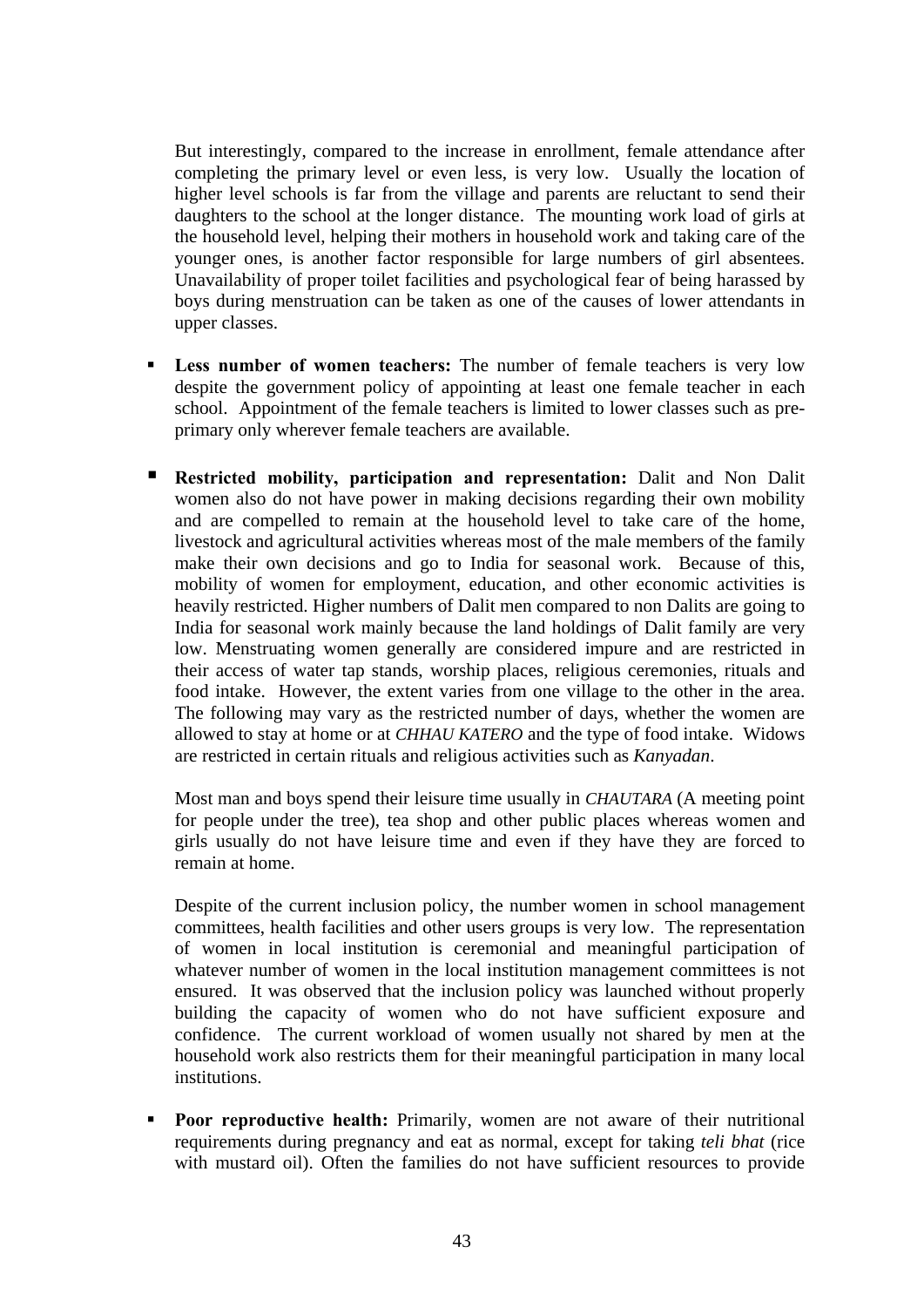nutritious food to pregnant and delivering women. Furthermore, the pregnant women, being daughter-in-laws or younger members of the family, are forced to abide by the traditional system of eating whatever is left after the rest of the family has eaten.

Elderly female members of the families insist on the practice of traditional systems during pregnancy and delivery care. Even if the women seek delivery care services, their accessibility is limited. Usually the husbands, being the breadwinners of the family, take the decision on the provision of nutritious food, physical rest during pregnancy and the use of delivery care services. Often the husbands are away from the home or the wives are shy and reluctant to influence the husbands in their decisionmaking.

Usually the delivery care period

ranges from 12 days to one month from one village to another. However, the women



Mother is away from home to fetch fodder -- A grand mother taking care of 12 days old baby.

are forced to start household work such as *Parso Phalne* (carrying organic manure), fetching firewood, and fodder even after three or four days of delivery which is mainly due to poverty and the absence of male members. This has severely impacted on womens' general health and more specifically on reproductive health.

Both in Dalit and Non Dalit families, awareness on reproductive health care service has increased but the physical accessibility of the birthing centers is very poor and attitude of elderly female members of the family is negative in relation to delivery care service.

 **Heavy work load and discriminatory wages:** Women are forced to work 3 hours more than the men in a day. (See Annex 2 Work Load Analysis) Similarly the girls also are forced to work longer hours than boys. This has affected in school attendant of girls, health of women and limited representation of women in the community representation.



The traditional reproductive role of women reinforces them to remain at home and undertake household activity only. Since most husbands or male members of the families are away from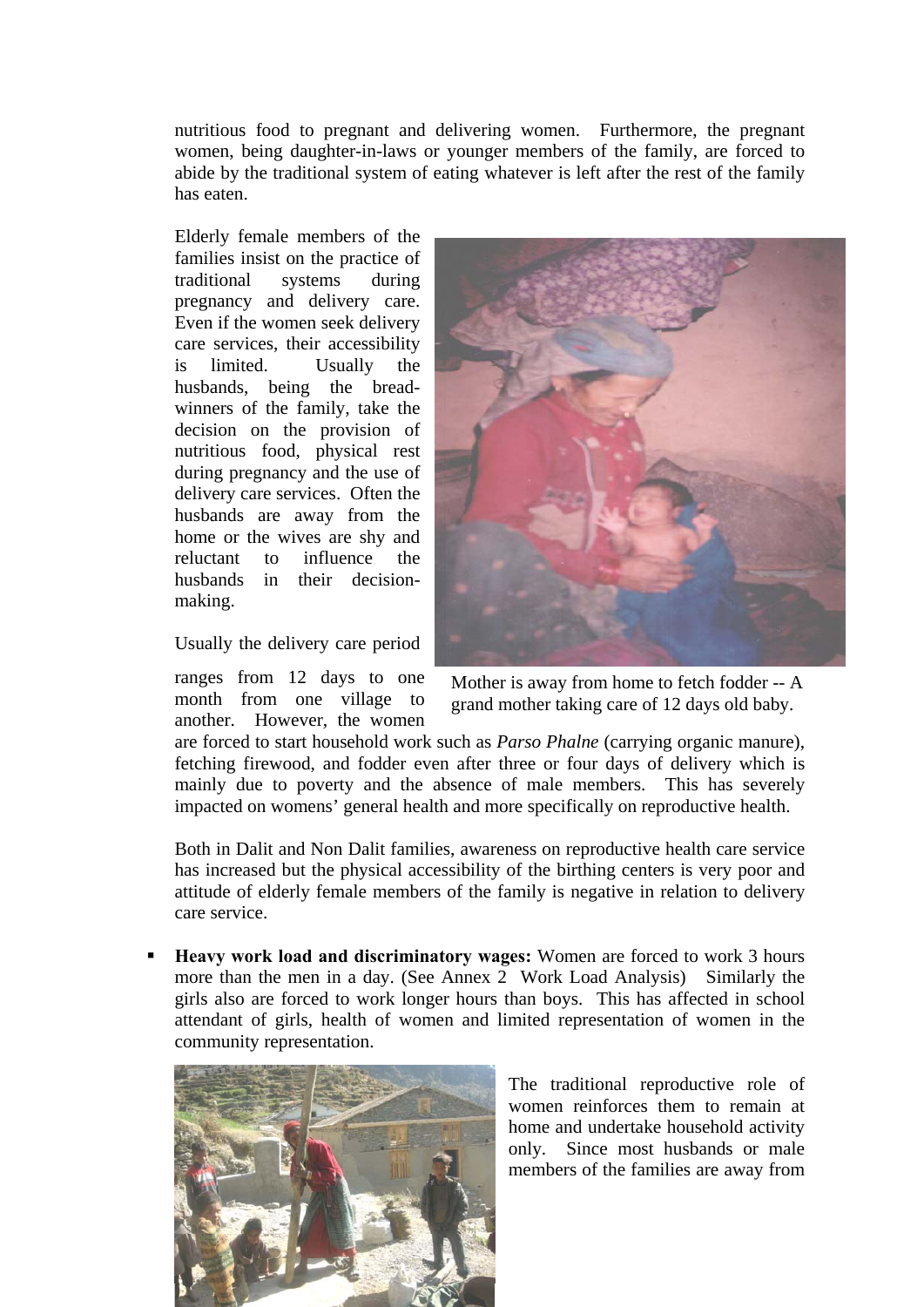home women are forced to undertake the male's other community roles, adding to their workload. Very few men were found to be sharing the women's work load at the household level.

Males and females perform different types of work either in agriculture or other types of work. And often, the wage rate is different for males and females in the sample VDC. Males get up to Nrs 100 to 150 per day while female get Nrs. 60 to 80 per day that varies from one village to other. The children get Nrs. 40 to 60 which depend upon their work performance.

## **2.2. Caste Based Discrimination:**

Hardship-- A women doing rice manually

 **Un-touchability as a reason for discriminatory resources allocation:** The discrimination in water tapstands built in the recent past does not exist. Both

Dalits and Non Dalits can use water freely from the tap-stands. But discrimination is visible in the traditional *Naulas* and other water resources such as *Dhunge Dhara*  (stone tap-stands). However, Non Dalits do not allow Dalits to touch their water pot at the tap. This is related to the general belief of Dalit impurity. The older water sources such as *naulas* are considered to be the house of God so 'impure' Dalits are not allowed to touch. Since the new tap stands are not the house of God, Dalits are allowed to touch. Further, the water in *naulas* does not flow and once touched by the "impure", it cannot be used by others, whereas the water in the tap stand regularly flows .

Even in some Dalit communities, there is discrimination in water use. In some isolated cases those who are considered upper caste Dalits do not allow the low caste Dalits to use water in the same taps.

**Restricted mobility in public places and ceremonies:** Systems of purity and impurity are practiced in the rituals and ceremonies such as the naming ceremony, marriage, funerals and *bratabandha*. In most cases some Dalits especially Damai (tailors) are considered auspicious but impure because the ceremony will not be auspicious without blowing trumpets and beating drums by Damai whereas they can not touch main actor and can not enter the ceremonial place. However, these days people do not sprinkle gold dipped holy water to purify themselves. And this system has almost been abolished in most villages. Now Dalits can also participate in the *pooja* process in worship places but they still must refrain from taking *Pnachamrit*, sacred liquid made out of five nectars such as cow milk, honey, yogurt, semi processed sugar (*sakkhar*) and ghee and taking warmth of *Aarati.*

## **2.3. General:**

 **Faith, fate and fear**: Both gender and caste based discrimination in fact is trapped in a triangular equilibrium of faith, fate and fear which is further backed-up by myth and superstition. The main factor which maintains and promotes gender based discrimination is a myth that daughters are born for another home and son is the only one who will take care of this house and will continue paternal line. In terms of caste based discrimination, most Dalits have a myth that it was their fate that they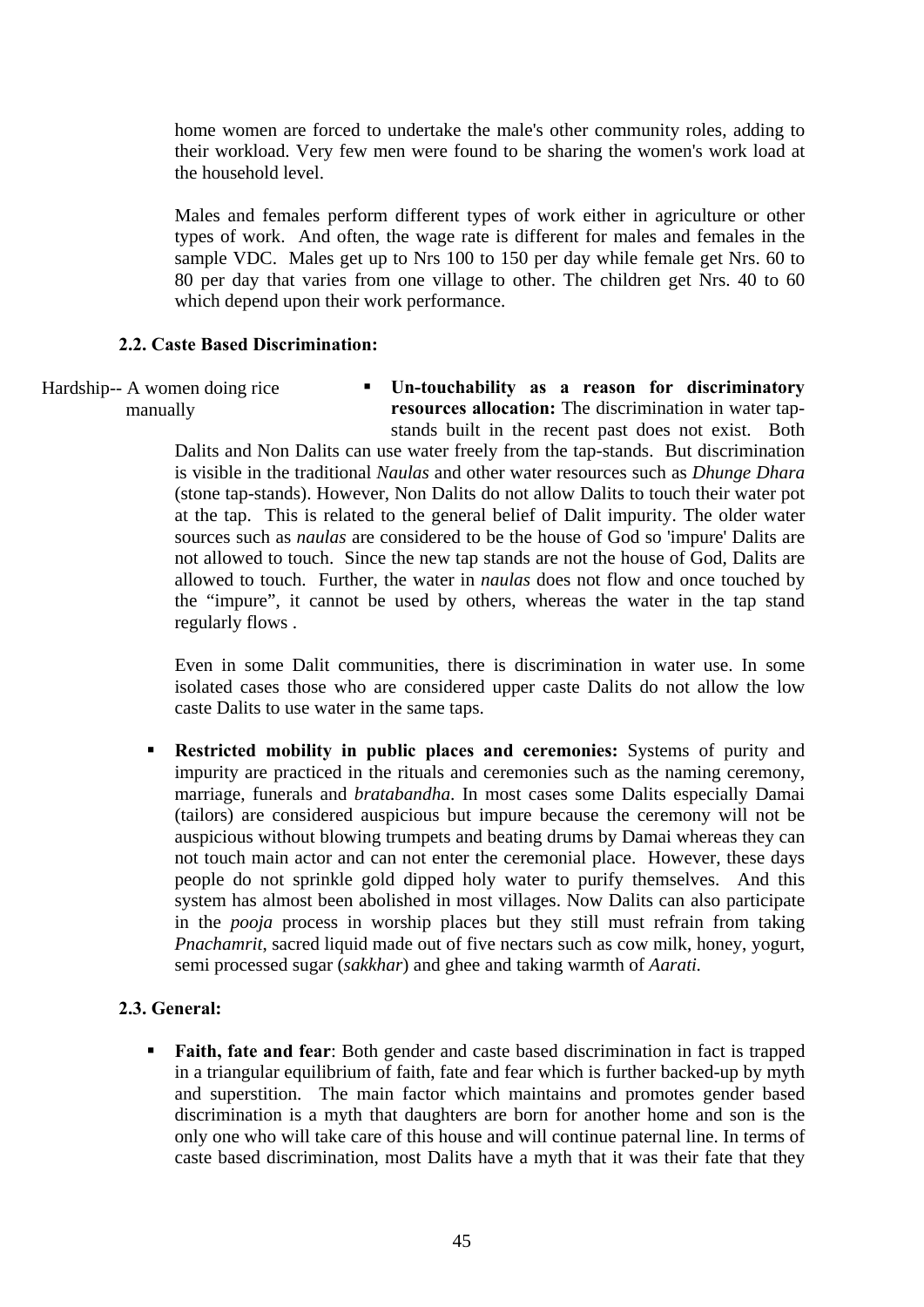were born as Dalit and they have so much fear that if they do not tolerate discrimination then they will go to hell and again be born as Dalit. People of both castes are reluctant to accept change because of deeply socialized practices amongst all castes due to ideas of 'ritual impurity', fear of bad luck and retribution from gods if they don't follow the customs.

- **Towards changed attitude & behavior:** Up until the recent past, women with menstruation, girls with their first menstruation and Dalits have to face and tolerate discrimination in public places like schools, tea shops, temples, eating establishments and more significantly in water taps. These types of discriminatory behaviour in public places by *Mallo* Jati (so called high caste people) used to be a matter of pride. But these days these types of discrimination in meetings, drinking tea in shops, attending school and public gatherings have been almost abolished. Recent political changes in the country that have significantly focused on local democracy and inclusion. Deliberate intervention of I/NGOs and other development agencies in avoiding discrimination and ensuring inclusion had contributed significantly to achieving a change of this level. The research team observed nondiscriminatory practices in public places. People now feel embarrassed to practice gender and caste based discrimination in public places. Many respondents have clearly indicated that they no longer practice discrimination in public places. However, *Mallo Jatis* are still reluctant to provide decision-making opportunities to Dalits and women. Often they take the lead role and do allow others to act as key decision makers.
- **Physical inclusion but restriction from power:** As a positive and encouraging sign of behavioral change and inclusion of excluded groups such as women and Dalits in local level political and social institutions, community based groups are making progress. But dignified and meaningful participation and sharing of power in decision making is yet to be ensured. Still the excluded groups have a sense of humiliation and do have confidence to argue for making decision in their own favor.
- Lack of initiation to tackling the agent: Due to heightened awareness both among oppressor and oppressed, many positive signs are visible among many people against discrimination. But by and large Dhamis are one of the key agents in promoting, reinforcing and protecting discriminatory practice. Dhamis, faith healers are seen a part of upholding the discriminatory practices. In the fear of tradition and god's wish people believe and obey what Dhamis instruct.
- Lack of confidence on youth: The youth forces are against gender and caste based discrimination, which by all means is a positive sign to abolish discrimination. But youth forces were found to be lacking confidence to promote non-discriminatory behavior. Youth are quite rightly accusing tradition, the elderly and faith for continuing discrimination due to "hidden power" embedded during the socialization process. And there is no doubt that this is hindering the elimination of gender and caste based discrimination.
- **Change but not transformation:** Maoist conflict was in many ways instrumental in bringing different kinds of changes to society, mostly in reducing gender and caste based discrimination. Examples include entering temple as a Dalit, girls with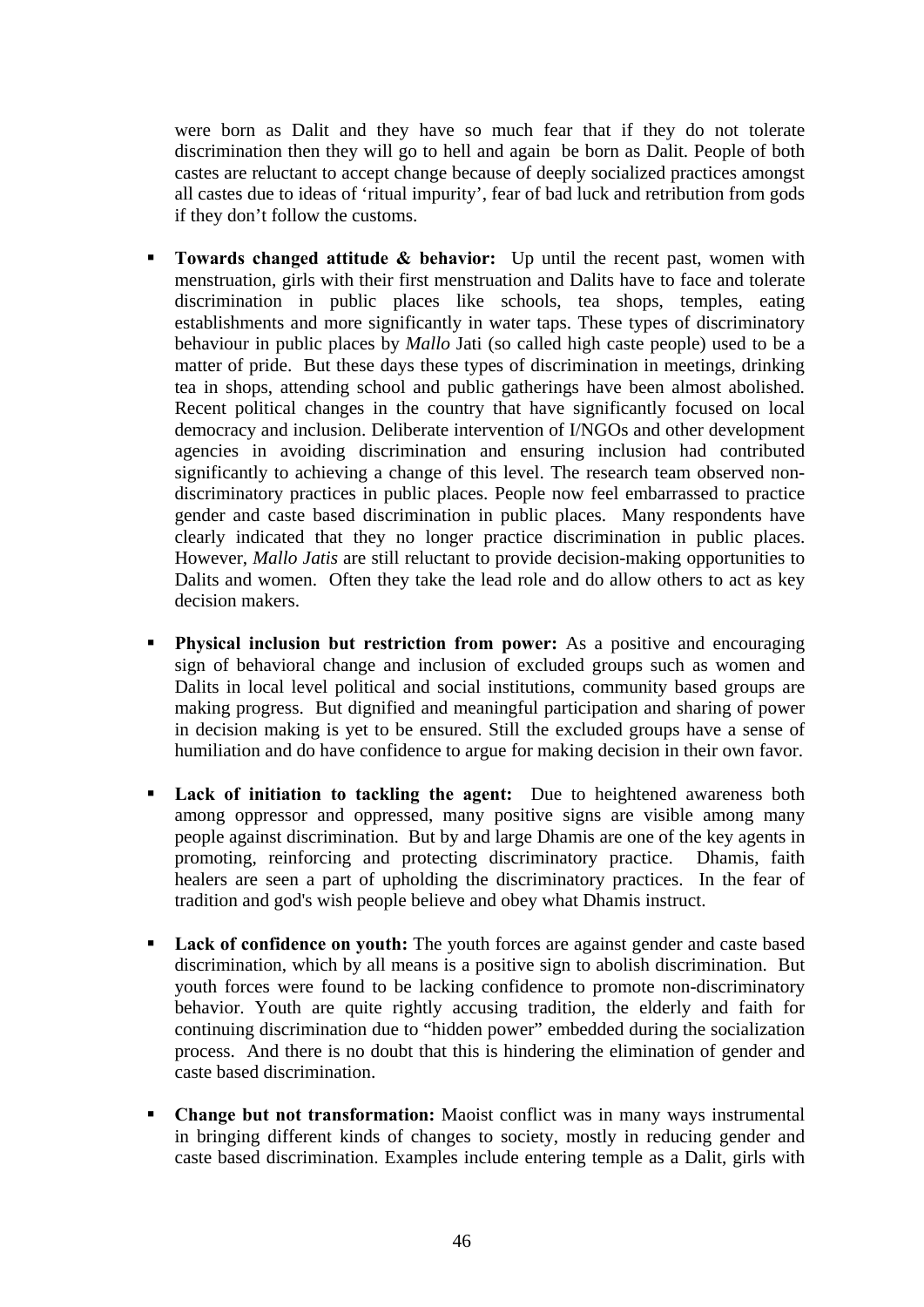*Chhau* attending school regularly and many more. But the elimination of some of the practices such as restriction in entering temples and staying in *Chau Katero* could not be retained. Many people are now following discriminatory practices because of the psychological fear of being a sinner and the cause of harm to assets and livestock. Respondents, both Dalit and non Dalit of the study area clearly stated that Maoists can not protect them from divine power so they could not retain the new practices which were forced. This clearly indicates that the change during the period of conflict was due to fear of guns and was not a distinct transformation in the society. It is due to lack of mechanism to transform and institutionalize the change that people have started practicing in reducing gender and caste based discrimination.

**3 TREND OF CUSTOMARY DISCRIMINATION PRACTICES:** Untouchability is underlying cause of caste based discrimination. *Chhoi Chito* practice is a purification process for Non Dalits who touch Dalits. The system which was predominant and enforced by the prevailing law during the Rana regime gradually decreased over time among different groups of community people. During the Rana regime, almost all Non Dalits used to practice *chhoi chito* as a mandatory legal provision that continued up to the late sixties. At that time some people voluntarily refrained from discriminatory behavior. The practice continues to decrease gradually and has been almost completely abolished from most villages during late eighties or even more distinctly after the launch of the Maoist movement. (See Annex 4 'Trend Analysis). Other forms of discriminatory behaviors such as cleaning utensils at the restaurant or drinking water from separate pots are gradually decreasing in most villages but have not been completely abolished and traces are visible in some villages.

The *khalo system,* a socio-economic practice where the relationship between the Dalit and land owner used to be client and patron. This is not totally practiced as it was 20 years ago. Traces and consequences still remain in the community. This has made most Dalits totally dependent on land owners and as a result Dalits lack confidence and are reluctant to confront this system due to threat to their livelihoods.

*Kariya* is a practice where Dalits are provided land for their settlement and are required to do all agricultural and household work of their land owners till they use the land. This has also made Dalits dependent, however this system which practiced up to 40 years ago is now completely abolished.

Some of the gender based discriminatory practices have shown diminishing tendencies. For example, the untouchable behavior with pregnant women has been significantly diminishing. The trend of discriminatory feeding practices for women has also shown a reducing trend. The practice of hiding during the first menstruation and even in other time has been reduced significantly and some girls go to school even in the first menstruation.

Factors responsible for this changing trend are awareness, exposure of people in different events, and people's participation in different I/NGO programs. The Maoist movement was also found to be contributing in stopping discriminatory practices.

**. VDC WISE COMPARISION OF DISCRIMINATORY PRACTICES** 

Table No 7 VDC wise comparison of discriminatory practices

| .                               |             | .<br>.<br>______ |             |
|---------------------------------|-------------|------------------|-------------|
| $\gamma$ tan<br>.9 <sup>2</sup> | <b>Best</b> | -----            | Worst<br>vы |
|                                 |             |                  |             |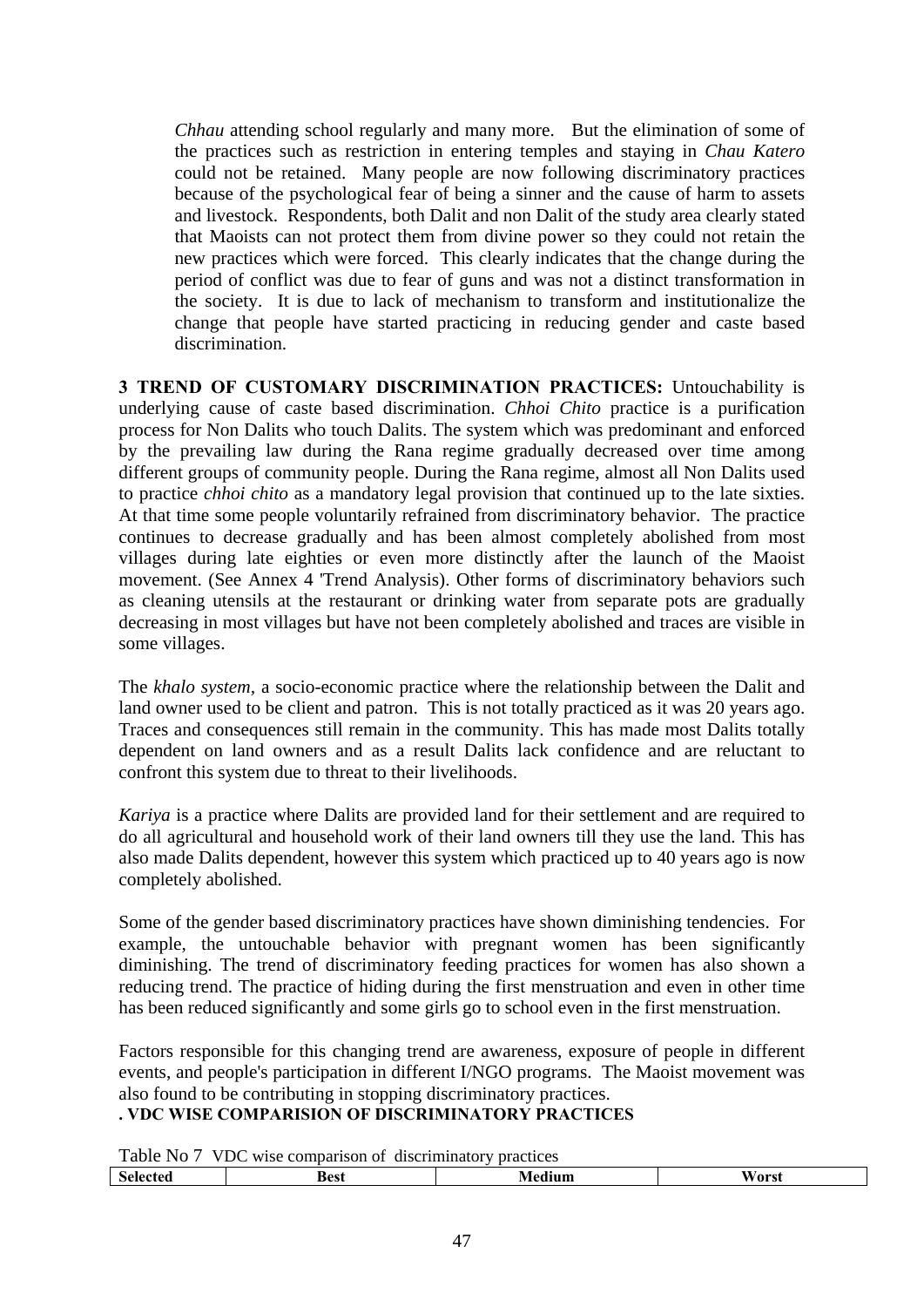| <b>VDC(Based on</b><br><b>Discrimination</b> |                              |                               |                               |                          |                             |                             |
|----------------------------------------------|------------------------------|-------------------------------|-------------------------------|--------------------------|-----------------------------|-----------------------------|
| $Typology \rightarrow$                       |                              |                               |                               |                          |                             |                             |
| <b>Discrimination</b><br><b>Patterns</b>     | Rugin,<br><b>Bajura</b>      | Kushapani,<br>Dailekh         | Dhungachalna,<br>Achham       | Sipti,<br>Darchula       | Rilu,<br><b>Bajhang</b>     | Sharmali,<br><b>Baitadi</b> |
| Chhaupadi                                    | Separate bed                 | Separate bed                  | Menstruating                  | Separate bed             | Separate bed                | Menstruating                |
| Practice                                     | for                          | for                           | women sleep in                | for                      | for                         | women sleep                 |
|                                              | menstruating                 | menstruating                  | <b>CHAU</b>                   | menstruating             | menstruating                | in cow shed                 |
|                                              | women in the<br>same         | women in the<br>same          | <b>KATERA</b> Not<br>allowed  | women in the<br>same     | women in the<br>same        | but no                      |
|                                              | home/room                    | home/room                     | touching water                | home/room                | home/room                   | separate<br><b>CHAU</b>     |
|                                              | for minimum                  | for minimum                   | tap. Not                      | for minimum              | for minimum                 | KATERA.                     |
|                                              | of four days.                | of four days.                 | allowed                       | of four days             | of four days                | Not allowed                 |
|                                              | They .are not                | They are                      | touching wet                  | but it may               | .Are not                    | to touch                    |
|                                              | allowed to                   | allowed to                    | and cooked                    | vary from one            | allowed to                  | water tap. Do               |
|                                              | use common                   | use common                    | food                          | caste to other.          | use common                  | not allow                   |
|                                              | water tap and                | water tap and                 |                               | Same water               | water tap and               | touching wet                |
|                                              | to touch wet                 | to touch wet                  |                               | taps for all.            | to touch wet                | and cooked                  |
|                                              | and cooked                   | and cooked                    |                               |                          | and cooked                  | food                        |
|                                              | food, or to<br>enter worship | food, and to<br>enter worship |                               |                          | food, to enter<br>worship   |                             |
|                                              | places                       | places                        |                               |                          | places                      |                             |
| Food                                         | Pregnant and                 | Pregnant and                  | Pregnant and                  | Pregnant and             | Pregnant and                | Pregnant and                |
| distribution                                 | lactating                    | lactating                     | lactating                     | lactating                | lactating                   | lactating                   |
|                                              | women get                    | women get                     | women get                     | women get                | women get                   | women get                   |
|                                              | same food as                 | same food as                  | same food as                  | same food as             | same food as                | same food as                |
|                                              | other                        | other                         | other members                 | other                    | other                       | other                       |
|                                              | members of                   | members of                    | of family eat.                | members of               | members of                  | members of                  |
|                                              | family eat.                  | family But                    | But delivering                | family eat.              | family eat.                 | family eat.                 |
|                                              | But delivered                | delivering                    | women get                     | <b>But</b><br>delivering | <b>But</b><br>delivering    | <b>But</b><br>delivering    |
|                                              | women get<br>separate and    | women get<br>separate and     | separate and<br>Teli Bhat for | women get                | women get                   | women get                   |
|                                              | nutritious                   | nutritious                    | 10-12 days.                   | separate and             | separate and                | separate and                |
|                                              | food for 12 to               | food for 12 to                | Food                          | nutritious               | Teli Bhat for               | Teli Bhat for               |
|                                              | 22 days.                     | 22 days.                      | distribution                  | food for 10-             | 10-12 days.                 | 10-12 days.                 |
|                                              | Food                         | Food                          | between son                   | 12 days.                 | Food                        | Food                        |
|                                              | distribution                 | distribution                  | and daughter is               | Food                     | distribution                | distribution                |
|                                              | between son                  | between son                   | different. Son                | distribution             | between son                 | between son                 |
|                                              | and daughter                 | and daughter                  | gets first                    | between son              | and daughter                | and daughter                |
|                                              | same.                        | same.                         | priority.                     | and daughter<br>is not   | is different.               | is different.               |
|                                              |                              |                               |                               | different                | Son gets first<br>priority. | Son gets first<br>priority. |
| Workload of                                  |                              | Usually                       |                               | Usually                  | Usually                     |                             |
| women                                        |                              | women have                    |                               | women have               | women have                  |                             |
|                                              |                              | to work 2                     |                               | to work 3                | to work 3                   |                             |
|                                              |                              | hours more                    |                               | hours more               | hours more                  |                             |
|                                              |                              | daily than the                |                               | daily than the           | daily than the              |                             |
|                                              |                              | men work.                     |                               | men work.                | men work.                   |                             |
|                                              |                              | Women                         |                               | Women                    | Women                       |                             |
|                                              |                              | mostly have                   |                               | mostly have              | mostly have                 |                             |
|                                              |                              | to be<br>involved in          |                               | to be<br>involved in     | to be<br>involved in        |                             |
|                                              |                              | household                     |                               | household                | household                   |                             |
|                                              |                              | and                           |                               | and                      | and                         |                             |
|                                              |                              | agricultural                  |                               | agricultural             | agricultural                |                             |
|                                              |                              | work whereas                  |                               | work whereas             | work whereas                |                             |
|                                              |                              | men have to                   |                               | men have to              | men have to                 |                             |
|                                              |                              | involve in                    |                               | involve in               | involve in                  |                             |
|                                              |                              | labor work                    |                               | labor work               | labor work                  |                             |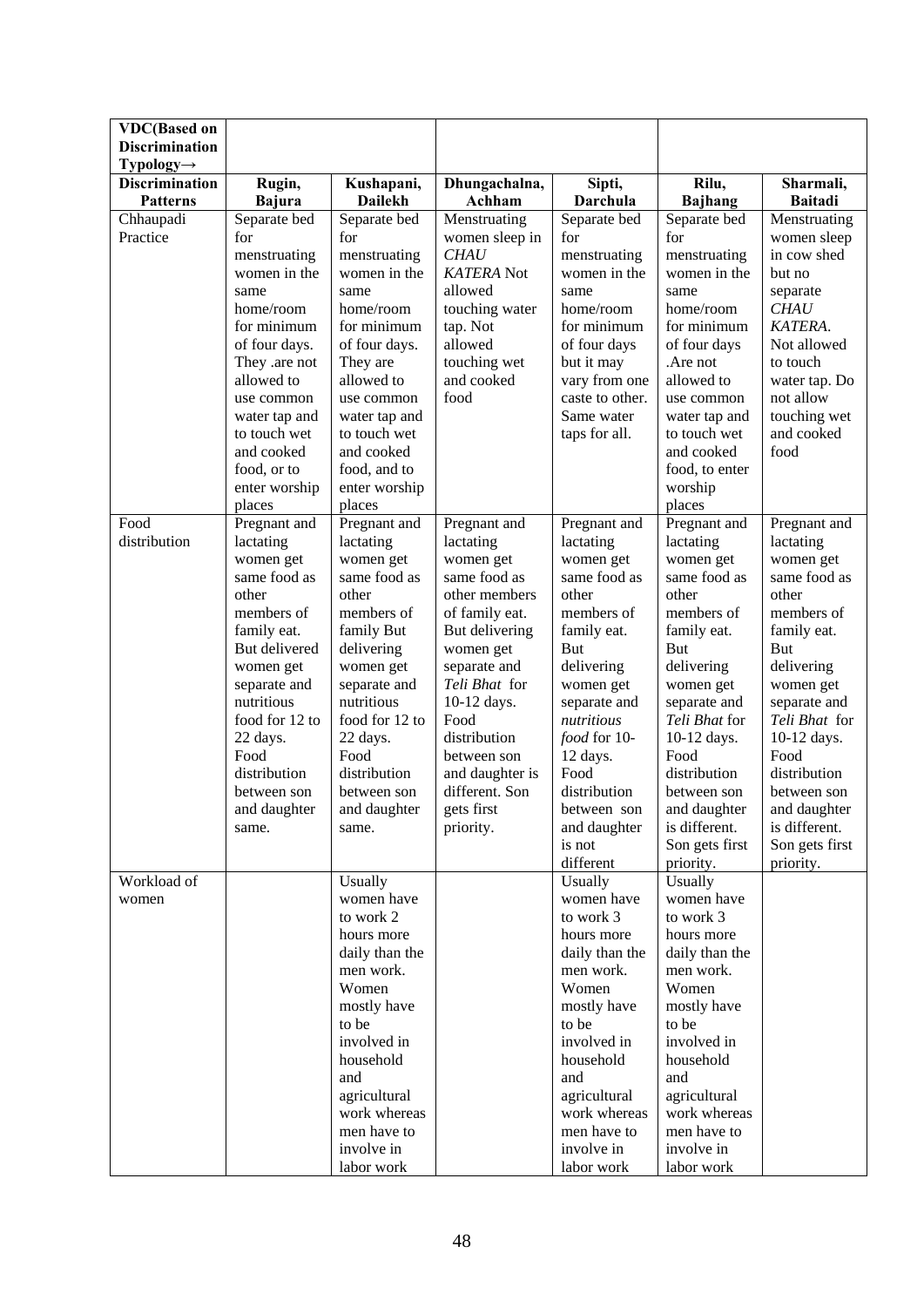|                                               |                                                                                                                     | and heavy<br>agricultural<br>work.                                                                                                              |                                                                                                                                                                                     | and heavy<br>agricultural<br>work.                                                                                                                | and heavy<br>agricultural<br>work.                                                                                                                                                                                                             |                                                                                                                                                            |
|-----------------------------------------------|---------------------------------------------------------------------------------------------------------------------|-------------------------------------------------------------------------------------------------------------------------------------------------|-------------------------------------------------------------------------------------------------------------------------------------------------------------------------------------|---------------------------------------------------------------------------------------------------------------------------------------------------|------------------------------------------------------------------------------------------------------------------------------------------------------------------------------------------------------------------------------------------------|------------------------------------------------------------------------------------------------------------------------------------------------------------|
| Discrimination<br>between son<br>and daughter | Parents send<br>both son and<br>daughter to<br>school. Food<br>distribution<br>between son<br>and daughter<br>same. | Parents send<br>both son and<br>daughter to<br>school. Food<br>distribution<br>between son<br>and daughter<br>same.                             | Parents send<br>both son and<br>daughter to<br>school in<br>primary level<br>but they prefer<br>son to send at<br>secondary<br>level.                                               | Parents send<br>both son and<br>daughter to<br>school. Food<br>distribution<br>between son<br>and daughter<br>same.                               | Recent days,<br>parents send<br>both son and<br>daughter to<br>school in<br>primary level<br>but they<br>prefer son to<br>send at<br>secondary<br>level. Sons<br>get<br>preference to<br>get nutritious<br>food first and<br>than<br>daughters | Parents send<br>both son and<br>daughter to<br>school. Food<br>distribution<br>between son<br>and daughter<br>is different.<br>Son gets first<br>priority. |
| Jari System                                   | It prevailed<br>before some<br>years but not<br>practiced<br>today.                                                 | It was<br>commonly<br>practiced in<br>both Dalit<br>and non-Dalit<br>castes before<br>some years<br>but it are<br>rarely<br>practiced<br>today. | It prevailed<br>before some<br>years but not<br>practiced today.                                                                                                                    | It was<br>commonly<br>practiced in<br>both Dalit<br>and non-Dalit<br>castes before<br>some years.<br>Still it<br>prevails but<br>not<br>commonly. | Still it<br>prevails<br>especially in<br>Dalit caste. It<br>exists in non-<br>Dalit castes<br>also but not<br>commonly<br>practiced.                                                                                                           | It was<br>commonly<br>practiced in<br>both Dalit<br>and non-Dalit<br>castes before<br>some years.<br>Still it<br>prevails but<br>not<br>commonly.          |
| Dhan Khane                                    | It is not found<br>in this VDC.                                                                                     | It is not found<br>in this VDC.                                                                                                                 | It is not found<br>in this VDC.                                                                                                                                                     | It is found in<br>this VDC.<br>One case is<br>found during<br>study.                                                                              | It is not found<br>in this VDC                                                                                                                                                                                                                 | It is not found<br>in this VDC                                                                                                                             |
| Traces of<br>Khalo system                     | It is not found<br>in this VDC.                                                                                     | It is not found<br>in this VDC.                                                                                                                 | It significantly<br>prevailed in the<br>VDC before<br>1990s. But the<br>relationship<br>between Dalit<br>and non-Dalit<br>still continues.                                          | It is not found<br>in this VDC.                                                                                                                   | It<br>significantly<br>prevailed in<br>the VDC<br>before 1990s.<br>But the<br>relationship<br>between Dalit<br>and non-Dalit<br>still<br>continues.                                                                                            | It<br>significantly<br>prevailed in<br>the VDC<br>before 1990s.<br>But the<br>relationship<br>between Dalit<br>and non-Dalit<br>still<br>continues.        |
| Discrimination<br>in water tap                | Dalits are<br>allowed to<br>take water<br>from the<br>water tap<br>which is used<br>by non-Dalit.                   | Dalits are<br>allowed to<br>take water<br>from water<br>tap which is<br>used by non-<br>Dalit.                                                  | Dalit are<br>allowed to take<br>water from<br>water tap which<br>is used by non-<br>Dalit. But<br>Dalits are not<br>allowed to<br>touch the Naula<br>which is used<br>by non-Dalit. | Dalits are<br>allowed to<br>take water<br>from water<br>tap which is<br>used by non-<br>Dalits.                                                   | Dalits are not<br>allowed to<br>take water<br>from water<br>tap which is<br>used by non-<br>Dalit.<br>Neither to<br>touch the<br>Naula which<br>is used by<br>non-dalit.                                                                       | Dalits are<br>allowed to<br>take water<br>from water<br>tap and also<br>Naula which<br>is used by<br>non-Dalit.                                            |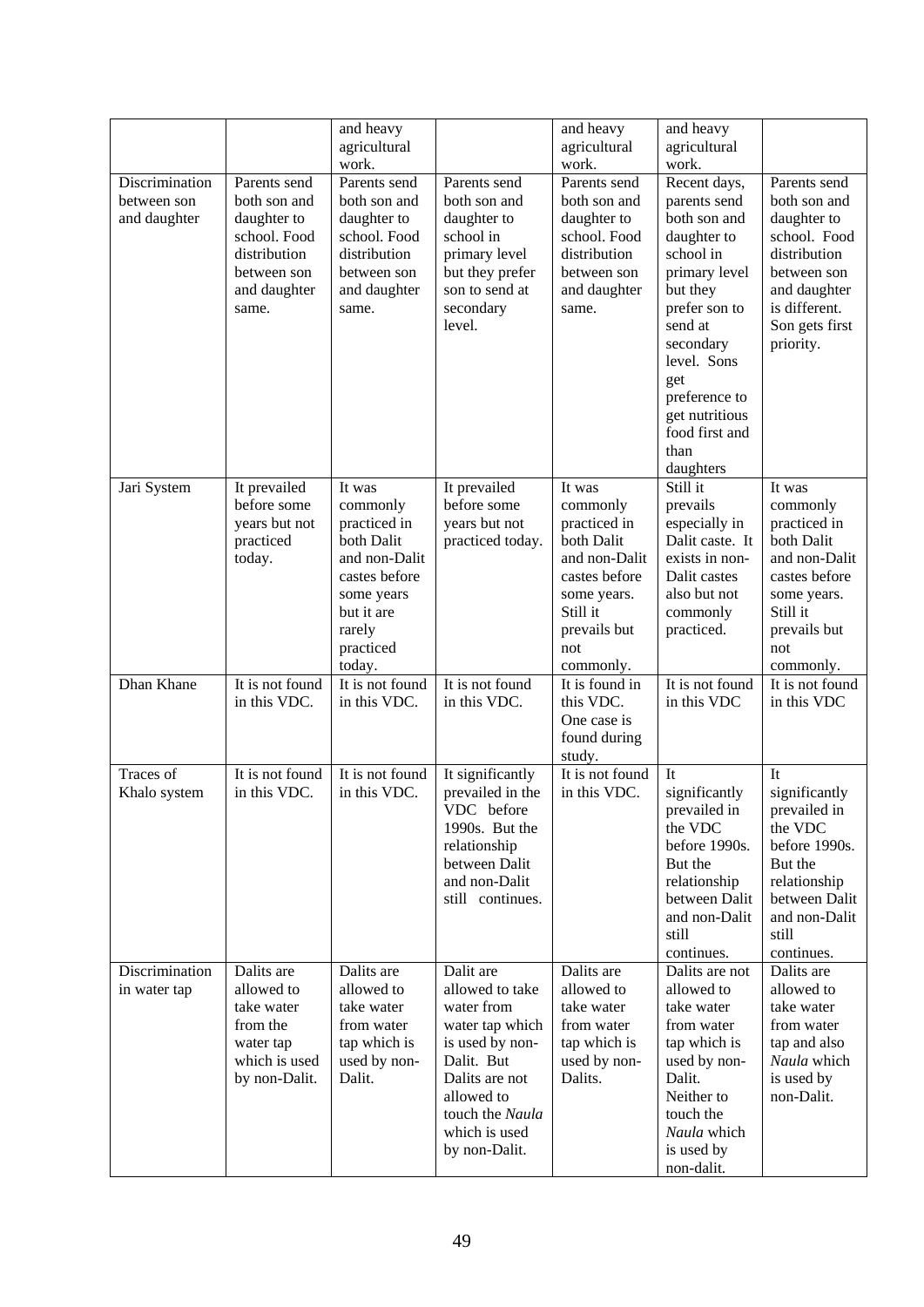| Representation<br>of Dalit and<br>women in<br>community<br>institution | Significant<br>representation<br>of Dalits is<br>found but<br>women's<br>representation<br>is still very<br>poor. Dalits | Significant<br>representation<br>of Dalits is<br>found but<br>women's<br>representation<br>is still very<br>poor. Dalits | Significant<br>representation<br>of Dalits is<br>found but<br>women's<br>representation<br>is still very<br>poor. Dalits | Few<br>representation<br>of Dalits and<br>women are<br>found in<br>several<br>community<br>institutions | Few<br>representation<br>of Dalits and<br>women are<br>found in<br>several<br>community<br>institutions | Few<br>representation<br>of Dalits and<br>women are<br>found in<br>several<br>community<br>institutions |
|------------------------------------------------------------------------|--------------------------------------------------------------------------------------------------------------------------|--------------------------------------------------------------------------------------------------------------------------|--------------------------------------------------------------------------------------------------------------------------|---------------------------------------------------------------------------------------------------------|---------------------------------------------------------------------------------------------------------|---------------------------------------------------------------------------------------------------------|
|                                                                        | are elected<br>and                                                                                                       | are elected<br>and                                                                                                       | are elected and<br>nominated in                                                                                          | and their<br>participation                                                                              | and their<br>participation                                                                              | and their<br>participation                                                                              |
|                                                                        | nominated in<br>decision                                                                                                 | nominated in<br>decision                                                                                                 | several                                                                                                                  | is not active<br>and                                                                                    | is not active<br>and                                                                                    | is not active<br>and                                                                                    |
|                                                                        | making                                                                                                                   | making                                                                                                                   | community<br>institution in                                                                                              | meaningful                                                                                              | meaningful                                                                                              | meaningful                                                                                              |
|                                                                        | position in<br>several                                                                                                   | position in<br>several                                                                                                   | the VDC                                                                                                                  |                                                                                                         |                                                                                                         |                                                                                                         |
|                                                                        | community                                                                                                                | community                                                                                                                |                                                                                                                          |                                                                                                         |                                                                                                         |                                                                                                         |
|                                                                        | institution in<br>the VDC                                                                                                | institution in<br>the VDC                                                                                                |                                                                                                                          |                                                                                                         |                                                                                                         |                                                                                                         |
| Denial of entry                                                        | Dalits and                                                                                                               | Dalits and                                                                                                               | Dalits and                                                                                                               | Dalits and                                                                                              | Dalits and                                                                                              | Dalits and                                                                                              |
| in                                                                     | women with                                                                                                               | women with                                                                                                               | women with                                                                                                               | women with                                                                                              | women with                                                                                              | women with                                                                                              |
| temple/worship                                                         | menstruation                                                                                                             | menstruation                                                                                                             | menstruation                                                                                                             | menstruation                                                                                            | menstruation                                                                                            | menstruation                                                                                            |
| places                                                                 | are not                                                                                                                  | are not                                                                                                                  | are not allowed                                                                                                          | are not                                                                                                 | are not                                                                                                 | are not                                                                                                 |
|                                                                        | allowed to                                                                                                               | allowed to                                                                                                               | to enter in                                                                                                              | allowed to                                                                                              | allowed to                                                                                              | allowed to                                                                                              |
|                                                                        | enter in                                                                                                                 | enter in                                                                                                                 | temple and<br>worship places.                                                                                            | enter in                                                                                                | enter in                                                                                                | enter in                                                                                                |
|                                                                        | temple and<br>worship                                                                                                    | temple and<br>worship                                                                                                    | Dalits can                                                                                                               | temple and<br>worship                                                                                   | temple and<br>worship                                                                                   | temple and<br>worship                                                                                   |
|                                                                        | places. Dalits                                                                                                           | places. Dalits                                                                                                           | participate in                                                                                                           | places. Dalits                                                                                          | places. If any                                                                                          | places.                                                                                                 |
|                                                                        | can                                                                                                                      | can                                                                                                                      | religious events                                                                                                         | are not                                                                                                 | Dalit dares to                                                                                          |                                                                                                         |
|                                                                        | participate in                                                                                                           | participate in                                                                                                           | but they are not                                                                                                         | allowed to                                                                                              | ender s/he has                                                                                          |                                                                                                         |
|                                                                        | religious                                                                                                                | religious                                                                                                                | allowed to take                                                                                                          | participate in                                                                                          | to face                                                                                                 |                                                                                                         |
|                                                                        | events but                                                                                                               | events but                                                                                                               | Prasad and                                                                                                               | religious                                                                                               | violent attact.                                                                                         |                                                                                                         |
|                                                                        | they are not                                                                                                             | they are not                                                                                                             | Panchamrit                                                                                                               | events.                                                                                                 | Such cases                                                                                              |                                                                                                         |
|                                                                        | allowed to                                                                                                               | allowed to                                                                                                               |                                                                                                                          |                                                                                                         | are found                                                                                               |                                                                                                         |
|                                                                        | take Prasad                                                                                                              | take Prasad                                                                                                              |                                                                                                                          |                                                                                                         | during study                                                                                            |                                                                                                         |
|                                                                        | and                                                                                                                      | and                                                                                                                      |                                                                                                                          |                                                                                                         |                                                                                                         |                                                                                                         |
|                                                                        | Panchamrit                                                                                                               | Panchamrit                                                                                                               |                                                                                                                          |                                                                                                         |                                                                                                         |                                                                                                         |

## **PART THREE**

## **Recommendations and Conclusion**

## **1. RECOMMENDATION:**

The following recommendations are made which could be helpful in designing a gender equality and social inclusion strategy. The narrative description of the recommendations is elaborated below, whereas the detail and specific activities for short term, medium term and longer term implementation are presented in the table

#### **1.1. Behavior Change Intervention:**

Behavior Change Intervention (BCI) could be the most important factor in achieving social transformation. Hence, a comprehensive BCI package for Dalit, non-dalit males and females is strongly recommended. This intervention is expected to be instrumental in: **Increasing Knowledge**

 Ensure that people have the basic facts of learning in a language, visual medium or other media that they can understand and relate to.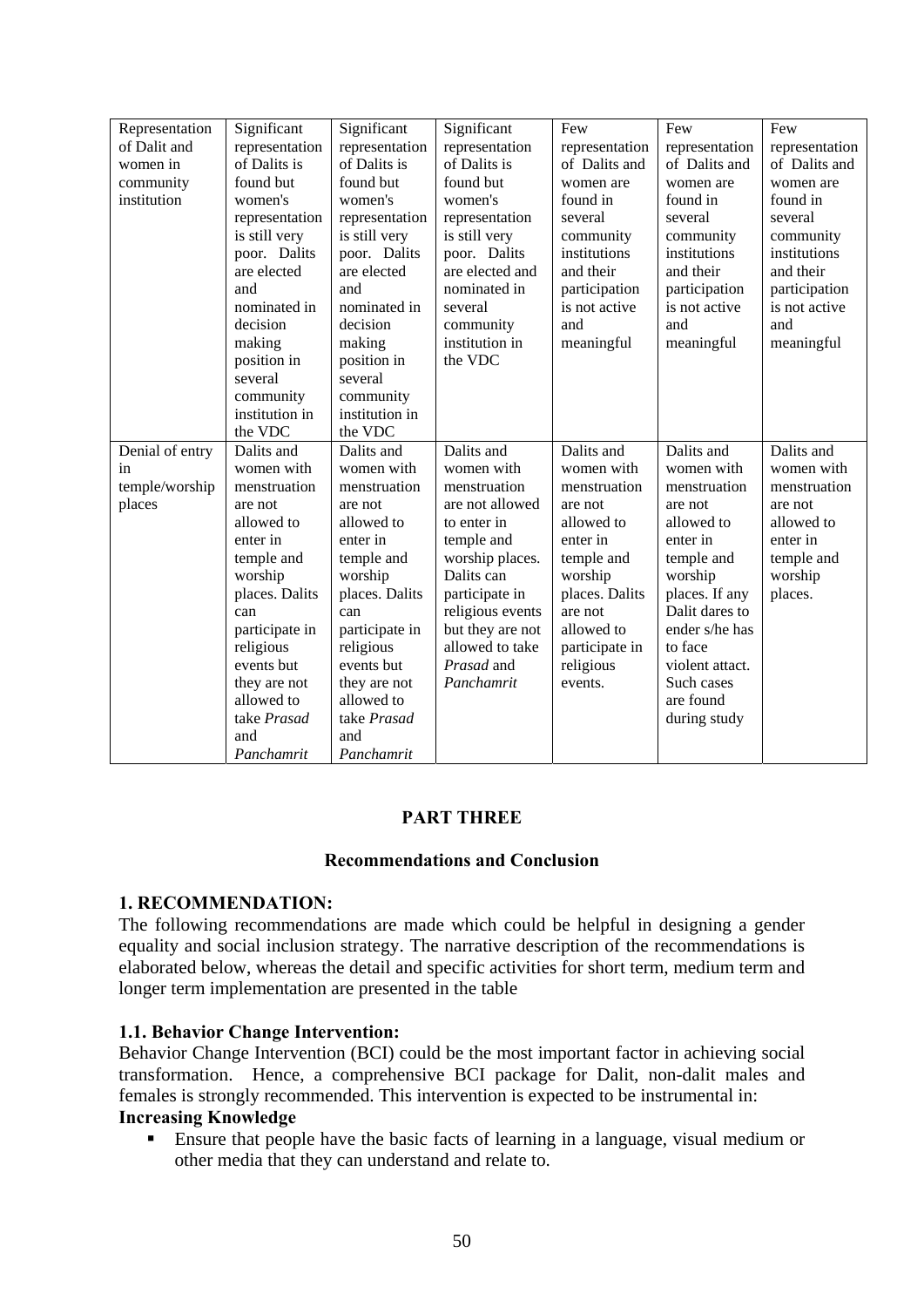• Motivate audiences to change their behaviors in positive ways.

## **Stimulating Community Dialogue**

- Encourage community and national discussions on the underlying factors of caste and gender based discrimination
- Create a demand for information and services, and should spur action for reducing risk, vulnerability and stigma.

## **Promoting Advocacy**

 Can ensure that policy makers and opinion leaders approach Advocacy at all levels, from the national down to the local community level.

## **Reducing Stigma and Discrimination**

 Should address stigma and discrimination and attempt to influence social responses to them.

## **Promoting Services for Improving Livelihoods**

Addresses immediate needs of women, Dalits and other excluded groups.

## **1.2. Capacity Building:**

Capacity building is a process of enabling community people, especially Dalit, poor, ethnic minorities, women in asserting their rights and resisting the costmary discretionary practices. Community animation is an integral part of capacity building that awakens people to undertake gender friendly, inclusive and sustainable development activities by themselves.

## **1.3. Institutional mechanism to promote and sustain the change:**

**I**nstitutional mechanism was found to be lacking to bring and sustain change. Hence, an appropriate mechanism is recommended.

## **1.4. Livelihoods Promotion:**

Livelihoods of Dalit were found to be threatened mainly because of a changed relationship between client (Dalits) and patrons (Non Dalits). Most Dalit and Non Dalit males from the community are forced to go India for livelihood opportunities that have contributed in increasing workload of women. Hence, a livelihoods promotion program is recommended. Depending upon the community situation, different dimensions of livelihoods could be addressed while developing livelihoods promotion programs.

## **1.5. Alternative to Firewood:**

Most women were found to be spending a longer duration of time in collecting firewood, which is ever decreasing in the forest and is getting further every year due to heavy deforestation. Support to develop alternatives to firewood is recommended.

## **1.6. Paralegal Services:**

There are number of legal provisions that ensure rights of women and Dalits. Effective implementation of all these laws, policy and rules is expected to address issues related to gender and caste based discrimination. With the aim of raising legal awareness and also lobbying for effective implementation of all legal provision, paralegal services and legal education to Dalits and women is recommended. This could be through integrating human rights education to both male and female-Dalit, Non-Dalit to promote access of women and Dalit in resources and institutions.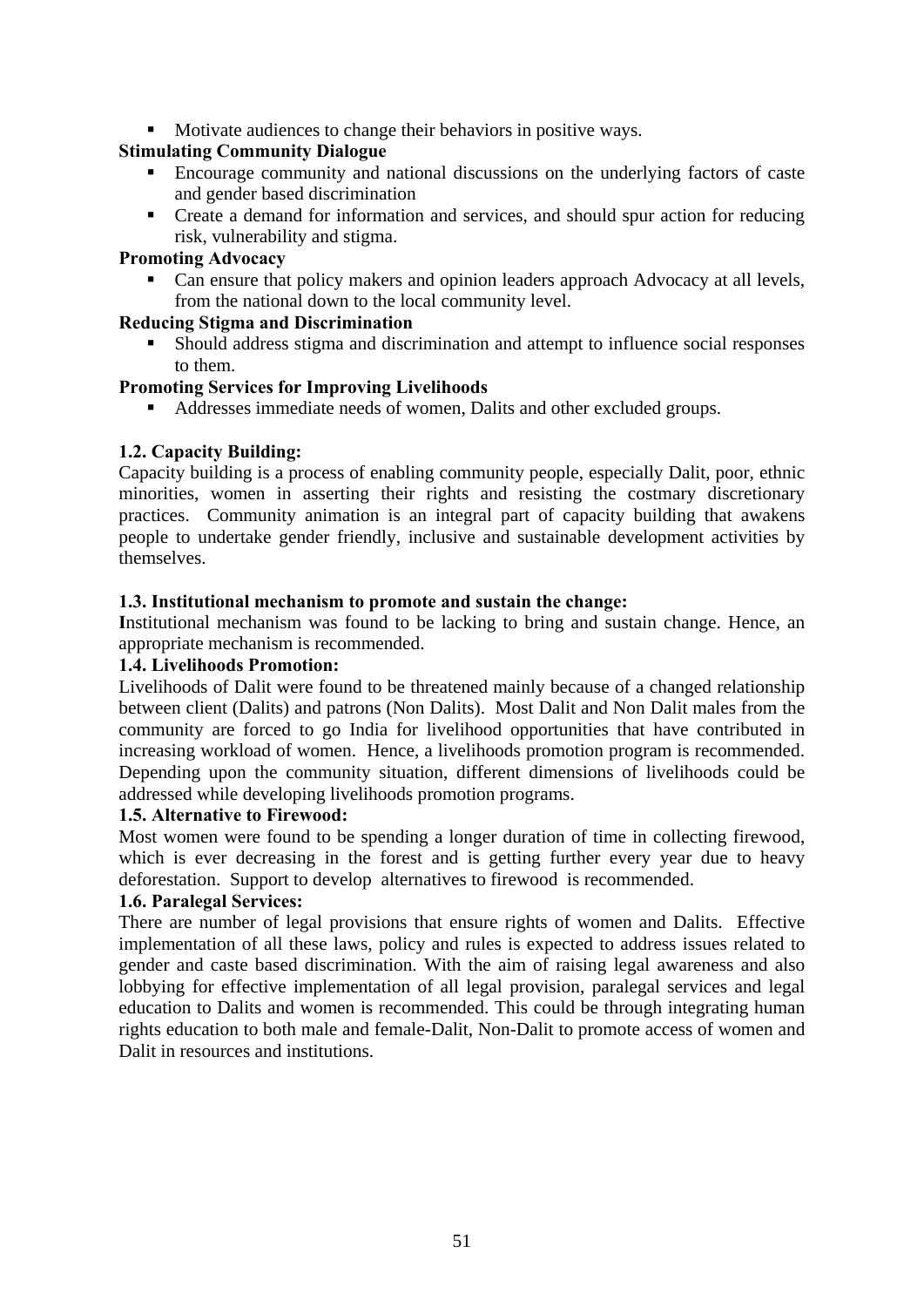| Recommended                           | Immediate                                                                                                                                                                                                                                                                                                                                                                                                                                                                       | Mid term                                                                                                                                                                                                                                                                                                                                                                  | Long term                                                                                                                                                                                                                                                                                                                                                                                |
|---------------------------------------|---------------------------------------------------------------------------------------------------------------------------------------------------------------------------------------------------------------------------------------------------------------------------------------------------------------------------------------------------------------------------------------------------------------------------------------------------------------------------------|---------------------------------------------------------------------------------------------------------------------------------------------------------------------------------------------------------------------------------------------------------------------------------------------------------------------------------------------------------------------------|------------------------------------------------------------------------------------------------------------------------------------------------------------------------------------------------------------------------------------------------------------------------------------------------------------------------------------------------------------------------------------------|
| activities                            |                                                                                                                                                                                                                                                                                                                                                                                                                                                                                 |                                                                                                                                                                                                                                                                                                                                                                           |                                                                                                                                                                                                                                                                                                                                                                                          |
| 1. Behavior<br>Change<br>Intervention | Identification of a role<br>model as a change agent to<br>develop and follow non<br>discriminatory and<br>inclusive practices. Dhamis,<br>FCHVs, local progressive<br>teachers and some<br>exemplary persons such as<br>a couple who have had an<br>inter-caste marriage could<br>be potential role models.                                                                                                                                                                     | <b>Facilitating the</b><br>demonstration of change<br>at the community level<br>and advocating the<br>policy/system change<br>with the micro level<br>experience and<br>examples.                                                                                                                                                                                         | Providing<br>appropriate<br>training and<br>other<br>motivational<br>support<br>(recognizing<br>the change<br>attempts,<br>providing small<br>incentives) to<br>the identified<br>role models.                                                                                                                                                                                           |
| 2. Capacity<br><b>Building:</b>       | 2.1. Training:<br>Appreciative inquiry for<br>positive attitudes among<br>stakeholders, NGO<br>workers, community<br>activists, WRMC<br>members, users committee<br>members and local<br>political leaders.<br>Rights of women, Dalits<br>and other excluded groups<br>(Rights Based Approach<br>(RBA) to development,<br>human rights and other<br>rights holders)<br>Human Rights Education to<br>the community people                                                        |                                                                                                                                                                                                                                                                                                                                                                           |                                                                                                                                                                                                                                                                                                                                                                                          |
|                                       | 2.1. Community Animation:<br>Sensitization on rights and<br>responsibilities of people<br>in general and women,<br>Dalits and the poor in<br>particular. Sensitization<br>camps should be<br>organized in different<br>villages.<br>Encouraging the targeted people<br>in exploring issues and activities<br>that need immediate attention.<br>On-site coaching should be<br>provided for exploring issues $\&$<br>activities, developing steps of<br>planning & implementation | Leadership development<br>$\qquad \qquad -$<br>of community people in<br>general and women,<br>Dalits and the poor in<br>particular by providing<br>appropriate<br>opportunities to take<br>initiatives, allowing<br>them to participate in<br>training and gain<br>exposure,<br>Providing following<br>$\qquad \qquad -$<br>skills by training and on-<br>site coaching, | Providing<br>$\overline{\phantom{m}}$<br>following skills<br>by training and<br>on-site<br>coaching,<br>community<br>organization,<br>effective<br>meeting<br>facilitation and<br>decision<br>making<br>equitable<br>$\qquad \qquad -$<br>distribution of<br>resources<br>promoting<br>meaningful<br>participation<br>negotiation<br>skills and<br>enhancing<br>collective<br>bargaining |

Table No 8 Recommended activities for immediate, mid term and long term implementation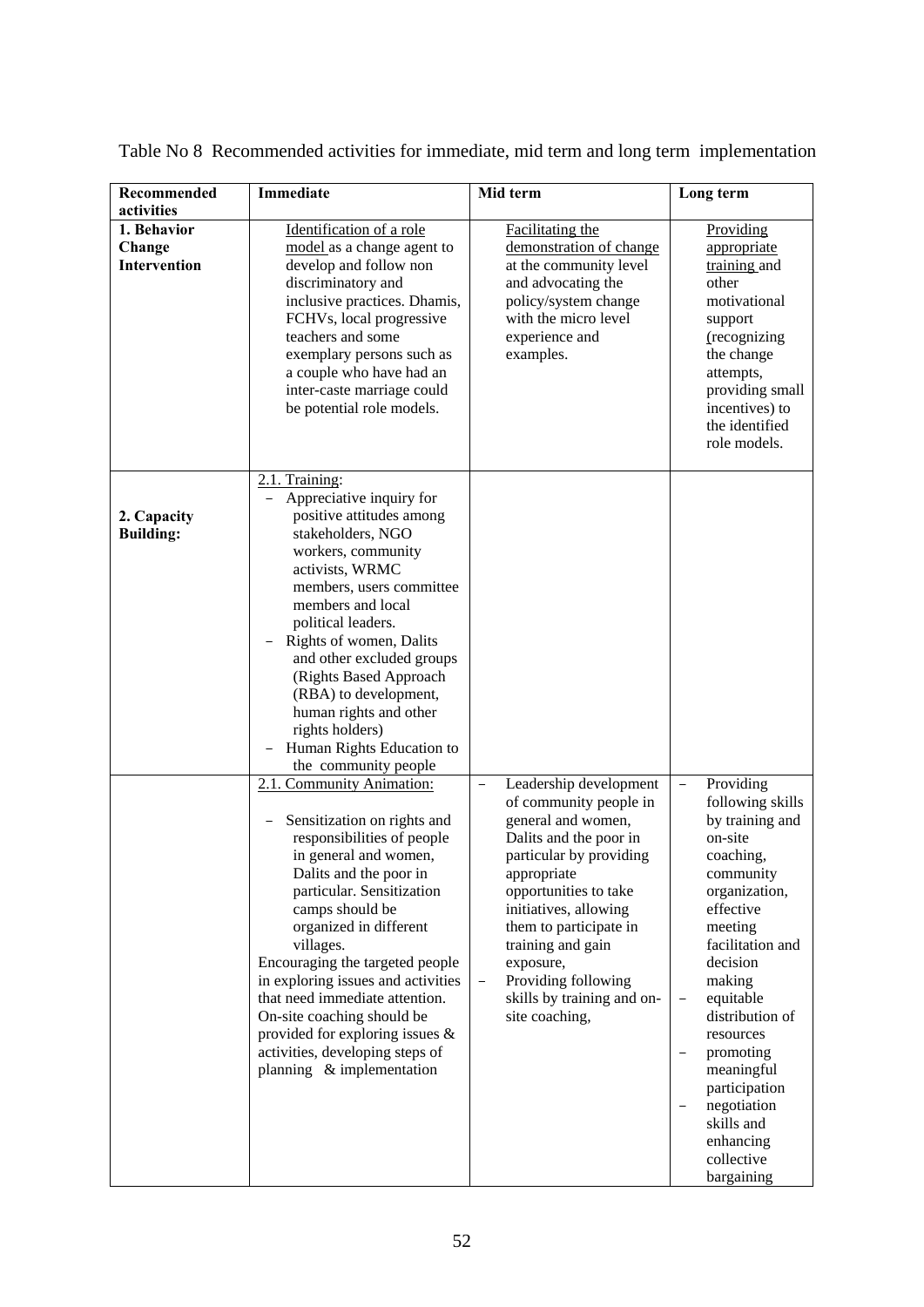|                                                                           |                                                                                                                                                                                                                                                                                                                                                                                                                                                                                                                                                                                                                                                                                           |                                                                                                                                                                                                                                                                                                                                                                                                                                                                                                                                                   | fostering<br>assertive<br>dialogue<br>advocacy and<br>lobbying |
|---------------------------------------------------------------------------|-------------------------------------------------------------------------------------------------------------------------------------------------------------------------------------------------------------------------------------------------------------------------------------------------------------------------------------------------------------------------------------------------------------------------------------------------------------------------------------------------------------------------------------------------------------------------------------------------------------------------------------------------------------------------------------------|---------------------------------------------------------------------------------------------------------------------------------------------------------------------------------------------------------------------------------------------------------------------------------------------------------------------------------------------------------------------------------------------------------------------------------------------------------------------------------------------------------------------------------------------------|----------------------------------------------------------------|
| 3. Institutional<br>mechanism to<br>promote and<br>sustain the<br>change: | $\blacksquare$<br>Providing appropriate<br>training and other<br>motivational support<br>(recognizing the change<br>attempts, providing small<br>incentives) to the identified<br>role models.<br>Promote the Water<br>٠<br><b>Resource Management</b><br>Committee (WRMC) as<br>community based<br>development organizations,<br>as a priority.<br>Strengthning users<br>٠<br>committees by providing<br>training, exposure and<br>institutional building inputs<br>such as on-site coaching,<br>system development and<br>implementation<br>Support to establish linkage<br>٠<br>and coordination of WRMC<br>with other existing<br>governmental and non-<br>governmental institutions. | Elaborate clearly the<br>$\blacksquare$<br>relationship of WRMC<br>with local government<br>(VDC and DDC), non<br>governmental<br>organization, users<br>groups such as forestry,<br>water, CBOs, savings<br>and credit groups and<br>road building groups.<br>WRMC could be the<br>$\blacksquare$<br>messenger of non<br>discriminatory practice<br>as there is less<br>discrimination in<br>recently established<br>water taps. With this<br>example, the WRMC<br>could be mobilized to<br>abolish discriminatory<br>practices in other issues. |                                                                |
| 4. Livelihoods<br><b>Promotion</b>                                        | Providing training and<br>$\blacksquare$<br>financial support to initiate<br>income generation based<br>on their interest and<br>existing skills such as<br>Bhango knitting, Nepali<br>paper making, Knitting<br>Providing income<br>٠<br>generation support to start<br>small enterprises such as<br>small grocery, stall and<br>retail shops, goat raising,<br>small scale poultry,                                                                                                                                                                                                                                                                                                     | Baseline study on<br>٠<br>livelihoods situation,<br>threats and potentials of<br>promoting enterprises<br>including feasibility and<br>market-chain analysis.<br>Developing a livelihood<br>improvement plan<br>focusing the livelihoods<br>of Dalit, single<br>women, poor and ethnic<br>minorities<br>Supporting<br>٠<br>implementation of<br>livelihoods<br>improvement plan                                                                                                                                                                   |                                                                |
| 5. Alternative to<br>Firewood                                             | Distribution of 'tukimara'<br>Promotion of improved cooking<br>stove                                                                                                                                                                                                                                                                                                                                                                                                                                                                                                                                                                                                                      | Promotion of Solar energy<br>and small hydro power                                                                                                                                                                                                                                                                                                                                                                                                                                                                                                |                                                                |
| 6. Paralegal                                                              |                                                                                                                                                                                                                                                                                                                                                                                                                                                                                                                                                                                                                                                                                           | Legal Education related to                                                                                                                                                                                                                                                                                                                                                                                                                                                                                                                        |                                                                |
| <b>Services</b>                                                           |                                                                                                                                                                                                                                                                                                                                                                                                                                                                                                                                                                                                                                                                                           | women and Dalit's rights                                                                                                                                                                                                                                                                                                                                                                                                                                                                                                                          |                                                                |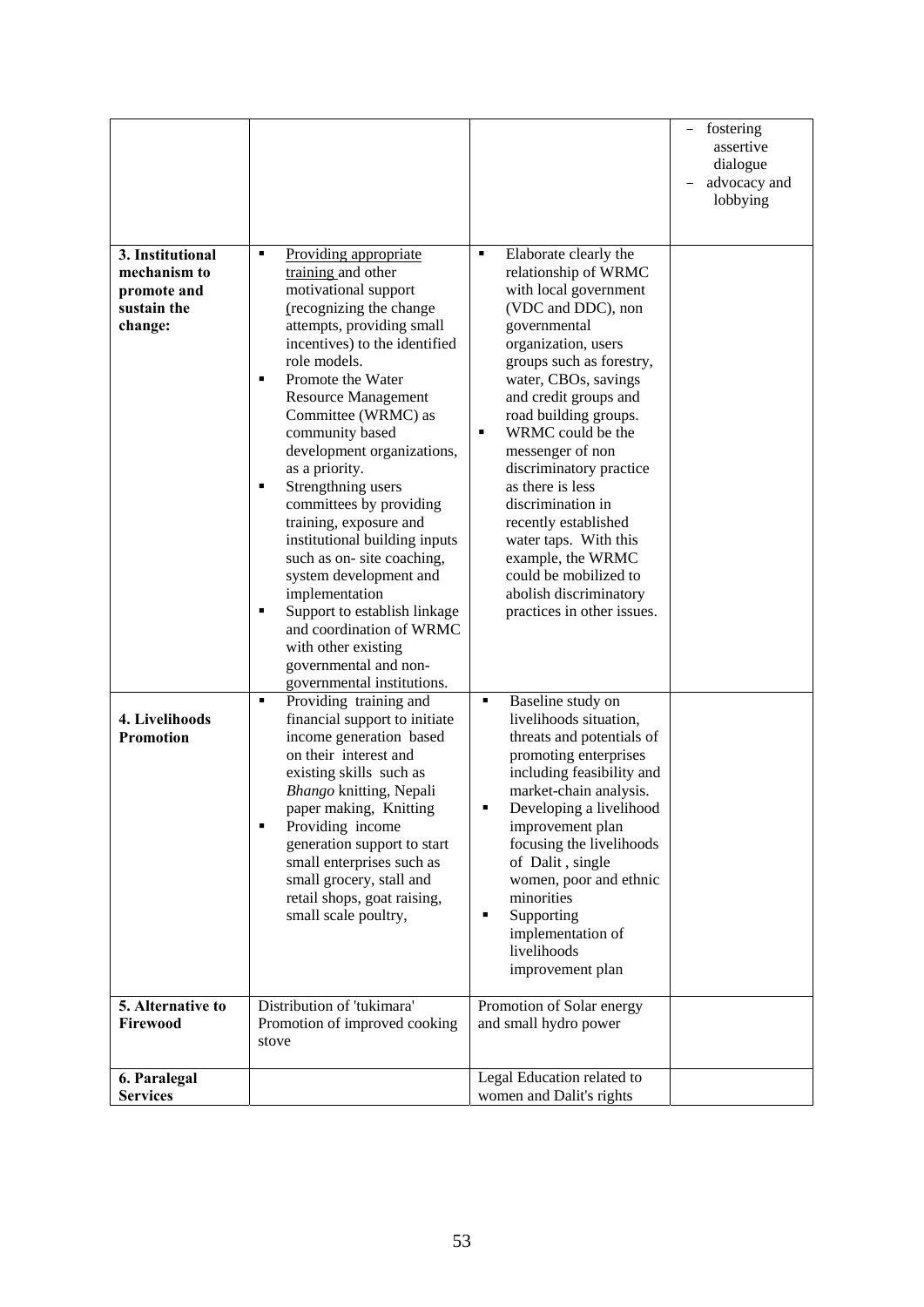**2. Conclusion:** The discriminatory practices are chronic and deep rooted in the community, in both the powerful and powerless segments of society. Many initiatives have attempted to change this - much success has been recorded but not sustained due to lack of institutional mechanisms. Attempts were exclusive to certain castes and/or gender that generated conflict and dispute at the individual, household and community level, and created confrontation among the castes or male-female rather developing consensus and respecting the rights of others.

Custom or traditional practice is an excuse, as is the fear of 'SIN' and psychological fright of becoming sick or harm to assets and, therefore, the majority of people are not ready to change their discriminatory behaviour towards women and Dalits. For the same reasons, Dalits and women are also afraid of raising their voices against the discriminatory practices.

Dalit awareness has been raised but no opportunity has been created to break the discriminatory socio-economic relations between Dalit and Non-Dalits. This has created a threat to the livelihoods of Dalit. As consequences Dalit women are forced to work longer hours as males are continuing to work away from home for want of job.

Considering the extent of gender and caste based discrimination prevailing at the community level, isolated and exclusive intervention is not sufficient to make meaningful social transformation. Hence, integrated attempts are inevitable to address this situation. We have recommended initiatives which are expected to be instrumental in developing a short term, medium term and longer term Gender Equality and Social Inclusion Strategy.

## **Annexes**

## **Glossary**

**Bhage (Client):** The family who have to provide their services to the Gosain (Patron) in their agricultural work and other household activities as per the need of the Gosain Family. **Bhakal Garne:** Practice of making a promise to God. People often believe that if they ask God for something with the promise of offering something valuable, then they will get what they ask for. Usually such promises are made for requests such as getting a son after having a large number of daughters, winning pending court cases, having good fortune in the betterment of family, being released from sorrow and pain, recovering from severe diseases, getting a better job in India and so on.

**Bhnada Laune**: Purification process of delivered women. This is local slang which is used by local people of Dhungachalna.

**Bitalu** (Impure person)*:* The marriage between a Dalit and non-Dalit is restricted by society. If they fall on love and marry, they are met with disapproval from both sides, and it is taken against their caste culture. They are considered to be *Bitalu* (impure) by both castes. Such beliefs also prevail within the Dalit caste. If a son of Bishwokarma marries with a daughter of Damai (considered lower caste) the couple is considered as Bitalu. The Dalit community would accept a love marriage between a son from their family and a girl from non-Dalit family. However, the non-Dalit family considers their own daughter married to a Dalit as equal to a Dalit, and offspring from the couple are also considered Dalit.

**Caste:** Caste is the traditional social stratification of the people belonging to Hindu religion in which status is ascribed by birth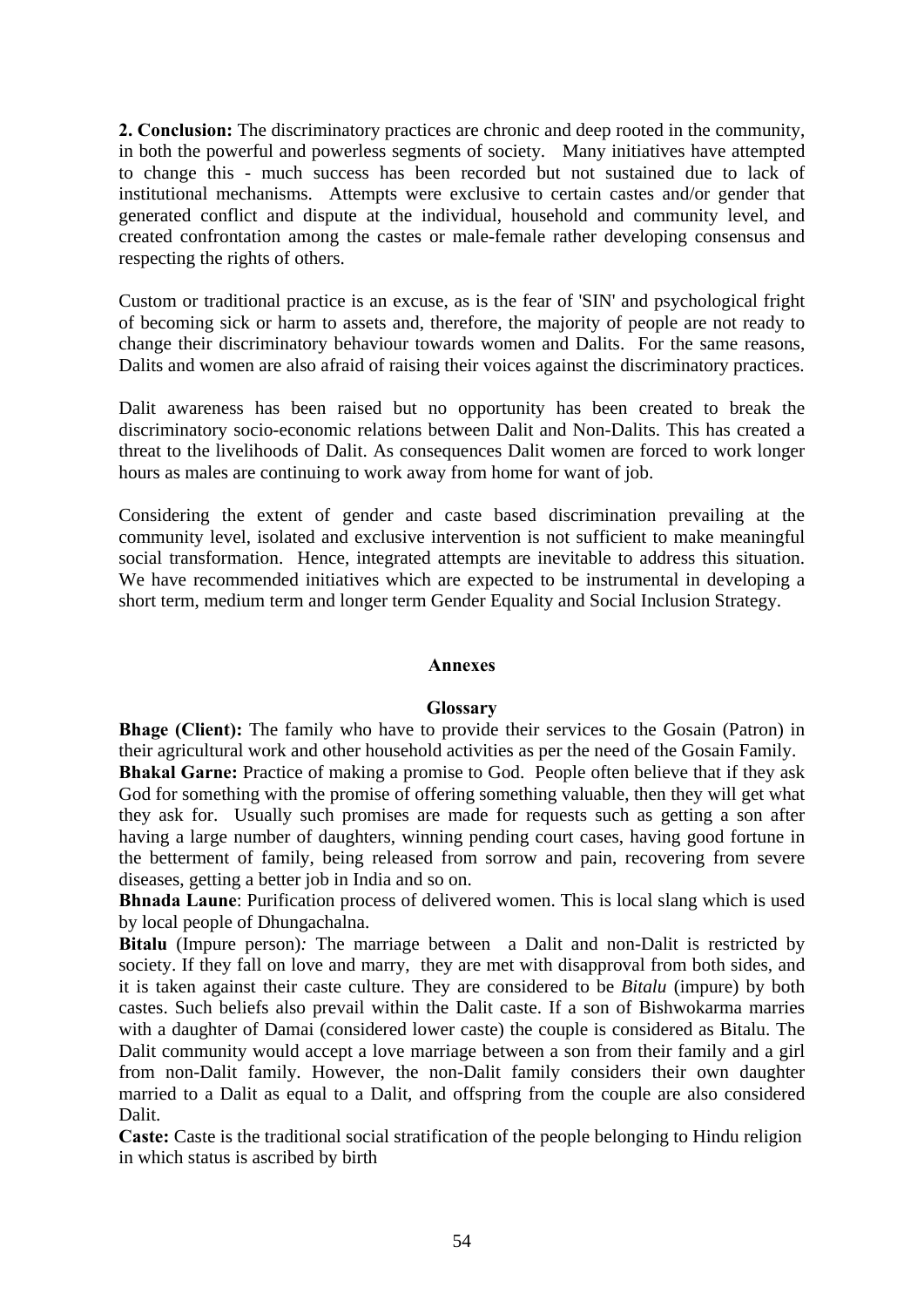**Chhau Padi Katera:** A Small hut where menstruating women have to stay for seven days every month. These are used jointly by 7 to ten households and the huts are approximately 5x6 feet in size and about 5 feet high. The woman's family members take her food in the dishes.

*Chhaupadi* **or Chhau**: A woman/girl with menstruation who is considered impure for five days during her menstruation.

**Chhoi Chito:** A purification process practiced by non-Dalits after being touched by a Dalit. Water dipped in gold is sprinkled for purification.

**Dalit:** The lowest strata in the Hindu caste system, Dalits are traditionally treated untouchables by the so-called upper castes.

**Dhami:** A Traditional healer of who treated the sick people in the rural areas of western Nepal. Such Dhami are found in Both Dalit and Non-Dalit castes. Both Dhamis can work for both castes. But Dalit *Dhami* is not allowed to be in worship in Non-Dalit's worship places. Dalit *Dhami* is only involved in the worship places of Dalits. The *Dhami* is considered sacred person. Non-Dalit Dhami does not take anything touched by Dalit. Both Dhamis do not take anything touched by the *Chhaupadi*.

**Gosain:** The land owner who provides food grains to Dalit at the time of harvesting against the agricultural and other works which is done by the *Bhage* Dalit. The *Gosain* are considered as *Rithi* (Patron) of the *Bhage* (Client)

**Janajati:** Ethnic groups of Nepal having their own language, culture and linked with their origin.

**Jari Khane:** First husband claiming money to compensate the wedding cost from the second husband.

**Kariya:** A kind of agricultural bonded labor (usually Dalit) that is provided with the piece of land for their settlement, and required to perform the entire domestic and farm activities of land owners. The land owners also have to provide food annually to support the Kariya's livelihood. But the amount of food to be provided by the landowner is decided by the landowner. The Karaiya has to accept the amount fixed by the landowner. This system was prevalent in Kushapani before 1975 but it is abolished nowadays.

**Khalo:** *Khalo* is a center place for harvesting corns from where Dalits collect food grains left by the *Gosains* in the field. Generally Dalits collect food grains twice a year, according to the harvesting time of food grains.

**Laspas Hune** *(Touching):* As mentioned, the *Chhaupadi* (or menstruating woman) must stay away from home for five days according to tradition in the rural areas of the far western districts. They spend seven days in a small hut (shed) away from the home and they cannot touch other people or even crops, plants, herbs or cattle.. If the menstruating women touch these things, it is believed to be a sin, and that God will get angry, causing loss. This practice is prevalent in the far-Western region, especially in Dhungachalna VDC.

Mallo Jati: Local slang to address the non-Dalits who are considered so called high caste – Mallo means upper and Jati means caste.

**Matha** *(Mashta God)*: Generally, the God which is worshipped by the Dalit traditional healer, is called Maitha or Mashta God. The place of worship is selected in the forest or in a location of high altitude, which is away from the settlement. The healers offer worship to their gods at full moon in the December, January, May and July. Dalit and non-Dalit locals also make offerings, which were previously promised. Those offering animal sacrifices to the gods are also considered to be Dalit, and called *Phulpate.* There is a tradition that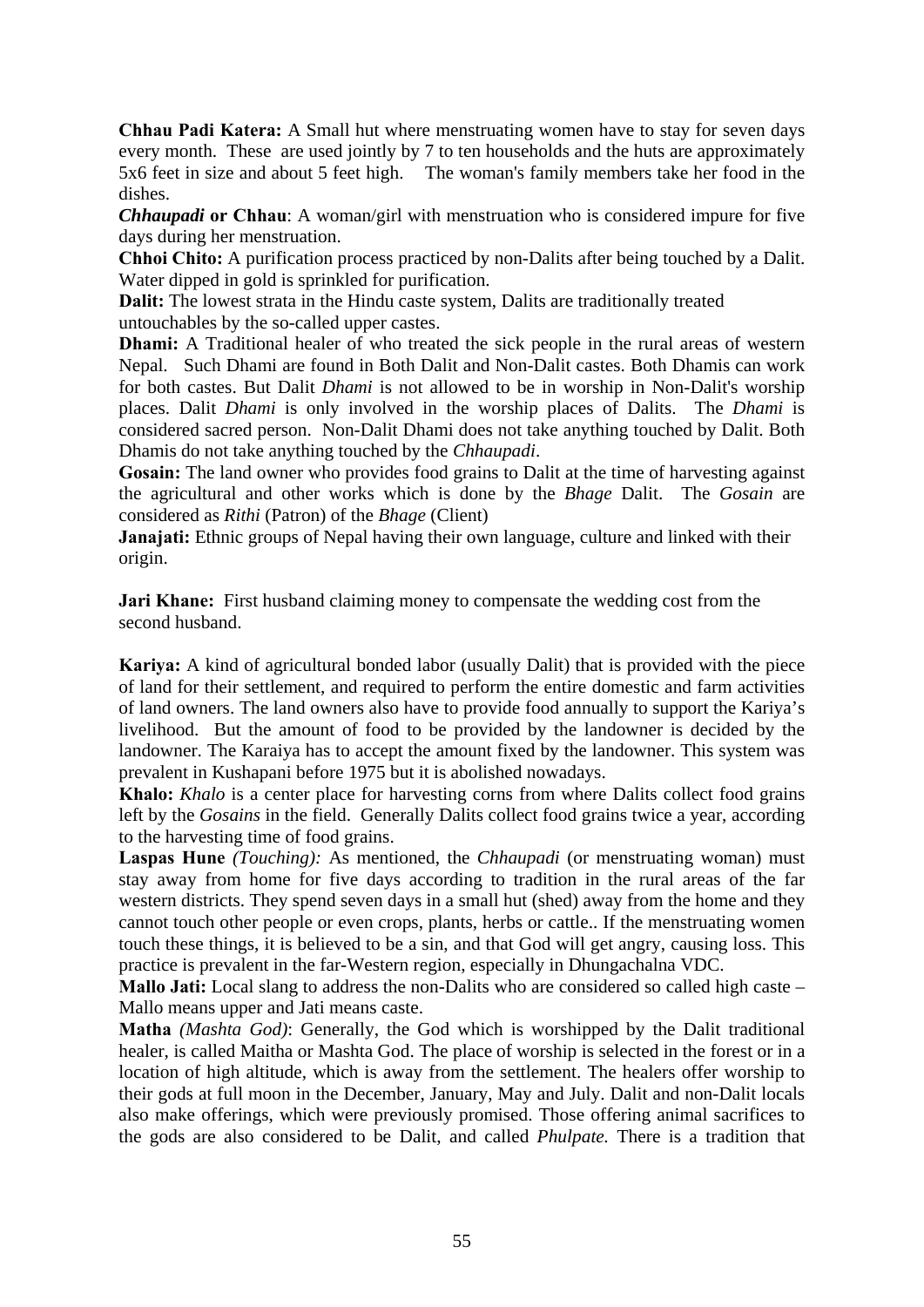*Phulpate* keeps the head of the animal sacrificed for taking responsibility of severing it and offering blood to the Maitha.

**Naula** (Well): A small well which collectswater. The wells are in gorges near to the villages or in wetland. Villagers fetch drinking water from the well. Menstruating women are restricted from using the common *Naulas* and they go to the streams, ponds or other *Naulas* further away than the common *Naulas*.

**Non-Dalit**: The other castes, besides Dalit who are not considered as un-touchable. The Non Dalit is considered touchable according to Hindu mythology.

**Pnachamrit:** Sacred liquid made out of five nectars such as cow milk, honey, yogurt, semi processed sugar (sakkhar) and ghee.

**Rithi (Patron):** The Non-Dalit land owner for whom the Dalits have to provide their labor service in agriculture as well as household activities.

**Teli Bhaat:** Rice dipped in mustard oil, which is considered to be nutritious food, and often given to women who have recently given birth.

| <b>SN</b>        | Local            | <b>Nepali</b>       | <b>English</b>                          |
|------------------|------------------|---------------------|-----------------------------------------|
| 1.               | <b>PUDA</b>      | <b>PARA</b>         | Far                                     |
| 2.               | <b>WADA</b>      | <b>WARA</b>         | Near                                    |
| $\overline{3}$ . | <b>FIYO</b>      | RUGHA, KHOKI        | Cold                                    |
| $\overline{4}$ . | <b>BELI</b>      | <b>HIJO</b>         | Yesterday                               |
| 5.               | <b>BHOLA</b>     | <b>BHOLI</b>        | Tomorrow                                |
| 6.               | <b>PORU</b>      | <b>ASTI</b>         | Day before yesterday                    |
| 7.               | <b>BAIJANU</b>   | <b>JANU</b>         | To go                                   |
| 8.               | <b>BHAIRA</b>    | <b>BAHIRA</b>       | Out                                     |
| 9.               | <b>PIDDO</b>     | <b>PIDA</b>         | Pain                                    |
| 10.              | <b>NAULA</b>     | <b>KUWA</b>         | Well                                    |
| 11.              | <b>CHHORETTI</b> | <b>CHORI</b>        | Daughter                                |
| 12.              | <b>CHORRETTA</b> | <b>CHHORA</b>       | Son                                     |
| 13.              | PARSUTI, CHHAU   | PRASUTI,            | Menstruation                            |
|                  |                  | <b>MAHINAWARI</b>   |                                         |
| 14.              | SAURA, RAJABAR   | <b>SASURA</b>       | Father in law                           |
| 15.              | <b>HADDU</b>     | <b>HIDNU</b>        | To walk                                 |
| 16.              | <b>SAAG</b>      | TARKARI, SABJI      | Vegetable, Curry                        |
| 17.              | <b>GHOGA</b>     | <b>MAKAI</b>        | Corn, Maize                             |
| 18.              | <b>KADDU</b>     | <b>PHARSI</b>       | Pumpkin                                 |
| 19.              | <b>TAMI</b>      | <b>TAPAIN</b>       | You                                     |
| 20.              | <b>BARTI</b>     | <b>JUADA</b>        | More, Enough                            |
| 21.              | <b>ROPNERI</b>   | <b>ROPAHAR</b>      | Female labor who plants paddy           |
| 22.              | <b>ROPARU</b>    | <b>BAUSE</b>        | Male labor who works for planting paddy |
| 23.              | <b>BALLA</b>     | <b>GORU</b>         | Oxen                                    |
| 24.              | <b>GORU</b>      | GAI                 | Cow                                     |
| 25.              | <b>BHUISA</b>    | <b>BHAISI</b>       | <b>Buffalo</b>                          |
| 26.              | <b>FERO</b>      | <b>GHUMAURO</b>     | Longer way                              |
| 27.              | <b>MAKHI</b>     | <b>MALAI</b>        | To me                                   |
| 28.              | KHOCHO LAUNU     | <b>KURA CHHINNU</b> | Engagement for wedding                  |
| 29.              | <b>BASA</b>      | <b>SANJH</b>        | Evening                                 |

## **Some local words which are used by the local peoples in the study VDCs**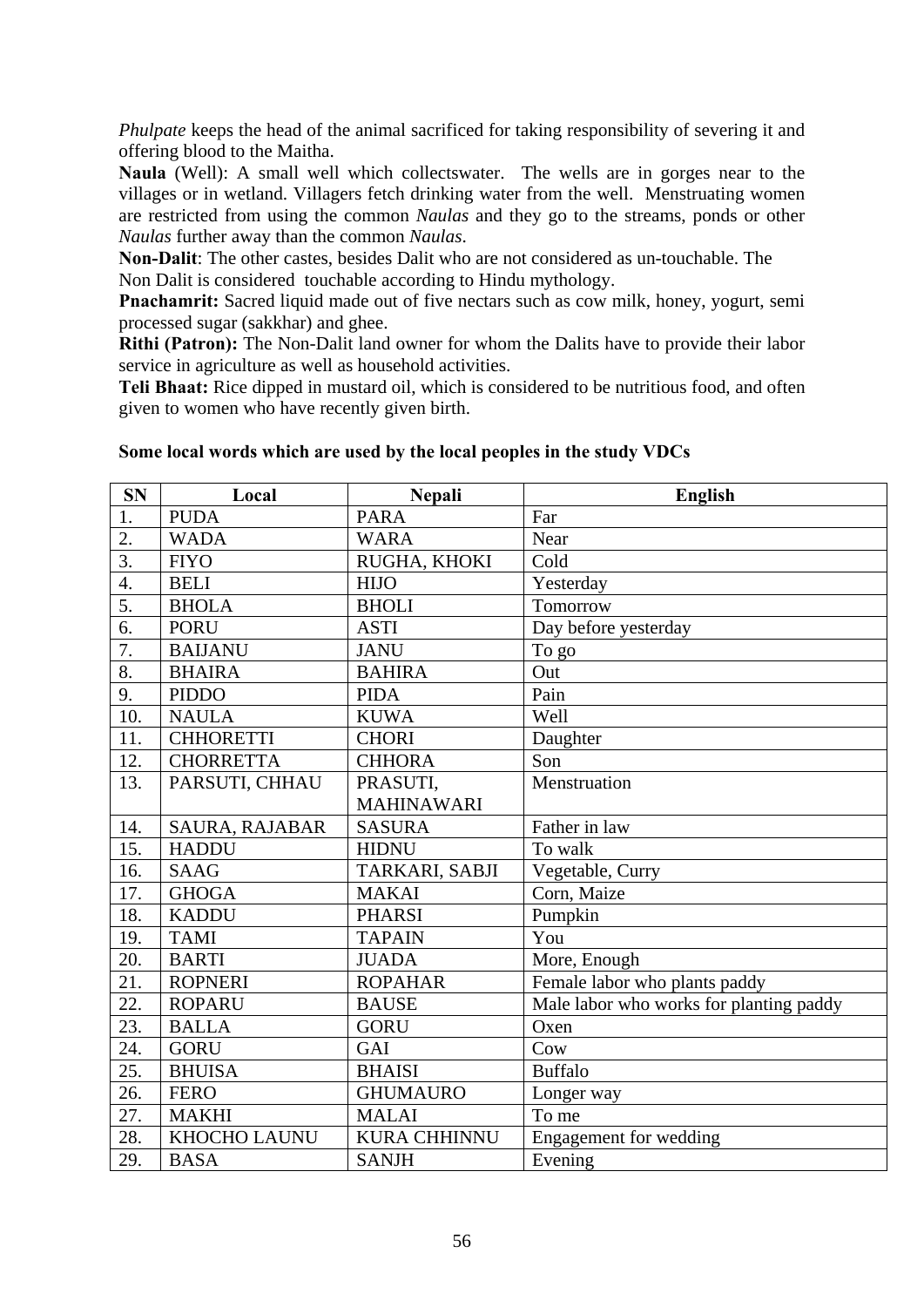| <b>SN</b> | Local                | <b>Nepali</b>       | <b>English</b>          |
|-----------|----------------------|---------------------|-------------------------|
| 30.       | <b>CHHAKAL</b>       | <b>BIHAN</b>        | Morning                 |
| 31.       | <b>HOBHA</b>         | <b>BHAYO</b>        | [insert meaning]        |
| 32.       | <b>HITHIN</b>        | <b>YAHA</b>         | Here                    |
| 33.       | <b>JHIKAI</b>        | <b>JYADAI</b>       | More enough             |
| 34.       | <b>MALLO</b>         | <b>MATHILLO</b>     | Upper                   |
| 35.       | <b>TALLO</b>         | <b>TALLO</b>        | Lower                   |
| 36.       | <b>NANU</b>          | <b>SANU</b>         | Little, few             |
| 37.       | <b>NIKO</b>          | RAMRO, THIKAI       | OK, Good                |
| 38.       | <b>BHADA CHHOLNE</b> | <b>BHADA MAJHNE</b> | Washing utensils        |
| 39.       | <b>CHHEULI</b>       | <b>KHOL</b>         | Cover                   |
| 40.       | <b>HAPRE</b>         | <b>UKALO</b>        | Upwards climbing        |
| 41.       | <b>PANGLA</b>        | <b>TERSO</b>        | Plain                   |
| 42.       | <b>BAIKANA</b>       | <b>TANDERI</b>      | Adult male              |
| 43.       | <b>BAIKANI</b>       | <b>TARUNI</b>       | Adult female            |
| 44.       | <b>JHARO</b>         | <b>DAURA</b>        | Firewood                |
| 45.       | <b>JHORO</b>         | Diyalo              | [insert]                |
| 46.       | <b>CHELO</b>         | <b>CHORA</b>        | Son                     |
| 47.       | <b>CHELI</b>         | <b>CHORI</b>        | Daughter                |
| 48.       | <b>PUTARI</b>        | <b>SWASNI</b>       | Wife                    |
| 49.       | <b>BAUNSE</b>        | <b>LOGNE</b>        | Husband                 |
| 50.       | <b>KHAILATI</b>      | <b>BAJA BAJAUNE</b> | Drummer, Trumpet Blower |
|           |                      | (Dalit)             |                         |
| 51.       | <b>PARSO</b>         | <b>MAL</b>          | <b>Organic Manure</b>   |
| 52.       |                      |                     |                         |

# References

- 1. Action Aid Nepal, Save the Children and Care Nepal, National Dalit Strategy Report, Prepared for GoN/National Planning Commission
- 2. Action Aid Nepal: Existing Practices of Caste Based Un-touchability in Nepal and Strategy for a Campaign for its Elimination;
- 3. AHUTI, Self Reliance Development Forum, Katmandu, Question of Dalit's Emancipation in Hindu Society, 2004.
- 4. Asian Legal Resource Centre, Alternative report to the 16th periodic report of State Party Nepal to the Committee on the Elimination of Racial Discrimination, December 2003,
- 5. Associated Press, Nepal Untouchables Doubt Govt's Vow to Ban Discrimination, 25 August 2001.
- 6. Binaj Gurubacharya, Nepal bans bias against untouchables in move to end Hindu caste system, Associated Press, 17 August 2001.
- 7. Committee on the Elimination of Racial Discrimination, Fifty-third session, Concluding Observations to the ninth to the thirteenth periodic reports of Nepal, CERD/C/53/Misc, August 1998.
- 8. Dor Bashadur Bista, Fatalism and Development, Orient Longman Ltd, Calcutta, 1993.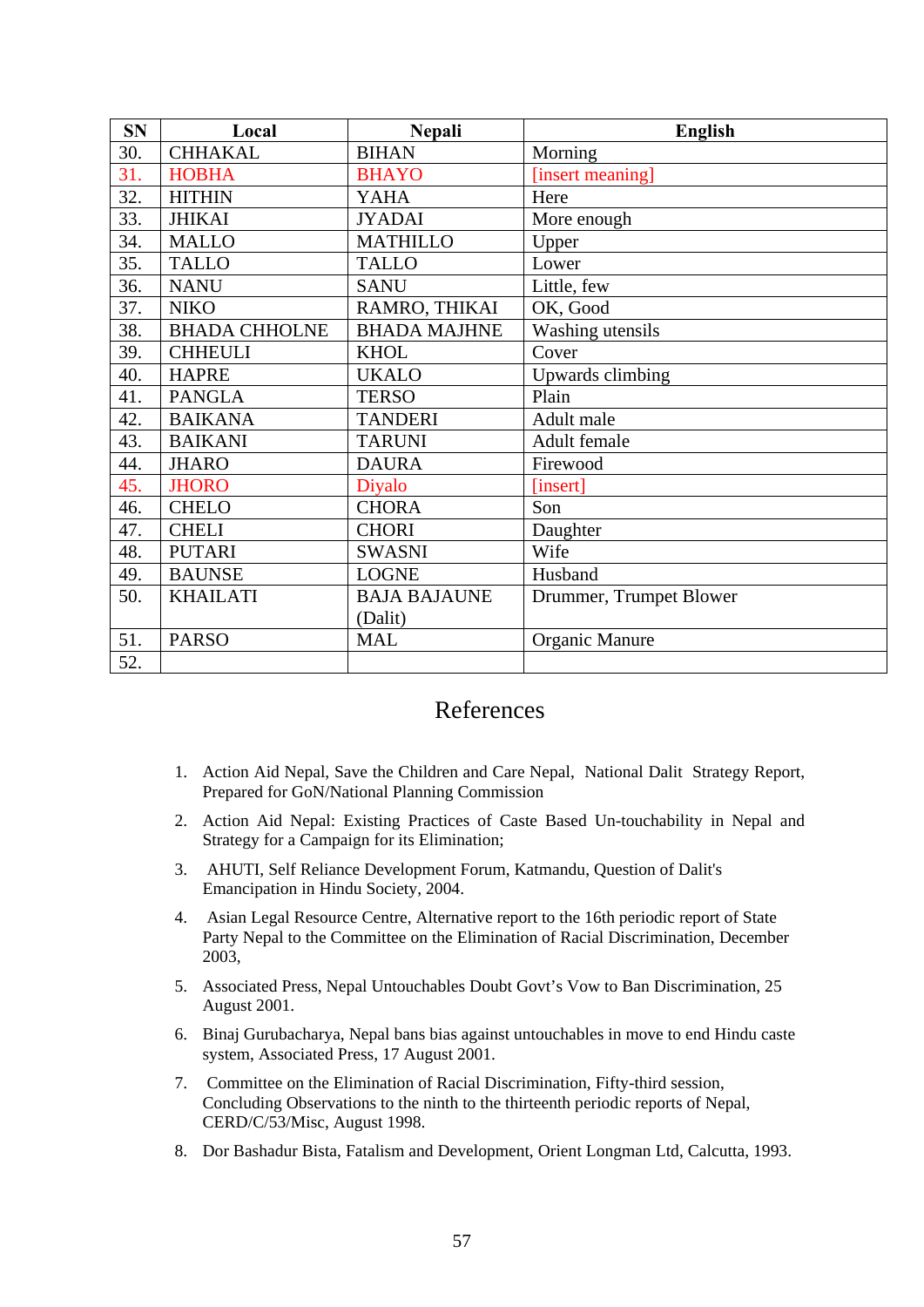- 9. Dr. Hari Bansh Tripathi, Fundamental Rights and Judicial Review in Nepal (Evolution and Experiments), Pairavi Prakashan, 2002,
- 10. Dr. Shibesh Chandra Regmi, Gender issues in the Management of Water Projects in Nepal.
- 11. Dr.Dilli Ram Dahal, Social Composition Of The Population: Caste/Ethnicity And Religion In Nepal, 2006
- 12. FWLD, Kathmandu, Special Provisions for Women in Nepal and Their Impact, 2004
- 13. FWLD, Kathmandu, Discriminatory Laws in Nepal and Their Impact on Women.
- 14. Human Rights Watch communications with Dalit activists, January 2004.
- 15. Human Rights Watch would like to thank the Nepal-based Dalit NGOs that provided information for this report. Human Rights Watch would also like to thank Laurie Vasily, a US-based expert on Dalits in Nepal, for her assistance in providing information on cases of abuses against Dalits.
- 16. Human Rights Watch, Caste Discrimination, A Global Concern, A Report for the United Nations World Conference Against Racism, Racial Discrimination, Xenophobia and Related Intolerance. Durban, South Africa, September 2001.
- 17. Informal Sector Service Center, Katmandu, Caste Discrimination in Nepal, 1996
- 18. Interim Constitution of Nepal, 2063 (2006)
- 19. Mary Cameron: On the Edge of Auspicious: Gender and Caste in Nepal;
- 20. Padmalal Bishwakarma, Caste Discrimination and Untouchability against Dalits in Nepal, paper prepared by the Society for the Liberation of Oppressed Dalit Castes, Nepal, for the Global Conference on Caste Discrimination, New Delhi, March 1-4, 2001.
- 21. Prof. Hari Bansha Jha, Strategies of Dalit Upliftment in Nepal, Centre for Economic and Technical Studies, Kathmandu, 2000.
- 22. Team Consult Pvt. Ltd, the Condition of Dalit in Nepal Assessment of the Impact of Various Development Intervention, 2004.
- 23. The Centre for Human Rights and Global Justice at NYU School of Law Caste Discrimination and conflict in Nepal, 2005
- 24. UNESCO, Nepal, Forms and Patterns of Discrimination In Nepal;
- 25. World Bank/DFID: Unequal Citizens-Gender, Caste and Ethnic Exclusion in Nepal.

Annex 1

# The Typology of RVWRMP Working VDCs that was developed and Used to Select VDCs for Gender and Social Inclusion Field Study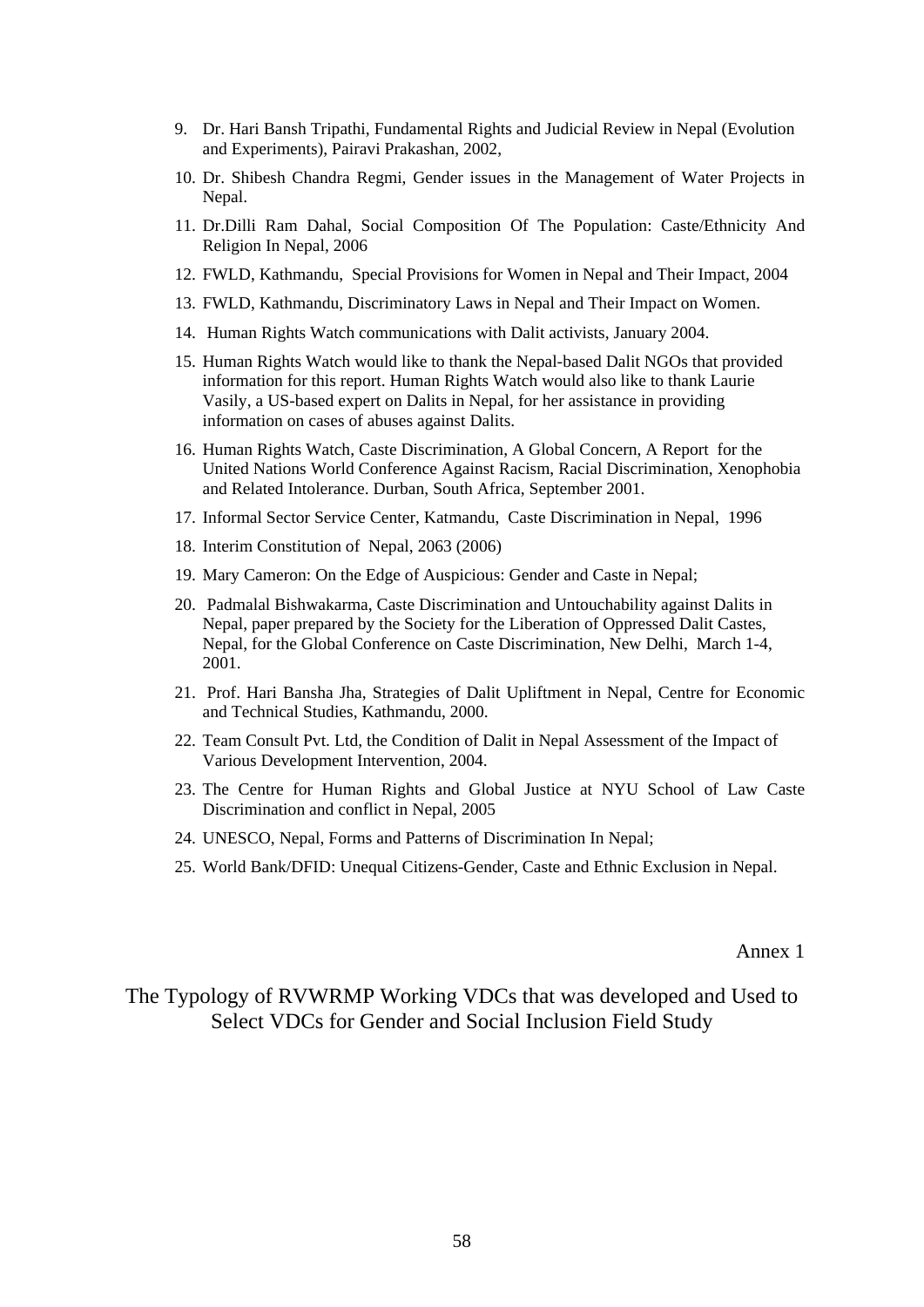# **Annex 2.**

# **The Detail Checklist for Interview, Questionnaire for Detail Survey and PRA Checklists**

## **a. Interview Questionnaire**

## **1. About Chhaupadi**

## What is Chhaupadi? And why?

- 1.1 What kinds of problems are facing the women during their menstruation period? Why they facing such problems?
- 1.2 Do you know when the practice was started?
- 1.3 What types of things are untouchably during the time? Why and how many days are untouchably?
- 1.4 What do the community people do during the first chhau of their daughter? Why they are practising such practice? At first time chhau, what type differences between customs at present and past?
- 1.5 Do you have notified any changes on the practice, since before to till now?
- 1.6 Which castes of the community are following the practices and why?
- 1.7 Which group (Daughter or Daughter- in-law) of the community are more affected by the practices?
- 1.8 What is your view about the practices? Why?
- 1.9 Do you think about any aspect for improve or change?

## 2. **Enter in Religious Ceremony**

- 2.1 In which places, the widows are not allowed to be present? Why?
- 2.2 In which area of ritual ceremony, are restricted for the women? Why they are restricted? Which ceremonies are open for the women?
- 2.3 Are Dalits allowed to enter temple? Or not?
- 2.4 What types of worship are done in what time? Why these worships are being done?
- 2.5 Do you have any customs offering to God? What do you offer and why?
- 2.6 Do you go to on a fasting? When do you go to fasting?
	- What types of fasting go to both men and women? Why go to fasting?

## **3. Rituals**

- 3.1 What types of rituals are in practices during the birth of a son or a daughter? Why are you doing so?
- 3.2 How do you naming your baby? When do you naming your baby? And why?
- 3.2.1 What types of discriminations are in practices between the mother who delivers a Son and who delivers a Daughter? Why?
- 3.3 How and when the initial ceremony (Bratandha) is done and why do you do it?
- 3.4 How do you organise the marriage ceremony? Generally, which age is preferred for the marriage for male/female?
- 3.5 When do you invite your married daughter in your home and why this rituals being used?
- 3.6 Do you know about the Deuki Custom?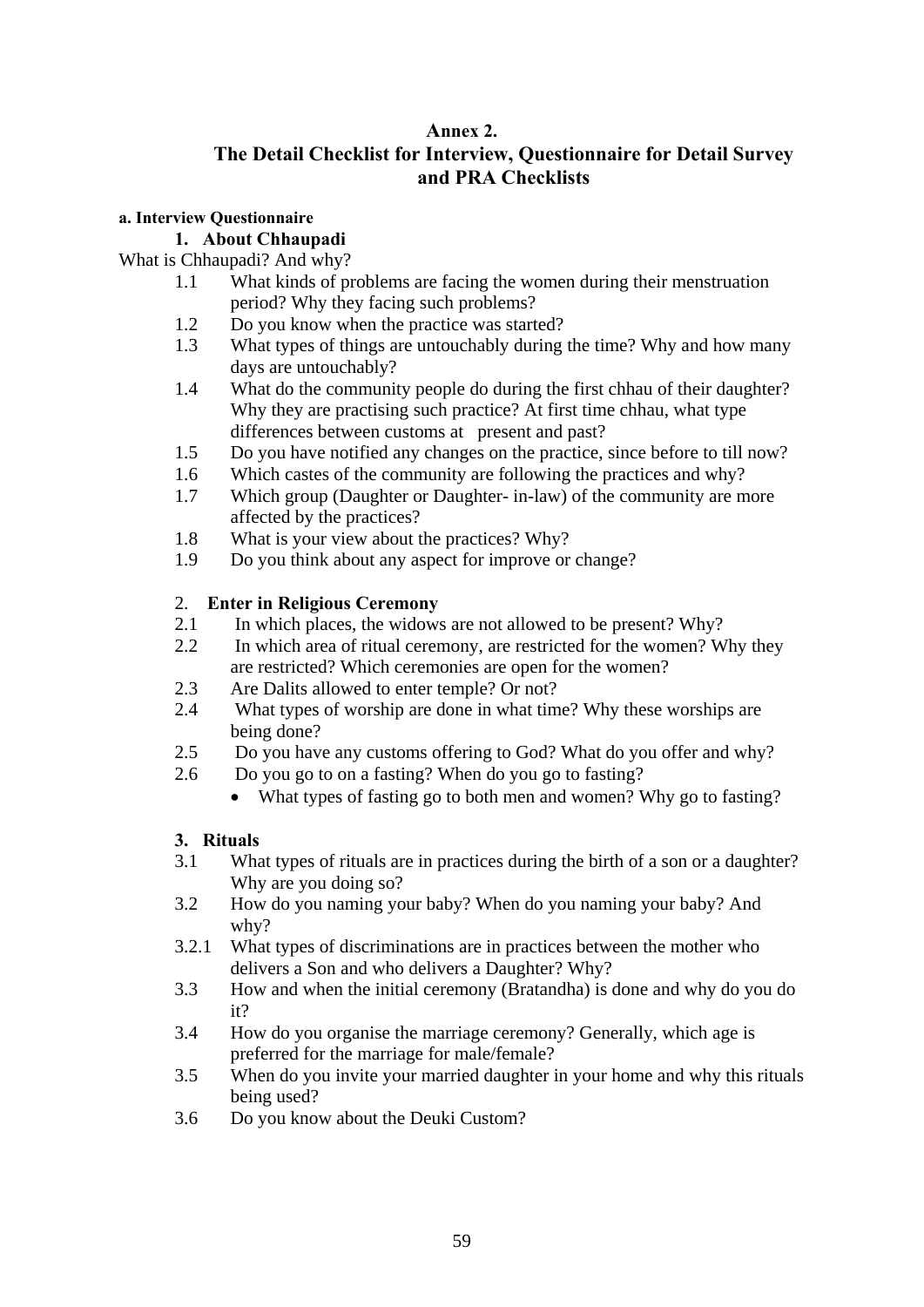## **4. Discrimination on Food**

- 4.1.1 What do you feeding at time of delivery? (during the deliver of a daughter/sun)
- 4.2 Do you make the same kind of food for a maternal and other member of the family? if yes, Why?
- 4.3 Do you have any discrimination on food between son and daughter? Why do you discriminate?
- 4.4 What kind of food you provide to daughter in law?
- 4.5 When do you prepare delicious meal and how do you distribute among the family member?
- 4.6 How do you distribute the *Parshad* to datlit on your religious ceremony? Why?
- 4.7 Is there any discrimination between dalit and non-dalit in the public tap? Why?

# **5. Discrimination on Education**

- 5.1 Are you sending your children (Son and Daughter) to School together?
- 5.2 Up to which grade do you send your son and Daughter to the School? Why?
- 5.3 Do you send your son to out of your village for the study? What about Daughter?
- 5.4 How the dalit students are treated at school? Why they are treated like this?

## **6. Pregnancy Period**

- 6.1 Do you go to the hospital for regular check-up during pregnancy?
- 6.2 How many times you go to the hospital for the check-up and why do you go?
- 6.3 Do you have any differences in the food during the pregnancy? If yes Why?
- 6.4 What about your work load during the pregnancy? Is it less or actual?
- 6.5 What types of problems are you facing at that period? Do you know, why such problems have to face?
- 6.6 Who is taking care of a pregnant woman in your family ?
- 6.7 Do you use any Contraceptives? Why ?
- 6.8 Usually, Who uses the Contraceptives, man or woman ? Why ? (ask with married person)
- 6.9 What do you know about Sexually Transmitted Disease ?
- 6.10 What do you know about HIV/AIDS ?
- 6.11 Do you have any cases on pre-mature birth ? Why it happened ?
- 6.12 What types of Vaccine are vaccinate to your baby ?
- 6.13 Where do you go for Vaccine?

## **7. Social Responsibility**

- 7.1 Generally, who (Male, female, dalit, non dalit, etc) are participating in what types of social activities?
- 7.2 What type of role and responsibility are performing by the man and woman?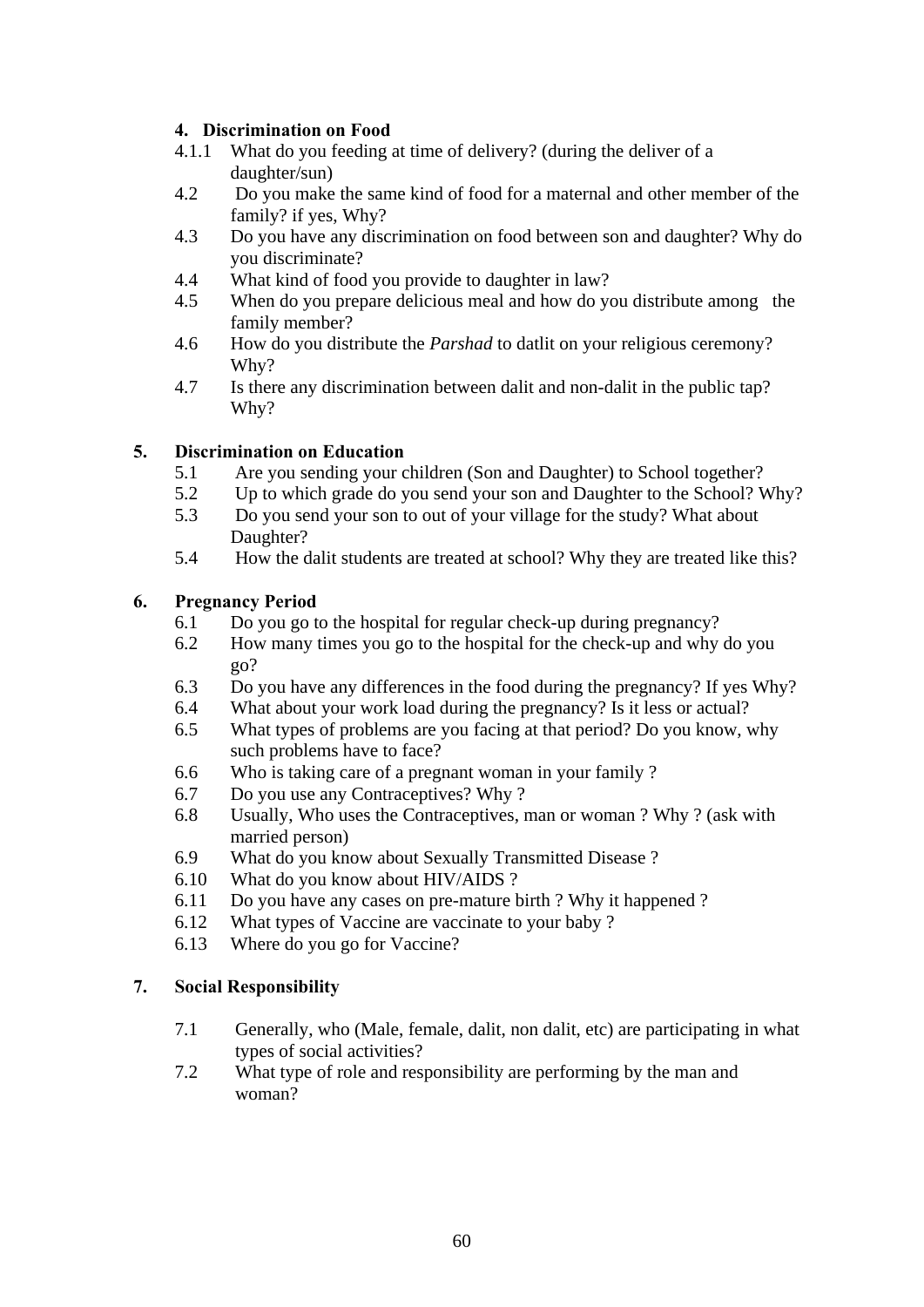#### **b. Questionnaire for Detail Survey**

# **Respondent's General Information Interview date:** Name of Respondent: ................................ No. Of HH: .........

Age: .......... Sex: (F/M) ........ Occupation:....................... Edu: .............. Caste/Ethnic: ... ...........

District: ......... VDC ................, Village/Tole........ Ward no........

#### **Demographic Description**

#### 1. Family Information

| <b>SN</b> | Name of other<br>members of the family | Age | <b>Sex</b> | Major<br>Occupation | <b>Education</b> | <b>Relation</b><br>with the<br>respondent |
|-----------|----------------------------------------|-----|------------|---------------------|------------------|-------------------------------------------|
|           |                                        |     |            |                     |                  |                                           |
|           |                                        |     |            |                     |                  |                                           |
|           |                                        |     |            |                     |                  |                                           |
|           |                                        |     |            |                     |                  |                                           |

Note: Occupation – 1) Farming (Agriculture), 2) Raising /Keeping animals, 3) Business, 4) Service, 5. Others....

Education: 1. Illiterate, 2. Literate only, 3. Under 5 grade, 4. Grade 5 – 10, 5. SLC, 6. IA, 7. BA or above

#### 2. Which religion does your family follow?

- a. Buddhist Hindu
- b. Christian Others
- 3. Which language do you speak in your family?
	- a. Mother tongue (Own language only) (............) b.Nepali
	- c. English d. Others
- 4. Which language is used by your family for the following activities?

| S.N | Purpose (for what work)             | Language |
|-----|-------------------------------------|----------|
|     | To talk with family and relatives   |          |
|     | While working with neighbors        |          |
|     | While working in government offices |          |
|     | School                              |          |
|     |                                     |          |
|     |                                     |          |

Note: 1, Mother Language, 2. Nepali, 3, Hindi, Others

#### **Economic condition**

5. What type of house do you have and how many? *(Ensure by observation and asking the number of houses)*

| <b>SN</b> | <b>Types of houses</b>                             | <b>Number</b> | Number of    |
|-----------|----------------------------------------------------|---------------|--------------|
|           |                                                    |               | <b>Floor</b> |
| a         | Thatched (Temporary type, used bamboos and fodder) |               |              |
| b         | Made out of stone, mud with thatched roof          |               |              |
|           | Made out of stone, mud with zinc roof              |               |              |
|           | Made out of cement, stone, sand and rod            |               |              |
| e         | Made out of cement, rod, send and stone/bricks     |               |              |

Note: a. Ground floor only, b. one floor, c. two floors, d. above two floors............ (Please Mention)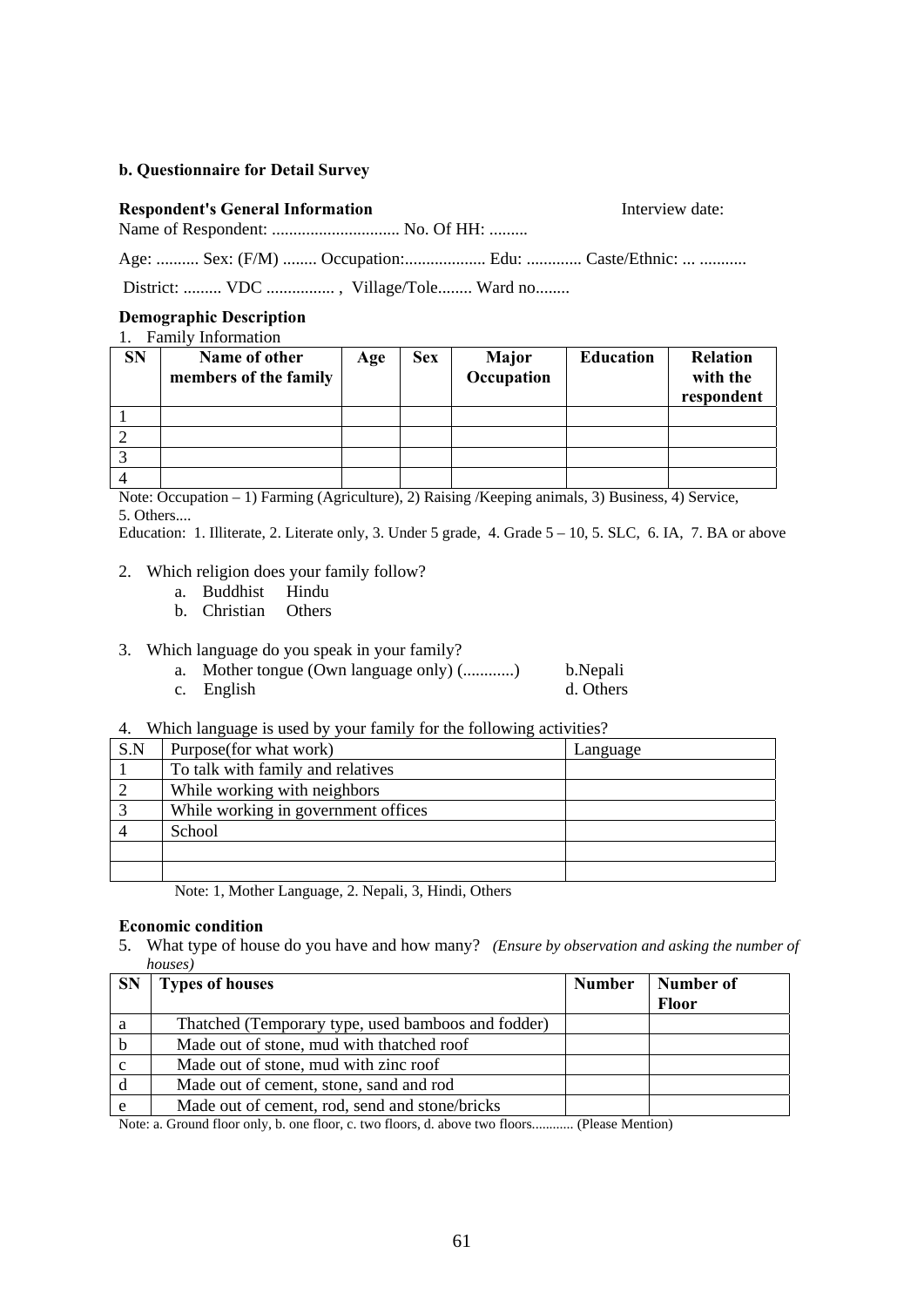| Land               | <b>BARI</b> | <b>KHET</b> | Total<br>land | In whose name has<br>it been registered<br>F/M | If the tenant has<br>been farming need<br>to mention it |
|--------------------|-------------|-------------|---------------|------------------------------------------------|---------------------------------------------------------|
| landless           |             |             |               |                                                |                                                         |
| Less than 5 ropani |             |             |               |                                                |                                                         |
| of land            |             |             |               |                                                |                                                         |
| $5 - 15$ ropani    |             |             |               |                                                |                                                         |
| $15 - 25$ ropani   |             |             |               |                                                |                                                         |
| $25 - 35$ ropani   |             |             |               |                                                |                                                         |
| More than 35       |             |             |               |                                                |                                                         |
| ropani             |             |             |               |                                                |                                                         |

#### 6. How much land does your family own?

7. How many months can you feed to your family from the production of your own land?

| For how many month  | <b>Remarks</b> |
|---------------------|----------------|
| More than 12 months |                |
| Up to 9 months      |                |
| Up to 6 months      |                |
| Up to $3$ months    |                |

#### 8. How much money did you earn last month?

- a. Rs.  $100 500$
- b. Rs.  $501 1000$
- c. Rs.  $1001 1500$
- d. Above Rs. 1501

## 9. In your family how much money do you spend on?

| <b>SN</b> | <b>Expenditure</b>            | Cost in Rs. |
|-----------|-------------------------------|-------------|
|           | Purchasing agricultural tools |             |
|           | Purchasing cattle             |             |
| 3         | Medicine/treatment            |             |
| 4         | Education                     |             |
|           | Food                          |             |
| 6         | Clothes                       |             |
|           | Festival                      |             |
| 8         | Entertainment                 |             |
| Q         | Others                        |             |

10. Who earns money for the above expenses in your family?

- a. Female head of the house
- b. Male Head of thé house
- c. Both

11. Where do you get loan when there is economic crisis in your family?

- a. Merchant or friends
- b. Bank
- c. Group
- d. Cooperative

12. Do you have other income sources besides agriculture?

- a. Yes
- b. No
- (If no, than skip to Question no 19)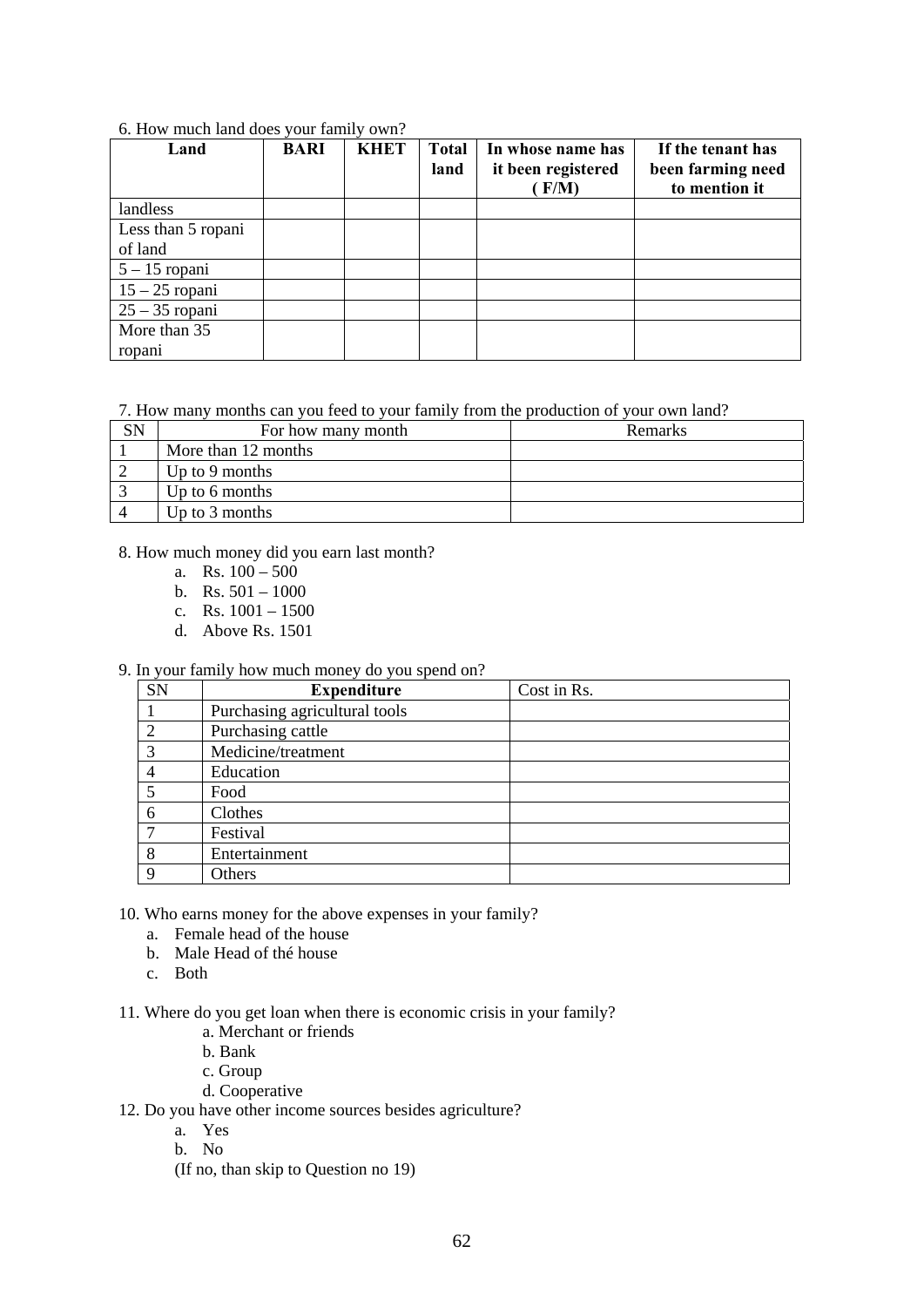- 13. If yes what are they?
	- a. Based on agriculture
	- b. Based on forest
	- c. Tourism
	- d. Others (Business or shop .....)

#### 14. How do you collect money to implement such small scale enterprise?

- a. Merchant or friends
- b. Banks
- c. Group
- d. Cooperatives

#### 15. If not able to get loan from anywhere what is the reason?

- a. has not tried to get loan
- b. not needed
- c. not having property for portgaging
- d. Not knowing where and how you get loan

#### 16. What is the percentage of interest rate for loan?

- a.  $24 36$
- b.  $18 24$
- c.  $12 18$
- d. upto 12

#### 17. For this running enterprise, who in your family does what activiteis?

| Activities           | male | female | both |
|----------------------|------|--------|------|
| To buy raw materials |      |        |      |
| For production       |      |        |      |
| Fixing rate          |      |        |      |
| Selling              |      |        |      |
| Keepnig money        |      |        |      |
| Use of that money    |      |        |      |

#### **Decision making and access**

18. In your family who decides the following things?

| Work/purose         | Male guardian | Female guardian | <b>Self</b> | <b>Mutual</b> |
|---------------------|---------------|-----------------|-------------|---------------|
|                     |               |                 |             | discussion    |
| Marriage            |               |                 |             |               |
| Participation in    |               |                 |             |               |
| social and          |               |                 |             |               |
| community work*     |               |                 |             |               |
| Employment          |               |                 |             |               |
| Economic activities |               |                 |             |               |
| If others state     |               |                 |             |               |

\*This work means UC, VDC council, Other religious work, social gathering etc.

#### 19. Who is the key decision maker for the following activities in your family?

| <b>Activities</b>  | Male | Female | <b>Both</b> | <b>Remarks</b> |
|--------------------|------|--------|-------------|----------------|
| Borrwing loan      |      |        |             |                |
| Lending            |      |        |             |                |
| Purchasing/selling |      |        |             |                |
| Purchasing/selling |      |        |             |                |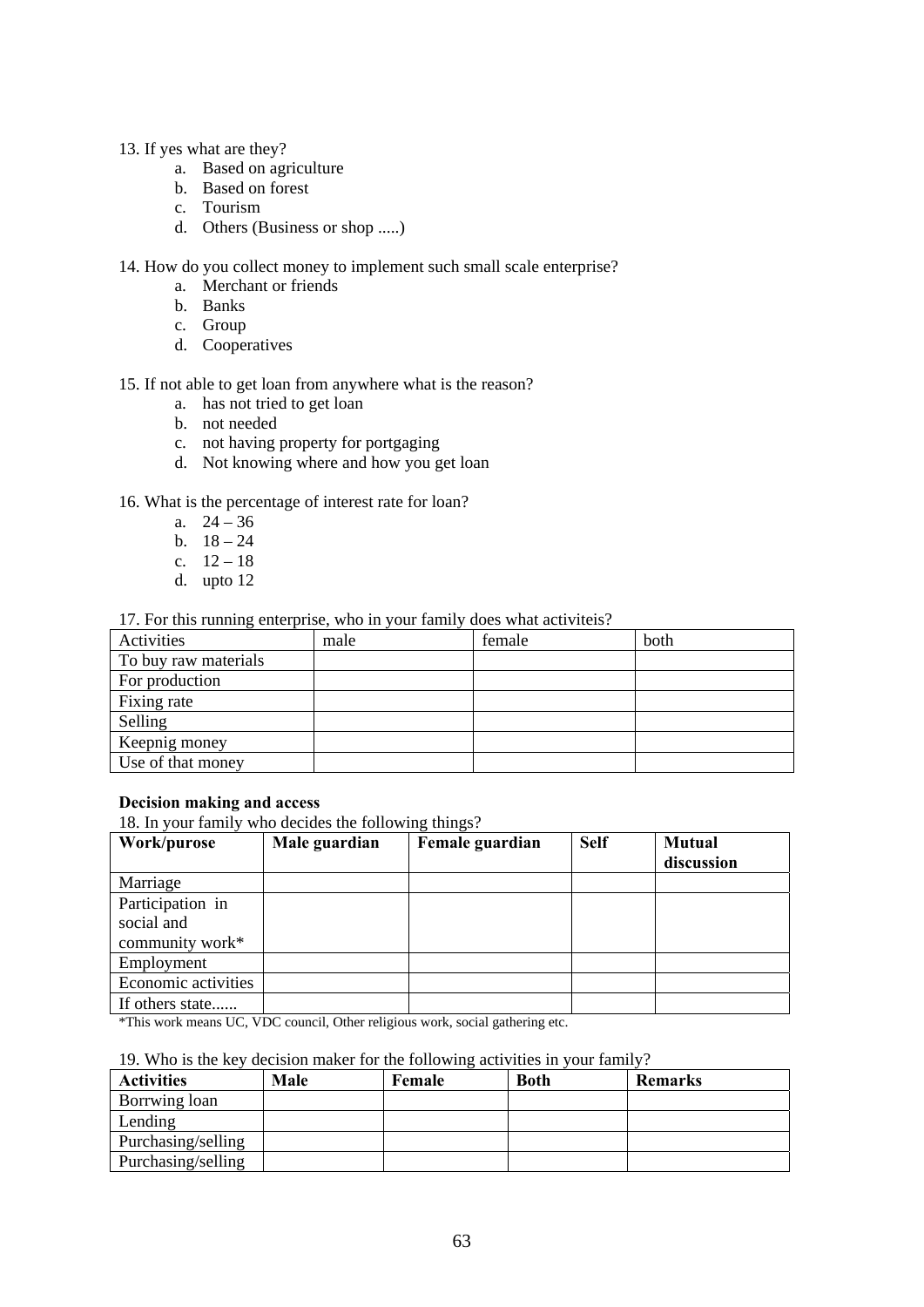| livestock                                        |  |  |
|--------------------------------------------------|--|--|
| buying and selling<br>of fertilizer and<br>seeds |  |  |
| Expenses of<br>festivals                         |  |  |
| Purchasing clothes                               |  |  |

20. From your family who has gone out of the village for education, service (work) or other purpose?

| <b>Purpose</b> (Work) | <b>Male</b> | Female | <b>Both</b> | N <sub>0</sub> | <b>Remarks</b> |
|-----------------------|-------------|--------|-------------|----------------|----------------|
| For education         |             |        |             |                |                |
| For service(work)     |             |        |             |                |                |
| For labor work        |             |        |             |                |                |
|                       |             |        |             |                |                |

21. What types of disputes are happened in your village?

- a. Distribution of forest product and NTFP
- b. Use of water source
- c. Use of water from canal
- d. Boundry of land
- e. jaari (money paid to former husband by the second husband)
- f. Use of tapstand
- g. others....

22. How are disputes settled in your village?

- a. settled by mutual discussion by the disputants themselves b. Settled by police
- c. Go to court d. Go to VDC
- e. Settled by the local elites

If settle din the village ask the process how it is settled and note it.

23. Are you aware of the incident of the dispute settled in your village?

- a. Yes
- b. No

24. If yes, what kind of dispute was that and for whose favor was it decided? Note down one of the dispute.

25. Who decides for the construction of community property (road, buildings, school) in your village?

- a. All Female and male discuss
- b. The male in thevillage discuss
- c. VDC and project people
- d. Local elites decide

26. Are you a member in a group or a committee?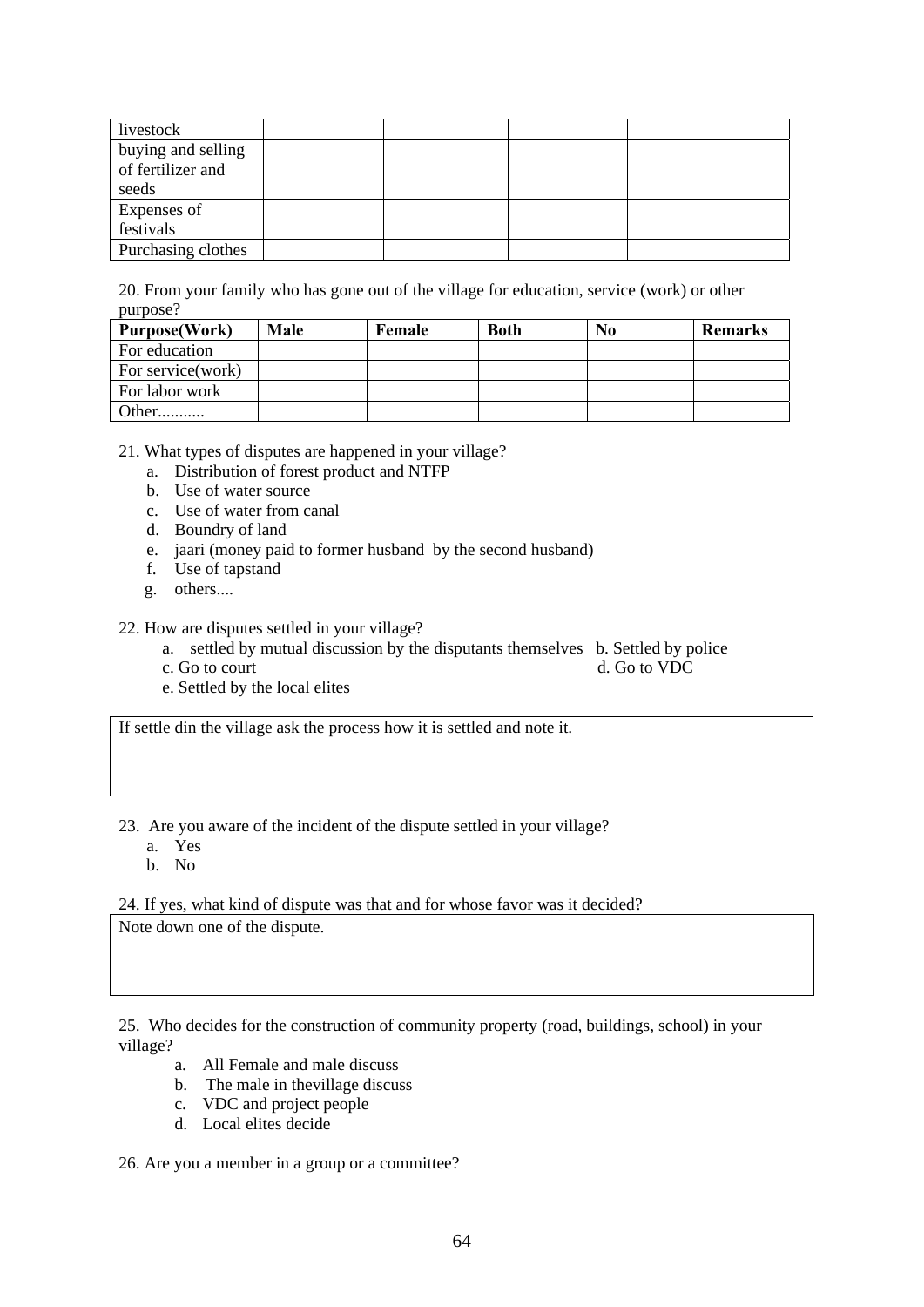- a. Yes
- b. No

27. If yes, in which and what post (If possible ask which political party and what post)

| SN | Group/committee | post/rank | Role |
|----|-----------------|-----------|------|
|    |                 |           |      |
|    |                 |           |      |
|    |                 |           |      |
|    |                 |           |      |

Who make decision in your committee?

Do you think that you are able to put your Ides in the discussion and the idea are responded by other members?

Are the decisions taken by the groups/committees in favor of you?

#### **Access to the resources Fuel**

- 28. What is the means of light in your home?
	- a. Fire wood ( diyalo)
	- b. Kerosene
	- c. Electricity
	- d. Solar power

#### 29. What do you use for cooking food as a fuel?

- a. Fire wood
- b. Kerosene
- c. Dried cowdung
- d. Others
- 30. If it is firewood where do you bring it from?
	- a. Government forest
	- b. Coomunity forest
	- c. Private forest
	- d. National park
- 31. Who brings firewood?
	- a. Female member
	- b. Male member
	- c. Both
	- d. Children
- 32. What sort of physical resources do you have in your village?
	- a. Road( road that four feeted animals can walk and transport goods)
	- b. Electricity
	- c. School building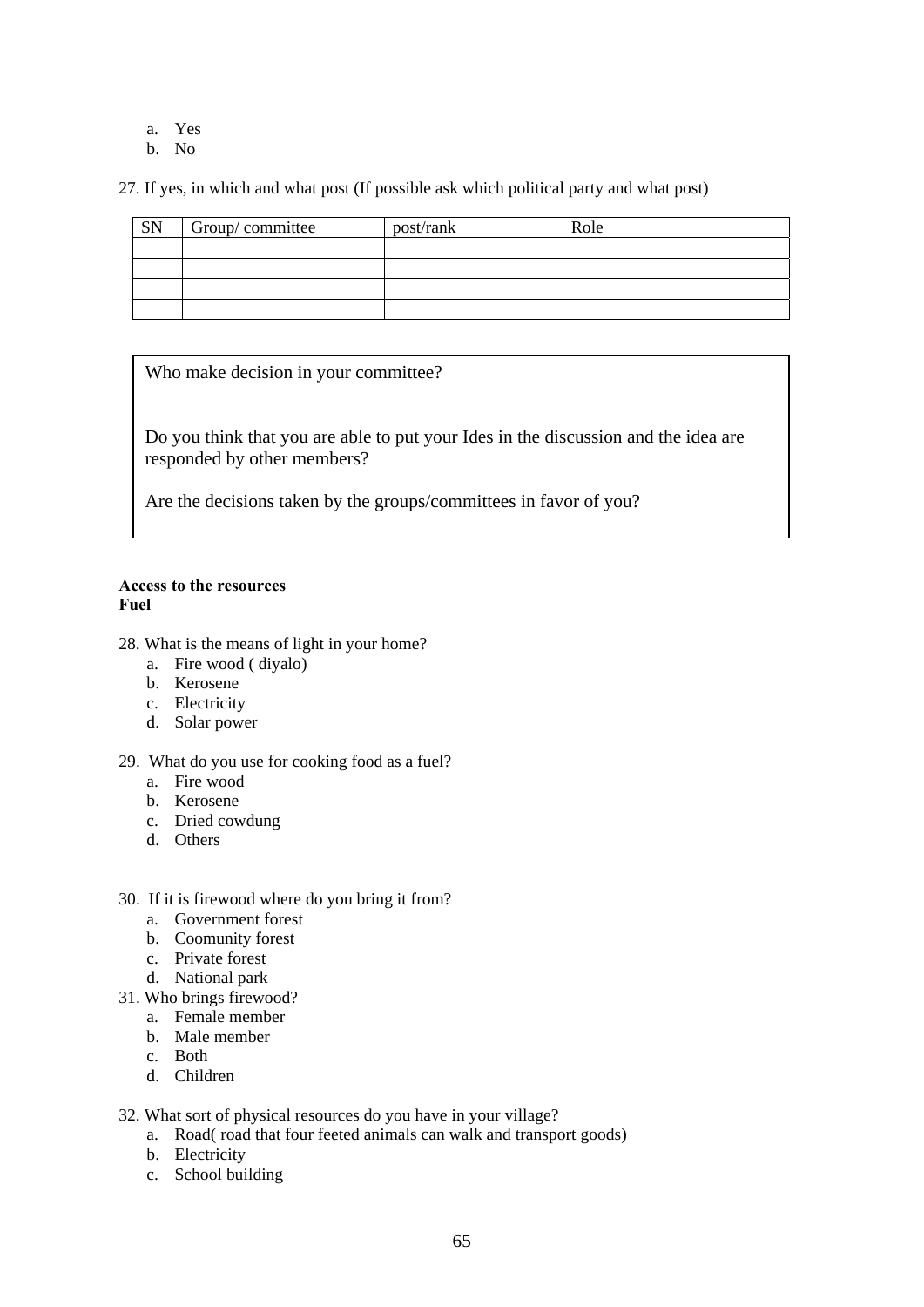- d. Community building
- e. Health post
- f. Others

#### 33. How many children go to school from your family?

- a. Son ........how many......
- b. Daughter ......how many.....
- c. Daughter in law......how many.....

If daughter in laws go to school what are the problems faced, yes, no if yes note down by asking them.

#### 34. Have your children dropped out of the school?

- a. Yes
- b. No
- 35. if yes who left from which grade?
	- a. Son .... grade.................
	- b. Daughter ........ grade..........
	- c. daughter in law ......grade.....

Ask why they dropped out from school and note it.

How did you feel when leaving school?

Who decided to drop out from school?

What would happen if you had not left school going?

Do you want to go school if you get any opportunity?

- 36. Do your daughters go to school while menstruation?
	- a. Yes, they go
	- b. No, they don't

## 37. If they don't go why?

- a. Scared of being touched( its considered that no one should touch the person having menstrution)
- b. Scared of being discriminated
- c. Weak health
- d. Reason of having to take bath and wash daily.

#### 38. Where do you fetch drinking water from?

- a. Well
- b. Tap
- c. Stream
- d. Water fall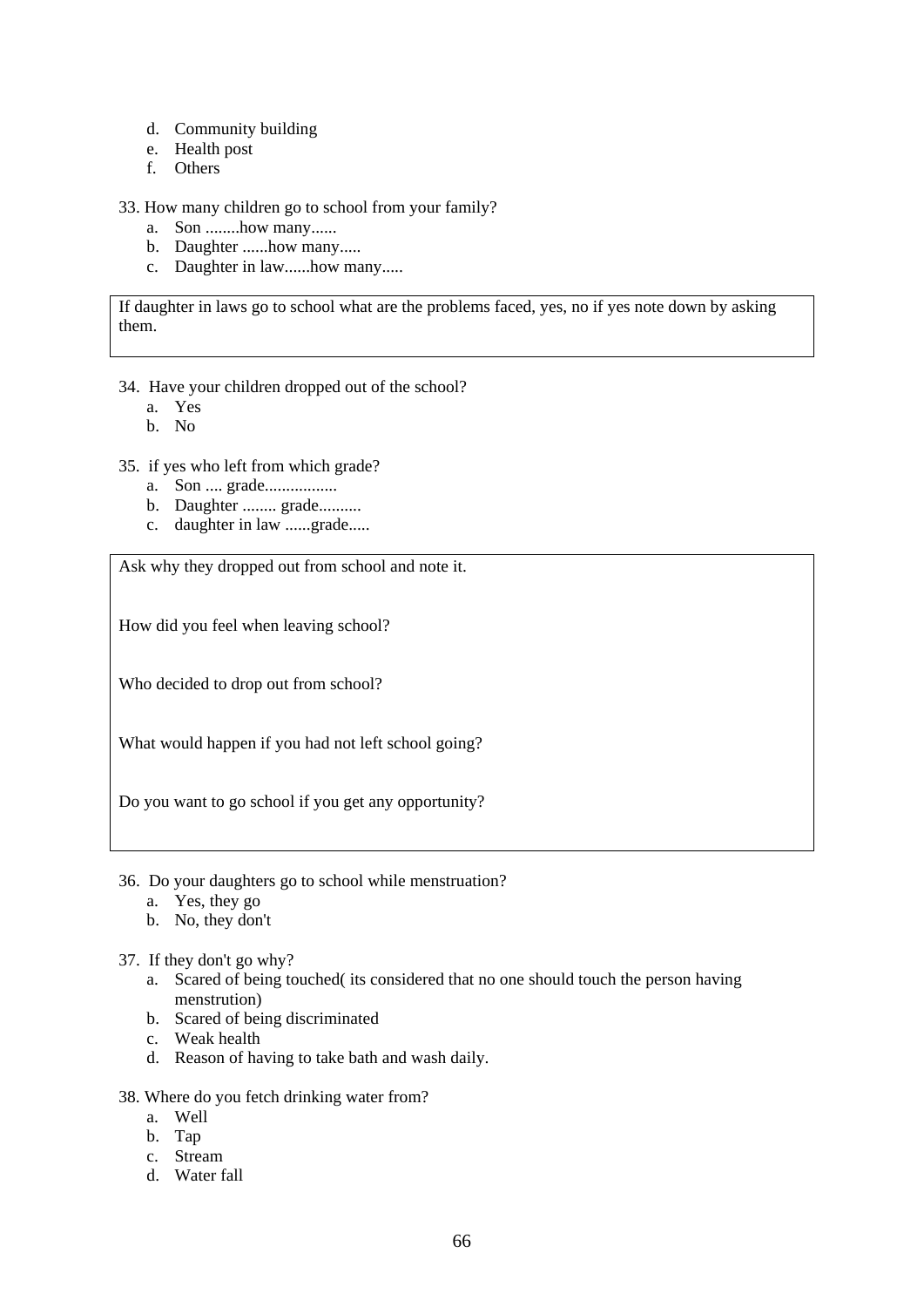39. In your village are Dalits and non Dalits allowed to take water at the same time from taps and wells?

If not allowed ask the reason and note down.

Who restricts to take water?

What will happen if the water is taken by Dalit?

How do you feel? (Please ask this question only for Dalit)

40. If not where and how do the Dalits get water?

- a. Separate tap
- b. Separate well
- c. After the non Dalit take water from the same tap
- d. After the non Dalit take water from the same well

41. In your village is the menstruated women allowed to use water from the same tap used by others?

- a. yes
- b. No

If not allowed ask the reason and note down.

Who restricts to take water?

What will happen if the water is taken by Dalit?

How do you feel? (Please ask this question only for women)

42. If not allowed how do they wash and clean themselves?

- a. from a separated tap meant for that particular purpose
- b. from a separated well meant for that particular purpose
- c. with help of others water taken from tap to a separate place
- d. with help of others water taken from well to a separate place

43. In your family who has taken the skill training of the following?

| <b>Training</b>                 | Male (Time) | <b>Female (Time)</b> |
|---------------------------------|-------------|----------------------|
| Agriculture & vegetable farming |             |                      |
| rasing animals/cattle           |             |                      |
| sewing and cutting              |             |                      |
| enterprise                      |             |                      |
| Health and sanitation           |             |                      |
| others state                    |             |                      |

#### **Health and sanitation**

44. Where do you take family members when they get sick?

| Where              | male | temale | son | daughter |
|--------------------|------|--------|-----|----------|
| Faith healer       |      |        |     |          |
| Health Post/clinic |      |        |     |          |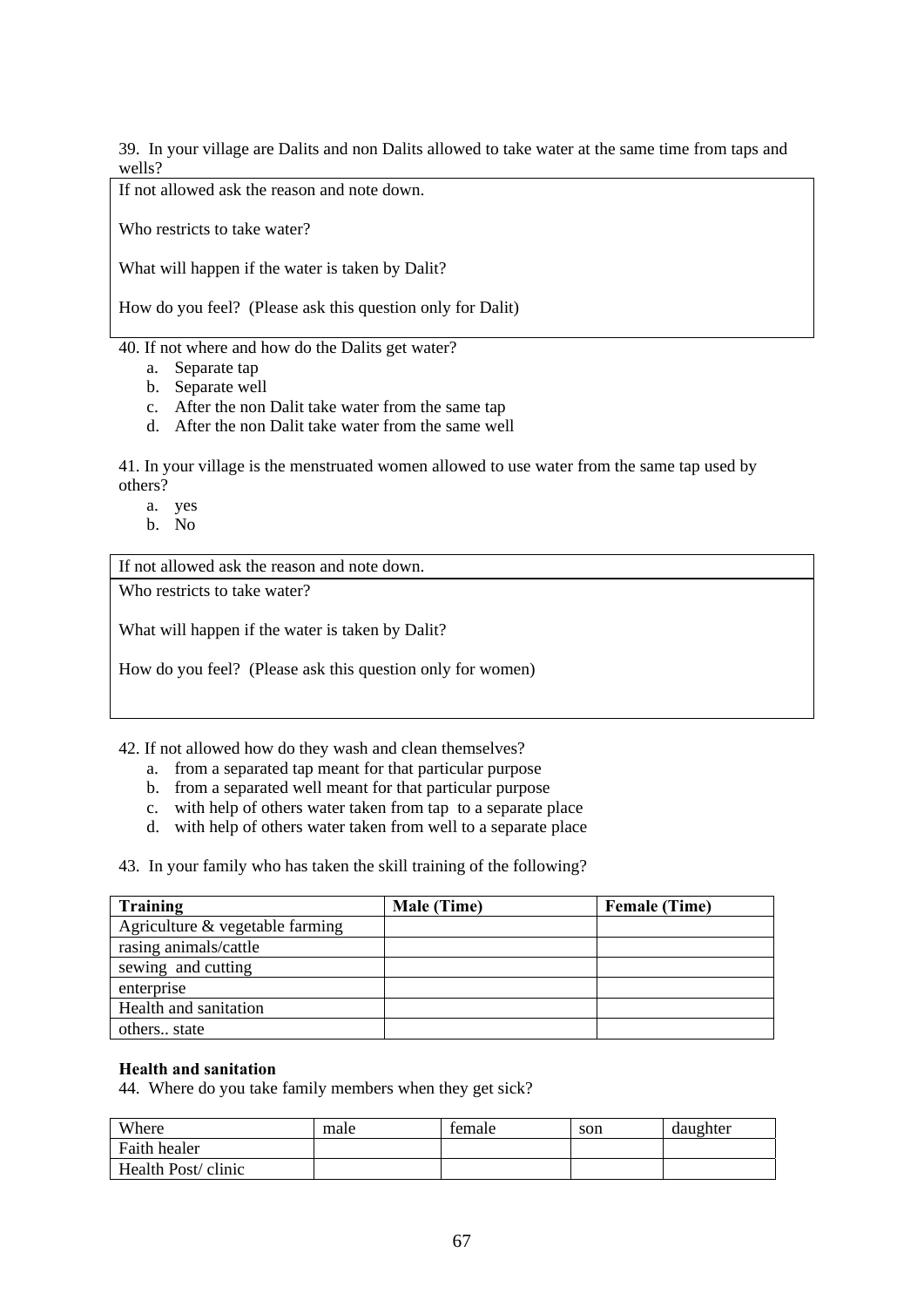| Hospital                 |  |  |
|--------------------------|--|--|
| Person who treats people |  |  |
| with herbal medicine     |  |  |
| Use herbal medicine at   |  |  |
| home                     |  |  |
| No where                 |  |  |

Ask who is taken to this place why ask reason and note down the answer.

- 45. Do you know about family planning?
	- a. Yes
	- b. No

If the person knows ask what s/he knows and note it.

Who does family planning (Male or Female?)

46. Have you built toilet for your family?

- a. Yes
- b. No

47. If yes, what type of toilet?

- a. kachhi
- b. permanent
- c. temporary

48. If permanent is it being used or not?

Note down things by observing it.

#### **Reproductive health of women**

49. In your family where do you take for anti natal check up while women get pregnant?

- a. At home
- b. Faith healer
- c. Health post
- d. Hospital

Ask the reason and note down the answer.

- 50. Where do you take women for delivering baby?
	- a. At home
	- b. At the barn/ shed
	- c. Health post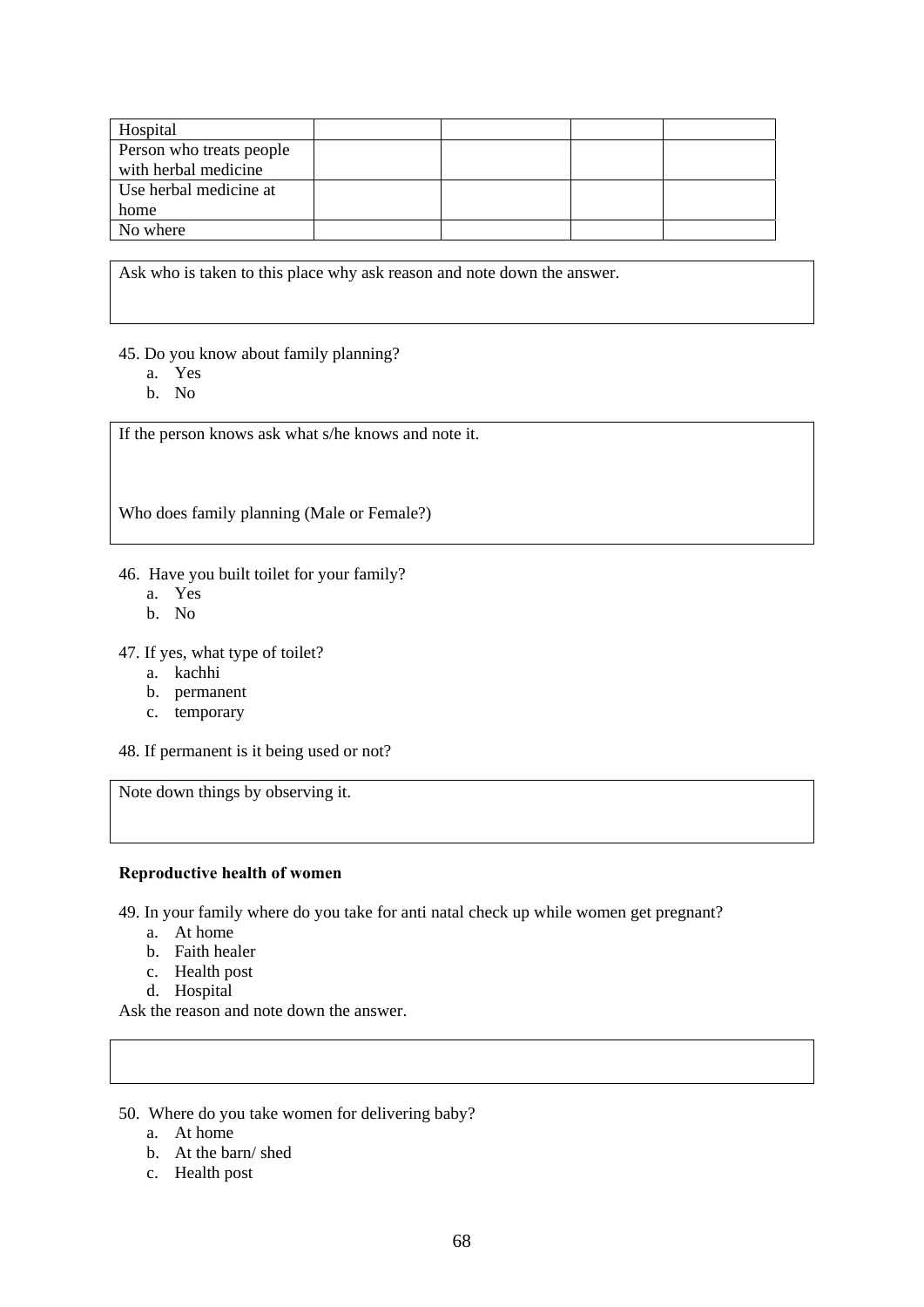#### d. Hospital

Ask the reason and note it down.

51. What kind of treatment is done if you go to the health post or a hospital?

Note down the answer here.

52. In you family if recently any woman gave birth to a baby get delivery allowance or not?

- a. Yes
- b. No

53. If got the allowance in what purpose was the money spent?

- a. Food
- b. Buying clothes
- c. Feasting
- d. For food for the mother of the baby
- e. For food and medicine of the baby.

#### **Participation and discrimination in social public work**

54. In your village, are the Dalits allowed to enter and work in any public ceremonies like pooza, parties, funerals and other socials

- a. Yes
- b. No

Give the reasons

Who restricts to enter or who reinforces this practice?

How do you feel not for not getting to enter in any pooza, parties, funerals and other socials? (Please ask this question only to Dalit)

What will happen if any Dalit enters there?

55. If not, in what place ?

- a. Kitchen
- b. Temple
- c. Personal houses
- d. All the above

56. In your Village, who are not allowed to enter, pray and take *TIKA* and *PRASAD* in following places ?

| .                     |                                      |        |
|-----------------------|--------------------------------------|--------|
| $\mathbf{r}$<br>Place | . persons $\gamma$<br>.<br>resulciea | easons |
|                       |                                      |        |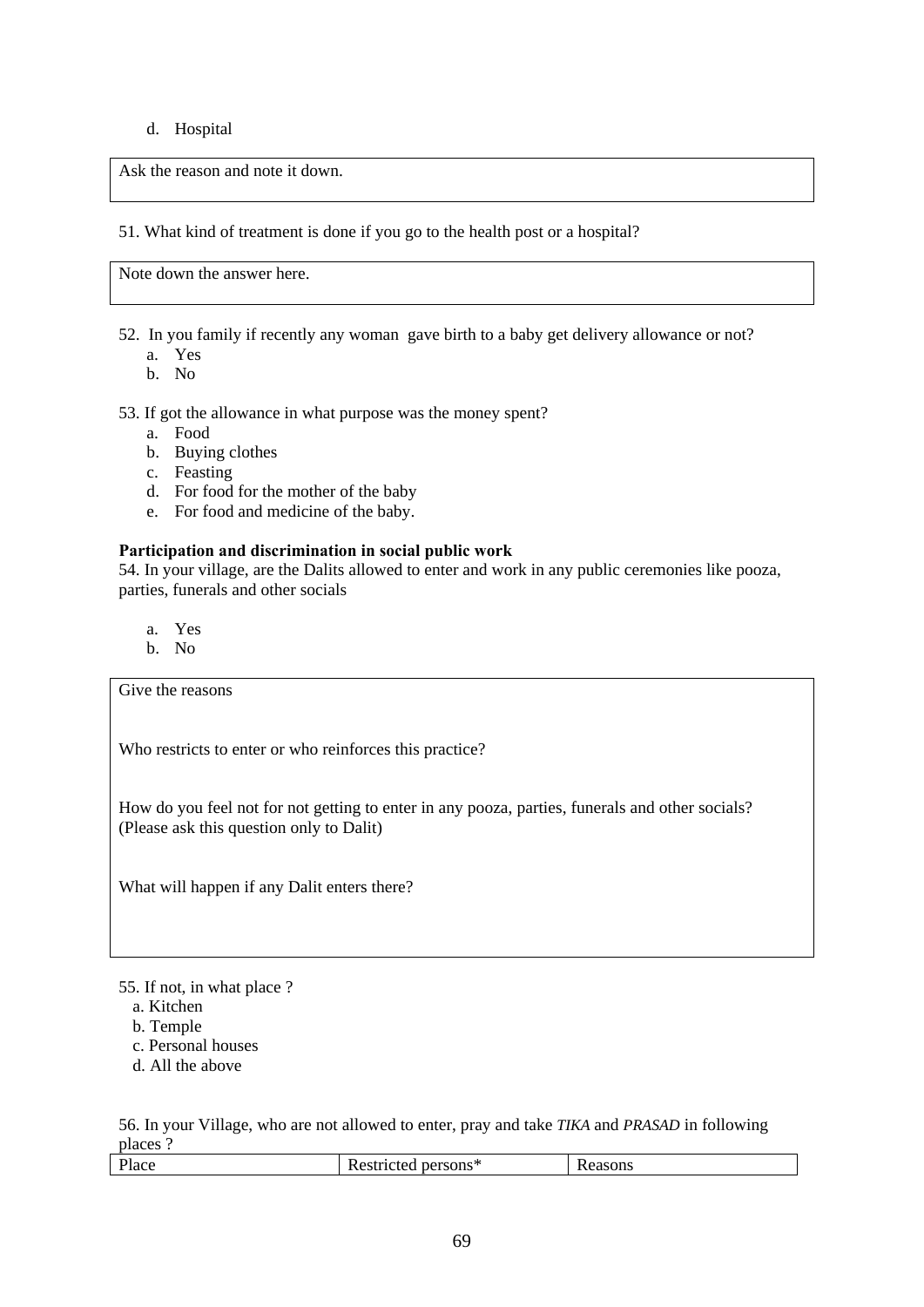| Temples                 |  |
|-------------------------|--|
| Mosques                 |  |
| Church                  |  |
| Poozas                  |  |
| Others (Please specify) |  |
|                         |  |
|                         |  |

• 1 Dalit, 2 Women in menstruation, 3 Janajati, 4 Single women, 5 Others……….

57. Are the Dalit students discriminated at school?

a. Yes

b. No

58. How the Dalit students are discriminated at school?

- a. Drinking water
- b. Separated in taking meals
- c. Separated in sitting
- d. Shouting

59. Have your children got scholarship in school? (Please ask this question only for Dalit)

- a. Yes
- b. No

Why………………………………………………….. ………………………. ……………………………………… …………………………… …………

60. Have you ever felt that you or any one of your family member humiliated/hated by other groups/persons in any public places, ceremonies or any meetings? (Ask this question only for Dalit and women)

| <b>Place</b>               | Who was humiliated/hated | By whom* |
|----------------------------|--------------------------|----------|
| Temples/Poozas             |                          |          |
| <b>Marriage Ceremonies</b> |                          |          |
| Public place               |                          |          |
| Schools                    |                          |          |
| Funerals                   |                          |          |
| Meeting                    |                          |          |
| Training/workshops         |                          |          |
|                            |                          |          |

\* By a Non Dalit 2 By male 4 Others………….

Please note the case what was happened by requesting him/her about the issues. Probe some relevant question to explore the cause and its effect to the respondent and not in this box.

#### 61. Who has to perform the following activities and why?

| <b>Activities</b>         | Who * | Why |
|---------------------------|-------|-----|
| Playing drum and music in |       |     |
| ceremonies                |       |     |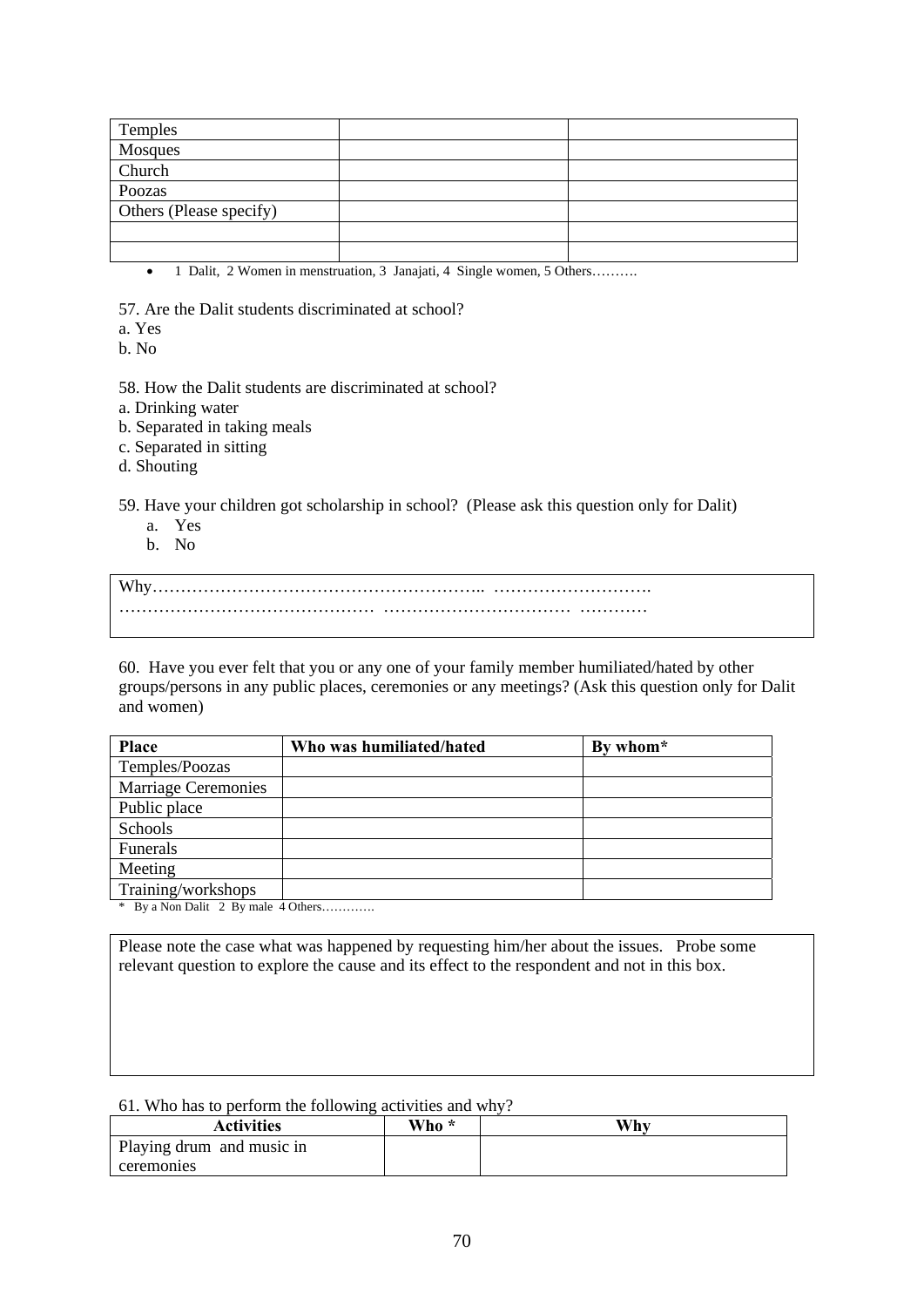| Sewing clothes                |  |
|-------------------------------|--|
| Making/repairing agricultural |  |
| equipments                    |  |
| Making bells                  |  |
| Making lather shoes           |  |
| Performing poozas in temples  |  |
| Ploughing                     |  |
| Making thatch roof            |  |
| Attending funerals            |  |

• 1 Dalit, 2 Brahman, 3 Women, 4 Men, 5 Dalit women, 6 Dalit men, 7 Janajati

62. In tea stall and hotels, who has to clean the utensils after having tea or taking meals?

| Who          | Yes | LТ.<br>√ດ<br>1V | Why |
|--------------|-----|-----------------|-----|
| Ethnic group |     |                 |     |
| Others       |     |                 |     |
| Dalit        |     |                 |     |

Transact walk/Observation Checklist

- Landscape
- Major crops/fruits
- **Sanitation**
- Behavioral activities in public places
- Possibility of Enterprise development
- Housing settlement
- Dress pattern
- Major Festivals /ritual practice
- Live stock keeping system
- Natural calamities/events, landslide, soil erosion, earthquake etc. & their effect, solution & trend etc.
- Leadership structure and its representation pattern by ethnic identity, caste and gender of people in local level institutions like the Village Development Committee, schools, and other governmental and non-governmental organizations including local groups and political parties; numbers of ethnic, caste and female teachers in the local schools.
- Number of visits to the health post by male/female members of the community (find or verify data by visiting the local health post)
- Cases of gender based violence reported in the VDC/Police posts.
- Types of religious groups existing in, and around, the area.

## **C. Checklist for PRA**

## **C.1. Checklist for Access and Control Analysis**

This tool should be used to facilitate discussion with four separate groups in each VDC such as Dalit men, Dalit women, non-Dalit men and non-Dalit women. Participants in each group should be 10 to 12 persons and wider representation should be ensured.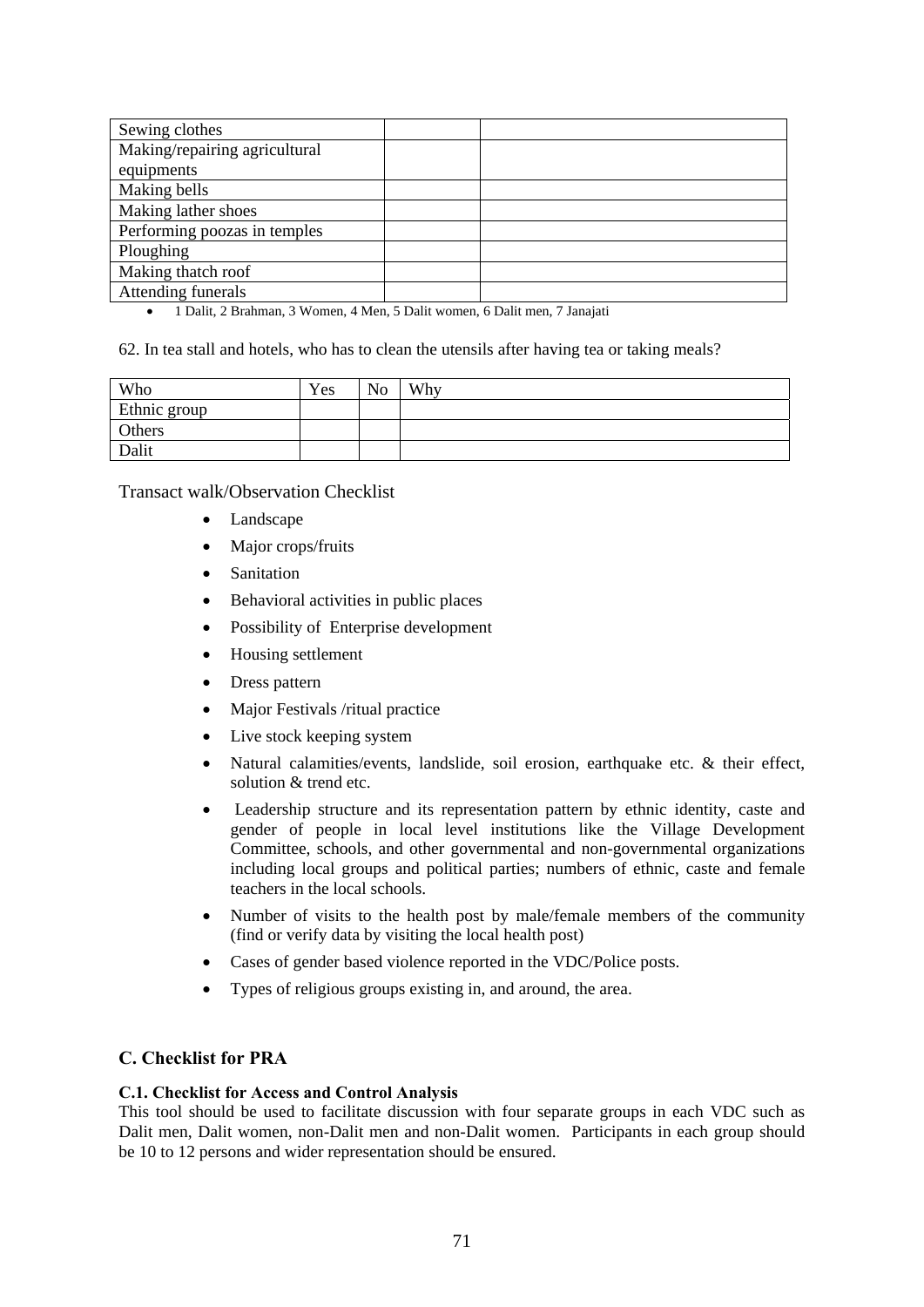Facilitators should ask guide questions and probe to make decision by the group. This discussion should be focus on the household level activities. The symbol in the form of big circle is for better access and control, medium is for a little access and control and the smallest circle is for very few or no access. Facilitators should probe "Why questions" to dig out the reasons of the participants decisions.

| <b>Re/Sources</b>                |   | Female        | Male           |                | <b>Guide Questions</b>                                                                                                                                                                                                                                                                                    |
|----------------------------------|---|---------------|----------------|----------------|-----------------------------------------------------------------------------------------------------------------------------------------------------------------------------------------------------------------------------------------------------------------------------------------------------------|
|                                  | A | $\mathcal{C}$ | $\overline{A}$ | $\overline{C}$ |                                                                                                                                                                                                                                                                                                           |
| Drinking water                   |   |               |                |                | Who (Men, Women, Girls and Boys) fetch drinking water? Who wash<br>clothes and take bath for children? Who decide where to fix the water tap,<br>when and where it should be repaired? Who decide about the management<br>and maintenance of drinking water supply? And why?                              |
| Land                             |   |               |                |                | Who decide to plant crops in their land? Who take care and harvest the<br>crops? Who is the owner of the land? Who decide to sale, purchase and<br>exchange the land? Why?                                                                                                                                |
| Employment                       |   |               |                |                | Who go outside to work as labor and whose decision? Who made this<br>tradition and why? Do you want to change this practice or not and why?                                                                                                                                                               |
| Information and<br>Communication |   |               |                |                | Who can easily get new information about what is happening in the<br>country, districts and village? Usually who listen the news and other<br>information form the radio at home? And why? Who is the household                                                                                           |
| Health services                  |   |               |                |                | head and why?<br>Who can decide to go health service centers while they and their children<br>get sick? Who have to get permission of whom and why? Usually who<br>easily get permission to go to check up their health at the health centers?                                                            |
| Security                         |   |               |                |                | Who are more secured in the society? Who can easily go to police post if<br>s/he is victimized by any other and why?                                                                                                                                                                                      |
| <b>VDC's Services</b>            |   |               |                |                | Who go to the VDC for taking any recommendation or to take any<br>service? Who are in decision making position in the VDC? Who is getting<br>more benefit from the services that are provided by the VDC? Who get<br>information first about the services of the VDC? And why?                            |
| Forest                           |   |               |                |                | Who go to forest frequently to collect firewood, saplings and grass for<br>cattle/livestock? Who are the forest guard and foresters (male or Female)<br>Who go to apply at forest office if they need any timber and wood. Who<br>are in decision making position in the community forestry users groups? |
| Education                        |   |               |                |                | Do the parents prefer both sons and daughter to send school? If not why?<br>Who (Girls or Boys) have to leave schools from which grade and why?<br>Do the girls get chance to continue education after marriage?                                                                                          |
| Cattle/livestock                 |   |               |                |                | Who take care of the cattle and livestock? Who can sale and purchase the<br>cattle without pre-permission of any other members of the family?                                                                                                                                                             |

Note: 1 or  $\bigcirc$  = Very little Access/Control, 2 or  $\bigcirc$  = Little Access/Control,

# $3$  or  $\bigcirc$  =Well Access/Control

## **C.2. Checklist for Workload Analysis**

This tool should be used to facilitate discussion with four separate groups in each VDC such as Dalit men, Dalit women, non-Dalit men and non-Dalit women. Participants in each group should be 10 to 12 persons and wider representation should be ensured.

Facilitators should facilitate the group discussion by focusing on the daily work of men, women, boys and girls at household level. Facilitators should ask guide questions and probe to make decision by the group. Facilitators should probe "Why questions" to dig out the reasons of the participants decisions. Facilitators should start discussion on the work of men, women, boys and girls from the morning to the bed time at night. The work may vary from season to season. Therefore, the facilitators should start the discussion from the present season and should discuss on the work of men, women, boys and girls in very busy season, busy season and less busy season. Facilitators should use the following table to facilitate the discussion;

## **Daily work division for men, women, boys and girls at household level**

| <b>Male (Adults and Boys)</b> | `ime          | <b>Female (Adults and Girls)</b> |
|-------------------------------|---------------|----------------------------------|
|                               | Early morning |                                  |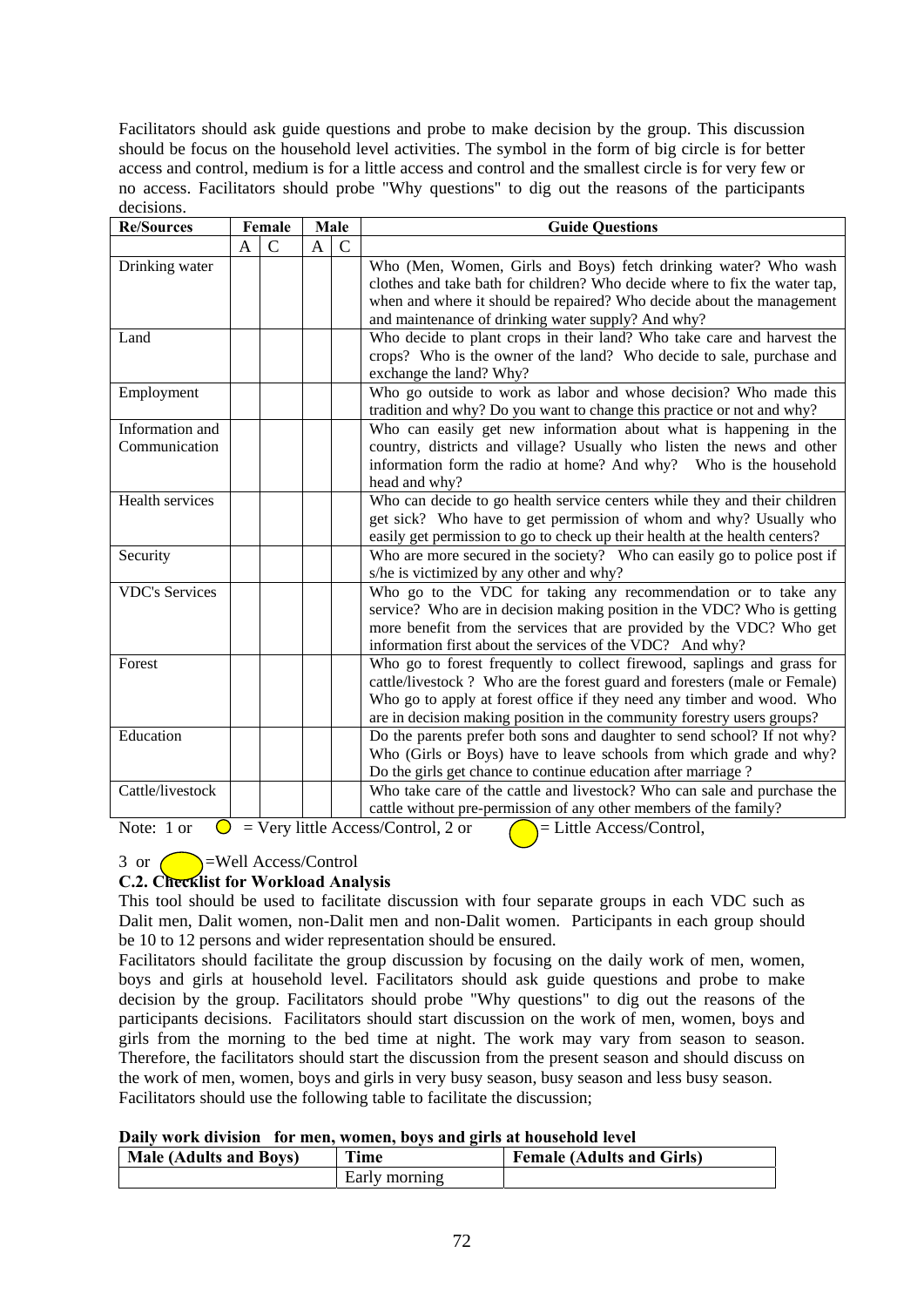| ------ ------ AM  |  |
|-------------------|--|
| $6:00-7:00$ AM    |  |
| 7:00-9:00 AM      |  |
| 9:00-11:00 AM     |  |
| 11:00 AM -4:00 PM |  |
| 4:00-6:00 PM      |  |
| 6:00-8:00 PM      |  |
| 8:00-10:00 AM     |  |
| $10$ PM $+$       |  |
| Bed Time  PM      |  |

### **Use following guiding questions to facilitate the discussion;**

- Who usually get up first in the morning and at what time in general?
- What do women do at first in the morning and what do men do?
- What do girls and boys do at first in the morning?
- Who cleans rooms, which fetches water from tap/well? And why?
- Generally who collects saplings or fodder in Bari or Khet, sometimes wash clothes of all family members, and prepare morning meals?
- Who feed children and send them to schools, who serve food for family members, who cleans utensils?
- What are the work that are considered as men's or women's work and why?
- Agricultural work:
	- o Digging and making ready for planting, planting paddy, wheat, barley, take care of the plants, irrigating the field, harvesting, preparing grain and storing
	- o Preparing field (Plough, digging, making wall and terraces) for planting paddy, wheat, barley. Planting and harvesting.
- Domestic work: going jungle to take care of cattle and livestock, collect firewood and saplings,
- Non Agricultural work: Labor on road construction, house construction, carpentry, mason, wood cutting, timber cutting, etc.
- Who serves food for family members? Who take meal first and who take at last and why?
- Is there any discrimination in wages between men and women and boys and girls? If there is different wages for men and women and boys and girls then why?

# **C.3. Checklist for Trend Analysis on Caste Based Discrimination**

This tool should be used to facilitate discussion with two separate groups in each VDC such as Dalit (Male, Female) and non-Dalit (Male, female). Participants in each group should be 6 to 10 elderly persons and representation from different clusters.

Facilitators should initiate the group discussion by asking open questions on the situation of caste based discrimination 40 to 50 years ago. Then gradually facilitators should ask questions on what major were the major events in the village and what the events contributed to change in the discriminatory practices.

Facilitator should encourage the participants to explain cases which happened in their villages and which brought changes in caste based discrimination.

| <b>Timeline</b> | <b>Major</b> events | Change in behavior |
|-----------------|---------------------|--------------------|
| 1956-1966       |                     |                    |
| 1966-1976       |                     |                    |
| 1976-1986       |                     |                    |

Facilitators should use the following table to facilitate the discussion;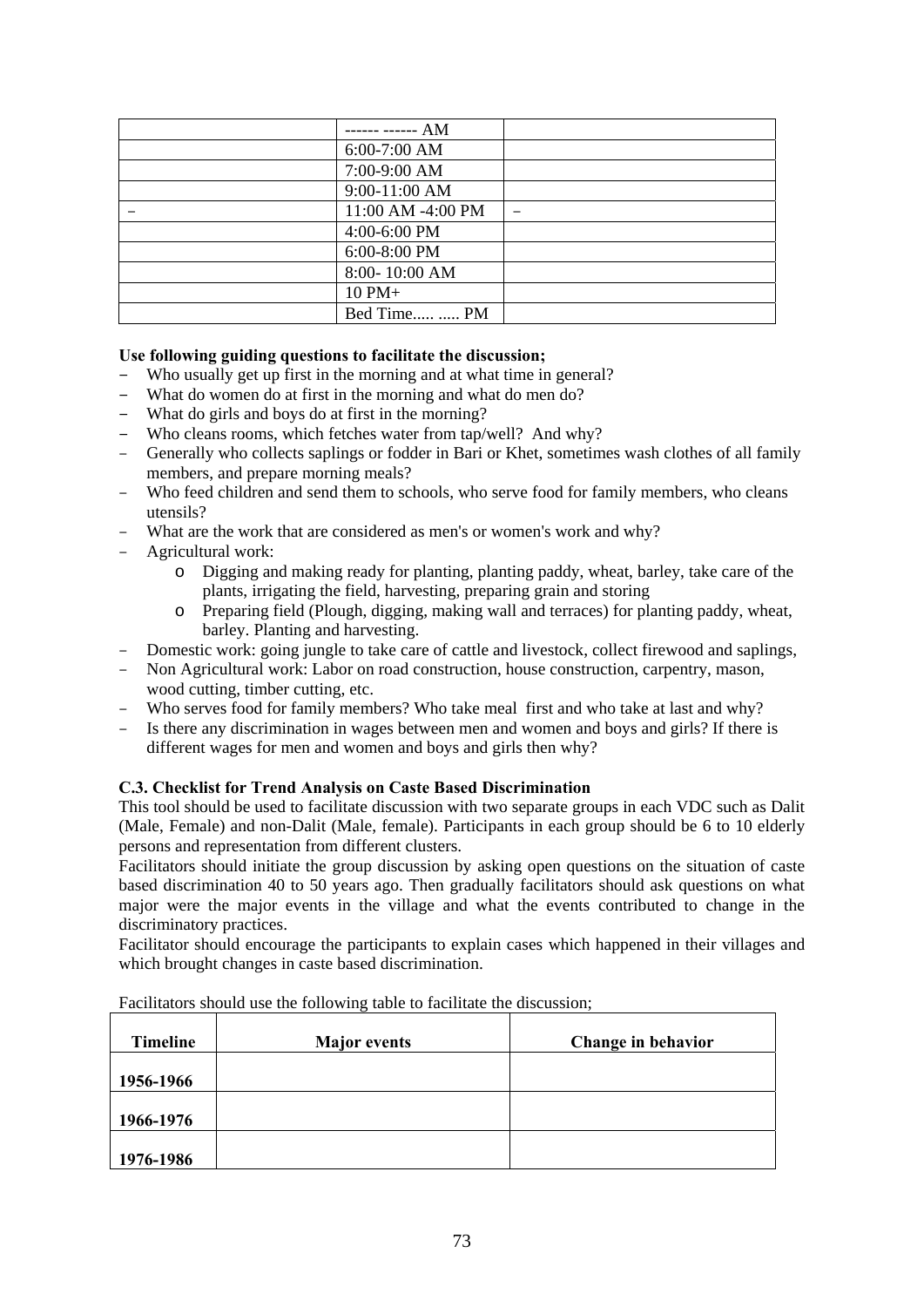| 1986-1996 |  |
|-----------|--|
| 1996-2008 |  |

### **C.4. Checklist for Focused Group Discussions on the Issues of Caste-Based Discrimination with Dalit male and female of the VDCs.**

- 1. How do the caste groups define discrimination? The extent of discrimination regarding entrance to public and private places such as temples, mosques, monasteries, churches, religious programmes, hotels, schools, and so on.
- 2. Discrimination regarding giving and taking of services such as sale or purchase of milk, lending and borrowing money, renting a room, getting training, getting service of priests, giving or receiving Prasad or Tika (Mark), eating food or drink tea without washing utensils/glass, giving or taking help and support to/from neighbors, carrying dead bodies, getting government services, getting health care and facilities, and so on.
- 3. Discrimination regarding access to common resources such as water in the wells, springs and containers, community forest product, use of the crematory, getting scholarships, etc.
- 4. Discrimination regarding intensity and direction of social interaction such as that between Dalit and non-Dalit teachers and students, possibility and events of inter caste marriages, the opportunity to share a common home, etc.
- 5. Discrimination regarding participation in social and religious events in the village such as in worship functions, marriage ceremonies, governmental and non-governmental activities and programs launched in the area, etc.
- 6. Discrimination regarding chances of employment in government jobs including problems related to transfer from one place to another or any other related situations.
- 7. Leadership structure and its representation pattern by caste in local level institutions like the Village Development Committee, schools, and other governmental and nongovernmental organizations including local groups and political parties; numbers of Dalit teachers in the local schools.

8. Level of awareness of legal and constitutional guarantee against caste-based discrimination.

### **c.5. Checklist for Focused Group Discussions on Gender-Based Discrimination with Non Dalit male/ female**

- 1. Leadership structure and its representation pattern by gender based identity of the people in local level institutions like the Village Development Committee, schools, and other governmental and non-governmental organizations including local groups and political parties; numbers of female teachers in the local schools; ratio of male/ female students in the local schools.
- 2. Events and practices of gender-based discrimination in employment opportunities and wage rate in the VDCs.
- 3. Cases of gender based violence reported in the VDC/Municipality office.
- 4 Prevalence of traditional practices that hinder women's rights such as:

Menstruation seclusion (*Chhaupadi*) and social seclusion (participation of widows in rituals)

5. Socio-cultural ideology prevailing in the community: How males and females are viewed, preference for giving birth to a son what roles are designated to the male and female members because of this ideology?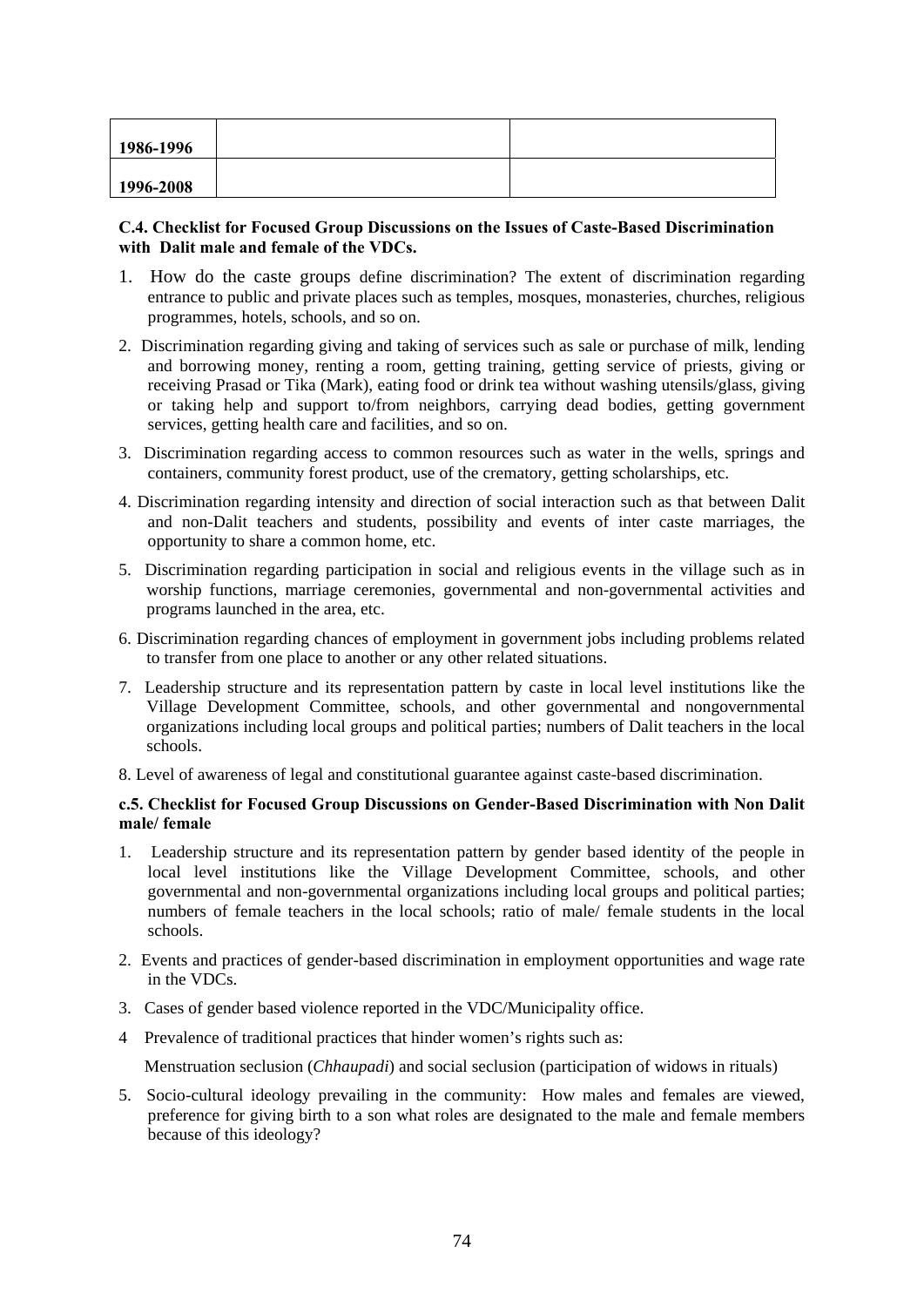- 6. Incidence of Child Marriages (case studies) and the perceptions of the villagers on the child marriage.
- 7. Level of awareness about legal rights for women regarding issues of property, inheritance, and so on.

### **C.6. Checklist for Focused Group Discussions on the Issues of Gender-Based Discrimination with the girls with first menstruation**

- 1. How do the girls define menstruation? How do they know that?
- 2. Feelings of the girls about their first menstruation. What do they do at that time? How did they feel when they had to go outside from home, they had to hide in friends or neighbors home or in the jungle in the first menstruation?
- 3. What do they feel about the discrimination regarding access to common resources such as water in the wells, springs and containers, getting Prasad and getting meal with family together?
- 4. Discrimination regarding participation in social and religious events in the village such as in worship functions, marriage ceremonies, etc.
- 5. Prevalence of traditional practices related to the women and girls in menstruation and their impact on the overall personality development of the girls and their education.
- 6. What problems they faced during the menstruation especially while staying at *CHHAUPADI KATERO*?
- 7. Have they shared their problems with anyone and what response they got?
- 8. Level of awareness of legal and constitutional provisions against any types of discrimination against women.

### **C.7. Checklist for Focused Group Discussions on Gender and Caste-Based Discrimination with local social and political leaders (School teachers, NGO leaders, retired civil servant and leaders of political parties)**

- 1. Leadership structure and its representation pattern by gender and caste based identity of the people in local level institutions like the Village Development Committee, schools, and other governmental and non-governmental organizations including local groups and political parties; numbers of Dalit and female teachers in the local schools.
- 2. Events and practices of caste and gender-based discrimination in employment opportunities and wage rate in the VDCs.
- 3. Cases of caste and gender based violence reported in the VDC/Municipality office.
- 4 Prevalence of traditional practices that hinder women's rights such as: Menstruation seclusion (Chhaupadi) and social seclusion (participation of widows in rituals)
- 5. Socio-cultural ideology prevailing in the community: How males and females are viewed, preference for giving birth to a son what roles are designated to the male and female members because of this ideology?
- 6. Cases of inter caste marriage and their impact in the families. Incidence of Child Marriages (case studies) and the perceptions of the villagers on the child marriage.
- 7. Perceptions of the respondents/participants on the prevailing caste and gender based discriminatory practices. Their attitudes towards the discriminatory practices.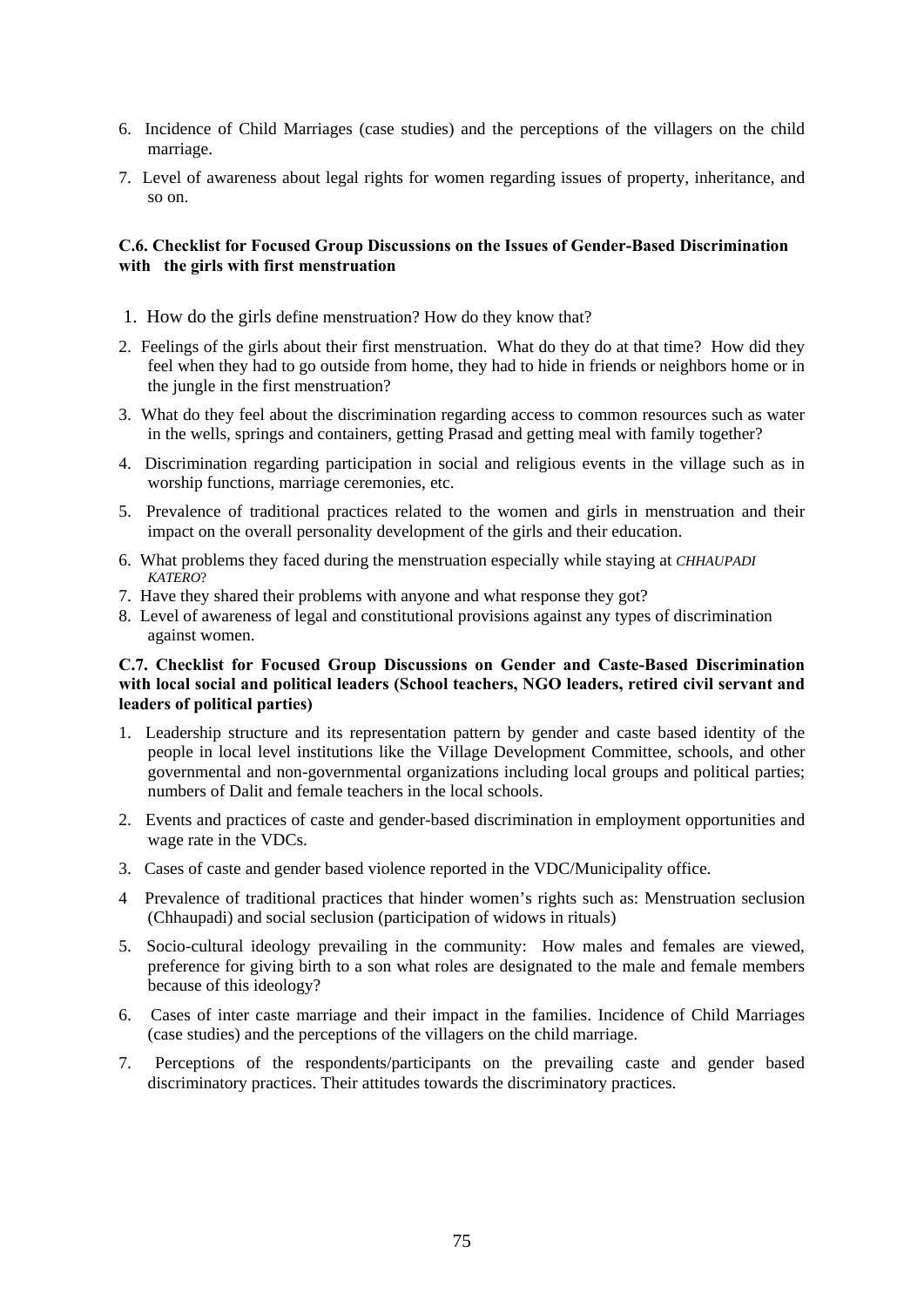**Annex 3** 

### **Rural Water Resources Management Project (RVWRMP) Gender and Social Discrimination Study (February-March 2008)**

# *PRA REPORT*

**Field Researcher** 

1. Bed Prasad Sapkota

2. Prakash Subedi

# *VDC: Rilu VDC, Bajhang*

# **1. Access and Control Analysis 1.1. Group: Dalit Male, Place: Ward No 7**

| <b>Re/Sources</b>             | Female         |                | Male           |                | <b>Remarks (Justification)</b>                                                                                                                                                                                                                                                                                                                                                                                                                                                                                                                                                   |  |  |  |
|-------------------------------|----------------|----------------|----------------|----------------|----------------------------------------------------------------------------------------------------------------------------------------------------------------------------------------------------------------------------------------------------------------------------------------------------------------------------------------------------------------------------------------------------------------------------------------------------------------------------------------------------------------------------------------------------------------------------------|--|--|--|
|                               | A              | $\mathcal{C}$  | $\mathbf{A}$   | $\mathbf C$    |                                                                                                                                                                                                                                                                                                                                                                                                                                                                                                                                                                                  |  |  |  |
| Land                          | $\overline{3}$ | $\mathbf{1}$   | $\overline{3}$ | $\overline{3}$ | Women can decide to plant crops in their land, they have access to<br>take care and harvest the crops. But the ownership of the land is<br>belonged to male. Only male can decide to sale, purchase and<br>exchange the land                                                                                                                                                                                                                                                                                                                                                     |  |  |  |
| House                         | 3              | $\mathbf{1}$   | $\overline{3}$ | $\overline{3}$ | Women have access to take care the house. They can decide which<br>place of the house is used for what purpose but ownership of the<br>house is belonged to male. Only male can decide to sale, purchase<br>and restructure the house.                                                                                                                                                                                                                                                                                                                                           |  |  |  |
| Cattle/livestock              | $\overline{3}$ | $\overline{2}$ | 3              | $\overline{3}$ | Women have access to take care the cattle and livestock. They can<br>sale and purchase the cattle without pre-permission of the male<br>members. In some households* female can decide to exchange<br>their buffalos with the neighbors. But most of the males told that<br>only the male have rights of purchasing and sale of the cattle and<br>livestock (buffaloes/oxen) in their families.                                                                                                                                                                                  |  |  |  |
| Agricultural **<br>equipments | $\overline{2}$ | $\overline{2}$ | 3              | $\overline{3}$ | Women have access to take care and use of the agricultural<br>equipments. They can purchase the agricultural equipments<br>without pre-permission of the male members. In some<br>households* female can decide to exchange their oxen with the<br>neighbors. But most of the males have not experiences that their<br>female members can purchase and sale of the oxen.                                                                                                                                                                                                         |  |  |  |
| Health services               | $\overline{2}$ | 1              | 2              | $\overline{2}$ | Women can decide to go sub-health post while their children get<br>sick. The sub health post is easily accessible to the women. But<br>the women can not decide to go sub-health post to check-up their<br>health without permission of their husband or their mother-in-law.<br>Even dalit male have little access to the health services.<br>According to the participants, the health camp, family planning<br>camps are not held in their VDC and they are not getting sufficient<br>services. They have to go India if they suffer from any sickness or<br>Sevier diseases. |  |  |  |
| <b>VDC's Services</b>         | $\mathbf{1}$   | $\mathbf{1}$   | $\overline{2}$ | $\overline{2}$ | Women do not go to the VDC for taking any recommendation or<br>to take any service. Even the Dalit male have little access to the<br>VDC services. There is not their representation nowadays.                                                                                                                                                                                                                                                                                                                                                                                   |  |  |  |
| Agricultural services         | $\mathbf{1}$   | $\mathbf{1}$   | $\mathbf{1}$   | $\mathbf{1}$   | Neither women nor men are getting agricultural services form<br>agriculture service center. The center is not in Rilu and the Dalits<br>of Rilu do not go to the agriculture center for any services.                                                                                                                                                                                                                                                                                                                                                                            |  |  |  |
| Forest                        | $\overline{2}$ | $\overline{2}$ | 3              | $\overline{3}$ | Women go to forest frequently to collect firewood, saplings and<br>grass for cattle/livestock. They have access to the forest but the<br>CFUC chair and secretary are male. Only they can decide about<br>the use of the forest products. According to the participants female<br>have less courage and energy than the male. Female have less<br>knowledge than the male. Therefore, female cannot lead any                                                                                                                                                                     |  |  |  |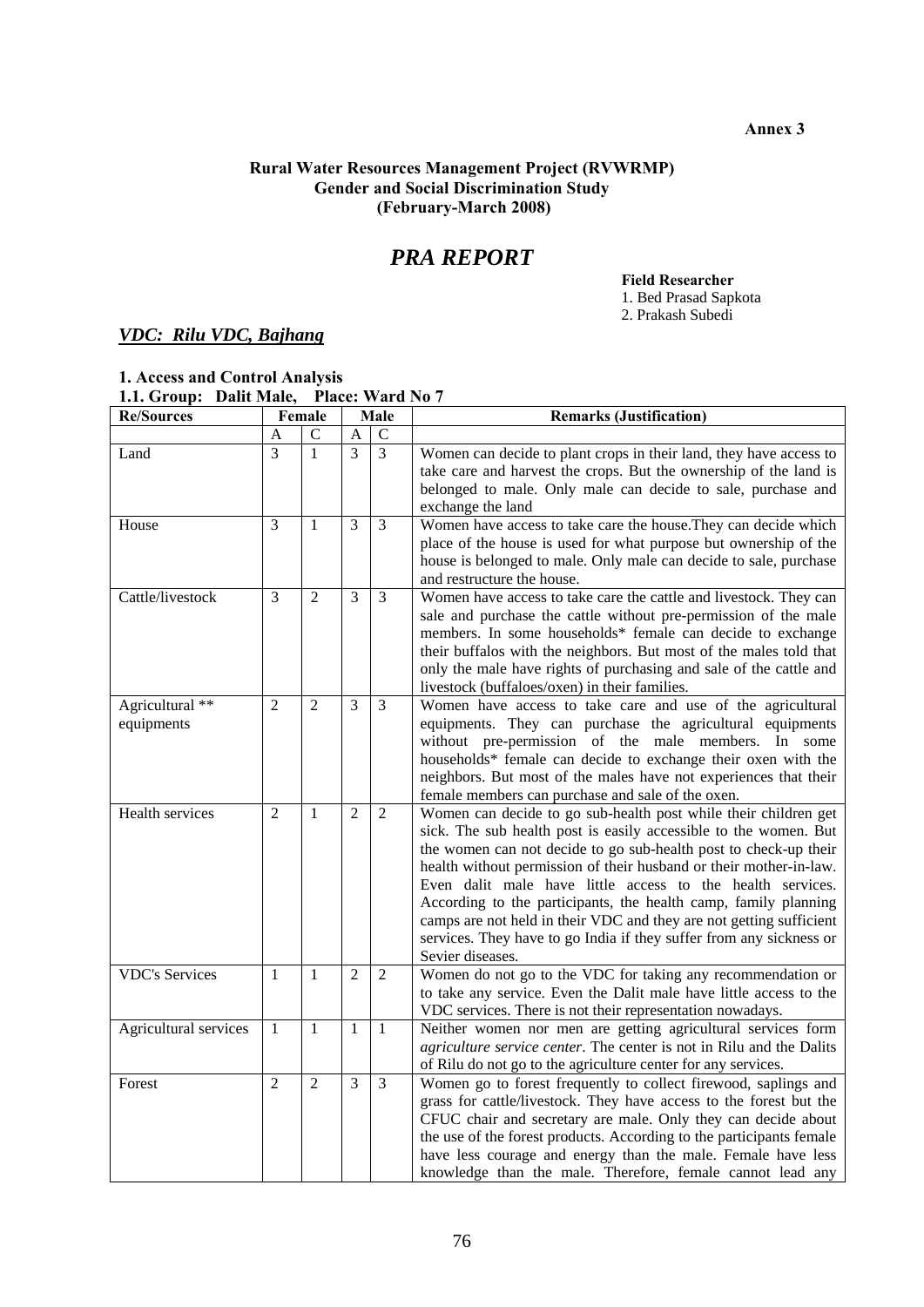|                              |                |                |                |                | committee and cannot take part actively in any decision.                                                          |
|------------------------------|----------------|----------------|----------------|----------------|-------------------------------------------------------------------------------------------------------------------|
| Drinking water               | 3              | $\mathbf{1}$   | $\overline{3}$ | $\overline{3}$ | Female have go to fetch drinking water, washing clothes and take                                                  |
|                              |                |                |                |                | bath for children and themselves. They have access to the drinking                                                |
|                              |                |                |                |                | water tap. But the female cannot decide where to fix the water tap,                                               |
|                              |                |                |                |                | when and where it should be repaired. Only male decide about the                                                  |
|                              |                |                |                |                | management and maintenance of drinking water supply. There is                                                     |
|                              |                |                |                |                | only one female member in drinking water users committee in                                                       |
|                              |                |                |                |                | ward No 7.                                                                                                        |
| Irrigation                   | $\overline{2}$ | $\overline{2}$ | $\overline{3}$ | $\overline{3}$ | Female can go to irrigate field. They have access to the cannel.                                                  |
|                              |                |                |                |                | But only male decide about the management and maintenance of                                                      |
|                              |                |                |                |                | the cannel.                                                                                                       |
| Education                    | 1              | $\mathbf{1}$   | 3              | $\overline{3}$ | Parents prefer sons to send school. According to them sons will                                                   |
|                              |                |                |                |                | have to go outside to earn money for the family in future whereas                                                 |
|                              |                |                |                |                | the girls will have to remain at home after their marriage.                                                       |
| <b>Financial Institution</b> | 1              | 1              | $\overline{2}$ | $\overline{2}$ | Women have no access to financial institution. Even the male has                                                  |
|                              |                |                |                |                | little access to the bank and any other financial institutions. They                                              |
|                              |                |                |                |                | (Male) take loan from local money lenders. There is not any                                                       |
|                              |                |                |                |                | cooperative or bank in Rilu.                                                                                      |
| Community                    | $\overline{2}$ | $\overline{2}$ | 3              | $\overline{3}$ | Dalit women are organized in savings and credit groups. They                                                      |
| Organizations                |                |                |                |                | have access to the groups but there are male in the groups who                                                    |
| (CBOs)                       |                |                |                |                | decide mostly.                                                                                                    |
| Religious places             | $\mathbf{1}$   | 1              | 1              | $\mathbf{1}$   | Neither women nor men from dalit community are allowed to                                                         |
|                              |                |                |                |                | enter in the temple or any pooza and take Prasad. ***                                                             |
| <b>Political Parties</b>     | $\overline{2}$ | 1              | $\overline{2}$ | $\overline{2}$ | There is representation in political parties from dalit communities.                                              |
|                              |                |                |                |                | However, there are only physical representation and not access to                                                 |
|                              |                |                |                |                | decision making level. Dalit male are more influencing than dalit                                                 |
| Information and              | $\mathbf{1}$   | $\mathbf{1}$   | $\overline{2}$ | $\overline{2}$ | female in political parties at local level.<br>Mostly male go to outside, even in leisure time male (from elderly |
| Communication                |                |                |                |                | to the children) go to public places (Tea stall, CHAUTARA and                                                     |
|                              |                |                |                |                | CHOWK) and they can get new information. But the female (from                                                     |
|                              |                |                |                |                | elderly to the children) stay at home and involve in household                                                    |
|                              |                |                |                |                | work. Therefore they have not access to new information.                                                          |
|                              |                |                |                |                | Likewise, Mostly the male use to listen the news and other                                                        |
|                              |                |                |                |                | information form the radio at home whereas the female always                                                      |
|                              |                |                |                |                | involve in household work.                                                                                        |
| <b>Skill Training</b>        | 1              | $\mathbf{1}$   | $\mathbf{1}$   | $\mathbf{1}$   | The participants have not any experience of skilled training that is                                              |
|                              |                |                |                |                | provided by any external agencies or the government in their                                                      |
|                              |                |                |                |                | village. No body has got any type of skill training.                                                              |
| Note: 1 or<br>$\bigcirc$     |                |                |                |                | $=$ Very little Access/Control, 2 or<br>$=$ Little Access/Control,                                                |

3 or  $\left( \qquad \right)$ =Well Access/Control

\* The Female headed households or female led households

\*\* Agricultural equipments are plough, oxen in rental, knives, KODALO, ANASI, KUTO etc.

\*\*\* If any Dalit tries to inter in the temple and tries to get Prasad, so called *Mallo Jati* (Higher caste) will force to him to leave the village indirectly. Dalits are badly indebted from the non dalit money lender and their homelands are deposited as collateral in the money lenders home. The money lenders will force them to leave their homeland or repay the loan if any dalit tries to break the traditional rules. These types of incidents have happened in their village several times. Therefore, any dalit cannot tries to raise voice against this discrimination.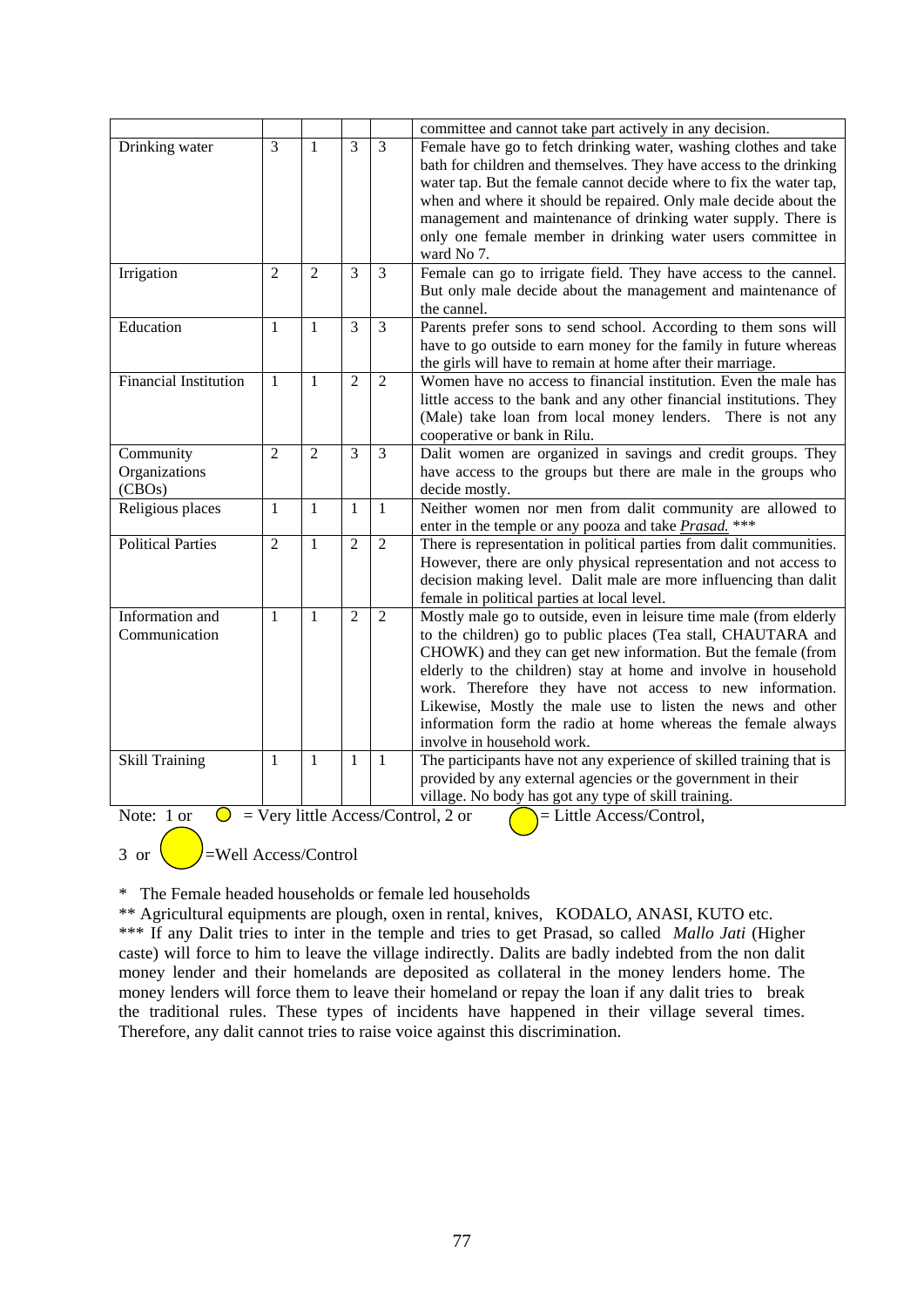| <b>Respondents</b>  |                |
|---------------------|----------------|
| Name of respondents | Ward No.       |
| 1. Jayalal Agri     | 7              |
| 2. Fittu Agri       | $\overline{4}$ |
| 3. Bhuja BK         | 8              |
| 4. Jaya Damai       | 7              |
| 5. Jhilke Agri      | 7              |
| 6. Ranadal Okheda   | 7              |
| 7. Jange Okheda     | 7              |
| 8. Birendra Okheda  | 7              |
| 9. Biru Agri        | $\mathcal{L}$  |
| 10. Gopal Agri      | 7              |
| 11. Raje Agri       | 7              |
| 12. Jaheri Agri     | 7              |

# **1.2. Group: Dalit Female, Place: Ward No 7**

| <b>Re/Sources</b>                        |                | Female         | Male           |                | <b>Remarks (Justification)</b>                                                                                                                                                                                                                                                                                                                                                                                                                                                        |
|------------------------------------------|----------------|----------------|----------------|----------------|---------------------------------------------------------------------------------------------------------------------------------------------------------------------------------------------------------------------------------------------------------------------------------------------------------------------------------------------------------------------------------------------------------------------------------------------------------------------------------------|
|                                          | A              | $\mathsf{C}$   | $\mathbf{A}$   | $\mathbf C$    |                                                                                                                                                                                                                                                                                                                                                                                                                                                                                       |
| Drinking water                           | $\overline{2}$ | $\mathbf{1}$   | $\overline{2}$ | $\overline{2}$ | (Women and girls) fetch water, go to water tap frequently but they<br>cannot decide where to fix the water tap, when and where it should<br>be repaired. Only male decide about the management and<br>maintenance of drinking water supply. Even the dalit male have<br>not access to the water tap which is using by non dalit. If the water<br>stops in the tap of dalit cluster, the dalit will have to go to the<br>spring to take drinking water.                                |
| Forest                                   | 1              | $\mathbf{1}$   | $\overline{2}$ | $\overline{2}$ | Participants said that women have to go to forest frequently to<br>collect firewood and saplings but they cannot go easily to the<br>forest. Because, the CFUC has restricted the forest in the name of<br>conservation. Even the male of dalit has not access to CFUC at<br>decision making level. CFUC chair and secretary are non dalit<br>male. Only they use to decide about the use of the forest<br>products.***                                                               |
| House                                    | 3              | 1              | 3              | 3              | Women have access to take care the house; they can decide which<br>place of the house is used for what purpose but ownership of the<br>house is belonged to male. Only male can decide to sale, purchase<br>and restructure the house.                                                                                                                                                                                                                                                |
| Cattle/livestock                         | 3              | $\overline{2}$ | 3              | $\overline{3}$ | Women have access to take care the cattle and livestock. They can<br>sale and purchase the cattle without pre-permission of the male<br>members. In some households* female can decide to exchange<br>their buffalos with the neighbors. But most of the males told that<br>only the male have rights of purchasing and sale of the cattle and<br>live stocks (buffaloes/oxen) in their families.                                                                                     |
| Agricultural <sup>**</sup><br>equipments | $\overline{2}$ | $\overline{2}$ | 3              | 3              | Women have access to take care and use of the agricultural<br>equipments. They can purchase the agricultural equipments<br>without pre-permission of the male members. In some<br>households* female can decide to exchange their oxen with the<br>neighbors. But most of the males have not experiences that their<br>female members can purchase and sale of the oxen.                                                                                                              |
| Health services                          | $\overline{2}$ | $\mathbf{1}$   | $\overline{2}$ | $\overline{2}$ | Women can decide to go sub-health post while their children get<br>sick. The sub health post is easily accessible to the women. But<br>the women can not decide to go sub-health post to check-up their<br>health without permission of their husband or their mother-in-law.<br>Even dalit male have little access to the health services.<br>According to the participants, the health camp, family planning<br>camps are not held in their VDC and they are not getting sufficient |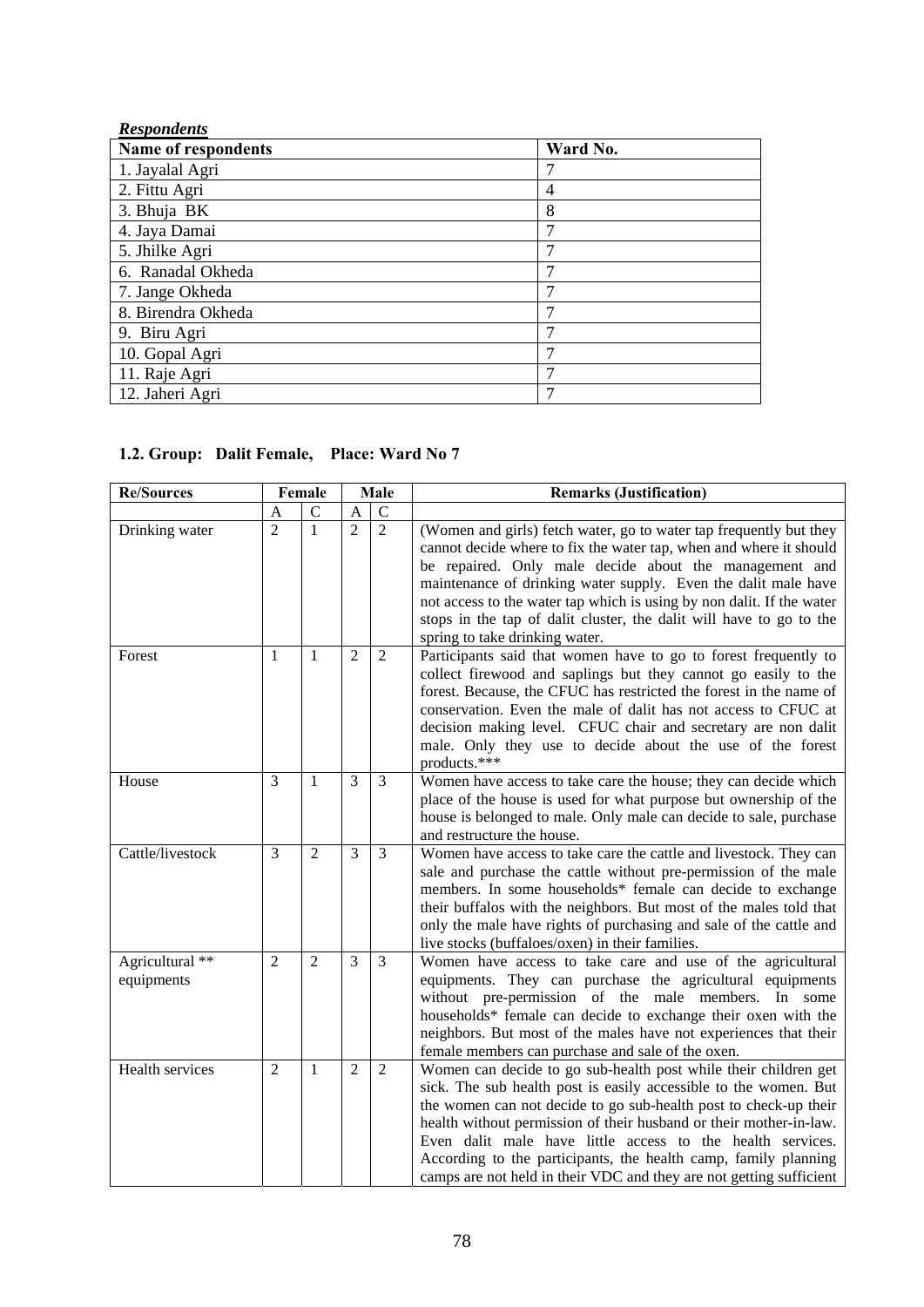|                                      |                |                |                |                | services. They have to go India if they suffer from any sickness or                                                                                                                                                                                                                                                                                                                                                                                                                            |  |  |
|--------------------------------------|----------------|----------------|----------------|----------------|------------------------------------------------------------------------------------------------------------------------------------------------------------------------------------------------------------------------------------------------------------------------------------------------------------------------------------------------------------------------------------------------------------------------------------------------------------------------------------------------|--|--|
|                                      |                |                |                |                | Sevier diseases.                                                                                                                                                                                                                                                                                                                                                                                                                                                                               |  |  |
| Land                                 | $\overline{3}$ | $\mathbf{1}$   | $\overline{3}$ | $\overline{3}$ | Women can decide to plant crops in their land, they have access to<br>take care and harvest the crops. But the ownership of the land is<br>belonged to male. Only male can decide to sale, purchase and<br>exchange the land                                                                                                                                                                                                                                                                   |  |  |
| <b>VDC's Services</b>                | 1              | $\mathbf{1}$   | $\overline{2}$ | $\overline{2}$ | Women do not go to the VDC for taking any recommendation or<br>to take any service. Even the Dalit male have little access to the<br>VDC services. There is not their representation nowadays.                                                                                                                                                                                                                                                                                                 |  |  |
| Agricultural services                | $\mathbf{1}$   | $\mathbf{1}$   | $\mathbf{1}$   | $\mathbf{1}$   | Neither women nor men are getting agricultural services form<br>agriculture service center. The center is not in Rilu and the Dalits<br>of Rilu do not go to the agriculture center for any services.                                                                                                                                                                                                                                                                                          |  |  |
| Irrigation                           | $\overline{2}$ | $\overline{2}$ | $\overline{3}$ | $\overline{3}$ | Female can go to irrigate field. They have access to the cannel.<br>But only male decide about the management and maintenance of<br>the cannel.                                                                                                                                                                                                                                                                                                                                                |  |  |
| Education                            | $\mathbf{1}$   | $\mathbf{1}$   | 3              | $\overline{3}$ | Parents prefer sons to send school. According to them sons will<br>have to go outside to earn money for the family in future whereas<br>the girls will have to remain at home after their marriage.                                                                                                                                                                                                                                                                                            |  |  |
| <b>Financial Institution</b>         | $\mathbf{1}$   | $\mathbf{1}$   | $\overline{2}$ | $\overline{2}$ | Women have no access to financial institution. Even the male has<br>little access to the bank and any other financial institutions. They<br>(Male) take loan from local money lenders. There is not any<br>cooperative or bank in Rilu.                                                                                                                                                                                                                                                        |  |  |
| Community<br>Organizations<br>(CBOs) | $\overline{2}$ | $\overline{2}$ | 3              | $\overline{3}$ | Dalit women are organized in savings and credit groups. They<br>have access to the groups but there are male in the groups who<br>decide mostly.                                                                                                                                                                                                                                                                                                                                               |  |  |
| Religious places                     | $\mathbf{1}$   | $\mathbf{1}$   | $\mathbf{1}$   | $\mathbf{1}$   | Neither women nor men from dalit community are allowed to<br>enter in the temple or any pooza and take Prasad. ****                                                                                                                                                                                                                                                                                                                                                                            |  |  |
| <b>Political Parties</b>             | $\overline{2}$ | $\mathbf{1}$   | $\overline{2}$ | $\overline{2}$ | There is representation in political parties from dalit communities.<br>However, there are only physical representation and not access to<br>decision making level. Dalit male are more influencing than dalit<br>female in political parties at local level.                                                                                                                                                                                                                                  |  |  |
| Information and<br>Communication     | $\mathbf{1}$   | $\mathbf{1}$   | $\overline{2}$ | $\overline{2}$ | Mostly male go to outside, even in leisure time male (from elderly<br>to the children) go to public places (Tea stall, CHAUTARA and<br>CHOWK) and they can get new information. But the female (from<br>elderly to the children) stay at home and involve in household<br>work. Therefore they have not access to new information.<br>Likewise, Mostly the male use to listen the news and other<br>information form the radio at home whereas the female always<br>involve in household work. |  |  |
| <b>Skill Training</b>                | $\mathbf{1}$   | $\mathbf{1}$   | $\mathbf{1}$   | $\mathbf{1}$   | The participants have not any experience of skilled training that is<br>provided by any external agencies or the government in their<br>village. No body has got any type of skill training.                                                                                                                                                                                                                                                                                                   |  |  |

Note: 1= Very little Access/Control, 2= Little Access/Control, 3=Well Access/Control

\* The Female headed households or female led households

\*\* Agricultural equipments are plough, oxen in rental, knives, KODALO, ANASI, KUTO etc.

\*\*\* *Petari Community Forestry Users Group (CFUG)* of Rilu VDC ward No. 4, 6 and 7 was established in 2003. The CFUG was led by women and dalit women also in decision making position. The committee worked hard and succeeded to conserve the jungle from deforestation. Most of the users were happy and they were following the rules and regulation of the CFUG. In 2006, new CFUC formed by the general assembly. Male and Non dalit became leaders and decision makers. The new committee blamed the older committee that it was not transparent and did not handover the documents and accounts to the new committee. After then, no one followed the rules and the jungle is being cleaned and converting as barren land. (According to the participants of Rilu 6,7, and 4)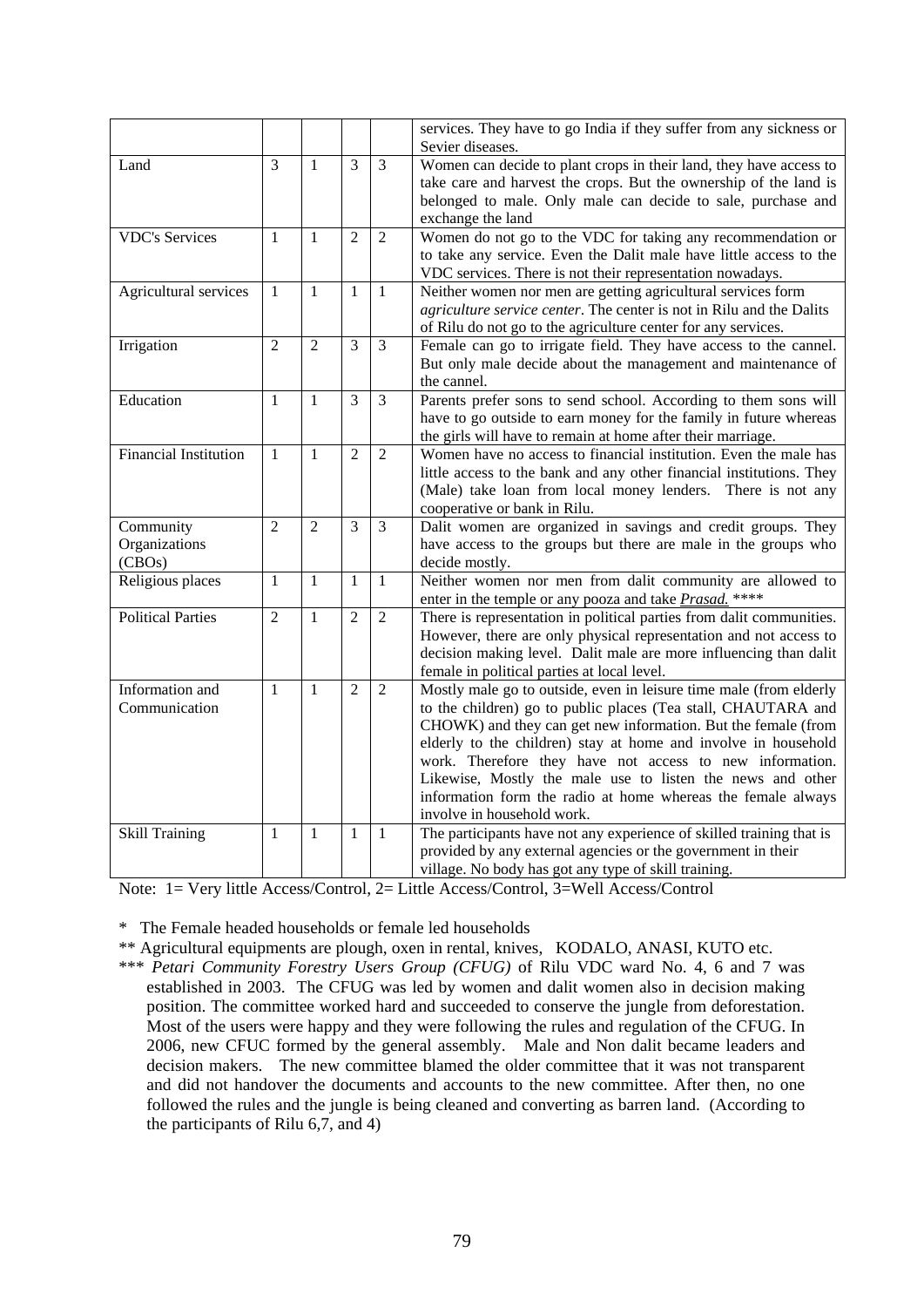\*\*\*\* No dalit women have tried to get such Prasad and Tika. Because, they do not want to be sinner and to be the cause of any harm in the family. "We dalit women afraid of god and we do not want to be sinner"- Suna Agri

# **Respondents**

| <b>SN</b>      | Name               | Ward No. |
|----------------|--------------------|----------|
|                | Dhana Okheda       |          |
| 2              | Birma BK           |          |
| 3              | Chapu BK           |          |
| $\overline{4}$ | Rupa Agri          |          |
| 5              | Suna Agri          |          |
| 6              | Mahamati Okheda    |          |
|                | Gopala Devi Okheda |          |
| 8              | Sikni BK           | 8        |
| $\mathbf Q$    | Usha Okheda        |          |
| 10             | Dalmati Agri       |          |
| 11             | Kumala Agri        |          |
| 12             | Parvati Agri       |          |

# **1.3. Group: Non Dalit Female, Place: Ward No 3**

| $\mathbf C$<br>$\mathcal{C}$<br>A<br>A<br>$\overline{3}$<br>$\overline{3}$<br>$\overline{\mathcal{E}}$<br>$\mathbf{1}$<br>Land<br>Women decide when and where to plant and harvest crops in their<br>land, they have access to take care the plant and yields. But the<br>ownership of the land is belonged to male. Only male can decide<br>to sale, purchase and exchange the land<br>3<br>3<br>House<br>3<br>Women have access to take care the house; they can decide which<br>$\mathbf{1}$<br>place of the house is used for what purpose but ownership of the<br>house is belonged to male. Only male can decide to sale, purchase<br>and restructure the house.<br>3<br>3<br>$\overline{2}$<br>(Women and girls) fetch water, go to water tap frequently but they<br>Drinking water<br>1<br>cannot decide where to fix the water tap, when and where it should<br>be repaired. Only male decide about the management and<br>maintenance of drinking water supply.<br>3<br>3<br>Women go to forest frequently to collect firewood and saplings.<br>$\overline{2}$<br>$\overline{2}$<br>Forest<br>CFUC chair and secretary are male. Only they use to decide about<br>the use of the forest products.<br>3<br>$\overline{3}$<br>Cattle/livestock<br>3<br>$\overline{2}$<br>Women have access to take care the cattle and livestock. They can<br>sale and purchase the cattle without pre-permission of the male<br>members. However, all participants have not experienced of<br>purchasing and sale of the cattle and livestock(buffaloes/oxen) in<br>their families.<br>Agricultural **<br>3<br>3<br>$\overline{2}$<br>$\overline{2}$<br>Women have access to take care and use of the agricultural<br>equipments. They can purchase the agricultural equipments. In<br>equipments<br>some households* female can decide to exchange their oxen with<br>the neighbors.<br>Health services<br>3<br>Women can decide to go sub-health post while their children get<br>2<br>3<br>1<br>sick. But the women can not decide to go sub-health post to check-<br>up their health without permission of their husband or their<br>mother-in-law. Male can go to health check up as he feel or get<br>sick easily. | <b>Re/Sources</b> | Female |  | Male |  | <b>Remarks (Justification)</b> |
|------------------------------------------------------------------------------------------------------------------------------------------------------------------------------------------------------------------------------------------------------------------------------------------------------------------------------------------------------------------------------------------------------------------------------------------------------------------------------------------------------------------------------------------------------------------------------------------------------------------------------------------------------------------------------------------------------------------------------------------------------------------------------------------------------------------------------------------------------------------------------------------------------------------------------------------------------------------------------------------------------------------------------------------------------------------------------------------------------------------------------------------------------------------------------------------------------------------------------------------------------------------------------------------------------------------------------------------------------------------------------------------------------------------------------------------------------------------------------------------------------------------------------------------------------------------------------------------------------------------------------------------------------------------------------------------------------------------------------------------------------------------------------------------------------------------------------------------------------------------------------------------------------------------------------------------------------------------------------------------------------------------------------------------------------------------------------------------------------------------------------------------------------------------------------------------------------------------|-------------------|--------|--|------|--|--------------------------------|
|                                                                                                                                                                                                                                                                                                                                                                                                                                                                                                                                                                                                                                                                                                                                                                                                                                                                                                                                                                                                                                                                                                                                                                                                                                                                                                                                                                                                                                                                                                                                                                                                                                                                                                                                                                                                                                                                                                                                                                                                                                                                                                                                                                                                                  |                   |        |  |      |  |                                |
|                                                                                                                                                                                                                                                                                                                                                                                                                                                                                                                                                                                                                                                                                                                                                                                                                                                                                                                                                                                                                                                                                                                                                                                                                                                                                                                                                                                                                                                                                                                                                                                                                                                                                                                                                                                                                                                                                                                                                                                                                                                                                                                                                                                                                  |                   |        |  |      |  |                                |
|                                                                                                                                                                                                                                                                                                                                                                                                                                                                                                                                                                                                                                                                                                                                                                                                                                                                                                                                                                                                                                                                                                                                                                                                                                                                                                                                                                                                                                                                                                                                                                                                                                                                                                                                                                                                                                                                                                                                                                                                                                                                                                                                                                                                                  |                   |        |  |      |  |                                |
|                                                                                                                                                                                                                                                                                                                                                                                                                                                                                                                                                                                                                                                                                                                                                                                                                                                                                                                                                                                                                                                                                                                                                                                                                                                                                                                                                                                                                                                                                                                                                                                                                                                                                                                                                                                                                                                                                                                                                                                                                                                                                                                                                                                                                  |                   |        |  |      |  |                                |
|                                                                                                                                                                                                                                                                                                                                                                                                                                                                                                                                                                                                                                                                                                                                                                                                                                                                                                                                                                                                                                                                                                                                                                                                                                                                                                                                                                                                                                                                                                                                                                                                                                                                                                                                                                                                                                                                                                                                                                                                                                                                                                                                                                                                                  |                   |        |  |      |  |                                |
|                                                                                                                                                                                                                                                                                                                                                                                                                                                                                                                                                                                                                                                                                                                                                                                                                                                                                                                                                                                                                                                                                                                                                                                                                                                                                                                                                                                                                                                                                                                                                                                                                                                                                                                                                                                                                                                                                                                                                                                                                                                                                                                                                                                                                  |                   |        |  |      |  |                                |
|                                                                                                                                                                                                                                                                                                                                                                                                                                                                                                                                                                                                                                                                                                                                                                                                                                                                                                                                                                                                                                                                                                                                                                                                                                                                                                                                                                                                                                                                                                                                                                                                                                                                                                                                                                                                                                                                                                                                                                                                                                                                                                                                                                                                                  |                   |        |  |      |  |                                |
|                                                                                                                                                                                                                                                                                                                                                                                                                                                                                                                                                                                                                                                                                                                                                                                                                                                                                                                                                                                                                                                                                                                                                                                                                                                                                                                                                                                                                                                                                                                                                                                                                                                                                                                                                                                                                                                                                                                                                                                                                                                                                                                                                                                                                  |                   |        |  |      |  |                                |
|                                                                                                                                                                                                                                                                                                                                                                                                                                                                                                                                                                                                                                                                                                                                                                                                                                                                                                                                                                                                                                                                                                                                                                                                                                                                                                                                                                                                                                                                                                                                                                                                                                                                                                                                                                                                                                                                                                                                                                                                                                                                                                                                                                                                                  |                   |        |  |      |  |                                |
|                                                                                                                                                                                                                                                                                                                                                                                                                                                                                                                                                                                                                                                                                                                                                                                                                                                                                                                                                                                                                                                                                                                                                                                                                                                                                                                                                                                                                                                                                                                                                                                                                                                                                                                                                                                                                                                                                                                                                                                                                                                                                                                                                                                                                  |                   |        |  |      |  |                                |
|                                                                                                                                                                                                                                                                                                                                                                                                                                                                                                                                                                                                                                                                                                                                                                                                                                                                                                                                                                                                                                                                                                                                                                                                                                                                                                                                                                                                                                                                                                                                                                                                                                                                                                                                                                                                                                                                                                                                                                                                                                                                                                                                                                                                                  |                   |        |  |      |  |                                |
|                                                                                                                                                                                                                                                                                                                                                                                                                                                                                                                                                                                                                                                                                                                                                                                                                                                                                                                                                                                                                                                                                                                                                                                                                                                                                                                                                                                                                                                                                                                                                                                                                                                                                                                                                                                                                                                                                                                                                                                                                                                                                                                                                                                                                  |                   |        |  |      |  |                                |
|                                                                                                                                                                                                                                                                                                                                                                                                                                                                                                                                                                                                                                                                                                                                                                                                                                                                                                                                                                                                                                                                                                                                                                                                                                                                                                                                                                                                                                                                                                                                                                                                                                                                                                                                                                                                                                                                                                                                                                                                                                                                                                                                                                                                                  |                   |        |  |      |  |                                |
|                                                                                                                                                                                                                                                                                                                                                                                                                                                                                                                                                                                                                                                                                                                                                                                                                                                                                                                                                                                                                                                                                                                                                                                                                                                                                                                                                                                                                                                                                                                                                                                                                                                                                                                                                                                                                                                                                                                                                                                                                                                                                                                                                                                                                  |                   |        |  |      |  |                                |
|                                                                                                                                                                                                                                                                                                                                                                                                                                                                                                                                                                                                                                                                                                                                                                                                                                                                                                                                                                                                                                                                                                                                                                                                                                                                                                                                                                                                                                                                                                                                                                                                                                                                                                                                                                                                                                                                                                                                                                                                                                                                                                                                                                                                                  |                   |        |  |      |  |                                |
|                                                                                                                                                                                                                                                                                                                                                                                                                                                                                                                                                                                                                                                                                                                                                                                                                                                                                                                                                                                                                                                                                                                                                                                                                                                                                                                                                                                                                                                                                                                                                                                                                                                                                                                                                                                                                                                                                                                                                                                                                                                                                                                                                                                                                  |                   |        |  |      |  |                                |
|                                                                                                                                                                                                                                                                                                                                                                                                                                                                                                                                                                                                                                                                                                                                                                                                                                                                                                                                                                                                                                                                                                                                                                                                                                                                                                                                                                                                                                                                                                                                                                                                                                                                                                                                                                                                                                                                                                                                                                                                                                                                                                                                                                                                                  |                   |        |  |      |  |                                |
|                                                                                                                                                                                                                                                                                                                                                                                                                                                                                                                                                                                                                                                                                                                                                                                                                                                                                                                                                                                                                                                                                                                                                                                                                                                                                                                                                                                                                                                                                                                                                                                                                                                                                                                                                                                                                                                                                                                                                                                                                                                                                                                                                                                                                  |                   |        |  |      |  |                                |
|                                                                                                                                                                                                                                                                                                                                                                                                                                                                                                                                                                                                                                                                                                                                                                                                                                                                                                                                                                                                                                                                                                                                                                                                                                                                                                                                                                                                                                                                                                                                                                                                                                                                                                                                                                                                                                                                                                                                                                                                                                                                                                                                                                                                                  |                   |        |  |      |  |                                |
|                                                                                                                                                                                                                                                                                                                                                                                                                                                                                                                                                                                                                                                                                                                                                                                                                                                                                                                                                                                                                                                                                                                                                                                                                                                                                                                                                                                                                                                                                                                                                                                                                                                                                                                                                                                                                                                                                                                                                                                                                                                                                                                                                                                                                  |                   |        |  |      |  |                                |
|                                                                                                                                                                                                                                                                                                                                                                                                                                                                                                                                                                                                                                                                                                                                                                                                                                                                                                                                                                                                                                                                                                                                                                                                                                                                                                                                                                                                                                                                                                                                                                                                                                                                                                                                                                                                                                                                                                                                                                                                                                                                                                                                                                                                                  |                   |        |  |      |  |                                |
|                                                                                                                                                                                                                                                                                                                                                                                                                                                                                                                                                                                                                                                                                                                                                                                                                                                                                                                                                                                                                                                                                                                                                                                                                                                                                                                                                                                                                                                                                                                                                                                                                                                                                                                                                                                                                                                                                                                                                                                                                                                                                                                                                                                                                  |                   |        |  |      |  |                                |
|                                                                                                                                                                                                                                                                                                                                                                                                                                                                                                                                                                                                                                                                                                                                                                                                                                                                                                                                                                                                                                                                                                                                                                                                                                                                                                                                                                                                                                                                                                                                                                                                                                                                                                                                                                                                                                                                                                                                                                                                                                                                                                                                                                                                                  |                   |        |  |      |  |                                |
|                                                                                                                                                                                                                                                                                                                                                                                                                                                                                                                                                                                                                                                                                                                                                                                                                                                                                                                                                                                                                                                                                                                                                                                                                                                                                                                                                                                                                                                                                                                                                                                                                                                                                                                                                                                                                                                                                                                                                                                                                                                                                                                                                                                                                  |                   |        |  |      |  |                                |
|                                                                                                                                                                                                                                                                                                                                                                                                                                                                                                                                                                                                                                                                                                                                                                                                                                                                                                                                                                                                                                                                                                                                                                                                                                                                                                                                                                                                                                                                                                                                                                                                                                                                                                                                                                                                                                                                                                                                                                                                                                                                                                                                                                                                                  |                   |        |  |      |  |                                |
|                                                                                                                                                                                                                                                                                                                                                                                                                                                                                                                                                                                                                                                                                                                                                                                                                                                                                                                                                                                                                                                                                                                                                                                                                                                                                                                                                                                                                                                                                                                                                                                                                                                                                                                                                                                                                                                                                                                                                                                                                                                                                                                                                                                                                  |                   |        |  |      |  |                                |
|                                                                                                                                                                                                                                                                                                                                                                                                                                                                                                                                                                                                                                                                                                                                                                                                                                                                                                                                                                                                                                                                                                                                                                                                                                                                                                                                                                                                                                                                                                                                                                                                                                                                                                                                                                                                                                                                                                                                                                                                                                                                                                                                                                                                                  |                   |        |  |      |  |                                |
|                                                                                                                                                                                                                                                                                                                                                                                                                                                                                                                                                                                                                                                                                                                                                                                                                                                                                                                                                                                                                                                                                                                                                                                                                                                                                                                                                                                                                                                                                                                                                                                                                                                                                                                                                                                                                                                                                                                                                                                                                                                                                                                                                                                                                  |                   |        |  |      |  |                                |
| 3<br>$\mathfrak{Z}$<br><b>VDC's Services</b><br>Women do not go to the VDC for taking any recommendation or<br>1<br>1                                                                                                                                                                                                                                                                                                                                                                                                                                                                                                                                                                                                                                                                                                                                                                                                                                                                                                                                                                                                                                                                                                                                                                                                                                                                                                                                                                                                                                                                                                                                                                                                                                                                                                                                                                                                                                                                                                                                                                                                                                                                                            |                   |        |  |      |  |                                |
| to take any service. Male go to VDC if they need any service from                                                                                                                                                                                                                                                                                                                                                                                                                                                                                                                                                                                                                                                                                                                                                                                                                                                                                                                                                                                                                                                                                                                                                                                                                                                                                                                                                                                                                                                                                                                                                                                                                                                                                                                                                                                                                                                                                                                                                                                                                                                                                                                                                |                   |        |  |      |  |                                |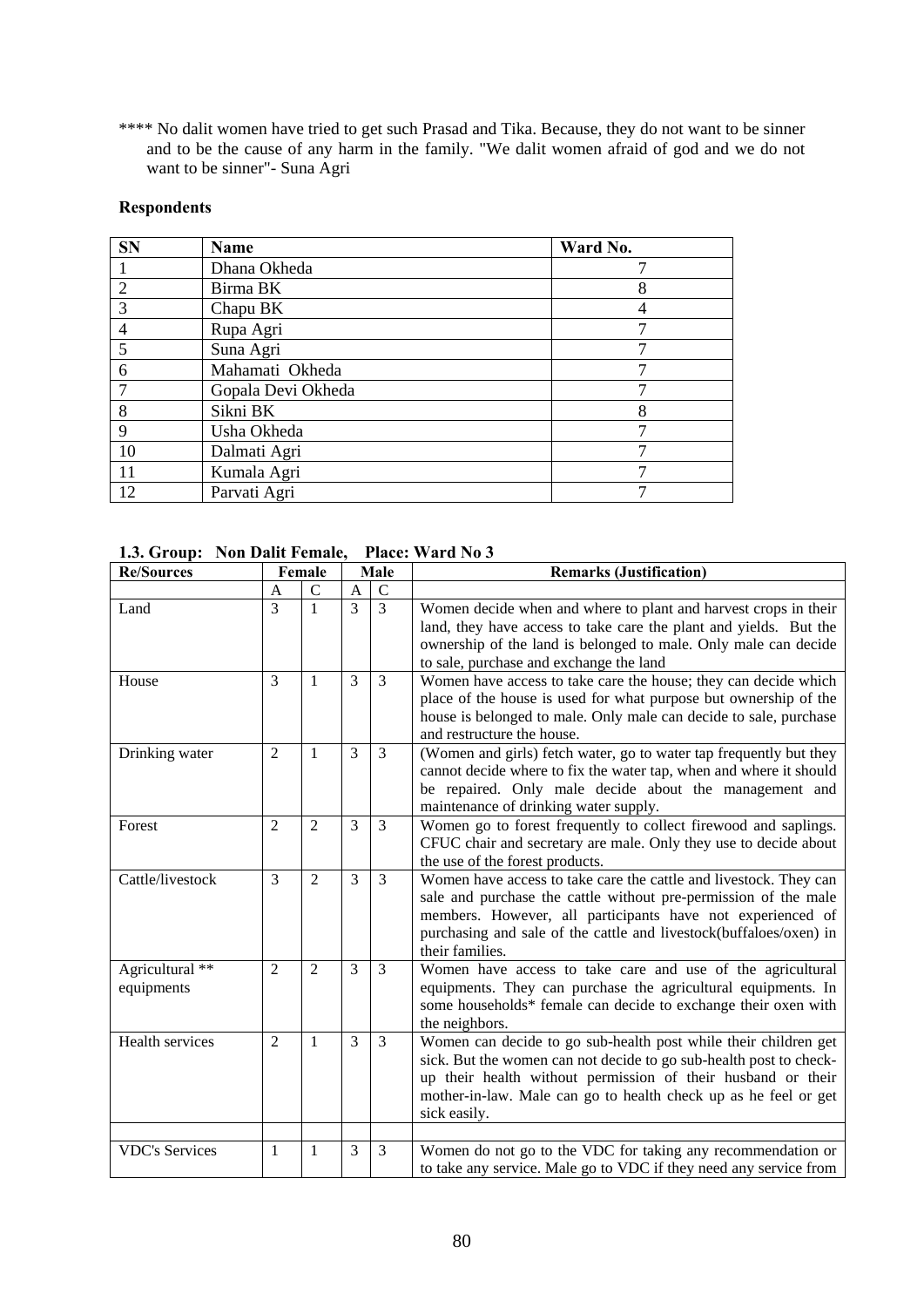|                              |                |                |                |                | VDC.                                                                 |  |  |  |
|------------------------------|----------------|----------------|----------------|----------------|----------------------------------------------------------------------|--|--|--|
| Agricultural services        | 1              | $\mathbf{1}$   | $\mathbf{1}$   | $\mathbf{1}$   | Neither women nor men are getting agricultural services form         |  |  |  |
|                              |                |                |                |                | agriculture service center.                                          |  |  |  |
| Irrigation                   | $\overline{2}$ | $\overline{2}$ | 3              | $\overline{3}$ | Female can go to irrigate field. They have access to the cannel.     |  |  |  |
|                              |                |                |                |                | But only male decide about the management and maintenance of         |  |  |  |
|                              |                |                |                |                | the cannel.                                                          |  |  |  |
| Education                    | $\mathbf{1}$   | 1              | 3              | 3              | Parents prefer sons to send school. According to them sons will      |  |  |  |
|                              |                |                |                |                | have to go outside to earn money for the family in future whereas    |  |  |  |
|                              |                |                |                |                | the girls will have to remain at home after their marriage.          |  |  |  |
| <b>Financial Institution</b> | $\mathbf{1}$   | $\mathbf{1}$   | $\overline{2}$ | $\overline{2}$ | Women have no access to financial institution. Even the male has     |  |  |  |
|                              |                |                |                |                | little access to the bank and any other financial institutions. They |  |  |  |
|                              |                |                |                |                | (Male) take loan from local money lenders. There is not any          |  |  |  |
|                              |                |                |                |                | cooperative or bank in Rilu.                                         |  |  |  |
| Community                    | $\overline{2}$ | $\mathfrak{D}$ | 3              | $\overline{3}$ | Women are organized in savings and credit groups. They have          |  |  |  |
| Organizations                |                |                |                |                | access to the groups but there are male in the groups who decide     |  |  |  |
| (CBOs)                       |                |                |                |                | mostly.                                                              |  |  |  |
| <b>Skill Training</b>        | 1              | $\mathbf{1}$   | $\mathbf{1}$   | $\mathbf{1}$   | The participants have not any experience of skilled training that is |  |  |  |
|                              |                |                |                |                | provided by any external agencies or the government in their         |  |  |  |
|                              |                |                |                |                | village. No body has got any type of skill training.                 |  |  |  |
| Religious places             | $\overline{2}$ | $\overline{2}$ | 3              | 3              | Women have access to the religious places but not allowed in         |  |  |  |
|                              |                |                |                |                | menstruation period. Likewise, all things are decided by male in     |  |  |  |
|                              |                |                |                |                | consultation with women.                                             |  |  |  |
| <b>Political Parties</b>     | $\overline{2}$ | $\mathbf{1}$   | $\overline{3}$ | $\overline{3}$ | There is women's representation in political parties. However,       |  |  |  |
|                              |                |                |                |                | there are only physical representation and not access to decision    |  |  |  |
|                              |                |                |                |                | making level. Male are more influencing and dominating than          |  |  |  |
|                              |                |                |                |                | female in political parties at local level.                          |  |  |  |
| Information and              | -1             | 1              | $\overline{2}$ | 2              | Mostly male go to outside, even in leisure time male (from elderly   |  |  |  |
| Communication                |                |                |                |                | to the children) go to public places (Tea stall, CHAUTARA and        |  |  |  |
|                              |                |                |                |                | CHOWK) and they can get new information. But the female (from        |  |  |  |
|                              |                |                |                |                | elderly to the children) stay at home and involve in household       |  |  |  |
|                              |                |                |                |                | work. Therefore they have not access to new information.             |  |  |  |
|                              |                |                |                |                | Likewise, Mostly the male use to listen the news and other           |  |  |  |
|                              |                |                |                |                | information form the radio at home whereas the female always         |  |  |  |
|                              |                |                |                |                | involve in household work.                                           |  |  |  |

Note: 1= Very little Access/Control, 2= Little Access/Control, 3=Well Access/Control

\* The Female headed households or female led households

\*\* Agricultural equipments are plough, oxen in rental, knives, KODALO, ANASI, KUTO etc.

# *Respondents*

| <b>SN</b>      | <b>Name</b>            | <b>Ward No</b> |  |
|----------------|------------------------|----------------|--|
|                | Dunki Bohara           | 3              |  |
| $\overline{2}$ | Himkala Jethara        | $\overline{2}$ |  |
| 3              | AMba Bohara            | $\overline{4}$ |  |
| 4              | Himsara Bohara         | 5              |  |
| 5              | Sarmila Kumari Jethara | 3              |  |
| 6              | Belmati Bohara         | 3              |  |
|                | Mangala Bohara         | 3              |  |
| 8              | Naru Bohara            | $\overline{4}$ |  |
| 9              | Kankuru Jethara        | 2              |  |
| 10             | Dalli Bohara           | 3              |  |
| 11             | Jamuna Devi Bohara     | 6              |  |
| 12             | Radha Bohara           | 5              |  |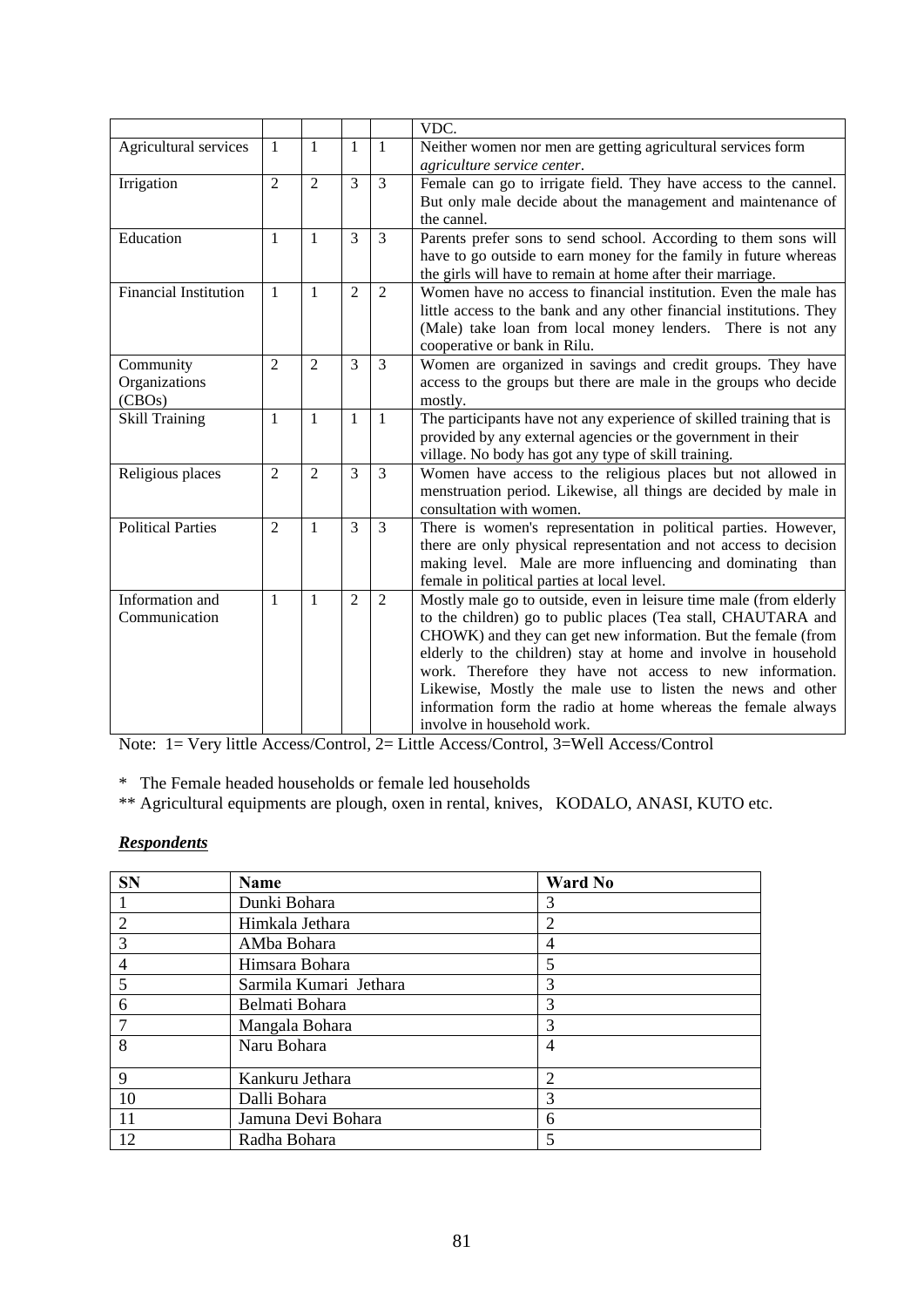|  |  |  | 1.4. Group: Non Dalit Male, Place: Ward No 5 |
|--|--|--|----------------------------------------------|
|--|--|--|----------------------------------------------|

| <b>Re/Sources</b>            |                | Female         | Male           |                  | <b>Remarks (Justification)</b>                                      |  |
|------------------------------|----------------|----------------|----------------|------------------|---------------------------------------------------------------------|--|
|                              | A              | $\mathsf{C}$   | A              | C                |                                                                     |  |
| Land                         | 3              | $\overline{2}$ | 3              | 3                | Women decide when and where to plant and harvest crops in           |  |
|                              |                |                |                |                  | their land, they have access to take care the plant and yields.     |  |
|                              |                |                |                |                  | But the ownership of the land is belonged to male. Male decides     |  |
|                              |                |                |                |                  | to sale, purchase and exchange the land in consultation with        |  |
|                              |                |                |                |                  | female members of the family.                                       |  |
| House                        | 3              | 3              | 3              | 3                | Women have access to take care the house; they can decide           |  |
|                              |                |                |                |                  | which place of the house is used for what purpose. Though           |  |
|                              |                |                |                |                  | ownership of the house is belonged to male they cannot decide       |  |
|                              |                |                |                |                  | to sale, purchase and restructure the house without permission      |  |
|                              |                |                |                |                  | of female members.                                                  |  |
| Drinking water               | 3              | $\mathfrak{2}$ | 3              | 3                | (Women and girls) fetch water, go to water tap frequently. They     |  |
|                              |                |                |                |                  | have access to decide to keep cleanliness around the tap.           |  |
|                              |                |                |                |                  | However, male decide about the management and maintenance           |  |
|                              |                |                |                |                  | of drinking water supply.                                           |  |
| Forest                       | 3              | 1              | 3              | 3                | Women go to forest frequently to collect firewood and saplings.     |  |
|                              |                |                |                |                  | But they cannot take timber from the forest. Female cannot          |  |
|                              |                |                |                |                  | involve in cutting timber. CFUC chair and secretary are male.       |  |
|                              |                |                |                |                  | Only they use to decide about the use of the forest products.       |  |
| Cattle/livestock             | 3              | $\overline{2}$ | 3              | 3                | Women have access to take care the cattle and livestock. They       |  |
|                              |                |                |                |                  | can sale and purchase the cattle without pre-permission of the      |  |
|                              |                |                |                |                  | male members. However, all participants have not experienced        |  |
|                              |                |                |                |                  | of<br>purchasing<br>and<br>sale<br>of<br>the<br>cattle<br>and       |  |
|                              |                |                |                |                  | livestock(buffaloes/oxen) in their families.                        |  |
| Agricultural **              | $\overline{2}$ | $\overline{2}$ | 3              | 3                | Women have access to take care and use of the agricultural          |  |
| equipments                   |                |                |                |                  | equipments. They can purchase the agricultural equipments. In       |  |
|                              |                |                |                |                  | some households* female can decide to exchange their oxen           |  |
|                              |                |                |                |                  | with the neighbors.                                                 |  |
| Health services              | 2              | 1              | 3              | 3                | Women can decide to go sub-health post while their children get     |  |
|                              |                |                |                |                  | sick. But the women can not decide to go sub-health post to         |  |
|                              |                |                |                |                  | check-up their health without permission of their husband or        |  |
|                              |                |                |                |                  | their mother-in-law. Male can go to health check up as he feel or   |  |
|                              |                |                |                |                  | get sick easily.                                                    |  |
| Employment                   | 1              | $\mathbf{1}$   | 3              | 3                | Women cannot decide to go outside from the village for earning      |  |
|                              |                |                |                |                  | money. It is male's duty to earn money and to maintain              |  |
|                              |                |                |                |                  | livelihoods of the family. Women should do household work.          |  |
| <b>VDC's Services</b>        | 1              | 1              | 3              | 3                | Women do not go to the VDC for taking any recommendation            |  |
|                              |                |                |                |                  | or to take any service. Male go to VDC if they need any service     |  |
|                              |                |                |                |                  | from VDC.                                                           |  |
| Irrigation                   | $\overline{2}$ | $\overline{2}$ | 3              | 3                | Female can go to irrigate field. They have access to the cannel.    |  |
|                              |                |                |                |                  | But only male decide about the management and maintenance of        |  |
|                              |                |                |                |                  | the cannel.                                                         |  |
| Education                    | 1              | $\mathbf{1}$   | 3              | 3                | Parents prefer sons to send school. According to them sons will     |  |
|                              |                |                |                |                  | have to go outside to earn money for the family in future           |  |
|                              |                |                |                |                  | whereas the girls will have to remain at home after their           |  |
|                              |                |                |                |                  | marriage. If girls are sent to school they will elope (POILA        |  |
|                              |                |                |                |                  | JANCHHAN) from school.                                              |  |
| <b>Financial Institution</b> | 1              | 1              | $\overline{c}$ | $\boldsymbol{2}$ | Women have no access to financial institution. Even the male        |  |
|                              |                |                |                |                  | has little access to the bank and any other financial institutions. |  |
|                              |                |                |                |                  | They (Male) take loan from local money lenders. There is not        |  |
|                              |                |                |                |                  | any cooperative or bank in Rilu.                                    |  |
| Community                    | 2              | $\overline{2}$ | 3              | 3                | Women are organized in savings and credit groups. They have         |  |
| Organizations                |                |                |                |                  | access to the groups but there are male in the groups who decide    |  |
| (CBOs)                       |                |                |                |                  | mostly.                                                             |  |
| <b>Skill Training</b>        | 1              | 1              | $\mathbf{1}$   | $\mathbf{1}$     | The participants have not any experience of skilled training that   |  |
|                              |                |                |                |                  | is provided by any external agencies or the government in their     |  |
|                              |                |                |                |                  | village. No body has got any type of skill training.                |  |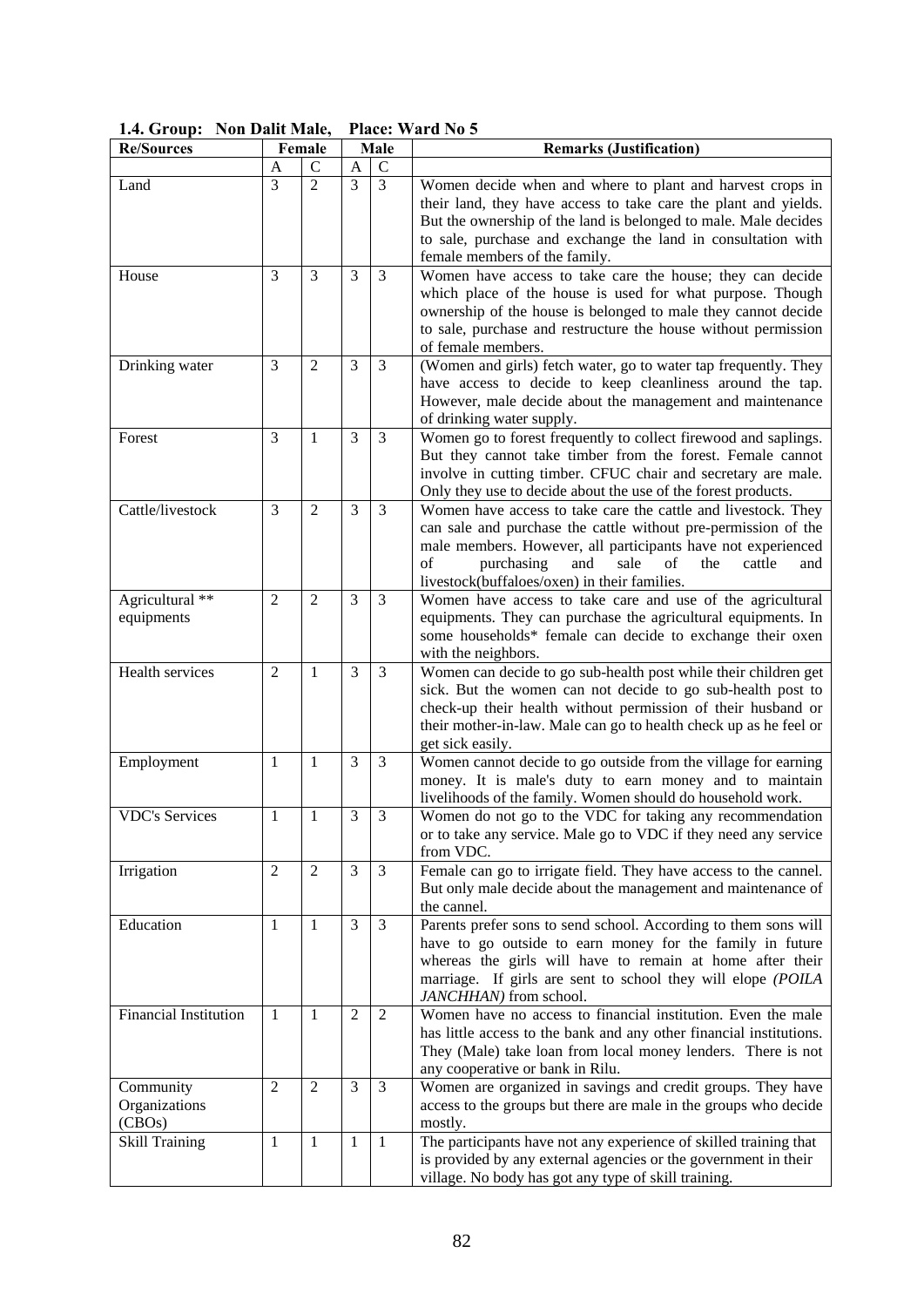| Religious places                 |  | 3 | -3            | Women have access to the religious places but not allowed in<br>menstruation period. Likewise, all things are decided by male in<br>consultation with women.                                                                                                                                                |
|----------------------------------|--|---|---------------|-------------------------------------------------------------------------------------------------------------------------------------------------------------------------------------------------------------------------------------------------------------------------------------------------------------|
| <b>Political Parties</b>         |  | 3 | -3            | There is women's representation in political parties. However,<br>there are only physical representation and not access to decision<br>making level. It is because the women have no leadership<br>capacity.                                                                                                |
| Information and<br>Communication |  | 3 | $\mathcal{L}$ | Women and girls have access to listen to the radio but they don't<br>want to listen to news. They want to listen to songs. Female<br>health volunteers provide information to the women and girls<br>but there is not any provision of male health volunteer to<br>provide such information in the village. |

Note: 1= Very little Access/Control, 2= Little Access/Control, 3=Well Access/Control

\* The Female headed households or female led households

\*\* Agricultural equipments are plough, oxen in rental, knives, KODALO, ANASI, KUTO etc.

### *Respondents*

| <b>SN</b>      | Name                        | Ward No        |
|----------------|-----------------------------|----------------|
|                | Biru Bohara                 | 6              |
| $\overline{2}$ | Ganesh Rokaya               | 5              |
| 3              | Bahadur Bohara              | $\overline{2}$ |
| $\overline{4}$ | Trimal Bohara               | 5              |
| 5              | Daljit Kathayat             | 8              |
| 6              | Nandalal Bohara             | 6              |
|                | Guru Bohara                 | 3              |
| 8              | Ram Bahadur Jethara         | 9              |
| 9              | Dhan Bahadur Bohara Jethara |                |
| 10             | Jaya Bohara                 | $\overline{2}$ |
| 11             | Danta Bohara                | 3              |
| 12             | Akkal Bohara                | 5              |

# **2. Workload Analysis 2.1. Group: Dalit Male, Place Ward No 7, Date 19th February, 2008**

| <b>Male (Adults and Boys)</b>             | Time            | <b>Female (Adults and Girls)</b>               |  |
|-------------------------------------------|-----------------|------------------------------------------------|--|
| Sleeping                                  | $4:30-5:30$ AM  | Get up, firing, fetch water from tap/well (30) |  |
|                                           |                 | minutes to 45 minutes)*, clean rooms.          |  |
| Get up, drink tea, go to CHANA (shed)     | 5:30-7:00 AM    | Go to CHANA (shed) for feeding                 |  |
| for feeding cattle/livestock              |                 | cattle/livestock, prepare morning meals.       |  |
| Prepare for outside works of that day.    | $7:00-9:00$ AM  | Go to collect saplings or cut grass in Bari or |  |
| Help to take care of children, if needed. |                 | Khet                                           |  |
| Have morning meal and go to outside       | $9:00-10:00$ AM | Feed children and send them to schools, serve  |  |
| work                                      |                 | food for family members, after than have food  |  |
|                                           |                 | and clean utensils, ensure & prepare food      |  |
|                                           |                 | grain for evening meal, clean rooms and wash   |  |
|                                           |                 | clothes of all family members                  |  |
| Performing outside work                   | $10:00 - 5:00$  | Go to outside for working**                    |  |
| Agricultural work: preparing field        |                 | Agricultural work: Digging and making          |  |
| (Ploughing, digging, making wall          |                 | ready for planting, planting paddy, wheat,     |  |
| and terraces) for planting paddy,         |                 | barley, take care of the plants, irrigating    |  |
| wheat, barley. Plantng and                |                 | the field, harvesting, preparing grain and     |  |
| harvesting.                               |                 | storing                                        |  |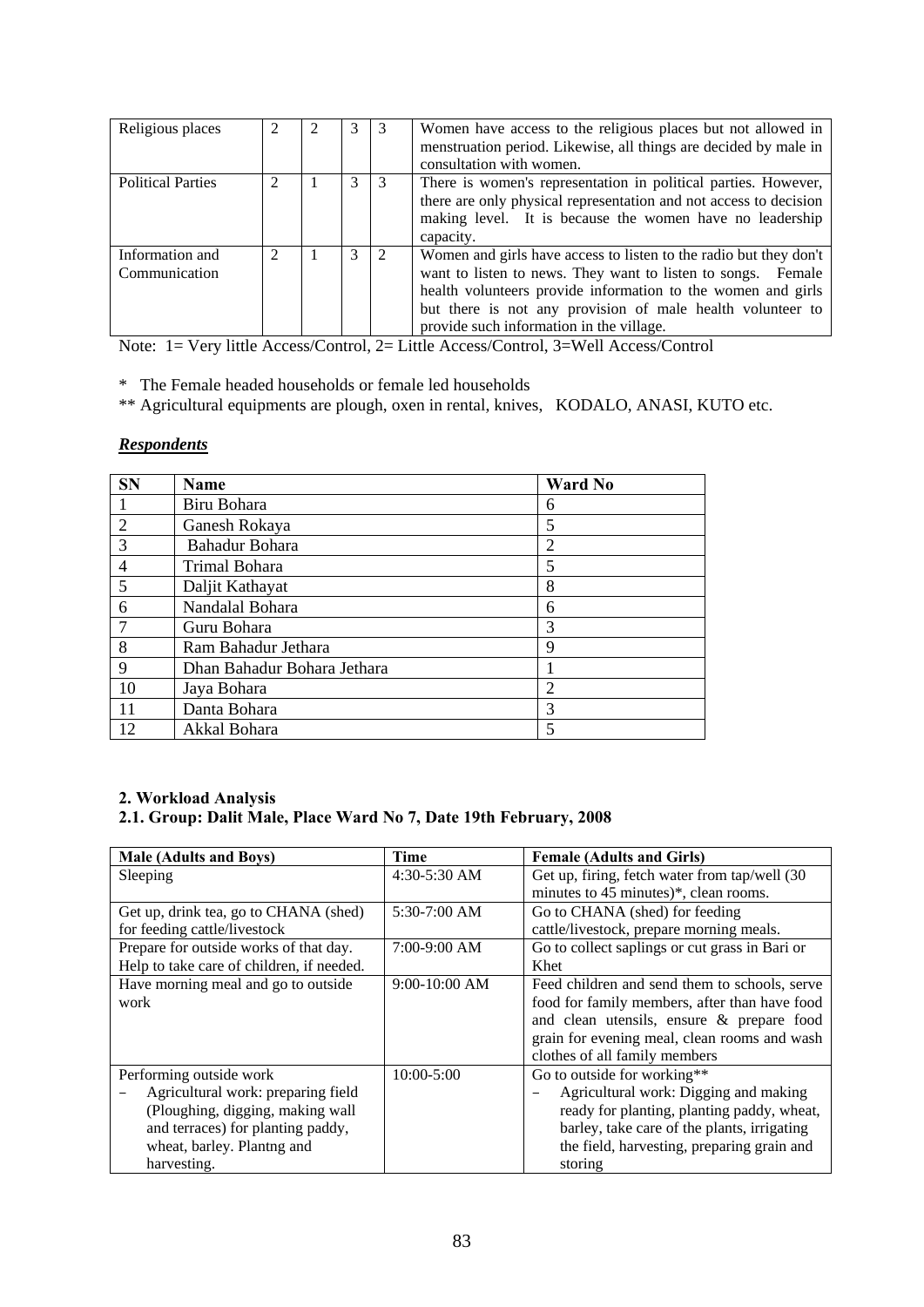| Non Agricultural work: Labor on<br>road construction, house<br>construction, carpentry, mason,<br>wood cutting, timber cutting                                                               |                                 | Domestic work: go to jungle to take care<br>of cattle and livestock, collect firewood<br>and saplings,<br>Non Agricultural work: Labor on road<br>construction, house construction, |
|----------------------------------------------------------------------------------------------------------------------------------------------------------------------------------------------|---------------------------------|-------------------------------------------------------------------------------------------------------------------------------------------------------------------------------------|
| Coming Home, Feeding livestock<br>Hosting guest, if needed, Helping to take<br>care of the children, if needed<br>Listening radio and taking rest or go to<br>neighboring house for talking. | $5:00-7:00$ PM                  | Coming home, fetching water, prepare<br>evening meal, serving tea to the guest, if<br>needed, feeding the children                                                                  |
| Having meal and go to bed                                                                                                                                                                    | $7:00-8:30$ or 9:00             | Serving food for family members (First)                                                                                                                                             |
| Listen to the radio on bed                                                                                                                                                                   | <b>PM</b>                       | elderly and male members and than female<br>members of the family), having food at last,<br>cleaning utensils, cleaning kitchen.                                                    |
| Sleeping                                                                                                                                                                                     | $8:30 - 9:30$ or up to<br>10 PM | Preparing materials for morning meal,<br>preparing food grain (OKHAL MUSAL<br>GARNE)                                                                                                |

**\*** The women use to go toilets before filling the water in their water pot from the tap or well. At that time mostly male are sleeping and the time is safe for women to go to toilets in the streams or any other public places.

\*\* Wage rate for male and female is different in the VDC. According to the participants daily wage for male in general non skilled work is Nrs. 150 to 200. For carpentry and mason work the male gets up to Nrs. 300. Only the male does carpentry and mason work. Similarly a male gets up to Nrs. 200 daily for timber cutting. Women get up to Nrs. 50-80 daily. Works are different for men and women. Men involve in comparatively hard work, such as breaking the stone, cutting timber, caring timber from forest to the village or up to district headquarter whereas woman involves in caring stones, preparing mud for house construction and so on. In agricultural work, male gets up to Nrs. 150 and a female gets up to Nrs. 80 daily. The participants said that women are weaker that men. Women are less courageous than men. Therefore, women cannot perform outside work like men do.

| <b>Respondents</b>  |                |
|---------------------|----------------|
| Name of respondents | Ward No.       |
| 1. Jayalal Agri     |                |
| 2. Fittu Agri       | $\overline{4}$ |
| 3. Bhuja BK         | 8              |
| 4. Jaya Damai       | 7              |
| 5. Jhilke Agri      | 7              |
| 6. Ranadal Okheda   |                |
| 7. Jange Okheda     | ⇁              |
| 8. Birendra Okheda  | 7              |
| 9. Biru Agri        |                |
| 10. Gopal Agri      |                |
| 11. Raje Agri       |                |
| 12. Jaheri Agri     |                |

#### **2.2. Group: Dalit Female, Place Ward No 7, Date 20th February, 2008**

| <b>Male (Adults and Boys)</b><br>Time            |  | <b>Female (Adults and Girls)</b>                 |  |
|--------------------------------------------------|--|--------------------------------------------------|--|
| $4:00-5:00$ AM<br>Sleeping                       |  | Get up, firing, fetch water from tap/well, clean |  |
|                                                  |  | utensils, clean rooms.                           |  |
| $5:00-7:00$ AM<br>Get up, drink tea, go to CHANA |  | Serve tea for the family members, Go to CHANA    |  |
| (shed) for feeding cattle/livestock              |  | (shed) for feeding cattle/livestock, prepare     |  |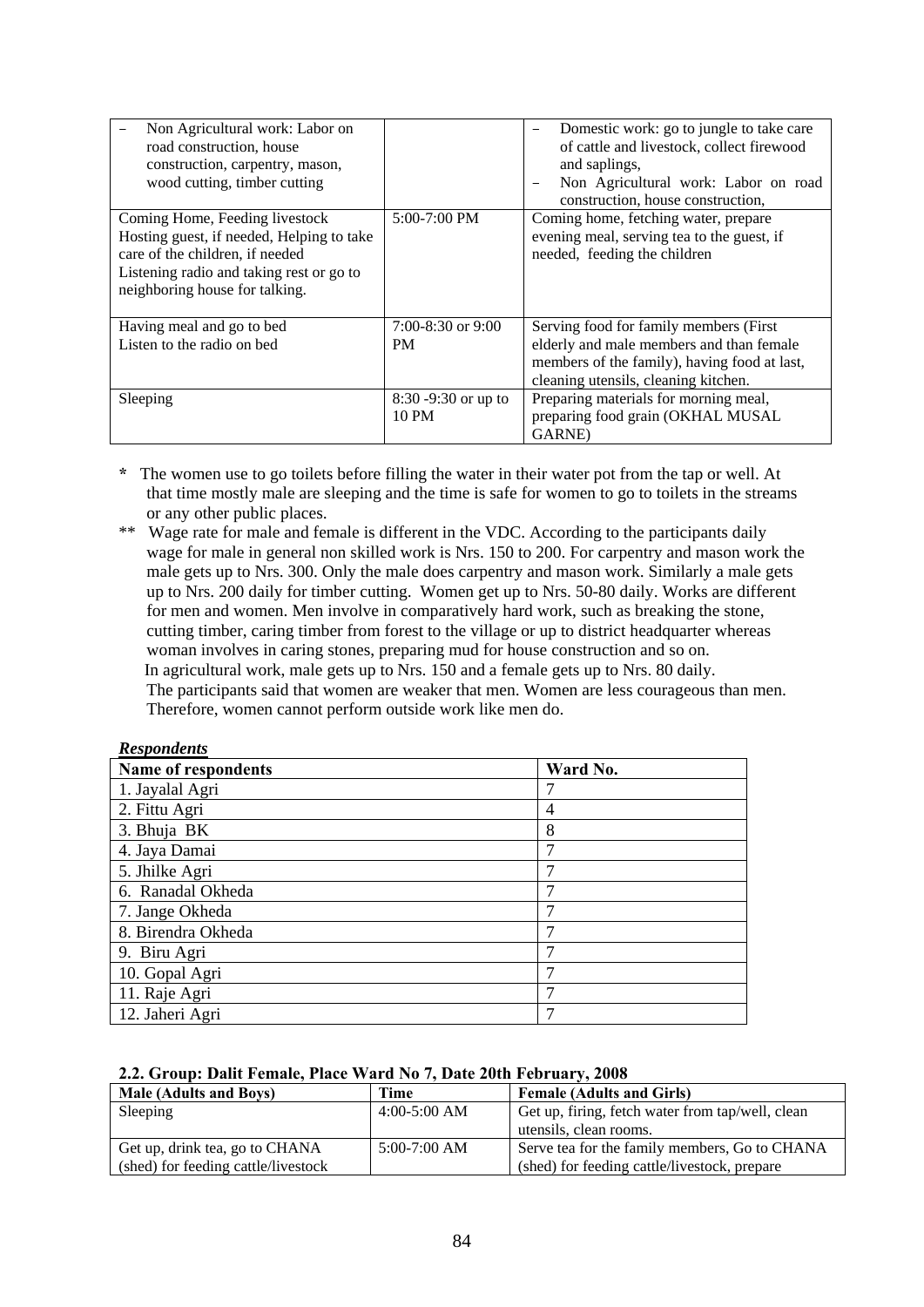|                                                                                                                                                                                                                                                                                                                  |                                | morning meals.                                                                                                                                                                                                                                                                                                                                                                                                                                                                                                                                     |
|------------------------------------------------------------------------------------------------------------------------------------------------------------------------------------------------------------------------------------------------------------------------------------------------------------------|--------------------------------|----------------------------------------------------------------------------------------------------------------------------------------------------------------------------------------------------------------------------------------------------------------------------------------------------------------------------------------------------------------------------------------------------------------------------------------------------------------------------------------------------------------------------------------------------|
| Go to water tap and wash faces, take<br>smock (TAMAKHU), prepare for<br>outside works of that day.                                                                                                                                                                                                               | 7:00-9:00 AM                   | Go to collect saplings or cut grass in Bari or Khet,<br>sometimes wash clothes of all family members,<br>prepare morning meals                                                                                                                                                                                                                                                                                                                                                                                                                     |
| Have morning meal and go to outside<br>work                                                                                                                                                                                                                                                                      | 9:00-10:00 AM                  | Feed children and send them to schools, serve food<br>for family members, after than have food and clean<br>utensils*, ensure & prepare food grain for evening<br>meal, clean rooms and wash clothes of all family<br>members                                                                                                                                                                                                                                                                                                                      |
| Go to outside work<br>Agricultural work: preparing field<br>(Ploughing, digging, making wall<br>and terraces) for planting paddy,<br>wheat, barley. Plantng and<br>harvesting.<br>Non Agricultural work: Labor on<br>road construction, house<br>construction, carpentry, mason,<br>wood cutting, timber cutting | 10:00-5:00 up to<br>6:00 PM    | Go to outside for working<br>Agricultural work: Digging and making ready<br>for planting, caring organic fertilizer from<br>sheds to the field, planting paddy, wheat,<br>barley, take care of the plants, irrigating the<br>field, harvesting, preparing grain and storing<br>Domestic work: go to jungle to take care of<br>$\overline{\phantom{m}}$<br>cattle and livestock (BAKHRA BALLI<br>CHARAUNE), collect firewood and saplings,<br>Non Agricultural work: Labor on road<br>$\overline{\phantom{0}}$<br>construction, house construction, |
| Coming Home, Feeding livestock<br>Hosting guest, if needed, Helping to<br>take care of the children, if needed<br>Listening radio and taking rest or go to<br>neighboring house for talking.                                                                                                                     | 5 or 6:00-7:00 PM              | Coming home, firing, fetching water, prepare<br>evening meal, serving tea to the guest, if needed,<br>feeding the children                                                                                                                                                                                                                                                                                                                                                                                                                         |
| Having meal and go to bed<br>Listen to the radio on bed                                                                                                                                                                                                                                                          | 7:00-8:30 or 9:00<br><b>PM</b> | Serving food for family members (First elderly<br>and male members and than female members of<br>the family) **, having food at last, cleaning<br>utensils***, cleaning kitchen.                                                                                                                                                                                                                                                                                                                                                                   |
| Sleeping                                                                                                                                                                                                                                                                                                         | 8:30 -9:30 or up to<br>10 PM   | Preparing materials for morning meal, preparing<br>food grain (OKHAL MUSAL GARNE)                                                                                                                                                                                                                                                                                                                                                                                                                                                                  |

\* Girls involves in cleaning rooms, cleaning utensils, fetching water and washing clothes but boys do not involve in such work. Girls involve helping her mother in carrying fertilizers, collecting saplings and carrying firewood from forest. Mostly girls go to take care of the cattle and oxen *(GOTHALA)*. Most of the participants said that the son will have to go outside (India and other places) to earn money. They do not have to do domestic work like women do. Therefore, girls have to do these works. " *BHANDA KUNDI, JHADU PUCHHA PANI CHHORALE NAI GARNE HO BHANE BAHIRA DESHMA GAYERA KASLE KAMAYERA LYAUNE RA HAMILE KHANE* ?"

 *"LOKNE MANISHLE GHARAMA PANI SOINILE GARNE KAM GARNE ANI BHAHIRA GAYERA PANI TALU BATE PASINA PHUTUNJEL KAM GARNE KASHARI HUNCHHA."* 

\*\*\* The participants said that the girls and women use to eat food at last in the family. They have to serve the food firstly to the elderly people and male member of the family and than they eat. They have to satisfy the rest of the food left over after eating of the male members of the family. On the other hand they prefer to provide nutritious food to the boys (Sons) first by considering that the boys will have to do hard work in future to earn money for the family. They provide such food to girls (Daughters) after providing the sons. Because of this reason the women are weaker than the men and cannot go outside to do hard work. Therefore, they have to do household work.

\*\*\* Generally the women/girls use to clean the utensils of evening meal in the evening of bright nights (When the moon gives lights) and in the following morning of dark nights. It is because of the light. *(JUN LAGEMA BASA BHADA CHHOLNE JUN NALAGEMA CHHAKALA CHHOLNE)*

### **Respondents**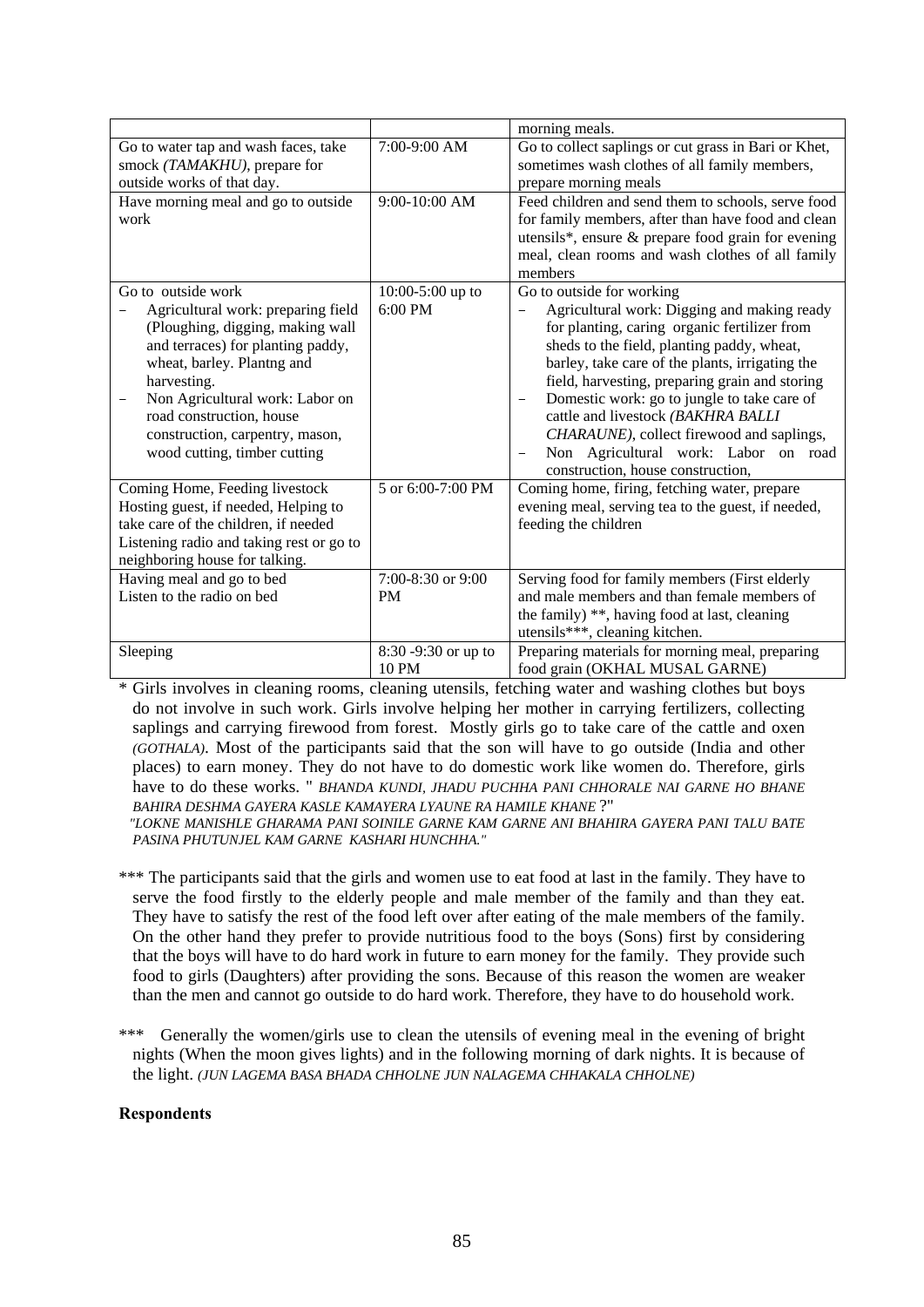| <b>SN</b>      | Name               | Ward No. |
|----------------|--------------------|----------|
|                | Dhana Okheda       |          |
| $\overline{2}$ | Birma BK           | 8        |
| 3              | Chapu BK           |          |
|                | Rupa Agri          |          |
| 5              | Suna Agri          |          |
| 6              | Mahamati Okheda    | ⇁        |
| $\mathcal{I}$  | Gopala Devi Okheda |          |
| 8              | Sikni BK           | 8        |
| $\mathbf Q$    | Usha Okheda        | ⇁        |
| 10             | Dalmati Agri       |          |
| 11             | Kumala Agri        |          |
| 12             | Parvati Agri       |          |

### **2.3. Group: Non Dalit Male Place Ward No 5, Date 21st February, 2008**

| <b>Male (Adults and Boys)</b>            | <b>Time</b>         | <b>Female (Adults and Girls)</b>                     |
|------------------------------------------|---------------------|------------------------------------------------------|
| Sleeping                                 | 4:00-5:00 up to 6   | Get up, firing, fetch water from tap/well, clean     |
|                                          | AM                  | utensils, clean rooms. (JHADUPUCHHA LAUNE)           |
| Get up, go to water tap and wash         | 5:00-7:00 AM        | Serve tea for the family members, Go to CHANA        |
| faces, drink tea, go to CHANA (shed)     |                     | (shed) for feeding cattle/livestock, prepare         |
| for feeding cattle/livestock             |                     | morning meals.                                       |
| Go to cut grass or collecting firewood   | 7:00-9:00 AM        | Go to collect saplings or cut grass in Bari or Khet, |
| or prepare for outside works of that     |                     | sometimes wash clothes of all family members,        |
| day.                                     |                     | prepare morning meals                                |
| Have morning meal and go to outside      | 9:00-10:00 AM       | Feed children and send them to schools, serve food   |
| work                                     |                     | for family members, after than have food and clean   |
|                                          |                     | utensils*, ensure & prepare food grain for evening   |
|                                          |                     | meal, clean rooms and wash clothes of all family     |
|                                          |                     | members                                              |
| Go to outside work                       | 10:00-5:00 up to    | Go to outside for working                            |
| Agricultural work**: preparing           | 6:00 PM             | Agricultural work: Digging and making ready          |
| field i.e plaguing, digging, making      |                     | for planting, caring organic fertilizer from         |
| wall and terraces (BANNO                 |                     | sheds to the field, planting paddy, wheat,           |
| LAUNE) for planting paddy,               |                     | barley, take care of the plants, irrigating the      |
| wheat, barley. Planting and              |                     | field, harvesting, preparing grain and storing       |
| harvesting.                              |                     | Domestic work: go to jungle to take care of          |
| Non Agricultural work: Porter,           |                     | cattle and livestock (BAKHRA BALLI                   |
| carrying heavy loads, road               |                     | CHARAUNE), collect firewood and saplings,            |
| construction, house construction,        |                     | Non Agricultural work: Labor on road                 |
| carpentry, mason, wood cutting,          |                     | construction, house construction,                    |
| timber cutting                           |                     |                                                      |
| Coming Home, Feeding livestock           | 5 or 6:00-7:00 PM   | Coming home, firing, fetching water, prepare         |
| Hosting guest, if needed, Helping to     |                     | evening meal, serving tea to the guest, if needed,   |
| take care of the children, if needed     |                     | feeding the children                                 |
| Listening radio and taking rest or go to |                     |                                                      |
| neighboring house for talking.           |                     |                                                      |
| Having meal and go to bed                | 7:00-8:30 or 9:00   | Serving food for family members (First elderly       |
| Listen to the radio on bed               | PM                  | and male members and than female members of          |
|                                          |                     | the family)***, having food at last, cleaning        |
|                                          |                     | utensils, cleaning kitchen.                          |
| Sleeping                                 | 8:30 -9:30 or up to | Preparing materials for morning meal, preparing      |
|                                          | 10 PM               | food grain (OKHAL MUSAL GARNE)                       |

\* Girls involves in cleaning rooms, cleaning utensils, fetching water and washing clothes but boys do not involve in such work. Girls involve helping her mother in carrying fertilizers, collecting saplings and carrying firewood from forest. Mostly girls go to take care of the cattle and oxen *(GOTHALA)*. Most of the participants said that the son will have to go outside (India and other places)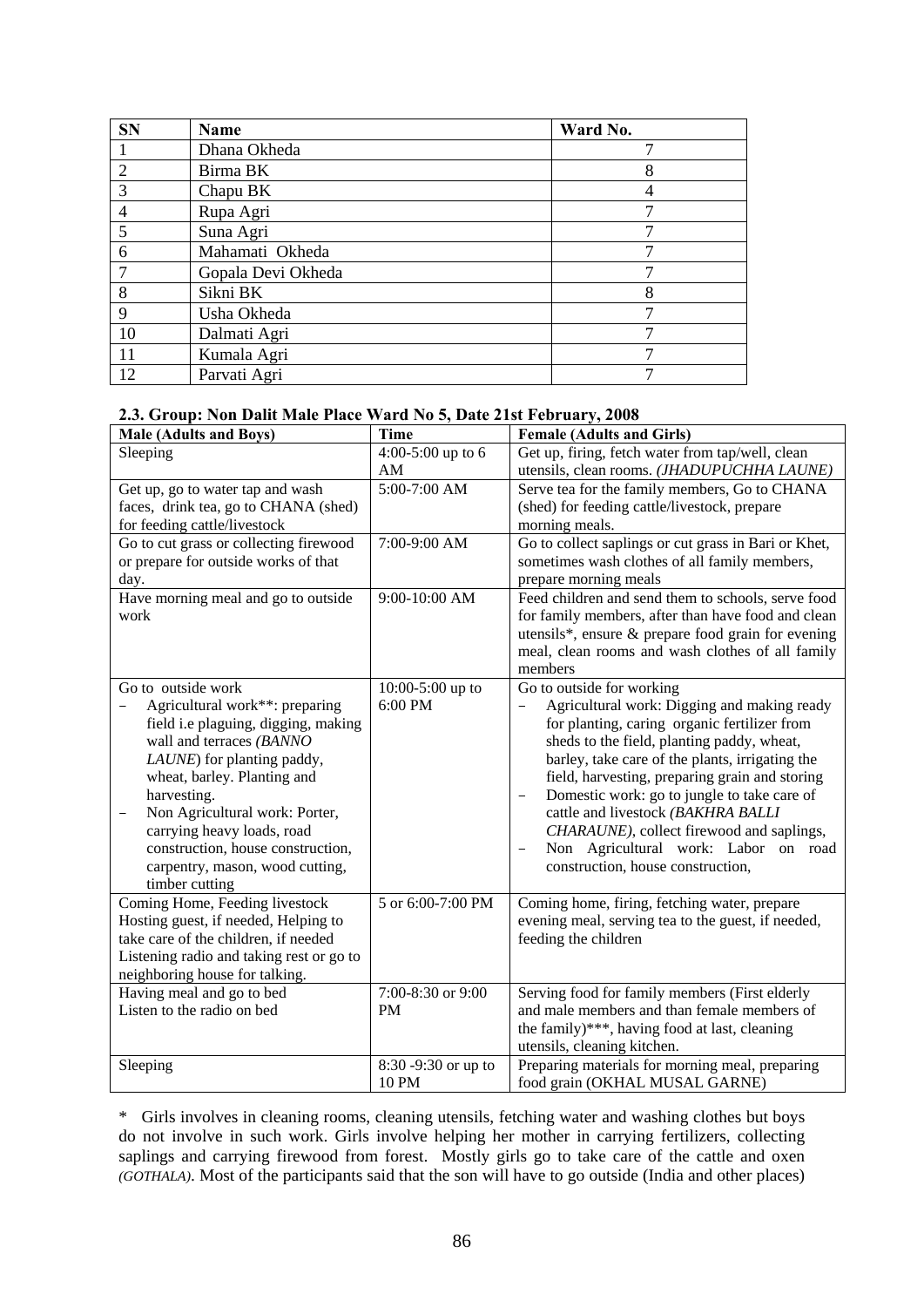to earn money. They do not have to do domestic work like women do. Therefore, girls have to do these works. "

*\*\** During planting and harvesting seasons of paddy, barley and wheat (From April to July and October to November) male use to go to the field for agricultural work. But the women use to go all seasons/months to take care of their crops. Therefore the women have very less leisure time in agricultural work.

\*\*\* The participants said that the girls and boys eat together but the women (Especially daughter in law) use to eat food at last in the family. They have to serve the food firstly to the elderly people and male member of the family and than they eat. If there are more than one daughter in law, the older one serves the food and the younger one has to clean the utensils and kitchen after eating. But all daughters in law eat together and they have to satisfy the rest of the food left over after eating of the members of the family. The participants replied that both boys and girls are treated equally in food distribution.

| <b>SN</b>      | <b>Name</b>                 | <b>Ward No</b> |
|----------------|-----------------------------|----------------|
| -1             | Biru Bohara                 | 6              |
| 2              | Ganesh Rokaya               | 5              |
| 3              | Bahadur Bohara              | 2              |
| $\overline{4}$ | Trimal Bohara               | 5              |
| 5              | Daljit Kathayat             | 8              |
| 6              | Nandalal Bohara             | 6              |
| $\overline{7}$ | Guru Bohara                 | 3              |
| 8              | Ram Bahadur Jethara         | 9              |
| 9              | Dhan Bahadur Bohara Jethara |                |
| 10             | Jaya Bohara                 | $\overline{2}$ |
| 11             | Danta Bohara                | 3              |
| 12             | Akkal Bohara                | 5              |

### *Respondents*

### **2.4. Group: Non Dalit Female, Place Ward No 3, Thakunna village, Date Feb. 22nd, 2008**

| <b>Male (Adults and Boys)</b>       | <b>Time</b>        | <b>Female (Adults and Girls)</b>                                            |
|-------------------------------------|--------------------|-----------------------------------------------------------------------------|
| Sleeping                            | 4:00-5:00 up to 6  | Get up, firing, fetch water from tap/well, clean rooms.                     |
|                                     | AM                 | (JHADUPUCHHA LAUNE), clean utencils.                                        |
| Get up, go to water tap and wash    | $5:00-7:00$ AM     | Serve tea for the family members, Go to CHANA (shed)                        |
| faces, drink tea, go to CHANA       |                    | for feeding cattle/livestock, prepare morning meals.                        |
| (shed) for feeding cattle/livestock |                    |                                                                             |
| During planting and harvesting      | 7:00-9:00 AM       | Go to collect saplings or cut grass in Bari or Khet,                        |
| seasons of paddy, barley and        |                    | sometimes wash clothes of all family members, prepare                       |
| wheat (From April to July and       |                    | morning meals                                                               |
| October to November) male use to    |                    | (If there are small children, they are left with either                     |
| go to the field for agricultural    |                    | elderly women or their older sisters/brothers at home and                   |
| work. from approx. 7:30 AM and      |                    | their mothers go to work.)                                                  |
| work in hte field for whole day,    |                    |                                                                             |
| up to $5:00 \text{ PM}$             |                    |                                                                             |
| Have morning meal and go to         | 9:00-10:00 AM      | Feed children and send them to schools, serve food for                      |
| outside work                        |                    | family members, after than have food and clean utensils*,                   |
|                                     |                    | ensure & prepare food grain for evening meal, clean                         |
|                                     |                    | rooms and wash clothes of all family members.                               |
| Go to outside work                  | $10:00-5:00$ up to | Go to outside for working**                                                 |
| Agricultural work**:                | $6:00$ PM          | Agricultural work: Digging and making ready for<br>$\overline{\phantom{m}}$ |
| preparing field i.e ploughing,      |                    | planting, caring organic fertilizer from sheds to the                       |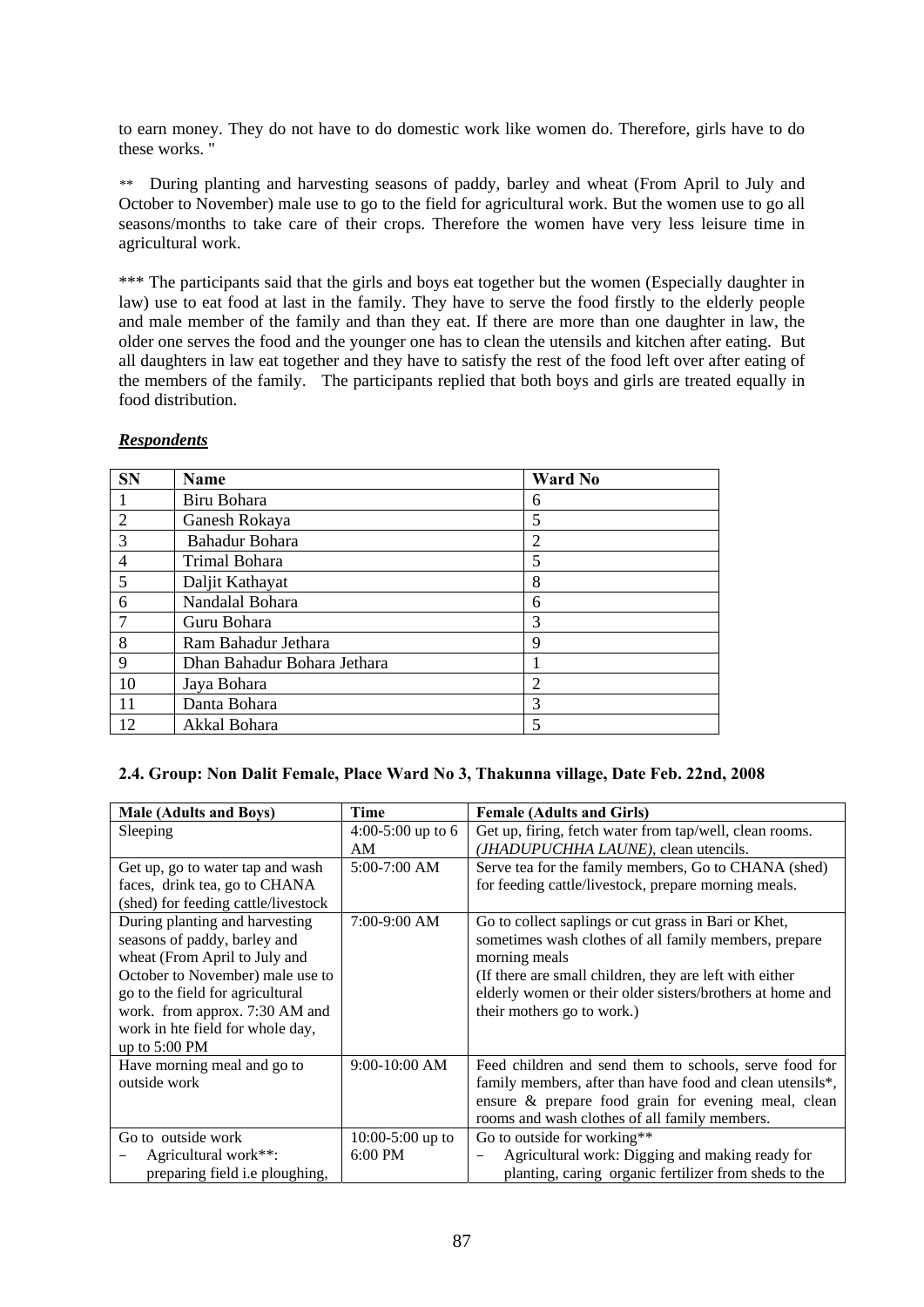| digging, making wall and<br>terraces (BANNO LAUNE)<br>for planting paddy, wheat,<br>barley. Plantng and<br>harvesting.<br>Non Agricultural work:<br>Portering, carrying heavy<br>loads, road construction,<br>house construction, carpentry,<br>mason, wood cutting, timber<br>cutting |                      | field, planting paddy, wheat, barley, take care of the<br>plants, irrigating the field, harvesting, preparing<br>grain and storing<br>Domestic work: go to jungle to take care of cattle<br>and livestock (BAKHRA BALLI CHARAUNE),<br>collect firewood and saplings,<br>Non Agricultural work:****<br>Labor<br>road<br><sub>on</sub><br>construction, house construction, |
|----------------------------------------------------------------------------------------------------------------------------------------------------------------------------------------------------------------------------------------------------------------------------------------|----------------------|---------------------------------------------------------------------------------------------------------------------------------------------------------------------------------------------------------------------------------------------------------------------------------------------------------------------------------------------------------------------------|
| Coming Home, Feeding livestock<br>Hosting guest, if needed, Helping                                                                                                                                                                                                                    | 5 or 6:00-7:00<br>PM | Coming home, firing, fetching water, prepare evening<br>meal, serving tea to the guest, if needed, feeding the                                                                                                                                                                                                                                                            |
| to take care of the children, if                                                                                                                                                                                                                                                       |                      | children                                                                                                                                                                                                                                                                                                                                                                  |
| needed                                                                                                                                                                                                                                                                                 |                      |                                                                                                                                                                                                                                                                                                                                                                           |
| Listening radio and taking rest or                                                                                                                                                                                                                                                     |                      |                                                                                                                                                                                                                                                                                                                                                                           |
| go to neighboring house for                                                                                                                                                                                                                                                            |                      |                                                                                                                                                                                                                                                                                                                                                                           |
| talking.                                                                                                                                                                                                                                                                               |                      |                                                                                                                                                                                                                                                                                                                                                                           |
| Having meal and go to bed                                                                                                                                                                                                                                                              | 7:00-8:30 or 9:00    | Serving food for family members (First elderly and male                                                                                                                                                                                                                                                                                                                   |
| Listen to the radio on bed                                                                                                                                                                                                                                                             | PM                   | members and than female members of the family)***,                                                                                                                                                                                                                                                                                                                        |
|                                                                                                                                                                                                                                                                                        |                      | having food at last, cleaning utensils, cleaning kitchen.                                                                                                                                                                                                                                                                                                                 |
| Sleeping                                                                                                                                                                                                                                                                               | 8:30 -9:30 or up     | Preparing materials for morning meal, preparing food                                                                                                                                                                                                                                                                                                                      |
|                                                                                                                                                                                                                                                                                        | to 11 PM             | grain (OKHAL MUSAL GARNE), Some wome involve                                                                                                                                                                                                                                                                                                                              |
|                                                                                                                                                                                                                                                                                        |                      | in kneting and making BHANGRO Clothes after                                                                                                                                                                                                                                                                                                                               |
|                                                                                                                                                                                                                                                                                        |                      | completing all of the daily work.                                                                                                                                                                                                                                                                                                                                         |

After school, girls have to involve in cleaning rooms, cleaning utensils, fetching water and washing clothes but boys do not involve in such work. Similarly, in holidays, girls have to involve helping their mothers in carrying fertilizers, collecting saplings and carrying firewood from forest.

*\*\** During planting and harvesting seasons of paddy, barley and wheat (From April to July and October to December) male use to go to the field for agricultural work. The women prepare meals for the male and go to the field by taking the meals at 10 A.M and join with the male to work in the field. Both male and female go back home from field after 5 or 6 P.M generally.

\*\*\* The participants said that the girls and boys eat together but the women (Especially daughter in law) use to eat food at last in the family. They have to serve the food firstly to the elderly people and male member of the family and than they eat. If there are more than one daughter in law, the older one serves the food and the younger one has to clean the utensils and kitchen after eating. But all daughters in law eat together and they have to satisfy the rest of the food left over after eating of the members of the family. The participants replied that both boys and girls are treated equally in food distribution.

\*\*\*\* The male perform hard work and female perform relatively soft work. Both male and female use to go work as labor in the village. But female do not go outside from the village while male go outside from village up to India to do labor and earn money for the family. In the village children up to 12-13 years of age also involve in the labor work. Wage rate is different for male and female. Male get up to Nrs 150.00 in a day while female get up to Nrs. 80/day. The children get 40 to 60 which is depended upon their work performance.

# *Respondents*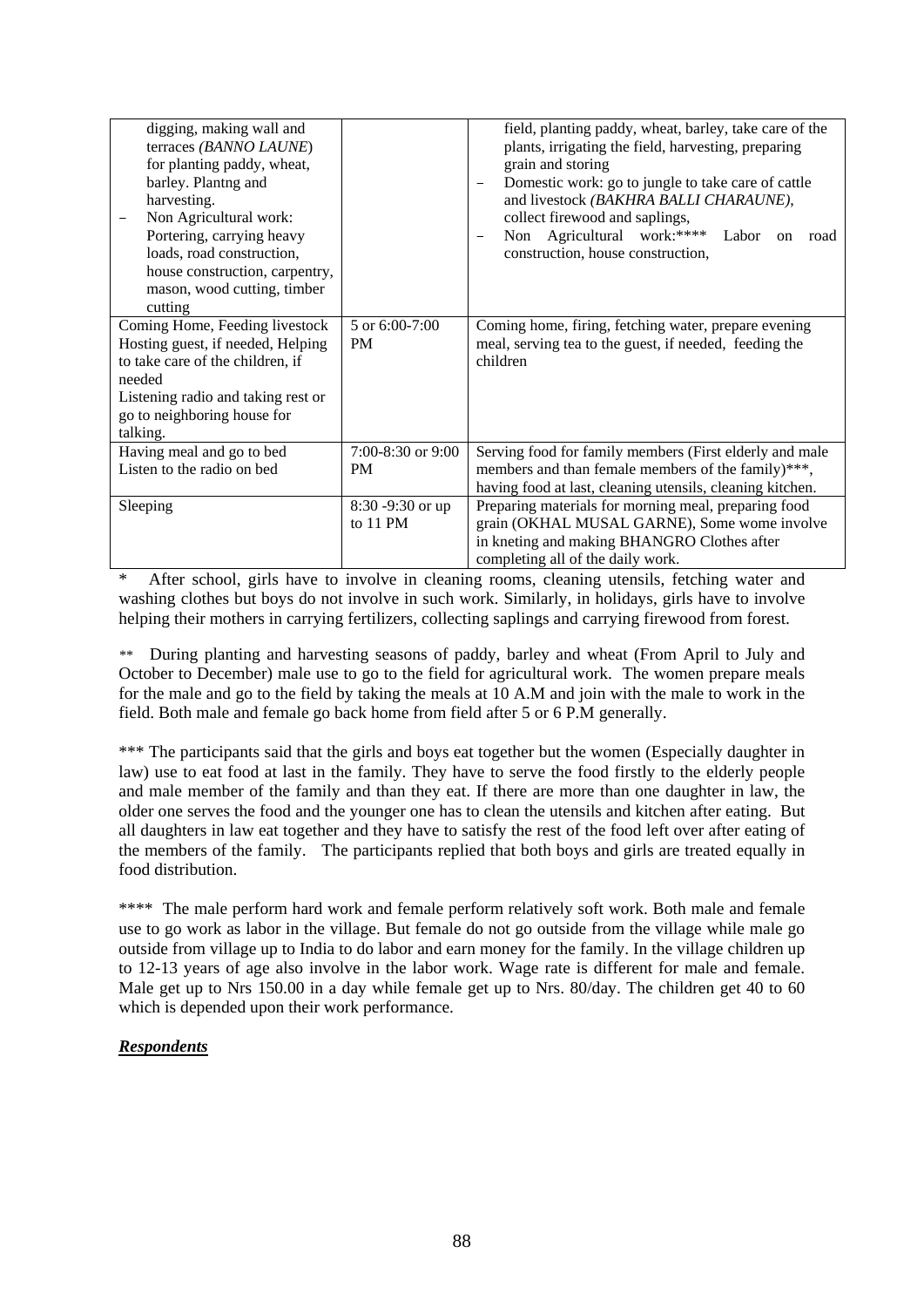| <b>SN</b>      | Name                   | <b>Ward No</b> |
|----------------|------------------------|----------------|
|                | Dunki Bohara           | 3              |
| $\overline{2}$ | Himkala Jethara        | $\overline{2}$ |
| $\mathcal{R}$  | AMba Bohara            | 4              |
| 4              | Himsara Bohara         | 5              |
| 5              | Sarmila Kumari Jethara | 3              |
| 6              | Belmati Bohara         | 3              |
| $\overline{7}$ | Mangala Bohara         | 3              |
| 8              | Naru Bohara            | 4              |
| 9              | Kankuru Jethara        | 2              |
| 10             | Dalli Bohara           | 3              |
| 11             | Jamuna Devi Bohara     | 6              |
| 12             | Radha Bohara           |                |

#### **3. Trend Analysis (Caste Based Discrimination)**

# **3.1. Dalit Group, Place: ward No 7, Date Feb 20th, 2008**

| <b>Timeline</b> | <b>Major</b> events                                                                                                                                                                                                        | Change in behavior                                                                                                                                                                                                                                                                                                                                                                                                                                                                                                                                |
|-----------------|----------------------------------------------------------------------------------------------------------------------------------------------------------------------------------------------------------------------------|---------------------------------------------------------------------------------------------------------------------------------------------------------------------------------------------------------------------------------------------------------------------------------------------------------------------------------------------------------------------------------------------------------------------------------------------------------------------------------------------------------------------------------------------------|
| 1956-1966       | Parliamentary election held in 1957<br>Bajhangi Kingship eliminated in 1960<br>Panchayati raj started in 1960                                                                                                              | Dalit also involve in election<br>Dalit were assured to get agricultural land and free<br>education. However, KHALO system was there and<br>Dalit did not get any relief. CHOI CHITO system was<br>practiced by everybody.                                                                                                                                                                                                                                                                                                                        |
|                 |                                                                                                                                                                                                                            | There were separate sources of water for dalit and non<br>dalits which is still exist and practiced.                                                                                                                                                                                                                                                                                                                                                                                                                                              |
| 1966-1976       | Dalit male started to go India to earn<br>money and women stayed at home to<br>maintain household works<br>Primary school establish in Rilu in                                                                             | Dalit started to get loan from the Non dalit (MALLO<br>JATI) to go India or for household work. But interest<br>rate was so high (Up to 200%) and indebtedness of<br>dalit started.<br>Some dalit boys started to go school. But there is<br>discrimination in school. Still there is CHOI CHHITO<br>system. Dalit student had to sit separately in classroom.<br>But the teachers were against caste system and they                                                                                                                             |
|                 | 1975                                                                                                                                                                                                                       | encouraged sitting together. This helped the young<br>students to change their behavior towards dalit.                                                                                                                                                                                                                                                                                                                                                                                                                                            |
| 1976-1986       | The referendum (JANAMAT<br>SANGRAHA) election held. Those<br>leaders who were against panchayat<br>started to aware dalit against caste<br>system.<br>One Dalit elected as vice chair of Rilu<br>Village Panchayat in 1882 | Indebtedness still continued but the money lenders<br>became aware and they started to develop contract<br>while giving loan to Dalit by taking their lands (KHET<br>ADN BARI) as collators. But the interest was still<br>high. NERU KO BHARU system prevailed.*<br>Dalit also started to involve in SRAMADANA in<br>community development work.<br>Number of dalit students increased in school<br>CHOICHHITO system gradually decreased                                                                                                        |
| 1986-1996       | Democratic election held in 1990<br>VDC election held in 1991<br>Sub health post established in Rilu in<br>1996                                                                                                            | CHOICHHITO system ended in but Dalit could not get<br>eat together with Non dalit in public places.<br>Indebtedness still continued but the money lenders<br>became aware and they started to develop contract<br>while giving loan to Dalit by taking their lands (KHET<br>ADN BARI) as collators. But the interest was still<br>high. NERU KO BHARU system also continued.**<br>Dalit had to clean the utensils after drinking tea or<br>eating snacks in hotels.<br>Dalit felt more easy to participate in community<br>development activities |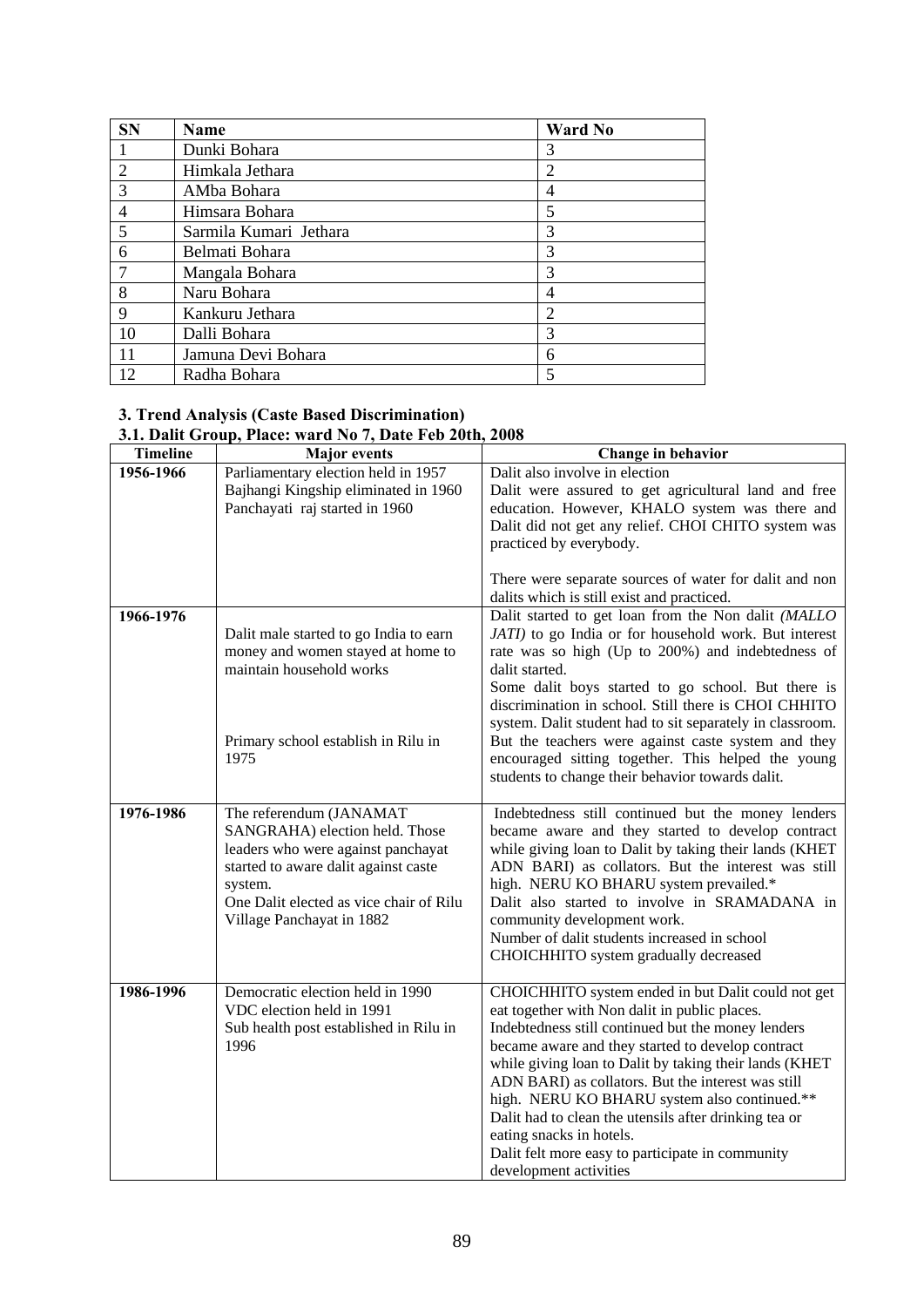|           |                                      | Some dalit girls started to go school                     |
|-----------|--------------------------------------|-----------------------------------------------------------|
|           |                                      | But because of indebtedness many Dalit lost their         |
|           |                                      | <b>KHET and BARL</b>                                      |
|           |                                      | Dalit students felt easier to study in school especially  |
|           |                                      | with the students from MALLO JATI.                        |
| 1996-2008 | Maoist campaign done in 2004-5       | High interest rate decreased. (Especially the NERU-       |
|           |                                      | BHARU system decreased). However, most of the             |
|           | Drinking water supply established in | dalits are badly indebtedness and their land is deposited |
|           | 2004                                 | as collateral at money lenders home. Therefore, the       |
|           |                                      | dalit have to obey whatever the money lender ask          |
|           | Government started to provide        | them. And the money lenders are from MALLO JATI.          |
|           | scholarship to dalit students        |                                                           |
|           |                                      | CHUWACHUT in public places ended.                         |
|           |                                      | The practice of cleaning utensils by dalit after drinking |
|           |                                      | tea or eating snacks in hotels disappeared after 2006.    |
|           |                                      |                                                           |
|           |                                      | The water tap fixed separate in both dalit and non dalit  |
|           |                                      | clusters.                                                 |
|           |                                      |                                                           |
|           |                                      | Number of dalit (Girls/Boys) students increased in        |
|           |                                      | school.                                                   |
|           |                                      |                                                           |

**\* When a person takes loan of Nrs. 100.00 from money lenders, s/he will have to pay IC Rs. 100.00 after one year which is equivalent to Nrs. 160.00.** 

\*\* The participants presented some example of indebtedness. According to the participants a dalit (They have requested for not to write their name and address) took one hundred NRs from a non dalit neighbour with a condition of returning one hundred IC after six months and he went to India to earn money. But he became sick and could not earn money and pay one hundred IC to the neighbor. After two years, when the dalit came home and went to pay the loan to the neighbor. The neighbor claimed to take Nrs 670 by adding the Interest in six monthly basis. The dalit had not enough money to pay and he agreed to make a TAMASUK against his loan to pay in 60% interest rate after one yeat. After one year, the dalit paid the loan by sailing his a peace of land.

 A Dalit has taken 4 ANA (2.5 gram) gold as a loan and the condition was to pay 8 Ana after one year. He spent the gold for his son's marriage. After one year he paid 8 Ana gold to the neighbor. After payment of the first loan, he took 6 Ana gold as loan in condition to pay 12 Ana after one year. He sold the gold and pent some money in household expenditure and gave some money to go to India to earn money. Unfortunately, his son got sick and could not enough money to buy 12 Ana gold to pay to the neighbor. The dalit go to the neighbor's house and requested to extend time of repayment of the gold for another one year. The neighbor agreed in condition to pay 24 Ana of gold. After one year, the cost of gold raised so high and the dalit could not earn enough money to buy such a huge amount of gold. Evantually, the dalit went to the neighbor house and made a TAMASUK (Contract) on the loan of 24 Ana gold and deposited his 5 ropanies (Approx Acors) of land against the loan. According to the contract, he will have to give the land to the neighbor if he will not pay the 24 Ana of gold with in one year.

|           | пемонисть.    |     |          |  |  |  |  |  |  |  |
|-----------|---------------|-----|----------|--|--|--|--|--|--|--|
| <b>SN</b> | Name          | Age | Ward No. |  |  |  |  |  |  |  |
|           | Jhilke Agri   | 62  |          |  |  |  |  |  |  |  |
|           | Paru Agri     | 67  |          |  |  |  |  |  |  |  |
|           | Jayalal Agri  | 57  |          |  |  |  |  |  |  |  |
|           | Biju Okheda   | 59  |          |  |  |  |  |  |  |  |
|           | Gorakh Okheda | 24  |          |  |  |  |  |  |  |  |

# **Respondents:**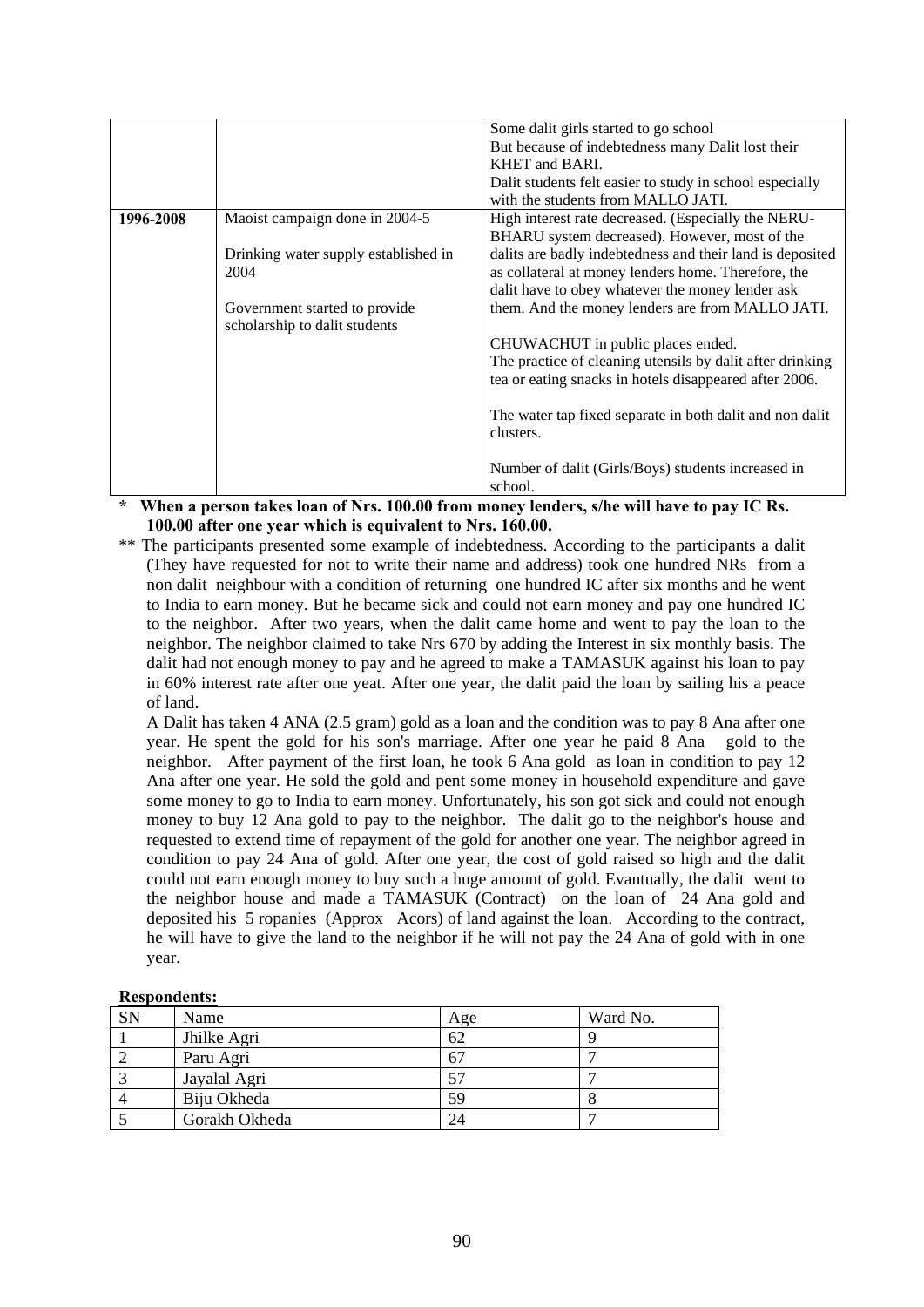|                 | J.4. IWII DAIIU UTUUP                 |                                                                                                             |
|-----------------|---------------------------------------|-------------------------------------------------------------------------------------------------------------|
| <b>Timeline</b> | <b>Major</b> events                   | Change in behavior                                                                                          |
|                 |                                       | There are three castes of dalits in Rilu. KADI (Agri,                                                       |
|                 |                                       | Okhedaa nd BK), Damai (Nepali), and Sarki (Bhul).                                                           |
|                 |                                       | According to the respondents of trend analysis, they have                                                   |
|                 |                                       | been staying in the Rilu village for about 200 years. There                                                 |
|                 |                                       | were Bohora, Kathayat and Rokaya first and they                                                             |
|                 |                                       | established dalit settlements to use the dalit for labor and                                                |
|                 |                                       | other work as per their need.                                                                               |
|                 | Bajhangi King Objang Singh            | There was CHHOI CHHITO system in the village                                                                |
|                 | defeted by nepalese army in           | There was KHALO system and dalit are considered as labor                                                    |
|                 | 1962                                  | for agriculture work and other domestic work besides                                                        |
| 1955-1965       |                                       | providing their occupational skilled work to non dalit                                                      |
|                 | Contry code effected in 1964          | (MALLO JATI)                                                                                                |
|                 |                                       | The country code did not affect in the village.                                                             |
|                 |                                       |                                                                                                             |
|                 |                                       |                                                                                                             |
| 1965-1975       | Shiva Okheda (dalit) elected in       | Dalit and Gair Dalit started to sit together for meeting and                                                |
|                 | vice chair of Rilu village            | discussion in Panchayat. But there was still discrimination                                                 |
|                 |                                       |                                                                                                             |
|                 | Panchayat and dalit also started      | in drinking tea and eating food. Besides Panchayat they did<br>not sit together in any other public places. |
|                 | to participate in development<br>work |                                                                                                             |
|                 |                                       |                                                                                                             |
|                 |                                       | Some dalit boys started to go school. But there is                                                          |
|                 | Dalit male started to go India to     | discrimination in school.                                                                                   |
|                 | earn money and women stayed           |                                                                                                             |
|                 | at home to maintain household         | Still there was CHOI CHHITO and KHALO system. Dalit                                                         |
|                 | works                                 | student had to sit separately in classroom.                                                                 |
|                 |                                       |                                                                                                             |
|                 |                                       |                                                                                                             |
|                 |                                       |                                                                                                             |
|                 | Primary school establish in Rilu      |                                                                                                             |
|                 | in 1975                               |                                                                                                             |
|                 |                                       |                                                                                                             |
|                 | Land reform came in 1965.             |                                                                                                             |
|                 | Dalit also started to register their  |                                                                                                             |
|                 | land in their name and they           |                                                                                                             |
|                 | became land owners.                   |                                                                                                             |
|                 | Compulsory Savings system             |                                                                                                             |
|                 | started by Village Panchayat in       |                                                                                                             |
|                 | 1966.                                 |                                                                                                             |
| 1975-1985       | The referendum (JANAMAT               | Indebtedness still continued but the money lenders became                                                   |
|                 | SANGRAHA) election held.              | aware and they started to develop contract while giving                                                     |
|                 | Those leaders who were against        | loan to Dalit by taking their lands (KHET and BARI) as                                                      |
|                 | panchayat started to aware dalit      | collators. But the interest was still high.<br>"NERU KO                                                     |
|                 | against caste system.                 | BHARU" system prevailed.*                                                                                   |
|                 | One Dalit elected as vice chair       | Dalit also started to involve in SRAMADANA in community                                                     |
|                 | of Rilu Village Panchayat in          | development work.                                                                                           |
|                 | 1882                                  | Number of dalit students increased in school                                                                |
|                 |                                       | CHOICHHITO system gradually decreased                                                                       |
| 1986-1996       | Democratic election held in           | CHOICHHITO system ended but Dalit could not get eat                                                         |
|                 | 1990                                  | together with Non dalit in public places.                                                                   |
|                 | VDC election held in 1991             | Educated persons increased in village and they started to                                                   |
|                 | Sub health post established in        | rais awareness against the caste system.                                                                    |
|                 | Rilu in 1996                          |                                                                                                             |
|                 |                                       | Dalit students felt easier to study in school especially with                                               |
|                 |                                       | the students from MALLO JATI.                                                                               |
| 1996-2008       | Maoist campaign done in 2004-5        | High interest rate decreased. (Especially the NERU-BHARU                                                    |
|                 |                                       | system decreased). However, most of the dalits are badly                                                    |
|                 | Drinking water supply                 | indebtedness and their land is deposited as collateral at                                                   |
|                 | established in 2004                   | money lenders home. Therefore, the dalit have to obey                                                       |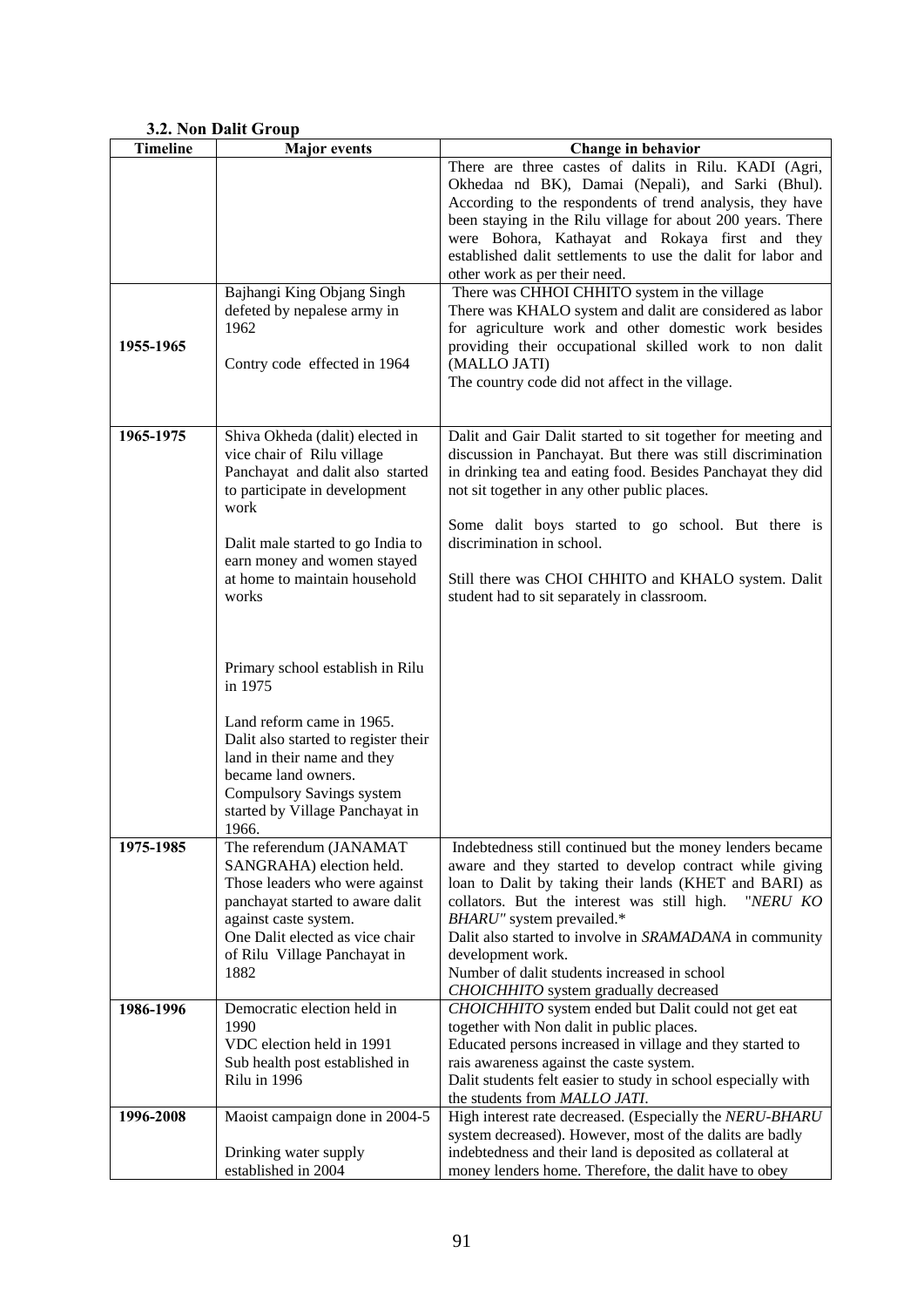|                               | whatever the money lender ask them. And the money             |
|-------------------------------|---------------------------------------------------------------|
| Government started to provide | lenders are from <i>MALLO JATI</i> .                          |
| scholarship to dalit students |                                                               |
|                               | <i>CHUWACHUT</i> in public places ended.                      |
|                               | The practice of cleaning utensils by dalit after drinking tea |
|                               | or eating snacks in hotels disappeared after 2006.            |
|                               |                                                               |
|                               | The water tap fixed separate in both dalit and non dalit      |
|                               | clusters.                                                     |
|                               |                                                               |
|                               | Number of dalit (Girls/Boys) students increased in school.    |

### **Respondents:**

| <b>SN</b> | Name                 | Age | Ward No. |
|-----------|----------------------|-----|----------|
|           | Dhansingh Bohara     | 58  |          |
|           | Mansara Bohara       | 59  |          |
|           | Prem Bahadur Jethara |     |          |
|           | Bhima Jethara        | 59  |          |
|           | Dal Bahadur Rokaya   | 54  |          |

# **Rural Water Resources Management Project (RVWRMP) Gender and Social Discrimination Study (February-March 2008)**

# *PRA REPORT*

## **Field Researcher**

1. Bed Prasad Sapkota 2. Laxina Lama

# *Kushapani VDC, Dailekh*

# **1. Access and Control Analysis**

1.1. Group: Dalit Male, Place: Ward No 6, VCD Center, Kushapani

| <b>Re/Sources</b>                       |                | Female         |              | <b>Male</b> | <b>Remarks (Justification)</b>                                                                                                                                                                                                                                                                                                                                                                                                            |
|-----------------------------------------|----------------|----------------|--------------|-------------|-------------------------------------------------------------------------------------------------------------------------------------------------------------------------------------------------------------------------------------------------------------------------------------------------------------------------------------------------------------------------------------------------------------------------------------------|
|                                         | A              | C              | $\mathsf{A}$ | C           |                                                                                                                                                                                                                                                                                                                                                                                                                                           |
| Drinking<br>water                       | 3              |                | 3            | 3           | Female have go to fetch drinking water, washing clothes and<br>take bath for children and themselves. They have access to the<br>drinking water tap. But the female cannot decide where to fix<br>the water tap, when and where it should be repaired. Only male<br>decide about the management and maintenance of drinking<br>water supply.                                                                                              |
| Land                                    | $\overline{2}$ | 1              | 3            | 3           | Women can decide to plant crops in their land, they have<br>access to take care and harvest the crops. But the ownership of<br>the land is belonged to male. Only male can decide to sale,<br>purchase and exchange the land                                                                                                                                                                                                              |
| Employment                              | 1              |                | 3            | 3           | Women cannot go outside to work as labor but man can easily<br>go in his own decision. Women have to take pre permission<br>from his family, which is rarely found.                                                                                                                                                                                                                                                                       |
| Information<br>and<br>Communicatio<br>n | $\overline{2}$ | $\overline{2}$ | 3            | 3           | Mostly male go to outside, even in leisure time male (from<br>elderly to the children) go to public places (Tea stall, and<br>CHOWK) and they can get new information. But the female<br>(from elderly to the children) stay at home and involve in<br>household work. Therefore they have not access to new<br>information. Likewise, Mostly the male use to listen the news<br>and other information form the radio at home whereas the |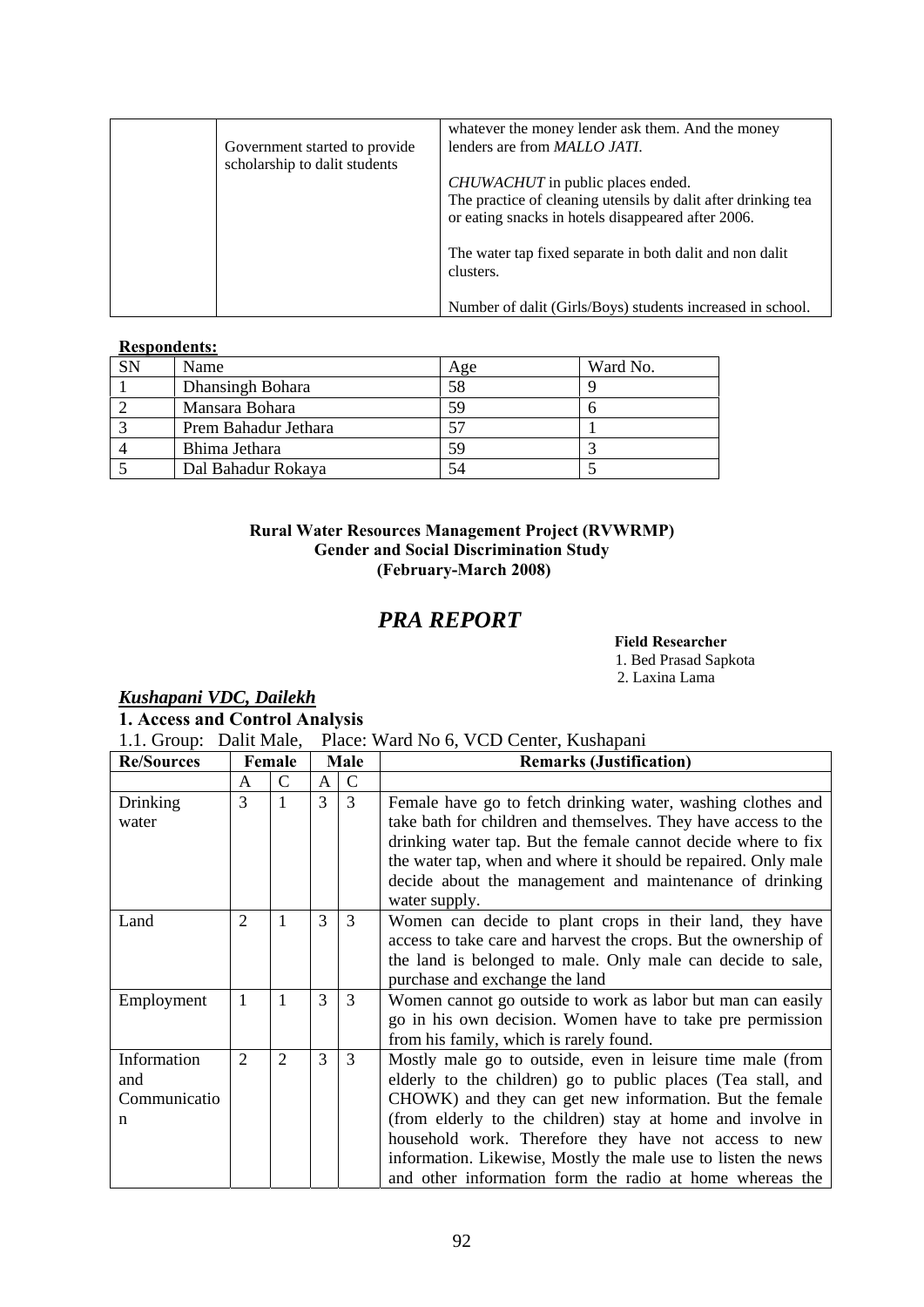|                 |                |                |                |                | female always involve in household work.<br>Letter from<br>government and other organization also come in Male's name<br>as household head. |
|-----------------|----------------|----------------|----------------|----------------|---------------------------------------------------------------------------------------------------------------------------------------------|
| Health          | $\overline{2}$ | 1              | $\overline{3}$ | $\overline{3}$ | Women can decide to go sub-health post while their children                                                                                 |
| services        |                |                |                |                | get sick. The sub health post is easily accessible to the women.                                                                            |
|                 |                |                |                |                | But the women cannot decide to go sub-health post to check-                                                                                 |
|                 |                |                |                |                | up their health without permission of their husband or their                                                                                |
|                 |                |                |                |                | mother-in-law.                                                                                                                              |
| Security        | $\overline{2}$ | $\overline{2}$ | $\overline{3}$ | $\overline{3}$ | Women and girls are less secure than man and boys in the                                                                                    |
|                 |                |                |                |                | society. Women cannot go to police post if she is victimized                                                                                |
|                 |                |                |                |                | by any other but men can easily go in such cases.                                                                                           |
| VDC's           | $\overline{2}$ | $\mathbf{1}$   | 3              | 3              | Women do not go to the VDC for taking any recommendation                                                                                    |
| Services        |                |                |                |                | or to take any service. Even the Dalit male has little access to                                                                            |
|                 |                |                |                |                | the VDC services. There is not their representation nowadays.                                                                               |
| Forest          | 3              | 1              | 3              | $\overline{3}$ | Women go to forest frequently to collect firewood, saplings                                                                                 |
|                 |                |                |                |                | and grass for cattle/livestock. They have access to the forest                                                                              |
|                 |                |                |                |                | but the forest guard and foresters are male and women have not                                                                              |
|                 |                |                |                |                | security in the forest. Women cannot go to apply at forest                                                                                  |
|                 |                |                |                |                | office if they need any timber and wood.                                                                                                    |
| Education       | $\overline{2}$ | $\overline{2}$ | 3              | $\overline{3}$ | Parents prefer both sons and daughter to send school. But most                                                                              |
|                 |                |                |                |                | of the girls have to leave schools in 8 to 10 grade. Because                                                                                |
|                 |                |                |                |                | girls have to marriage and go to husbands home. Very little                                                                                 |
|                 |                |                |                |                | girls get chance to continue education after marriage.                                                                                      |
| Cattle/livestoc | 3              | $\overline{2}$ | 3              | $\overline{3}$ | Women have access to take care the cattle and livestock. They                                                                               |
| k               |                |                |                |                | can sale and purchase the cattle without pre-permission of the                                                                              |
|                 |                |                |                |                | male members. In some households* female can decide to                                                                                      |
|                 |                |                |                |                | exchange their buffalos with the neighbors. But most of the                                                                                 |
|                 |                |                |                |                | males told that only the male have rights of purchasing and<br>sale of the cattle and livestock (buffaloes/oxen) in their                   |
|                 |                |                |                |                | families.                                                                                                                                   |
| Community       | $\overline{2}$ | 1              | 3              | 3              | Dalit women are organized in savings and credit groups. They                                                                                |
| Organizations   |                |                |                |                | have access to the groups but there are male in the groups who                                                                              |
| (CBOs)          |                |                |                |                | decide mostly.                                                                                                                              |
|                 |                |                |                |                |                                                                                                                                             |

Note: 1 or  $\bigcirc$  = Very little Access/Control, 2 or  $\bigcirc$  = Little Access/Control,

 $3$  or  $\bigcirc$ =Well Access/Control

# *Respondents*

| <b>SN</b> | Name of respondents | Ward No. |  |
|-----------|---------------------|----------|--|
| 1.        | Kabiram Sunar       | 5        |  |
| 2.        | Nare Mijar          | 6        |  |
| 3.        | <b>Bhakta Sunar</b> | 6        |  |
| 4.        | Dabal BK            | 8        |  |
| 5.        | Kushal Mijar        | 6        |  |
| 6.        | Mana B. Nepali      | 8        |  |
| 7.        | Rukum Nepali        | 8        |  |
| 8.        | Dinesh Nepali       | 8        |  |
| 9.        | Gagan Sunar         | 6        |  |
| 10.       | Krishna Nepali      | 5        |  |

**1.2. Group: Dalit Female, Place: Ward No 6, VDC Center, Kushapani,**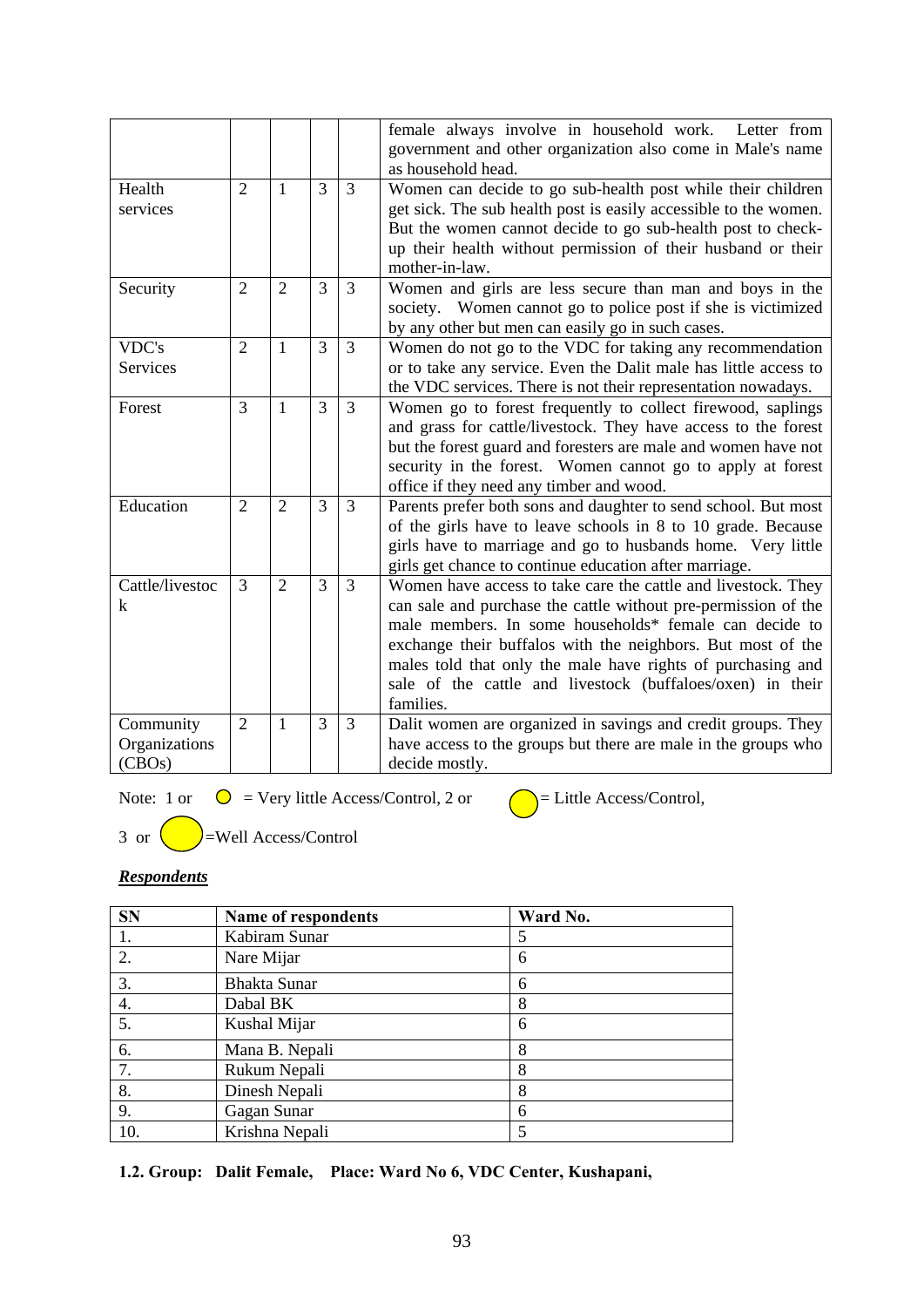# **Date March 3 2008**

| Re/Sources                           |                | Female         | Male           |                | <b>Remarks (Justification)</b>                                                                                                                                                                                                                                                                                                               |
|--------------------------------------|----------------|----------------|----------------|----------------|----------------------------------------------------------------------------------------------------------------------------------------------------------------------------------------------------------------------------------------------------------------------------------------------------------------------------------------------|
|                                      | A              | $\mathsf C$    | A              | $\mathcal{C}$  |                                                                                                                                                                                                                                                                                                                                              |
| Drinking water                       | 3              | $\mathbf{1}$   | $\overline{3}$ | $\overline{3}$ | Women and girls can easily go to water tap frequently to fetch<br>water, but they cannot decide where to fix the water tap, when<br>and where it should be repaired. Only male decide about the<br>management and maintenance of drinking water supply.                                                                                      |
| Land                                 | 3              | $\mathbf{1}$   | 3              | 3              | Women can decide to plant crops in their land, they have access<br>to take care and harvest the crops. But the ownership of the land<br>is belonged to male. Only male can decide to sale, purchase and<br>exchange the land                                                                                                                 |
| Forest                               | $\mathbf{1}$   | $\mathbf{1}$   | 3              | $\overline{3}$ | Participants said that women have to go to forest frequently to<br>collect firewood and saplings but they cannot go easily to the<br>forest. Male can go to forest and take firewood, cut timber.                                                                                                                                            |
| Education                            | 3              | $\mathbf{1}$   | 3              | 3              | Daughters go to school equally as sons up to primary school.<br>After primary, the parents prefer sons to send school. There are<br>male in leadership in SMCs and most of the teachers are male in<br>school.                                                                                                                               |
| Health services                      | $\overline{2}$ | $\mathbf{1}$   | $\overline{2}$ | $\mathfrak{2}$ | Women can decide to go sub-health post while their children get<br>sick. The sub health post is easily accessible to the women. But<br>the women can not decide to go sub-health post to check-up their<br>health without permission of their husband or their mother-in-<br>law. Even dalit male have little access to the health services. |
| Security                             | $\mathbf{1}$   | $\mathbf{1}$   | 3              | $\overline{2}$ | Women and girls are less secure than man and boys in the<br>society. Women cannot go to police post if she is victimized by<br>any other but men can easily go in such cases. Dalit male also<br>have to face several problems in the society. They are also less<br>secure than other non dalit.                                            |
| Employment                           | $\mathbf{1}$   | $\mathbf{1}$   | 3              | 3              | Women cannot go outside to work as labor but man can easily go<br>in his own decision. Women has to take pre permission from his<br>family which is rarely found.                                                                                                                                                                            |
| Information and<br>Communication     | $\overline{2}$ | $\mathbf{1}$   | 3              | 3              | Mostly the male use to listen the news and other information<br>form the radio at home whereas the female always involve in<br>household work.                                                                                                                                                                                               |
| House                                | 3              | 1              | 3              | 3              | Women have access to take care the house; they can decide<br>which place of the house is used for what purpose but ownership<br>of the house is belonged to male. Only male can decide to sale,<br>purchase and restructure the house.                                                                                                       |
| <b>VDC's Services</b>                | 1              | 1              | $\overline{2}$ | $\overline{2}$ | Women do not go to the VDC for taking any recommendation or<br>to take any service. Even the Dalit male have little access to the<br>VDC services. There is not their representation nowadays.                                                                                                                                               |
| Financial<br>Institution             | $\mathbf{1}$   | $\mathbf{1}$   | $\overline{2}$ | $\overline{2}$ | Women have no access to financial institution. Even the male<br>has little access to the bank and any other financial institutions.<br>They (Male) take loan from local money lenders. There is not<br>any cooperative or bank in Rilu.                                                                                                      |
| Community<br>Organizations<br>(CBOs) | $\overline{2}$ | $\overline{2}$ | 3              | 3              | Dalit women are organized in savings and credit groups. They<br>have access to the groups but there are male in the groups who<br>decide mostly.                                                                                                                                                                                             |

Note: 1 or  $\bigcirc$  = Very little Access/Control, 2 or  $\bigcirc$  = Little Access/Control,

3 or  $\left($  = Well Access/Control



**Respondents**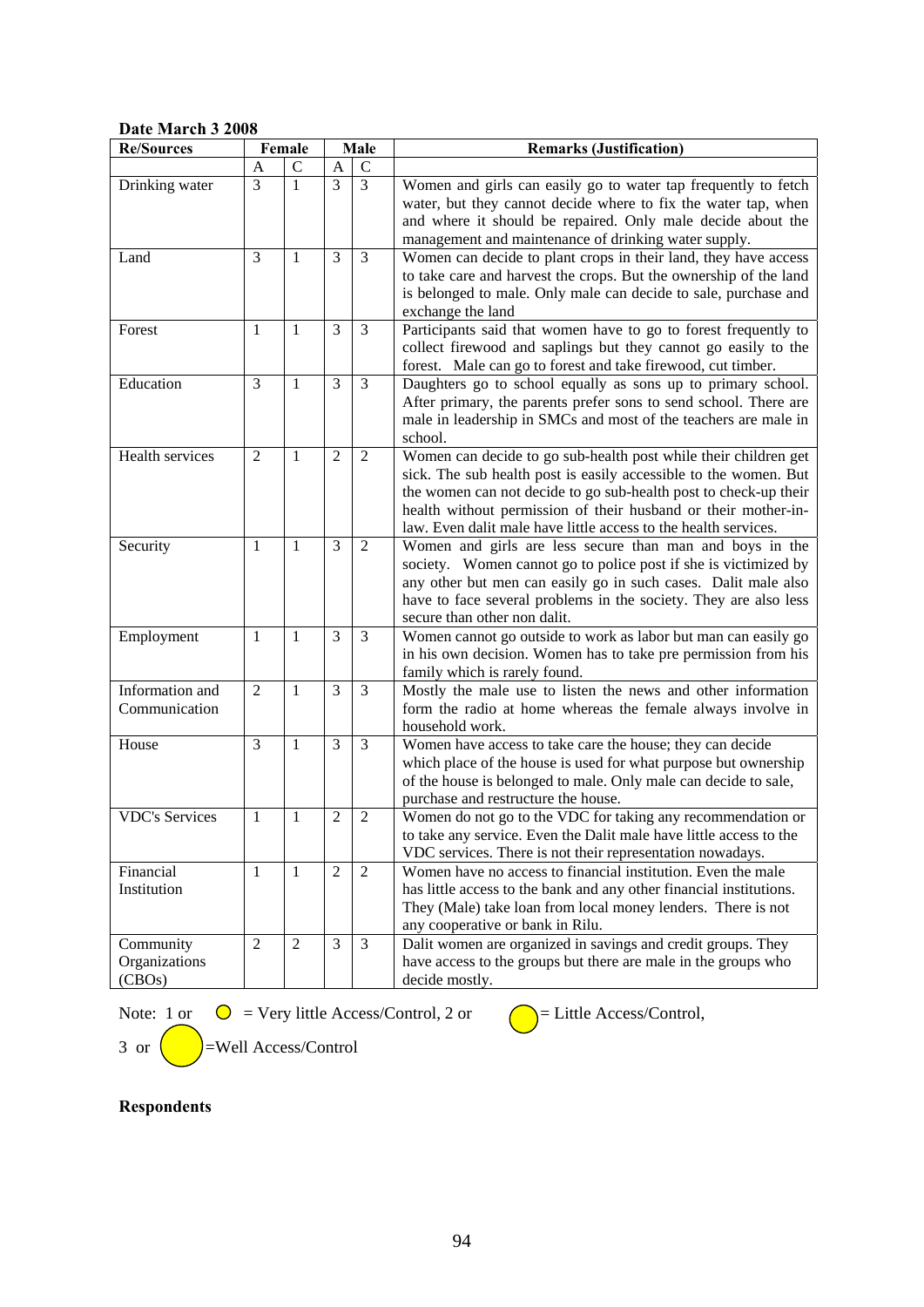| <b>SN</b>      | Name             | Ward No. |
|----------------|------------------|----------|
|                | Deu Mijar        |          |
| $\overline{c}$ | Balkumari Mijar  |          |
|                | Uma Sunar        |          |
|                | Surja Sunar      |          |
|                | Tulashi Nepali   |          |
| 6              | Nandakala Nepali |          |
|                | Tej Kumari Sunar |          |
| 8              | Gagansara BK     |          |
| Q              | Nanada Nepali    |          |

### **1.3. Group: Non Dalit Female, Place: Ward No 4, Adarsha High School, Khambagade**

| <b>Re/Sources</b>     |                | Female         |               | Male          | <b>Remarks (Justification)</b>                                                   |
|-----------------------|----------------|----------------|---------------|---------------|----------------------------------------------------------------------------------|
|                       | A              | $\mathcal{C}$  | А             | $\mathcal{C}$ |                                                                                  |
| Drinking water        | $\mathfrak{D}$ | 1              | $\mathcal{R}$ | 3             | Women and girls have access to fetch water, go to water tap                      |
|                       |                |                |               |               | frequently but they cannot decide where to fix the water tap,                    |
|                       |                |                |               |               | when and where it should be repaired. Only male decide about                     |
|                       |                |                |               |               | the management and maintenance of drinking water supply.                         |
| Land                  | 3              | $\overline{2}$ | 3             | 3             | Women decide when and where to plant and harvest crops in                        |
|                       |                |                |               |               | their land, they have access to take care the plant and yields.                  |
|                       |                |                |               |               | But the ownership of the land is belonged to male. Only male                     |
|                       |                |                |               |               | can decide to sale, purchase and exchange the land                               |
| Employment            | $\mathbf{1}$   | 1              | 3             | 3             | Women and girls can not go to outside for employment. Only                       |
|                       |                |                |               |               | male Man and boys can go and they go up to India for labor                       |
|                       |                |                |               |               | work.                                                                            |
| Loan                  | $\overline{2}$ | $\overline{2}$ | 3             | 3             | The local money lenders believe the women for providing loan.                    |
|                       |                |                |               |               | However, male take loan in the households, if needed.<br>The                     |
|                       |                |                |               |               | male send their women to take loan but after taking loan the                     |
|                       |                |                |               |               | male decides to expense the loan.                                                |
| <b>Skill Training</b> | $\overline{2}$ | $\overline{2}$ | 3             | 3             | Some NGOs (RRN, LDP) and Government have provided                                |
|                       |                |                |               |               | some training for women and men. However, women have little                      |
|                       |                |                |               |               | access to take training by going outside. Only male can go to                    |
|                       |                |                |               |               | take vocational training.                                                        |
| Education             | $\overline{2}$ | $\mathbf{1}$   | 3             | 3             | Parents send both sons and daughters to send school. Parents                     |
|                       |                |                |               |               | prefer both sons and daughter to send school. But most of the                    |
|                       |                |                |               |               | girls have to leave schools in 8 to 10 grade. Because girls have                 |
|                       |                |                |               |               | to marriage and go to husbands home. Very little girls get                       |
|                       |                |                |               |               | chance to continue education after marriage.                                     |
| House                 | $\mathcal{E}$  | 1              | 3             | 3             | Women have access to take care the house; they can decide                        |
|                       |                |                |               |               | which place of the house is used for what purpose but ownership                  |
|                       |                |                |               |               | of the house is belonged to male. Only male can decide to sale,                  |
|                       |                |                |               |               | purchase and restructure the house.                                              |
| Forest                | $\overline{2}$ | $\overline{2}$ | 3             | 3             | Women go to forest frequently to collect firewood and saplings.                  |
|                       |                |                |               |               | CFUC chair and secretary are male. Only they use to decide                       |
|                       |                |                |               |               | about the use of the forest products.                                            |
| Cattle/livestock      | $\overline{3}$ | $\overline{2}$ | 3             | 3             | Women have access to take care the cattle and livestock. They                    |
|                       |                |                |               |               | can sale and purchase the cattle without pre-permission of the                   |
|                       |                |                |               |               | male members. However, all participants have not experienced                     |
|                       |                |                |               |               | of<br>sale<br>purchasing<br>and<br>of<br>the<br>cattle<br>and                    |
|                       | $\mathfrak{D}$ | $\overline{2}$ | 3             |               | livestock(buffaloes/oxen) in their families.                                     |
| Agricultural **       |                |                |               | 3             | Women have access to take care and use of the agricultural                       |
| equipments            |                |                |               |               | equipments. They can purchase the agricultural equipments. In                    |
|                       |                |                |               |               | some households* female can decide to exchange their oxen<br>with the neighbors. |
| Health services       | $\overline{2}$ | $\overline{2}$ | 3             | 3             | Women can decide to go sub-health post while their children get                  |
|                       |                |                |               |               | sick. But the women can not decide to go sub-health post to                      |
|                       |                |                |               |               |                                                                                  |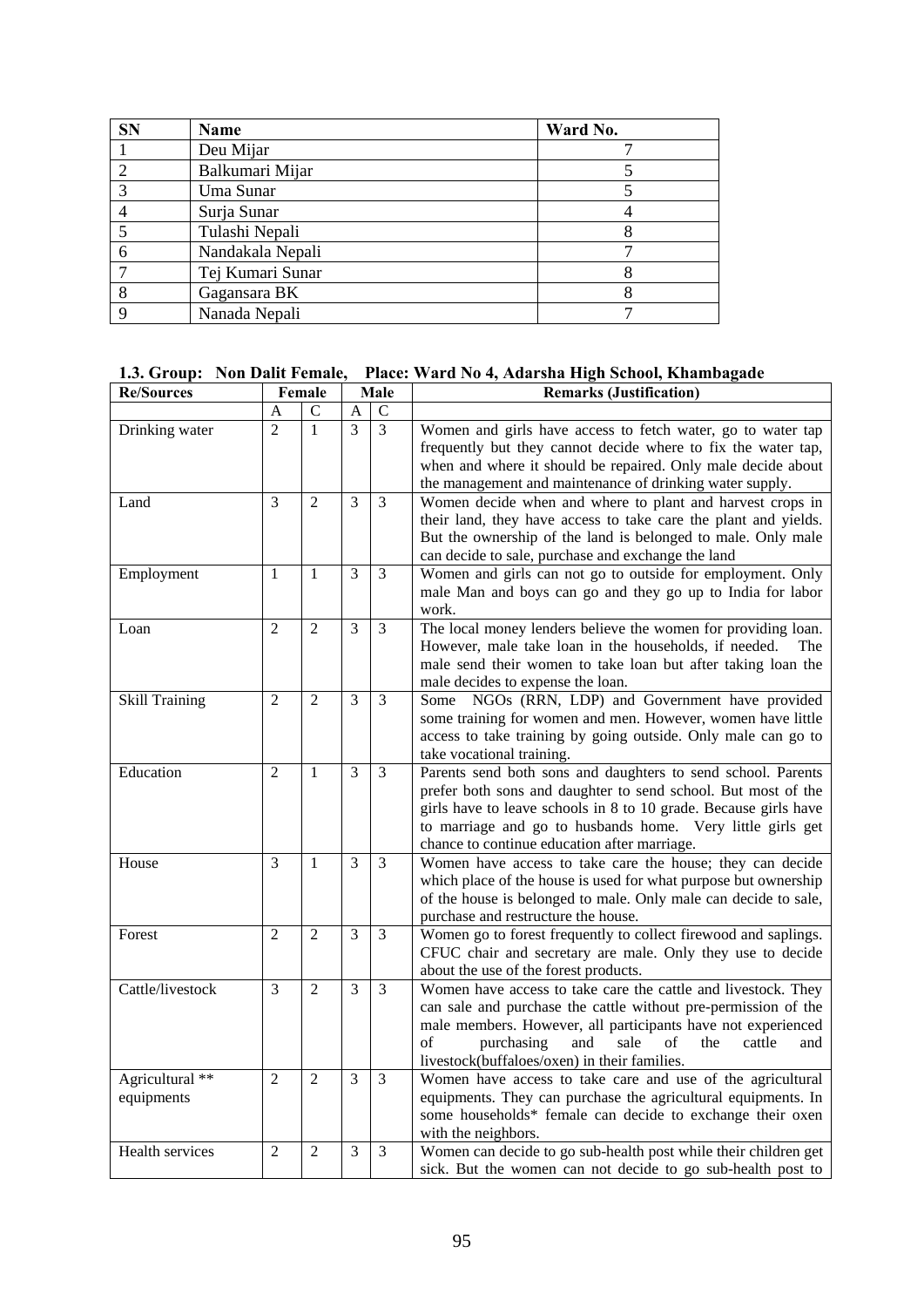|                                      |                          |   |                |   | check-up their health without permission of their husband or<br>their mother-in-law. Male can go to health check up as he feel or<br>get sick easily.     |
|--------------------------------------|--------------------------|---|----------------|---|-----------------------------------------------------------------------------------------------------------------------------------------------------------|
| Religious places                     |                          | 1 | 3              | 3 | Women have little access to the religious places but not allowed<br>in menstruation period. Likewise, all things are decided by male<br>about the places. |
| Information and<br>Communication     | $\mathfrak{D}$           | 1 | $\mathfrak{D}$ | 2 | Mostly the male use to listen the news and other information<br>form the radio at home whereas the female always involve in<br>household work.            |
| Marriage                             | 2                        |   | 3              | 3 | Female try to influence in decision making for marriage but<br>ultimately male decides.                                                                   |
| <b>VDC's Services</b>                |                          |   | 3              | 3 | Women do not go to the VDC for taking any recommendation<br>or to take any service. Male go to VDC if they need any service<br>from VDC.                  |
| Community<br>Organizations<br>(CBOs) | $\overline{\mathcal{L}}$ | 2 | 3              | 3 | Women are organized in savings and credit groups. They have<br>access to the groups but there are male in the groups who decide<br>mostly.                |

Note: 1 or  $\bigcirc$  = Very little Access/Control, 2 or  $\bigcirc$  = Little Access/Control,



|  | 3 or $\bigcirc$ = Well Access/Control |
|--|---------------------------------------|
|--|---------------------------------------|

| <b>Respondents</b> |                       |                |  |  |  |  |  |
|--------------------|-----------------------|----------------|--|--|--|--|--|
| <b>SN</b>          | Name                  | <b>Ward No</b> |  |  |  |  |  |
|                    | Dila Paudel           | 9              |  |  |  |  |  |
| $\overline{2}$     | Anita Paudel          | 9              |  |  |  |  |  |
| 3                  | Bishnu Paudel         | 6              |  |  |  |  |  |
| $\overline{4}$     | Laxmi Acharya         | 3              |  |  |  |  |  |
| 5                  | Dhruba Kumari Sapkota | 3              |  |  |  |  |  |
| 6                  | Tika Acharya          | 8              |  |  |  |  |  |
| 7                  | Puspa Adhikari        | 8              |  |  |  |  |  |
| 8                  | Basundhara Sharma     |                |  |  |  |  |  |
| 9                  | Sunita Devi Regmi     | $\overline{2}$ |  |  |  |  |  |
| 10                 | Tulashi Gurung        |                |  |  |  |  |  |
| 11                 | Bhagirathi Sharma     |                |  |  |  |  |  |
| 12                 | Harikala Thapa        | $\overline{2}$ |  |  |  |  |  |

### **1.4. Group: Non Dalit Male, Place: Ward No 5**

| <b>Re/Sources</b>     |   | Female         |              | Male          | <b>Remarks (Justification)</b>                                                                                                                                                                                                                                                                   |
|-----------------------|---|----------------|--------------|---------------|--------------------------------------------------------------------------------------------------------------------------------------------------------------------------------------------------------------------------------------------------------------------------------------------------|
|                       | A | C              | $\mathbf{A}$ | C             |                                                                                                                                                                                                                                                                                                  |
| Loan                  |   |                | 3            | 3             | The moneylender believes male for loan and women have not access                                                                                                                                                                                                                                 |
|                       |   |                |              |               | to any institutional loan form Bank and cooperatives. They do not<br>have asset to deposit as collateral.                                                                                                                                                                                        |
| <b>Skill Training</b> | 2 | 2              | 2            | 2             | Some organizations and projects (Agricultural service center, RRN)<br>have been provided some training to male and female both. However<br>they have not any experience of skill training provided by vocational<br>training centers and government.                                             |
| Land                  | 3 | $\mathfrak{D}$ | 3            | 3             | Women decide when and where to plant and harvest crops in their<br>land, they have access to take care the plant and yields. But the<br>ownership of the land is belonged to male. Male decides to sale,<br>purchase and exchange the land in consultation with female members<br>of the family. |
| House                 | 3 | 3              | 3            | $\mathcal{F}$ | Women have access to take care the house; they can decide which<br>place of the house is used for what purpose. Though ownership of the<br>house is belonged to male they cannot decide to sale, purchase and<br>restructure the house without permission of female members.                     |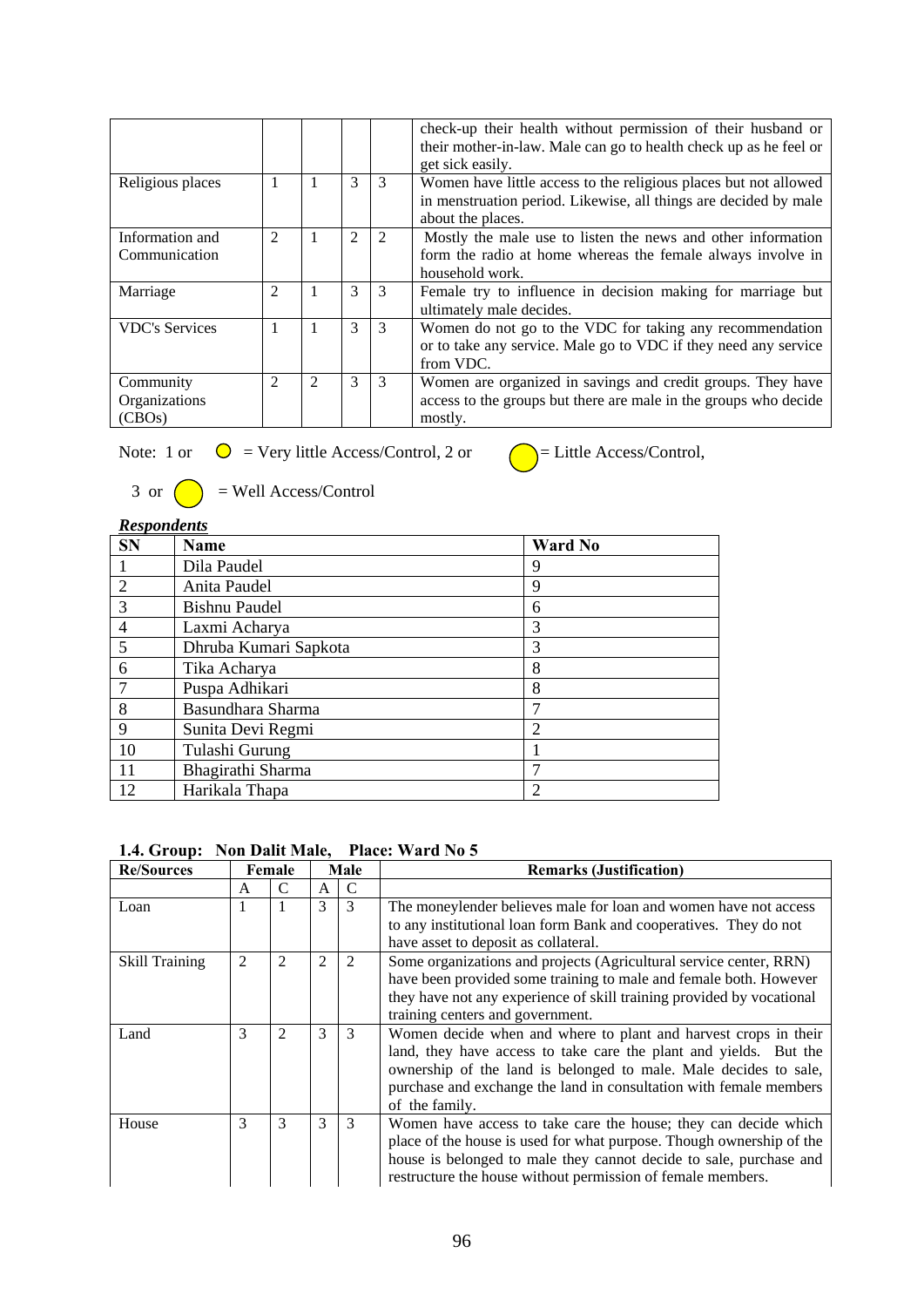| Drinking water                       | 3              | 2              | 3              | 3              | (Women and girls) fetch water, go to water tap frequently. They have<br>access to decide to keep cleanliness around the tap. However, male<br>decide about the management and maintenance of drinking water<br>supply.                                                                           |
|--------------------------------------|----------------|----------------|----------------|----------------|--------------------------------------------------------------------------------------------------------------------------------------------------------------------------------------------------------------------------------------------------------------------------------------------------|
| Employment                           | $\mathbf{1}$   | $\mathbf{1}$   | 3              | 3              | Women cannot decide to go outside from the village to earn money.<br>It is male's duty to earn money and to maintain livelihoods of the<br>family. Women should do household work.                                                                                                               |
| Information and<br>Communication     | $\overline{2}$ | $\overline{2}$ | 3              | $\overline{3}$ | Women and girls have access to listen to the radio but they want to<br>listen songs. NGO workers also provide information to the women<br>and girls in meeting and training.<br>Usually male go to meeting,<br>VDC, Public places, read news papers, and listen radio news and<br>other message. |
| Education                            | $\overline{2}$ | $\mathbf{1}$   | 3              | 3              | Both boys and girls have equal access to primary education. Parents<br>send both to the schools. But parents prefer the sun to continue their<br>education up to higher level. Most of the girls have to leave schools<br>after primary education.                                               |
| Marriage                             | 3              | $\overline{2}$ | $\overline{2}$ | 3              | Female are more influencing in decision making for marriage but<br>ultimately male decides.                                                                                                                                                                                                      |
| <b>VDC's Services</b>                | $\mathbf{1}$   | $\mathbf{1}$   | 3              | 3              | Women do not go to the VDC for taking any recommendation or to<br>take any service. Male go to VDC if they need any service from<br>VDC.                                                                                                                                                         |
| Forest                               | 3              | $\mathbf{1}$   | 3              | $\overline{3}$ | Women go to forest frequently to collect firewood and saplings. But<br>they cannot take timber from the forest. Female cannot involve in<br>cutting timber. CFUC chair and secretary are male. Only they use to<br>decide about the use of the forest products.                                  |
| Community<br>Organizations<br>(CBOs) | $\overline{2}$ | $\mathbf{1}$   | 3              | 3              | Women are organized in savings and credit groups. They have access<br>to the groups. Some NGOs have promoted CBOs and groups where<br>women are organized. However, very few women are in decision<br>making level.                                                                              |
| Health services                      | $\overline{2}$ | $\mathbf{1}$   | 3              | 3              | Women can decide to go sub-health post while their children get sick.<br>But the women can not decide to go sub-health post to check-up their<br>health without permission of their husband or their mother-in-law.<br>Male can go to health check up as he feel or get sick easily.             |
| Security                             | 1              | $\mathbf{1}$   | 3              | 3              | Women and girls are less secure than man and boys in the society.<br>Women cannot go to police post if she is victimized by any other but<br>men can easily go in such cases.                                                                                                                    |

Note: 1 or  $\bigcirc$  = Very little Access/Control, 2 or  $\bigcirc$  = Little Access/Control,

 $3 \text{ or } \left( \longrightarrow \right)$ =Well Access/Control

# *Respondents*

| <b>SN</b>      | <b>Name</b>           | <b>Ward No</b> |
|----------------|-----------------------|----------------|
|                | Durga Sapkota         | 4              |
| $\overline{2}$ | Atmaram Khadka        | 2              |
| 3              | Bishnu Pokheral       | 6              |
| 4              | Bhakta Bahadur Paudel | 3              |
| 5              | Bhim Bahadur Shahi    | 5              |
| 6              | Kamal Sapkota         | 3              |
|                | Prem Kumar Gurung     |                |
| 8              | Rajan Kumar Neupane   | 3              |
| $\mathbf Q$    | Nawaraj Lamichhane    | 3              |
| 10             | Dharmaraj Shrma       | ┑              |
|                | Nandaram Adhikari     | 8              |

**2. Workload Analysis**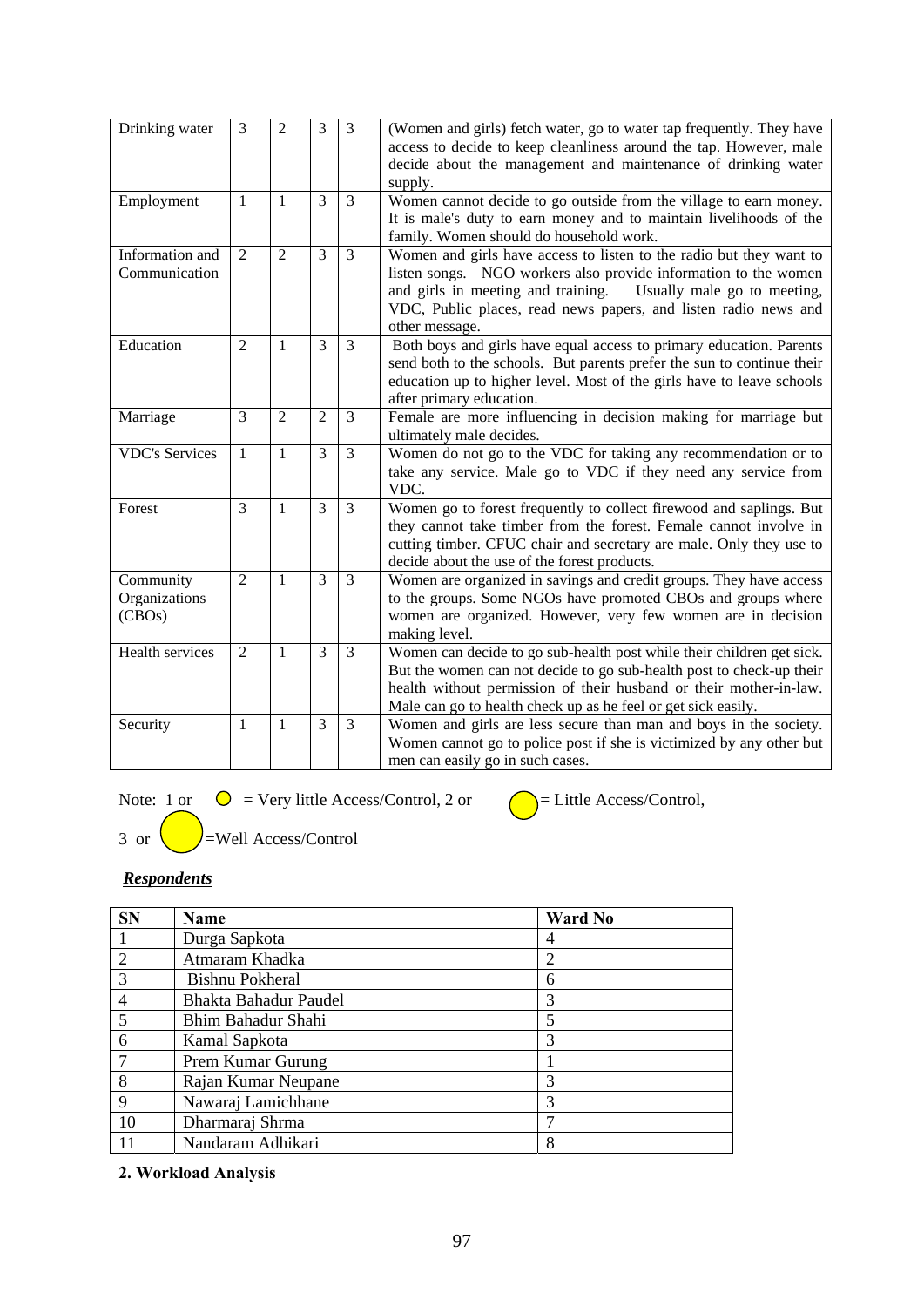### **2.1. Group: Dalit Male, Place Ward No 6, Date March 3, 2008**

| <b>Male (Adults and Boys)</b>      | <b>Time</b>   | <b>Female (Adults and Girls)</b>                                        |
|------------------------------------|---------------|-------------------------------------------------------------------------|
| Sleeping                           | 4:30-5:30 AM  | Get up, clean rooms, firing, fetch water from                           |
|                                    |               | tap/well* $(15 \text{ minutes to } 30 \text{ minutes})$ .               |
| Get up, drink tea, feed            | 5:30-7:00 AM  | Clean shed, Feed cattle/livestock, and prepare                          |
| cattle/livestock                   |               | morning meals.                                                          |
| Prepare for outside works of that  | 7:00-9:00 AM  | Go to collect saplings or cut grass in Bari or Khet                     |
| day. Help to take care of          |               |                                                                         |
| children, if needed.               |               |                                                                         |
| Have morning meal and go to        | 9:00-10:00 AM | Feed children and send them to schools, serve                           |
| outside work                       |               | food for family members, after than have food and                       |
|                                    |               | clean utensils, ensure & prepare food grain for                         |
|                                    |               | evening meal, clean rooms and wash clothes of all                       |
|                                    |               | family members                                                          |
| Performing outside work            | 10:00-5:00    | Go to outside for working**                                             |
| Agricultural work: preparing       |               | Agricultural work: Digging and making ready<br>$\overline{\phantom{0}}$ |
| field (Ploughing, digging,         |               | for planting, planting paddy, wheat, barley,                            |
| making wall and terraces) for      |               | take care of the plants, irrigating the field,                          |
| planting paddy, wheat,             |               | harvesting, preparing grain and storing                                 |
| barley. Plantng and                |               | Domestic work: go to jungle to take care of                             |
| harvesting.                        |               | cattle and livestock, collect firewood and                              |
| Non Agricultural work:             |               | saplings,                                                               |
| Labor on road construction,        |               | Non Agricultural work: Labor on road                                    |
| house construction,                |               | construction, house construction,                                       |
| carpentry, mason, wood             |               |                                                                         |
| cutting, timber cutting            |               |                                                                         |
| Coming Home, Feeding               | 5:00-7:00 PM  | Coming home, fetching water, prepare evening                            |
| livestock                          |               | meal, serving tea to the guest, if needed, feeding                      |
| Hosting guest, if needed,          |               | the children                                                            |
| Helping to take care of the        |               |                                                                         |
| children, if needed                |               |                                                                         |
| Listening radio and taking rest or |               |                                                                         |
| go to neighboring house for        |               |                                                                         |
| talking.                           |               |                                                                         |
| Having meal and go to bed          | 7:00-8:30 or  | Serving food for family members (First elderly                          |
| Listen to the radio on bed         | 9:00 PM       | and male members and than female members of                             |
|                                    |               | the family), having food at last, cleaning utensils,                    |
|                                    |               | cleaning kitchen.                                                       |
| Sleeping                           | 8:30 -9:30 or | Preparing materials for morning meal, preparing                         |
|                                    | up to 10 PM   | food grain (OKHAL MUSAL GARNE)                                          |

 **\*** The women use to go toilets before filling the water in their water pot from the tap or well. At that time mostly male are sleeping and the time is safe for women to go to toilets in the streams or any other public places.

 \*\* Wage rate for male and female is different in the VDC. According to the participants daily wage for male in general non skilled work is Nrs. 100 to 150. For carpentry and mason work the male gets up to Nrs. 250. Women get up to Nrs. 50-60 daily. Works are different for men and women. Men involve in comparatively hard work, such as breaking the stone, cutting timber, caring timber from forest to the village or up to district headquarter whereas woman involves in caring stones, preparing mud for house construction and so on. In agricultural work, male gets up to Nrs. 100 and a female gets up to Nrs. 60 daily. The participants said that women are weaker that men. Women are less courageous than men. Therefore, women cannot perform outside work like men do.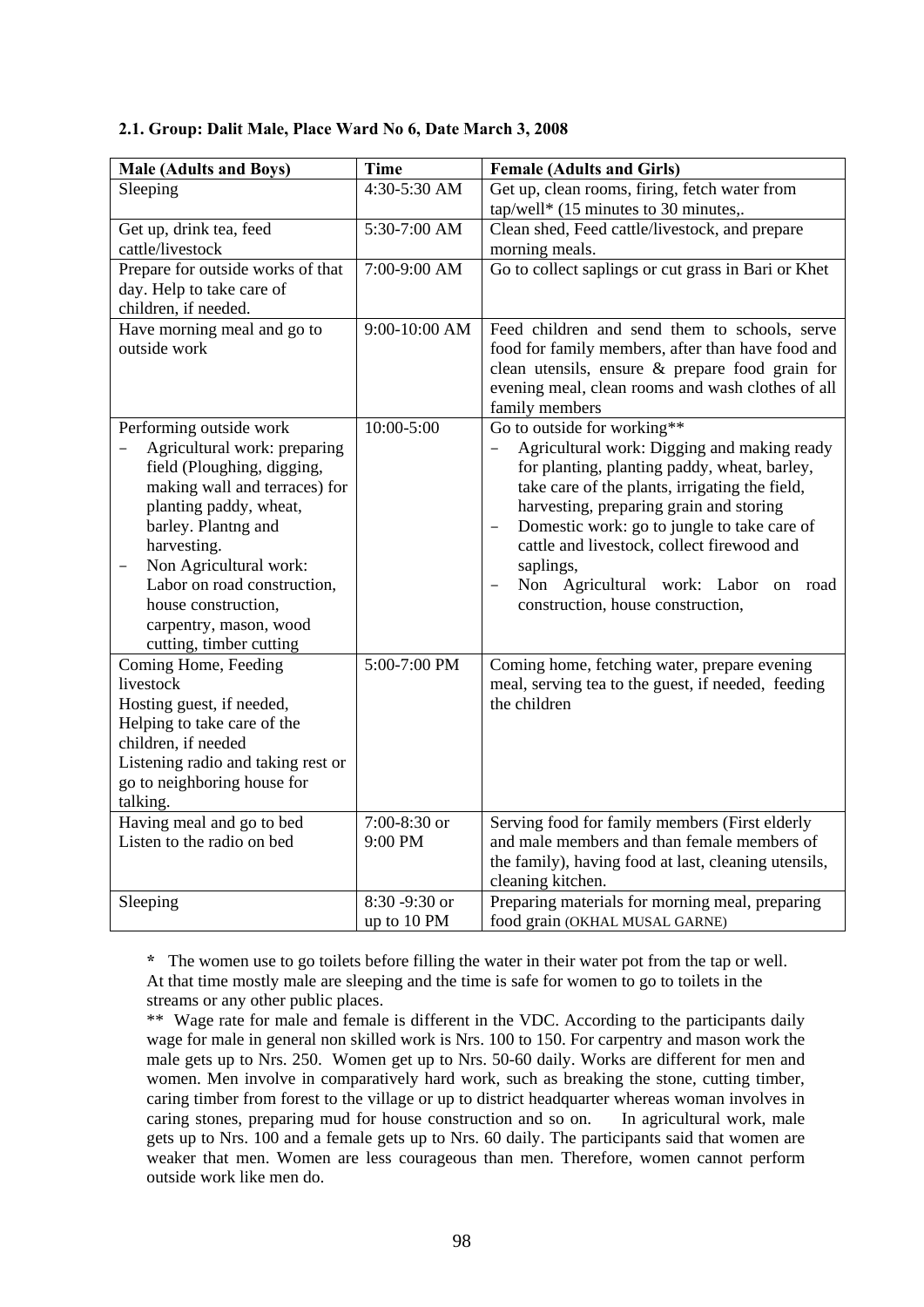| <b>Name of respondents</b> | Ward No. |
|----------------------------|----------|
| 1. Kabiram Sunar           | 5        |
| 2. Nare Mijar              | 6        |
| 3. Bhakta Sunar            | 6        |
| 4. Dabal BK                | 8        |
| 5. Kushal Mijar            | 6        |
| 6. Mana B. Nepali          | 8        |
| 7. Rukum Nepali            | 8        |
| 8. Dinesh Nepali           | 8        |
| 9. Gagan Sunar             | 6        |
| 10. Krishna Nepali         | 5        |

# **2.2. Group: Dalit Female, Place Ward No 7, Date 20th February, 2008**

| <b>Male (Adults and Boys)</b>                                                                                                                                                                                                                                                                                          | <b>Time</b>                    | <b>Female (Adults and Girls)</b>                                                                                                                                                                                                                                                                                                                                                                                                                                                           |
|------------------------------------------------------------------------------------------------------------------------------------------------------------------------------------------------------------------------------------------------------------------------------------------------------------------------|--------------------------------|--------------------------------------------------------------------------------------------------------------------------------------------------------------------------------------------------------------------------------------------------------------------------------------------------------------------------------------------------------------------------------------------------------------------------------------------------------------------------------------------|
| Sleeping                                                                                                                                                                                                                                                                                                               | 4:00-5:00 AM                   | Get up, firing, fetch water from tap/well, clean utensils,<br>clean rooms.                                                                                                                                                                                                                                                                                                                                                                                                                 |
| Get up, drink tea, go to shed for<br>cleaning and feeding<br>cattle/livestock                                                                                                                                                                                                                                          | 5:00-7:00 AM                   | Serve tea for the family members, Cleaning shed and<br>feeding cattle/livestock, prepare morning meals.                                                                                                                                                                                                                                                                                                                                                                                    |
| Go to water tap and wash faces,<br>prepare for outside works of that<br>day.                                                                                                                                                                                                                                           | 7:00-9:00 AM                   | Go to collect saplings or cut grass in Bari or Khet,<br>sometimes wash clothes of all family members, prepare<br>morning meals                                                                                                                                                                                                                                                                                                                                                             |
| Have morning meal and go to<br>outside work                                                                                                                                                                                                                                                                            | 9:00-10:00 AM                  | Feed children and send them to schools, serve food for<br>family members, after than have food and clean utensils*,<br>ensure & prepare food grain for evening meal, clean<br>rooms and wash clothes of all family members                                                                                                                                                                                                                                                                 |
| Go to outside work<br>Agricultural work: preparing<br>field (Ploughing, digging,<br>making wall and terraces) for<br>planting paddy, wheat,<br>barley. Plantng and<br>harvesting.<br>Non Agricultural work:<br>Labor on road construction,<br>house construction, carpentry,<br>mason, wood cutting, timber<br>cutting | 10:00-5:00 up to<br>6:00 PM    | Go to outside for working<br>Agricultural work: Digging and making ready for<br>planting, caring organic fertilizer from sheds to the<br>field, planting paddy, wheat, barley, take care of the<br>plants, irrigating the field, harvesting, preparing<br>grain and storing<br>Domestic work: go to jungle to take care of cattle<br>and livestock (BAKHRA BALLI CHARAUNE),<br>collect firewood and saplings,<br>Non Agricultural work: Labor on road construction,<br>house construction, |
| Coming Home, Feeding livestock,<br>Hosting guest, if needed, Helping<br>to take care of the children, if<br>needed<br>Listening radio and taking rest or<br>go to neighboring house for<br>talking.                                                                                                                    | 5 or 6:00-7:00<br><b>PM</b>    | Coming home, firing, fetching water, prepare evening<br>meal, serving tea to the guest, if needed, feeding the<br>children                                                                                                                                                                                                                                                                                                                                                                 |
| Having meal and go to bed<br>Listen to the radio on bed                                                                                                                                                                                                                                                                | 7:00-8:30 or 9:00<br><b>PM</b> | Serving food for family members (First elderly and male<br>members and than female members of the family)**,<br>having food at last, cleaning utensils***, cleaning<br>kitchen.                                                                                                                                                                                                                                                                                                            |
| Sleeping                                                                                                                                                                                                                                                                                                               | 8:30 -9:30 or up<br>to 10 PM   | Preparing materials for morning meal, preparing food<br>grain (OKHAL MUSAL GARNE)                                                                                                                                                                                                                                                                                                                                                                                                          |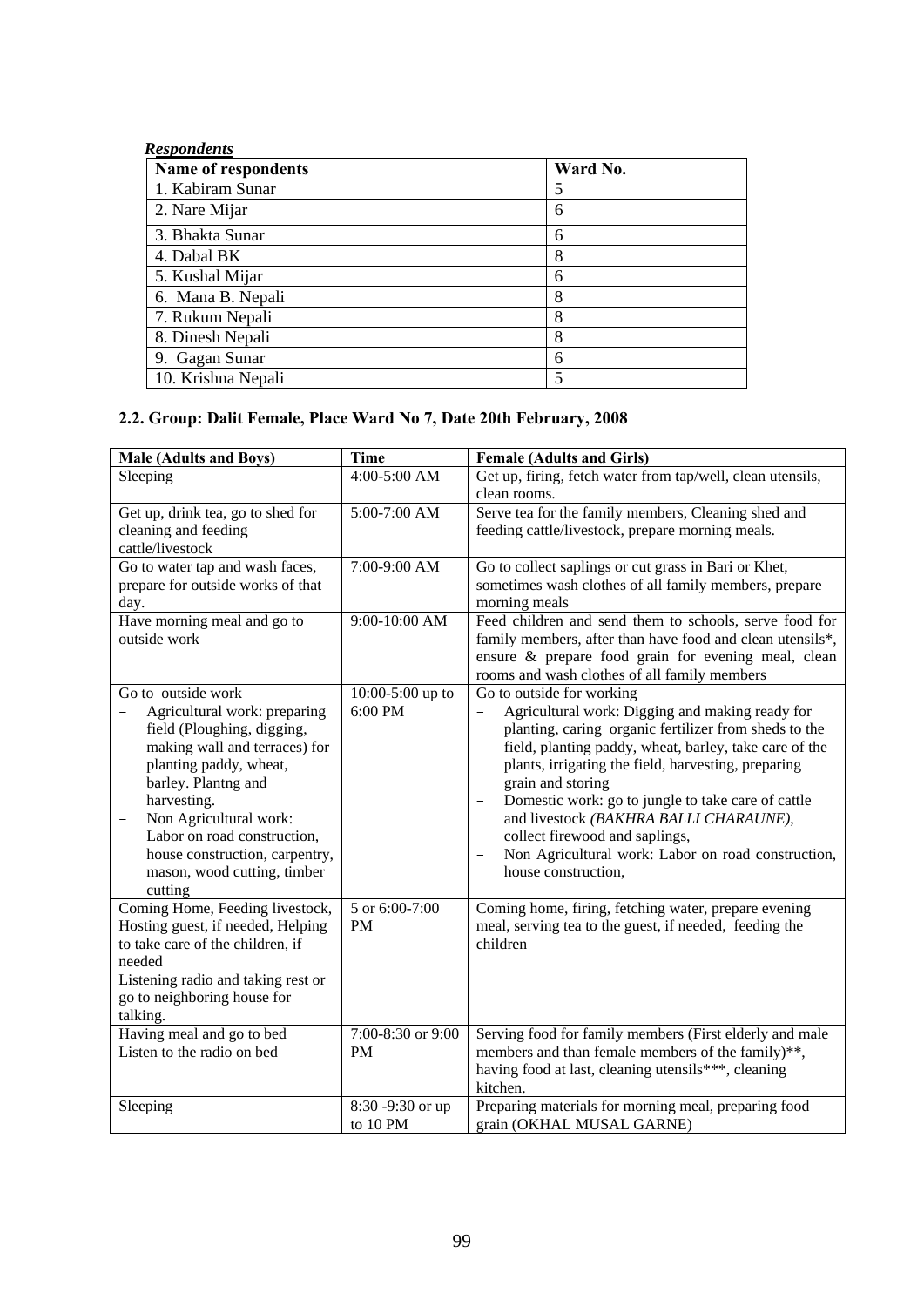\* Girls involves in cleaning rooms, cleaning utensils, fetching water and washing clothes but boys do not involve in such work. Girls involve helping her mother in carrying fertilizers, collecting saplings and carrying firewood from forest. Mostly girls go to take care of the cattle and oxen *(GOTHALA)*. There were two types of participants, Younger marriage women said that there is not any discrimination between girls and boys and they also had opportunity to read and write equally with their brother. Both male female perform household work. The older participants said that there is discrimination between son and daughter, Sons do not involve in household work after come back from school while daughters have to involve in such work with her mothers/sisters.

\*\*\* The participants said that the girls and women use to eat food at last in the family. They have to serve the food firstly to the elderly people and male member of the family and than they eat.

### **Respondents**

| <b>SN</b> | Name             | Ward No. |
|-----------|------------------|----------|
|           | Deu Mijar        |          |
|           | Balkumari Mijar  |          |
|           | Uma Sunar        |          |
|           | Surja Sunar      |          |
|           | Tulashi Nepali   |          |
|           | Nandakala Nepali |          |
|           | Tej Kumari Sunar |          |
|           | Gagansara BK     |          |
|           | Nanada Nepali    |          |

# **2.3. Group: Non Dalit Male Place Ward No 5, Date 21st February, 2008**

| <b>Male (Adults and Boys)</b>          | <b>Time</b>         | <b>Female (Adults and Girls)</b>                                       |
|----------------------------------------|---------------------|------------------------------------------------------------------------|
| Sleeping                               | $4:00-5:00$ up to 6 | Get up, firing, fetch water from tap/well, clean                       |
|                                        | AM                  | utensils, clean rooms.                                                 |
| Get up, go to water tap and wash       | 5:00-7:00 AM        | Serve tea for the family members, clean shed and                       |
| faces, drink tea, go to CHANA (shed)   |                     | feed cattle/livestock, prepare morning meals.                          |
| for feeding cattle/livestock           |                     |                                                                        |
| Go to cut grass or collecting firewood | 7:00-9:00 AM        | Go to collect saplings or cut grass in Bari or Khet,                   |
| or prepare for outside works of that   |                     | sometimes wash clothes of all family members,                          |
| day.                                   |                     | prepare morning meals                                                  |
| Have morning meal and go to outside    | 9:00-10:00 AM       | Feed children and send them to schools, serve food                     |
| work                                   |                     | for family members, after than have food and clean                     |
|                                        |                     | utensils*, ensure & prepare food grain for evening                     |
|                                        |                     | meal, clean rooms and wash clothes of all family                       |
|                                        |                     | members                                                                |
| Go to outside work                     | $10:00-5:00$ up to  | Go to outside for working                                              |
| Agricultural work**: preparing         | 6:00 PM             | Agricultural work: Digging and making ready                            |
| field i.e ploughing, digging,          |                     | for planting, caring organic fertilizer from sheds                     |
| making wall and terraces               |                     | to the field, planting paddy, wheat, barley, take                      |
| (BANNO LAUNE) for planting             |                     | care of the plants, irrigating the field, harvesting,                  |
| paddy, wheat, barley. Plantng and      |                     | preparing grain and storing                                            |
| harvesting.                            |                     | Domestic work: go to jungle to take care of                            |
| Non Agricultural work: Portering,      |                     | cattle and livestock collect firewood and                              |
| carrying heavy loads, road             |                     | saplings,                                                              |
| construction, house construction,      |                     | Non Agricultural work: Labor<br>road<br>on<br>$\overline{\phantom{0}}$ |
| carpentry, mason, wood cutting,        |                     | construction, house construction,                                      |
| timber cutting                         |                     |                                                                        |
| Coming Home, Feeding livestock         | 5 or 6:00-7:00      | Coming home, firing, fetching water, prepare                           |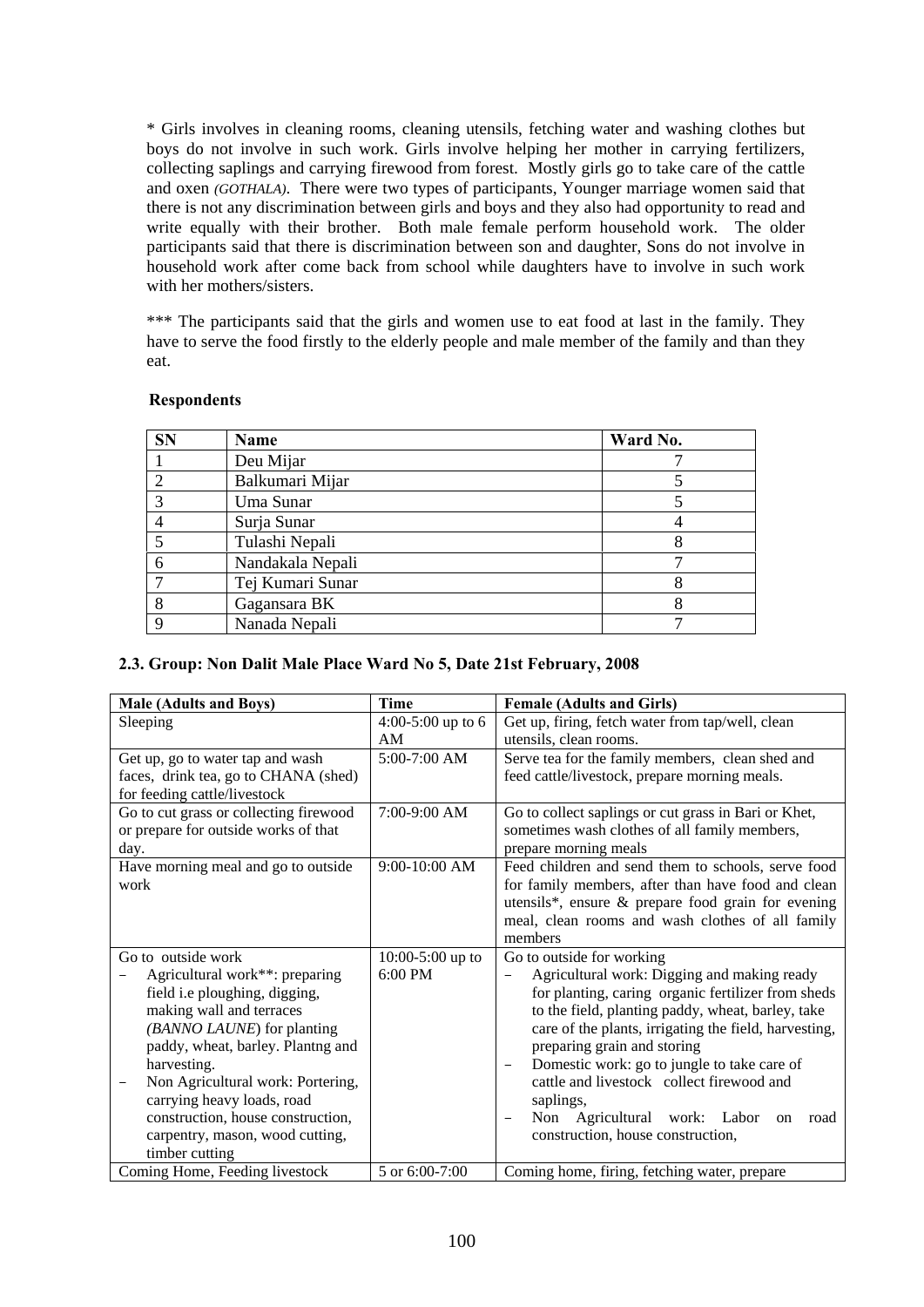| Hosting guest, if needed, Helping to<br>take care of the children, if needed, | <b>PM</b>           | evening meal, serving tea to the guest, if needed,  |
|-------------------------------------------------------------------------------|---------------------|-----------------------------------------------------|
|                                                                               |                     | feeding the children                                |
| Listening radio and taking rest or go to                                      |                     |                                                     |
| neighboring house for talking.                                                |                     |                                                     |
| Having meal and go to bed                                                     | $7:00-8:30$ or 9:00 | Serving food for family members (First elderly and  |
| Listen to the radio on bed                                                    | <b>PM</b>           | male members and than female members of the         |
|                                                                               |                     | family)***, having food at last, cleaning utensils, |
|                                                                               |                     | cleaning kitchen.                                   |
| Sleeping                                                                      | $8:30 - 9:30$ or up | Preparing materials for morning meal, preparing     |
|                                                                               | to $10 \text{ PM}$  | food grain (OKHAL MUSAL GARNE)                      |

\* Girls involves in cleaning rooms, cleaning utensils, fetching water and washing clothes but boys do not involve in such work. Girls involve helping her mother in carrying fertilizers, collecting saplings and carrying firewood from forest .

- *\*\** During planting and harvesting seasons of paddy, barley and wheat (From April to July and October to November) male use to go to the field for agricultural work. But the women use to go all seasons/months to take care of their crops. Therefore the women have very less leisure time in agricultural work.
- \*\*\* The participants said that the girls and boys eat together but the women (Especially daughter in law) use to eat food at last in the family. They have to serve the food firstly to the elderly people and male member of the family and than they eat. If there are more than one daughter in law, the older one serves the food and the younger one has to clean the utensils and kitchen after eating. But all daughters in law eat together and they have to satisfy the rest of the food after eating of the members of the family. The participants replied that both boys and girls are treated equally in food distribution.

### *Respondents*

| <b>SN</b>      | Name                  | <b>Ward No</b> |
|----------------|-----------------------|----------------|
|                | Durga Sapkota         | 4              |
| $\overline{2}$ | Atmaram Khadka        | $\overline{c}$ |
| 3              | Bishnu Pokheral       | 6              |
| 4              | Bhakta Bahadur Paudel | 3              |
| 5              | Bhim Bahadur Shahi    | 5              |
| 6              | Kamal Sapkota         | 3              |
| 7              | Prem Kumar Gurung     |                |
| 8              | Rajan Kumar Neupane   | 3              |
| 9              | Nawaraj Lamichhane    | 3              |
| 10             | Dharmaraj Shrma       | 7              |
|                | Nandaram Adhikari     | 8              |

### **2.4. Group: Non Dalit Female, Place Ward No 3, Thakunna village, Date Feb. 22nd, 2008**

| <b>Male (Adults and Boys)</b>           | Time                | <b>Female (Adults and Girls)</b>                        |
|-----------------------------------------|---------------------|---------------------------------------------------------|
| Sleeping                                | $4:00-5:00$ up to 6 | Get up, firing, fetch water from tap/well, clean        |
|                                         | AM                  | rooms.                                                  |
| Get up, go to water tap and wash faces, | $5:00-7:00$ AM      | Serve tea for the family members, Go to Clean           |
| drink tea, go to CHANA (shed) for       |                     | shed and feed cattle/livestock, prepare morning         |
| feeding cattle/livestock                |                     | meals.                                                  |
| During planting and harvesting seasons  | $7:00-9:00$ AM      | Go to collect saplings or cut grass in Bari or Khet,    |
| of paddy, barley and wheat (From April  |                     | sometimes wash clothes of all family members,           |
| to July and October to November) male   |                     | prepare morning meals                                   |
| use to go to the field for agricultural |                     | (If there are small children, they are left with either |
| work. from approx. 7:30 AM and work     |                     | elderly women or their older sisters/brothers at        |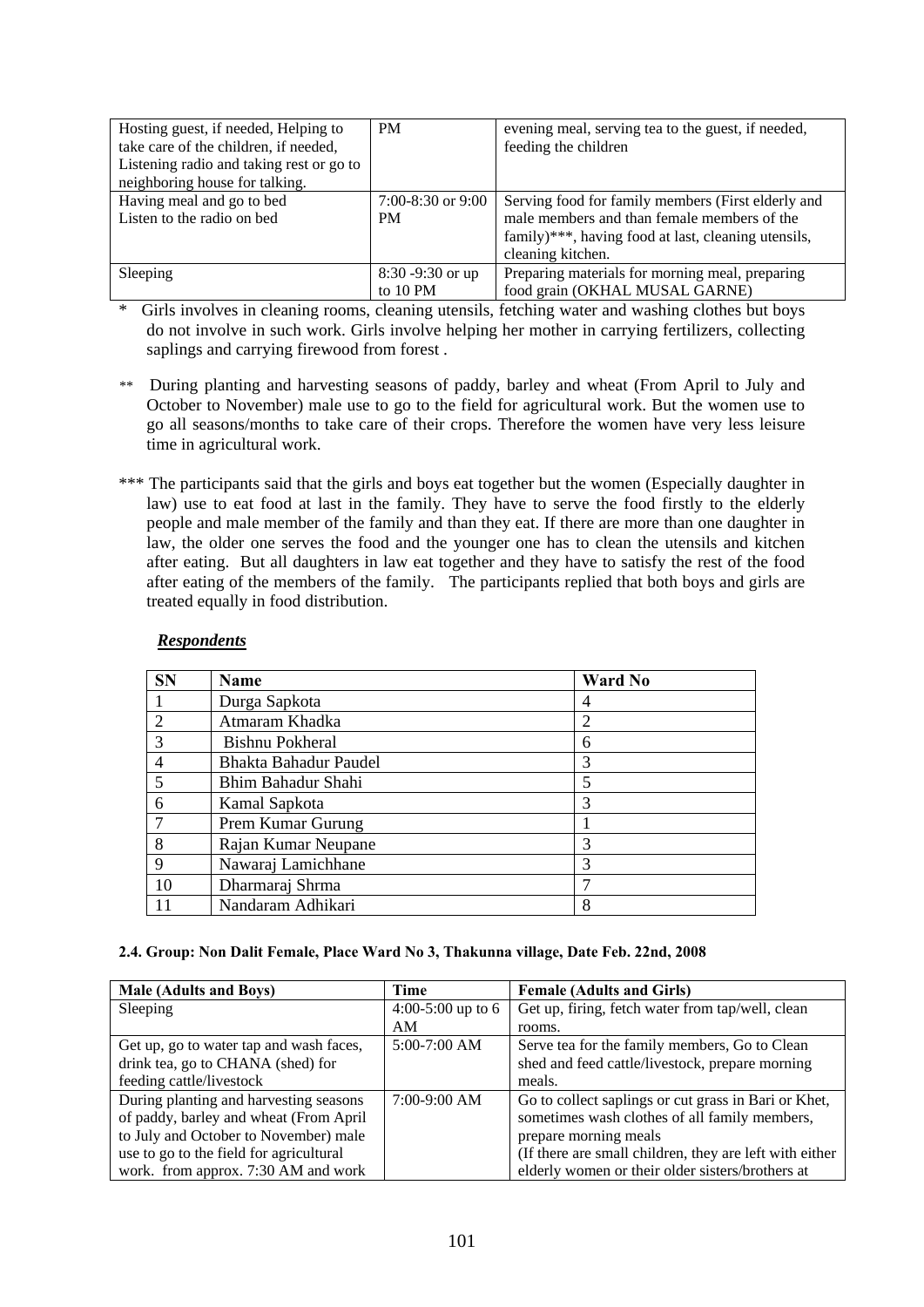| in the field for whole day, up to 5:00 PM |                    | home and their mothers go to work.)                                     |
|-------------------------------------------|--------------------|-------------------------------------------------------------------------|
| Have morning meal and go to outside       | 9:00-10:00 AM      | Feed children and send them to schools, serve food                      |
| work                                      |                    | for family members, after than have food and clean                      |
|                                           |                    | utensils*, ensure & prepare food grain for evening                      |
|                                           |                    | meal, clean rooms and wash clothes of all family                        |
|                                           |                    | members                                                                 |
| Go to outside work                        | $10:00-5:00$ up to | Go to outside for working**                                             |
| Agricultural work**: preparing field      | 6:00 PM            | Agricultural work: Digging and making ready                             |
| i.e ploughing, digging, making wall       |                    | for planting, caring organic fertilizer from                            |
| and terraces (BANNO LAUNE) for            |                    | sheds to the field, planting paddy, wheat,                              |
| planting paddy, wheat, barley.            |                    | barley, take care of the plants, irrigating the                         |
| Plantng and harvesting.                   |                    | field, harvesting, preparing grain and storing                          |
| Non Agricultural work: Portering,         |                    | Domestic work: go to jungle to take care of<br>$\overline{\phantom{m}}$ |
| carrying heavy loads, road                |                    | cattle and livestock (Gothala), collect                                 |
| construction, house construction,         |                    | firewood and saplings,                                                  |
| carpentry, mason, wood cutting,           |                    | Non Agricultural work:**** Labor on road<br>$\overline{\phantom{m}}$    |
| timber cutting                            |                    | construction, house construction,                                       |
| Coming Home, Feeding livestock            | 5 or 6:00-7:00     | Coming home, firing, fetching water, prepare                            |
| Hosting guest, if needed, Helping to take | <b>PM</b>          | evening meal, serving tea to the guest, if needed,                      |
| care of the children, if needed           |                    | feeding the children                                                    |
| Listening radio and taking rest or go to  |                    |                                                                         |
| neighboring house for talking.            |                    |                                                                         |
| Having meal and go to bed                 | 7:00-8:30 or 9:00  | Serving food for family members (First elderly                          |
| Listen to the radio on bed                | <b>PM</b>          | and male members and than female members of                             |
|                                           |                    | the family)***, having food at last, cleaning                           |
|                                           |                    | utensils, cleaning kitchen.                                             |
| Sleeping                                  | 8:30 -9:30 or up   | Preparing materials for morning meal, preparing                         |
|                                           | to 11 PM           | food grain for the following day                                        |

After school, girls have to involve in cleaning rooms, cleaning utensils, fetching water and washing clothes but boys do not involve in such work. Similarly, in holidays, girls have to involve helping their mothers in carrying fertilizers, collecting saplings and carrying firewood from forest.

- *\*\** During planting and harvesting seasons of paddy, barley and wheat (From April to July and October to December) male use to go to the field for agricultural work. The women prepare meals for the male and go to the field by taking the meals at 10 A.M and join with the male to work in the field. Both male and female go back home from field after 5 or 6 P.M generally.
- \*\*\* The participants said that the girls and boys eat together but the women (Especially daughter in law) use to eat food at last in the family. They have to serve the food firstly to the elderly people and male member of the family and than they eat. If there are more than one daughter in law, the older one serves the food and the younger one has to clean the utensils and kitchen after eating. But all daughters in law eat together and they have to satisfy the rest of the food left over after eating of the members of the family. The participants replied that both boys and girls are treated equally in food distribution.
- \*\*\*\* The male perform hard work and female perform relatively soft work. Both male and female use to go work as labor in the village. But female do not go outside from the village while male go outside from village up to India to do labor and earn money for the family. Wage rate is different for male and female. Male get up to Nrs 100.00 in a day while female get up to Nrs. 60/day.

# *Respondents*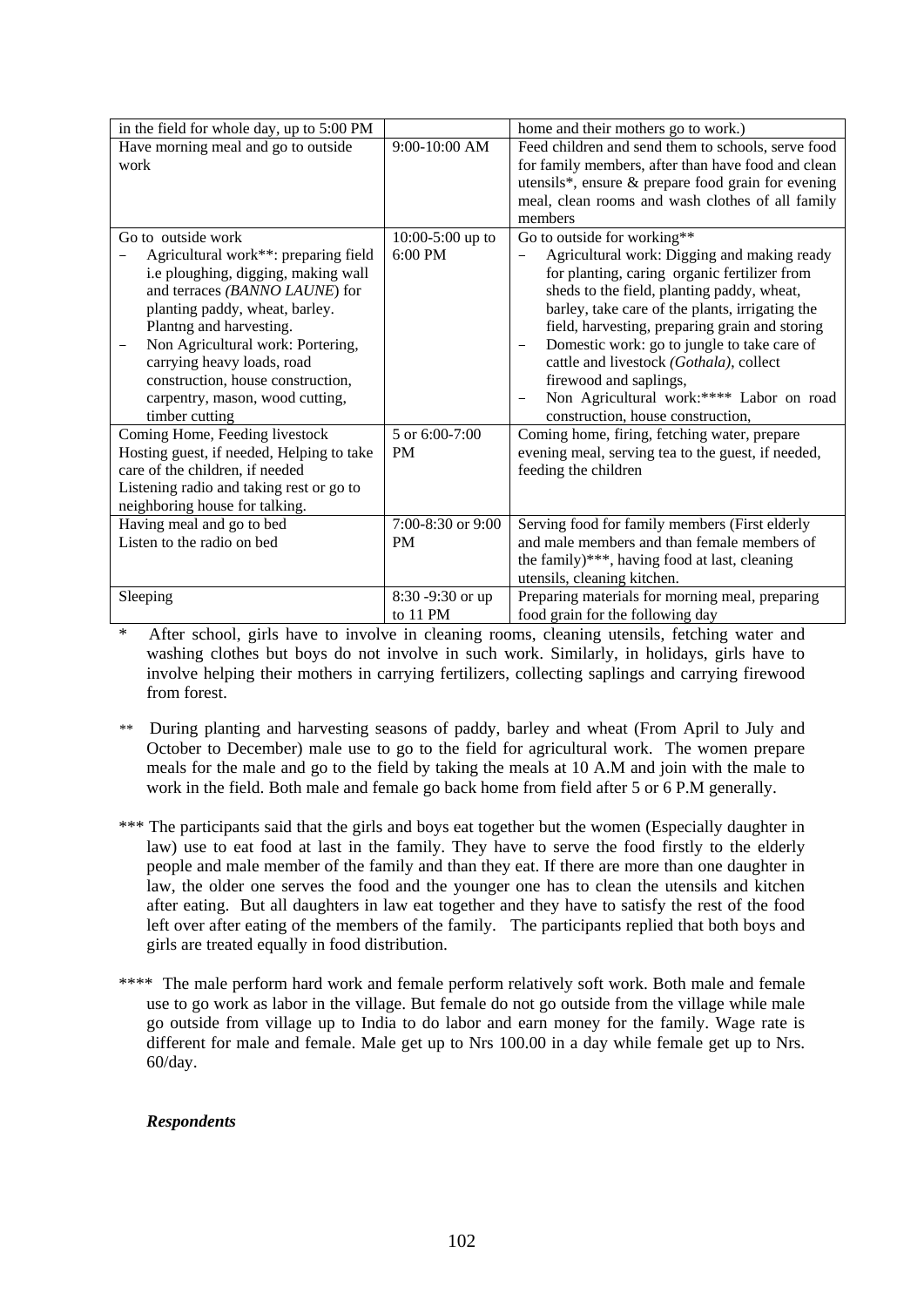| <b>SN</b>      | Name                  | <b>Ward No</b> |
|----------------|-----------------------|----------------|
|                | Dila Paudel           | 9              |
| $\overline{2}$ | Anita Paudel          | 9              |
| 3              | <b>Bishnu Paudel</b>  | 6              |
| 4              | Laxmi Acharya         | 3              |
| 5              | Dhruba Kumari Sapkota | 3              |
| 6              | Tika Acharya          | 8              |
| $\overline{7}$ | Puspa Adhikari        | 8              |
| 8              | Basundhara Sharma     | 7              |
| 9              | Sunita Devi Regmi     | $\overline{c}$ |
| 10             | Tulashi Gurung        |                |
| 11             | Bhagirathi Sharma     | ┑              |
| 12             | Harikala Thapa        | $\overline{2}$ |

#### **3. Trend Analysis (Caste Based Discrimination) 3.1. Dalit Group, Place: ward No 4, Date March 6, 2008**

| <b>Timeline</b> | <b>Major</b> events                                 | Change in behavior                                                                                               |
|-----------------|-----------------------------------------------------|------------------------------------------------------------------------------------------------------------------|
| $1960 - 1970$   | Panchayat system started in 1960                    | At that time Dalit had to work in MUKHIYAs field as                                                              |
|                 |                                                     | free labor. Dalit are called KARIYA* of non dalits.                                                              |
|                 | A primary school established in                     | CHHOI CHHITO System was prevailed                                                                                |
|                 | Kushapani 7, Dandasaru                              | When school established, some dalit boys also started to<br>go school                                            |
|                 |                                                     |                                                                                                                  |
|                 |                                                     | KARIYA stem decreased by 1965 on wards                                                                           |
|                 |                                                     | Non Dalit did not use to go in marriage ceremony and                                                             |
|                 |                                                     | any other ceremony of Dalit                                                                                      |
| 1970-1980       |                                                     | Some dalit boys started to go school. But there is                                                               |
|                 |                                                     | discrimination in school. Still there is CHOI CHHITO                                                             |
|                 | Primary school establish in                         | system. Dalit student had to sit separately in classroom.                                                        |
|                 | Kushapani 4, Khambagade                             |                                                                                                                  |
|                 | Referendum election held in 1979                    | During referendum period, many political leaders come<br>in Kushapani and raised awareness against caste system. |
|                 |                                                     | There was strong influence of MAJDUR KISHAN                                                                      |
|                 |                                                     | PARTY.                                                                                                           |
|                 |                                                     |                                                                                                                  |
|                 |                                                     | CHHOI CHHTO system gradually decreased and dalit                                                                 |
|                 |                                                     | and non dalit started to sit together in several                                                                 |
|                 |                                                     | discussions in public places                                                                                     |
|                 |                                                     | Non Dalit started to go in various ceremonies of Dalit                                                           |
|                 |                                                     | but they did not eat anything at Dalit's home. But Dalit                                                         |
|                 |                                                     | used to go in Nondalit's ceremonies and they had been                                                            |
|                 |                                                     | provided food separately.                                                                                        |
| 1980-1990       | Democratic election held in 1990                    | There was still discrimination in school. Non dalit                                                              |
|                 | VDC election held in 1991                           | student did not use to eat food if that food was touched                                                         |
|                 | Sub health post established in<br>KUSHAPANI in 1996 | by Dalit students. The teachers had also practiced such<br>discrimination in school.                             |
|                 |                                                     |                                                                                                                  |
|                 | Shops and tea stalls opened in                      | CHOICHHITO system ended but Dalit could not get eat                                                              |
|                 | Khambagade Bazar                                    | together with Non dalit in public places.                                                                        |
|                 |                                                     |                                                                                                                  |
|                 |                                                     | Dalit had to clean the utensils after drinking tea or                                                            |
| 1990-2000       | <b>RUKUM BK Passed from</b>                         | eating snacks in tea stalls.                                                                                     |
|                 | Kushapani VDC as a first dalit                      | Dalit felt easier to participate in community<br>development activities.                                         |
|                 |                                                     |                                                                                                                  |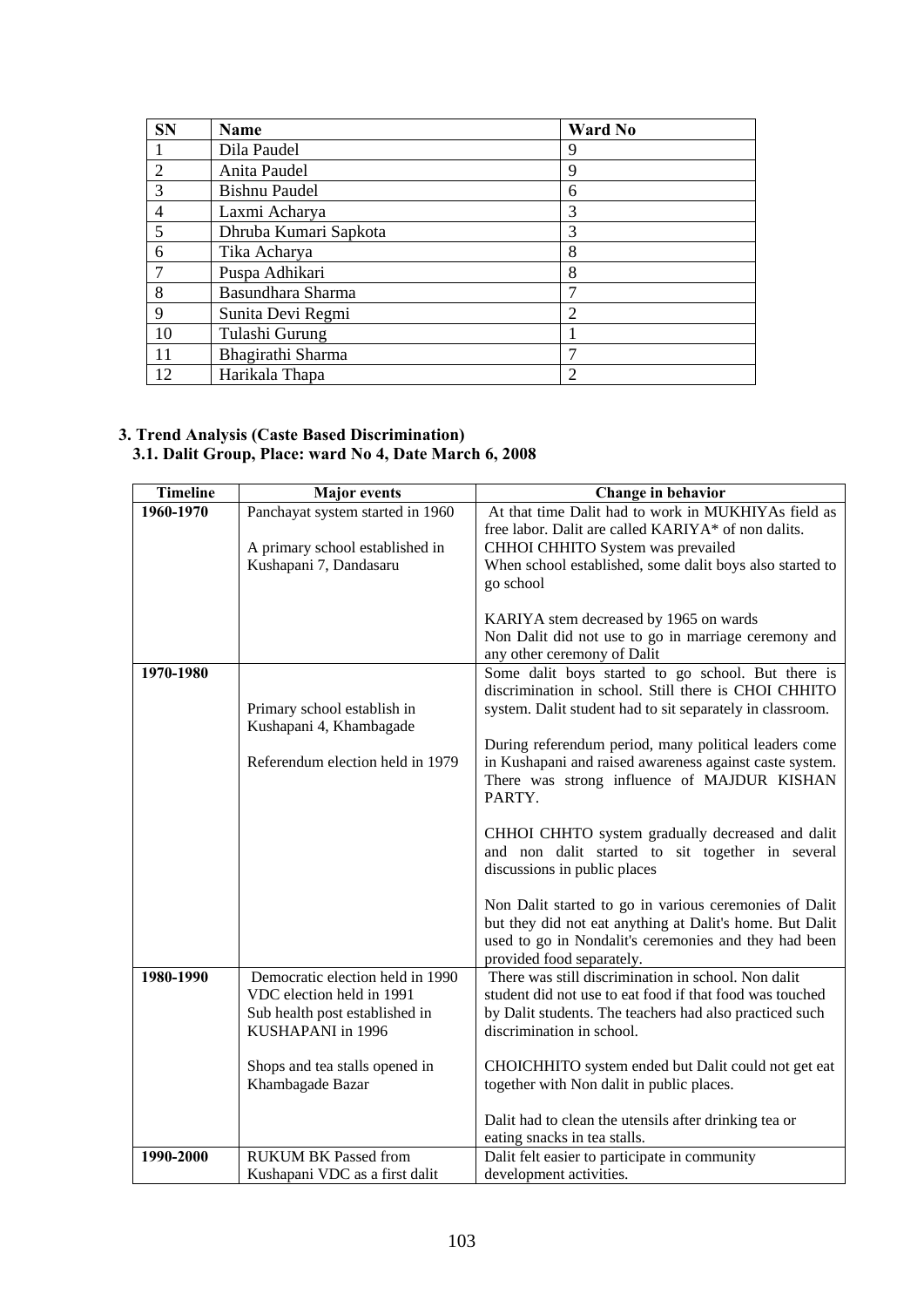|         | SLC passed students of the VDC      |                                                            |
|---------|-------------------------------------|------------------------------------------------------------|
|         | One Dalit became candidate of       | Dalit girls also started to go school and numbers of Dalit |
|         | vice chair in VDC election. Some    | students in school increased                               |
|         | Dalits became Ward chairs.          |                                                            |
|         | Gauri Sunar became School           |                                                            |
|         | teacher in a primary school of      | The tradition of cleaning utensils by Dalits after         |
|         | Kushapani 6. She is the first dalit | drinking tea or eating snacks in tea stalls ended          |
|         | lady employee in government         |                                                            |
|         | service from Kushapani              |                                                            |
| 2000    | Maoist campaign done in             | CHUWACHUT in public places ended.                          |
| onwards | 2004-5                              |                                                            |
|         |                                     | Number of dalit (Girls/Boys) students increased in         |
|         | Drinking water supply established   | school.                                                    |
|         | in kushapani- 6 in 2004             |                                                            |
|         |                                     | Dalit can enter into temples but still they are not        |
|         | Government started to provide       | allowed to take prasad and tika                            |
|         | scholarship to dalit students       |                                                            |

\* KARIYA was a agricultural labor who and his family had to work in the agricultural field of his landlord and the landlord used to provided him a sum of paddy, corn or wheat once a year. Besides agricultural work the KARIYA had to provide their labor to their landlords in all types of work as per the need of the landlords. Dalits were kept as KARIYA by non Dalits.

### **Respondents:**

| SN | Name                 | Age | Ward No. |
|----|----------------------|-----|----------|
|    | Man Bahadur BK       | 32  |          |
|    | Puran Singh Sunar    | 62  |          |
|    | Tikawati Sunar       | 64  |          |
|    | Khadga Bahadur Mijar | 47  |          |
|    | Nare Mijar           | 56  |          |

# **3.2. Non Dalit Group, Place Ward No 4, Date March 7, 2008**

| <b>Timeline</b> | <b>Major</b> events                              | Change in behavior                                                                                                                                                          |
|-----------------|--------------------------------------------------|-----------------------------------------------------------------------------------------------------------------------------------------------------------------------------|
| 1955-1965       | There was <i>MUHKYA</i> * System in<br>Kushapani | There was KARIA system and dalit are considered as labor<br>for agriculture work and other domestic work besides<br>providing their occupational skilled work to non dalit  |
|                 |                                                  | There are separate wells for drinking water for Dalit and Non<br>Dalit. If any Non dalit drank water from Dalit's well he would<br>became impure and he had to do PATIYA**. |
|                 | Panchayat System started in<br>1960              | Non dalit had to warm his tongue by a hot metal while he was<br>touched by a dalit.                                                                                         |
|                 |                                                  | When a Upper Dalit caste boy married with a lower caste<br>Dalit girl the couple are considered as BITALU and they had<br>to be socially bycott.                            |
| 1965-1975       | Primary school established in                    | CHHOI CHHITO system started in the village in stead of<br>warming tongue.                                                                                                   |
|                 |                                                  | Non Dalit started to use drinking water from Dalit's well but<br>they use to purify the well by throwing Dubo grass, sandstone<br>and TITEPATI.                             |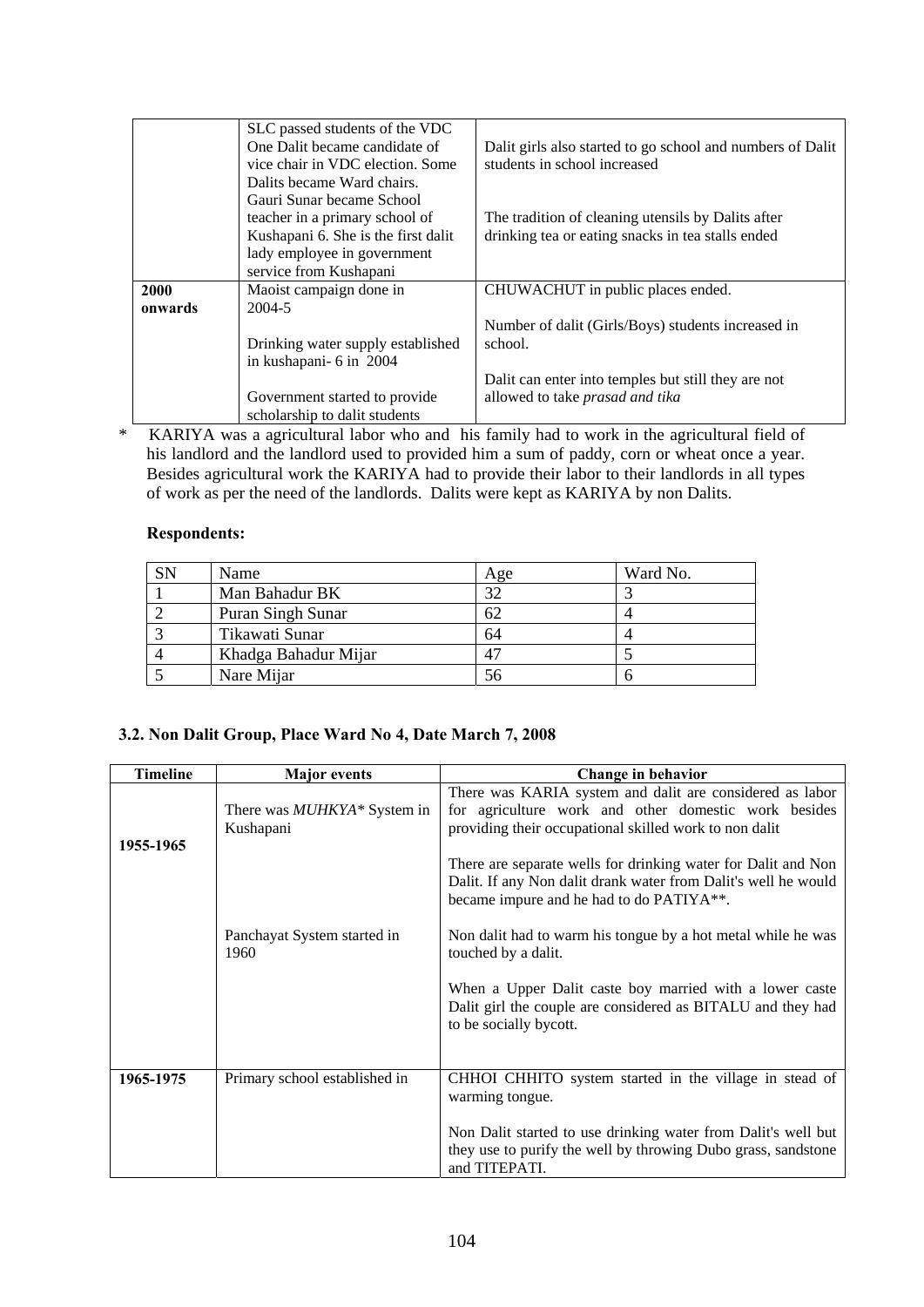| 1975-1995 | Democratic election held in<br>1990                                                   | CHHOI CHHITO system ended in the village<br>Dalit girls started to go school                            |
|-----------|---------------------------------------------------------------------------------------|---------------------------------------------------------------------------------------------------------|
|           | VDC election held in 1991                                                             | Dalit and Non Dalit started to sit and drink tea in the tea stalls                                      |
|           | Shops and tea stalls opened in<br>Khambagade Bazar                                    | The practice of behaving as <i>BITALU</i> ended.                                                        |
|           | A primary school established in<br>Kushapani 7, Dandasaru                             |                                                                                                         |
| 1995-2008 | Sub health post established in<br>KUSHAPANI in 1996<br>Maoist campaign done in 2004-5 | The tradition of cleaning utensils by Dalits after drinking tea<br>or eating snacks in tea stalls ended |
|           | Drinking water supply<br>established in Kushapani 6 in                                | Dalit started to enter in temples but still they are not allowed<br>to take Prasad and tika             |
|           | 2006                                                                                  | Numbers of Dalit girls in school increased                                                              |
|           | Government started to provide<br>scholarship to dalit students                        |                                                                                                         |

\* *MUKHIYA* was a representative of then government in Rana regime and before Panchayat regime (1962). He used to collect land tax with the land users *(KURIYA)* and submit to the government. All the KURIYAs had to obey his instructions. All of the *KURIYA* were supposed to help him in his domestic work as well as agricultural activities. The *MUKHIYA* had some legal authorities also he maintained law and order in the village by using his legal authorities. The *MUKHIYA* used to give punishment when any Non Dalit or Dalit broke the rule of untuchability.

 \*\* If any Non dalit (Chhetri, brahmin or thakuri) drank tea or ate food which was touched by Dalits he was considered as impure. In that case, he had to perform certain task to purify him. This purification process was called *PATIYA GARNE*.

| SN                          | Name                  | Age | Ward No.       |
|-----------------------------|-----------------------|-----|----------------|
|                             | Krishna P. Lamichhane | 52  | 4              |
| $\mathcal{D}_{\mathcal{A}}$ | Bhakta Bhandari       | 50  | 3              |
| $\mathcal{R}$               | Khadka B. Thapamagar  | 33  | 3              |
|                             | Sher B. Khadka        | 62  | 2              |
| 5                           | Chitra B. Khadka      | 54  | $\overline{2}$ |
| 6                           | Man Kumari Adhikari   | 52  |                |
| 7                           | Man Kumari Gautam     | 70  | 6              |
| 8                           | Khagishara Acharya    | 43  |                |
| $\mathbf Q$                 | Man Kumari Acharya    | 45  | 8              |
| 10                          | Harikala Lamichhane   | 79  |                |
| 11                          | Ganga Gautam          | 52  | 6              |

### **Respondents:**

**Rural Water Resources Management Project (RVWRMP) Gender and Social Discrimination Study (February-March 2008)** 

# *PRA REPORT*

**Field Researcher**  1. Basu Dev Neupane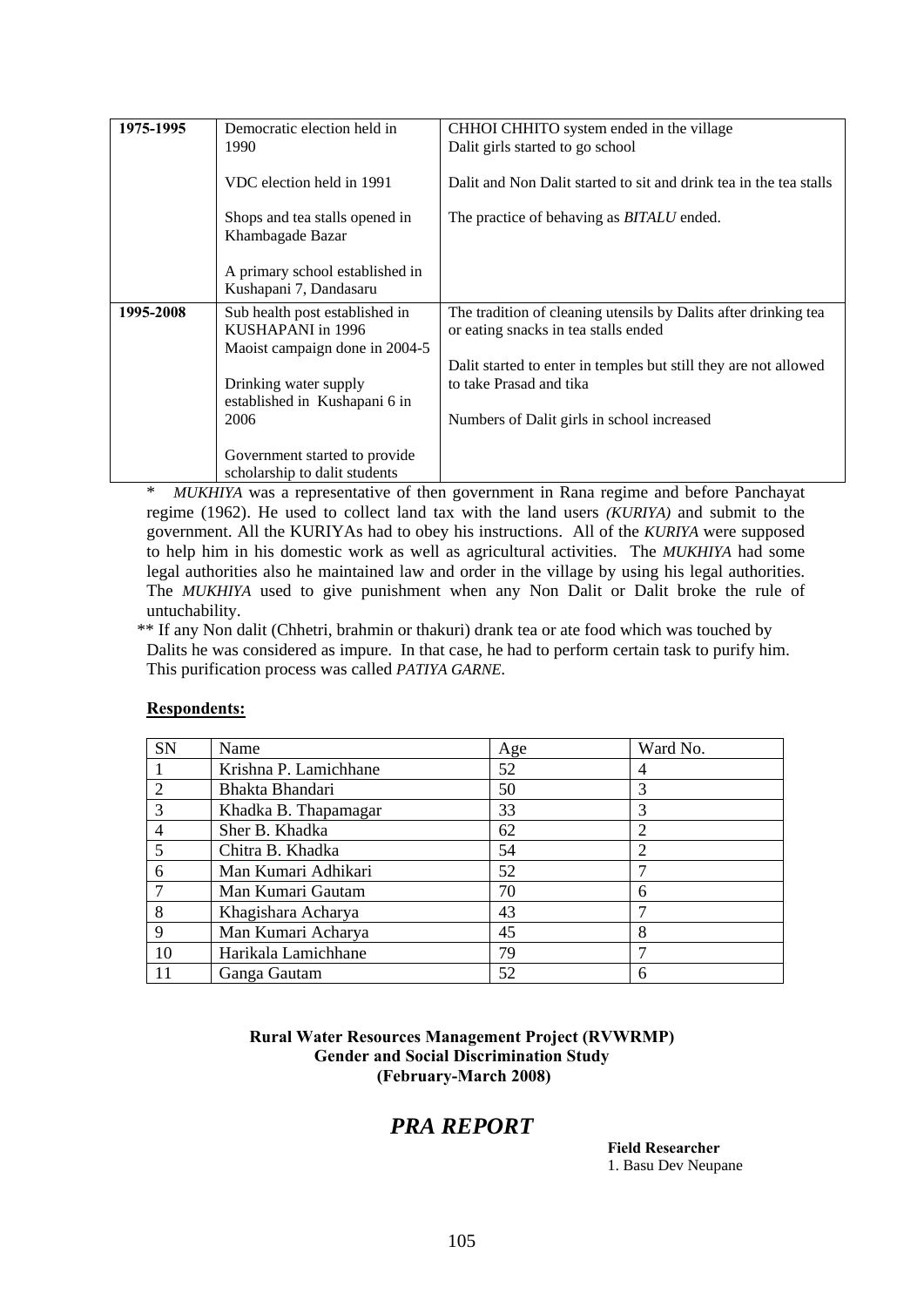# *Sipti VDC, Darchula*

# **1. Dalit Male Group**

**Place:** Bhairab Lower Secondary School, Sipti 2 **Date:** 21st February 2008 **Time:** 12:00 noon – 2:00 pm

# **a. Access & Control Analysis**

| <b>Re/Sources</b>                                       | Female              |                                  | Male                |                                  | <b>Remark (Justification)</b>                                                                                                                                                                                                                                                                                                                                                                                                                                                                                                                                  |  |  |
|---------------------------------------------------------|---------------------|----------------------------------|---------------------|----------------------------------|----------------------------------------------------------------------------------------------------------------------------------------------------------------------------------------------------------------------------------------------------------------------------------------------------------------------------------------------------------------------------------------------------------------------------------------------------------------------------------------------------------------------------------------------------------------|--|--|
|                                                         | A                   | $\mathcal{C}$                    | A                   | $\mathbf C$                      |                                                                                                                                                                                                                                                                                                                                                                                                                                                                                                                                                                |  |  |
| Drinking Water                                          | $\overline{2}$<br>1 | $\overline{2}$<br>$\overline{0}$ | $\overline{2}$<br>3 | $\overline{2}$<br>$\overline{3}$ | Both male and female in dalit and non dalit community have equal<br>access to whatever water sources are available in the community.<br>Restriction in use of water sources is equal to all. Who ever<br>reaches the water source, be it dalit and non dalit, will fetch water<br>and there is no discrimination. Use of water for irrigation purpose<br>is decided in group of dalit and non dalit people and there is no<br>discrimination. But it is all done by male in most cases.<br>Often Dalit do not have land. Whatever land dalit has is registered |  |  |
| Land                                                    |                     |                                  |                     |                                  | in male's name. Women have access in using production, in taking<br>care and do agricultural activities. In fact women are the one who<br>does most of the agricultural activities in land.                                                                                                                                                                                                                                                                                                                                                                    |  |  |
| <b>Economic Activities</b>                              | $\mathbf{0}$        | $\boldsymbol{0}$                 |                     | 3                                | All the decisions related to economic activities are taken by men<br>and women in most cases are not even consulted in these process.<br>But some time when there is a need to have strong witness, then<br>women are asked to ask in the paper without knowing why she<br>was signing for.                                                                                                                                                                                                                                                                    |  |  |
| Health services                                         | $\overline{2}$      | $\theta$                         | $\overline{2}$      | $\overline{2}$                   | Both dalit women and men have access to health services. Dalits<br>are represented in Health Post Management Committee but their<br>voice is hardly heard.                                                                                                                                                                                                                                                                                                                                                                                                     |  |  |
| Festivals and<br>community<br>development<br>activities | 3                   | $\overline{0}$                   | $\overline{2}$      | $\theta$                         | Usually women are the one who perform religious activities. But<br>both dalit men and women are not allowed to enter the temple.<br>Even if the 'dhami' is dalit he has to remain outside. It is priests<br>who do not allow dalits to enter the worship place. Dalit fully<br>participate in the community work.                                                                                                                                                                                                                                              |  |  |
| Forest                                                  | $\overline{2}$      | $\overline{0}$                   | 3                   | $\mathbf{0}$                     | Usually, women fetch fire wood and fodder from the forest.<br>Women are members of forestry user committee but most<br>decisions are influenced by men even if the number of male<br>members in the committee is only one.                                                                                                                                                                                                                                                                                                                                     |  |  |
| Education                                               | 1                   | $\Omega$                         | 3                   | $\mathbf{0}$                     | Dalit women have very little access to the education sector, mainly<br>because of the work load, traditional practices and risk of<br>humiliation in the school.                                                                                                                                                                                                                                                                                                                                                                                               |  |  |
| Government offices                                      | $\Omega$            | $\overline{0}$                   | 3                   | $\mathbf{0}$                     | Usually, women do not go to the available government offices. It<br>is all done by male. Most male go to the VDCs in the community<br>and many other government offices in the district headquarter.                                                                                                                                                                                                                                                                                                                                                           |  |  |
| Savings and<br>Investment                               | $\overline{2}$      | $\mathbf{1}$                     | 3                   | $\overline{2}$                   | More women are members in the community/user's groups and<br>there is no discrimination in between dalit and non dalit in<br>borrowing from group.                                                                                                                                                                                                                                                                                                                                                                                                             |  |  |
| <b>Traditional Skill</b>                                | $\overline{2}$      | $\boldsymbol{0}$                 | $\overline{2}$      | $\boldsymbol{0}$                 | Beside traditional skill of making ironware, other skill varies from<br>context and requirement. Women are skillful in weaving bhango<br>whereas men are skillful in collecting yarsagumba.                                                                                                                                                                                                                                                                                                                                                                    |  |  |
| Meeting                                                 | $\overline{2}$      | $\boldsymbol{0}$                 | $\overline{2}$      | $\mathbf{0}$                     | Number of dalit women attending community/user's group<br>meeting is increasing. But due to heavy work load women do not<br>find time to attend the meeting but are asked sign the meeting<br>minutes and the record show very good women attendance in the                                                                                                                                                                                                                                                                                                    |  |  |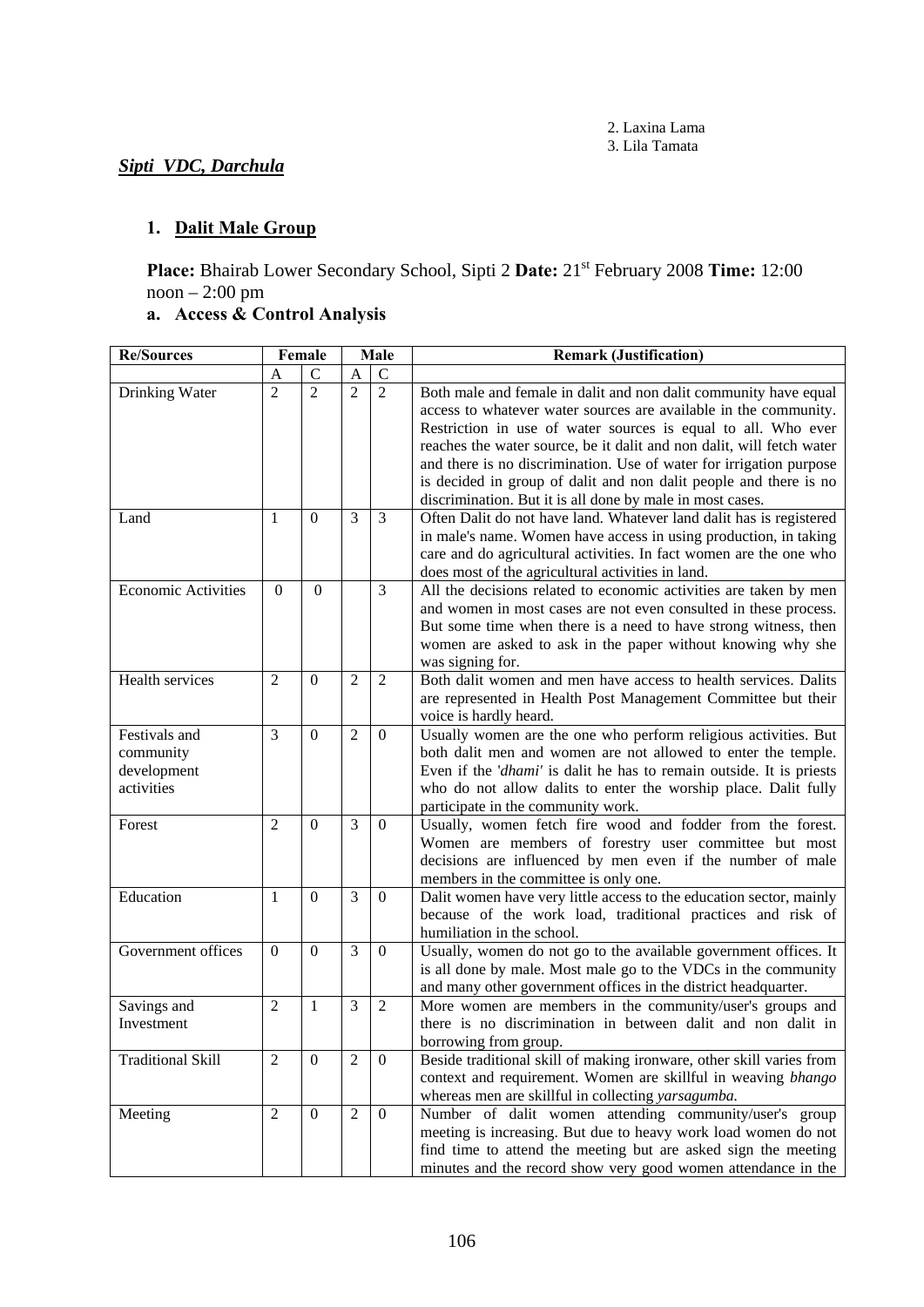|                                                                                                 |  |  |  |  | meeting. |
|-------------------------------------------------------------------------------------------------|--|--|--|--|----------|
| Note: $0=No$ Access/Control 1 = Very little Access/Control, 2 = Little Access/Control, 3 = Well |  |  |  |  |          |

Access/Control

# **b. Workload Analysis**

| <b>Activities</b>                      | Male                                              | Female                                     |
|----------------------------------------|---------------------------------------------------|--------------------------------------------|
| Wake up                                | 5-6 am                                            | $6-7$ am                                   |
| Routine work, toilet and               | 6 am                                              | 7 am                                       |
| personal cleanliness                   |                                                   |                                            |
| Cooking, Manure Deposit                |                                                   | 8 am                                       |
| Water, Fire Wood Fetching and          | Some time men helps women                         | Some time it starts at                     |
| Taking Care of Children                | in this work but time is not                      | 4 in the morning and                       |
|                                        | fixed                                             | is completed only at                       |
|                                        |                                                   | noon time.                                 |
| Fodder Collection, Fire Wood           | 10 <sub>am</sub>                                  |                                            |
| Fetching                               |                                                   |                                            |
| <b>Cattle Grazing</b>                  | $11 \text{ am}$                                   |                                            |
| Dish washing, cloth washing            |                                                   | 9:30 am                                    |
| Agriculture<br>work<br>(different)     |                                                   | 10 <sub>am</sub>                           |
| activities based on the season)        |                                                   |                                            |
| planting,<br>wedding<br>and            |                                                   |                                            |
| harvesting                             |                                                   |                                            |
| Making ironware, (working in<br>Aaran) | 3-4 hours in a day usually<br>before morning meal | Help men in keeping<br>bright fire to melt |
|                                        |                                                   | the iron                                   |
| Agriculture work<br>(different)        | 9:30 am                                           |                                            |
| activities based on the season)        |                                                   |                                            |
| plowing,                               |                                                   |                                            |
| Evening cooking                        |                                                   | 6 am                                       |
| Meeting friends, going to tea          | 6 pm                                              |                                            |
| shop                                   |                                                   |                                            |
| Going to flour mill                    | Usually morning or evening                        |                                            |
| <b>Activities</b>                      | <b>Boys</b>                                       | <b>Girls</b>                               |
| Cleaning                               |                                                   | Morning                                    |
| Plowing                                | In off days to the school                         |                                            |
|                                        | going boys                                        |                                            |
| Cattle grazing                         | After school or in off days                       | Usually during the                         |
|                                        |                                                   | day                                        |
| Dish washing                           |                                                   | Morning before                             |
|                                        |                                                   | going to school if                         |
|                                        |                                                   | they are school                            |
|                                        |                                                   | going and in the                           |
|                                        |                                                   | evening after school                       |
| Taking care of the younger             | Only some time when they                          | Some time, when                            |
| babies                                 | are free from other work                          | mothers are too busy                       |
|                                        |                                                   | and are away from<br>home for agriculture  |
|                                        |                                                   |                                            |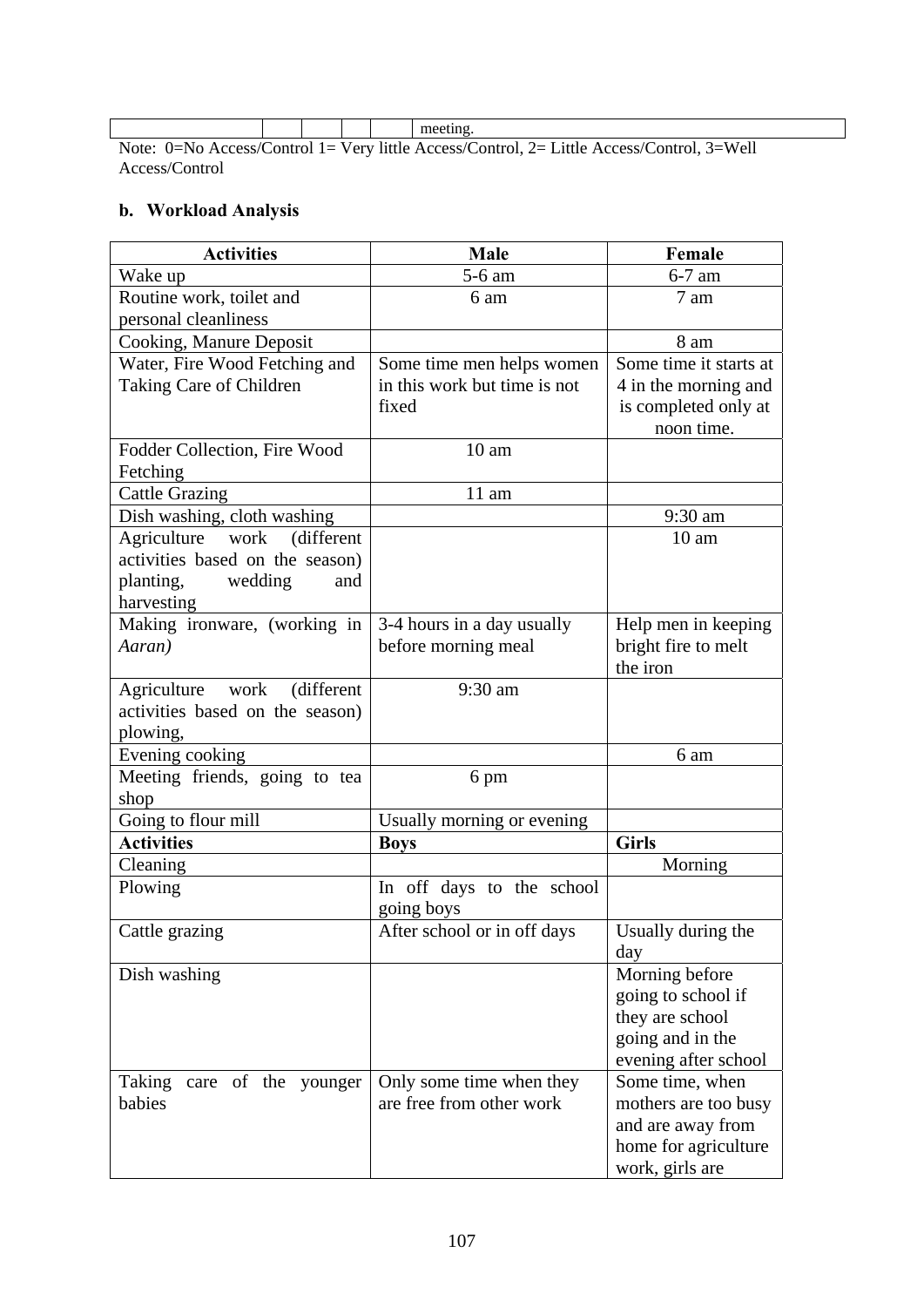|  | absent from the |
|--|-----------------|
|  | school          |

- o Usually it is difficult to determine the wake up time. It depends upon the type of work. Women get up early in the morning whenever they have to go forest to collect firewood and fodder. Men also get up early if they have to travel long distance for example district headquarter.
- o Men also cook food whenever wives are menstruated or they are away from home usually when they are visiting their parent's house.
- o Due to high consumption of firewood for cooking in traditional (introduction of improved cook stove is yet to be done in Sipti) fire stove and warming the home, at least 15/16 sacks of firewood is required for whole month. As a result this becomes the main task of both men and women. As most Dalit in Sipti makes ironware that requires more firewood for *Aaran* (a device to melt iron)
- o Most male dalits are forced to work in India at least for six months in a year, as most dalit are landless and whatever they earn from 4/5 *rithis* (master) per one dalit household is not sufficient to feed the family for the whole year.

| <b>SN</b>      | Name of respondents  | Ward No. |
|----------------|----------------------|----------|
|                | Kalame Tamata        |          |
| $\mathfrak{D}$ | Badurram Tamata      |          |
| $\mathcal{R}$  | Lalit Ram Tamata     |          |
|                | Biguwa Tamata        |          |
|                | <b>Bishne Tamata</b> |          |
| 6              | Sikabit Tamata       |          |
|                | Mohan Tamata         |          |
| 8              | Gyani Ram Tamata     | 3        |
| Q              | Lale Tamata          |          |

# **List of Participants**

# **C. Trend Analysis**

**Place:** Mohan Tamata's House **Date:** 21st February 2008 **Time:** 8:00 pm – 10:00 pm

| <b>Timeline</b> | <b>Major</b> events     |         | Change in behavior                                      |
|-----------------|-------------------------|---------|---------------------------------------------------------|
| 1950-1965       | Revolution to overthrow | $\circ$ | So called upper caste people did not allow dalits to    |
|                 | Rana regime             |         | enter even the Aangan (courtyard) of their home,        |
|                 | Beginning of new        |         | temple and other worship places. But upper caste        |
|                 | democratic era          |         | people used to come at dalit's house and sit in the     |
|                 |                         |         | fireplace. Upper caste people used not to touch         |
|                 |                         |         | dalits even while giving dry items such as grains.      |
|                 |                         | $\circ$ | High caste people used to sprinkle holy golden          |
|                 |                         |         | dipped water ( <i>chhoi chito</i> ) to purify when they |
|                 |                         |         | touch dalits.                                           |
|                 |                         | $\circ$ | Dalit had to rush to work whenever upper caste          |
|                 |                         |         | people orders                                           |
|                 |                         | $\circ$ | So called upper caste people do not give the grain      |
|                 |                         |         | for their work in time and had to follow-up quite       |
|                 |                         |         | regularly                                               |
|                 |                         |         | The interest rate on borrowing from money lender        |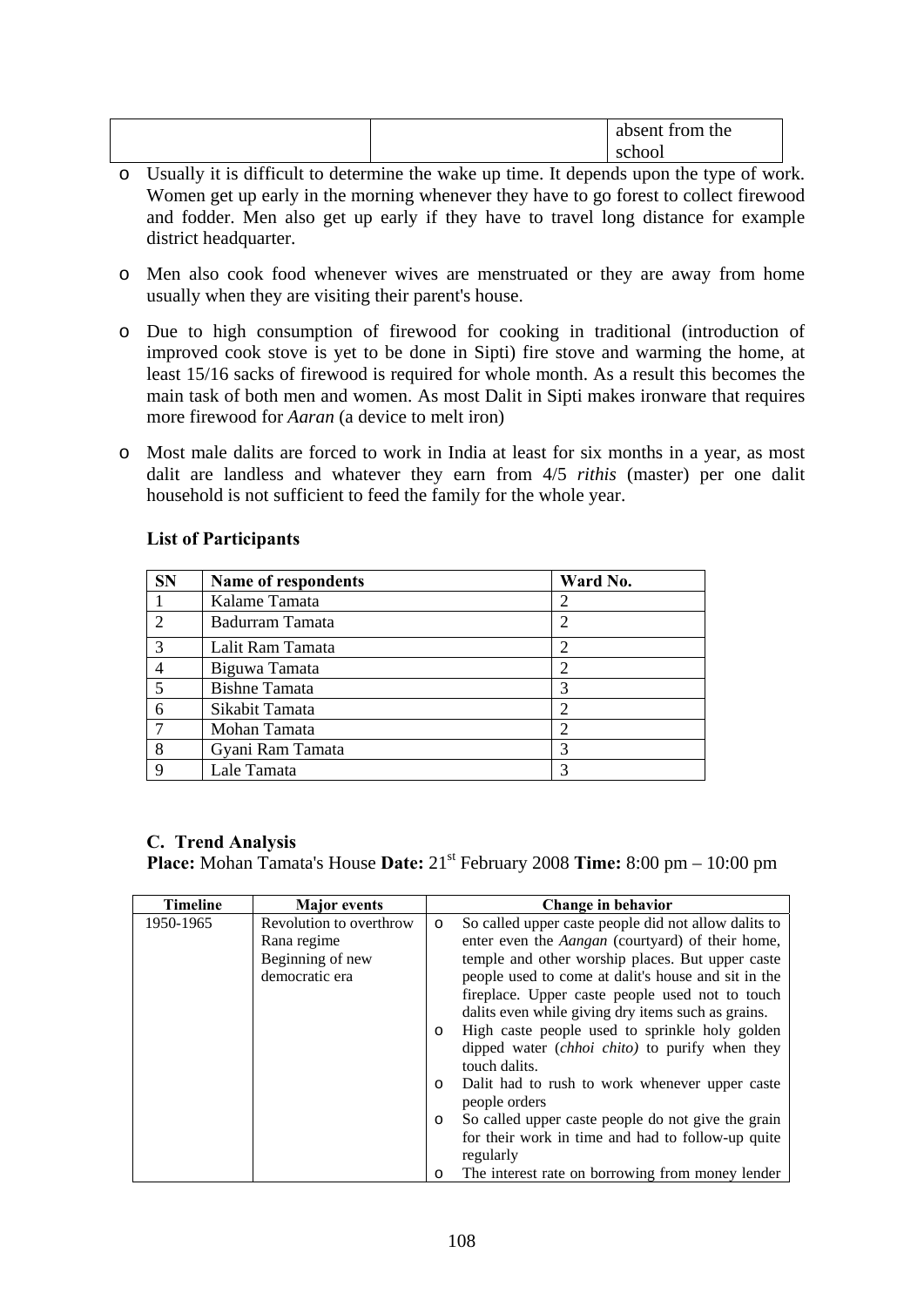|                |                            | $\circ$<br>$\circ$ | was quite high. Borrowings were not possible till<br>dalits mortgage their property - land, house, cattle,<br>golden ornament etc. Dalits had to give additional<br>grains. Interest rate was higher for dalits.<br>Both dalit and non dalit had same water source.<br>But dalit had to wait long hours to fetch water,<br>until all non dalit fill their water jars.<br>Socio economic relationship of bhage (client) and<br>rithi (masters) made dalits dependent on non dalits<br>and could not explore other opportunities. |
|----------------|----------------------------|--------------------|---------------------------------------------------------------------------------------------------------------------------------------------------------------------------------------------------------------------------------------------------------------------------------------------------------------------------------------------------------------------------------------------------------------------------------------------------------------------------------------------------------------------------------|
| 1965-1970      | Decree of new Penile       | $\circ$            | Not much change. Muluki Ain did not help much                                                                                                                                                                                                                                                                                                                                                                                                                                                                                   |
|                | Code (Muluki Ain)          |                    | to bring any change in untouchability.                                                                                                                                                                                                                                                                                                                                                                                                                                                                                          |
|                |                            | $\circ$            | Most people continued <i>chhoi chito</i> . But some                                                                                                                                                                                                                                                                                                                                                                                                                                                                             |
|                |                            |                    | stopped it but were subject of humiliation from<br>others non dalits.                                                                                                                                                                                                                                                                                                                                                                                                                                                           |
|                |                            | $\circ$            | No change in high rate of interest in borrowings                                                                                                                                                                                                                                                                                                                                                                                                                                                                                |
|                |                            |                    | from high caste                                                                                                                                                                                                                                                                                                                                                                                                                                                                                                                 |
| 1970-1985      | I/NGO intervention in      | $\circ$            | I/NGO promoted untouchability                                                                                                                                                                                                                                                                                                                                                                                                                                                                                                   |
|                | the village started        | $\circ$            | Untouchability slowly decreased in public place                                                                                                                                                                                                                                                                                                                                                                                                                                                                                 |
| 1985-till date | <b>Beginning of Maoist</b> | $\circ$            | Maoists called to abolish the untouchability                                                                                                                                                                                                                                                                                                                                                                                                                                                                                    |
|                | movement                   | $\circ$            | In public places it is totally stopped                                                                                                                                                                                                                                                                                                                                                                                                                                                                                          |
|                |                            | $\circ$            | But it still remain at the household level                                                                                                                                                                                                                                                                                                                                                                                                                                                                                      |
|                |                            | $\circ$            | Chhoi chitto is abolished. But some elderly people                                                                                                                                                                                                                                                                                                                                                                                                                                                                              |
|                |                            |                    | are continuing                                                                                                                                                                                                                                                                                                                                                                                                                                                                                                                  |
|                |                            | $\circ$            | So called high caste people do not eat at dalit's                                                                                                                                                                                                                                                                                                                                                                                                                                                                               |
|                |                            |                    | house                                                                                                                                                                                                                                                                                                                                                                                                                                                                                                                           |
|                |                            | $\circ$            | Non dalits still do not allow dalits to enter their                                                                                                                                                                                                                                                                                                                                                                                                                                                                             |
|                |                            |                    | houses.                                                                                                                                                                                                                                                                                                                                                                                                                                                                                                                         |

# **List of Participants:**

| <b>SN</b> | Name of respondents  | Ward No. |  |
|-----------|----------------------|----------|--|
|           | Kalame Tamata        |          |  |
|           | <b>Baldev Tamata</b> |          |  |
|           | Sugrib Tamata        |          |  |
|           | Ghaule Tamata        |          |  |
|           | Gyani Tamata         |          |  |
|           | Mohan Tamata         |          |  |
|           | Lale Tamata          |          |  |

# **2. Non Dalit Male Group**

**Place:** Local Health Post Date:  $19<sup>th</sup>$  February 2008 Time:  $11:30$  am  $- 2:30$  pm **a. Access & Control Analysis** 

| <b>Re/Sources</b>          |   | Male<br>Female |   |                             | <b>Remark (Justification)</b>                           |
|----------------------------|---|----------------|---|-----------------------------|---------------------------------------------------------|
|                            | A |                | A | C                           |                                                         |
| Drinking water             |   |                | 2 | 3                           | There is no restriction to water places to any one. But |
|                            |   |                |   |                             | everyone has to wait their turn to fetch water. Both    |
|                            |   |                |   |                             | men and women equally fetch water.                      |
| Land                       |   |                | 3 | 3                           | Land is usually registered in male's name. Women        |
|                            |   |                |   |                             | have full control over it. Usually land is sold or      |
|                            |   |                |   |                             | purchased in consultation with all family members.      |
| <b>Economic Activities</b> |   | 2              | 2 | $\mathcal{D}_{\mathcal{L}}$ | Both men and women equally participate in all           |
|                            |   |                |   |                             | economic activities. Women work in the field; men       |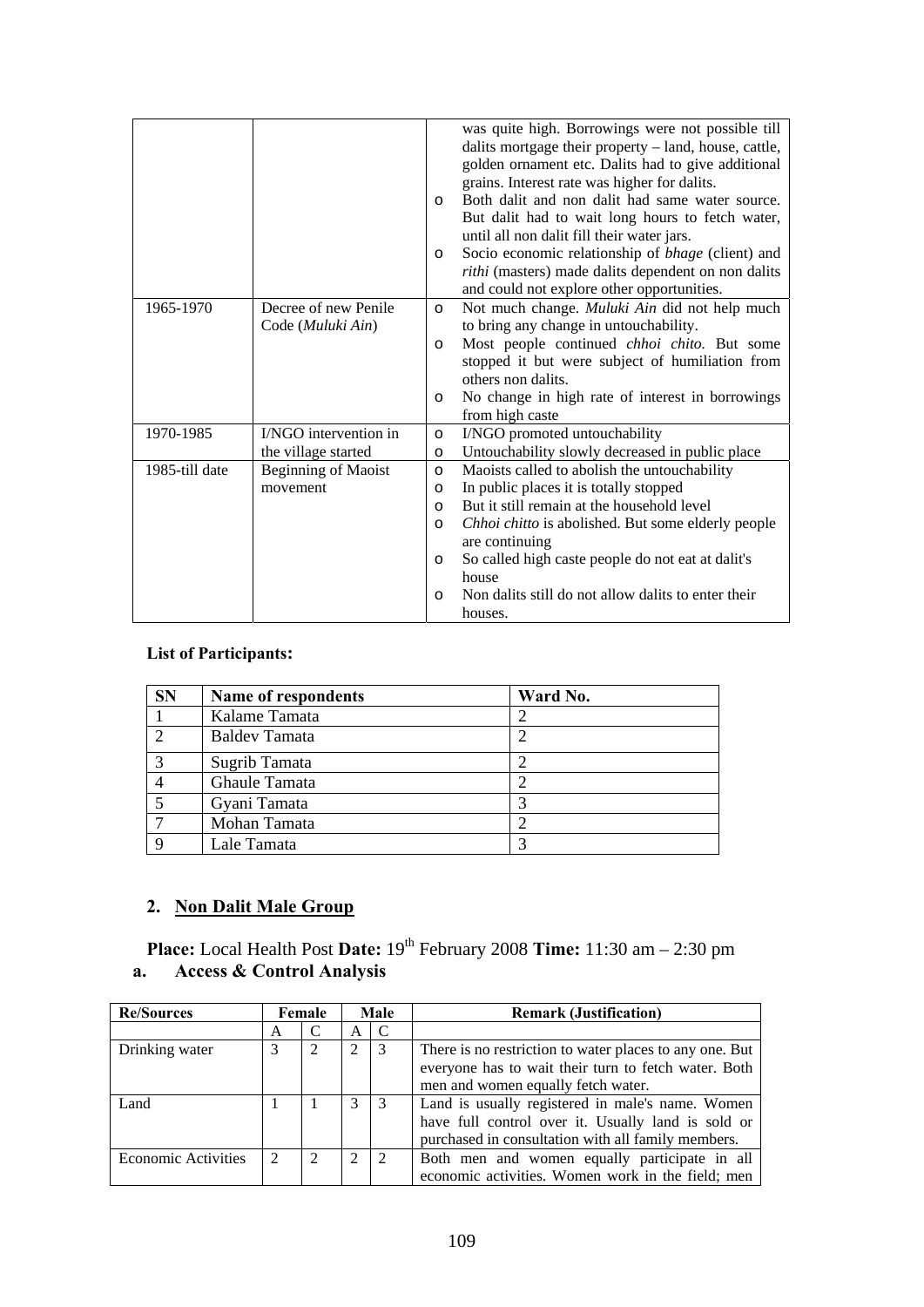|                                                         |                             |                |                |                | go to outside work such as labor work in India or any<br>other work in the village.                                                                                                                                                                                        |
|---------------------------------------------------------|-----------------------------|----------------|----------------|----------------|----------------------------------------------------------------------------------------------------------------------------------------------------------------------------------------------------------------------------------------------------------------------------|
| Health services                                         | $\mathfrak{D}$              | $\mathfrak{D}$ | $\mathfrak{D}$ | $\overline{2}$ | Health services are provided to all villagers without<br>any discrimination for being women or dalit. Health<br>post is managed by a committee where men and<br>women from both dalit and non dalit are represented.                                                       |
| Festivals and<br>community<br>development<br>activities | 3                           | 3              | 3              | 3              | people from the village without<br>Any<br>any<br>discrimination go to the worship place and do <i>pooja</i> .<br>A harmony between dalit and non dalit is seen in the<br>festivals and other ceremonies, where dalit blow<br>trumpets, beat drums and other chant mantras. |
| Education                                               | $\mathcal{D}_{\mathcal{L}}$ | $\mathbf{1}$   | 3              | 3              | Number of women attending school is<br>ever<br>increasing. However, the number of girls in enrolled<br>in the school is still low.                                                                                                                                         |
| Forest                                                  | 3                           | 3              | $\overline{2}$ | 3              | Both men and women go to forest to fetch fire wood<br>and fodder. But men being engaged in other work,<br>women are the ones going forest more frequently.<br>Community forests are managed by a committee<br>where most members are women.                                |
| Government offices                                      | 1                           | $\mathbf{1}$   | 3              | 3              | Most government offices are far and women do not<br>have time to go there. Men also do not go to the<br>government offices more frequently, But whenever,<br>it is necessary they are forced to go.                                                                        |
| Savings and<br>Investment                               | $\mathfrak{D}$              | $\mathfrak{D}$ | $\overline{2}$ | $\overline{2}$ | There are savings groups both men and women so<br>both have equal access and control over its operation                                                                                                                                                                    |
| <b>Traditional Skill</b>                                | 3                           | 3              | $\overline{2}$ | $\overline{2}$ | More women have access and control over<br>traditional skill as they are skillful in weaving<br>bhango                                                                                                                                                                     |
| Meeting                                                 | $\overline{2}$              | $\mathfrak{D}$ | $\overline{2}$ | 2              | Both men and women attend the community groups<br>meeting.                                                                                                                                                                                                                 |

Note: 0=No Access/Control 1= Very little Access/Control, 2= Little Access/Control, 3=Well Access/Control

# **b. Workload Analysis**

| <b>Activities</b>                                   | Male               | Female             |
|-----------------------------------------------------|--------------------|--------------------|
| Wake up                                             | 5-6 am             | $6-7$ am           |
| Routine work, toilet and personal cleanliness       | 6 am               | 7 am               |
| Cooking, Manure Deposit                             |                    | 8 am               |
| Water, Fire Wood Fetching and Taking Care of        | 8 am               |                    |
| Children                                            |                    |                    |
| Fodder Collection, Fire Wood Fetching               |                    | 9 am               |
| <b>Cattle Grazing</b>                               | 11 am              |                    |
| Dish washing, cloth washing                         |                    | $9:30$ am          |
| Agriculture work (different activities based on the |                    | $10 \text{ am}$    |
| season) planting, wedding and harvesting            |                    |                    |
| Agriculture work (different activities based on the | $9:30$ am          |                    |
| season) plowing,                                    |                    |                    |
| Evening cooking                                     |                    | 6 am               |
| Meeting friends, going to tea shop                  | 6 pm               |                    |
| Going to flour mill                                 | Usually morning or |                    |
|                                                     | evening            |                    |
| <b>Activities</b>                                   | <b>Boys</b>        | <b>Girls</b>       |
| Cleaning                                            |                    | Morning            |
| Plowing                                             | In off days to the |                    |
|                                                     | school going boys  |                    |
| Cattle grazing                                      |                    | Usually during the |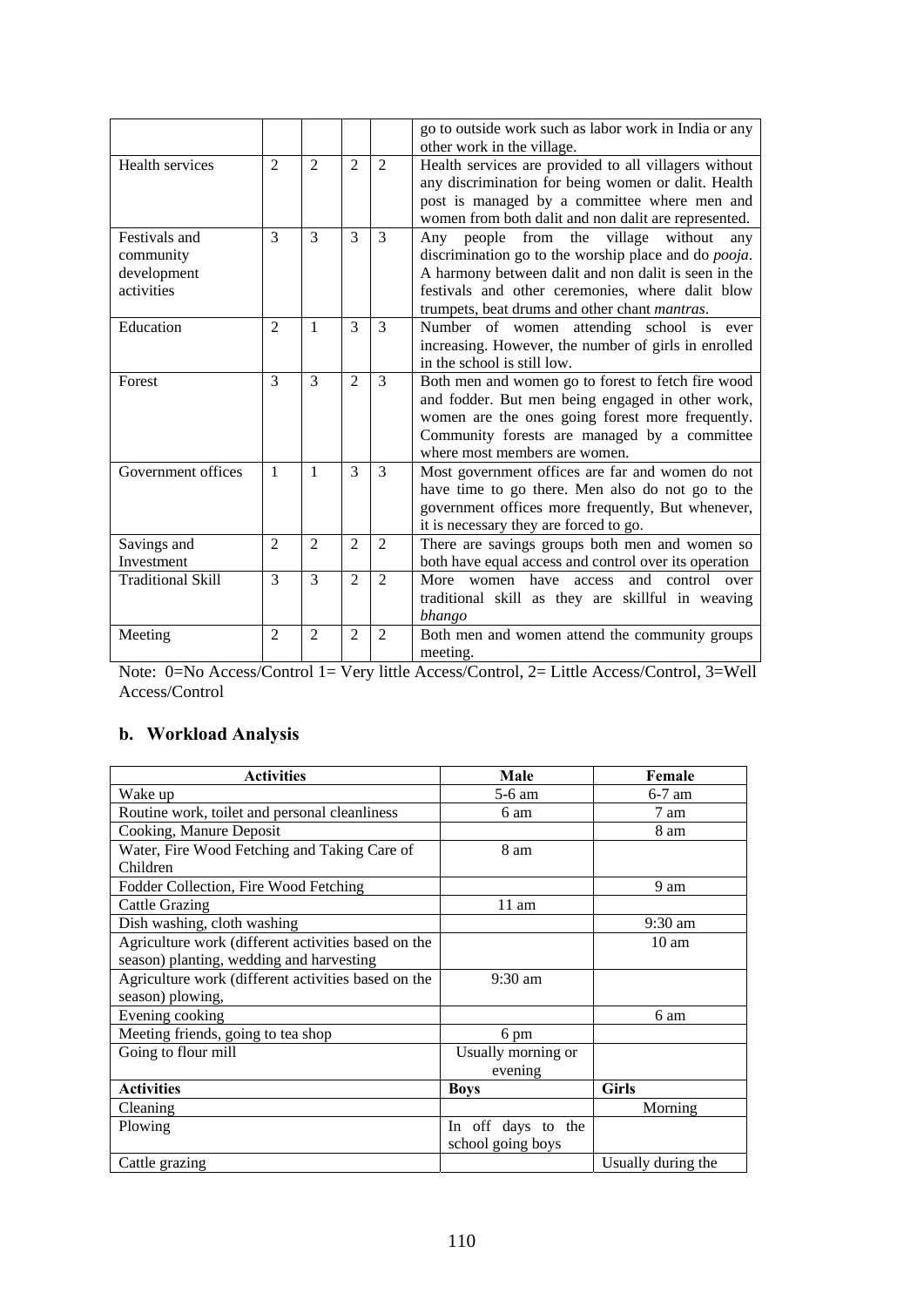|              | day                   |
|--------------|-----------------------|
| Dish washing | Morning before        |
|              | going to school if    |
|              | they are school going |
|              | and in the evening    |
|              | after school          |

Male also cook food when their wives are away from home, sick or menstruated. About 50% of male fetch fire wood. Fodder is mainly fetched by women. But during monsoon season when women are busy in the agriculture work male also does this work.

Water fetching is usually women's job but whenever women are away male also does this work.

For about six to eight months of the year specially after November, most male go to India to get seasonal job.

Usually men are engaged in income generating activities whereas women are engaged in reproductive and households activities.

# **Effect of work on health:**

There is a severe problem of malnutrition among boys, girls and women. The reasons -- children do not get appropriate and sufficient food during their childhood. Women do not get opportunity to have food in time. As they go to forest to fetch firewood and or fodder early in the morning and return home in off hours.

Most women suffer from uterus prolepses mainly due to hard work during pregnancy and or delivery. Some time the women are forced to start hard work such as manure collection, fodder/water/firewood fetching within ten days of delivery. There is no one in the home as most men go to India to work in season and women are forced to resume hard work even during pregnancy and or delivery period.

In many households men simply do not cooperate with their female members so women are forced to look after all households activities.

# **Status of men and women due to the type of work they do**

As most men are engaged in income generating activities their status in the society is higher and respected as a bread earner, compared to women. In some houses the delicious and nutritious food are served only to men and women has to survive with the inadequate quantity of leftovers.

# **Participants :**

| <b>SN</b>                   | Name                  | <b>Ward No</b> |
|-----------------------------|-----------------------|----------------|
|                             | Kamal Singh Dhami     | h              |
| $\mathcal{D}_{\mathcal{A}}$ | Hikmat Singh Thagunna |                |
| $\mathcal{R}$               | Lal Singh Thagunna    | 6              |
|                             | Kaman Singh Thagunna  | 6              |
|                             | Man Singh Dhami       | 6              |
| 6                           | Nantu Thagunna        |                |
|                             | Gute Dhami            | 6              |
| 8                           | Kalu Singh Thagunna   | 6              |
| 9                           | Jaya Singh Dhami      |                |
| 10                          | Man Singh Thagunna    |                |
| 11                          | Dan Singh Thami       | 8              |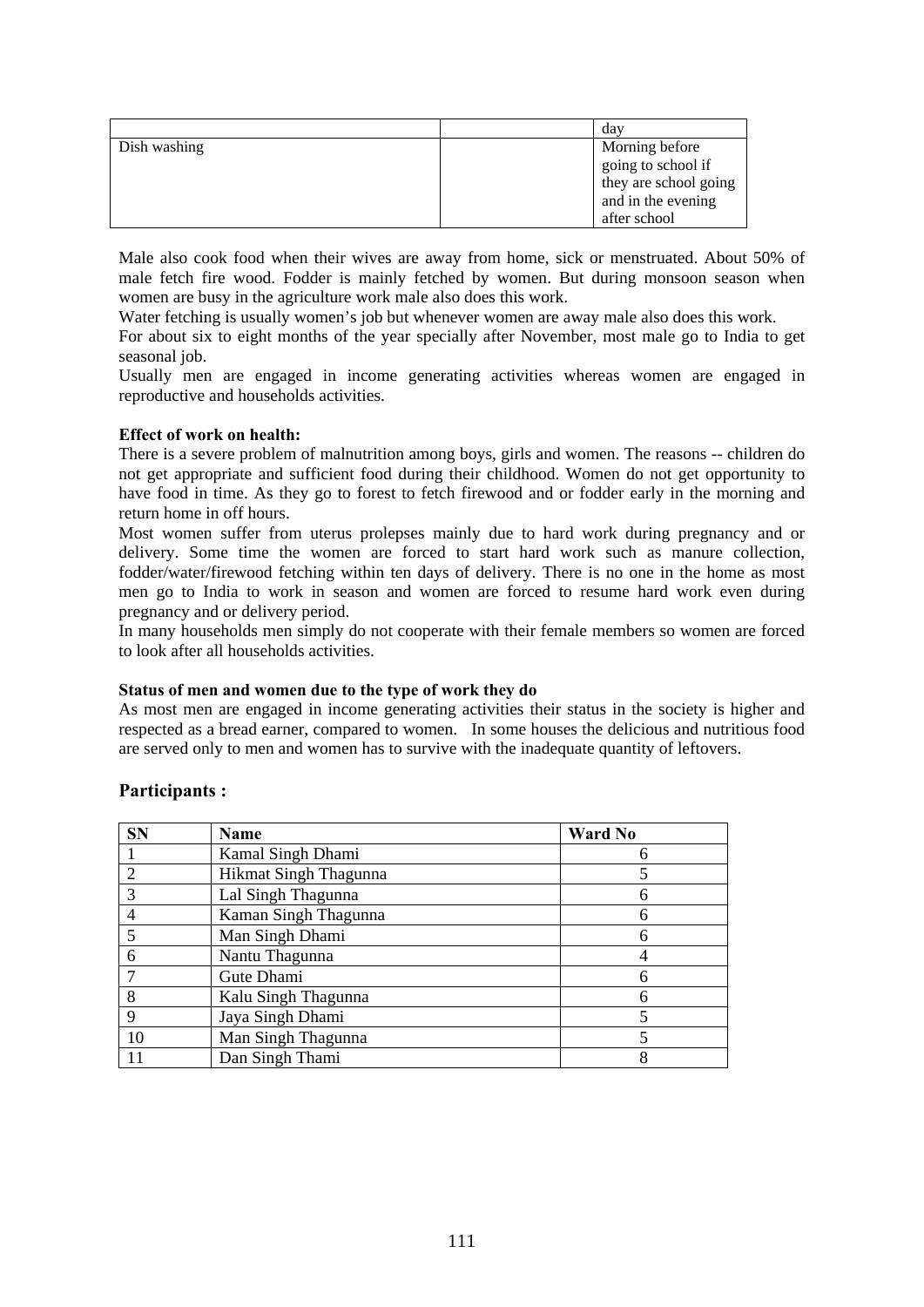# **3. Dalit Female Group**

Place: Shree Ganesh Higher Secondary School, Sipti 6 Date: 20<sup>th</sup> February 2008 Time:  $2:00 \text{ pm} - 4:30 \text{ pk}$ 

#### **Re/Sources** Female Male Remark (Justification)  $A \mid C \mid A \mid C$ Drinking water  $\begin{pmatrix} 2 & 2 & 3 & 1 \\ 2 & 2 & 3 & 1 \end{pmatrix}$  Water is scarce in this community but there is free access to drinking water source for both dalit and non dalit men and women. Water fetching is on first come first serve basis and no one has to wait just because they are dalit. Most women fetch water. Most of the decision related to water resource management is usually done by male representing water management committee. Usually the committee members are non dalit men. Land 2 0 3 3 Usually the land is registered in male's name. Women have full access to use the production from land and women are the one who are engaged in agricultural activities. Economic Activities 1 1 3 3 Women do not have access and control over the economic activities at the household level. Most dalit women do not have any idea of economic activities, though they are engaged in the agricultural activities. They are engaged in the household activities. Health services 2 0 2 1 Both dalit men and women have access to the health post. Just for being Dalit, the health services are not denied. However, the supplies in the health post are very poor that affects all visiting health post for health services. Festivals and community development activities 2 1 2 2 Untouchability still exists and most dalit men and women are not allowed in the worship place meant for non dalit. Though the so called higher cast people claim that there is no restriction for dalit to enter the temple. Only few non dalit allowed dalit to enter in there houses and even if they allow to enter they refrain dalit from drinking milk and whey. Forest 3 3 3 3 Women have full access to collect fire wood and fodder. But the forest is controlled by the forestry users' committee which is fully controlled by non dalit men, albeit women are represented in majority in the committee. Education 1 0 2 1 Only few dalit women attend the school for economic reasons and traditional practices. Dalit women are married in young age and parent are not interested to admit their daughters as they will be going to other's houses. Government offices 1 0 2 1 Hardly any dalit women go to the government offices. But they often go to the agriculture service center in thev village. Savings and Investment 3 3 3 3 Numbers of savings and credit groups are promoted in the community to foster economic activities and most women are members of the groups. But dalit

# **a. Access & Control Analysis**

families have rely on local money lenders in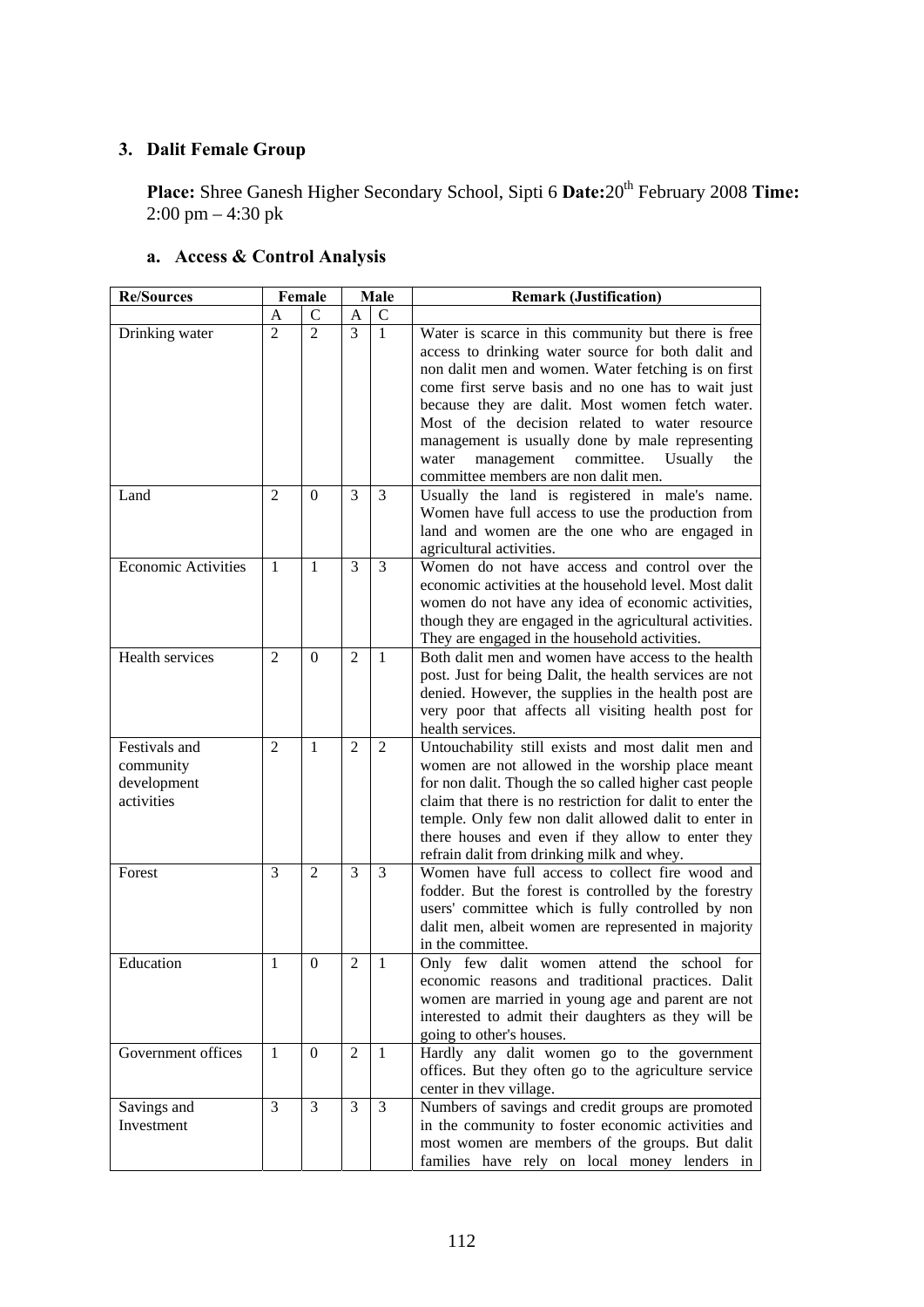|                          |  |   |               | borrowing money to meet their provident need. And<br>dalit men are forced to engage in low paid labor<br>work in India.                                                                                     |
|--------------------------|--|---|---------------|-------------------------------------------------------------------------------------------------------------------------------------------------------------------------------------------------------------|
| <b>Traditional Skill</b> |  | າ | 2             | Dalit men in this community have traditional skill of<br>make ironware and some blow trumpets in the<br>festivals and wedding. Women often assist men<br>whenever they are free from other household works. |
| Meeting                  |  |   | $\mathcal{D}$ | Being members in the community groups both dalit<br>men and women they attend the meetings but they<br>are hardly heard.                                                                                    |

Note: 0=No Access/Control 1= Very little Access/Control, 2= Little Access/Control, 3=Well Access/Control

# **b. Workload Analysis**

| <b>Activities</b>                                                                                        | Male                                                               | Female                                                                                                      |
|----------------------------------------------------------------------------------------------------------|--------------------------------------------------------------------|-------------------------------------------------------------------------------------------------------------|
| Wake up                                                                                                  | 5-6 am                                                             | $6-7$ am                                                                                                    |
| Routine work, toilet and personal<br>cleanliness                                                         | 6 am                                                               | 7 am                                                                                                        |
| Cooking, Manure Deposit                                                                                  |                                                                    | 8 am                                                                                                        |
| Water, Fire Wood Fetching and<br>Taking Care of Children                                                 | Some time men helps<br>women in this work but<br>time is not fixed | Some time it starts at 4 in<br>the morning and is<br>completed only at noon<br>time.                        |
| Fodder Collection, Fire Wood<br>Fetching                                                                 | 10 <sub>am</sub>                                                   |                                                                                                             |
| <b>Cattle Grazing</b>                                                                                    | $11$ am                                                            |                                                                                                             |
| Dish washing, cloth washing                                                                              |                                                                    | 9:30 am                                                                                                     |
| Making ironware (Aaran work)                                                                             | 3-4 hours in a day<br>depending upon time<br>availability          | Women do not work on it<br>but some time help men                                                           |
| Agriculture work (different activities<br>based on<br>the<br>season) planting,<br>wedding and harvesting |                                                                    | 10 <sub>am</sub>                                                                                            |
| Agriculture work (different activities<br>based on the season) plowing,                                  | 9:30 am                                                            |                                                                                                             |
| Evening cooking                                                                                          |                                                                    | 6 am                                                                                                        |
| Meeting friends, going to tea shop                                                                       | 6 pm                                                               |                                                                                                             |
| Going to flour mill                                                                                      | Usually morning or<br>evening                                      |                                                                                                             |
| <b>Activities</b>                                                                                        | <b>Boys</b>                                                        | <b>Girls</b>                                                                                                |
| Cleaning                                                                                                 |                                                                    | Morning                                                                                                     |
| Plowing                                                                                                  | In off days to the school<br>going boys                            |                                                                                                             |
| Cattle grazing                                                                                           | After school or in off<br>days                                     | Usually during the day                                                                                      |
| Dish washing                                                                                             |                                                                    | Morning before going to<br>school if they are school<br>going and in the evening<br>after school            |
| Taking care of the younger babies                                                                        | Only some time when<br>they are free from other<br>work            | Some time, when mothers<br>are too busy and are away<br>from home for agriculture<br>work, girls are absent |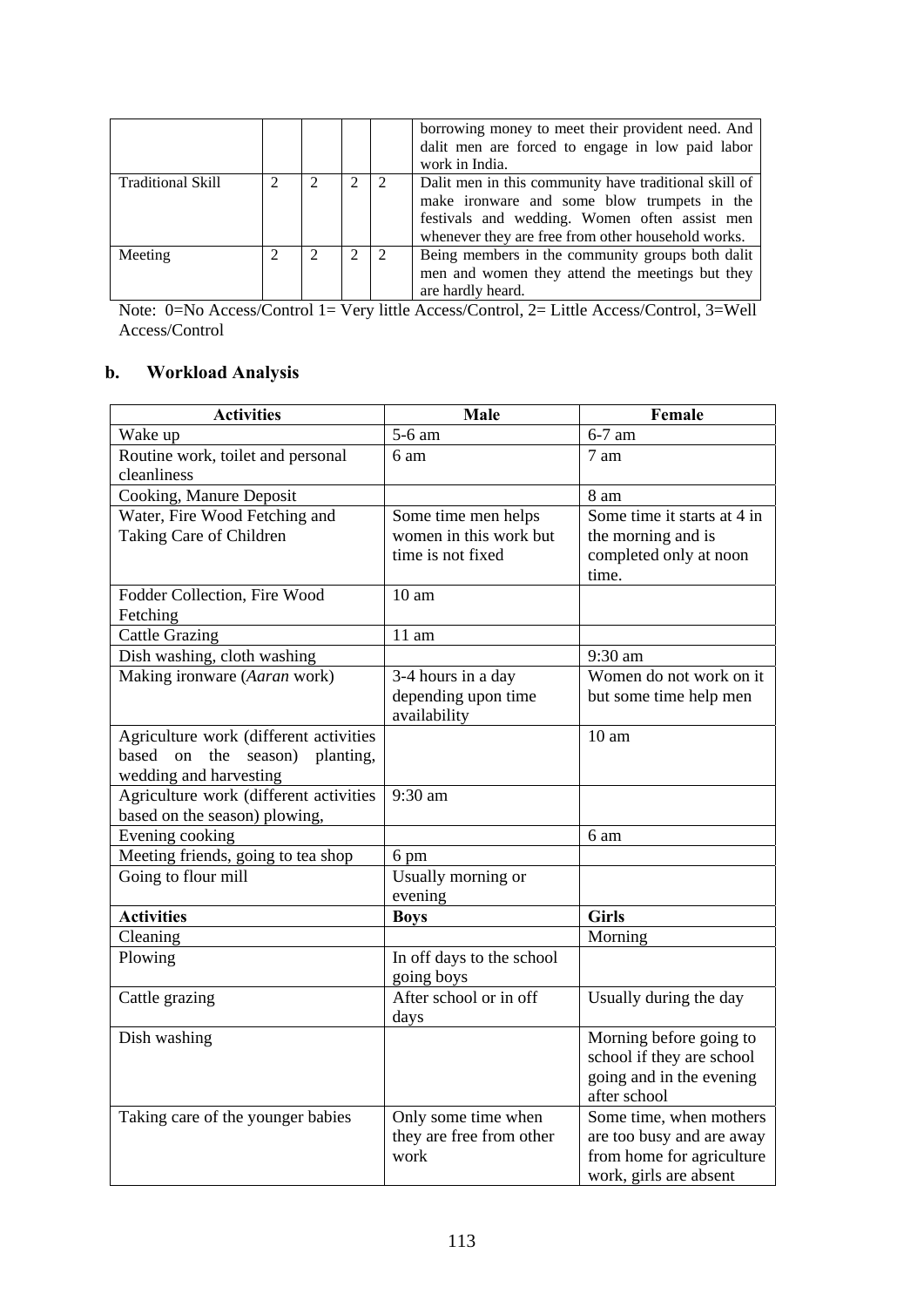| vvi<br><br>. . |
|----------------|
|----------------|

Most dalit women are forced to start their hard work even after 4/5 days of delivery. As a result they become very weak and look old before age and often it effects in their overall health.

Usually, mothers wake-up their daughters early in the morning so that they can get their help in household work. But boys are never woken-up mainly they do not respect the mother's word and secondly even if they are woken-up they go either to play or to the tea shop for gossip.

# **Participants**

| <b>SN</b>      | Name                  | Ward No. |             |
|----------------|-----------------------|----------|-------------|
|                | Katu Devi Tamata      | 6        |             |
| $\overline{2}$ | Rupasi Devi Tamata    | 6        |             |
| 3              | Chankhuri Devi Tamata | 6        | 4.<br>-N    |
| 4              | Kinnari Devi Tamata   |          | $\mathbf 0$ |
| 5              | Parbati Devi Tamata   | 6        | n           |
| 6              | Padma Devi Tamata     | 6        |             |
| 7              | Ratana Devi Tamata    | 6        | D           |
| 8              | Belmati Devi Tamata   | 6        | a           |
| 9              | Kalabati Devi Tamata  | 6        |             |
| 10.            | Ganga Devi Tamata     | 6        |             |
| 11.            | Ambara Devi Tamata    | 6        |             |
| 12.            | Mangala Devi Tamata   |          |             |
| 13.            | Sita Devi Tamata      |          |             |
| 14.            | Tula Devi Tamata      |          | F           |
| 15.            | Ambara Devi Tamata    |          | e<br>m      |

# **ale Group**

Place: Shree Ganesh Binayak Higher Secondary School Date: 20<sup>th</sup> February 2008 **Time:** 11:30 – 2:00 pm

# **a. Access & Control Analysis**

| <b>Re/Sources</b> |                | Female   |                | Male<br><b>Remark (Justification)</b> |                                                                                                                                                                                                                                                                                                                                                                                             |
|-------------------|----------------|----------|----------------|---------------------------------------|---------------------------------------------------------------------------------------------------------------------------------------------------------------------------------------------------------------------------------------------------------------------------------------------------------------------------------------------------------------------------------------------|
|                   | A              | C        | A              | $\mathcal{C}$                         |                                                                                                                                                                                                                                                                                                                                                                                             |
| Drinking water    | 3              |          | 3              | 3                                     | Both male and female have equal access to use<br>drinking water in the source. Water use is ensured<br>on first come first basis. But in terms of control,<br>women have physical presence in the water<br>management committee but their voices are hardly<br>heard. Even if the number of women in the<br>management committee is more, fewer men seems<br>to be controlling the process. |
| Land              | $\overline{2}$ | $\Omega$ | 3              | 3                                     | In most cases the land is registered in men's name<br>and women have access to use the product and<br>work on the field. Only in few cases the land is<br>sold or purchased on family consultation. Land is<br>registered in women's name if the household head<br>is female.                                                                                                               |
| Health services   | $\overline{2}$ |          | $\overline{2}$ | $\theta$                              | Both men and women have equal access to visit<br>health post. Treatment in the health post is not                                                                                                                                                                                                                                                                                           |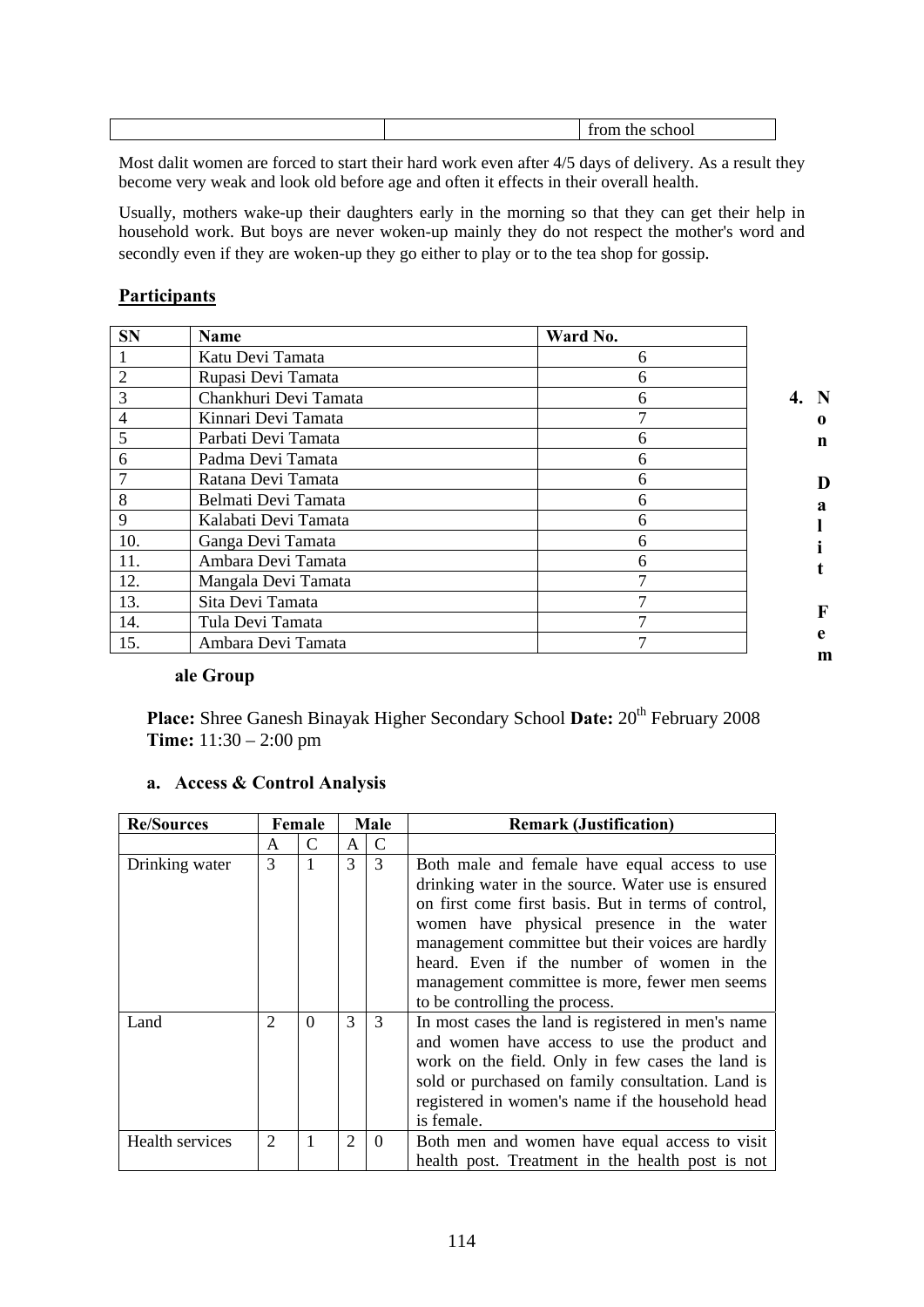|                                |                |                |                |                | discriminated on the basis of gender. But in most<br>cases visit of health post is usually decided by men<br>particularly in delivery care services. Women<br>have physical presence in the health facility<br>committee<br>management<br>but<br>meaningful<br>participation is yet to be ensured.                                                                                                     |
|--------------------------------|----------------|----------------|----------------|----------------|--------------------------------------------------------------------------------------------------------------------------------------------------------------------------------------------------------------------------------------------------------------------------------------------------------------------------------------------------------------------------------------------------------|
| Forest                         | 3              | 1              | 1              | 2              | Usually women go to forest to collect firewood<br>and fodder and they have full access over the<br>forest products. Women also have physical<br>presence in the community forestry user's<br>committee. But meaningful participation of<br>women in the user's committee is yet to be<br>ensured.                                                                                                      |
| <b>KHARKA</b><br>(Pastureland) | 3              | $\overline{2}$ | $\overline{2}$ | $\overline{3}$ | Often both boys and girls, but more girls go to<br>pastureland with their cattle. After children it is<br>responsible of going<br>who<br>are<br>women<br>to<br>pastureland. Fewer men go to pastureland. But<br>usually men assign the task of going pastureland<br>and other family members obey it.                                                                                                  |
| Education                      | $\overline{2}$ | $\mathbf{1}$   | 3              | $\overline{3}$ | Both boys and girls go to school. But number of<br>girls in the school is low, as they have to help their<br>mothers in completing household works before<br>going to school. And often the girls remain absent<br>in the school as they have to take of younger ones<br>mothers<br>engaged in agricultural<br>when<br>are<br>activities. Women are represented in the school<br>management committee. |
| Government<br>offices          | 1              | $\overline{0}$ | 3              | 3              | Women often do not go to government offices<br>which often located in district headquarter. But<br>some time women visit the government offices<br>such as agriculture service center and veterinary<br>service centers which is located in the village.                                                                                                                                               |
| <b>Traditional Skill</b>       | 3              | $\theta$       | 1              | 3              | Women are skillful in weaving <i>bhabgo</i> and can<br>make some money out of it. Women make around<br>Rs 2000 per year by weaving when they are free<br>from their other household work.                                                                                                                                                                                                              |
| Meeting                        | 3              | $\mathbf{1}$   | 3              | 3              | Women often go to attend the meeting of user's<br>committee, which is also effected as they have to<br>complete the household work before going to the<br>meeting. Women feels that men hardly share<br>household work so that women can attend and<br>contribute in the meeting meaningfully.                                                                                                         |
| <b>VDC</b>                     | 1              | $\overline{0}$ | 3              | 3              | Women go to VDC sometime to make their<br>citizenship certificate and to get other related<br>documents only.                                                                                                                                                                                                                                                                                          |
| Tample/Religious<br>place      | $\overline{2}$ | $\mathbf{1}$   | $\mathbf{2}$   | $\mathbf{1}$   | Both men and women go to temple and worship<br>places. But often women perform this role more<br>significantly                                                                                                                                                                                                                                                                                         |
| Community<br>Organization      | 3              | $\overline{2}$ | $\overline{2}$ | $\overline{2}$ | As the number of women savings and other group<br>in the village is high, women have full access and<br>control over the community groups. But due to<br>low literacy rate among women, they are forced to<br>rely with men in records and book keeping.                                                                                                                                               |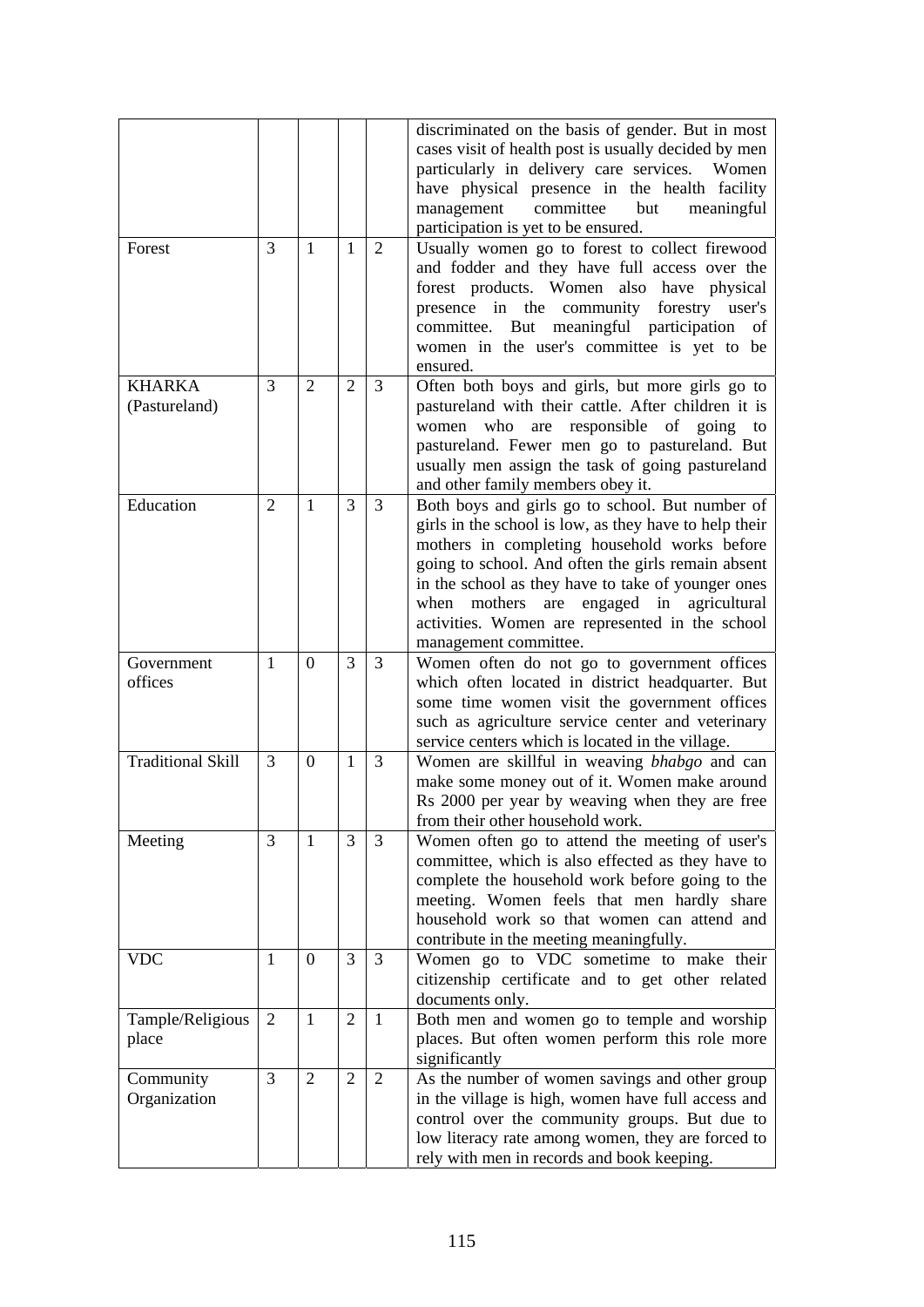Note: 0=No Access/Control 1= Very little Access/Control, 2= Little Access/Control, 3=Well Access/Control

Usually in the religious activities women are engaged. But women are not allowed to participate in the funeral procession, for unknown reason. But some men say that women are more sentimental and can not bear the sorrow so they are not allowed. But these days some women started attending funeral procession.

# **b. Workload Analysis**

| <b>Activities</b>                      | Male                            | Female                 |
|----------------------------------------|---------------------------------|------------------------|
| Wake up                                | 5-6 am                          | 6-7 am                 |
| Routine work, toilet and personal      | 6 am                            | 7 am                   |
| cleanliness                            |                                 |                        |
| Cooking, Manure Deposit                |                                 | 8 am                   |
| Water, Fire Wood Fetching and Taking   | helps<br>Some time men          | Some time it starts at |
| Care of Children                       | women in this work but          | 4 in the morning and   |
|                                        | time is not fixed               | is completed only at   |
|                                        |                                 | noon time.             |
| Fodder Collection, Fire Wood Fetching  | 10 <sub>am</sub>                |                        |
| <b>Cattle Grazing</b>                  | $11$ am                         |                        |
| Dish washing, cloth washing            |                                 | 9:30 am                |
| Agriculture work (different activities |                                 | 10 <sub>am</sub>       |
| based on the season) planting, wedding |                                 |                        |
| and harvesting                         |                                 |                        |
| Agriculture work (different activities | 9:30 am                         |                        |
| based on the season) plowing,          |                                 |                        |
| Evening cooking                        |                                 | 6 am                   |
| Meeting friends, going to tea shop     | 6 pm                            |                        |
| Going to flour mill                    | Usually<br>morning<br><b>or</b> |                        |
| <b>Activities</b>                      | evening<br><b>Boys</b>          | <b>Girls</b>           |
| Cleaning                               |                                 | Morning                |
| Plowing                                | In off days to the school       |                        |
|                                        | going boys                      |                        |
| Cattle grazing                         | After school or in off days     | Usually during the     |
|                                        |                                 | day                    |
| Dish washing                           |                                 | Morning<br>before      |
|                                        |                                 | going to school if     |
|                                        |                                 | they are school going  |
|                                        |                                 | and in the evening     |
|                                        |                                 | after school           |
| Taking care of the younger babies      | Only some time when they        | when<br>Some<br>time,  |
|                                        | are free from other work        | mothers are too busy   |
|                                        |                                 | and are away from      |
|                                        |                                 | home for agriculture   |
|                                        |                                 | work, girls are absent |
|                                        |                                 | from the school        |

Time schedule varies from seasons to season. During the plantation and harvesting seasons the workload is often very heavy and have to work long hours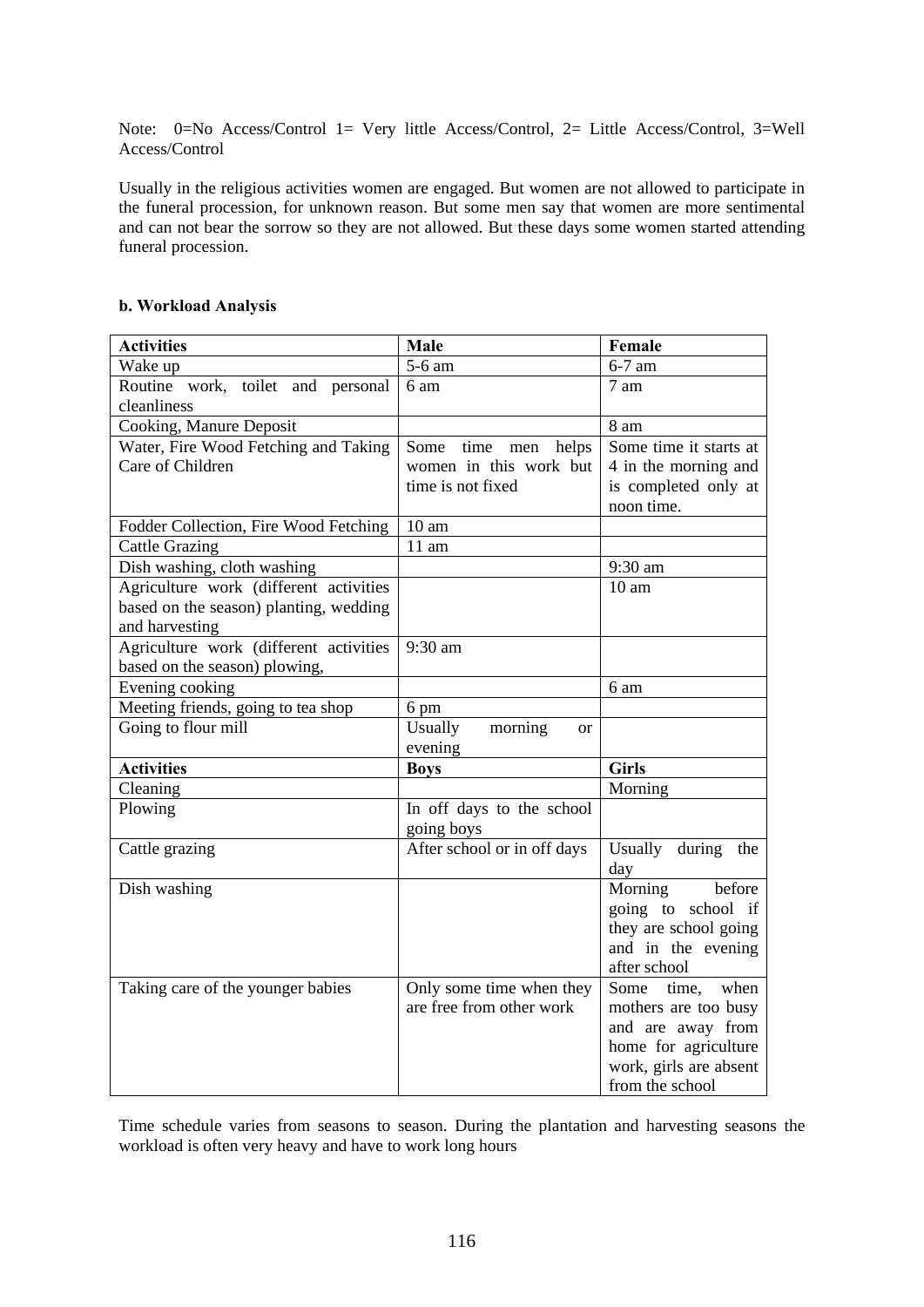Women get up early in the morning before 4 am when they have to go forest to collect firewood and return only around noon time. They take food only on their return from the forest.

Especially during winter time, women also weave *bhago* around 4-5 hours in a day and make about Rs 2000 in a year. When women started making money by weaving their status in the family and community has risen. They now can talk to the outsiders with confidence.

Usually, the women are seen as the household workers who do not earn money to run the family. Men are seen as a bread earners and their status in the community is much respectable compared to women. Men often boast for their earning and usually tend to humiliate women as they do not earn.

Slowly women have started the construction work. Belmati Dhami of ward no 6 won the contract of constructing school building and she put the roof (often women are not allowed to put roof and is believed that if women put roof some thing bad will happen). But nothing happened.

Women hardly get long rest time after delivering babies. They are forced to start their domestic and agricultural work.

| Sr. | <b>Name</b>             | Ward No | <b>Position in Local Institution</b>  |
|-----|-------------------------|---------|---------------------------------------|
| 1.  | Belmati Thagunna        |         |                                       |
| 2.  | Sunmati Devi Dhami      | 6       | Member, Mahila Milan Savings Group    |
| 3.  | Mathura Devi thagunna   | 7       | Treasurer, Mahila Utthan Kendra       |
| 4.  | Nirmala Kumari Thagunna | 7       | Member Mahila Utthan Kendra           |
| 5.  | Rama Devi Dhami         | 7       | Member, Mahila Milan Savings Group    |
| 6.  | Sukari Dhami            | 7       | Member, Mahila Milan Savings Group    |
| 7.  | Belmati Devi Dhami      | 6       | Member, Mahila Milan Savings Group    |
| 8.  | Draupadi Thagunna       | 7       | Female Community Health Volunteer and |
|     |                         |         | Teacher                               |
| 9.  | Mangeli Devi Thagunna   | 6       | Chair, Mahila Milan Savings Group     |
| 10. | Rukmati Devi Thagunna   | 7       | Member, Mahila Utthan Kendra          |
| 11. | Hasuli Thagunna         | 8       | Female Community Health Volunteer,    |
|     |                         |         | Treasurer, Nava Durga Devi Group      |
| 12. | Paruli Thagunna         | 8       |                                       |

# **Participants:**

# **Trend Analysis**

**Place:** Local Hotel **Date:**  $20^{th}$  February 2008 **Time:** 7:00 pm – 9:30 pm

| <b>Timeline</b> | <b>Major</b> events     |                                                            | Change in behavior                                   |
|-----------------|-------------------------|------------------------------------------------------------|------------------------------------------------------|
| 1950-1965       | Revolution to overthrow | $\circ$                                                    | Discrimination practices were in height. Higher      |
|                 | Rana regime             |                                                            | caste people used to restrict themselves entering    |
|                 | Beginning of new        |                                                            | Dalit's house and Dalits used to restrict themselves |
|                 | democratic era          |                                                            | in entering temple, holy places and auspicious       |
|                 |                         | occasions. But Dalits were welcomed to work in             |                                                      |
|                 |                         | households and different occasion.                         |                                                      |
|                 |                         | High caste people used to purify themselves by<br>$\Omega$ |                                                      |
|                 |                         |                                                            | sprinkling holy golden dipped water (chhoi chito)    |
|                 |                         |                                                            | to purify when they touch Dalits. In fact, there was |
|                 |                         | legal provision to punish the higher caste people          |                                                      |
|                 |                         |                                                            | not purifying themselves.                            |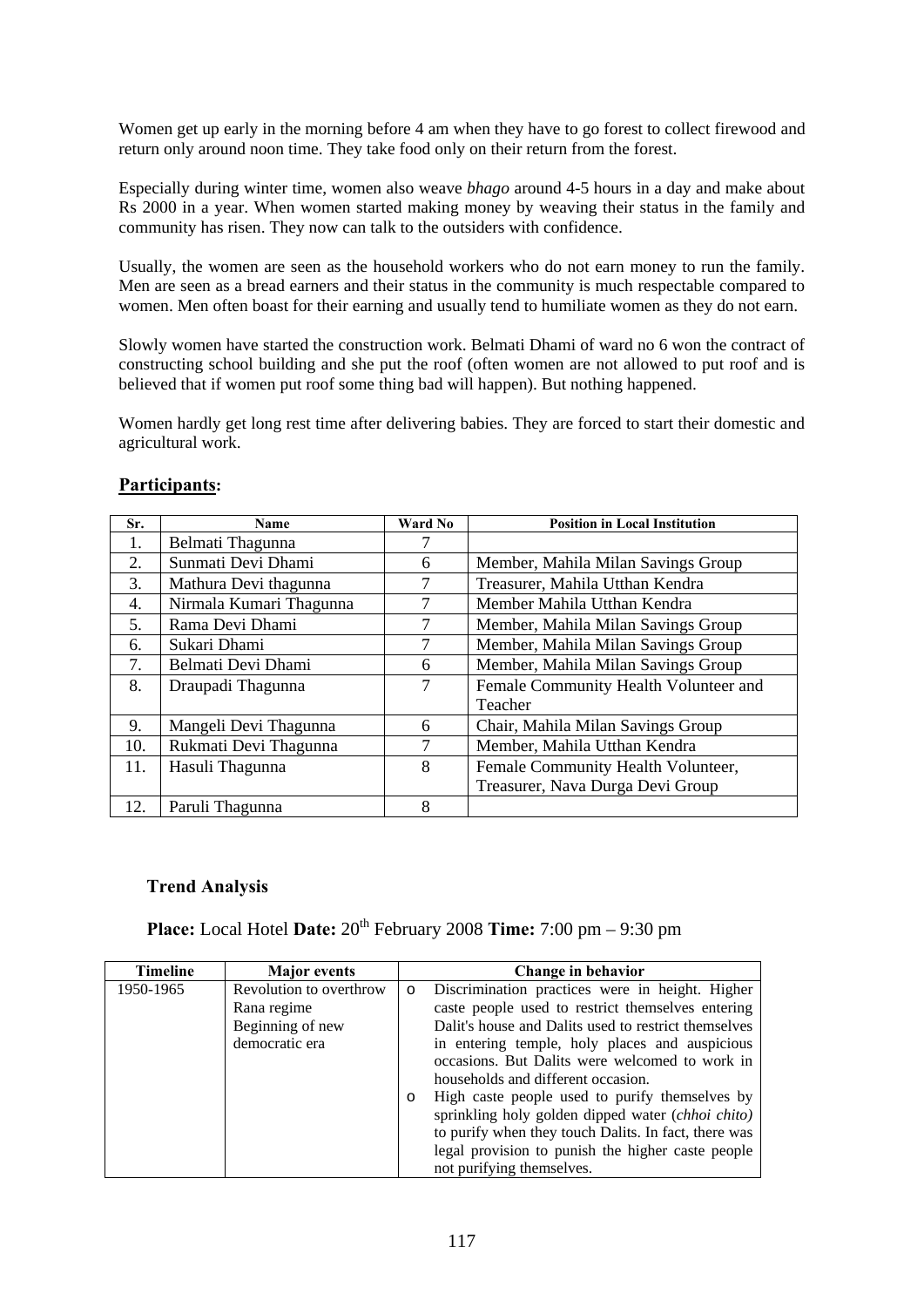|                |                            | $\circ$  | Higher caste people had ensured food security to    |
|----------------|----------------------------|----------|-----------------------------------------------------|
|                |                            |          | Dalits by giving grains in annual basis for the     |
|                |                            |          | work Dalits used to do for non-Dalits such as       |
|                |                            |          | tailoring and making iron utensils & agricultural   |
|                |                            |          | tools.                                              |
|                |                            | $\Omega$ | Both Dalits and non-Dalits used to had economic     |
|                |                            |          | relationship in lending and borrowing money at      |
|                |                            |          | the time of need in a mutually agreed interests     |
|                |                            |          | rates.                                              |
|                |                            | $\circ$  | Both dalit and non dalit had same water source.     |
|                |                            |          | But dalit had to wait long hours to fetch water,    |
|                |                            |          | until all non dalit fill their water jars.          |
| 1965-1970      | Decree of new Penile       | $\circ$  | Not much change. Muluki Ain did not help much       |
|                | Code (Muluki Ain)          |          | to bring any change in untouchability.              |
|                |                            | O        | Most people continued <i>chhoi chito</i> . But some |
|                |                            |          | stopped it but were subject of humiliation from     |
|                |                            |          | others non dalits.                                  |
|                |                            | O        | No change in lending and borrowing relationship     |
|                |                            |          | between Dalits and non-Dalits.                      |
| 1970-1985      | I/NGO intervention in      | $\circ$  | I/NGO promoted untouchability                       |
|                | the village started        | O        | Untouchability slowly decreased in public place     |
| 1985-till date | <b>Beginning of Maoist</b> | O        | Maoists called to abolish the untouchability        |
|                | movement                   | O        | In public places it is totally stopped              |
|                |                            | O        | But it still remain at the household level          |
|                |                            | O        | Chhoi chitto is abolished. But some elderly people  |
|                |                            |          | are continuing                                      |
|                |                            | O        | So called high caste people do not eat at dalit's   |
|                |                            |          | house                                               |
|                |                            | O        | Non dalits still do not allow dalits to enter their |
|                |                            |          | houses.                                             |

# **Respondents**

| <b>SN</b>      | Name                      | Occupation       |
|----------------|---------------------------|------------------|
|                | Ram Singh Dhami (64)      | Working in India |
|                | Pratap Singh Dhami (58)   | Working in India |
| $\mathbf{c}$   | Udaya Singh Thagunna (33) | Working in India |
| $\overline{4}$ | Dev Singh Thagunna (70)   | Household work   |
| 5              | Sher Singh Dhami (58)     | Teacher          |
| 6              | Raimale Thagunna (54)     | Working in India |
| $\mathbf{r}$   | Karan Singh Dhami (34)    | Working in India |

**Annex 4** 

# **Rural Water Resources Management Project (RVWRMP) Gender and Social Discrimination Study**  *(November-December 2007 and February-March 2008)*

# *OBSERVATION REPORT*

**VDC: Dhunghachalna** 

Visited Date: December 4-15, 2008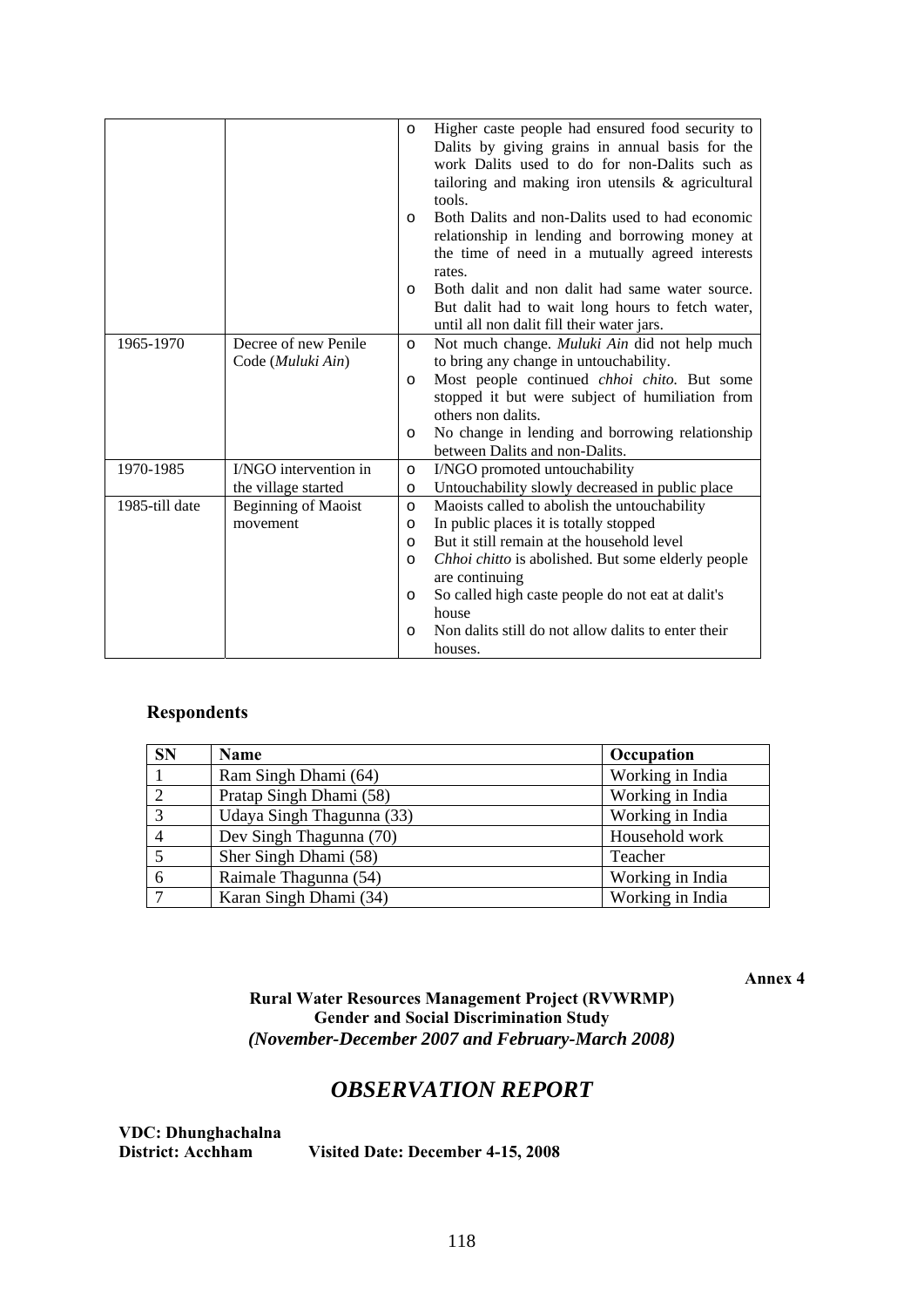### **General Introduction**

Dhungachalna VDC lies in the south eastern part of Acchham district. Wheat and paddy are found as main crops of the VDC and some people product corn, mustard and buchwheat in their field. There is a fertile land for production of wheat and paddy on the edge of Karnali river. Rest of the parts of the VDC has steep slop land and people have developed the land as agricultural land by making terraces. There is not found any big landslides and natural disaster.

Chhetri are in majority and there are dalit settlements in the VDC. Brahmen and Thakuri are not found in that VDC. Dalits are in majority in ward No. 4 and 7 and there are some dalits households in ward no. 3, 6, 8 and 9. There are some Magar (Janajati) households in ward No. 6 of Dhungachalna VDC. There is a proposed high school (Up to grade 10) in ward No. 7, Dhungachalna Bazar. One primary school (Up to grade 5) is established in every ward and one sub health post lies in ward No 7.

Like other VDCs of hill districts of far western region, people use to go India for seasonal labor for six to nine months every year. Especially male (from 13 to 61 years of age) go to India and women remain home to maintain household activities.

#### **Community health**

It is found that the health and sanitation of the community is very poor. There is one sub health post in Dhungachalna VDC. Observation and interaction with sub health post staff found that the major health problem is sanitation, malnutrition, and ANT related problems. Most of the people are suffering from the water-born disease and gastritis which ultimately affecting the people's livelihood opportunities. During the informal interaction with villagers they reported that the service of sub health post is not adequate and the community people use to go to private clinic to get treatment. According to the villagers and the health workers, the major health problems of the VDC are diarrhea, ANT related problems, fever, pneumonia, common cold, worm infestations, eye infection, headache and abdominal disease. HIV infected persons also found in the VDC and one single woman is found whose husband had died of AIDs one year ago. According the single women, her husband used to work in Bombay, India for 15 years. Before two years, he came back home because of sickness. His sickness increased day by day and she took him hospital.

#### **Sanitation**

Sanitation is one of the major issues of the VDC. Due to people's lack of awareness on the importance of awareness to improve livelihoods and their unhygienic lifestyle, the sanitation of the area observed very poor during the study. This might be one of the reasons of poor health status of the community. Village trails are also not properly maintained and domestic waste is thrown randomly around the trails and houses. Improper human waste management such as no toilet and waste exposed to the trail edge and public places. Animal dung and garbage is commonly dumped on courtyards, edges of trails and closed to the house.

#### **Toilet Construction**

Lack of toilets, proper management and use of toilets is one of the main sanitation issues of the area. There is not explored any tradition and practices of toilets construction in the area. In Dhungachalna, it is observed that some households have constructed pit latrine. However there are not proper management of the waste and all of the family members do not use the pit latrine. Most of the villagers use stream and other open places as toilet. Even in the VDC center, there are some tea stalls and hotels with simple facilities for accommodation but no one hotel has toilet facilities. People use to go open land or stream for toilet.

# **Drinking Water**

Drinking water facility is poor and not properly maintained in Dhungachalna VDC. Though the actual information of drinking water facilities of the VDC is not available it is identified by observation and interaction with NGO workers and users committee members. It is observed that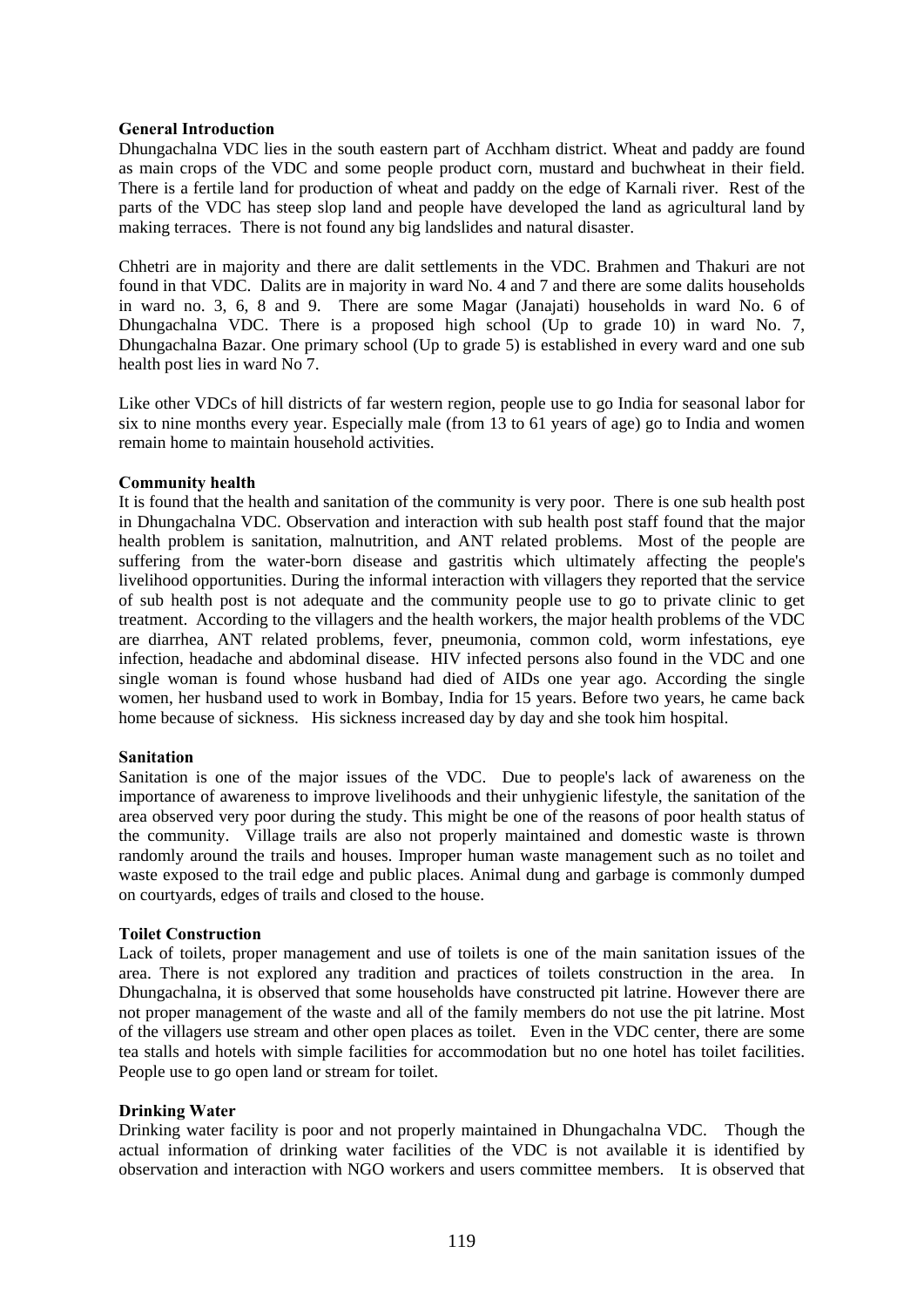the drinking water systems, established by VDC are not functioning well. The tap of drinking water is open for 24 hours. Sanitation around the drinking water tap is not good. In ward No 7 and 8 the villagers use drinking water from a natural source (*DHUNGE DHARA*). Both Dalit and Non Dalit are allowed to use the water except the women in menstruation period. In ward No 4, there is piped water supply, supported by the VDC. The women in menstruation period go to stream or another source of water for taking bath and washing clothes.

### **Natural Resource Management**

There are 8 Community Forest Users Groups in Dhungachalna VDC. The forest area and its integrity has been seen gradually improved which was declined and deteriorated due to grazing, massive collection of firewood and use of timber and non timber forest products. The majority of CFUGs members have not recognized their potential roles and responsibilities. During the study, it is found that the CFUGs have not formulated any management plans themselves and even they were not aware of the operation plan of their institution. Study team consulted with four CFUCs and observed their meetings. During the meeting most of the decisions were made by male and non dalits. Representatives of Dalit and women physically participated the meeting but they did not put any idea during the discussion neither any other member encouraged them to participate in the discussion.

#### **Adoption of Alternative Energy**

Adoption of alternative energy in the area is gradually increasing. A number of alternative energy programs have been introduced by external organizations to reduce pressure on forest resources. Improved stove, solar light, and kerosene are major alternative sources in the area.

#### **Discrimination**

Caste based and gender based discrimination practices are not found in the schools, health posts and VDC centers. Girls with menstruation also go to school. People from all caste and male female are seen to eat and drink together while gathering in meeting and discussions. In observation of schools it is found that the numbers of boys and girls are approximately 50% in school up to grade three to four. However it is remarkably decreased in from grade four. The teachers explained that the parents prefer to send boys to the school and girls have to stay at home to help their mothers in households work. Some teacher argued that parents send their children school from the age of 10 and above. The girls will be 15 to 16 years of age while completing the primary school. It is the years of marriage for girls in that area. The parents prefer the girls to teach to perform household work properly so that the girls will be able to perform the household work in their husbands' home after marriage. But the boys do not have to go another's home and they have to earn money to maintain households' expenditure. Therefore, parents prefer to send boys (sons) to the schools even after the primary education.

There are some tea stalls and hotels which are owned and operated by Dalits in Dhungachalna VDC. It is observed that most of the Non dalits and all types of dalits go the stalls and hotels and have snacks and drink tea. In Galbal, Dhungachalna 8, a Brahman family (Ratnakhar Joshi) has operated a hotel. Both husband and wife work together in that hotel. They sale rice, tea and other snacks and there is not any discrimination between dalit and non dalit. Dalits and non dalits eat together inside the hotel and dalits do not clean their utensils after eating. According to Ratnakhar (Hotel owner), there is not any discrimination in public places but there is still discrimination at household level.

In schools, discrimination between dalit, non- dalit studnets is not practiced. According Maipati B.K., Former vice president of Dhungachalna VDC, such practice had been eliminated during Maoist Movement. Before some years, dalit students were not allowed to drink water from the same water pot from which non dalit students and teacher drink water. Dalit had to bring separate pot and glass for drinking water but now it is not. All the students and teachers use the same.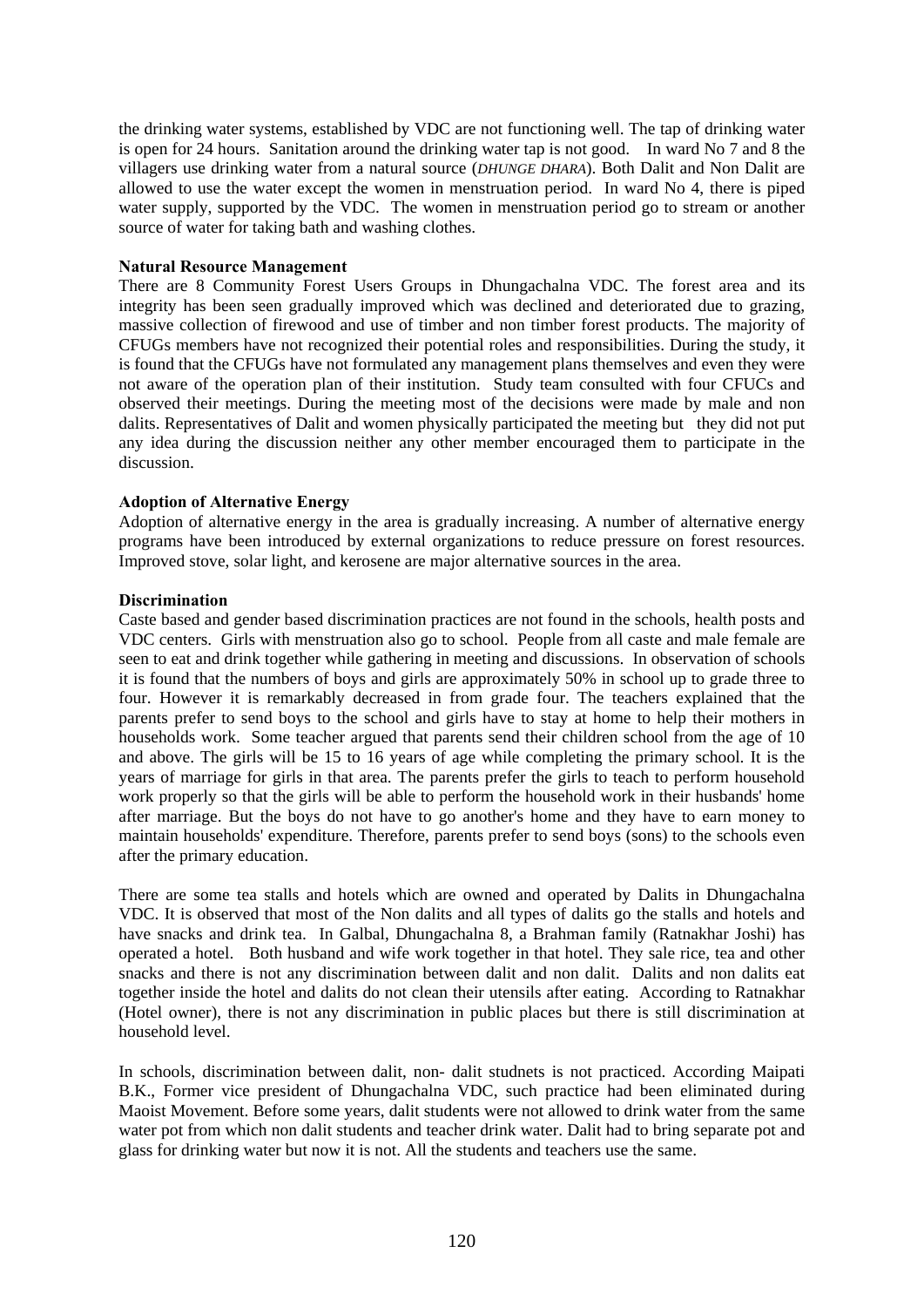The researchers observed that discrimination practice in water tap is still seen in the village. One school boy (13 years old) came to drink water at the water tap near the school. There was a water pot which was left by a non dalit person to fetch water to his tea stall. The dalit student looked around the tap and waited for somebody. The researcher went there and asked the boy why he was standing by looking around. The school boy replied that he was belong to Dalit and waiting for some non dalit friend to take out the water pot so that the dalit boy could drink water from the tap. The researcher took the water pot out from the tap and asked to drink water. After then the dalit boy drank water and went to the classroom. One dalit respondent said, "We can not touch the water because the non dalit are our *GOSAIN* (Master) and we have to respect them. They are our patrons and they provide support to us when we get any difficulties. Only Maoist can not help us in our everyday lives.

It is observed that there are *CHAUPADI KATERA* (Small huts where menstruated women have to stay for seven days every month). Such huts are made jointly by seven to ten houses for female members of their houses. The size of such huts is 5x6 feet and 4 feet height in average. Some times 2 to 4 women have to stay together in such huts. During the first seven days of menstruation, the women have to stay in the huts and the family members provided food and drinking water. We observed that Amrita B.K., Thara tole of Dhungachalna VDC was sitting near a hut *(CHHAU KATERO)* in a sunny day of December 2007. She is in menstruation period and staying in the hut for seven days. All women have to stay in such hut like Amrita. There are several huts in the village. Such huts are made jointly by 7 to ten households and the huts are approximately 5x6 feet in size and about 5 feet high. The hut was walled by red mud and there were some plates inside the hut. The woman's family member use to take food from her house and give the food in the plates. "We use to stay in this hut in *CHHAU* (menstruation) period. It is our *DHARMA* and we must follow this tradition." said Amrita. She added, "Today is my 6th day and I have to have bath and go to house. I will be impure until 7th day." According to Amrita god will be angry if she stay at home in menstruation period. She said that she wants to continue this tradition because she does not want to be sinner and does not want to be the cause of any sickness of her family members or livestock. The is a believe that if any women in menstruation period touches her home, livestock in shed and any fruit saplings the god will be angry and there will be any trouble in her family.

There are some temples and places of Gods and Goddesses *(DEWATA or DEVI THAN)*, such as *MAHAKALI DEVI, BAGESHWORI DEVI* and *MATHA*. The *THANs* are considered as holy or sacred places. Dalit are not allowed to enter in the places. A Dhami of Dhngachalna 8 said, "If any Dalit enters there, the Goddess or God will be angry and the dalit will get sick." According to the Dhami, Dalit are impure caste. Dalit Dhami can enter and perform Pooza in *MATHA* (The temple of *MATE* God) of Dhungachalna 5. Because the *MATHA* is belonged to *DALITs*." But in all places (Neither the *MATHA* or other *DEVI THAN*), the menstruated women are not allowed to enter. A Dalit Dhami said, "Menstruated women (*CHHUI BHAYEKA BAIKANI*) are impure. Therefore, the god and goddess do not like them. If any woman, in menstruation period, enters into the *THANs*, the gods will be angry and the ghost will attack her and she will become sick. Only we can treat the person who suffers form such disease."

In an interaction with the researchers, Parvati Thapa of Dhungachalna 7, Thara Gaun said, "*MATE God* has supreme power. During the Maoist movement, one of the menstruated ladies has entered in *MATETHAN* (A temple of *MATE* God). She touched the Dhami and also given lecture against *DHAMI* System to the villagers. After four days, she died in an encounter with the government militants. After this incident, no one has made courage to enter there. This event is an evident of Mate God's power. Who dares to hate Mate God and threats the Dhami, s/he has to bear death like the Maoist lady. After this incident any women of Thara Gaun village never want to go near *MATETHAN* in menstruation period."

Like Parvati Thapa, most of the men and women believe on the power of God and they have misconceptions on the *CHHAUPADI.*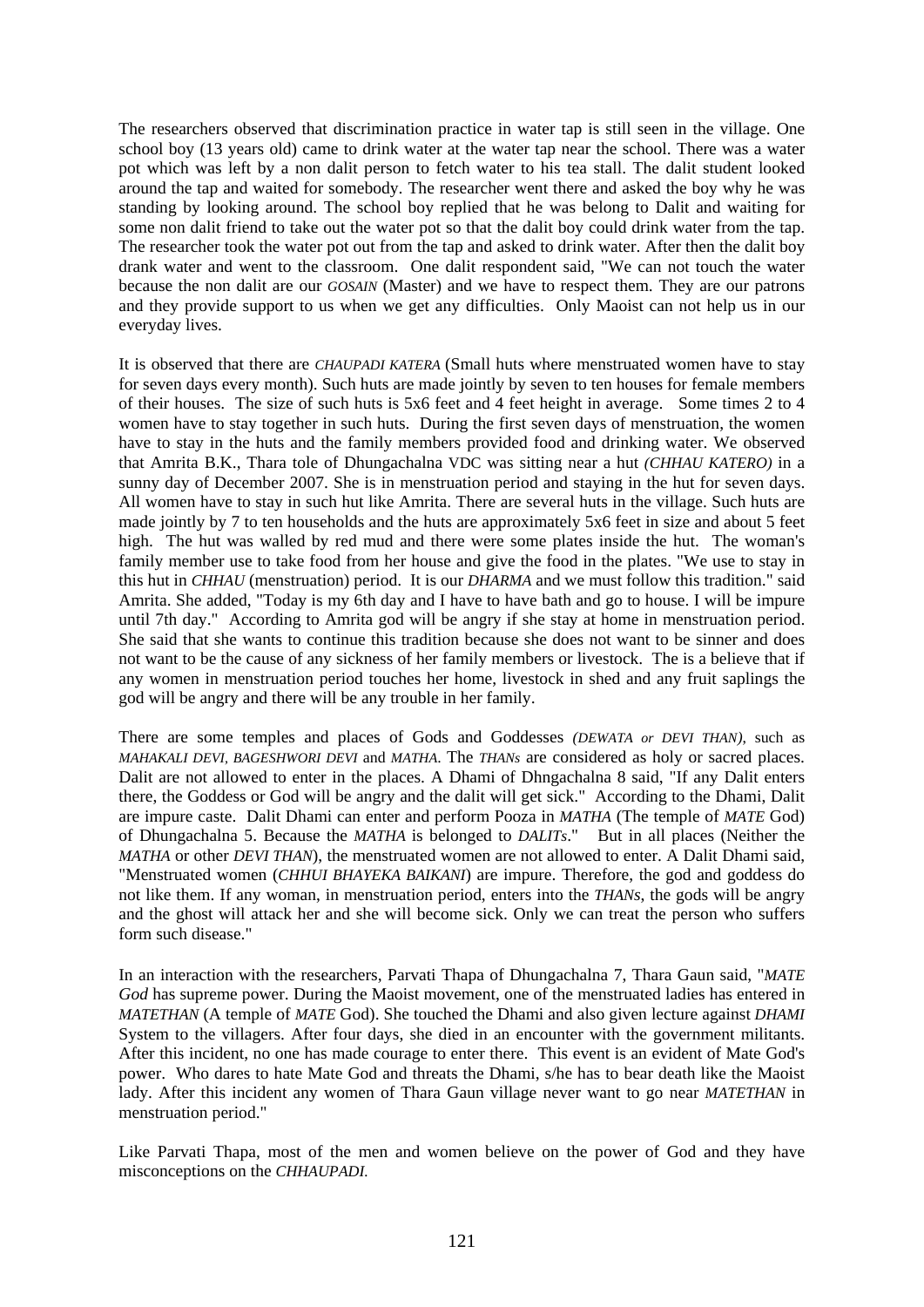# **VDC: Rugin District: Bajura Visited Date: December 20, 2007-January 3, 2008**

 **Field Researchers**  Laxina Lama Dasharath Odd

#### **General Introduction**

RuginVDC lies in the north eastern part of Bajura district. Wheat, corn and barley are found as main crops of the VDC and some people product mustard and buchwheat in their field. Most of the parts of the VDC have steep slop land and people have developed the land as agricultural land by making terraces. There is not found any big landslides and natural disaster.

Chhetri (Rawat) are in majority and there are dalit settlements in the VDC. There are some Brahmen and Thakuri families in that VDC. Dalits are in majority in ward No. 3 and 7. There is a proposed high school (Up to grade 10) in Phaiti Gaun, Rugin. One primary school (Up to grade 5) is established in every ward.

#### **Community health**

Like the other sampled VDCs of the study, the health and sanitation of this VDC is poor. The villagers said that the major health related problem is sanitation, respiratory diseases, and ANT related problems. Most of the people are suffering from the water-born disease and gastritis which ultimately affecting the people's livelihood opportunities. During the informal interaction with villagers they reported that the people use to go to private clinic to dhami and private health clinic to get treatment.

#### **Sanitation**

Like Dhungachalna VDC of Achham district, sanitation is one of the major issues of the VDC. Due to people's lack of awareness on the importance of awareness to improve livelihoods and their unhygienic lifestyle, the sanitation of the area observed very poor during the study. This might be one of the reasons of poor health status of the community. Village trails are also not properly maintained and domestic waste is thrown randomly around the trails and houses. Improper human waste management such as no toilet and waste exposed to the trail edge and public places. Animal dung and garbage is commonly dumped on courtyards, edges of trails and closed to the house.

#### **Toilet Construction**

Lack of toilets, proper management and use of toilets is one of the main sanitation issues of the area. During the Maoist movement (MAOIST ABHIYAN), every house was forced to construct toilet and use it. All households had constructed and used toilets . The toilets were like pit latrine. But the villagers are not using the toilets and again go to stream or open place. Nowadays, most of the villagers use stream and other open places as toilet.

# **Discrimination**

Caste based and gender based discrimination practices are not found in the schools, and VDC centers. People from all caste and male female are seen to eat and drink together while gathering in meeting and discussions. In observation of schools it is found that the numbers of boys and girls are at primary level. However the attendance of girls is very low. Like other VDCs, the teachers explained that the parents prefer to send boys to the school and girls have to stay at home to help their mothers in households work. Some teacher argued that parents send their children school from the age of 10 and above. .

In schools, discrimination between dalit, non- dalit studnets is not practiced. According to the villagers, such practice had been eliminated during Maoist Movement. Before some years, dalit students were not allowed to drink water from the same water pot from which nod dalit students and teacher drink water. Dalit had to bring separate pot and glass for drinking water but now it is not. All the students and teachers use the same.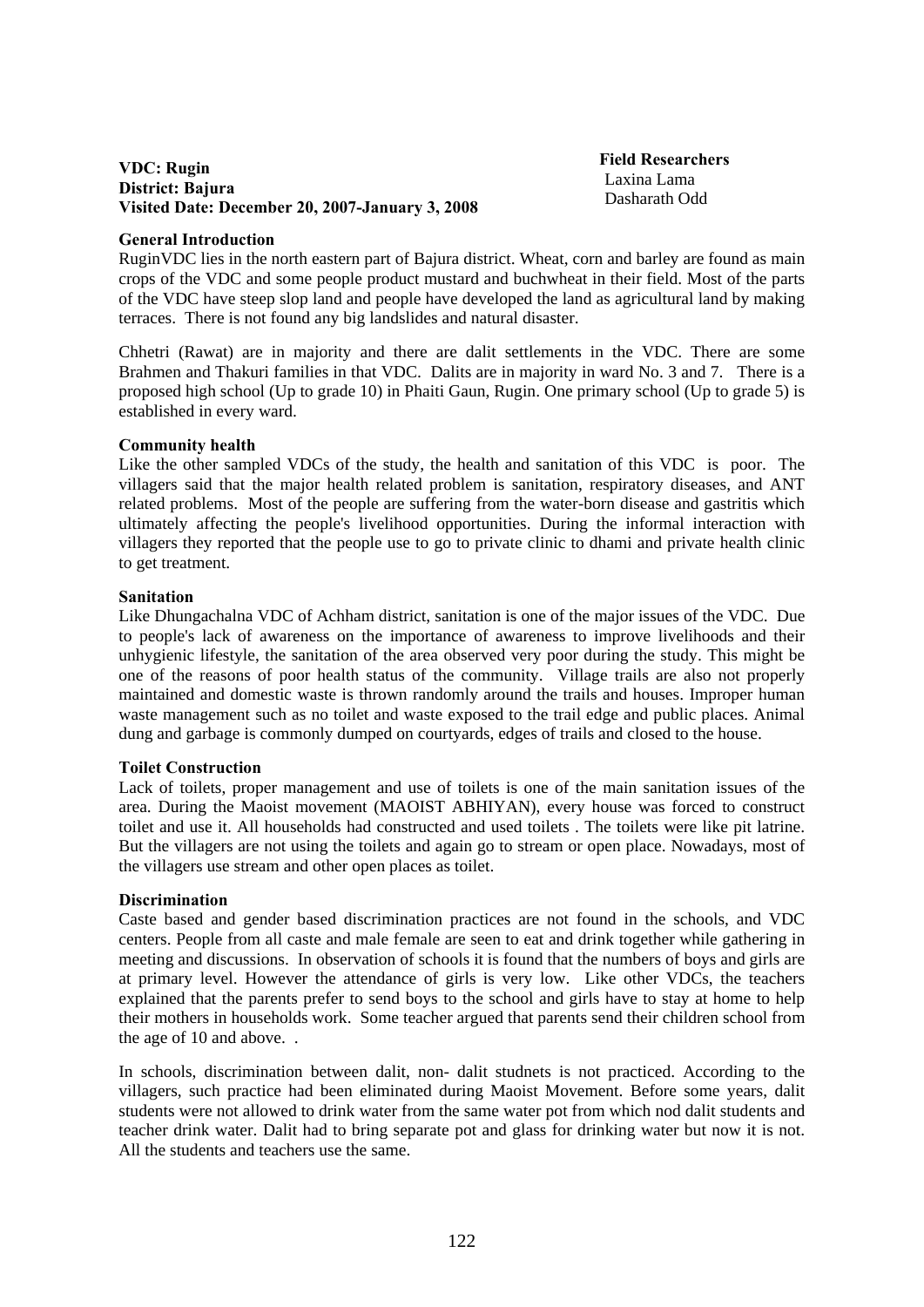**VDC: Rilu District: Bajhang**   **Field Researchers**  Bed Prasad Sapkota Prakash Subedi

#### **General Introduction**

Rilu VDC lies in the eastern part of Bajhang district. Wheat and barly are found as main crops of the VDC and some people product *Bhangro* to product clothe from it. Chhetri are in majority and there are Brahmin and dalit settelments in the VDC. Dalits are in mejority in ward No. 6 and there are some dalits households in ward no. 4, 7, 8 and 9. Dalit settlement in ward no. 7 is a flat and safe area whereas dalits households of other wards are much closed to the jungle and rocky cliffs. According to the people of that area, the dalit households are migrated from ward no. 7 or other VDCs before some years in search of land.

There is a proposed high school in ward No. 5. One primary school in every ward and one sub health post in ward No 7. Like other VDCs of hill districts of far western region, people use to go India for seasonal labor for 6 to nine months. Specially male (from 13 to 61 years of age) got to India and women remain home to maintain household activities.

Poverty Alleviation Fund has been working in the VDC in ward No 8 and 9. The program has provided small grant for income generation of some families. CARE Nepal had provided support for drinking water supply in ward No 6, 7, 5 and ward no 2 and 3. Besides, CARE Nepal had provided support for informal education classes and awareness raising activities in partnership with a local NGO in 2003-4.

#### **Community health**

It is found that the health and sanitation of the community is very poor. Observation and interaction with Sub health post staff found that the major health problem is sanitation, malnutrition, and ANT related problems. Most of the people are suffering from the water-born disease and gastritis which ultimately affecting the people's livelihood opportunities. There is one sub health post in Rilu VDC. During the informal interaction with villagers they reported that the service of sub health posts is not adequate and the community people use to go to Chainpur to get treatment. According to the villagers and the health workers, the major health problems of Rilu VDC area are diarrhea, ANT related problems, fever, pneumonia, common cold, worm infestations, eye infection, headache and abdominal disease.

#### **Sanitation**

Sanitation is one of the major issues of the VDC. Due to people's lack of awareness on the importance of awareness to improve livelihoods and their unhygienic lifestyle, the sanitation of the area observed very poor during the study. This might be one of the reasons of poor health status of the community. Village trails are also not properly maintained and domestic waste is thrown randomly around the trails and houses. Improper human waste management such as no toilet and waste exposed to the trail edge and public places. Animal dung and garbage is commonly dumped on courtyards, edges of trails and closed to the house. It is observed that the villagers do not wash their hands after toilets and even before taking meal. It is not because of lack of water but because of their attitude. Even the teachers and educated persons use to take meal without washing hands.

#### **Toilet Construction**

Proper management and use of toilets is one of the main sanitation issues of the area. There is not explored any tradition and practices of toilets construction in the area. In Rilu it is observed that some households have constructed pit latrine. However there are not proper management of the waste and all of the family members do not use the pit latrine. Most of the villagers use stream and other open places as toilet. In school, sub health post and VDC center, there are some toilets but not properly managed.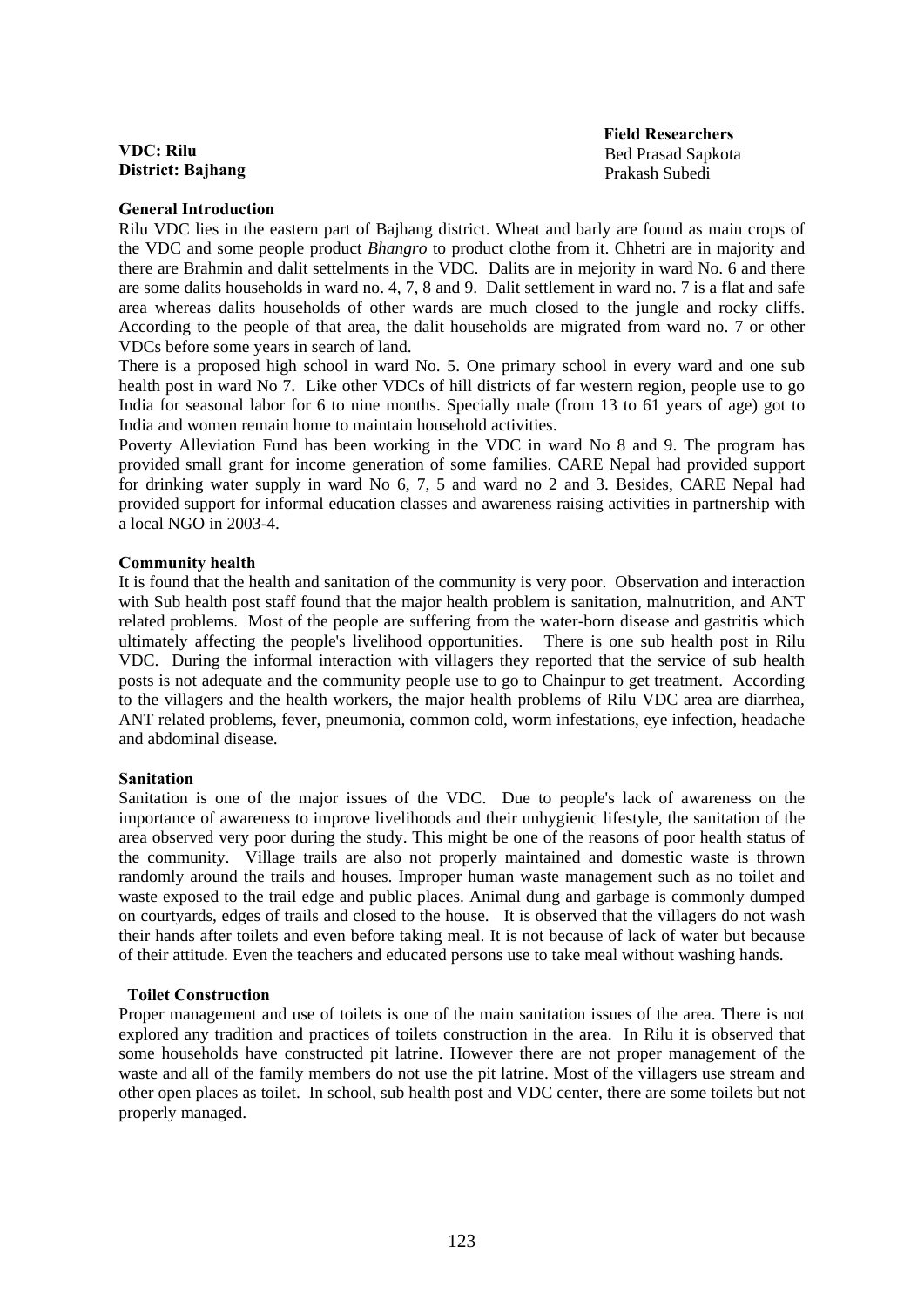Most of the Dalit households have not space for toilet construction. They have land for only house construction. Therefore, they cannot construct toilet near their home. They have to go stream or any open space for toilet.

# **Drinking Water**

Drinking water facility is poor and not properly maintained in Rilu VDC. Though the actual information of drinking water facilities of the VDC is not available it is identified by observation and interaction with NGO workers and users committee members. It is observed that the drinking water systems, established by government in partnership with care Nepal are not functioning well. The tap of drinking water is open for 24 hours. Sanitation around the drinking water tap is not good. People of Ward No 7 (Dalit) reported that the water supply pipe for their cluster is not properly fixed with the main pipe. Therefore, the water supply stops while the water source becomes small in the dry seasons.

# **Natural Resource Management**

There are 8 Community Forest Users Groups in Rilu VDC. However, the forest area and its integrity has gradually declined and deteriorated due to grazing, massive collection of firewood and use of timber and non timber forest products. The majority of CFUGs members have not recognized their potential roles and responsibilities. During the study, it is found that the CFUGs have not formulated any management plans themselves and even they were not aware of the operation plan of their institution. Study team consulted with four CFUCs and observed their meetings. During the meeting, most of the decisions were made by male and non dalits. Representatives of Dalit and women physically participated the meeting but they did not put any idea during the discussion neither any other member encouraged them to put their idea in the discussion.

During the interaction with the villagers and CFUC leaders, it was found that Petari Community Forestry Users Group (CFUG) of Rilu VDC ward No. 4, 6 and 7 was established in 2003. The CFUG was led by women and dalit women also in decision making position. The committee worked hard and succeeded to conserve the jungle from deforestation. Most of the users were happy and they were following the rules and regulation of the CFUG. In 2006, new CFUC formed by the general assembly. Male and Non dalit became leaders and decision makers. The new committee blamed the older committee that it was not transparent and did not handover the documents and accounts to the new committee. After then, no one followed the rules and the jungle is being cleaned and converting as barren land.

# **Enterprises**

In Rilu, some households are started bee keeping in ward No. 8. They have started the enterprise in financial support of *PAF*. They have kept 1 to 3 bee hives near their houses. The villagers said that they have produced some honey and sale in the village but they have not produced in large scale and neither have they had idea on processing, packaging and market possibilities of the honey. Besides bee keeping, some farmer use to produce the *BHANGRO* and they make *BHANGRO* Clothes by processing the *BHANGRO.* Women involve in processing and making clothes from the *BHANGRO.* The entrepreneurs sale the *BHANGRO* products in Chaipur (District Head quarter)

There is possibility to promote such enterprises to improve the livelihoods of the villagers. But detail feasibility study and market survey is needed before promoting such enterprises.

# **Adoption of Alternative Energy**

Adoption of alternative energy in the area is gradually increasing. A number of alternative energy programs have been introduced by external organizations to reduce pressure on forest resources. Improved stove, solar light, and kerosene are major alternative sources in the area. Most of the families use small electric lamp by using battery *(TUKUMARA)*.

# **Discrimination**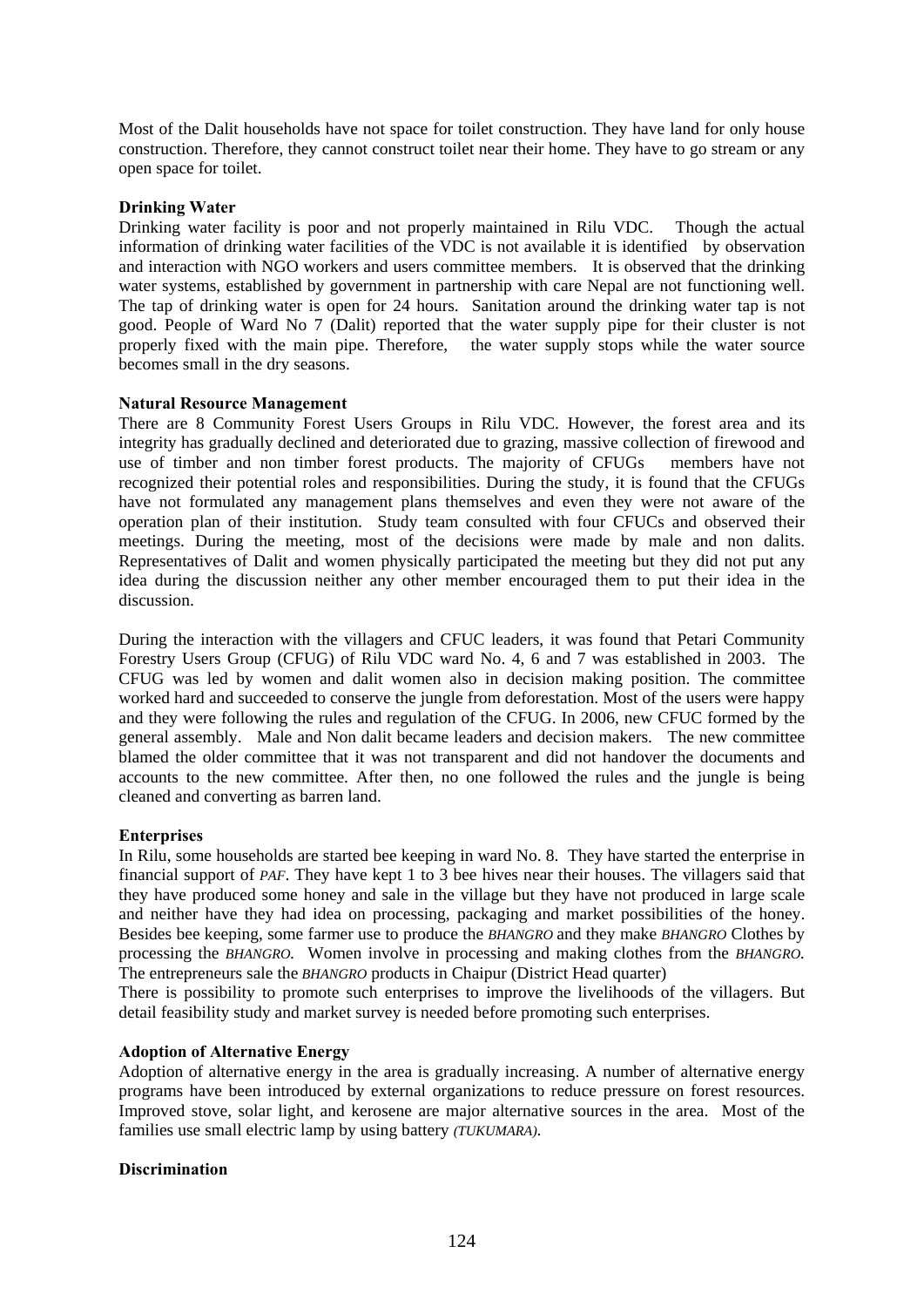Caste based and gender based discrimination practices are not found in the schools, health posts and VDC centers. People from all caste and male female are seen to eat and drink together while gathering in meeting and discussions. In observation of schools it is found that the numbers of boys and girls are approximately 50% in school up to grade five. However it is remarkably decreased in from grade six. The teachers explained that the parents prefer to send boys to the school and girls have to stay at home to help their mothers in households work. Some teacher argued that parents send their children school from the age of 10 and above. The girls will be 15 to 16 years of age while completing the primary school. The parents prefer the girls to teach to perform household work properly so that the girls will be able to perform the household work in their husbands' home after marriage. But the boys do not have to go another's home and they have to earn money to maintain households' expenditure. Therefore, parents prefer to send boys (sons) to the schools even after the primary education.

Caste based discrimination is not seen in the schools. According to the teachers, such practice had been eliminated during Maoist Movement. Before some years, dalit students were not allowed to drink water from the same water pot from which nod dalit students and teacher drink water. Dalit had to bring separate pot and glass for drinking water but now it is not. All the students and teachers use the same pots and glasses. Dalit students reported that they have not felt any humiliation by the Non Dalit teachers and also by the students in school.

Discrimination in food distribution for son and daughter is also practiced in the village. It is found in both Dalit and Non dalit households. According to the dalit women, son will have to work hard in future. They will have to go India and they will have to work hard to earn money to maintain livelihoods of their family. Therefore, sons must be feed nutritious food in their childhoods. But the daughter will have to do household work and they will be stayed at home after marriage. Therefore, they get second priority to have nutritious food. If there is enough food than the son and daughter get equally.

In leisure time, male (from elderly to the children) go to public places (Tea stall, *CHAUTARA* and *CHOWK*) and they spend time by talking to friends, playing carom board, cards, listening new information from political leaders/teachers or any other new comers like NGO workers, researchers and so on. But the female (from elderly to the children) stay at home and involve in household work. According to the women of that village, they can ask their daughter to help them and daughter easily obey them but the sons do not obey their mother/sisters and go to play or talk to their friend. Most of the male replied that it is their leisure time and they came there to pass the time. They said women and girls have their work at home so they don't use to come like us. Male do not consider the household work as their work. Only men are seen working in tea stalls and other shops.

In Rilu, there are not seen any *CHHAUPADU KATERA* (Small hut where menstruated women have to stay for seven days every month). But it is found that the women have to sleep in separate room of separately in the same room for seven day. Like the other sampled VDCs of other districts, women in menstruation period are not allowed to use the common water tap. They use to go to stream or the ponds in the forest. The places are not clean and the ponds are used by wild animals, cattle and dogs to drink water. Therefore, they have to use dirty water to take bath and to wash their clothes.

There are some places of Gods and Goddesses *(DEWATA or DEVI THAN)*, such as *MAHAKALI DEVI, DURGA DEVI* and *MATE*. The *THANs* are considered as holy or sacred places. Dalit are not allowed to enter in the places. A Dhami of Rilu 5 said, "If any Dalit enter there, the Goddess or God will be angry and s/he will get sick. We can identify that by our *MANTRA*."According to the Dhami, Dalit are impure caste. "They eat buffalo and live in bad sanitation. Therefore, they are not suitable for entering into *DEVITHAN* and take *PRASAD*. Dalit can enter and perform Pooza in *MATE THAN*. Because the *MATE DEVATA* is belonged to *DALITs*." But in all places (Neither the *MATE THAN* or other *DEVI THAN*), the menstruated women are not allowed to enter. A Dalit Dhami said,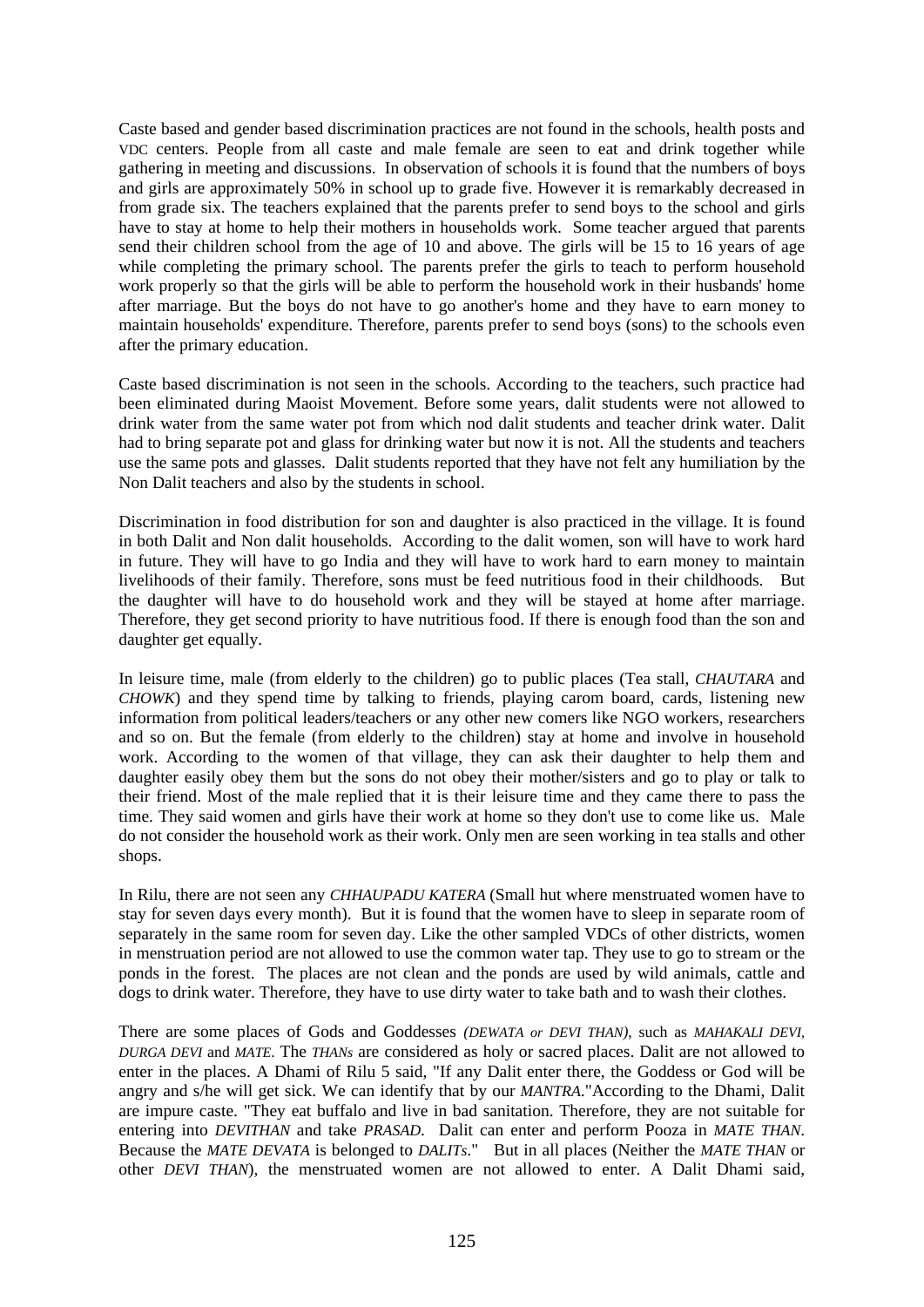"Menstruated women (*CHHUI BHAYEKA SWAINI MANISH*) are impure. Therefore, the god and goddess do not like them. If any woman, in menstruation period, enters into the *THANs*, the gods will be angry and the ghost will attack her and she will become sick. If any Ghost attacks anybody, s/he will not recover by allopathic medicine (*DAGDARI DABAI).* Only we can treat the person who suffers form such disease."

Dalits are not allowed to sale milk in tea stalls and hotels. Because there is not any ta stalls which is operated by dalits. There are only non dalits tea stalls in Rilu. Non dalits do not sale or give milk to dalits. It is believed that if a non dalit gives or sales milk to a dalit his buffalo or cow will get sick or die.

# **VDC: Kushapani District: Dalekh**

 **Field Researchers**  Bed Prasad Sapkota Laxina Lama

# **General Introduction**

Kushapani VDC lies in the north eastern part of Dailekh district. Wheat and paddy are the main crops of the VDC. Kushapani VDC has mixed types of population. Chhetri are in majority and there are Brahmin, Dalit and Janajati (Magar and Gurung) settelments in the VDC. Among the Dalits, there are Bishwakarma, Damai and Sarki. Dalits clusters are in ward No. 3, 4, 5 and 6. Dalit settlement in ward no. 4 and 6 is a flat and safe area whereas Dalits households of other wards are much closed to the jungle and isolated from main clusters. Janajati's settlements are found in ward no 1,2, 4 and 6. There is a proposed high school in ward No. 4, one junior secondary school in ward No. 8 and 10 primary schools in Kushapani VDC. There is one primary school in every ward and there are 3 primary schools in ward no 8. There is one sub health post in ward No 6. Like other VDCs of hill districts of far and mid-western region, people use to go Inida for seasonal labor for 6 to nine months. Specially male (from 13 to 61 years of age) go to India and women remain home to maintain household activities.

District Development Committee/Local Develop Fund (DDC/LDF) of Dailekh has been working in Kushapani VDC from last four years. The fund has formed savings has community groups (Savings and credit groups) in each wards/clusters of the VDC and there is a VDC level network of the groups. Beside LDF, RRN (Rural Reconstruction Nepal) has implement community development program in the VDC. There are some women groups in Kushapani 5 and 6. GoN/Agriculture Service Center has provided goat raising training, technical inputs and some goats to the group members.

# **Community health**

It is found that the health and sanitation of the community is relatively improved than the other sampled VDCs of other districts. However, observation and interaction with Sub health post staff found that the major health problem of this VDC is sanitation. Most of the people are suffering from the water-born disease and abdominal problems. There is one sub health post in Kushapani VDC. During the informal interaction with villagers (Especially with Dalit and women) they reported that the service of sub health posts is not adequate and they use to go to private clinic to get treatment. There are two private health clinics in Khambagade Bazar of Kushapani VDC. According to the villagers and the health workers, the major health problems of the VDC area are diarrhea, ANT related problems, fever, pneumonia, common cold, worm infestations, eye infection, headache and abdominal disease.

# **Sanitation**

Though the sanitation of Kushapani VDC is found more improved than the other sampled VDCs of Bajhang, Bajura, Achham, Darchula and Baitadi districts it is one of the major issues of the VDC. Due to people's lack of awareness on the importance of awareness to improve livelihoods and their unhygienic lifestyle, the sanitation of the area observed poor during the study. The water taps are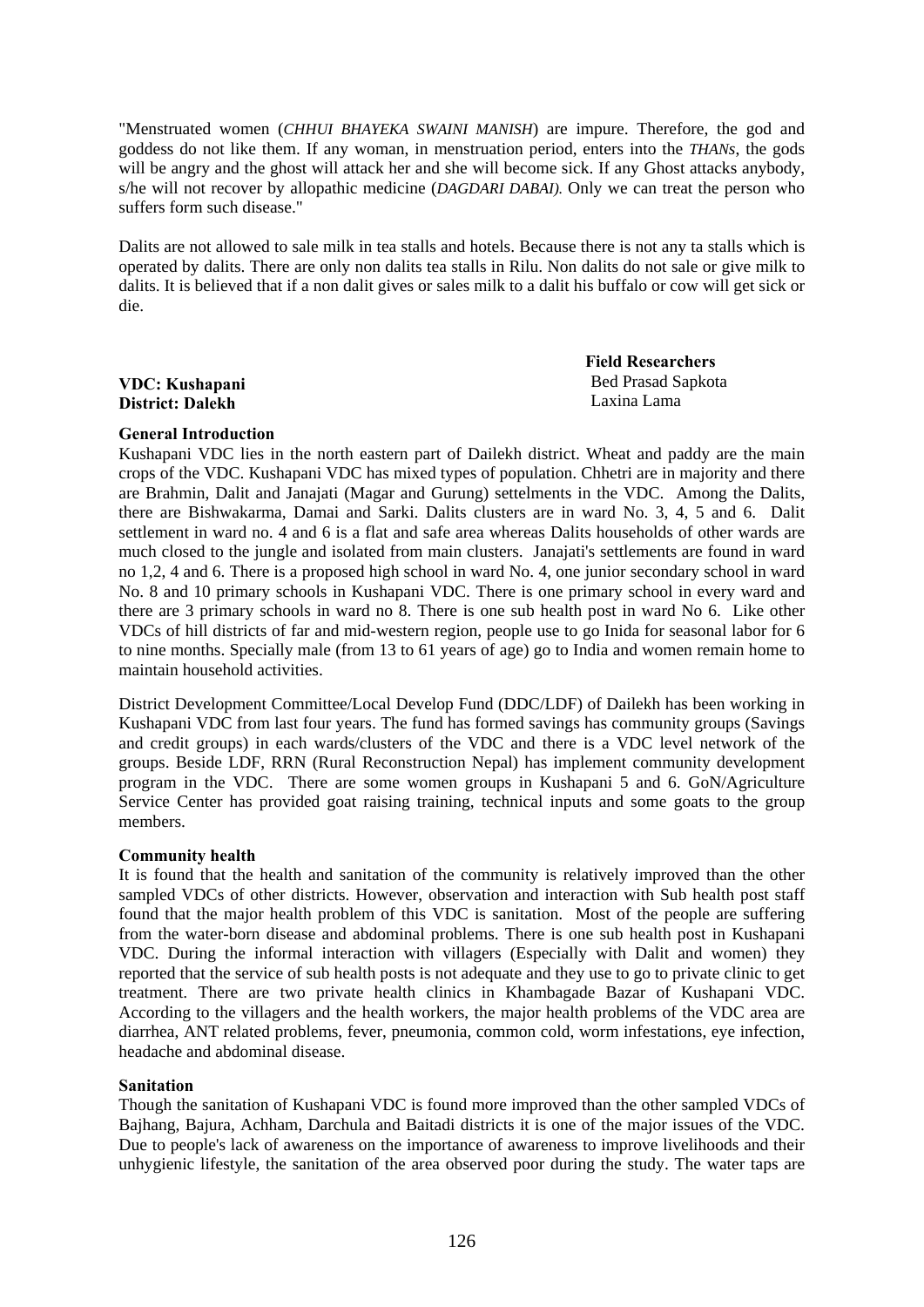not properly maintained and cleaned. No drainage or any other provisions for managing the wasted water from the tap. Village trails are also not properly maintained and domestic waste is thrown randomly around the trails and houses. Improper human waste management such as no toilet and waste exposed to the trail edge. Animal dung and garbage is commonly dumped behind the houses and closed to the house.

# **Toilet Construction**

Proper management and use of toilets is one of the main sanitation issues of the area. There is not explored any tradition and practices of toilets construction in the area. In Kushapani, it is observed that some households have constructed pit latrine. However there are not proper management of the waste and all of the family members do not use the pit latrine. Most of the villagers use stream and other open places as toilet. There are not appropriate toilets in the schools, sub health posts and VDC center. One primary school of ward No. 4 and one school of ward No. 9 have build new toilets in financial support from RRN (A national level NGO) but those toilets also are not in use.

# **Drinking Water**

Drinking water facility is poor and not properly maintained in Kushapani VDC. Though the actual information of drinking water facilities of the VDC is not available it is identified by observation and interaction with NGO workers and users committee members. It is observed that the drinking water systems, established by VDC in are also not functioning well. The tap of drinking water in *Khambagade Bazar* is open for 24 hours and the wasted water is not properly managed. Sanitation around the drinking water tap is not good. People of Ward No 6 (Dalit) reported that a water supply project, in financial support from ADB established water supply in the Dalit cluster of ward No 5 In 1999. The water supply for their cluster was linked with the water source of Non Dalit cluster. The source of water is belonging to the Non Dalit's land. Now the Non Dalit rejected to provide water from that source and water supply is cut off. Community people had to fetch water from a spring which is half an hours far from the cluster.

# **Natural Resource Management**

There are some Community Forest Users Groups in Kushapani VDC but they are not recognized by GoN yet. Community people have formed community forestry users committees and they are in process of getting legal entity. However, the forest area and its integrity has gradually declined and deteriorated due to grazing, massive collection of firewood and use of timber and non timber forest products.

# **Enterprises**

There is a small Nepali paper factory, owned by a local farmer. Technical persons are brought from Dolakha for paper production. The owner of factory is providing training for local people in that factory (Four male and one female). According to the factory owner, the trained local people will be mobilized to continue to product paper after returning the technician. Raw materials fro paper production is brought by local people from the forest and the factory owner buys the raw materials and uses it. The paper is sale to the traders in Katmandu directly. Likewise, there is a allow processing factory in ward no 8, Kushapani. A household from Kalikot has come there and established the enterprise. The Processed allow is sent to Dailekh as a raw material for making allow product (Clothe, Karpets, and Bags).

There is greater possibility to promote such enterprises to improve the livelihoods of the villagers. But detail feasibility study and market survey is needed before promoting such enterprises.

# **Adoption of Alternative Energy**

Adoption of alternative energy in the area is gradually increasing. A number of alternative energy programs have been introduced by external organizations to reduce pressure on forest resources. Improved stove, solar light, and kerosene are major alternative sources in the area.

# **Discrimination**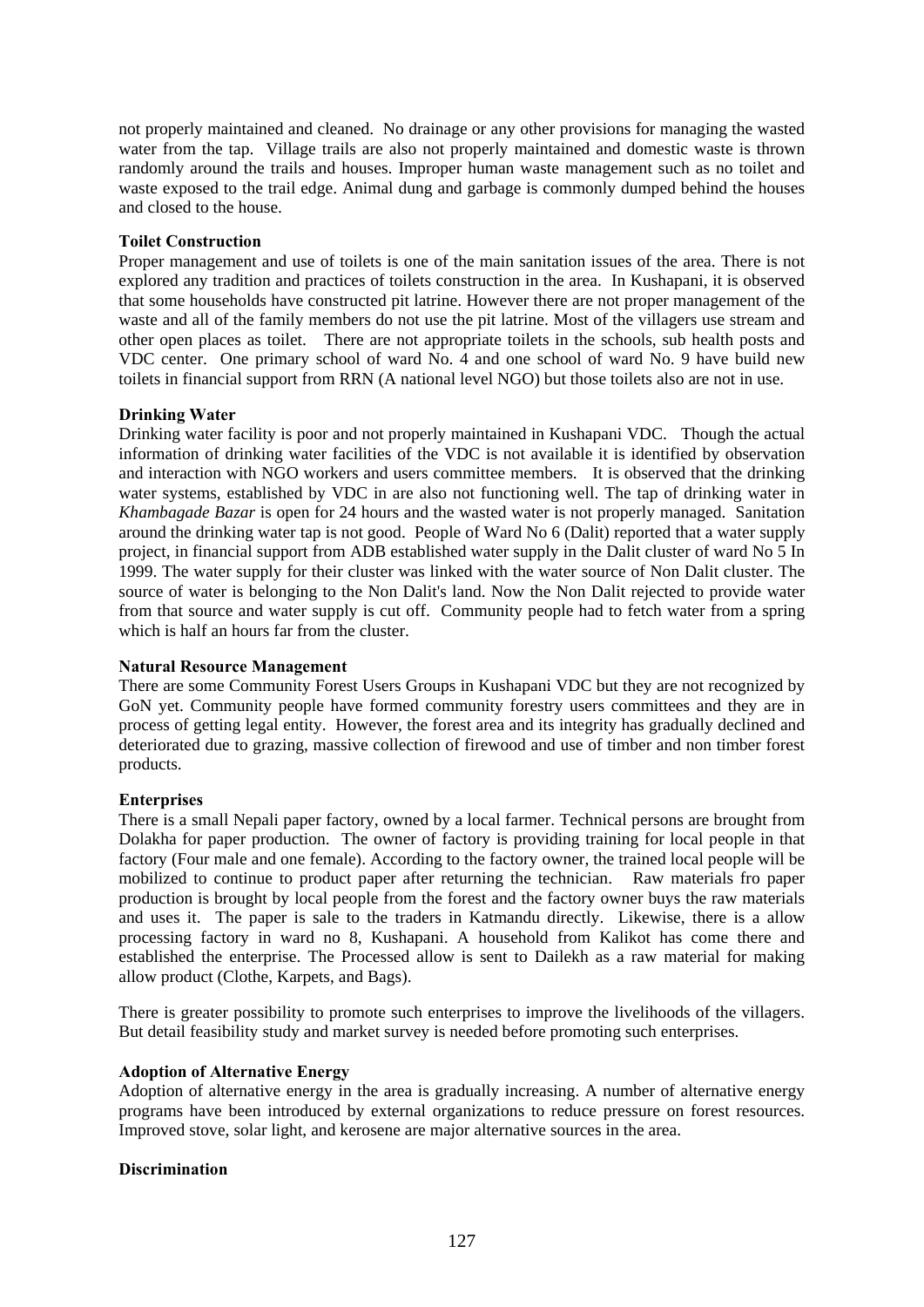Caste based and gender based discrimination practices are not found in the schools, health posts and VDC centers. People from all caste and male female are seen to eat and drink together while gathering in meeting and discussions. In observation of schools, it is found that the numbers of boys and girls are found equal number in school up to grade 3 to 4. However it is remarkably decreased from grade five. The teachers explained that primary schools are near the communities but the students have to go far from community to study from grade six. Therefore, the parents prefer to send boys to the school and girls have to stay at home to help their mothers in households work.

Caste based discrimination is not seen in the schools. According to the teachers, such practice had been eliminated after the people movement 1990. Before 1990, dalit students were not allowed to drink water from the same water pot from which Non dalit students and teacher drink water. Dalit had to bring separate pot and glass for drinking water but this practice eliminated after the 1990s movement. All the students and teachers use the same pots and glasses. Dalit students reported that they have not felt any humiliation by the Non Dalit teachers and also by the students in school.

Discrimination in food distribution for son and daughter is not seen in the village. Like the other sample VDCs, only male are seen in public places and tea stalls. In leisure time male (from elderly to the children) go to public places (Tea stall, CHAUTARA and CHOWK) and they spend time by talking, playing carom board, cards, listening new information from political leaders/teachers or any other new comers like NGO workers, researchers and so on. But the female (from elderly to the children) stay at home and involve in household work. According to the women of that village, they can ask their daughter to help them and daughter easily obey them but the do not obey their mother/sisters and go to play or talk to their friend. Most of the male replied that it is their leisure time and they came there to pass the time. Both men and women are seen working together in tea stall and other shops.

In Kushapani VDC, there are not seen any *CHHAUPADU KATERA* (Small hut where menstruated women have to stay for seven days every month). But it is found that the women have to sleep in separate room of separately in the same room for five to seven days. Unlike the other sampled VDCs of other districts, women in menstruation period are allowed to use the common water tap. According to the elderly women of Khambagade Bazar, there is still restriction against menstruated women to go to the spring for using water during menstruation period. Before some years, when the piped water taps were not in the villages and they used to fetch water from spring, there was discrimination practice against the menstruated women. When piped water came in the village and than the women got rights to use the same water tap. The people believe that there is not *DEVI THAN* (Goddess) in tap stand, therefore there is not restriction. But in the spring there is *DEVITHAN*. Therefore, the women were not allowed to go there during menstruation period.

Dalits are not allowed to sale milk in tea stalls and hotels. Non dalit can sale the buffalo's milk to the dalit. The non dalits use to offer cows milk to god and goddesses and therefore they do not give cows' milk to the dalits. Dalits can only sale butter in the market. The butter is considered as pure thing and it is allowed to use for both dalit and non dalit. If incase a non dalit has to take milk from dalit's family, the non dalit takes milk by mixing a little bit butter in the milk. The mixing process is called *CHOKHO PARNU* (Purification).

Inter caste marriage between dalit and non dalit is not allowed in Kushapani. There is a newly married couple and the male is Non dalit and the female is dalit. The non dalit families rejected them and boycott them from the family.

 In an interaction with the police, it is found that discrimination between different castes of dalit is also practiced in the VDC. One *Sarki* Dalit restricted to a *Damai* Dalit to fetch drinking water from a common water tap. *Damai* Dalit is considered as lower caste than *Sarki* Dalit. *Sarki* considers that *Damai* are impure than the *Sarki*. The *Damai* registered a writ in the police post against the *Sarki*.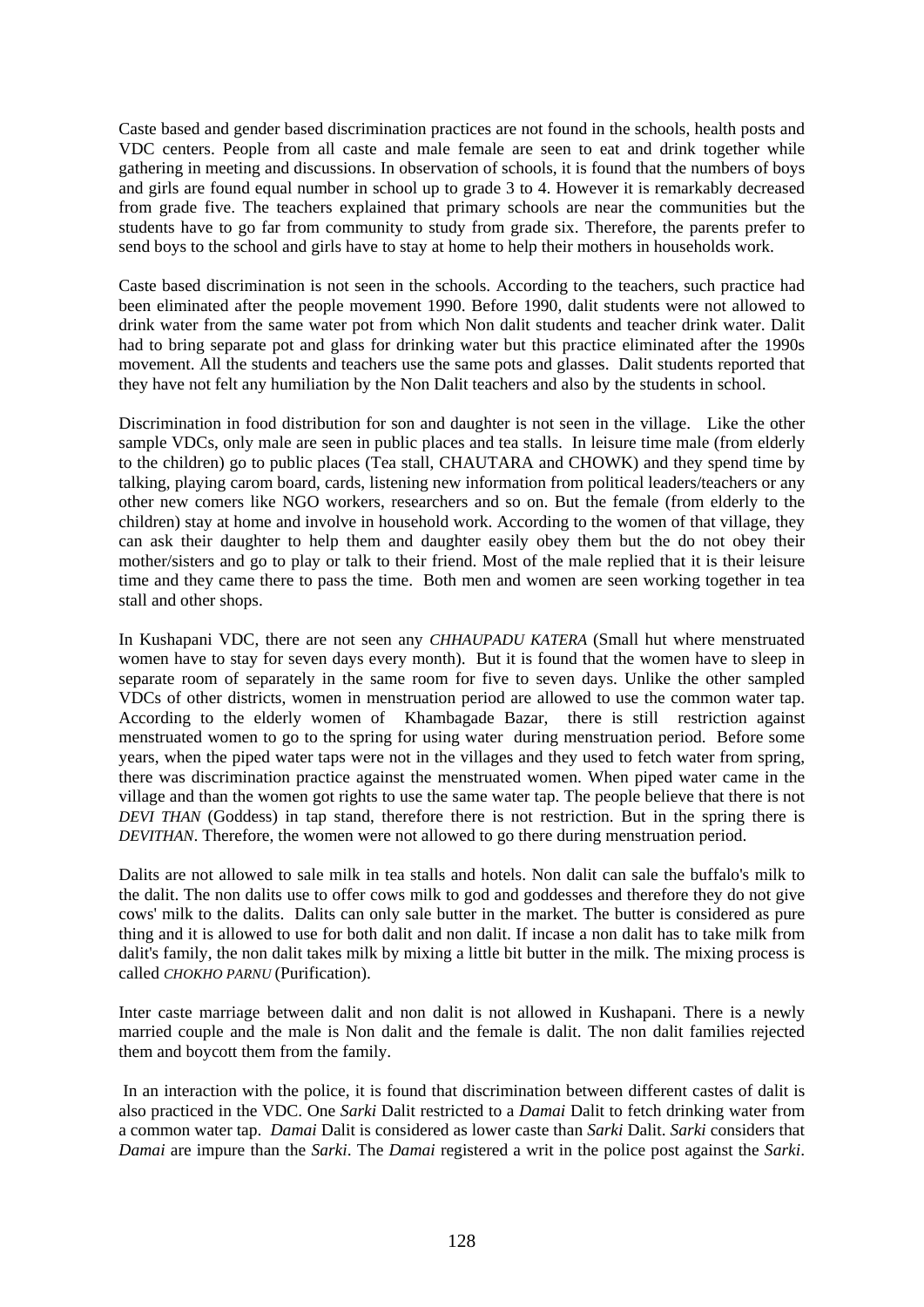The police called both parties and resolved the case by making aware the Sarki on the rights of all caste to have equal access to common resources.

Besides Dalits and Non Dalits, there is not found any remarkable discrimination practices between Janajati and other Non Dlaits. There is not any discrimination in public places. However, Janajatis are considered as *MATAWALA* (Liquor drinkers) and the Non Dalit do not use the food prepared by janajati (Especially cooked by mixing water and milk) to offer the god and goddess. Like the non dalit (chhetri, Brahmina and Thakuri), Janajati also practice discrimination practice against dalit and menstruated women/girls in *pooza* and other rituals.

**VDC: Sipti District: Darchula Visited Date: December 20, 2007-January 3, 2008**   **Field Researchers**  Basu Dev Neupane Laxina Lama Lila Tamata

# **General Introduction Location**

Sipti is one of the remote villages in Marma area that comprises of 11 VDCs in eastern part of Darchula district. Marma area is considered most deprived areas compared to other two.The economic opportunities are limited and access to basic public services is also restricted due to the location of the area. However the recently constructed road under Rural Community Infrastructure Work (RCIW) project is expected to establish link of the area with the district headquarter which otherwise takes about one full day of walk for the people to access the health services in district hospital.

# **Inhabitants**

Mostly Chettires and Dalits live in Marma area in general and Sipti VDC in particular. Brahmins are limited in Marma area and there are no Brahmin households in Sipti VDC. Chettries and Tamata dalits, the blacksmith lives in Sipti VDC. Very few 'Khatkela' Brahmins living in Marma areas are not considered 'pure' as they married lower cast women are not entitled to perform religious activities and more specifically purification of women after ten days of delivery. 'Pure' Brahmis from Bhajnag district visit Sipti VDC and other ten more VDCs in Marma area of Darchula district. Sipti has 'aulo' the hot area in lower part of the VDC and also 'lekh' the colder part in the higher part of the VDC. The VDC is situated in beautiful hill landscape with terrace of lands.

# **Natural Resources**

Wheat and maize are main two crops of Sipti VDC. The areas also grow some millet and potato. Wheat and maize being the main crop of the area, the staple food of people is wheat and maize bread with pidalu, some vegetables and whey. Rice is not grown in the area but people have started buying rice mainly from terai region. People say in spite of the land being suitable to grow rice people do not cultivate mainly due to shortage of water as rainfall is gradually decreasing over years after heavy deforestation and limited irrigation facilities in the VDC.

The main source of cooking fuel is fire wood which is getting scare every year increasing fetching distance every year that is ever adding up time and work load of women. One of the main responsibilities of women is to fetch fire wood and fodder from the nearest forest every day which is getting far year after year. Male also support women in fetching the fire wood when they are home for about four months in a year but primarily women are responsible for this piece of work. Many donors supported program encourages people to install solar energy plant, but it is limited to only light and not in cooking. There are three Community Forest Users Groups in Sipti. One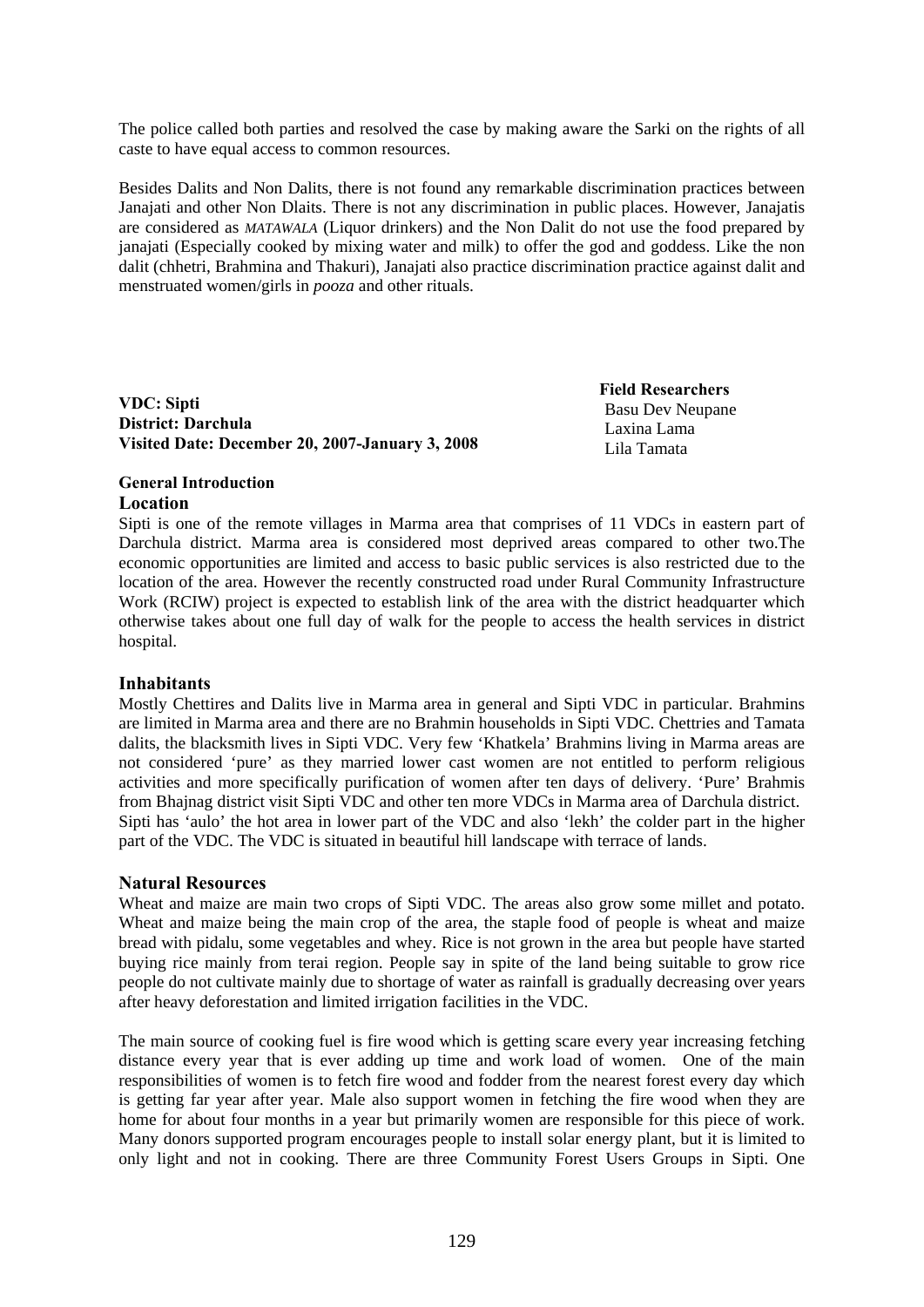committee has initiated to plant the tree in nearby areas but is not yet ready for community consumptions.

Sipti is known for typical yarn from a plant called 'bhango' which people use to weave materials for garments.

# **Public Services**

VDC, Veterinary Services, Post Office, Health Post

# **Local Institutions**

The nature of local institutions operating in the area with people's participation is the community groups formed mainly by the donor funded projects such as PAF and DLGSP. The other form of the local institutions includes user's committees such as forest and water. School Management Committee is another form of the local institutions where people's participation is sought. The composition of the Community Forest Users Committee, School Management Committee and many other users' committee theoretically is inclusive in terms of gender and cast. But the critical observation of the committee meeting, mainly the CFUG and Water User Committee, revels that major decisions are taken by few influential male members. Participation of women in the meeting is more of ceremonial only.

Water Resource Management Main Committee (Mul Samiti): The work of the committee has been divided among the members and office bearers. But most women were not clear about their responsibilities and work.

More girls are absent from the class compared to boys specially during the time of collecting thatch roof materials. Girls tend to be absent from the class as they have to support their mothers in household activities also. Teachers feel that the girls are not absent from the school because of menstruation.

Student Enrollment

Community Forest User's Committee: Senla Patal Community Forest User's Committee covers a 35 hector of forest situated in ward 6,7&8. The executive board is composed of 13 members out of whom 12 are women except one the secretary which is vital. Most women members take part actively in the meeting. They share their feeling and voice their concerns. But the final decisions were usually dictated by male – secretary and community mobilizer.

The district FECOFUN is implementing partner of PAF and have appointed a community mobilizer to facilitate the implementation process.

One name 'Nandan Singh Dhami' comes repeatedly in almost all local institutions such as forest user's group, school management committee, water user's group that too in key positions. He was not available in the village and could not meet. He seems to be very influential and dictates most decisions in the local institutions. He is also one of the political party representatives in the VDC. He represents Nepal Communist Party (Maoist).

# **Employment Opportunity**

Local employment opportunities are very limited due to lack of industries and other service providing agencies in the area. People exchange labor for farming in their own limited land whatever they have. Usually the young and middle aged males from Sipti VDCs go to different cities in India, mostly in Mumbai, for want of seasonal job opportunities especially in construction. Due to severe competition and exploitation by the labor contractors the people who go to India for work do not bring much money compared to hardship they undergo.

Traditionally, women spend some of their leisure time to weave this materials and sale. A rough calculation drawn after rapid assessment of some weavers in ward 5, 6  $\&$  7 of Sipti estimates an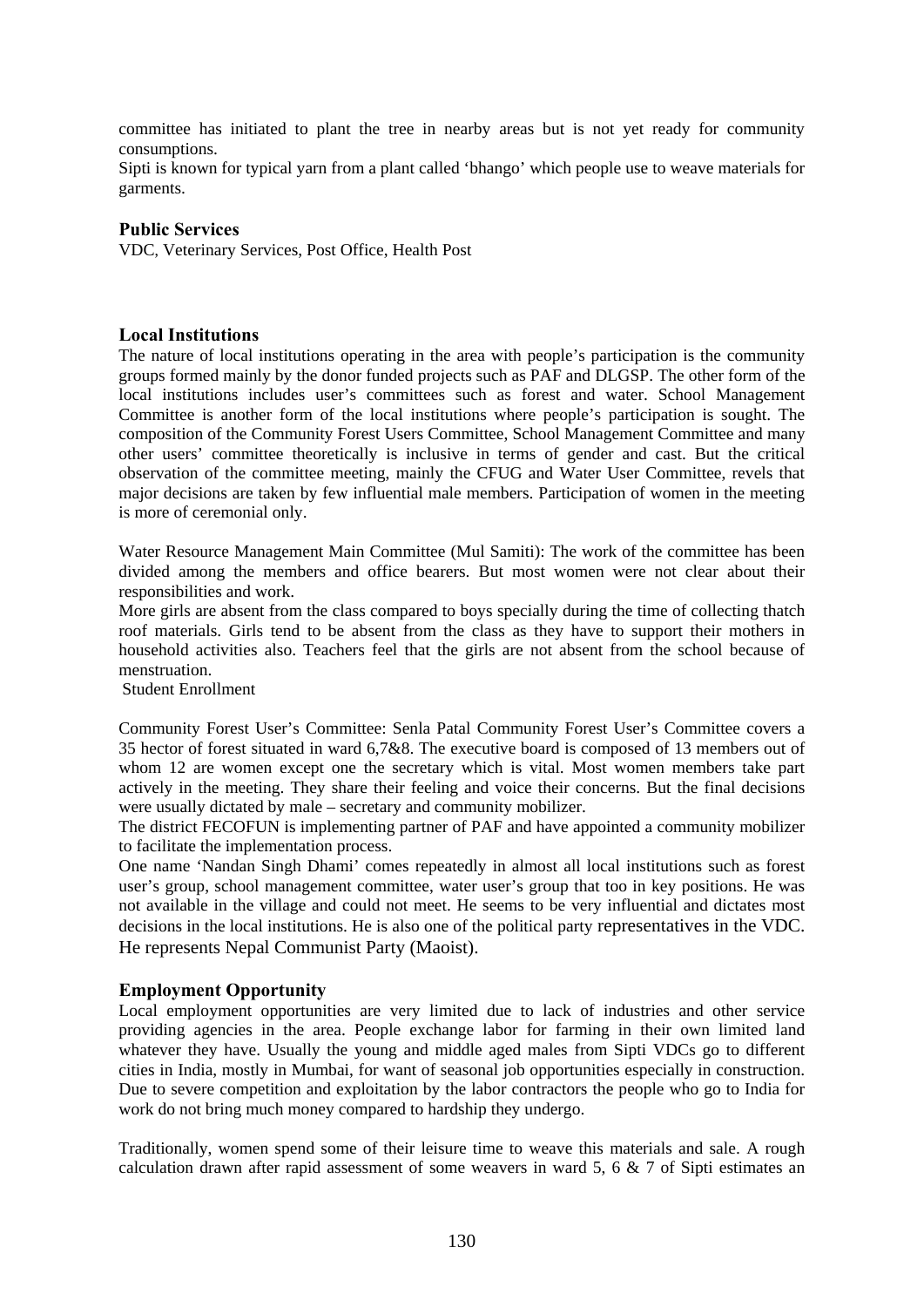average earning of about 2000 a year by weaving this cloth. There is a great potential of producing this materials and increase women's income. It was also observed that the money women earn against the time they spent in weaving is very low. However, a careful attention should be given to improve the technology to reduce the weaving time and increase market access. for about seven to eight months starting from November in winter.

'Food for Work' under RCIW program has provided opportunities to work in locally constructed road and get rice as a wage. But this episodic opportunity was not able to guarantee on-going income and could not be an alternative to seasonal migration of male to India.

# **Donor Supported Program**

Many donor supported programs are implemented in the VDCs that supports in reduction of poverty. Poverty Alleviation Fund, DLGSP and …. Being the most important ones. Nepal Water for Health (NEWAH) has supported drinking water and sanitation in some wards of the VDCs has already been phased out. The program was not extended to other wards of the VDC due to on-going dispute related to water sources and location of tap stand. The Royal takeover in 2005 was a good reason for NEWAH to withdraw from the VDC. RVWRMP has selected Sipti as one of their work areas and is planning three drinking water schemes that covers ward 5, 6, 7 and 8.

DLGSP: Started in Sipti in BS 2060 and has covered 668 households. A total of 31 community groups have been formed that includes 9 exclusive women groups, 6 men groups and 16 mixed groups. In total there are 671 members in the community groups including 344 women and 327 men. There are no exclusive dalit groups formed. The groups have mobilized a total of 38,361 and have competed two drinking water projects so far in the VDC. The groups are managed by a Chair and a manager. The 11 groups are managed by women managers and 11 women chair. Data is not segregated in terms of dalit and non dalit.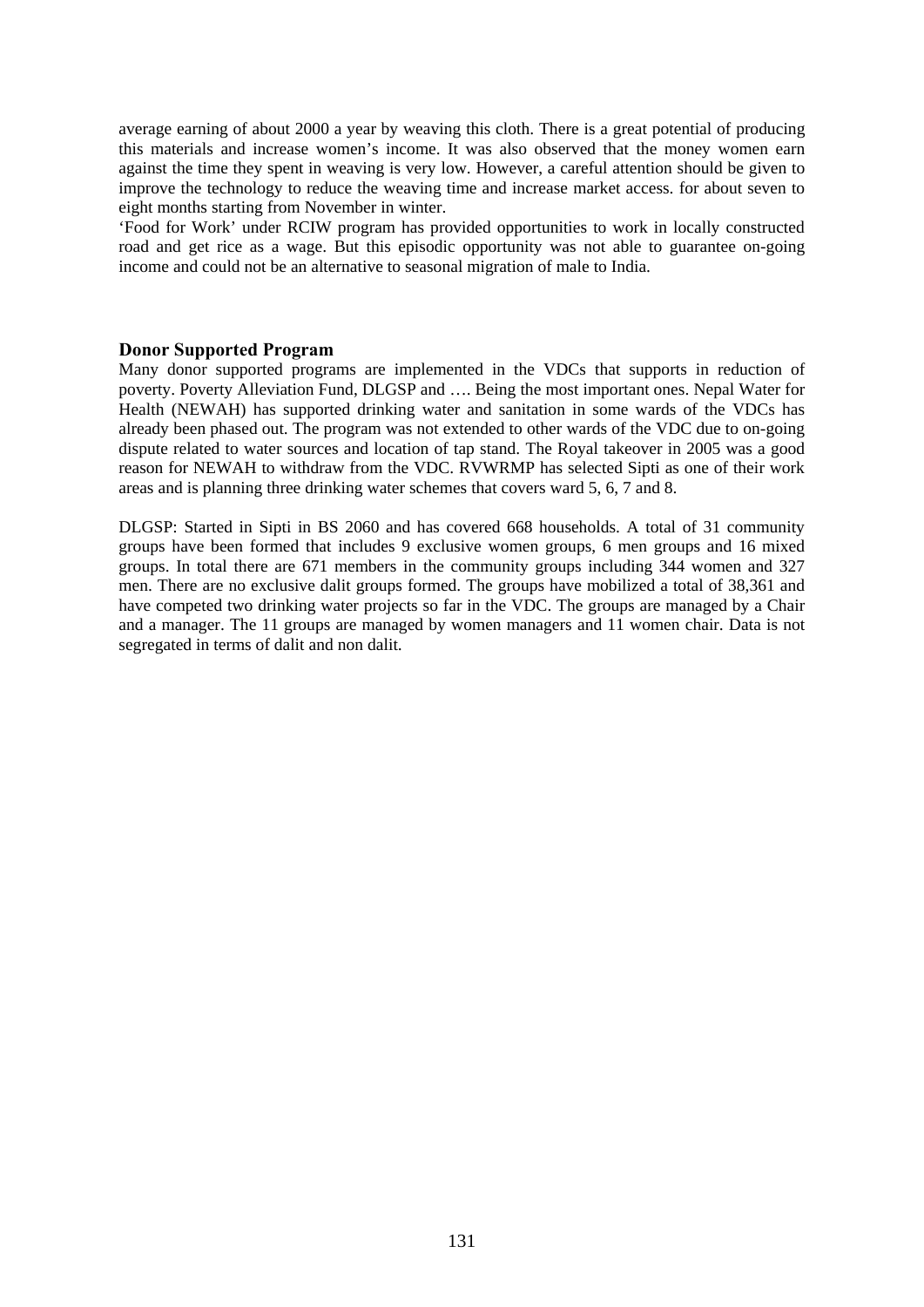# **Annex 5**

# **Rural Water Resources Management Project (RVWRMP) Gender and Social Discrimination Study Field Study II, 2008 Name List of the Respondents for Detail Survey**

# **1. KUSHAPANI VDC**

| <b>SN</b> | <b>NAME</b>            | AGE | <b>SEX</b>                | <b>CASTE</b>   |
|-----------|------------------------|-----|---------------------------|----------------|
| 1.        | Basana Adhikari        | 32  | $\mathbf F$               | <b>Brahmin</b> |
| 2.        | Shiv Praaksh Adhikari  | 52  | $\mathbf M$               | <b>Brahmin</b> |
| 3.        | Bhakta Bdr Kathayat    | 26  | M                         | Kshetri        |
| 4.        | Hari Pd Gautam         | 30  | $\mathbf{M}$              | <b>Brahmin</b> |
| 5.        | Dip Pd Poudel          | 37  | M                         | <b>Brahmin</b> |
| 6.        | Bhagirathi Kathayat    | 31  | ${\bf F}$                 | Kshetri        |
| 7.        | Netra Mani Lamichhane  | 34  | $\mathbf{M}$              | <b>Brahmin</b> |
| 8.        | Lok Pd Lamichhane      | 25  | $\mathbf{M}$              | <b>Brahmin</b> |
| 9.        | Dhakaram Sharma        | 46  | M                         | <b>Brahmin</b> |
| 10.       | Bhagirathi Sharma      | 53  | M                         | <b>Brahmin</b> |
| 11.       | Amrita Adhikari        | 27  | ${\bf F}$                 | <b>Brahmin</b> |
| 12.       | Laxmi Kumari Paudel    | 33  | ${\bf F}$                 | <b>Brahmin</b> |
| 13.       | Chhabisara Tiwari      | 28  | ${\bf F}$                 | <b>Brahmin</b> |
| 14.       | Bhoj Kumari Lamichhane | 33  | ${\bf F}$                 | <b>Brahmin</b> |
| 15.       | Kalam Sunar            | 31  | $\mathbf M$               | Dalit          |
| 16.       | Ganesh Mijar           | 30  | M                         | Dalit          |
| 17.       | Mohan B.K.             | 25  | M                         | Dalit          |
| 18.       | Kushal Mijar           | 28  | M                         | Dalit          |
| 19.       | Than Bdr Sunar         | 38  | $\mathbf{M}$              | Dalit          |
| 20.       | Krishna Pd Paudel      | 30  | $\mathbf{M}$              | <b>Brahmin</b> |
| 21.       | Chandra Pd Pokhrel     | 36  | M                         | <b>Brahmin</b> |
| 22.       | Laxmi Pd Adhikari      | 38  | M                         | <b>Brahmin</b> |
| 23.       | Juna Kumari Adhikari   | 40  | ${\bf F}$                 | <b>Brahmin</b> |
| 24.       | Kausila Paudel         | 30  | ${\bf F}$                 | <b>Brahmin</b> |
| 25.       | <b>Bishnu Paudel</b>   | 34  | ${\bf F}$                 | <b>Brahmin</b> |
| 26.       | Man Bdr Sunar          | 32  | $\mathbf{M}$              | Dalit          |
| 27.       | Hark Bdr B.K.          | 27  | M                         | Dalit          |
| 28.       | Gaire Sunar            | 63  | $\mathbf{M}$              | Dalit          |
| 29.       | Dal Bir B.K.           | 52  | M                         | Dalit          |
| 30        | Junaram B.K.           | 50  | M                         | Dalit          |
| 31.       | Dhanasara B.K.         | 35  | ${\bf F}$                 | Dalit          |
| 32.       | <b>Motisar Sunar</b>   | 33  | ${\bf F}$                 | Dalit          |
| 33.       | Januka B.K.            | 28  | ${\bf F}$                 | Dalit          |
| 34.       | Bhabisara B.K.         | 47  | $\boldsymbol{\mathrm{F}}$ | Dalit          |
| 35.       | Padma Kumari B.K       | 28  | ${\bf F}$                 | Dalit          |
| 36.       | Dhana Rupa Sunar       | 50  | ${\bf F}$                 | Dalit          |
| 37.       | Padma B.K.             | 23  | $\boldsymbol{\mathrm{F}}$ | Dalit          |
| 38.       | Januka B.K.            | 40  | ${\rm F}$                 | Dalit          |
| 39.       | Chandrakali B.K.       | 30  | ${\bf F}$                 | Dalit          |
| 40.       | Khagisara Thapa        | 50  | ${\bf F}$                 | Janajati       |
| 41.       | Dal Bdr Saru           | 34  | M                         | Janajati       |
| 42.       | Bhabisara Thapa        | 45  | F                         | Janajati       |
| 43.       | Nanda Baral            | 23  | M                         | Janajati       |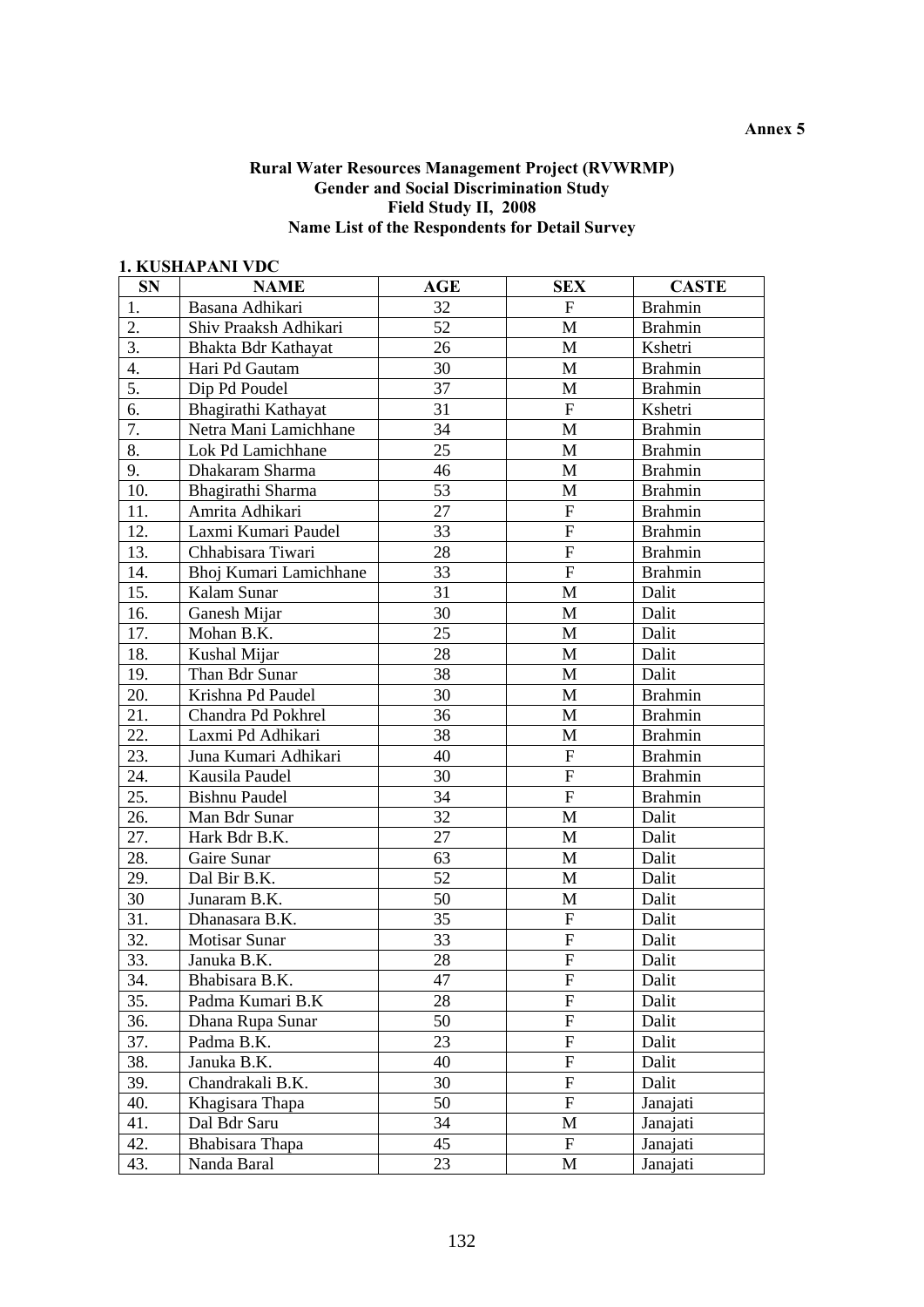| 44.               | Khadga Bdr Thapa | 33 | M | Janajati |
|-------------------|------------------|----|---|----------|
| 45.               | Dipendra Gurung  | 33 | М | Janajati |
| 46.               | Kausilya Gurang  | 52 |   | Janjati  |
| $\overline{47}$ . | Tulsi Rana       | 64 |   | Janajati |
| 48.               | Chhak Bdr Gurung | 32 | М | Janajati |
| 49.               | Durga Mijar      | 35 | M | Dalit    |
| 50.               | Dhan Bdr Thapa   | 27 |   | Janajati |

# 2. **RILU VDC**

| <b>SN</b> | <b>NAME</b>       | <b>AGE</b> | <b>SEX</b>                | <b>CASTE</b> |
|-----------|-------------------|------------|---------------------------|--------------|
| 1.        | Dhan Maya Bohora  | 45         | $\boldsymbol{\mathrm{F}}$ | Kshetri      |
| 2.        | Gopal Aagri       | 27         | $\mathbf{M}$              | Dalit        |
| 3.        | Kalpana Aagri     | 23         | $\mathbf{F}$              | Dalit        |
| 4.        | Bela Devi Jethara | 35         | ${\bf F}$                 | Kshetri      |
| 5.        | Dabta Bdr Bohora  | 39         | M                         | Kshetri      |
| 6.        | Ram Singh Aagri   | 53         | M                         | Dalit        |
| 7.        | Nar Bdr Jethara   | 61         | $\mathbf{M}$              | Kshetri      |
| 8.        | Pulti Jethara     | 20         | $\mathbf{F}$              | Kshetri      |
| 9.        | Bam Bdr Bohora    | 38         | M                         | Kshetri      |
| 10.       | Lalmati Bohara    | 28         | ${\bf F}$                 | Kshetri      |
| 11.       | Manasara Aagri    | 61         | $\boldsymbol{\mathrm{F}}$ | Dalit        |
| 12.       | Samri Kathayat    | 27         | ${\bf F}$                 | Kshetri      |
| 13.       | Kuro Kathayat     | 49         | M                         | Kshetri      |
| 14.       | Kamala Kadal      | 28         | $\overline{F}$            | Kshetri      |
| 15.       | Baduriya Okhada   | 50         | M                         | Dalit        |
| 16.       | Jaukala Okhada    | 36         | ${\bf F}$                 | Dalit        |
| 17.       | Keshu Okhade      | 28         | M                         | Dalit        |
| 18.       | Surya Bohara      | 34         | $\mathbf{M}$              | Kshetri      |
| 19.       | Debya Aagri       | 40         | M                         | Dalit        |
| 20.       | Raji Aagri        | 52         | M                         | Dalit        |
| 21.       | Piru Aagri        | 60         | M                         | Dalit        |
| 22.       | Parbati Aagri     | 40         | $\mathbf F$               | Dalit        |
| 23.       | Bhim Bdr Aagri    | 33         | M                         | Dalit        |
| 24.       | Shanti Aagri      | 35         | M                         | Dalit        |
| 25.       | Riyali Kathayat   | 40         | ${\bf F}$                 | Kshetri      |
| 26.       | Gyani Devi Bohora | 28         | $\boldsymbol{\mathrm{F}}$ | Kshetri      |
| 27.       | Mata Bohora       | 28         | $\overline{F}$            | Kshetri      |
| 28.       | Gode Sarki        | 42         | $\mathbf{M}$              | Dalit        |
| 29.       | Ram Singh Bohora  | 33         | M                         | Kshetri      |
| 30.       | Jala Devi Aagri   | 38         | ${\bf F}$                 | Dalit        |
| 31.       | Anita Okhada      | 20         | ${\bf F}$                 | Dalit        |
| 32.       | Dhan Bdr Bohara   | 29         | M                         | Kshetri      |
| 33.       | Jaya Damai        | 49         | $\mathbf{M}$              | Dalit        |
| 34.       | Pabi Okhada       | 45         | $\mathbf F$               | Dalit        |
| 35.       | Madan Bdr Bohora  | 27         | M                         | Kshetri      |
| 36.       | Hamsa Bdr Bohora  | 21         | M                         | Kshetri      |
| 37.       | Jang Kala Bohora  | 60         | $\mathbf F$               | Kshetri      |
| 38.       | Birama Aagri      | 32         | ${\bf F}$                 | Dalit        |
| 39.       | Jhilke Aagri      | 52         | M                         | Dalit        |
| 40.       | Gorakh Bdr Bohora | 25         | M                         | Kshetri      |